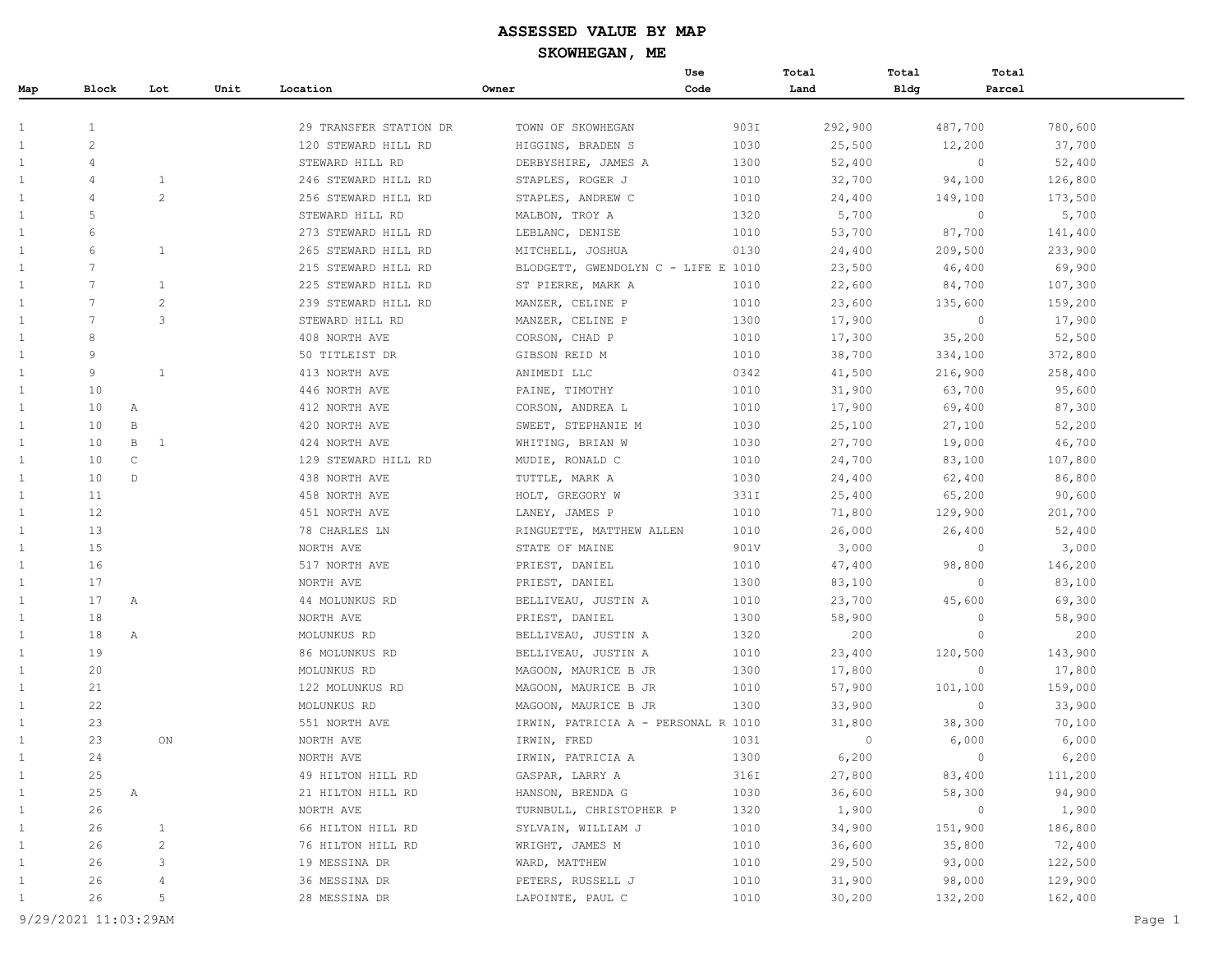# **ASSESSED VALUE BY MAP**

**SKOWHEGAN, ME**

|              |                |                |      |                      | Use                                 |      | Total     | Total       | Total     |
|--------------|----------------|----------------|------|----------------------|-------------------------------------|------|-----------|-------------|-----------|
| Map          | Block          | Lot            | Unit | Location             | Code<br>Owner                       |      | Land      | <b>Bldg</b> | Parcel    |
| $\mathbf{1}$ | 26             | 6              |      | 20 MESSINA DR        | BARRIAULT, RAYMOND D & ANN F 1010   |      | 30,100    | 110,500     | 140,600   |
|              | 26             | 8              |      | 36 HILTON HILL RD    | PARLIN, HANNAH P                    | 1010 | 36,500    | 101,000     | 137,500   |
|              | 26             | 9              |      | 46 HILTON HILL RD    | GASPAR, LARRY A                     | 1010 | 34,700    | 144,600     | 179,300   |
|              | 26             | 10             |      | 54 HILTON HILL RD    | POMELOW, STEPHEN                    | 1010 | 37,200    | 98,300      | 135,500   |
|              | 26             | 11             |      | 607 NORTH AVE        | TURNBULL, CHRITOPHER P              | 1010 | 25,600    | 114,100     | 139,700   |
|              | 26             | $\mathbb{A}$   |      | 28 HILTON HILL RD    | MCCOLLOR, JANET M                   | 1010 | 36,500    | 59,900      | 96,400    |
|              | 26             | $\, {\bf B}$   |      | 86 HILTON HILL RD    | WYMAN, NATASHA LYNN (CARRIER)       | 1010 | 37,200    | 140,800     | 178,000   |
|              | 27             |                |      | NORTH AVE            | LAGASSE, LINWOOD L                  | 1320 | 2,500     | $\circ$     | 2,500     |
|              | 27             | 1              |      | 85 HILTON HILL RD    | ASHLEY, SHIRLEY M (BROWN)           | 1010 | 35,000    | 89,300      | 124,300   |
|              | 27             | 2              |      | 81 HILTON HILL RD    | RODERICK, STEPHEN A                 | 1010 | 36,400    | 104,000     | 140,400   |
|              | 27             | 3              |      | 77 HILTON HILL RD    | CYR, BRADLEY M                      | 1010 | 36,500    | 92,900      | 129,400   |
|              | 27             | $\overline{4}$ |      | 73 HILTON HILL RD    | WRIGHT, JAMES M                     | 1010 | 36,500    | 104,800     | 141,300   |
|              | 27             | 5              |      | 69 HILTON HILL RD    | FORBUS, RONALD                      | 1010 | 36,500    | 128,100     | 164,600   |
|              | 27             | 6              |      | HILTON HILL RD       | ASHLEY, ROBERT J                    | 1320 | 100       | $\circ$     | 100       |
|              | 28             |                |      | HILTON HILL RD       | GASPAR, LARRY A                     | 1320 | 61,300    | $\circ$     | 61,300    |
|              | 28             | A              |      | 55 HILTON HILL RD    | MCCARTHY, AMBROSE G JR              | 1040 | 43,500    | 108,500     | 152,000   |
|              | 29             |                |      | 99 HILTON HILL RD    | DAVIS, JASON A                      | 3170 | 33,500    | 59,100      | 92,600    |
|              | 29             | 2              |      | HILTON HILL RD       | CAYFORD, DOROTHY E - LIFE EST 1320  |      | 1,400     | $\circ$     | 1,400     |
|              | 29             | $\mathbb{A}$   |      | HILTON HILL RD       | ASHLEY, ROBERT J                    | 1320 | 9,300     | $\circ$     | 9,300     |
|              | 30             |                |      | HILTON HILL RD       | DAVIS, JASON A                      | 8300 | 2,400     | $\circ$     | 2,400     |
|              | 30             | Α              |      | 94 HILTON HILL RD    | DAVIS, SUSAN G                      | 1010 | 41,800    | 186,600     | 228,400   |
|              | 31             |                |      | NORTH AVE            | SOMERSET WOODS TRUSTEES             | 920V | 2,800     | $\circ$     | 2,800     |
|              | 32             |                |      | HILTON HILL RD       | PRIEST, DANIEL                      | 1320 | 1,900     | $\circ$     | 1,900     |
|              | 33             |                |      | MALBONS MILLS RD     | MAGOON, BRADLEY C - LIFE EST        | 1320 | 2,900     | $\circ$     | 2,900     |
|              | 34             |                |      | 41 GRASSLAND LN      | DIRT CAPITAL PARTNERS 2016 LLC 1010 |      | 121,400   | 191,500     | 312,900   |
|              | 35             |                |      | 15 GRASSLAND LN      | BERRY, ELIZABETH D                  | 1010 | 37,800    | 65,300      | 103,100   |
|              | 36             |                |      | MALBONS MILLS RD     | TOWN OF SKOWHEGAN                   | 903V | 1,900     | $\circ$     | 1,900     |
|              | 38             |                |      | 477 MALBONS MILLS RD | PIERCE, KIM D                       | 1010 | 43,900    | 95,400      | 139,300   |
|              | 39             |                |      | 508 MALBONS MILLS RD | TAYLOR, DANIEL E                    | 1010 | 42,800    | 43,200      | 86,000    |
|              | 39             | $\mathbb{A}$   |      | 500 MALBONS MILLS RD | BOUFORD, KEVIN                      | 314V | 30,000    | 33,500      | 63,500    |
|              | 40             |                |      | MALBONS MILLS RD     | HASTINGS, JAMES P JR                | 1300 | 33,500    | $\circ$     | 33,500    |
|              | 41             |                |      | 538 MALBONS MILLS RD | HASTINGS, JAMES P JR                | 1010 | 51,600    | 190,700     | 242,300   |
|              | 42             |                |      | MALBONS MILLS RD     | TRAVERS, MARY ELLEN MALBON          | 1300 | 46,600    | $\circ$     | 46,600    |
|              | 43             |                |      | 576 MALBONS MILLS RD | NAGLE, JENNIFER                     | 1010 | 47,100    | 141,000     | 188,100   |
|              |                |                |      |                      |                                     |      | 2,667,100 | 5,905,400   | 8,572,500 |
|              |                |                |      | 672 MALBONS MILLS RD | BELANGER, THEODORE J III            | 1010 | 34,500    | 79,800      | 114,300   |
|              | $\overline{c}$ |                |      | 669 MALBONS MILLS RD | THE BELANGER FAMILY FARM INC        | 1040 | 66,500    | 53,100      | 119,600   |
|              | $\overline{2}$ | $\mathbf{1}$   |      | 689 MALBONS MILLS RD | BELANGER, DAVID J                   | 0130 | 29,900    | 192,500     | 222,400   |
|              | $\overline{2}$ | $\overline{c}$ |      | 655 MALBONS MILLS RD | BELANGER, PHILIP                    | 7170 | 1,500     | $\circ$     | 1,500     |
|              | 2              | 3              |      | MALBONS MILLS RD     | HOYER, CATHY                        | 7170 | 1,400     | 0           | 1,400     |
|              | 3              |                |      | MALBONS MILLS RD     | THE BELANGER FAMILY FARM INC        | 7170 | 700       | $\circ$     | 700       |
|              | 5              |                |      | NOTCH RD             | SANTY, BRADLEY R II                 | 8300 | 17,900    | $\circ$     | 17,900    |
|              | 5              | $\mathbf{2}$   |      | NOTCH RD             | SCHLENKER, JANET A                  | 1300 | 25,000    | $\circ$     | 25,000    |
| 2            |                |                |      |                      |                                     |      |           |             |           |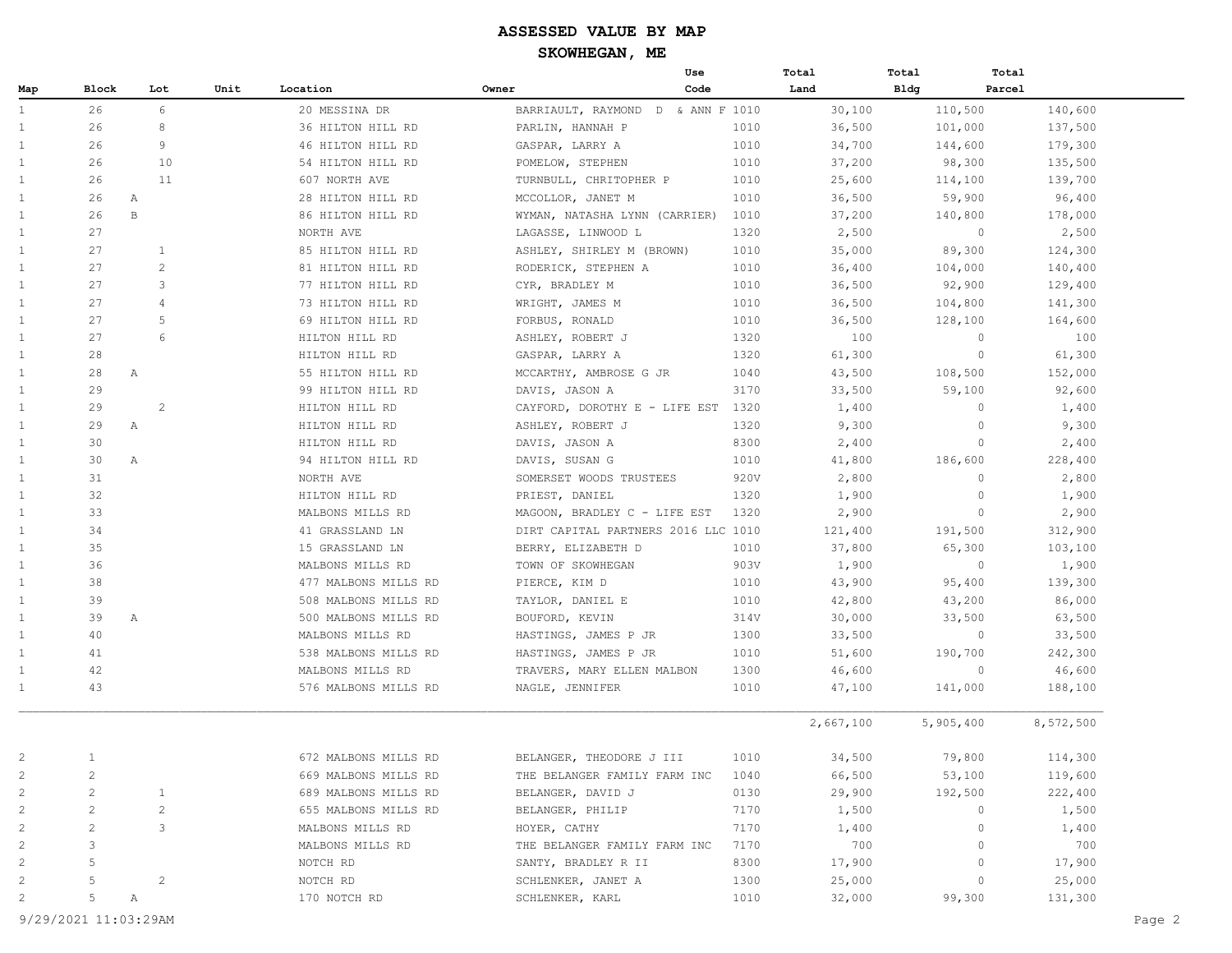|                |                 |                                |      |                   |                                     | Use  | Total   | Total       | Total   |
|----------------|-----------------|--------------------------------|------|-------------------|-------------------------------------|------|---------|-------------|---------|
| Map            | Block           | Lot                            | Unit | Location          | Owner                               | Code | Land    | <b>Bldg</b> | Parcel  |
| $\overline{c}$ | 6               |                                |      | NOTCH RD          | SCHLENKER, JANET                    | 1060 | 25,600  | 3,000       | 28,600  |
| $\mathbf{2}$   | $7\overline{ }$ | $\mathbf{1}$                   |      | 286 NOTCH RD      | 286 SOMERSET INC                    | 1010 | 31,400  | 168,000     | 199,400 |
| 2              | 7               | 2                              |      | NOTCH RD          | SPRAGUE, JEFFREY R                  | 1060 | 26,900  | 48,800      | 75,700  |
| $\overline{c}$ | $\overline{7}$  | 3                              |      | 258 NOTCH RD      | SPRAGUE, JEFFREY R                  | 1010 | 33,600  | 169,300     | 202,900 |
| $\mathbf{2}$   | $\overline{7}$  | $\overline{4}$                 |      | NOTCH RD          | SCHLENKER, KARL R                   | 1300 | 25,100  | $\circ$     | 25,100  |
| $\sqrt{2}$     | $7\phantom{.0}$ | 5                              |      | 28 CONIFER LN     | ROBBINS, ARVID                      | 1010 | 29,400  | 90,500      | 119,900 |
| $\mathbf{2}$   | $7\phantom{.0}$ | 6                              |      | 39 CONIFER LN     | ROBBINS, ARVID                      | 1010 | 31,300  | 160,900     | 192,200 |
| $\overline{c}$ | $7\phantom{.0}$ | $7\phantom{.0}$                |      | 79 CONIFER LN     | HALEY, ALAN R & SURABIAN, SUSA 1010 |      | 56,700  | 137,200     | 193,900 |
| $\overline{c}$ | 7               | $5 - 1$                        |      | CONIFER LN        | HALEY, ALAN                         | 1300 | 23,800  | $\circ$     | 23,800  |
| $\overline{c}$ | 7               | $6 - 1$                        |      | 6 CONIFER LN      | WEIS, NANCY A                       | 1040 | 34,400  | 155,300     | 189,700 |
| $\overline{c}$ | $\overline{7}$  | $6 - 3$                        |      | 238 NOTCH RD      | ESTY, STEVEN J                      | 1010 | 35,100  | 161,200     | 196,300 |
| $\overline{c}$ | 7               | $6 - 4$                        |      | 242 NOTCH RD      | BLANCHET, ALAN                      | 1010 | 34,000  | 149,100     | 183,100 |
| $\mathbf{2}$   | 8               |                                |      | 267 NOTCH RD      | LILY POND FARM LLC                  | 1010 | 87,800  | 47,700      | 135,500 |
| $\overline{c}$ | 8               | $\mathbf{1}$                   |      | 199 NOTCH RD      | CHARRIER, LYNN L (MERRICK)          | 1010 | 29,900  | 161,900     | 191,800 |
| 2              | 8               | 2                              |      | 219 NOTCH RD      | HEWETT, LORI                        | 1010 | 29,600  | 48,400      | 78,000  |
| 2              | 9               |                                |      | NOTCH RD          | LILY POND FARM LLC                  | 1320 | 1,400   | $\circ$     | 1,400   |
| 2              | 10              |                                |      | 320 NOTCH RD      | LILY POND FARM LLC                  | 1010 | 39,100  | 85,600      | 124,700 |
| $\overline{c}$ | 11              |                                |      | 319 NOTCH RD      | LILY POND FARM LLC                  | 1060 | 102,300 | 1,100       | 103,400 |
| 2              | 11              | $_{\rm ON}$                    |      | NOTCH RD          | TOWN OF SKOWHEGAN                   | 903V | $\circ$ | 58,500      | 58,500  |
| $\overline{c}$ | 12              |                                |      | 345 NOTCH RD      | QUINN GARRETT C                     | 1010 | 33,000  | 51,100      | 84,100  |
| 2              | 12              | Α                              |      | NOTCH RD          | STATE OF MAINE                      | 901V | 2,100   | $\circ$     | 2,100   |
| $\overline{c}$ | 13              |                                |      | 356 NOTCH RD      | ALFRED CORP                         | 1010 | 129,200 | 171,800     | 301,000 |
| $\overline{c}$ | 13              | $\mathbf{1}$                   |      | 440 NOTCH RD      | BLODGETT, BENJAMIN                  | 1010 | 33,300  | 151,200     | 184,500 |
| $\mathbf{2}$   | 14              |                                |      | 428 NOTCH RD      | BLODGETT, BENJAMIN R                | 1010 | 17,400  | 9,800       | 27,200  |
| 2              | 15              |                                |      | 462 NOTCH RD      | CHAMBERLAND, ROGER L                | 1010 | 29,700  | 48,100      | 77,800  |
| $\overline{c}$ | 15              | Α                              |      | 482 NOTCH RD      | CRITTENDEN, WAYNE L                 | 1010 | 29,300  | 85,800      | 115,100 |
| $\overline{c}$ | 16              |                                |      | 481 NOTCH RD      | NR RENTALS LLC                      | 1030 | 26,200  | 17,700      | 43,900  |
| $\overline{c}$ | 16              | 1                              |      | 495 NOTCH RD      | MARTINEZ, DIANE                     | 1010 | 32,900  | 91,200      | 124,100 |
| 2              | 16              | $\overline{c}$                 |      | 519 NOTCH RD      | DEMO, MARK H                        | 1010 | 32,700  | 46,900      | 79,600  |
| $\overline{c}$ | 16              | 3                              |      | NOTCH RD          | TAYLOR, DANIEL                      | 1310 | 14,800  | $\circ$     | 14,800  |
| 2              | 18              |                                |      | 602 EAST RIDGE RD | LOCKE, ROLAND H                     | 1030 | 31,900  | 20,900      | 52,800  |
| $\overline{c}$ | 18              | $\mathbf{1}$                   |      | EAST RIDGE RD     | CURRIER, RONALD                     | 1300 | 28,100  | $\circ$     | 28,100  |
| $\overline{c}$ | 18              | 1ON                            |      | 588 EAST RIDGE RD | BUSSELL, ERIC                       | 1031 | 0       | 19,000      | 19,000  |
| $\overline{c}$ | 19              | $\mathbf{1}$                   |      | 609 EAST RIDGE RD | HEWETT, JEFFREY                     | 1010 | 37,300  | 169,400     | 206,700 |
| $\overline{c}$ | 20              |                                |      | EAST RIDGE RD     | KIRBY, IRA D                        | 1300 | 145,300 | $\circ$     | 145,300 |
| $\overline{c}$ | 21              |                                |      | 465 EAST RIDGE RD | ELLIS, KIM W                        | 1010 | 56,200  | 175,900     | 232,100 |
| 2              | 21              | $\mathbf{1}$                   |      | 431 EAST RIDGE RD | WYMAN, RANDI L                      | 1010 | 25,000  | 56,000      | 81,000  |
| $\mathbf{2}$   | 22              |                                |      | NOTCH RD          | HOLT, THOMAS A                      | 7170 | 5,800   | $\circ$     | 5,800   |
| $\overline{c}$ | 22              | Α                              |      | 385 EAST RIDGE RD | LIZOTTE, MARY ANN TEMPLE            | 1010 | 38,100  | 67,300      | 105,400 |
| $\overline{c}$ | 22              | $\, {\bf B}$<br>$\mathbf{1}$   |      | 397 EAST RIDGE RD | WACOME, PHILIP N                    | 1010 | 37,800  | 104,400     | 142,200 |
| $\overline{c}$ | 22              | $\, {\bf B}$<br>$\overline{c}$ |      | 407 EAST RIDGE RD | MAYHEW, SAMUEL                      | 1010 | 30,200  | 91,200      | 121,400 |
| $\overline{c}$ | 22              | $\mathsf{C}$                   |      | 421 EAST RIDGE RD | CYR, ROGER J                        | 1010 | 32,400  | 103,700     | 136,100 |
| $\overline{c}$ | 23              |                                |      | 356 EAST RIDGE RD | LEVELLIE, LEON J                    | 1030 | 67,100  | 31,100      | 98,200  |
| $\overline{c}$ | 23              | $\mathbf{1}$                   |      | 410 EAST RIDGE RD | BROOKS, NATHANIEL D                 | 1010 | 175,900 | 137,200     | 313,100 |
| $\overline{c}$ | 24              |                                |      | NOTCH RD          | CENTRAL MAINE POWER CO              | 4230 | 58,000  | $\circ$     | 58,000  |
| $\overline{c}$ | 25              |                                |      | 469 NOTCH RD      | SMITH, SARAH H                      | 1010 | 31,100  | 92,700      | 123,800 |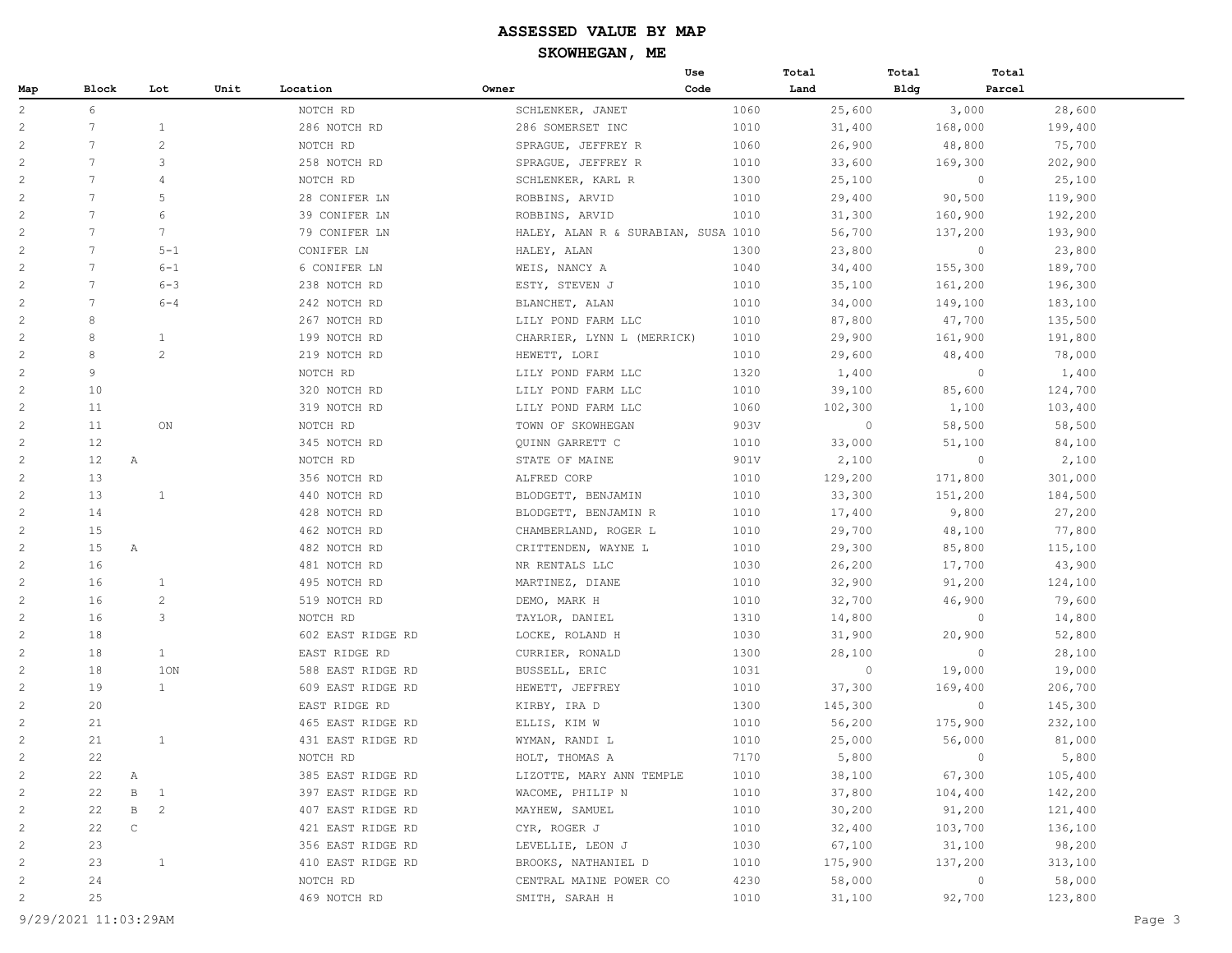|                |                |                |      |                           |                                     | Use  | Total     | Total       | Total     |
|----------------|----------------|----------------|------|---------------------------|-------------------------------------|------|-----------|-------------|-----------|
| Map            | Block          | Lot            | Unit | Location                  | Owner                               | Code | Land      | <b>Bldg</b> | Parcel    |
| $\overline{2}$ | 25             | 1              |      | 475 NOTCH RD              | JOHNSON, SHAWN W                    | 1010 | 20,600    | 97,500      | 118,100   |
|                |                |                |      |                           |                                     |      | 2,088,200 | 3,911,100   | 5,999,300 |
| 3              | $\mathbf{1}$   |                |      | 748 NOTCH RD              | WHITE, KENNETH J                    | 1010 | 3,200     | 52,600      | 55,800    |
| $\mathbf{3}$   | $\overline{c}$ |                |      | 721 NOTCH RD              | TIBBETTS, ANTHONY J                 | 1010 | 18,800    | 97,300      | 116,100   |
| 3              | 3              |                |      | EAST RIDGE RD             | PLUM CREEK MAINE TIMBERLANDS L 1310 |      | 229,600   | $\circ$     | 229,600   |
| $\mathbf{3}$   | 3              | ON             |      | 829 NOTCH RD              | TESSIER, RICHARD W                  | 101R | $\circ$   | 4,600       | 4,600     |
| 3              | 4              |                |      | 4 WHITTEMORE HILL RD      | FISH, CHARLES F II                  | 1090 | 18,000    | 102,400     | 120,400   |
| $\mathbf{3}$   | 9              |                |      | 846 NOTCH RD              | DEMO, KAREN S                       | 1010 | 6,100     | 35,300      | 41,400    |
| 3              | 9              | $\mathbf{1}$   |      | NOTCH RD                  | DEMO, KAREN S                       | 1310 | 1,800     | $\circ$     | 1,800     |
| 3              | 10             |                |      | NOTCH RD                  | DEMO, KAREN S                       | 1320 | 1,800     | $\circ$     | 1,800     |
| 3              | 12             |                |      | 1042 NOTCH RD             | LANEY, CARL L                       | 1010 | 16,300    | 2,600       | 18,900    |
| $\mathbf{3}$   | 13             |                |      | 373 ANGIER HILL RD        | SALISBURY, ELDEN W II               | 1010 | 14,400    | 49,100      | 63,500    |
| 3              | 14             |                |      | 426 STEAM MILL RD         | GRAY, JOHNNY A                      | 1010 | 10,800    | 7,400       | 18,200    |
| 3              | 16             |                |      | 1044 NOTCH RD             | BORDWICK, PETER                     | 1090 | 4,800     | 104,900     | 109,700   |
| 3              | 16             | $\mathbf{1}$   |      | 1048 NOTCH RD             | BORDWICK, MARTIN ROBERT             | 1300 | 2,000     | $\circ$     | 2,000     |
| $\mathbf{3}$   | 18             |                |      | 474 STRICKLAND RD         | FRANK, WILLIAM J                    | 1310 | 24,600    | $\circ$     | 24,600    |
| 3              | 19             |                |      | 438 STEAM MILL RD         | GRAY, DANIEL A                      | 1010 | 10,600    | 22,000      | 32,600    |
| 3              | 19             | A              |      | 434 STEAM MILL RD         | GRAY, ALBERT F                      | 1010 | 10,300    | 13,000      | 23,300    |
| 3              | 22             | 1              |      | 649 NOTCH RD              | HOLT, THOMAS A                      | 1010 | 3,200     | 79,000      | 82,200    |
| $\mathbf{3}$   | 22             | $\overline{c}$ |      | NOTCH RD                  | BLODGETT, DARRELL L                 | 1300 | 5,800     | $\circ$     | 5,800     |
| 3              | 22             | 3              |      | 27 WHITTEMORE HILL RD     | BLODGETT, DAVID SR                  | 1010 | 7,200     | 68,000      | 75,200    |
| 3              | 22             | $\overline{4}$ |      | NOTCH RD                  | NICKERSON, RONALD S                 | 7170 | 4,200     | $\circ$     | 4,200     |
|                |                |                |      |                           |                                     |      | 393,500   | 638,200     | 1,031,700 |
| 4              | 1              |                |      | 81 EAST MADISON RD        | KENNEY, MYRON C JR                  | 0101 | 47,200    | 82,000      | 129,200   |
| 4              | $\overline{c}$ |                |      | 82 EAST MADISON RD        | MENG, ROBERT P                      | 1030 | 30,100    | 79,800      | 109,900   |
| 4              | 3              |                |      | 52 EAST MADISON RD        | BROWN, LUISA M                      | 1010 | 23,500    | 63,100      | 86,600    |
| 4              | 3              | Α              |      | 363 MADISON AVE           | HIGHT PROPERTIES LLC                | 390V | 64,100    | $\circ$     | 64,100    |
| 4              | 3              | B              |      | 381 MADISON AVE           | FIDC X LLC                          | 323I | 425,800   | 1,972,300   | 2,398,100 |
| $\overline{4}$ | $\overline{3}$ | C              |      | MADISON AVE               | DIONNE, MARTHA A                    | 390V | 127,200   | $\circ$     | 127,200   |
|                | 3              | $\mathbb D$    |      | 70 EAST MADISON RD        | HOULTON HOLDINGS LLC                | 3400 | 29,900    | 334,500     | 364,400   |
| 4              | 4              |                |      | 31 EAST MADISON RD        | THE FIRST CHURCH OF THE NAZARE 9060 |      | 136,900   | 850,900     | 987,800   |
|                |                | 1              |      | 16 DUNLOP LN              | ANDERSON, GEORGE L                  | 1300 | 26,800    | $\circ$     | 26,800    |
| 4              |                | $\mathbf{2}$   |      | 51 EAST MADISON RD        | TOWN OF SKOWHEGAN                   | 1300 | 33,100    | $\circ$     | 33,100    |
|                |                | 3              | Α    | 19 DUNLOP LN              | BOOTHBY, GURDON H JR & JANICE 1010  |      | 29,700    | 102,400     | 132,100   |
|                |                | 3              | B    | 17 EAST MADISON RD        | BLODGETT, DARRELL L                 | 1300 | 40,400    | $\circ$     | 40,400    |
|                |                | 4              |      | 4 DUNLOP LN               | KNAPP, ROGER                        | 1010 | 29,300    | 104,700     | 134,000   |
|                | 4              | $\mathsf S$    |      | CAMILLA DR/LEXIE LN       | AUSTIN, HARVEY JR II                | 220V | 146,100   | $\circ$     | 146,100   |
|                | 4              | Α              |      | 8 DUNLOP LN               | THE MAINE WATER COMPANY             | 420V | 21,200    | 300         | 21,500    |
| 4              | 4              | $\, {\bf B}$   |      | 5 EAST MADISON RD         | NEW ENGLAND INDUSTRIAL PROP IN 322I |      | 212,600   | 576,500     | 789,100   |
|                | 5              | $\mathbf{1}$   |      | 60 FAIRGROUNDS MARKET PL  | W/S SKOWHEGAN PROP. LMTD PRTNR 3230 |      | 493,800   | 6,043,500   | 6,537,300 |
|                | 5              | $\overline{c}$ |      | 17 CONSTITUTION AVE       | W/S FAIRGROUNDS MKT PLC LMTD        | 323V | 322,800   | 131,900     | 454,700   |
|                | 5              | 3              |      | 100 FAIRGROUNDS MARKET PL | THE SAMPSON SUPERMARKETS INC        | 323I | 506,100   | 2,120,900   | 2,627,000 |

9/29/2021 11:03:29AM Page 4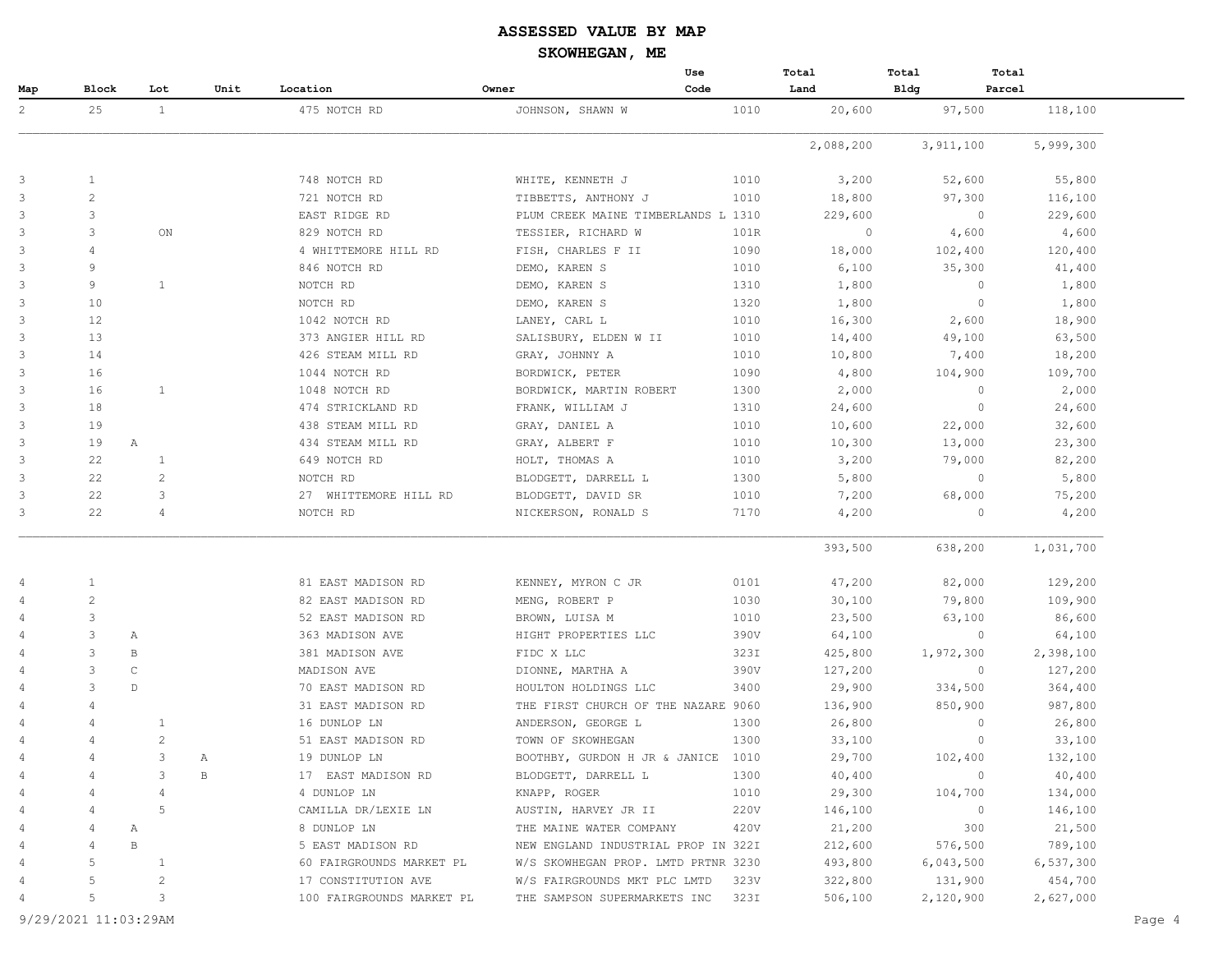|                |                 |                    |      |                 |                                     | Use  | Total   | Total       | Total   |           |
|----------------|-----------------|--------------------|------|-----------------|-------------------------------------|------|---------|-------------|---------|-----------|
| Map            | Block           | Lot                | Unit | Location        | Owner                               | Code | Land    | <b>Bldg</b> | Parcel  |           |
| 4              | 6               |                    |      | MADISON AVE     | BLODGETT, DARRELL L                 | 1310 | 16,700  |             | $\circ$ | 16,700    |
| 4              | 6               | $\mathsf S$        |      | RUSSELL RD      | BLODGETT, DARRELL                   | 430V | 47,800  |             | $\circ$ | 47,800    |
| 4              | 6               | 50N                |      | 249 RUSSELL RD  | MAINE RSA NO.1, INC                 | 430V | 30,000  |             | 101,300 | 131,300   |
| 4              | 6               | Α                  |      | 338 MADISON AVE | CASSIDY, DANA                       | 3230 | 350,100 |             | 699,100 | 1,049,200 |
| 4              | 6               | Α<br>ON            |      | 348 MADISON AVE | CASSIDY, DANA                       | 032I | $\circ$ |             | 181,300 | 181,300   |
| 4              | 6               | $\, {\bf B}$       |      | MADISON AVE     | CASSIDY, DANA                       | 390V | 74,600  |             | $\circ$ | 74,600    |
| 4              | 6               | $\mathsf{C}$       |      | MADISON AVE     | CASSIDY, DANA                       | 390V | 104,500 |             | $\circ$ | 104,500   |
| $\overline{4}$ | 6               | $\mathsf{C}$<br>ON |      | 318 MADISON AVE | CAPITAL PIZZA HUTS INC              | 3222 | $\circ$ |             | 418,500 | 418,500   |
| 4              | 6               | $\mathbb{D}$       |      | 354 MADISON AVE | BURGER KING CORP                    | 3260 | 105,900 |             | 357,700 | 463,600   |
| $\overline{4}$ | $7\phantom{.0}$ |                    |      | 331 MADISON AVE | JOSEPH, JOEY P                      | 332V | 92,600  |             | 12,500  | 105,100   |
| 4              | 8               |                    |      | 337 MADISON AVE | JOSEPH, JOEY                        | 330I | 121,100 |             | 221,900 | 343,000   |
| 4              | 9               |                    |      | 347 MADISON AVE | QUINN, COLIN R                      | 112I | 142,800 |             | 169,800 | 312,600   |
| 4              | 10              |                    |      | 357 MADISON AVE | PRAY, PAUL F                        | 1010 | 16,900  |             | 73,700  | 90,600    |
| 4              | 11              |                    |      | 374 MADISON AVE | COLE IO SKOWHEGAN ME LLC            | 334I | 150,000 |             | 243,400 | 393,400   |
| 4              | 11              | $\mathbf{1}$       |      | 382 MADISON AVE | DUMONT, RONALD L                    | 1010 | 29,200  |             | 93,600  | 122,800   |
| 4              | 11              | ON                 |      | MADISON AVE     | COLE IO SKOWHEGAN ME LLC            | 316V | $\circ$ |             | 26,900  | 26,900    |
| 4              | 12              |                    |      | 398 MADISON AVE | BURGER-ROY, LLC                     | 322I | 166,700 |             | 422,700 | 589,400   |
| 4              | 12              | $\mathbf{1}$       |      | 414 MADISON AVE | T & B ENTERPRISES, LLC              | 3700 | 161,700 |             | 738,300 | 900,000   |
| 4              | 12              | 2                  |      | MADISON AVE     | WASHBURN, BRENDA S                  | 390V | 56,300  |             | $\circ$ | 56,300    |
| 4              | 12              | A                  |      | 386 MADISON AVE | REGO, HUMBERTO                      | 3260 | 111,000 |             | 288,200 | 399,200   |
| 4              | 13              |                    |      | 420 MADISON AVE | C & K PERKINS HOLDINGS LLC          | 031R | 25,900  |             | 84,000  | 109,900   |
| 4              | 14              |                    |      | MADISON AVE     | DIONNE, RANDALL T                   | 390V | 79,400  |             | $\circ$ | 79,400    |
| 4              | 14              | A                  |      | 411 MADISON AVE | KENS DRIVE-IN INC                   | 3260 | 146,500 |             | 345,100 | 491,600   |
| 4              | 15              |                    |      | MADISON AVE     | GILBERT, REJEAN                     | 1320 | 7,000   |             | $\circ$ | 7,000     |
| 4              | 15              | Α                  |      | MADISON AVE     | VANDER BUSH, EDWARD F JR ET AL 1320 |      | 5,200   |             | $\circ$ | 5,200     |
| 4              | 16              |                    |      | MERRILL ST      | OBERT, BRUCE R & DENISE             | 1300 | 36,400  |             | $\circ$ | 36,400    |
| 4              | 16              | 1                  |      | 1 MERRILL ST    | ELLIS, CLINTON                      | 1010 | 22,600  |             | 113,900 | 136,500   |
| 4              | 16              | 2                  |      | 3 MERRILL ST    | HYLAN, DANIEL F                     | 1010 | 22,300  |             | 139,700 | 162,000   |
| 4              | 16              | 3                  |      | 132 COBURN AVE  | CHRISTOPHER, JON M                  | 1010 | 41,600  |             | 253,000 | 294,600   |
| 4              | 16              | $\overline{4}$     |      | COBURN AVE      | OBERT, BRUCE                        | 1300 | 32,600  |             | $\circ$ | 32,600    |
| 4              | 16              | 5                  |      | 6 FOX HOLLOW DR | BROWN, ROBERT J                     | 1010 | 32,200  |             | 208,300 | 240,500   |
| 4              | 16              | 6                  |      | COBURN AVE      | OBERT, JEFFREY C                    | 1300 | 31,500  |             | $\circ$ | 31,500    |
| 4              | 16              | 7                  |      | COBURN AVE      | OBERT, DENISE L                     | 1300 | 30,700  |             | $\circ$ | 30,700    |
| 4              | 16              | 8                  |      | FOX HOLLOW LN   | OBERT, BRUCE R                      | 1300 | 25,300  |             | $\circ$ | 25,300    |
| 4              | 16              | 9                  |      | FOX HOLLOW LN   | OBERT, BRUCE R                      | 1300 | 25,300  |             | $\circ$ | 25,300    |
| 4              | 16              | 10                 |      | FOX HOLLOW LN   | OBERT, BRUCE R                      | 1300 | 25,400  |             | $\circ$ | 25,400    |
| 4              | 16              | 11                 |      | FOX HOLLOW LN   | OBERT, BRUCE R                      | 1300 | 31,500  |             | $\circ$ | 31,500    |
| 4              | 16              | A                  |      | RUSSELL RD      | TOWN OF SKOWHEGAN                   | 903V | 32,900  |             | $\circ$ | 32,900    |
|                | 17              |                    |      | 150 RUSSELL RD  | POMERLEAU, BRIAN S SR - LIFE E 1010 |      | 30,400  |             | 63,600  | 94,000    |
| 4              | 17              | 1                  |      | 156 RUSSELL RD  | SIDELL, DEVIN W                     | 1010 | 28,200  |             | 133,000 | 161,200   |
| 4              | 18              | $\mathbf{1}$       |      | 176 RUSSELL RD  | BLODGETT, DAVID                     | 1010 | 28,300  |             | 104,900 | 133,200   |
| 4              | 18              | $\overline{c}$     |      | 224 RUSSELL RD  | LANDRY, CARI D                      | 1010 | 31,400  |             | 186,600 | 218,000   |
| 4              | 18              | 3                  |      | 218 RUSSELL RD  | CORSON, KAREN                       | 1010 | 29,900  |             | 190,100 | 220,000   |
| 4              | 19              | $\mathbf{1}$       |      | 284 RUSSELL RD  | CHAMPAGNE, PAULINE G                | 1010 | 33,000  |             | 151,800 | 184,800   |
| 4              | 20              |                    |      | RUSSELL RD      | SOMERSET WOODS TRUSTEES             | 920V | 3,800   |             | $\circ$ | 3,800     |
| 4              | 21              |                    |      | RUSSELL RD      | SOMERSET WOODS TRUSTEES             | 920V | 21,400  |             | $\circ$ | 21,400    |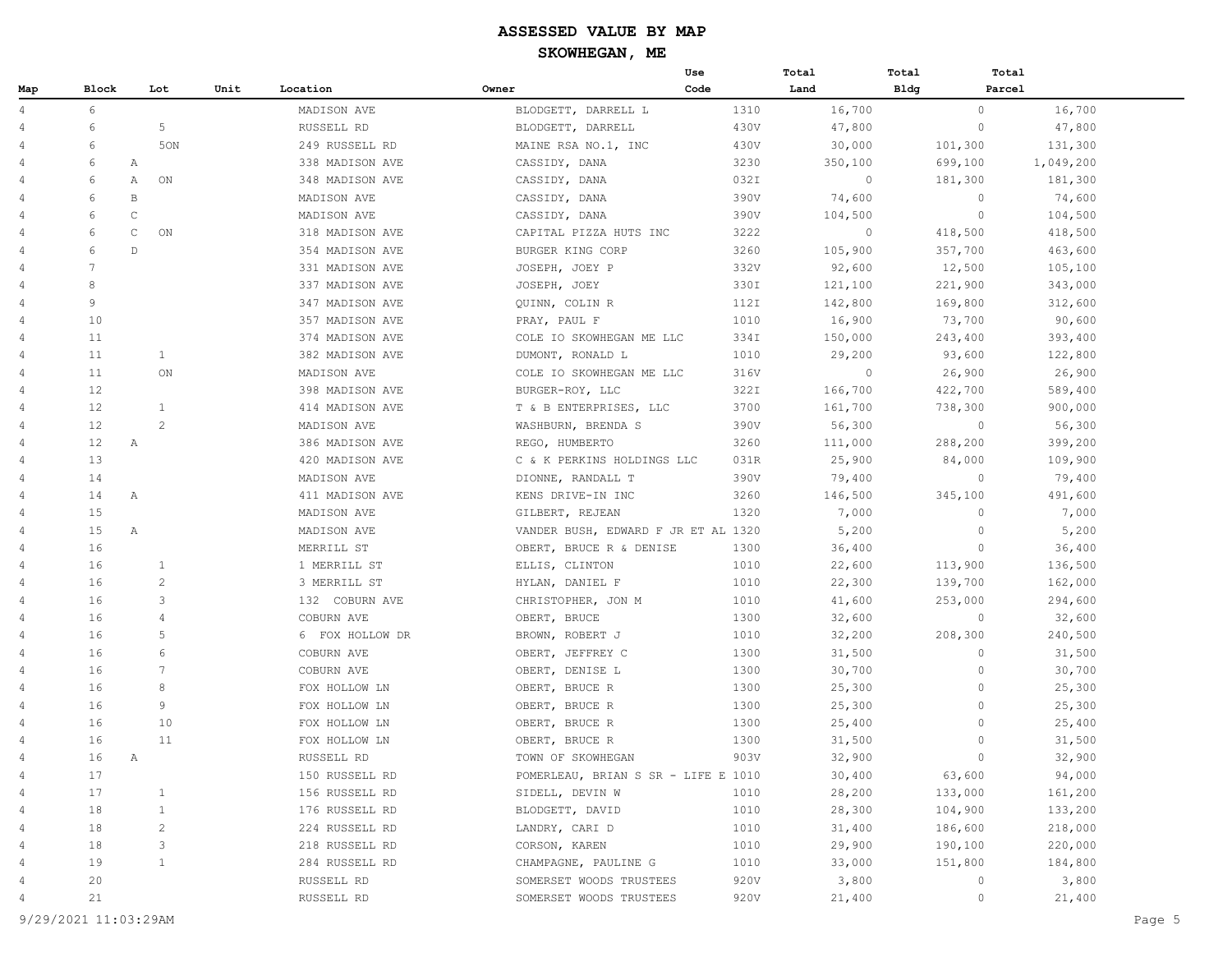|     |                    |                 |      |                       |                                     | Use  |      | Total     | Total       | Total      |            |
|-----|--------------------|-----------------|------|-----------------------|-------------------------------------|------|------|-----------|-------------|------------|------------|
| Map | Block              | Lot             | Unit | Location              | Owner                               | Code |      | Land      | <b>Bldg</b> | Parcel     |            |
| 4   | 22<br>$\mathbb{A}$ |                 |      | 242 RUSSELL RD        | HUMPHREY, DALE E                    |      | 1010 | 29,800    |             | 105,100    | 134,900    |
| 4   | 23                 |                 |      | RUSSELL RD            | BLODGETT, DARRELL                   |      | 1320 | 3,500     |             | $\circ$    | 3,500      |
| 4   | 24                 |                 |      | RUSSELL RD            | MCCARTY, LEROY A                    |      | 1300 | 42,100    |             | $\circ$    | 42,100     |
| 4   | 24                 | $\mathbf{1}$    |      | 269 RUSSELL RD        | WILLIS, JEREMY                      |      | 1010 | 34,000    |             | 142,000    | 176,000    |
| 4   | 24                 | 3               |      | 347 RUSSELL RD        | RAIRDON, PAUL D JR                  |      | 0130 | 35,300    |             | 87,300     | 122,600    |
| 4   | 24                 | $\overline{4}$  |      | 299 RUSSELL RD        | DAVIS, ANDREW J                     |      | 1010 | 37,100    |             | 204,100    | 241,200    |
| 4   | 25                 |                 |      | RUSSELL RD            | WEATHERS, DIANE                     |      | 1300 | 40,000    |             | $\circ$    | 40,000     |
| 4   | 25                 | $\mathbf{1}$    |      | 342 RUSSELL RD        | YORK, CALEB A                       |      | 1010 | 32,900    |             | 152,900    | 185,800    |
| 4   | 25                 | 2               |      | 330 RUSSELL RD        | MCGOWAN, KEVIN J                    |      | 1010 | 33,500    |             | 181,100    | 214,600    |
| 4   | 26                 |                 |      | 371 RUSSELL RD        | WORTHINGTON, CAROLE S               |      | 1010 | 17,800    |             | 30,600     | 48,400     |
| 4   | 27                 |                 |      | 389 RUSSELL RD        | KOLLAR, KEVIN                       |      | 1030 | 39,600    |             | 21,100     | 60,700     |
| 4   | 28                 |                 |      | 380 RUSSELL RD        | KOLLAR, FRANCIS S                   |      | 1010 | 34,400    |             | 102,600    | 137,000    |
| 4   | 29<br>A            |                 |      | 435 RUSSELL RD        | PAGE, CHAD A                        |      | 1010 | 30,200    |             | 124,700    | 154,900    |
| 4   | 29                 | A 1             |      | 415 RUSSELL RD        | COURTNEY, PAMELA                    |      | 1030 | 28,800    |             | 63,200     | 92,000     |
| 4   | 29<br>В            |                 |      | RUSSELL RD            | HABIG, KEVIN                        |      | 1320 | 1,900     |             | $\circ$    | 1,900      |
| 4   | 31                 |                 |      | 412 RUSSELL RD        | SYLVESTER, WAYNE A                  |      | 1010 | 29,300    |             | 119,500    | 148,800    |
| 4   | 31<br>Α            |                 |      | 446 RUSSELL RD        | WOODMAN, CAROLINE M (MERRILL)       |      | 1010 | 20,500    |             | 45,600     | 66,100     |
| 4   | 31                 | A 1             |      | 432 RUSSELL RD        | MERRILL, CLYDE                      |      | 1030 | 27,800    |             | 37,500     | 65,300     |
| 4   | 33                 |                 |      | RUSSELL RD            | SOMERSET WOODS TRUSTEES             |      | 920V | 91,000    |             | $\circ$    | 91,000     |
| 4   | 34                 |                 |      | GOODWIN LN            | JEWELL, CRAIG D                     |      | 1320 | 6,700     |             | $\circ$    | 6,700      |
| 4   | 36                 |                 |      | NORRIDGEWOCK AVE      | ROWELL, LARRY N - PERS REP          |      | 1320 | 1,800     |             | $\circ$    | 1,800      |
| 4   | $4 - 5$            | ON1             |      | 1 LEXIE LN            | BERRY, RAYMOND                      |      | 1031 | $\circ$   |             | 14,700     | 14,700     |
| 4   | $4 - 5$            | ON2             |      | 6 LEXIE LN            | GREENE, GLORIA                      |      | 1031 | $\circ$   |             | 18,200     | 18,200     |
| 4   | $4 - 5$            | ON3             |      | 8 LEXIE LN            | WINCHENBACH, VICTORIA J             |      | 1031 | $\circ$   |             | 12,200     | 12,200     |
| 4   | $4 - 5$            | ON4             |      | 10 LEXIE LN           | AUSTIN, HARVEY                      |      | 1031 | $\Omega$  |             | 21,400     | 21,400     |
| 4   | $4 - 5$            | ON <sub>5</sub> |      | 12 LEXIE LN           | MARQUIS, STEVEN                     |      | 1031 | $\circ$   |             | 23,100     | 23,100     |
| 4   | $4 - 5$            | ON6             |      | 14 LEXIE LN           | AUSTIN, HARVEY                      |      | 1031 | $\circ$   |             | 6,000      | 6,000      |
| 4   | $4 - 5$            | ON7             |      | 16 LEXIE LN           | AUSTIN, HARVEY JR II                |      | 1030 | $\circ$   |             | 16,500     | 16,500     |
| 4   | $4 - 5$            | ON 9            |      | 22 LEXIE LN           | HOVEY, LAWRENCE                     |      | 1031 | $\circ$   |             | 15,600     | 15,600     |
| 4   | $4 - 5$            | ON14            |      | 19 LEXIE LN           | WENTWORTH, BONNE                    |      | 1031 | $\circ$   |             | 25,700     | 25,700     |
| 4   | $4 - 5$            | ON15            |      | 17 LEXIE LN           | DUNAWAY, LYNDA                      |      | 1031 | $\circ$   |             | 15,000     | 15,000     |
| 4   | $4 - 5$            | ON17            |      | 11 LEXIE LN           | AUSTIN, HARVEY JR II                |      | 1031 | $\circ$   |             | 27,500     | 27,500     |
| 4   | $4 - 5$            | ON18            |      | 9 LEXIE LN            | HERTLEIN, CHELSEA                   |      | 1031 | $\Omega$  |             | 37,400     | 37,400     |
| 4   | $4 - 5$            | ON19            |      | 7 LEXIE LN            | HOLT, CHRISTOPHER                   |      | 1031 | $\circ$   |             | 14,700     | 14,700     |
| 4   | $4 - 5$            | ON21            |      | 2 CAMILLA DR          | RINES, TAMMY                        |      | 1031 | $\circ$   |             | 18,700     | 18,700     |
|     |                    |                 |      |                       |                                     |      |      | 6,003,200 |             | 20,169,700 | 26,172,900 |
| 5   | 8                  |                 |      | NORTH AVE             | CARRIER, RICHARD - TRUSTEE          |      | 1320 | 9,700     |             | $\circ$    | 9,700      |
| 5   | 8                  | 1               |      | 8 INDUSTRIAL PARK RD  | ORGANIC OVENS LLC                   |      | 4010 | 36,400    |             | 226,700    | 263,100    |
| 5   | 8                  | $\overline{c}$  |      | 20 INDUSTRIAL PARK RD | CENTRAL MAINE POWER COMPANY         |      | 4220 | 61,000    |             | 717,300    | 778,300    |
| 5   | 8                  | 3               |      | 7 INDUSTRIAL PARK RD  | SKOWHEGAN ECONOM. DEVEL. CORP. 4010 |      |      | 40,600    |             | 928,500    | 969,100    |
| 5   | 8                  | 4               |      | 30 INDUSTRIAL PARK RD | NORTHEAST DORAN INC                 |      | 401C | 30,600    |             | 265,700    | 296,300    |
| 5   | 8                  | 6               |      | INDUSTRIAL PK RD      | CARRIER, RICHARD - TRUSTEE          |      | 314V | 47,800    |             | 272,300    | 320,100    |
| 5   | 8                  | 7               |      | 42 INDUSTRIAL PARK RD | CARRIER, RICHARD - TRUSTEE          |      | 3140 | 68,900    |             | 699,100    | 768,000    |
| 5   | 8                  | 9               |      | INDUSTRIAL PK RD      | CARRIER, RICHARD - TRUSTEE          |      | 314V | 47,500    |             | $\circ$    | 47,500     |
|     |                    |                 |      |                       |                                     |      |      |           |             |            |            |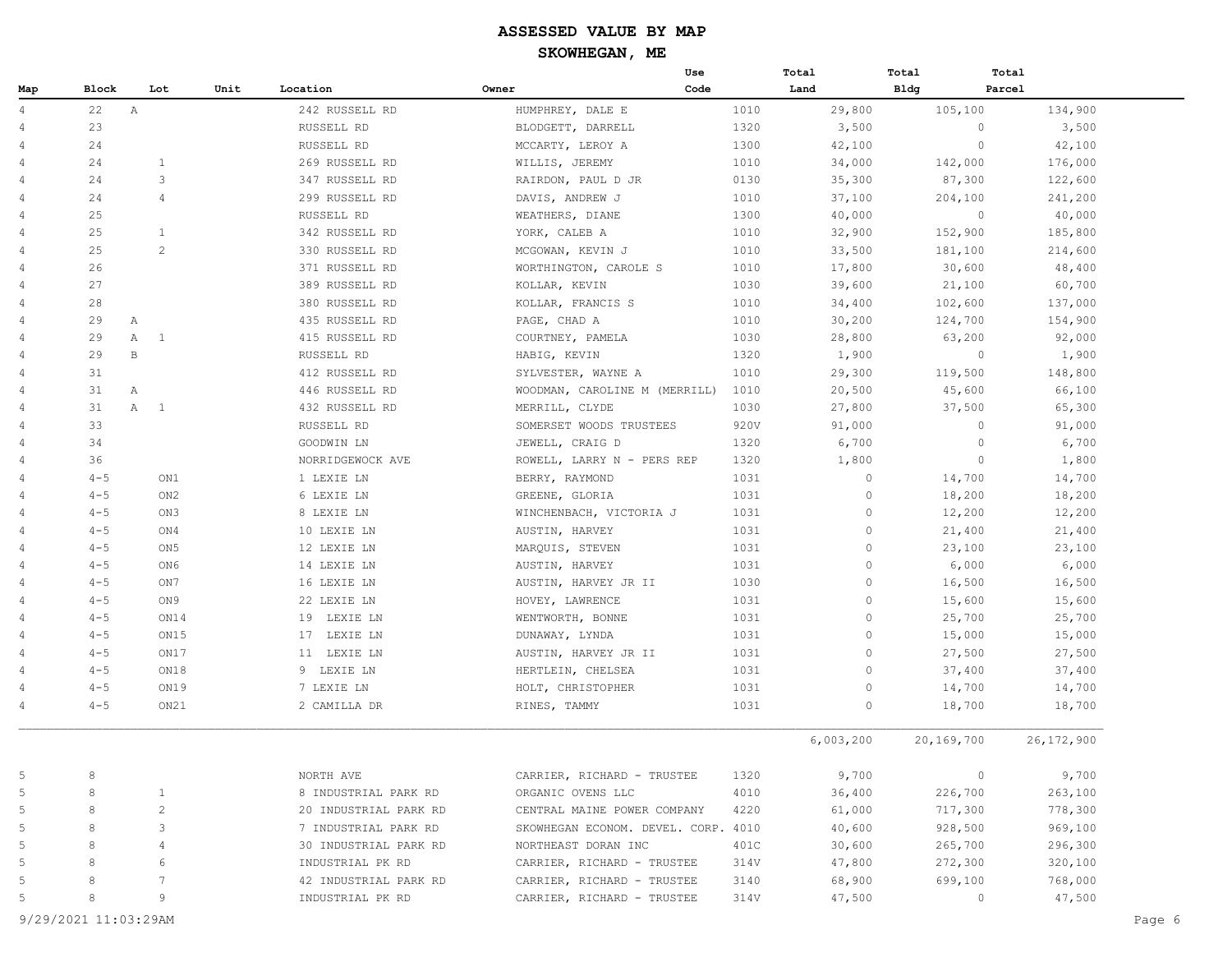|                |       |                                |      |                       |                                     | Use  | Total   | Total   | Total   |         |
|----------------|-------|--------------------------------|------|-----------------------|-------------------------------------|------|---------|---------|---------|---------|
| Map            | Block | Lot                            | Unit | Location              | Owner                               | Code | Land    | Bldg    | Parcel  |         |
| 5              | 8     | $4 - 1$                        |      | INDUSTRIAL PARK RD    | NORTHEAST DORAN INC                 | 4010 | 12,500  |         | 99,800  | 112,300 |
| 5              | 9     |                                |      | 56 STEWARD HILL RD    | KEENE, MARTHA S                     | 1030 | 29,700  |         | 29,500  | 59,200  |
| 5              | 10    |                                |      | 50 STEWARD HILL RD    | GRENIER, GERALD P                   | 1010 | 19,700  |         | 51,300  | 71,000  |
| 5              | 11    |                                |      | 72 STEWARD HILL RD    | BOLLIER, ALAN J                     | 1030 | 30,900  |         | 37,100  | 68,000  |
| 5              | 11    | ON                             |      | STEWARD HILL RD<br>68 | BOLLIER, JAMIE                      | 1031 | $\circ$ |         | 17,300  | 17,300  |
| 5              | 12    |                                |      | 101 STEWARD HILL RD   | PATTON, BRUCE P                     | 1010 | 24,600  | 102,500 |         | 127,100 |
| 5              | 12    | A                              |      | 107 STEWARD HILL RD   | WHEELER, LOUIS E SR & VIRGINA 1010  |      | 25,200  |         | 66,400  | 91,600  |
| 5              | 13    |                                |      | 3 FORREST GREENE ST   | TURNER, MELANIE                     | 1030 | 23,600  |         | 77,000  | 100,600 |
| 5              | 13    | Α                              |      | 53 STEWARD HILL RD    | WHITE, SANDRA - LIFE ESTATE         | 1030 | 21,000  |         | 25,400  | 46,400  |
| 5              | 13    | В                              |      | 370 NORTH AVE         | DAUPHINEE, DESTINY E                | 1090 | 21,600  |         | 29,700  | 51,300  |
| 5              | 13    | $\mathsf{C}$                   |      | 356 NORTH AVE         | ARSENAULT, RICHARD A                | 1010 | 24,100  | 122,800 |         | 146,900 |
| 5              | 13    | $\mathbb{D}$                   |      | 8 FORREST GREENE ST   | THIBAULT, MARGUERITE M - LE         | 1010 | 19,700  | 133,200 |         | 152,900 |
| 5              | 13    | $\mathop{}\mathbb{E}$          |      | 7 FORREST GREENE ST   | DAVIS, GEORGE M JR                  | 1010 | 24,000  | 116,200 |         | 140,200 |
| 5              | 14    |                                |      | 33 STEWARD HILL RD    | LAWERYSON, MARY (ASSELIN)           | 1010 | 16,300  |         | 64,100  | 80,400  |
| 5              | 15    |                                |      | 326 NORTH AVE         | CORSON, BLAINE R                    | 1010 | 27,400  |         | 34,200  | 61,600  |
| 5              | 15    | ON                             |      | 332 NORTH AVE         | BICKFORD, SANDRA                    | 1031 | $\circ$ |         | 7,900   | 7,900   |
| 5              | 17    |                                |      | NORTH AVE             | CENTRAL MAINE POWER CO              | 3370 | 23,400  |         | 300     | 23,700  |
| 5              | 18    |                                |      | NORTH AVE             | CARRIER, RICHARD A                  | 1300 | 20,400  |         | $\circ$ | 20,400  |
| 5              | 19    |                                |      | 378 NORTH AVE         | SHERBURNE, EARL                     | 1030 | 18,500  |         | 18,200  | 36,700  |
| 5              | 21    |                                |      | 89 STEWARD HILL RD    | LAM, TRAVIS C                       | 1030 | 25,300  |         | 10,900  | 36,200  |
| 5              | 21    | ON                             |      | STEWARD HILL RD       | LAM, TRAVIS                         | 1031 | $\circ$ |         | 18,000  | 18,000  |
| 5              | 21    | ON1                            |      | 93 STEWARD HILL RD    | MCGUIRE, ALAN                       | 1031 | $\circ$ |         | 1,100   | 1,100   |
| 5              | 21    | A                              |      | STEWARD HILL RD       | PATTON, BRUCE P                     | 1300 | 16,200  |         | $\circ$ | 16,200  |
| 5              | 21    | $\, {\bf B}$                   |      | 97 STEWARD HILL RD    | JEWELL, DONNA LEE                   | 1030 | 21,200  |         | 16,600  | 37,800  |
| 5              | 21    | B<br><sup>1</sup>              |      | 95 STEWARD HILL RD    | WEEKS, DANA                         | 1030 | 21,200  |         | 4,700   | 25,900  |
| 5              | 21    | $\mathbb C$                    |      | 73 STEWARD HILL RD    | BEANE, ARLENE A - LIFE ESTATES 1010 |      | 25,900  |         | 69,200  | 95,100  |
| 5              | 21    | $\mathbb C$<br>1               |      | 77 STEWARD HILL RD    | BEANE, STEVEN A SR                  | 332I | 16,300  |         | 22,700  | 39,000  |
| 5              | 21    | $\mathsf{C}$<br>ON             |      | 79 STEWARD HILL RD    | BEANE, STEVEN                       | 1031 | $\circ$ |         | 26,400  | 26,400  |
| 5              | 22    |                                |      | 390 NORTH AVE         | CLEMENT, BARBARA J - LIFE EST 1010  |      | 24,400  |         | 79,600  | 104,000 |
| 5              | 23    |                                |      | 394 NORTH AVE         | FITZMAURICE, DENNIS J               | 1010 | 24,600  | 102,900 |         | 127,500 |
| 5              | 24    |                                |      | 404 NORTH AVE         | PERRY, MYRL E                       | 1010 | 23,300  |         | 32,500  | 55,800  |
| 5              | 26    |                                |      | 367 NORTH AVE         | LANEY, JUNE D                       | 1010 | 47,900  |         | 83,600  | 131,500 |
| 5              | 26    | $\mathbf{1}$                   |      | 375 NORTH AVE         | LANEY, MICHAEL C                    | 1050 | 25,400  |         | 54,400  | 79,800  |
| 5              | 28    |                                |      | 351 NORTH AVE         | BONNEAU, BRIAN                      | 1010 | 16,600  |         | 48,900  | 65,500  |
| 5              | 29    |                                |      | 345 NORTH AVE         | NESS, DARLENE P (CORSON)            | 1010 | 17,200  |         | 77,300  | 94,500  |
| 5              | 30    |                                |      | 341 NORTH AVE         | BAIKO, CYNTHIA M                    | 1010 | 17,000  |         | 42,900  | 59,900  |
| 5              | 31    | A                              |      | 335 NORTH AVE         | WHALEN, RANDY S                     | 1030 | 18,700  |         | 24,100  | 42,800  |
| 5              | 32    |                                |      | 333 NORTH AVE         | SULLIVAN, KELLY A                   | 1010 | 16,600  |         | 73,100  | 89,700  |
| 5              | 33    | Α                              |      | 305 NORTH AVE         | HILTON, JUDY A                      | 1010 | 16,600  |         | 84,600  | 101,200 |
| 5              | 33    | в                              |      | 313 NORTH AVE         | D.S. LAND MANAGEMENT LLC            | 4010 | 38,100  | 158,900 |         | 197,000 |
| 5              | 33    | В<br>$\overline{c}$            |      | 309 NORTH AVE         | MASON, MICHAEL                      | 331I | 20,900  | 116,000 |         | 136,900 |
| 5              | 33    | $\mathbb C$                    |      | 327 NORTH AVE         | NORTHWOODS REALTY LLC               | 0342 | 22,400  | 156,100 |         | 178,500 |
| 5              | 33    | $\mathtt{C}$<br>$\mathbf{1}$   |      | 319 NORTH AVE         | LANEY, GLENN                        | 4010 | 54,700  | 101,700 |         | 156,400 |
| $\overline{5}$ | 33    | $\mathtt{C}$<br>$\overline{c}$ |      | 321 NORTH AVE         | CAMPBELL, MARCUS G                  | 316I | 16,900  |         | 54,200  | 71,100  |
| 5              | 34    |                                |      | 299 NORTH AVE         | SAVARD, GREGORY P                   | 1010 | 25,700  | 118,300 |         | 144,000 |
| 5              | 35    |                                |      | NORTH AVE             | DURRELL, GILBERT C                  | 220V | 599,800 |         | $\circ$ | 599,800 |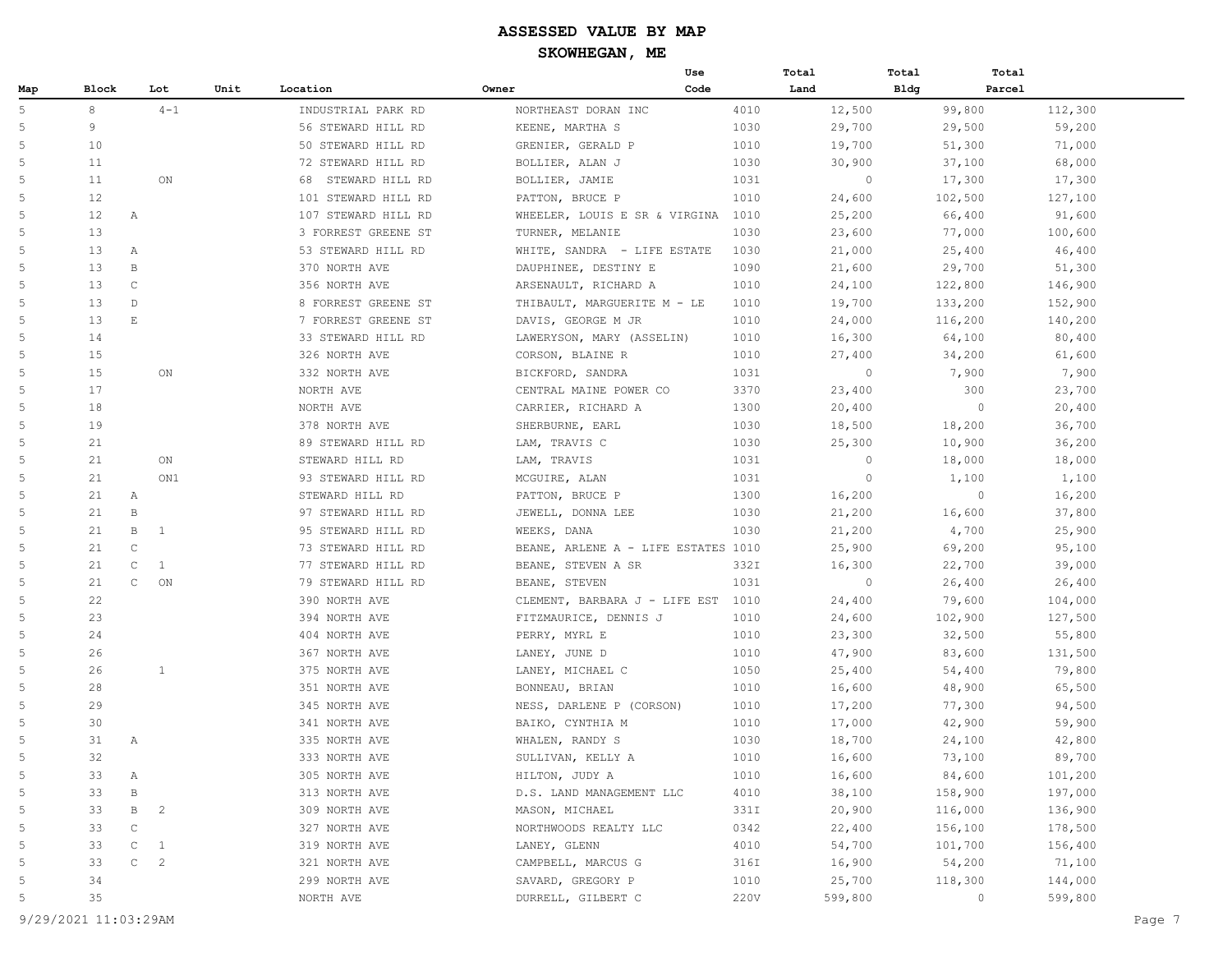|                |         |                  |      |                  |       |                                    | Use  |      | Total        | Total       | Total   |         |  |
|----------------|---------|------------------|------|------------------|-------|------------------------------------|------|------|--------------|-------------|---------|---------|--|
| Map            | Block   | Lot              | Unit | Location         | Owner |                                    | Code |      | Land         | <b>Bldg</b> | Parcel  |         |  |
| 5              | 35      | $\overline{c}$   |      | 283 NORTH AVE    |       | SAVAGE, LAWRENCE N II              |      | 1110 | 25,600       |             | 86,900  | 112,500 |  |
| 5              | 35      | 20N              |      | 277 NORTH AVE    |       | HEALD, LYNDA E                     |      | 1031 | $\circ$      |             | 19,800  | 19,800  |  |
| $\overline{5}$ | 35      | ON1              |      | 82 HARVEYS PK    |       | STEVENS, BARBARA                   |      | 1031 | $\circ$      |             | 30,300  | 30,300  |  |
| 5              | 35      | ON <sub>2</sub>  |      | 77 HARVEYS PK    |       | DURRELL, GILBERT                   |      | 1031 | $\circ$      |             | 30,100  | 30,100  |  |
| $\overline{5}$ | 35      | ON3              |      | 78 HARVEYS PK    |       | PINKHAM, RUTH                      |      | 1031 | $\circ$      |             | 15,900  | 15,900  |  |
| 5              | 35      | ON4              |      | 75 HARVEYS PK    |       | MERRILL, CLARICE                   |      | 1031 | $\circ$      |             | 7,400   | 7,400   |  |
| 5              | 35      | ON <sub>5</sub>  |      | 76 HARVEYS PK    |       | LEE, GLADYS                        |      | 1031 | $\circ$      |             | 6,500   | 6,500   |  |
| 5              | 35      | ON6              |      | 71 HARVEYS PK    |       | KING, ROXANN                       |      | 1031 | $\mathbf{0}$ |             | 22,700  | 22,700  |  |
| 5              | 35      | ON7              |      | 72 HARVEYS PK    |       | DURRELL, GILBERT                   |      | 1031 | $\mathbf{0}$ |             | 17,400  | 17,400  |  |
| 5              | 35      | ON8              |      | 67 HARVEYS PK    |       | DURRELL, GILBERT                   |      | 1031 | $\circ$      |             | 22,000  | 22,000  |  |
| 5              | 35      | ON9              |      | 68 HARVEYS PK    |       | GOODRIDGE, BRUCE                   |      | 1031 | $\circ$      |             | 18,800  | 18,800  |  |
| 5              | 35      | 20N1             |      | 275<br>NORTH AVE |       | FREDERICK, MARIE N                 |      | 1031 | $\circ$      |             | 13,000  | 13,000  |  |
| 5              | 35      | 20N2             |      | 279<br>NORTH AVE |       | GRANT, ANITA                       |      | 1031 | $\circ$      |             | 16,600  | 16,600  |  |
| 5              | 35      | ON10             |      | HARVEYS PK<br>65 |       | DURRELL, GILBERT                   |      | 1031 | $\circ$      |             | 27,800  | 27,800  |  |
| 5              | 35      | ON11             |      | 66 HARVEYS PK    |       | HUARD, CORINNA                     |      | 1031 | $\circ$      |             | 19,700  | 19,700  |  |
| 5              | 35      | ON12             |      | 61 HARVEYS PK    |       | WAUGH, CECIL                       |      | 1031 | $\circ$      |             | 17,500  | 17,500  |  |
| 5              | 35      | ON13             |      | 62 HARVEYS PK    |       | TOWLE, MICHAEL                     |      | 1031 | $\mathbf{0}$ |             | 22,200  | 22,200  |  |
| 5              | 35      | ON14             |      | 59 HARVEYS PK    |       | DURRELL, GILBERT                   |      | 1031 | $\circ$      |             | 10,800  | 10,800  |  |
| 5              | 35      | ON15             |      | 60 HARVEYS PK    |       | KNIGHT, KIM                        |      | 1031 | $\circ$      |             | 15,400  | 15,400  |  |
| 5              | 35      | ON16             |      | 55 HARVEYS PK    |       | KNIGHT, SANDRA                     |      | 1031 | $\circ$      |             | 16,700  | 16,700  |  |
| 5              | 35      | ON17             |      | 56 HARVEYS PK    |       | YORK, RHONDA                       |      | 1031 | $\circ$      |             | 24,700  | 24,700  |  |
| 5              | 35      | ON18             |      | 53 HARVEYS PK    |       | DURRELL, GILBERT                   |      | 1031 | $\circ$      |             | 15,700  | 15,700  |  |
| 5              | 35      | ON19             |      | 54 HARVEYS PK    |       | DURRELL, GILBERT                   |      | 1031 | $\circ$      |             | 18,800  | 18,800  |  |
| 5              | 35      | ON20             |      | 49 HARVEYS PK    |       | GILCOTT, DANNY                     |      | 1031 | $\circ$      |             | 23,400  | 23,400  |  |
| 5              | 35      | ON21             |      | 50 HARVEYS PK    |       | AHLQUIST, DALE                     |      | 1031 | $\mathbf{0}$ |             | 16,900  | 16,900  |  |
| 5              | 35      | ON22             |      | 47 HARVEYS PK    |       | BISHOP, JEAN                       |      | 1031 | $\circ$      |             | 9,800   | 9,800   |  |
| 5              | 35      | ON <sub>23</sub> |      | 48 HARVEYS PK    |       | DURRELL, GILBERT C                 |      | 1031 | $\circ$      |             | 9,800   | 9,800   |  |
| 5              | 35      | ON24             |      | 45<br>HARVEYS PK |       | KENNARD, LISA                      |      | 1031 | $\circ$      |             | 21,700  | 21,700  |  |
| $\overline{5}$ | 35      | ON25             |      | 43<br>HARVEYS PK |       | DALTON, BETTY                      |      | 1031 | $\circ$      |             | 22,500  | 22,500  |  |
| 5              | 35      | ON26             |      | 41 HARVEYS PK    |       | REDLEVSKE, CLARICE                 |      | 1031 | $\circ$      |             | 8,200   | 8,200   |  |
| 5              | 35      | ON27             |      | 37 HARVEYS PK    |       | AMES, DANA                         |      | 1031 | $\circ$      |             | 22,300  | 22,300  |  |
| 5              | 35      | ON28             |      | 35 HARVEYS PK    |       | BRUSSO, DAVID                      |      | 1031 | $\circ$      |             | 15,000  | 15,000  |  |
| 5              | 35      | ON29             |      | 33 HARVEYS PK    |       | POMELOW, JEREMY                    |      | 1031 | $\mathbf{0}$ |             | 24,800  | 24,800  |  |
| 5              | 35      | ON30             |      | 29<br>HARVEYS PK |       | DURRELL, GILBERT                   |      | 1031 | $\circ$      |             | 19,800  | 19,800  |  |
| 5              | 35      | ON31             |      | 27 HARVEYS PK    |       | MCKECHNIE, JEFFREY B               |      | 1031 | $\circ$      |             | 21,600  | 21,600  |  |
| 5              | 35      | ON32             |      | 23<br>HARVEYS PK |       | DURRELL, GILBERT                   |      | 1031 | $\circ$      |             | 7,400   | 7,400   |  |
| $\overline{5}$ | 35      | ON33             |      | 21 HARVEYS PK    |       | KEATEN, DEREK                      |      | 1031 | $\mathbf{0}$ |             | 23,900  | 23,900  |  |
| 5              | 35      | ON34             |      | 19 HARVEYS PK    |       | POMERLEAU, VICTOR                  |      | 1031 | $\circ$      |             | 14,200  | 14,200  |  |
| 5              | 35      | ON35             |      | 15 HARVEYS PK    |       | DURRELL, GILBERT                   |      | 1031 | 0            |             | 25,900  | 25,900  |  |
| $\overline{5}$ | 35      | ON36             |      | 13 HARVEYS PK    |       | DURRELL, GILBERT                   |      | 1031 | 0            |             | 25,200  | 25,200  |  |
| 5              | 35      | ON37             |      | 9 HARVEYS PK     |       | SIRONEN, BENDELLA                  |      | 1031 | 0            |             | 27,300  | 27,300  |  |
| 5              | 35<br>A |                  |      | 263 NORTH AVE    |       | DICKEY, NORMAN C & PATRICIA A 1060 |      |      | 21,300       |             | 50,200  | 71,500  |  |
| 5              | 35<br>Α | $\mathbf{1}$     |      | 273 NORTH AVE    |       | PROVENCAL, JEFFREY W               |      | 3160 | 42,800       |             | 111,000 | 153,800 |  |
| 5              | 36      | $\mathbf{1}$     |      | 8 DAISY LN       |       | PROVENCAL, JOHN L & MARILYN M 1010 |      |      | 33,000       |             | 166,900 | 199,900 |  |
| 5              | 36      | 2                |      | 66 DR MANN RD    |       | BROCHU, SUSAN M - LE               |      | 1010 | 16,400       |             | 94,600  | 111,000 |  |
| 5              | 36      | 3                |      | 70 DR MANN RD    |       | WASHBURN, DEREK L                  |      | 1010 | 16,400       |             | 88,200  | 104,600 |  |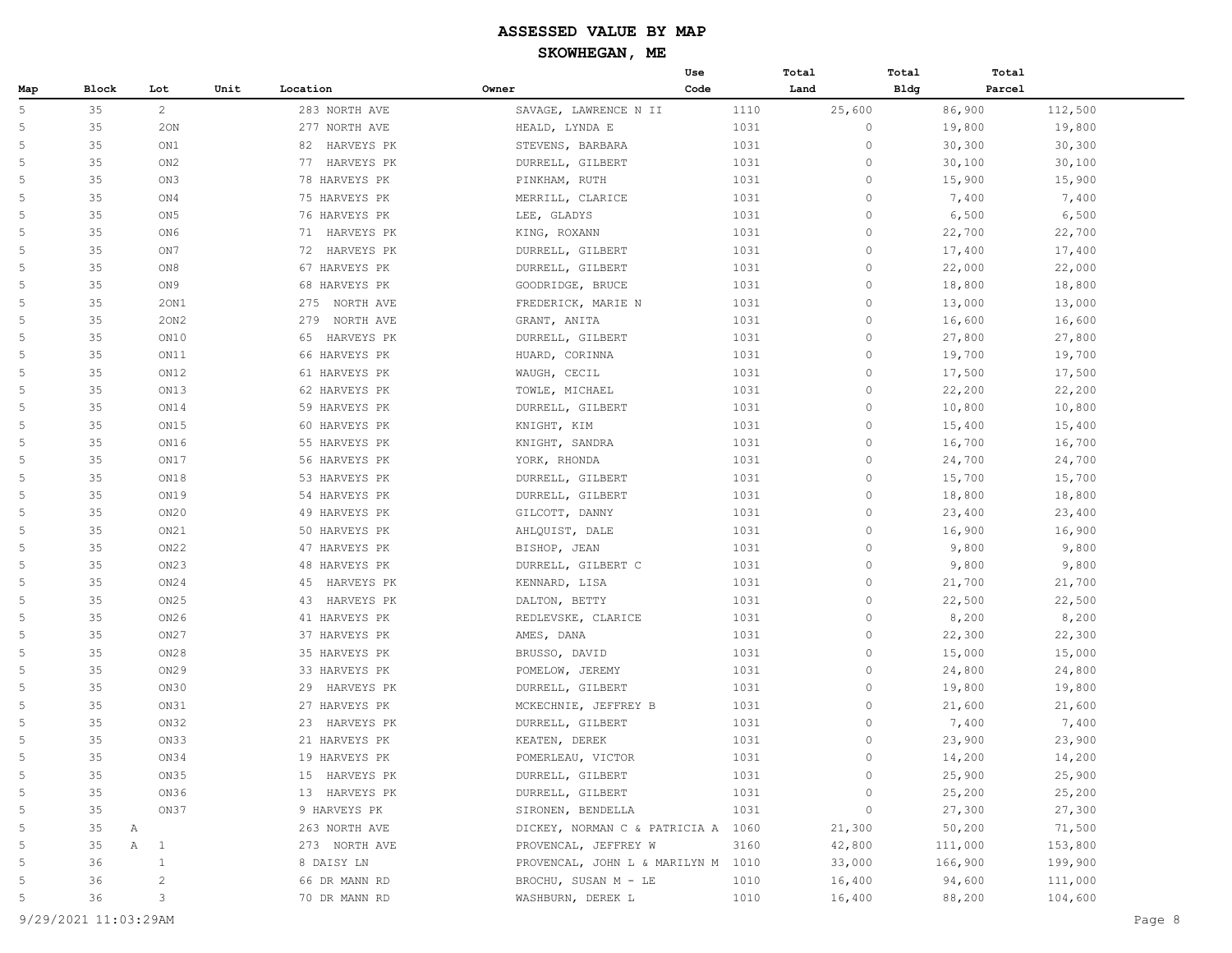|                |                    |                                   |      |                      |                                    | Use  | Total     | Total       | Total   |           |
|----------------|--------------------|-----------------------------------|------|----------------------|------------------------------------|------|-----------|-------------|---------|-----------|
| Map            | Block              | Lot                               | Unit | Location             | Owner                              | Code | Land      | <b>Bldg</b> | Parcel  |           |
| 5              | 36                 | $\overline{4}$                    |      | 82 DR MANN RD        | GARLAND, LINDA L                   | 1010 | 16,600    |             | 82,600  | 99,200    |
| 5              | 36                 | 6                                 |      | 60 DR MANN RD        | MCCABE, TRINA M                    | 1010 | 16,700    |             | 72,700  | 89,400    |
| 5              | 36                 | $7\phantom{.0}$                   |      | 52 DR MANN RD        | FISHER, FRANCES A                  | 1010 | 16,600    |             | 117,700 | 134,300   |
| 5              | 36                 | 10                                |      | DR MANN RD           | PROVENCAL, JOHN L & MARILYN M 220V |      | 1,008,100 |             | 1,700   | 1,009,800 |
| 5              | 36                 | 11                                |      | 72 WOODLAND DR       | BISSON, KAREN J                    | 1010 | 26,100    |             | 134,200 | 160,300   |
| 5              | 36                 | 12                                |      | 71 WOODLAND DR       | PROVENCAL, JEFFREY W               | 1010 | 25,900    |             | 130,200 | 156,100   |
| 5              | 36                 | 13                                |      | 7 DAISY LN           | PROVENCAL, STEPHEN J               | 1010 | 25,900    |             | 139,600 | 165,500   |
| 5              | 38                 |                                   |      | DR MANN RD           | CJK REALTY HOLDINGS LLC            | 220V | 362,300   |             | $\circ$ | 362,300   |
| 5              | 38                 | $\overline{c}$                    |      | DR MANN RD OFF       | LANEY, GLEN B                      | 1320 | 6,700     |             | $\circ$ | 6,700     |
| 5              | 38                 | 3                                 |      | DR MANN RD           | THOMAS, BERNARD JR                 | 1300 | 18,300    |             | $\circ$ | 18,300    |
| 5              | 38                 | ON1                               |      | 124 DR MANN RD       | CHAMPAGNE, JAMES JR                | 1031 | $\circ$   |             | 22,500  | 22,500    |
| 5              | 38                 | ON <sub>2</sub>                   |      | 120 DR MANN RD       | SINCYR, BRENDA                     | 1031 | $\circ$   |             | 20,900  | 20,900    |
| 5              | 38                 | ON3                               |      | 5 MRI DR             | CJK REALTY HOLDINGS LLC            | 1031 | $\circ$   |             | 1,900   | 1,900     |
| 5              | 38                 | ON4                               |      | 6 MRI DR             | CJK REALTY HOLDINGS LLC            | 1031 | $\circ$   |             | 17,700  | 17,700    |
| 5              | 38                 | ON <sub>5</sub>                   |      | 7 MRI DR             | MORRILL, JAMES E                   | 1031 | $\circ$   |             | 22,600  | 22,600    |
| 5              | 38                 | ON <sub>6</sub>                   |      | 8 MRI DR             | H & S FOUR, LLC                    | 1031 | $\circ$   |             | 7,000   | 7,000     |
| 5              | 38                 | ON7                               |      | 9 MRI DR             | CJK REALTY HOLDINGS LLC            | 1031 | $\circ$   |             | 4,200   | 4,200     |
| 5              | 38                 | ON8                               |      | 10 MRI DR            | TEIXEIRA, CATHERINE                | 1031 | $\circ$   |             | 11,000  | 11,000    |
| 5              | 38                 | ON9                               |      | 11 MRI DR            | CJK REALTY HOLDINGS LLC            | 1031 | $\circ$   |             | 4,600   | 4,600     |
| 5              | 38                 | ON10                              |      | 12 MRI DR            | CJK REALTY HOLDINGS LLC            | 1031 | $\circ$   |             | 5,600   | 5,600     |
| 5              | 38                 | ON11                              |      | 13 MRI DR            | CJK REALTY HOLDINGS LLC            | 1031 | $\circ$   |             | 1,000   | 1,000     |
| 5              | 38                 | ON12                              |      | 14 MRI DR            | CJK REALTY HOLDINGS LLC            | 1031 | $\circ$   |             | 7,700   | 7,700     |
| 5              | 38                 | ON13                              |      | 15<br>MRI DR         | DAVIS, DANA                        | 1030 | $\circ$   |             | 15,600  | 15,600    |
| 5              | 38                 | ON14                              |      | 16<br>MRI DR         | CJK REALTY HOLDINGS LLC            | 1031 | $\circ$   |             | 5,200   | 5,200     |
| 5              | 38                 | ON15                              |      | 17 MRI DR            | CJK REALTY HOLDINGS LLC            | 1031 | $\circ$   |             | 10,300  | 10,300    |
| 5              | 38                 | ON16                              |      | 18 MRI DR            | LACROSSE, ANGELA                   | 1031 | $\circ$   |             | 15,400  | 15,400    |
| 5              | 38                 | ON17                              |      | 19 MRI DR            | CJK REALTY HOLDINGS LLC            | 1031 | $\circ$   |             | 17,600  | 17,600    |
| 5              | 38                 | ON18                              |      | 20 MRI DR            | CJK REALTY HOLDINGS LLC            | 1031 | $\circ$   |             | 9,200   | 9,200     |
| 5              | 38                 | ON19                              |      | 21 MRI DR            | CJK REALTY HOLDINGS LLC            | 1031 | $\circ$   |             | 14,000  | 14,000    |
| 5              | 38                 | ON20                              |      | 22 MRI DR            | MCGRAW, MARSHA & GERALD            | 1031 | $\circ$   |             | 14,200  | 14,200    |
| 5              | 38                 | ON21                              |      | 23 MRI DR            | PIKE, NICOLE                       | 1031 | $\circ$   |             | 7,500   | 7,500     |
| 5              | 38                 | ON22                              |      | 24 MRI DR            | CJK REALTY HOLDINGS LLC            | 1031 | $\circ$   |             | 9,700   | 9,700     |
| 5              | 38                 | ON23                              |      | 25 MRI DR            | FLOYD, THOMAS                      | 1031 | $\circ$   |             | 6,500   | 6,500     |
| 5              | 38                 | ON24                              |      | 26 MRI DR            | KELLY, DANIELLE                    | 1031 | $\circ$   |             | 6,400   | 6,400     |
| 5              | 38                 | ON29                              |      | 31 MRI DR            | LUDDEN, DEBI                       | 1031 | $\circ$   |             | 22,700  | 22,700    |
| 5              | 38                 | ON30                              |      | 32 MRI DR            | MCGRAW, ROBERT                     | 1031 | $\circ$   |             | 21,100  | 21,100    |
| 5              | 38<br>Α            |                                   |      | 110 DR MANN RD       | BUSHEY, ROXANNE J                  | 1010 | 19,700    |             | 79,600  | 99,300    |
| 5              | 38<br>$\, {\bf B}$ |                                   |      | 104 DR MANN RD       | LANCASTER, DYLAN L                 | 1300 | 18,400    |             | $\circ$ | 18,400    |
| 5              | 38                 | $\, {\bf B} \,$<br>$\overline{1}$ |      | 112 DR MANN RD       | GOWER, PATRICIA L                  | 1030 | 18,100    |             | 65,400  | 83,500    |
| 5              | 40                 |                                   |      | 138 DR MANN RD       | THOMAS, BERNARD O                  | 1010 | 36,300    |             | 64,700  | 101,000   |
| 5              | 40                 | $\mathbf{1}$                      |      | 164 MALBONS MILLS RD | MARSHALL, RANDY J                  | 1030 | 22,500    |             | 19,500  | 42,000    |
| 5              | 40                 | 2                                 |      | 142 DR MANN RD       | CAOUETTE, TRAVIS A                 | 1010 | 23,300    |             | 85,200  | 108,500   |
| 5              | 40                 | 3                                 |      | 130 DR MANN RD       | LEE, SUSAN S - PERSONAL REP        | 1030 | 25,700    |             | 60,000  | 85,700    |
| 5              | 40                 | $\overline{4}$                    |      | 134 DR MANN RD       | BOARDMAN, DOUGLAS A                | 1010 | 16,500    |             | 87,200  | 103,700   |
| $\overline{5}$ | 41                 |                                   |      | 174 MALBONS MILLS RD | BATES, HEATHER L                   | 1010 | 26,800    |             | 77,600  | 104,400   |
| 5              | 42                 |                                   |      | 178 MALBONS MILLS RD | HJORT, JOSEPHINE M                 | 1010 | 20,000    |             | 56,200  | 76,200    |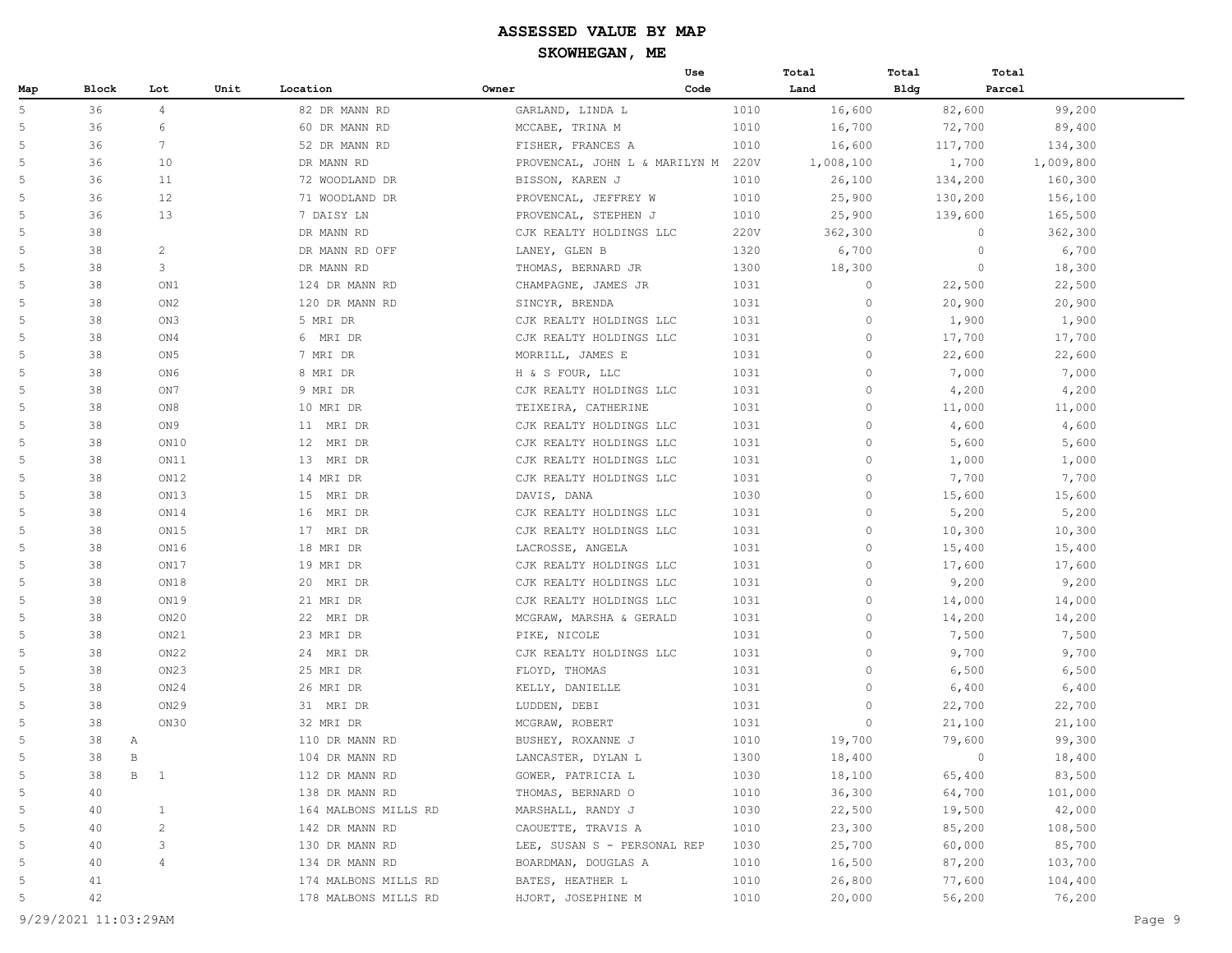|     |       |                      |      |                      |                              | Use  | Total |        | Total | Total   |         |
|-----|-------|----------------------|------|----------------------|------------------------------|------|-------|--------|-------|---------|---------|
| Map | Block | Lot                  | Unit | Location             | Owner                        | Code | Land  |        | Bldg  | Parcel  |         |
| 5   | 43    |                      |      | 184 MALBONS MILLS RD | LOCKE, ANNA M                |      | 1010  | 18,000 |       | 48,500  | 66,500  |
| 5   | 44    |                      |      | MALBONS MILLS RD     | AMES, TIMOTHY A              |      | 1300  | 49,700 |       | $\circ$ | 49,700  |
| 5   | 44    | 1                    |      | 169 MALBONS MILLS RD | BISHOP OF MAINE AS           |      | 9060  | 30,600 |       | 195,500 | 226,100 |
| 5   | 44    | $\overline{c}$       |      | 8 TIMBERVIEW DR      | STOCKMAN, KASEY J            |      | 1010  | 20,000 |       | 66,200  | 86,200  |
| 5   | 44    | 3                    |      | 12 TIMBERVIEW DR     | STEWARD, TERRENCE L          |      | 1030  | 20,300 |       | 45,400  | 65,700  |
| 5   | 44    | $\overline{4}$       |      | 16 TIMBERVIEW DR     | CURTIS, HAROLD M             |      | 1010  | 20,400 |       | 88,900  | 109,300 |
| 5   | 44    | 5                    |      | 20 TIMBERVIEW DR     | SEELEY, KAREN L              |      | 1010  | 20,300 |       | 72,900  | 93,200  |
| 5   | 44    | 6                    |      | 24 TIMBERVIEW DR     | PALMER, RICHARD E            |      | 1010  | 19,800 |       | 90,400  | 110,200 |
| 5   | 44    | $\overline{7}$       |      | 26 TIMBERVIEW DR     | MERRILL, WILLIAM M JR        |      | 1010  | 19,500 |       | 73,200  | 92,700  |
| 5   | 44    | 8                    |      | 30 TIMBERVIEW DR     | WEST, DONALD W               |      | 1030  | 19,400 |       | 61,200  | 80,600  |
| 5   | 44    | 9                    |      | 34 TIMBERVIEW DR     | SOU, LYN OI                  |      | 1010  | 19,400 |       | 115,800 | 135,200 |
| 5   | 44    | 10                   |      | 36 TIMBERVIEW DR     | KINNEY, DERRICK D            |      | 1030  | 19,400 |       | 66,900  | 86,300  |
| 5   | 44    | 11                   |      | 40 TIMBERVIEW DR     | MORIN, JAMES M               |      | 1030  | 19,400 |       | 59,600  | 79,000  |
| 5   | 44    | 12                   |      | 44 TIMBERVIEW DR     | PEASE, RICKY J               |      | 1010  | 19,400 |       | 97,400  | 116,800 |
| 5   | 44    | 13                   |      | 95 TIMBERVIEW DR     | MCKENNA, DOREEN M (BOOTH)    |      | 1030  | 19,500 |       | 62,000  | 81,500  |
| 5   | 44    | 14                   |      | 91 TIMBERVIEW DR     | FISHER, LAURIE A             |      | 1030  | 19,800 |       | 90,500  | 110,300 |
| 5   | 44    | 15                   |      | 87 TIMBERVIEW DR     | LANG, BRAD A                 |      | 1030  | 21,200 |       | 68,600  | 89,800  |
| 5   | 44    | 16                   |      | 81 TIMBERVIEW DR     | THALLER, JOSHUA J            |      | 1030  | 22,000 |       | 65,500  | 87,500  |
| 5   | 44    | 17                   |      | 75 TIMBERVIEW DR     | WORTHLEY, ALLEN L            |      | 1030  | 20,000 |       | 56,900  | 76,900  |
| 5   | 44    | 18                   |      | 78 TIMBERVIEW DR     | PARLIN, CRYSTAL L            |      | 1030  | 19,900 |       | 71,000  | 90,900  |
| 5   | 44    | 19                   |      | 80 TIMBERVIEW DR     | WELCH, CARLA L (MCLAUGHLIN)  |      | 1030  | 20,000 |       | 51,100  | 71,100  |
| 5   | 44    | 1A                   |      | 2 TIMBERVIEW DR      | LEONARD, CAROL READ          |      | 1010  | 19,800 |       | 88,700  | 108,500 |
| 5   | 44    | 20                   |      | 52 TIMBERVIEW DR     | GOODELL, PHILIP E JR         |      | 1030  | 21,600 |       | 72,000  | 93,600  |
| 5   | 44    | 21                   |      | 64 TIMBERVIEW DR     | GRAY, JASON                  |      | 0130  | 19,900 |       | 113,500 | 133,400 |
| 5   | 44    | 22                   |      | 57 TIMBERVIEW DR     | VAN DESSEL, JAMES JR         |      | 1030  | 19,900 |       | 66,900  | 86,800  |
| 5   | 44    | 23                   |      | 51 TIMBERVIEW DR     | CLIFFORD, BRENT A            |      | 1030  | 19,900 |       | 61,800  | 81,700  |
| 5   | 44    | 24                   |      | 43 TIMBERVIEW DR     | WILLIAMS, KENNETH A SR       |      | 1030  | 19,800 |       | 45,600  | 65,400  |
| 5   | 44    | 25                   |      | 31 TIMBERVIEW DR     | THIBAULT, DAVID A            |      | 1030  | 20,400 |       | 83,000  | 103,400 |
| 5   | 44    | 26                   |      | 27 TIMBERVIEW DR     | O'BRIEN, STEPHEN C           |      | 1030  | 20,400 |       | 44,800  | 65,200  |
| 5   | 44    | 27                   |      | 23 TIMBERVIEW DR     | RODDEN, PATRICK A            |      | 1030  | 22,000 |       | 49,900  | 71,900  |
| 5   | 44    | 28                   |      | 19 TIMBERVIEW DR     | FITCH, DAVID G - CO-TRUSTEE  |      | 1010  | 24,000 |       | 147,800 | 171,800 |
| 5   | 44    | 29                   |      | 17 TIMBERVIEW DR     | JORDAN, JOHN B               |      | 1010  | 23,800 |       | 94,000  | 117,800 |
| 5   | 44    | 30                   |      | 11 TIMBERVIEW DR     | CYR, RENO A SR               |      | 1010  | 20,400 |       | 78,100  | 98,500  |
| 5   | 44    | $\, {\bf B}$         |      | MALBONS MILLS RD     | AMES PROPERTY MANAGEMENT LLC |      | 1310  | 25,000 |       | $\circ$ | 25,000  |
| 5   | 44    | B<br>1               |      | 16 RYAN LN           | MEUNIER, THOMAS B            |      | 1030  | 20,000 |       | 88,600  | 108,600 |
| 5   | 44    | 2<br>B               |      | 20 RYAN LN           | DENNER, ARLENE               |      | 1030  | 20,000 |       | 61,600  | 81,600  |
| 5   | 44    | 3<br>B               |      | 24 RYAN LN           | MORIN, DENIS J               |      | 1030  | 20,000 |       | 77,300  | 97,300  |
| 5   | 44    | $\, {\bf B}$<br>4    |      | 30 RYAN LN           | POOLER, JENNIFER             |      | 1010  | 22,400 |       | 136,400 | 158,800 |
| 5   | 44    | В<br>5               |      | 34 RYAN LN           | MCGRAW, DANIEL R             |      | 1030  | 20,300 |       | 67,200  | 87,500  |
| 5   | 44    | 6<br>B               |      | 33 RYAN LN           | TOWLE, SHAWNA                |      | 1010  | 20,400 |       | 86,600  | 107,000 |
| 5   | 44    | B<br>$7\phantom{.0}$ |      | RYAN LN              | AMES PROPERTY MANAGEMENT LLC |      | 1300  | 16,000 |       | $\circ$ | 16,000  |
| 5   | 44    | 8<br>B               |      | 17 RYAN LN           | MILLER, SCOTT W              |      | 1030  | 20,000 |       | 69,100  | 89,100  |
| 5   | 44    | B<br>9               |      | TIMBERVIEW DR        | AMES, TIMOTHY A              |      | 1300  | 16,300 |       | $\circ$ | 16,300  |
| 5   | 44    | $\, {\bf B}$<br>10   |      | 65 TIMBERVIEW DR     | MULLEN, CHARLES F III        |      | 1030  | 25,500 |       | 65,100  | 90,600  |
| 5   | 45    |                      |      | 49 ROBIN CT          | SCANLIN, JERRY C             |      | 1010  | 35,900 |       | 213,800 | 249,700 |
| 5   | 45    | $\mathbf{1}$         |      | 177 MALBONS MILLS RD | BLODGETT, DARRELL L          |      | 1030  | 24,000 |       | 17,200  | 41,200  |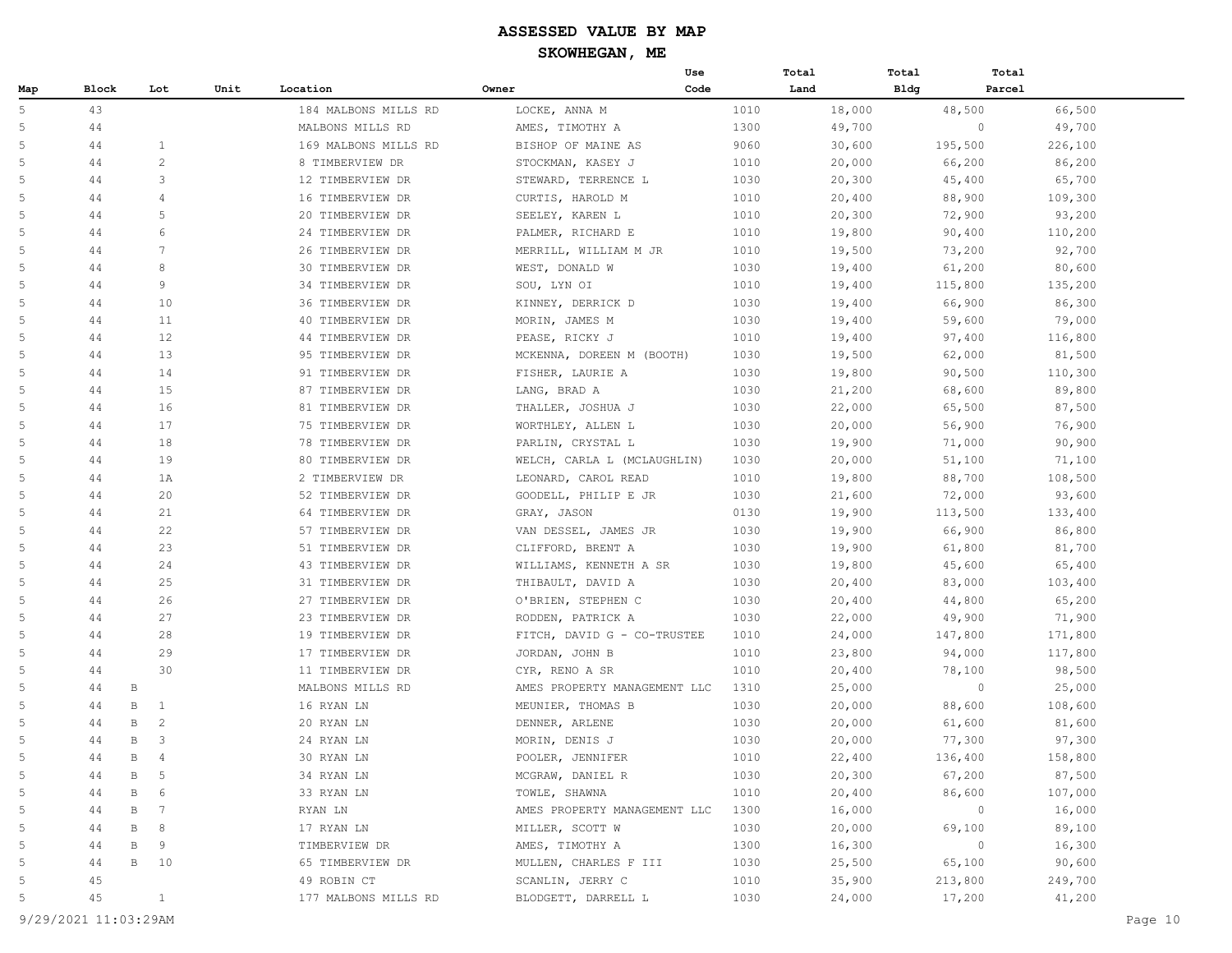|                |       |                                |      |                      |                                     | Use  | Total   | Total       | Total             |  |
|----------------|-------|--------------------------------|------|----------------------|-------------------------------------|------|---------|-------------|-------------------|--|
| Map            | Block | Lot                            | Unit | Location             | Owner                               | Code | Land    | <b>Bldg</b> | Parcel            |  |
| 5              | 45    | 5                              |      | 4 ROBIN CT           | SHAW, DOROTHY E                     | 1010 | 23,700  | 141,100     | 164,800           |  |
| 5              | 45    | 6                              |      | 12 ROBIN CT          | SMART, JEFFREY A                    | 1010 | 24,600  | 150,800     | 175,400           |  |
| 5              | 45    | $7\phantom{.0}$                |      | 14 ROBIN CT          | LABRIE, KAYLA M                     | 1010 | 24,200  | 150,200     | 174,400           |  |
| 5              | 45    | 8                              |      | 5 ROBIN CT           | MCGOWAN, COLEN K                    | 1030 | 30,100  |             | 76,300<br>106,400 |  |
| $\overline{5}$ | 45    | 9                              |      | 11 ROBIN CT          | BAIKO, KIMBERLEY A                  | 1010 | 28,300  | 106,700     | 135,000           |  |
| $\overline{5}$ | 45    | 10                             |      | 17 ROBIN CT          | NIXON, TARA L                       | 1010 | 28,100  | 148,300     | 176,400           |  |
| 5              | 45    | 11                             |      | 23 ROBIN CT          | JAMO, STACIE A                      | 1010 | 33,800  | 159,600     | 193,400           |  |
| 5              | 45    | 12                             |      | 24 ROBIN CT          | FROST, JASON L                      | 1010 | 33,400  | 158,400     | 191,800           |  |
| 5              | 45    | 14                             |      | 37 ROBIN CT          | DEAN, BRIAN S                       | 1010 | 34,800  | 153,900     | 188,700           |  |
| 5              | 45    | 15                             |      | 34 ROBIN CT          | LACASSE, RACHAEL A                  | 1010 | 31,200  | 138,200     | 169,400           |  |
| 5              | 45    | 16                             |      | 48 ROBIN CT          | DAVIS, ZEBULUN M                    | 1010 | 31,100  | 186,300     | 217,400           |  |
| 5              | 45    | 17                             |      | 54 ROBIN CT          | FARMER, CATHERINE A                 | 1010 | 30,300  | 138,600     | 168,900           |  |
| $\overline{5}$ | 45    | 18                             |      | 90 ROBIN CT          | RICHARDSON, SYLVIA A                | 1010 | 30,400  | 154,500     | 184,900           |  |
| $\overline{5}$ | 45    | 19                             |      | 96 ROBIN CT          | TATE, MARYANN E                     | 1010 | 31,500  | 211,200     | 242,700           |  |
| 5              | 45    | 20                             |      | 93 ROBIN CT          | COOK, CORDELIA I                    | 1010 | 28,400  | 148,400     | 176,800           |  |
| 5              | 45    | 21                             |      | 87 ROBIN CT          | ROLFE, RODNEY N                     | 1010 | 29,500  | 157,600     | 187,100           |  |
| 5              | 45    | 22                             |      | 81 ROBIN CT          | VELADO, RAFAEL A JR                 | 1010 | 34,500  | 275,500     | 310,000           |  |
| 5              | 45    | 23                             |      | 77 ROBIN CT          | VALECILLOS, JUAN M FEBRES           | 1010 | 29,200  | 270,900     | 300,100           |  |
| 5              | 45    | 24                             |      | 69 ROBIN CT          | O'BRIEN, PATRICK M                  | 1010 | 34,300  | 184,300     | 218,600           |  |
| 5              | 45    | 25                             |      | 62 ROBIN CT          | DAVIS, JOHN                         | 1010 | 30,500  | 205,100     | 235,600           |  |
| $\overline{5}$ | 45    | 26                             |      | 86 ROBIN CT          | FORTIER, MONA                       | 1010 | 27,700  | 146,400     | 174,100           |  |
| 5              | 45    | 10N1                           |      | 175 MALBONS MILLS RD | BLODGETT, DARRELL                   | 1031 | $\circ$ | 15,100      | 15,100            |  |
| 5              | 45    | $\mathbb{A}$                   |      | 193 MALBONS MILLS RD | CHAPMAN, ROBERT L                   | 1050 | 20,300  |             | 35,600<br>55,900  |  |
| 5              | 45    | $\, {\bf B}$                   |      | ROBIN CT             | SCANLIN, ROBIN L                    | 1300 | 28,400  |             | $\circ$<br>28,400 |  |
| 5              | 45    | B<br>1                         |      | 4 EVERGREEN DR       | SAVAGE, JOHN DAVID                  | 1010 | 36,600  | 192,500     | 229,100           |  |
| 5              | 45    | $\, {\bf B}$<br>$\overline{2}$ |      | MALBONS MILLS RD     | SOMERSET WOODS TRUSTEES             | 1300 | 46,400  |             | $\circ$<br>46,400 |  |
| 5              | 45    | $\, {\bf B}$<br>5              |      | 41 ROBIN CT          | MARSHALL, FREDERICK H JR            | 1010 | 37,500  | 180,000     | 217,500           |  |
| 5              | 45    | $\mathsf C$                    |      | 59 ROBIN CT          | SCANLIN, JERRY C                    | 1010 | 34,100  | 141,500     | 175,600           |  |
| $\overline{5}$ | 46    |                                |      | 197 MALBONS MILLS RD | BURNHAM, MELVIN P                   | 1010 | 29,900  | 111,900     | 141,800           |  |
| 5              | 47    |                                |      | 201 MALBONS MILLS RD | MARSHALL, LOIS EDNA                 | 1010 | 19,500  |             | 51,400<br>70,900  |  |
| 5              | 48    |                                |      | 215 MALBONS MILLS RD | SOUCY ELIZABETH A                   | 1010 | 29,000  |             | 82,500<br>111,500 |  |
| 5              | 48    | $\mathbf{1}$                   |      | 207 MALBONS MILLS RD | SAVIO, STEVEN                       | 1030 | 24,000  |             | 13,600<br>37,600  |  |
| 5              | 49    |                                |      | 190 MALBONS MILLS RD | LOCKE, KELDON E SR - LE             | 1010 | 32,300  |             | 61,300<br>93,600  |  |
| 5              | 49    | А                              |      | 248 MALBONS MILLS RD | ARSENAULT, ROLLINS J                | 1010 | 28,100  |             | 88,200<br>116,300 |  |
| 5              | 49    | B                              |      | 242 MALBONS MILLS RD | BONNEAU, JOSEPH B                   | 1010 | 24,600  |             | 85,900<br>110,500 |  |
| 5              | 49    | $\mathbb C$                    |      | 236 MALBONS MILLS RD | WHITTEMORE, LINDA - LIFE ESTAT 1040 |      | 29,000  | 227,900     | 256,900           |  |
| $\overline{5}$ | 49    | $\mathbf E$                    |      | 228 MALBONS MILLS RD | FORTIN, MARIE P                     | 1010 | 21,400  |             | 92,500<br>113,900 |  |
| 5              | 49    | $\mathbf F$                    |      | 220 MALBONS MILLS RD | FIELD, CARMEN I                     | 1010 | 21,400  |             | 93,800<br>72,400  |  |
| $\overline{5}$ | 49    | G                              |      | 218 MALBONS MILLS RD | LEHAN, SUSAN                        | 1010 | 24,600  |             | 97,800<br>122,400 |  |
| $\overline{5}$ | 49    | $\rm H$                        |      | 206 MALBONS MILLS RD | LEPKOWSKI, JOSEPH P                 | 1010 | 24,600  |             | 99,300<br>123,900 |  |
| 5              | 49    | $\mathbbm{1}$                  |      | 202 MALBONS MILLS RD | CONLEY, JUNE A                      | 1010 | 26,900  | 144,000     | 170,900           |  |
| 5              | 49    | J                              |      | 196 MALBONS MILLS RD | DEMO, ARLENE                        | 1010 | 28,900  | 103,100     | 132,000           |  |
| 5              | 49    | $\rm K$                        |      | 224 MALBONS MILLS RD | PROVOST, LEAH M                     | 1010 | 21,400  | 106,000     | 127,400           |  |
| 5              | 49    | L                              |      | 212 MALBONS MILLS RD | OBERT, BRANDEN J                    | 1010 | 24,600  |             | 88,600<br>113,200 |  |
| 5              | 50    |                                |      | 245 MALBONS MILLS RD | TURNER, LINWOOD N                   | 1010 | 22,000  | 135,000     | 157,000           |  |
| $\overline{5}$ | 50    | Α                              |      | 223 MALBONS MILLS RD | GOTTARDI, CARL E II                 | 1010 | 31,600  | 109,800     | 141,400           |  |
|                |       |                                |      |                      |                                     |      |         |             |                   |  |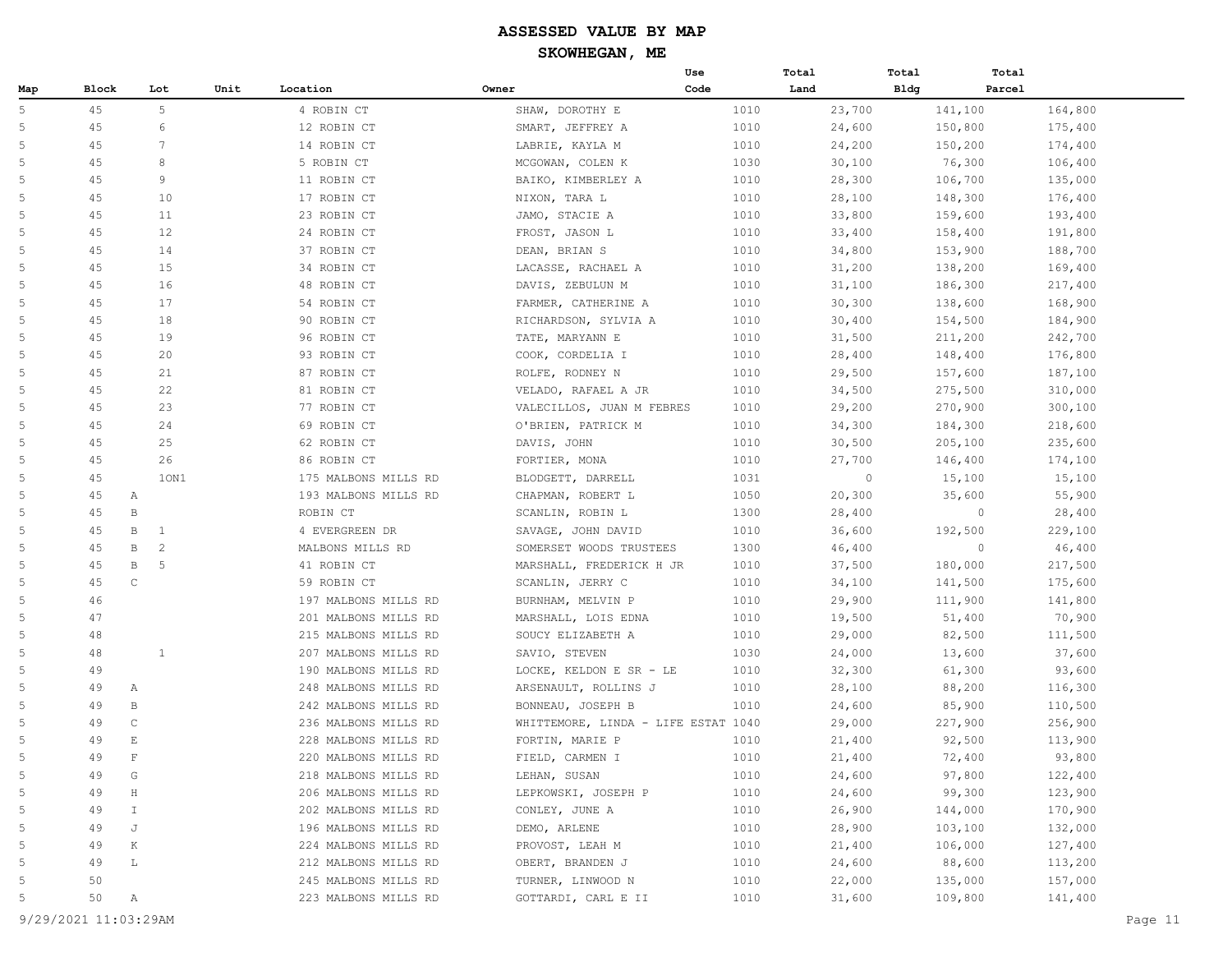|                |         |              |                 |                      |                                     | Use  | Total   | Total       | Total   |
|----------------|---------|--------------|-----------------|----------------------|-------------------------------------|------|---------|-------------|---------|
| Map            | Block   |              | Lot<br>Unit     | Location             | Owner                               | Code | Land    | <b>Bldg</b> | Parcel  |
| 5              | 50      | $\, {\bf B}$ |                 | 233 MALBONS MILLS RD | CORP.OF THE PRESIDING BISHOP        | 9060 | 35,800  | 494,900     | 530,700 |
| 5              | 50      | $\mathsf C$  |                 | 13 PRESCOTT LN       | PRESCOTT, GERALD                    | 332I | 26,400  | 66,200      | 92,600  |
| 5              | 51      |              |                 | MALBONS MILLS RD     | GIBSON, REID M                      | 1300 | 92,900  | $\circ$     | 92,900  |
| 5              | 51      |              | $\mathbf{1}$    | 264 MALBONS MILLS RD | TRAVERS, ANTHONY E                  | 1010 | 30,000  | 107,200     | 137,200 |
| 5              | 51      |              | 10N             | 256 MALBONS MILLS RD | TRAVERS, MARY ELLEN                 | 1031 | $\circ$ | 16,100      | 16,100  |
| $\overline{5}$ | 51      | $\mathbb{A}$ |                 | 378 MALBONS MILLS RD | BROWN, DOROTHY H                    | 1010 | 38,000  | 43,700      | 81,700  |
| 5              | 52      |              |                 | MALBONS MILLS RD     | SOMERSET WOODS TRUSTEES             | 920V | 27,000  | $\circ$     | 27,000  |
| 5              | 53      |              |                 | 259 MALBONS MILLS RD | MALBON, STANLEY E                   | 1010 | 37,000  | 80,200      | 117,200 |
| 5              | 54      |              |                 | 297 MALBONS MILLS RD | BURROWS, BENJAMIN                   | 1010 | 28,400  | 55,000      | 83,400  |
| 5              | 55      |              |                 | 337 MALBONS MILLS RD | TESSIER, JASON C                    | 1010 | 27,700  | 202,700     | 230,400 |
| 5              | 56      |              |                 | 405 MALBONS MILLS RD | MACK, MIMOSA A A (SLAMM)            | 1010 | 44,100  | 73,700      | 117,800 |
| 5              | 56      |              | 1               | MALBONS MILLS RD     | MACK, KEVIN M                       | 1060 | 25,600  | 4,700       | 30,300  |
| 5              | 56      |              | $\overline{c}$  | 367 MALBONS MILLS RD | TESSIER, RICHARD W                  | 1010 | 30,800  | 134,100     | 164,900 |
| 5              | 56      | A            |                 | 315 MALBONS MILLS RD | WILSON, MARK L                      | 1010 | 39,700  | 156,100     | 195,800 |
| 5              | 57      |              |                 | MALBONS MILLS RD     | MACK, MIMOSA A A (SLAMM)            | 1320 | 3,000   | $\circ$     | 3,000   |
| 5              | 58      |              |                 | 418 MALBONS MILLS RD | TOWN OF SKOWHEGAN                   | 903V | 17,500  | $\circ$     | 17,500  |
| 5              | 59      |              |                 | 426 MALBONS MILLS RD | CORBIN, FLOYD K                     | 1010 | 31,200  | 113,600     | 144,800 |
| 5              | 61      |              |                 | 431 MALBONS MILLS RD | TESSIER, RICHARD W & LOUISE M       | 1010 | 23,000  | 162,300     | 185,300 |
| 5              | 62      |              |                 | 425 MALBONS MILLS RD | SMITH, BENJAMIN                     | 1010 | 22,800  | 51,900      | 74,700  |
| 5              | 63      |              |                 | 11 NOTCH RD          | JOHNSON, RICHARD T                  | 1040 | 29,300  | 348,800     | 378,100 |
| 5              | 63<br>Α |              |                 | NOTCH RD             | KNOWLTON, TYLER                     | 1320 | 3,200   | $\circ$     | 3,200   |
| 5              | 63      | $\mathbf{B}$ |                 | 415 MALBONS MILLS RD | RICHMOND, ELLEN W                   | 1010 | 22,400  | 65,300      | 87,700  |
| 5              | 64      |              |                 | 23 NOTCH RD          | KNOWLTON, TYLER                     | 1010 | 28,800  | 106,900     | 135,700 |
| 5              | 65      |              |                 | NOTCH RD             | TOWN OF SKOWHEGAN                   | 9035 | 4,000   | $\circ$     | 4,000   |
| 5              | 66      |              |                 | NOTCH RD             | SANTY, BRADLEY R II                 | 8300 | 7,600   | $\circ$     | 7,600   |
| 5              | 66      |              | 1               | 26 NOTCH RD          | SANTY, BRADLEY                      | 1010 | 31,400  | 141,500     | 172,900 |
| 5              | 66<br>Α |              |                 | NOTCH RD             | TOWN OF SKOWHEGAN                   | 9035 | 15,300  | $\circ$     | 15,300  |
| 5              | 67      |              |                 | NOTCH RD             | GARCIA, SARA & CALDER, BETH         | 1300 | 22,500  | $\circ$     | 22,500  |
| 5              | 68      |              |                 | 61 NOTCH RD          | KINNEY, DONALD L SR                 | 1010 | 30,000  | 59,800      | 89,800  |
| 5              | 69      |              |                 | 339 DUDLEY CORNER RD | GARCIA, SARA & CALDER, BETH         | 1010 | 37,900  | 186,800     | 224,700 |
| 5              | 70      |              |                 | DUDLEY CORNER RD     | SANTY, BRADLEY R II                 | 8300 | 4,900   | $\circ$     | 4,900   |
| 5              | 70      |              | 1               | 300 DUDLEY CORNER RD | CALDER, BETH L                      | 1010 | 31,900  | 211,100     | 243,000 |
| 5              | 71      |              |                 | DUDLEY CORNER RD     | GARCIA, SARA & CALDER, BETH         | 8300 | 5,500   | $\circ$     | 5,500   |
| 5              | 71      | $\mathbb{A}$ |                 | 263 DUDLEY CORNER RD | KINNEY, AVIS E                      | 1010 | 22,000  | 93,200      | 115,200 |
| 5              | 72      |              |                 | 266 DUDLEY CORNER RD | TUTTLE, MARYANN                     | 1010 | 28,300  | 85,200      | 113,500 |
| 5              | 73      |              |                 | 258 DUDLEY CORNER RD | MORIN, GERALD J                     | 1010 | 28,900  | 98,400      | 127,300 |
| 5              | 74      |              | $\mathbf{1}$    | DUDLEY CORNER RD     | KINNEY, DANIEL                      | 1300 | 22,200  | $\circ$     | 22,200  |
| 5              | 74      |              | 3               | 249 DUDLEY CORNER RD | WHEELER, BRANDI                     | 1010 | 30,600  | 92,700      | 123,300 |
| $\overline{5}$ | 75      |              |                 | 237 DUDLEY CORNER RD | LEBLANC, TRAVIS M                   | 1010 | 44,400  | 82,500      | 126,900 |
| 5              | 76      |              |                 | 234 DUDLEY CORNER RD | CHAPMAN, LAURA ANITA - LIFE ES 1010 |      | 28,600  | 32,200      | 60,800  |
| 5              | 77      |              |                 | 12 BA LN             | KINNEY, DENNIS G                    | 1010 | 143,500 | 112,400     | 255,900 |
| 5              | 77      |              | ON              | 225 DUDLEY CORNER RD | TESSIER, LEAH                       | 1031 | 0       | 20,600      | 20,600  |
| 5              | 77      |              | ON1             | 3 BA LN              | BREARD, BRIAN                       | 1031 | 0       | 23,200      | 23,200  |
| 5              | 77      |              | ON <sub>2</sub> | 231 DUDLEY CORNER RD | KINNEY, JOYCE                       | 1031 | 0       | 13,800      | 13,800  |
| 5              | 78      |              |                 | 214 DUDLEY CORNER RD | HARRIS, ROBERT W                    | 1010 | 32,800  | 133,200     | 166,000 |
| $\overline{5}$ | 78      |              | 4               | DUDLEY CORNER RD     | KINNEY, DONALD L                    | 1300 | 47,900  | $\circ$     | 47,900  |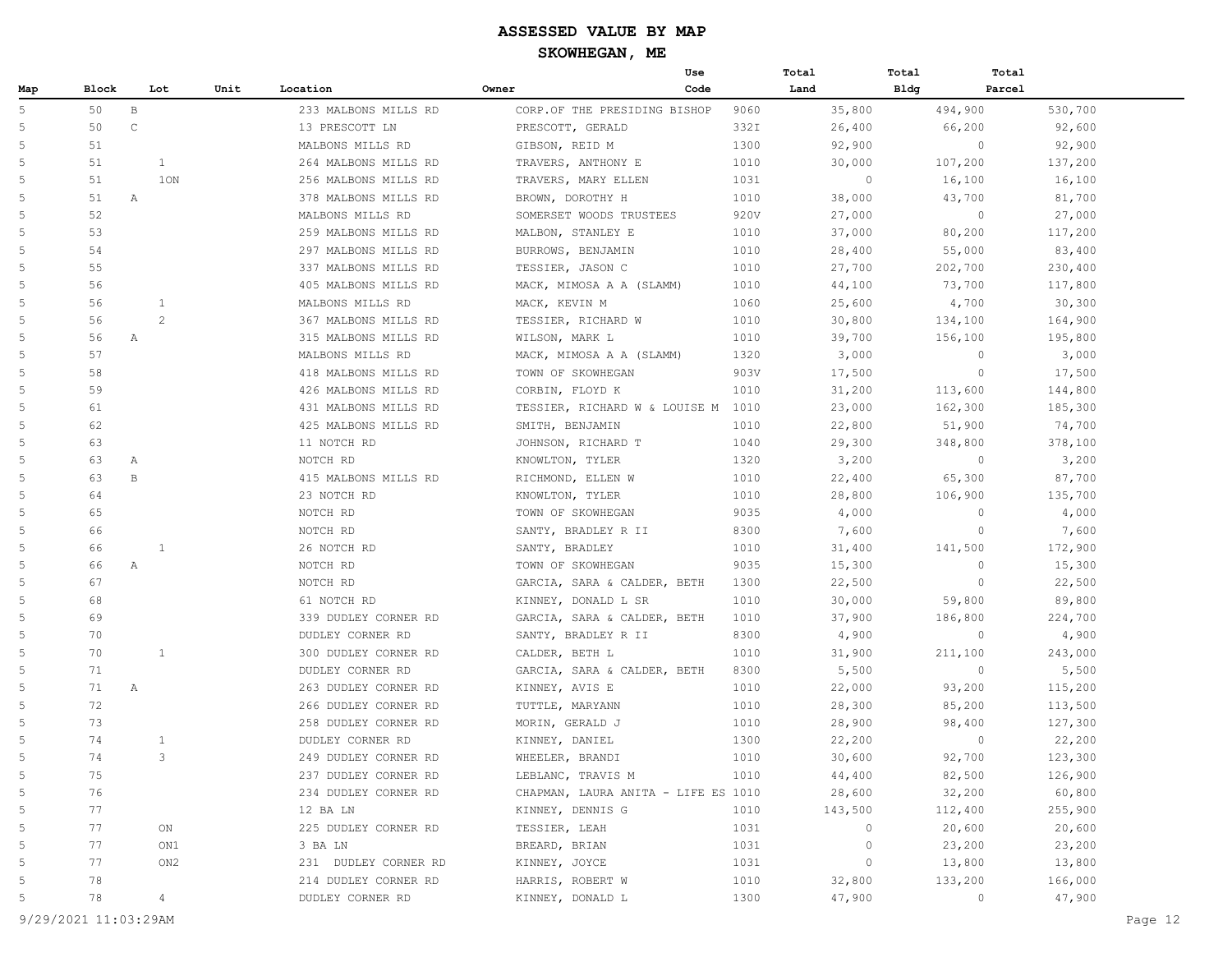|     |       |                        |      |                         |                                     | Use  | Total   | Total       | Total             |
|-----|-------|------------------------|------|-------------------------|-------------------------------------|------|---------|-------------|-------------------|
| Map | Block | Lot                    | Unit | Location                | Owner                               | Code | Land    | <b>Bldg</b> | Parcel            |
| 5   | 78    | $4 - 1$                |      | 244 DUDLEY CORNER RD    | KINNEY, DONALD L JR                 | 1010 | 53,400  | 243,900     | 297,300           |
| 5   | 78    | $4 - 2$                |      | DUDLEY CORNER RD        | AUSTIN, HARVEY JR II                | 8300 | 3,100   |             | $\circ$<br>3,100  |
| 5   | 78    | Α                      |      | 272 DUDLEY CORNER RD    | DUHME, DAVID W                      | 1010 | 28,100  | 155,800     | 183,900           |
| 5   | 78    | B                      |      | 278 DUDLEY CORNER RD    | KINNEY, DAVID                       | 1010 | 58,100  | 81,400      | 139,500           |
| 5   | 78    | $\mathsf{C}$           |      | 224 DUDLEY CORNER RD    | SMALL, DOROTHY T                    | 1010 | 34,800  | 103,500     | 138,300           |
| 5   | 78    | $\mathbb{D}$           |      | 190 DUDLEY CORNER RD    | CONANT, SCOTT R                     | 1010 | 52,700  | 147,300     | 200,000           |
| 5   | 79    |                        |      | 199 DUDLEY CORNER RD    | REISNER, ROBERT A JR A/K/A ROB 1010 |      | 54,400  | 46,300      | 100,700           |
| 5   | 79    | $\mathbf{1}$           |      | 183<br>DUDLEY CORNER RD | REISNER, ROBERT JR                  | 1010 | 30,300  | 161,600     | 191,900           |
| 5   | 80    |                        |      | 125 DUDLEY CORNER RD    | GATES, HENRY A JR                   | 1010 | 39,700  | 22,600      | 62,300            |
| 5   | 80    | 1                      |      | DUDLEY CORNER RD        | GATES, HENRY A                      | 1300 | 66,400  |             | $\circ$<br>66,400 |
| 5   | 82    |                        |      | 116 DUDLEY CORNER RD    | MCFADDEN, TIMOTHY C                 | 1010 | 37,800  | 170,100     | 207,900           |
| 5   | 82    | $\mathbf{1}$           |      | DUDLEY CORNER RD        | GATES, HENRY A JR                   | 1300 | 28,600  |             | $\circ$<br>28,600 |
| 5   | 82    | $\overline{c}$         |      | DUDLEY CORNER RD        | GATES, HENRY A JR                   | 1300 | 25,800  |             | $\circ$<br>25,800 |
| 5   | 83    |                        |      | 95 DUDLEY CORNER RD     | GATES, HENRY A JR                   | 1010 | 130,400 | 116,600     | 247,000           |
| 5   | 84    | $\mathbb{A}$           |      | 33 ROSIES CT            | CAREY, CHRISTOPHER                  | 1030 | 17,100  | 10,400      | 27,500            |
| 5   | 84    | Α<br>1                 |      | 29 ROSIES CT            | JACQUES, CODY                       | 1010 | 16,700  | 42,800      | 59,500            |
| 5   | 84    | $\mathbf{B}$           |      | 55 STREAM VIEW DR       | DAVIS, SHERYL A                     | 1010 | 28,500  | 215,900     | 244,400           |
| 5   | 84    | B<br>1                 |      | 23 STREAM VIEW DR       | DEMO, KAREN S                       | 1010 | 36,700  | 179,600     | 216,300           |
| 5   | 84    | 2<br>B                 |      | STREAM VIEW DR          | DAVIS, DONALD P                     | 1300 | 30,000  |             | $\circ$<br>30,000 |
| 5   | 84    | $\mathbb B$<br>3       |      | STREAM VIEW DR          | DEMO, KAREN S                       | 1300 | 26,400  |             | $\circ$<br>26,400 |
| 5   | 84    | B<br>$\overline{4}$    |      | STREAM VIEW DR<br>46    | WEEKS, BENJAMIN J B                 | 1010 | 28,400  | 202,000     | 230,400           |
| 5   | 84    | $\mathbf{B}$<br>5      |      | 61<br>STREAM VIEW DR    | CAREY, SAMANTHA                     | 1010 | 29,000  | 168,800     | 197,800           |
| 5   | 84    | $\mathbb{D}$           |      | 58 DUDLEY CORNER RD     | SMITH, MAURA                        | 1010 | 34,300  | 74,900      | 109,200           |
| 5   | 84    | $\mathop{}\mathcal{E}$ |      | 76 STREAM VIEW DR       | HALL, KYLE                          | 1010 | 22,200  | 56,400      | 78,600            |
| 5   | 84    | $\mathbf{F}$           |      | STREAM VIEW DR          | MASON, ROBIN B                      | 1300 | 21,300  |             | $\circ$<br>21,300 |
| 5   | 85    |                        |      | CANAAN RD               | KELLEY, KATHARINE L (ADAMS)         | 1300 | 20,400  |             | $\circ$<br>20,400 |
| 5   | 85    | 1                      |      | 396 CANAAN RD           | KELLEY, KATHARINE L (ADAMS)         | 1010 | 26,400  | 56,700      | 83,100            |
| 5   | 85    | $\overline{c}$         |      | 416 CANAAN RD           | E23 LLC                             | 322L | 36,800  | 73,000      | 109,800           |
| 5   | 85    | 3                      |      | CANAAN RD               | KELLEY, KATHARINE L ( ADAMS)        | 1300 | 20,200  |             | $\circ$<br>20,200 |
| 5   | 86    |                        |      | 17 DUDLEY CORNER RD     | WILMINGTON SAVINGS FUND SOC. F 1010 |      | 35,200  | 81,100      | 116,300           |
| 5   | 86    | $\mathbb{A}$           |      | 37 DUDLEY CORNER RD     | MANZER, SHERMAN C & JUNE M - T 1010 |      | 34,800  | 98,200      | 133,000           |
| 5   | 86    | $\mathbf{B}$           |      | 366 CANAAN RD           | BLODGETT, DARRELL                   | 1030 | 26,200  | 17,800      | 44,000            |
| 5   | 87    |                        |      | 22 DUDLEY CORNER RD     | GOINS, LESLIE J                     | 1010 | 28,300  | 154,700     | 183,000           |
| 5   | 87    | $\mathbf{1}$           |      | 38 DUDLEY CORNER RD     | FORTUNATO, CHRISTOPHER P            | 1010 | 27,900  | 157,900     | 185,800           |
| 5   | 87    | $\overline{c}$         |      | 44 DUDLEY CORNER RD     | STEWARD, DONALD                     | 1030 | 27,300  | 64,800      | 92,100            |
| 5   | 87    | 3                      |      | 14 DUDLEY CORNER RD     | BEAUDRY, JANE MARIE                 | 1040 | 26,800  | 60,800      | 87,600            |
| 5   | 88    |                        |      | 21 ROSIES CT            | BRANN, OAKLEY                       | 1010 | 16,200  | 50,500      | 66,700            |
| 5   | 89    |                        |      | 7 EAST RIVER RD         | WENTWORTH, VAUGHN A ET AL           | 332I | 30,200  | 179,400     | 209,600           |
| 5   | 90    |                        |      | 359 CANAAN RD           | TURCOTTE, EDMUND E JR               | 1010 | 24,700  | 63,500      | 88,200            |
| 5   | 91    |                        |      | 5 DUDLEY CORNER RD      | TOWN OF SKOWHEGAN                   | 9030 | 16,700  | 24,900      | 41,600            |
| 5   | 92    |                        |      | 316 CANAAN RD           | MARR, ROBERT ALLEN SR               | 1010 | 24,800  | 83,100      | 107,900           |
| 5   | 93    | А                      |      | 300 CANAAN RD           | LYONS, DARCY I - LE                 | 1010 | 23,600  | 134,800     | 158,400           |
| 5   | 93    | $\, {\bf B}$           |      | 306 CANAAN RD           | JEWELL, WAYNE H - EST OF            | 1010 | 24,400  | 150,400     | 174,800           |
| 5   | 94    |                        |      | 294 CANAAN RD           | SINCYR, CHESTER W                   | 1010 | 17,200  | 77,000      | 94,200            |
| 5   | 94    | $\mathbf{1}$           |      | 271 PARKMAN HILL RD     | COOMBS, JEANNETTE E                 | 1030 | 21,200  | 38,000      | 59,200            |
| 5   | 95    |                        |      | 288 CANAAN RD           | VINCUNAS, MARY AMBER                | 1010 | 24,400  | 99,400      | 123,800           |
|     |       |                        |      |                         |                                     |      |         |             |                   |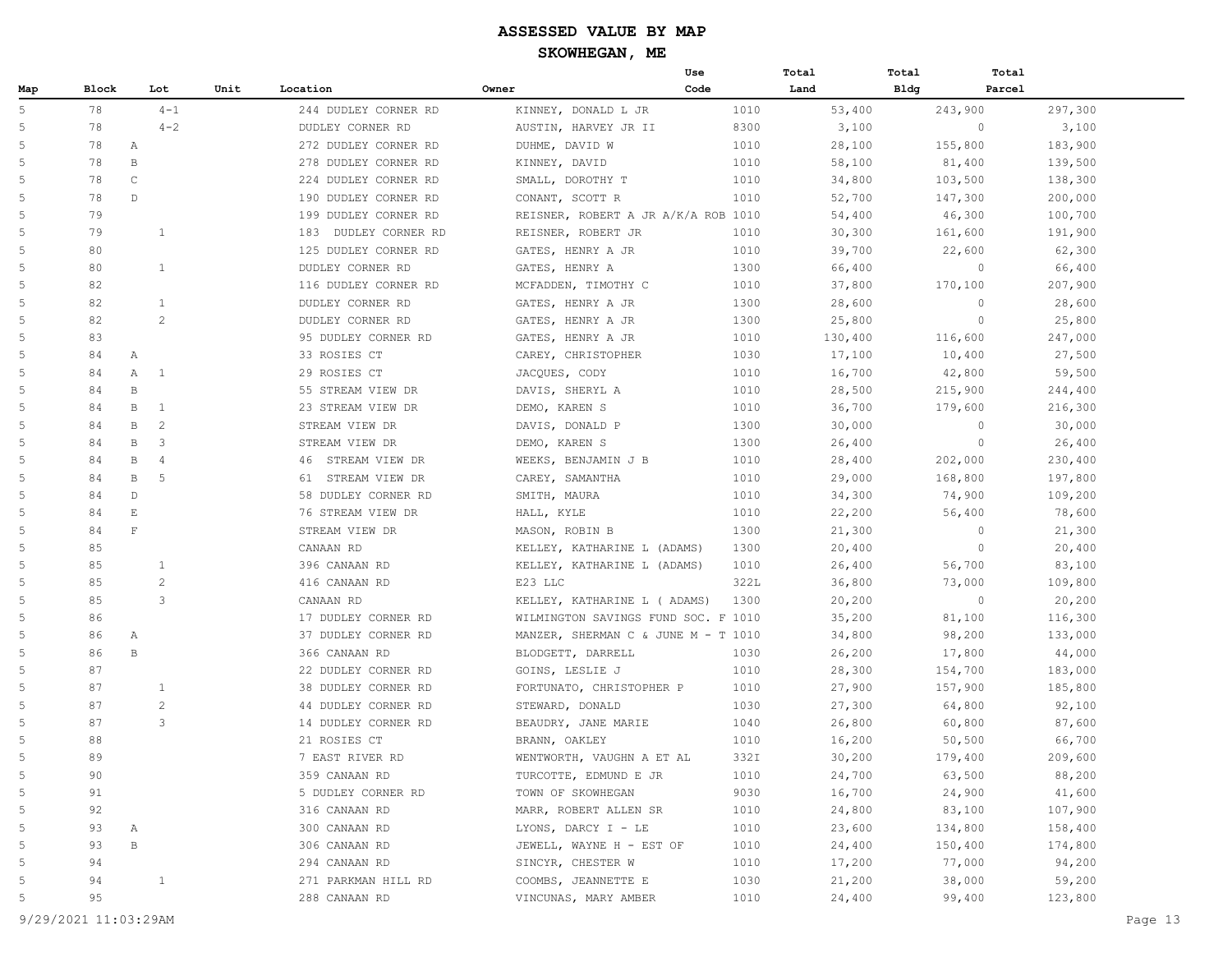|     |       |                 |      |                     |                                    | Use  | Total        | Total       | Total   |           |
|-----|-------|-----------------|------|---------------------|------------------------------------|------|--------------|-------------|---------|-----------|
| Map | Block | Lot             | Unit | Location            | Owner                              | Code | Land         | <b>Bldg</b> | Parcel  |           |
| 5   | 96    |                 |      | 283 CANAAN RD       | FLYNN, DENNIS G                    | 1013 | 27,100       | 119,200     |         | 146,300   |
| 5   | 96    | $\mathbf{1}$    |      | CANAAN RD           | SOMERSET WOODS TRUSTEES            | 920V | 43,800       |             | $\circ$ | 43,800    |
| 5   | 96    | $\overline{2}$  |      | 301 CANAAN RD       | DIONNE, RONALD J                   | 1030 | 25,200       |             | 26,900  | 52,100    |
| 5   | 96    | 3               |      | 297 CANAAN RD       | PROVOST, MICHAEL A                 | 0109 | 27,400       | 135,500     |         | 162,900   |
| 5   | 96    | $\overline{4}$  |      | 291 CANAAN RD       | NELSON, KEVIN                      | 1010 | 22,700       | 147,900     |         | 170,600   |
| 5   | 96    | 5               |      | 275 CANAAN RD       | AUSTIN, HARVEY JR II & TRISHA 1300 |      | 21,300       |             | $\circ$ | 21,300    |
| 5   | 97    |                 |      | 284 CANAAN RD       | CLEMENT, DANIEL L                  | 1010 | 24,300       | 126,600     |         | 150,900   |
| 5   | 98    |                 |      | 278 CANAAN RD       | VAN LEEUWEN, JOEY                  | 1010 | 24,600       | 144,400     |         | 169,000   |
| 5   | 99    |                 |      | 274 CANAAN RD       | OBER, GLORIA G                     | 1010 | 27,300       |             | 63,200  | 90,500    |
| 5   | 100   |                 |      | 334 CANAAN RD       | FAMILIES MATTER INC                | 3260 | 30,200       | 142,500     |         | 172,700   |
| 5   | 100   | $\mathbf{1}$    |      | 20 ROSIES CT        | MCCASLIN, DWIGHT G                 | 1010 | 17,900       |             | 52,000  | 69,900    |
| 5   | 101   |                 |      | PARKMAN HILL RD     | S & P AMES LLC                     | 220V | 2,263,200    |             | 41,600  | 2,304,800 |
| 5   | 101   | 1               |      | PARKMAN HILL RD     | S & P AMES LLC                     | 1320 | 6,100        |             | $\circ$ | 6,100     |
| 5   | 101   | $\overline{c}$  |      | 3 RIVERSIDE DR      | S & P AMES LLC                     | 1050 | 13,500       |             | 54,000  | 67,500    |
| 5   | 101   | 3               |      | 264 PARKMAN HILL RD | S & P AMES LLC                     | 1050 | 15,800       |             | 75,200  | 91,000    |
| 5   | 101   | ON1             |      | 5 RIVERSIDE DR      | S & P AMES LLC                     | 1031 | $\circ$      |             | 7,800   | 7,800     |
| 5   | 101   | ON <sub>2</sub> |      | 4 RIVERSIDE DR      | CLARKE, JEFFREY                    | 1031 | $\circ$      |             | 14,100  | 14,100    |
| 5   | 101   | ON2             | Α    | 2 RIVERSIDE DR      | S & P AMES LLC                     | 1031 | $\mathbf{0}$ |             | 6,300   | 6,300     |
| 5   | 101   | ON3             |      | 7 RIVERSIDE DR      | S & P AMES LLC                     | 1031 | $\circ$      |             | 3,500   | 3,500     |
| 5   | 101   | ON4             |      | 6 RIVERSIDE DR      | S & P AMES LLC                     | 1031 | $\circ$      |             | 8,800   | 8,800     |
| 5   | 101   | ON <sub>5</sub> |      | 9 RIVERSIDE DR      | PLOURDE, MARJORIE                  | 1031 | $\circ$      |             | 17,600  | 17,600    |
| 5   | 101   | ON6             |      | 8 RIVERSIDE DR      | MOUNTAIN PRIDE PROPERTIES LLC      | 1031 | $\circ$      |             | 15,800  | 15,800    |
| 5   | 101   | ON7             |      | 13 RIVERSIDE DR     | CLARKE, JEFFREY                    | 1031 | $\circ$      |             | 15,500  | 15,500    |
| 5   | 101   | ON8             |      | 10 RIVERSIDE DR     | CLARKE, JEFFREY                    | 1031 | $\circ$      |             | 12,100  | 12,100    |
| 5   | 101   | ON 9            |      | 15 RIVERSIDE DR     | S & P AMES LLC                     | 1031 | $\Omega$     |             | 8,400   | 8,400     |
| 5   | 101   | N110            |      | 24 SUNRISE DR       | BORDEAU, DEBORAH                   | 1031 | $\mathbf{0}$ |             | 43,700  | 43,700    |
| 5   | 101   | N112            |      | 22 SUNRISE DR       | PRESSEY, CHRIS                     | 1031 | $\circ$      |             | 15,900  | 15,900    |
| 5   | 101   | N114            |      | 20 SUNRISE DR       | S & P AMES LLC                     | 1031 | $\circ$      |             | 18,800  | 18,800    |
| 5   | 101   | N116            |      | 18 SUNRISE DR       | ROBBINS, STEVE                     | 1031 | $\circ$      |             | 17,600  | 17,600    |
| 5   | 101   | N118            |      | 16 SUNRISE DR       | EMERY, DAVID                       | 1031 | $\circ$      |             | 13,600  | 13,600    |
| 5   | 101   | N120            |      | 14 SUNRISE DR       | S & P AMES LLC                     | 1031 | $\circ$      |             | 17,000  | 17,000    |
| 5   | 101   | N122            |      | 12 SUNRISE DR       | S & P AMES LLC                     | 1031 | $\circ$      |             | 11,900  | 11,900    |
| 5   | 101   | N124            |      | 10 SUNRISE DR       | S & P AMES LLC                     | 1031 | $\circ$      |             | 13,700  | 13,700    |
| 5   | 101   | N126            |      | 8 SUNRISE DR        | S & P AMES LLC                     | 1031 | $\theta$     |             | 11,800  | 11,800    |
| 5   | 101   | N128            |      | 6 SUNRISE DR        | TITTLE, SHANNON                    | 1031 | $\circ$      |             | 28,300  | 28,300    |
| 5   | 101   | N135            |      | 23 SUNRISE DR       | S & P AMES LLC                     | 1031 | $\circ$      |             | 14,900  | 14,900    |
| 5   | 101   | N136            |      | 21 SUNRISE DR       | S & P AMES LLC                     | 1031 | 0            |             | 15,600  | 15,600    |
| 5   | 101   | N137            |      | 19 SUNRISE DR       | MOUNTAIN PRIDE PROPERTIES LLC      | 1031 | $\circ$      |             | 18,700  | 18,700    |
| 5   | 101   | N138            |      | 17 SUNRISE DR       | CLARKE, JEFFREY                    | 1031 | $\mathbb O$  |             | 17,300  | 17,300    |
| 5   | 101   | N139            |      | 15 SUNRISE DR       | CLARKE, JEFFREY                    | 1031 | $\mathbb O$  |             | 13,100  | 13,100    |
| 5   | 101   | N140            |      | 13 SUNRISE DR       | S & P AMES LLC                     | 1031 | $\mathbb O$  |             | 12,200  | 12,200    |
| 5   | 101   | N141            |      | 11 SUNRISE DR       | CLARKE, PETER                      | 1031 | $\mathbb O$  |             | 18,500  | 18,500    |
| 5   | 101   | N142            |      | 9 SUNRISE DR        | CLARKE, JEFFREY                    | 1031 | $\circ$      |             | 13,200  | 13,200    |
| 5   | 101   | N143            |      | 7 SUNRISE DR        | CLARKE, JEFFREY                    | 1031 | $\circ$      |             | 13,400  | 13,400    |
| 5   | 101   | N144            |      | 5 SUNRISE DR        | S & P AMES LLC                     | 1031 | $\mathbb O$  |             | 14,700  | 14,700    |
| 5   | 101   | N145            |      | 65 HILLTOP DR       | S & P AMES LLC                     | 1031 | $\mathbb O$  |             | 15,200  | 15,200    |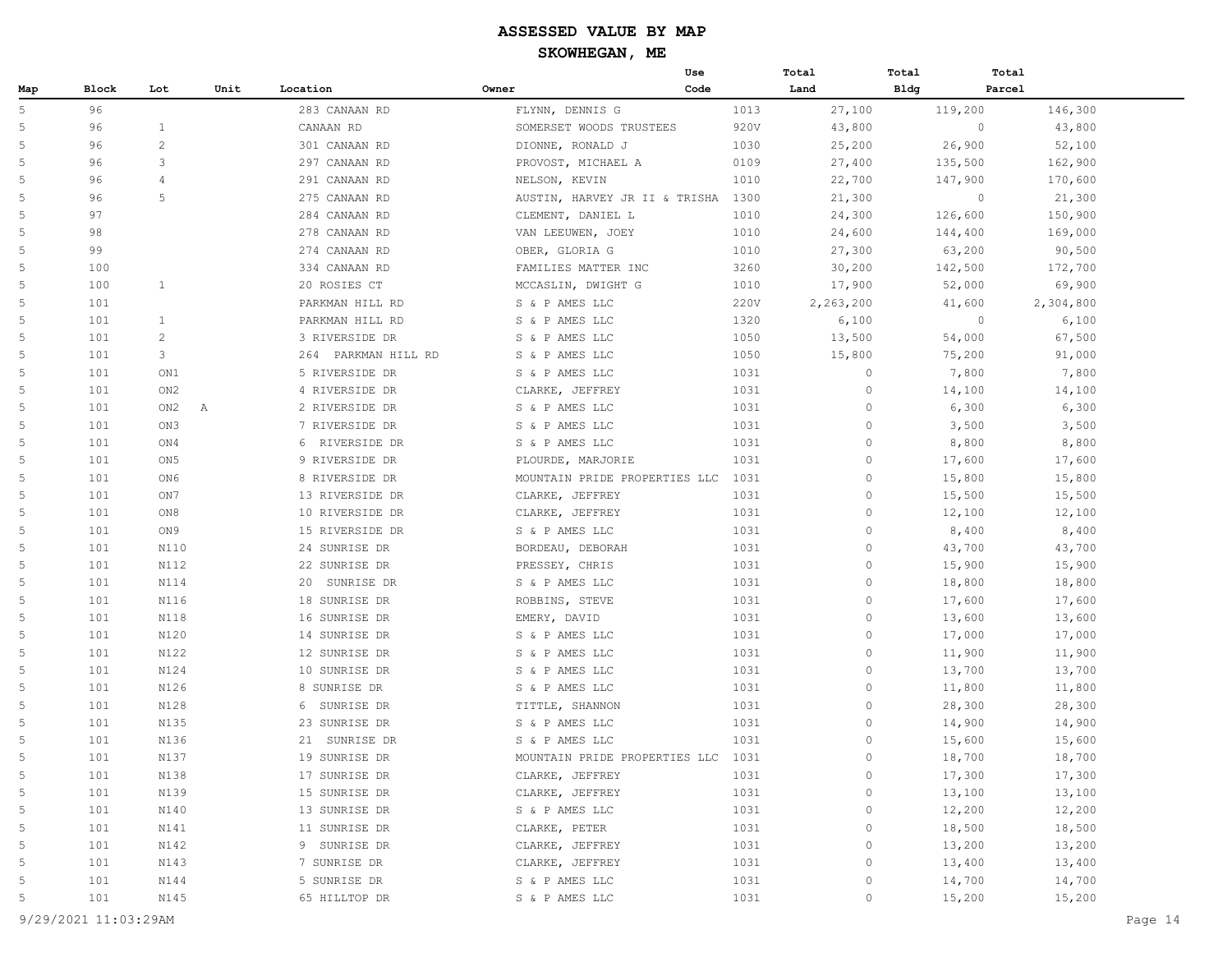|     |              |          |      |                     |                   | Use                           |      | Total       | Total       | Total  |        |
|-----|--------------|----------|------|---------------------|-------------------|-------------------------------|------|-------------|-------------|--------|--------|
| Map | <b>Block</b> | Lot      | Unit | Location            | Owner             | Code                          |      | Land        | <b>Bldg</b> | Parcel |        |
| 5   | 101          | N21A     |      | 13 HILLTOP DR       | S & P AMES LLC    |                               | 1031 | $\circ$     |             | 4,900  | 4,900  |
| 5   | 101          | ON10     |      | 14 RIVERSIDE DR     | CLARKE JEFFREY    |                               | 1031 | $\circ$     |             | 13,700 | 13,700 |
| 5   | 101          | ON11     |      | 19 RIVERSIDE DR     | ARSENAULT, DENNIS |                               | 1031 | $\circ$     |             | 7,500  | 7,500  |
| 5   | 101          | ON12     |      | 16 RIVERSIDE DR     | S & P AMES LLC    |                               | 1031 | $\circ$     |             | 11,200 | 11,200 |
| 5   | 101          | ON13     |      | 21 RIVERSIDE DR     | S & P AMES LLC    |                               | 1031 | $\circ$     |             | 4,800  | 4,800  |
| 5   | 101          | ON14     |      | 20 RIVERSIDE DR     | S & P AMES LLC    |                               | 1031 | $\circ$     |             | 3,400  | 3,400  |
| 5   | 101          | ON16     |      | 24 RIVERSIDE DR     | HOPKINS, CLIFF    |                               | 1031 | $\circ$     |             | 9,100  | 9,100  |
| 5   | 101          | ON17     |      | 5 HILLTOP DR        | S & P AMES LLC    |                               | 1031 | $\circ$     |             | 6,500  | 6,500  |
| 5   | 101          | ON18     |      | 6 HILLTOP DR        | S & P AMES LLC    |                               | 1031 | $\circ$     |             | 21,900 | 21,900 |
| 5   | 101          | ON19     |      | 9 HILLTOP DR        | S & P AMES LLC    |                               | 1031 | $\circ$     |             | 6,100  | 6,100  |
| 5   | 101          | ON20     |      | 8 HILLTOP DR        | S & P AMES LLC    |                               | 1031 | $\circ$     |             | 6,300  | 6,300  |
| 5   | 101          | ON21     |      | 11 HILLTOP DR       | CLARKE, JEFFREY   |                               | 1031 | $\circ$     |             | 11,800 | 11,800 |
| 5   | 101          | ON22     |      | 10 HILLTOP DR       | CLARKE, JEFFREY   |                               | 1031 | $\circ$     |             | 16,900 | 16,900 |
| 5   | 101          | ON23     |      | 15 HILLTOP DR       | S & P AMES LLC    |                               | 1031 | $\circ$     |             | 17,200 | 17,200 |
| 5   | 101          | ON23 A   |      | 19 HILLTOP DR       | S & P AMES LLC    |                               | 1031 | $\circ$     |             | 7,200  | 7,200  |
| 5   | 101          | ON24     |      | 12 HILLTOP DR       | CLARKE, JEFFREY   |                               | 1031 | $\circ$     |             | 15,000 | 15,000 |
| .5  | 101          | $ON24$ A |      | 27 PINEVIEW AVE     | CLARKE, JEFFREY   |                               | 1031 | $\circ$     |             | 32,400 | 32,400 |
| 5   | 101          | $ON24$ B |      | 21 PINEVIEW AVE     | S & P AMES LLC    |                               | 1031 | $\circ$     |             | 6,500  | 6,500  |
| 5   | 101          | $ON24$ C |      | 17 PINEVIEW AVE     | S & P AMES LLC    |                               | 1031 | $\circ$     |             | 11,600 | 11,600 |
| 5   | 101          | ON25     |      | 30 PINEVIEW AVE     | S & P AMES LLC    |                               | 1031 | $\circ$     |             | 18,000 | 18,000 |
| 5   | 101          | ON25 A   |      | 32 PINEVIEW AVE     | S & P AMES LLC    |                               | 1031 | $\circ$     |             | 6,100  | 6,100  |
| 5   | 101          | $ON25$ B |      | 34 PINEVIEW AVE     | S & P AMES LLC    |                               | 1031 | $\circ$     |             | 7,200  | 7,200  |
| 5   | 101          | ON26     |      | 2 BLAH ST           |                   | MOUNTAIN PRIDE PROPERTIES LLC | 1031 | $\circ$     |             | 19,100 | 19,100 |
| 5   | 101          | ON27     |      | 26 PINEVIEW AVE     | S & P AMES LLC    |                               | 1031 | $\circ$     |             | 6,000  | 6,000  |
| 5   | 101          | ON28     |      | 6 BLAH ST           | S & P AMES LLC    |                               | 1031 | $\circ$     |             | 6,800  | 6,800  |
| 5   | 101          | ON29     |      | 24 PINEVIEW AVE     | JONES, TAMMY      |                               | 1031 | $\circ$     |             | 13,900 | 13,900 |
| 5   | 101          | ON30     |      | 8 BLAH ST           | S & P AMES LLC    |                               | 1031 | $\circ$     |             | 4,000  | 4,000  |
| .5  | 101          | ON31     |      | 20 PINEVIEW AVE     | S & P AMES LLC    |                               | 1031 | $\circ$     |             | 6,200  | 6,200  |
| 5   | 101          | ON32     |      | 10 BLAH ST          | BRAWN, SHARON     |                               | 1030 | $\circ$     |             | 11,500 | 11,500 |
| 5   | 101          | ON33     |      | 18 PINEVIEW AVE     |                   | MOUNTAIN PRIDE PROPERTIES LLC | 1031 | $\circ$     |             | 19,200 | 19,200 |
| 5   | 101          | ON34     |      | 14 BLAH ST          | S & P AMES LLC    |                               | 1031 | $\circ$     |             | 5,900  | 5,900  |
| .5  | 101          | ON35     |      | 14 PINEVIEW AVE     | GREGOR, KIMBERLEY |                               | 1031 | $\circ$     |             | 13,500 | 13,500 |
| 5   | 101          | ON35 A   |      | 9 BLAH ST           | S & P AMES LLC    |                               | 1031 | $\circ$     |             | 6,600  | 6,600  |
| 5   | 101          | ON35 B   |      | 11 BLAH ST          | S & P AMES LLC    |                               | 1031 | $\circ$     |             | 6,000  | 6,000  |
| 5   | 101          | ON36     |      | 16 BLAH ST          | CLARKE, JEFFREY   |                               | 1031 | $\circ$     |             | 24,800 | 24,800 |
| 5   | 101          | ON37     |      | 260 PARKMAN HILL RD | S & P AMES LLC    |                               | 1031 | $\circ$     |             | 4,400  | 4,400  |
| 5   | 101          | ON38     |      | 20 BLAH ST          | S & P AMES LLC    |                               | 1031 | $\circ$     |             | 7,000  | 7,000  |
| 5   | 101          | ON39     |      | 256 PARKMAN HILL RD | S & P AMES LLC    |                               | 1031 | $\circ$     |             | 8,200  | 8,200  |
| 5   | 101          | ON40     |      | 22 BLAH ST          | S & P AMES LLC    |                               | 1031 | $\circ$     |             | 6,700  | 6,700  |
| 5   | 101          | ON41     |      | 254 PARKMAN HILL RD | S & P AMES LLC    |                               | 1031 | $\circ$     |             | 5,600  | 5,600  |
| 5   | 101          | ON42     |      | 24 BLAH ST          | S & P AMES LLC    |                               | 1031 | $\mathbb O$ |             | 10,700 | 10,700 |
| 5   | 101          | ON43     |      | 250 PARKMAN HILL RD | S & P AMES LLC    |                               | 1031 | $\mathbb O$ |             | 16,700 | 16,700 |
| 5   | 101          | ON44     |      | 26 BLAH ST          | S & P AMES LLC    |                               | 1031 | $\mathbb O$ |             | 7,300  | 7,300  |
| 5   | 101          | ON45     |      | 22 HILLTOP DR       | S & P AMES LLC    |                               | 1031 | $\circ$     |             | 5,400  | 5,400  |
| 5   | 101          | ON46     |      | 24 HILLTOP DR       | CLARKE, JEFFREY   |                               | 1031 | $\circ$     |             | 6,200  | 6,200  |
| 5   | 101          | ON47     |      | 21 HILLTOP DR       | S & P AMES LLC    |                               | 1031 | $\circ$     |             | 14,000 | 14,000 |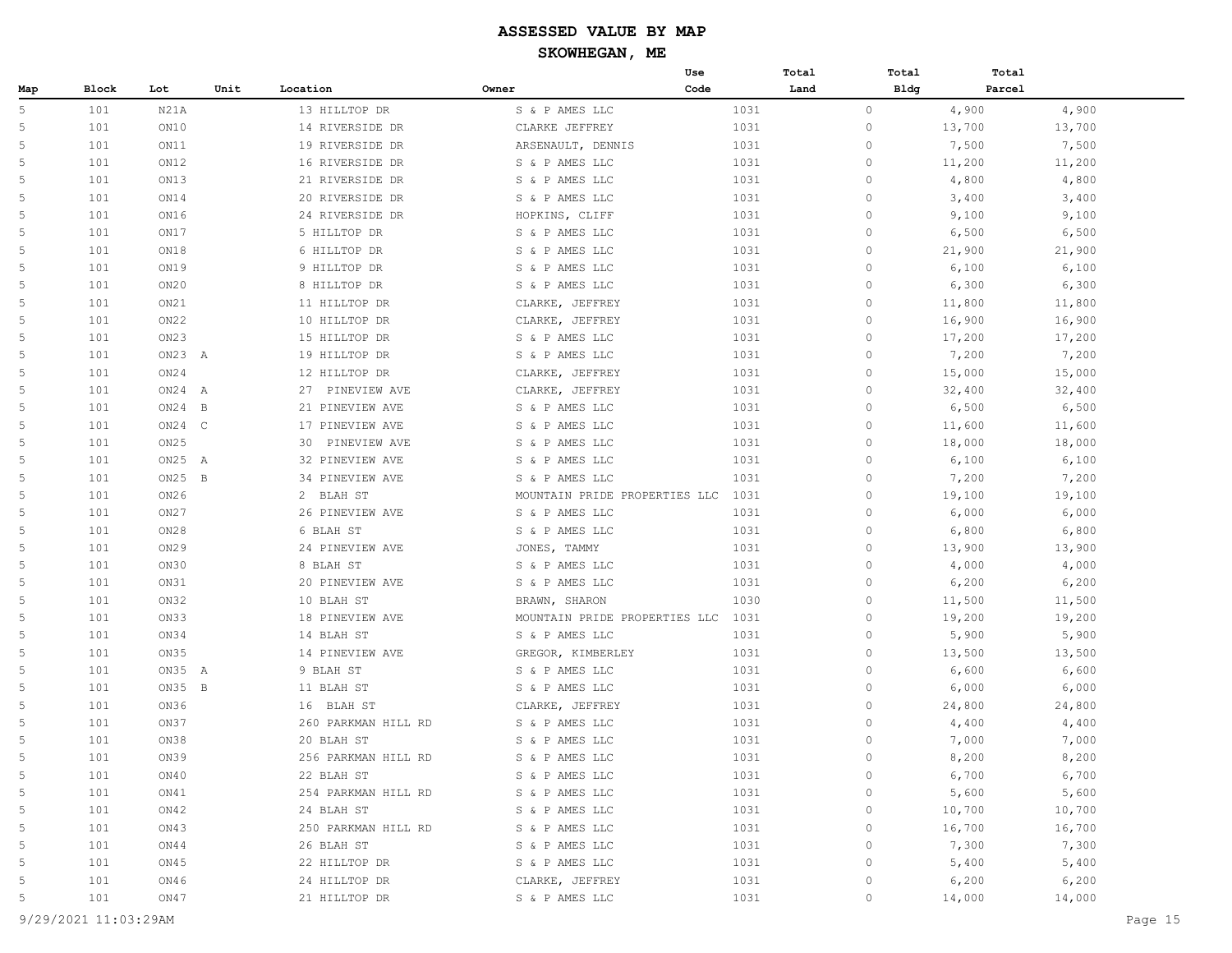|             |       |      |      |                  |       |                               | Use  | Total | Total               | Total  |        |
|-------------|-------|------|------|------------------|-------|-------------------------------|------|-------|---------------------|--------|--------|
| Map         | Block | Lot  | Unit | Location         | Owner |                               | Code | Land  | <b>Bldg</b>         | Parcel |        |
| 5           | 101   | ON48 |      | 23 HILLTOP DR    |       | CLARKE, JEFFREY               | 1031 |       | $\circ$             | 14,600 | 14,600 |
| 5           | 101   | ON49 |      | 25 HILLTOP DR    |       | CLARKE, JEFFREY               | 1031 |       | $\mathbf{0}$        | 6,400  | 6,400  |
| 5           | 101   | ON50 |      | 41 HILLTOP DR    |       | CLARKE JEFFREY                | 1031 |       | $\mathbb O$         | 10,700 | 10,700 |
| 5           | 101   | ON51 |      | 44 HILLTOP DR    |       | S & P AMES LLC                | 1031 |       | $\circ$             | 7,500  | 7,500  |
| 5           | 101   | ON52 |      | 43 HILLTOP DR    |       | O'DONALD, DEBORAH             | 1031 |       | $\mathbb O$         | 14,600 | 14,600 |
| 5           | 101   | ON53 |      | 46 HILLTOP DR    |       | S & P AMES LLC                | 1031 |       | $\circ$             | 9,900  | 9,900  |
| 5           | 101   | ON54 |      | 45<br>HILLTOP DR |       | CLARKE, JEFFREY               | 1031 |       | $\mathbf{0}$        | 17,600 | 17,600 |
| 5           | 101   | ON55 |      | 48 HILLTOP DR    |       | S & P AMES LLC                | 1031 |       | $\circ$             | 12,000 | 12,000 |
| 5           | 101   | ON56 |      | 47 HILLTOP DR    |       | S & P AMES LLC                | 1031 |       | $\circ$             | 7,400  | 7,400  |
| 5           | 101   | ON57 |      | 50 HILLTOP DR    |       | LIBBY, DELWIN W JR            | 1031 |       | $\circ$             | 15,400 | 15,400 |
| 5           | 101   | ON58 |      | 49 HILLTOP DR    |       | LEMIEUX, KEITH                | 1031 |       | $\mathbf{0}$        | 12,300 | 12,300 |
| 5           | 101   | ON59 |      | 56 HILLTOP DR    |       | S & P AMES LLC                | 1031 |       | $\circ$             | 15,100 | 15,100 |
| 5           | 101   | ON60 |      | 51 HILLTOP DR    |       | S & P AMES LLC                | 1031 |       | $\circ$             | 18,200 | 18,200 |
| 5           | 101   | ON61 |      | 8 LITTLE ST      |       | CASSIDY, GILBERT              | 1031 |       | $\circ$             | 45,600 | 45,600 |
| 5           | 101   | ON62 |      | 53 HILLTOP DR    |       | MOUNTAIN PRIDE PROPERTIES LLC | 1031 |       | $\mathbf{0}$        | 16,400 | 16,400 |
| 5           | 101   | ON63 |      | 7 LITTLE ST      |       | CLARKE, JEFFREY               | 1031 |       | $\circ$             | 13,600 | 13,600 |
| 5           | 101   | ON64 |      | 55 HILLTOP DR    |       | S & P AMES LLC                | 1031 |       | $\circ$             | 16,000 | 16,000 |
| 5           | 101   | ON65 |      | 5 LITTLE ST      |       | GRACE, HAROLD                 | 1031 |       | $\circ$             | 13,600 | 13,600 |
| 5           | 101   | ON66 |      | 57 HILLTOP DR    |       | S & P AMES LLC                | 1031 |       | $\mathbf{0}$        | 15,400 | 15,400 |
| 5           | 101   | ON67 |      | 68 HILLTOP DR    |       | CLARKE, JEFFREY               | 1031 |       | $\circ$             | 14,400 | 14,400 |
| 5           | 101   | ON68 |      | 59 HILLTOP DR    |       | S & P AMES LLC                | 1031 |       | $\mathbb O$         | 17,400 | 17,400 |
| 5           | 101   | ON69 |      | 70 HILLTOP DR    |       | CLARKE, JEFFREY               | 1031 |       | $\circ$             | 17,100 | 17,100 |
| 5           | 101   | ON70 |      | 61 HILLTOP DR    |       | CLARKE, JEFFREY               | 1031 |       | $\mathbf{0}$        | 15,200 | 15,200 |
| 5           | 101   | ON71 |      | 72 HILLTOP DR    |       | S & P AMES LLC                | 1031 |       | $\circ$             | 27,000 | 27,000 |
| 5           | 101   | ON72 |      | 69 HILLTOP DR    |       | S & P AMES LLC                | 1031 |       | $\circ$             | 13,800 | 13,800 |
| 5           | 101   | ON73 |      | 74 HILLTOP DR    |       | S & P AMES LLC                | 1031 |       | $\circ$             | 19,000 | 19,000 |
| 5           | 101   | ON74 |      | 71 HILLTOP DR    |       | AMES, TIM                     | 1031 |       | $\mathbf{0}$        | 13,900 | 13,900 |
| 5           | 101   | ON75 |      | 76 HILLTOP DR    |       | S & P AMES LLC                | 1031 |       | $\circ$             | 13,300 | 13,300 |
| 5           | 101   | ON76 |      | 75 HILLTOP DR    |       | S & P AMES LLC                | 1031 |       | $\circ$             | 11,500 | 11,500 |
| 5           | 101   | ON77 |      | 78 HILLTOP DR    |       | S & P AMES LLC                | 1031 |       | $\circ$             | 14,500 | 14,500 |
| 5           | 101   | ON78 |      | 77 HILLTOP DR    |       | COOK, ROBERT                  | 1031 |       | $\mathbf{0}$        | 31,800 | 31,800 |
| 5           | 101   | ON79 |      | 80 HILLTOP DR    |       | MCCARTHY, MARY MARGARET       | 1031 |       | $\circ$             | 16,200 | 16,200 |
| 5           | 101   | ON80 |      | 79 HILLTOP DR    |       | S & P AMES LLC                | 1031 |       | $\circ$             | 10,900 | 10,900 |
| 5           | 101   | ON81 |      | 82 HILLTOP DR    |       | HENRY, RICHARD                | 1031 |       | $\circ$             | 22,100 | 22,100 |
| 5           | 101   | ON82 |      | 81 HILLTOP DR    |       | CLARKE, JEFFREY               | 1031 |       | $\mathbf{0}$        | 33,900 | 33,900 |
| 5           | 101   | ON83 |      | 84 HILLTOP DR    |       | S & P AMES LLC                | 1031 |       | $\circ$             | 10,900 | 10,900 |
| 5           | 101   | ON84 |      | 83 HILLTOP DR    |       | CLARKE, JEFFREY               | 1031 |       | $\circ$             | 6,500  | 6,500  |
| 5           | 101   | ON85 |      | 88 HILLTOP DR    |       | S & P AMES LLC                | 1031 |       | $\circ$             | 13,100 | 13,100 |
| $\mathsf S$ | 101   | ON86 |      | 85 HILLTOP DR    |       | S & P AMES LLC                | 1031 |       | $\mathbb O$         | 11,800 | 11,800 |
| 5           | 101   | ON87 |      | 90 HILLTOP DR    |       | S & P AMES LLC                | 1031 |       | $\mathbb O$         | 13,400 | 13,400 |
| 5           | 101   | ON88 |      | 87 HILLTOP DR    |       | S & P AMES LLC                | 1031 |       | $\mathbb O$         | 8,800  | 8,800  |
| 5           | 101   | ON89 |      | 92 HILLTOP DR    |       | CLARKE, JEFFREY               | 1031 |       | $\mathbb O$         | 16,200 | 16,200 |
| 5           | 101   | ON8A |      | 12 RIVERSIDE DR  |       | CLARKE, JEFFREY               | 1031 |       | $\mathbb O$         | 11,200 | 11,200 |
| 5           | 101   | ON90 |      | 89 HILLTOP DR    |       | S & P AMES LLC                | 1031 |       | $\circ$             | 25,100 | 25,100 |
| 5           | 101   | ON91 |      | 94 HILLTOP DR    |       | CLARKE, JEFFREY               | 1031 |       | $\mathsf{O}\xspace$ | 13,700 | 13,700 |
| 5           | 101   | ON92 |      | 91 HILLTOP DR    |       | CLARKE, JEFFREY               | 1031 |       | $\mathsf{O}\xspace$ | 11,800 | 11,800 |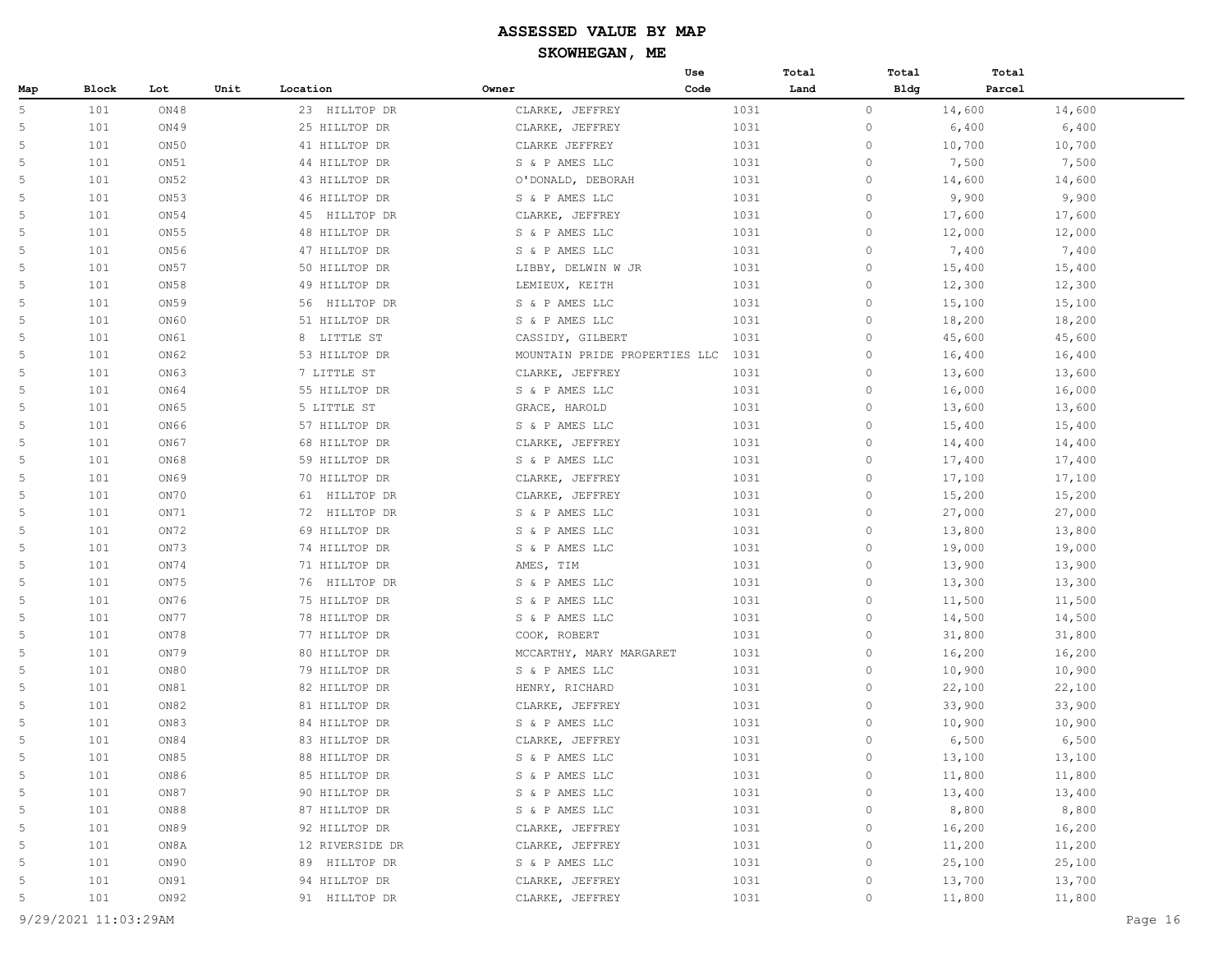|     |                     |                 |      |                     |                                     | Use  | Total       | Total       | Total             |
|-----|---------------------|-----------------|------|---------------------|-------------------------------------|------|-------------|-------------|-------------------|
| Map | Block               | Lot             | Unit | Location            | Owner                               | Code | Land        | <b>Bldg</b> | Parcel            |
| 5   | 101                 | ON93            |      | 96 HILLTOP DR       | S & P AMES LLC                      | 1031 | $\circ$     | 23,600      | 23,600            |
| 5   | 101                 | ON95            |      | 98 HILLTOP DR       | TRAVERS, JAMES                      | 1031 | $\circ$     | 25,900      | 25,900            |
| 5   | 104                 |                 |      | PARKMAN HILL RD     | KEYTRUST CO. NTL. ASSOC., TRUS 1300 |      | 70,400      |             | $\circ$<br>70,400 |
| 5   | 104<br>$\mathbb{A}$ |                 |      | 236 PARKMAN HILL RD | FARLEY, JAMES P                     | 1010 | 26,100      | 115,100     | 141,200           |
| 5   | 105<br>A            |                 |      | 264 CANAAN RD       | STATE OF MAINE                      | 901I | 34,900      | 162,300     | 197,200           |
| 5   | 106                 |                 |      | CANAAN RD           | SOMERSET WOODS TRUSTEES             | 920V | 38,700      | 21,800      | 60,500            |
| 5   | 107                 |                 |      | 170 PARKMAN HILL RD | LIBERTY, ETHAN                      | 1010 | 52,700      | 125,900     | 178,600           |
| 5   | 107<br>$\mathbb{A}$ |                 |      | 176 PARKMAN HILL RD | LIBERTY, ETHAN                      | 1010 | 23,700      | 71,200      | 94,900            |
| 5   | 107<br>$\mathbf B$  |                 |      | 50 PARKMAN HILL RD  | MOLLERUS, HENRY J                   | 1010 | 56,900      | 137,000     | 193,900           |
| 5   | 108                 | 1               |      | 169 PARKMAN HILL RD | PALMER, NEIL R                      | 1010 | 33,900      | 124,400     | 158,300           |
| 5   | 109                 |                 |      | CANAAN RD           | SOMERSET WOODS TRUSTEES             | 920V | 58,600      |             | $\circ$<br>58,600 |
| 5   | 109                 | 1               |      | CANAAN RD           | TOWN OF SKOWHEGAN                   | 9035 | 26,600      |             | $\circ$<br>26,600 |
| 5   | 110                 |                 |      | CANAAN RD           | BROOKFIELD WHITE PINE HYDRO LL 440V |      | 2,000       |             | $\circ$<br>2,000  |
| 5   | 111                 |                 |      | 124 PARKMAN HILL RD | SPENCER, JANICE O - LIFE ESTAT 1010 |      | 37,600      | 83,300      | 120,900           |
| 5   | 112                 |                 |      | 106 PARKMAN HILL RD | DIONNE, LANCE J                     | 1010 | 32,600      | 138,700     | 171,300           |
| 5   | 112                 | $\mathbf{1}$    |      | PARKMAN HILL RD     | LIBERTY, ETHAN                      | 1300 | 26,300      |             | $\circ$<br>26,300 |
| 5   | 113                 |                 |      | 80 PARKMAN HILL RD  | JEWELL, MARK S                      | 1010 | 29,600      | 66,900      | 96,500            |
| 5   | 114                 |                 |      | 66 PARKMAN HILL RD  | HOLDEN, JO A                        | 1010 | 29,800      | 99,800      | 129,600           |
| 5   | 115                 |                 |      | 55 PARKMAN HILL RD  | MOLLERUS, MARYLOU H                 | 1010 | 29,700      | 54,500      | 84,200            |
| 5   | 116                 |                 |      | MALBONS MILLS RD    | SOMERSET WOODS TRUSTEES             | 920V | 48,200      |             | $\circ$<br>48,200 |
| 5   | 117<br>A            |                 |      | 24 PARKMAN HILL RD  | WHITTEMORE, SHIRLEY J - LE          | 1010 | 30,400      | 130,500     | 160,900           |
| 5   | 117<br>$\mathbf B$  |                 |      | 30 PARKMAN HILL RD  | BLAISDELL, TONI JO W                | 1010 | 29,000      | 92,700      | 121,700           |
| 5   | 117<br>$\mathbb{C}$ |                 |      | 34 PARKMAN HILL RD  | FRUZZETTI, LAWRENCE A               | 1010 | 29,000      | 67,600      | 96,600            |
| 5   | 118                 |                 |      | PARKMAN HILL RD     | SOMERSET WOODS TRUSTEES             | 920V | 28,400      |             | $\circ$<br>28,400 |
| 5   | 118                 | 2               |      | 35 PARKMAN HILL RD  | TUTTLE, MICHELLE L                  | 1010 | 33,100      | 53,800      | 86,900            |
| 5   | 118                 | 1A              |      | 17 PARKMAN HILL RD  | NICKERSON, MARK E                   | 1010 | 31,700      | 127,600     | 159,300           |
| 5   | 118                 | 1B              |      | 27 PARKMAN HILL RD  | NICKERSON, MARK                     | 1010 | 29,100      | 99,600      | 128,700           |
| 5   | 119                 |                 |      | 79 PARKMAN HILL RD  | HOLDEN, HOWARD R                    | 1060 | 33,700      | 18,900      | 52,600            |
| 5   | 120                 |                 |      | CANAAN RD           | SOMERSET WOODS TRUSTEES             | 920V | 12,100      |             | $\circ$<br>12,100 |
| 5   | 121                 |                 |      | ISLAND IN RIVER     | SOMERSET WOODS TRUSTEES             | 920V | 400         |             | $\circ$<br>400    |
| 5   | 122                 |                 |      | JOYCE ST            | SOMERSET WOODS TRUSTEES             | 920V | 16,500      |             | $\circ$<br>16,500 |
| 5   | 123                 |                 |      | 518 WATER ST        | CASEY, DUANE E                      | 1040 | 20,900      | 37,300      | 58,200            |
| 5   | 124                 |                 |      | 7 MALBONS MILLS RD  | DEMO, MARK H                        | 1010 | 34,400      | 120,400     | 154,800           |
| 5   | 124                 | $\mathbf{1}$    |      | 512 WATER ST        | MERRILL, L AUDREY                   | 1030 | 23,200      | 22,600      | 45,800            |
| 5   | 126                 |                 |      | MALBONS MILLS RD    | SOMERSET WOODS TRUSTEES             | 920V | 49,200      |             | $\circ$<br>49,200 |
| 5   | 131                 |                 |      | HILL TOP DR         | CLEMENT, JOEL                       | 7170 | 10,600      |             | $\circ$<br>10,600 |
| 5   | $36 - 1$            | $\mathbf{1}$    |      | 78 DR MANN RD       | LOWE, ANN (DINAN)                   | 1010 | 16,600      | 82,900      | 99,500            |
| 5   | 3610                | ON1             |      | 7 WOODSIDE DR       | MCKENNEY, GAIL                      | 1031 | $\circ$     | 57,200      | 57,200            |
| 5   | 3610                | ON2             |      | 8 WOODSIDE DR       | BOWN, MARY F                        | 1031 | $\circ$     | 40,900      | 40,900            |
| 5   | 3610                | ON3             |      | 11 WOODSIDE DR      | HJORT, CINDY                        | 1031 | 0           | 68,000      | 68,000            |
| 5   | 3610                | ON4             |      | 12 WOODSIDE DR      | PLOURDE, MICHAEL LEON               | 1031 | 0           | 37,500      | 37,500            |
| 5   | 3610                | ON <sub>5</sub> |      | 15 WOODSIDE DR      | TOZIER, DONALD S                    | 1031 | $\circ$     | 68,200      | 68,200            |
| 5   | 3610                | ON6             |      | 14 WOODSIDE DR      | DAGGETT, PRISCILLA J                | 1031 | $\circ$     | 39,700      | 39,700            |
| 5   | 3610                | ON7             |      | 19 WOODSIDE DR      | DAVIS, BARBARA                      | 1031 | $\circ$     | 40,400      | 40,400            |
| 5   | 3610                | ON8             |      | 18 WOODSIDE DR      | LINNELL, DAVID                      | 1031 | $\mathbb O$ | 28,600      | 28,600            |
| 5   | 3610                | ON 9            |      | 21 WOODSIDE DR      | MOULTON, NANCY                      | 1031 | $\circ$     | 40,700      | 40,700            |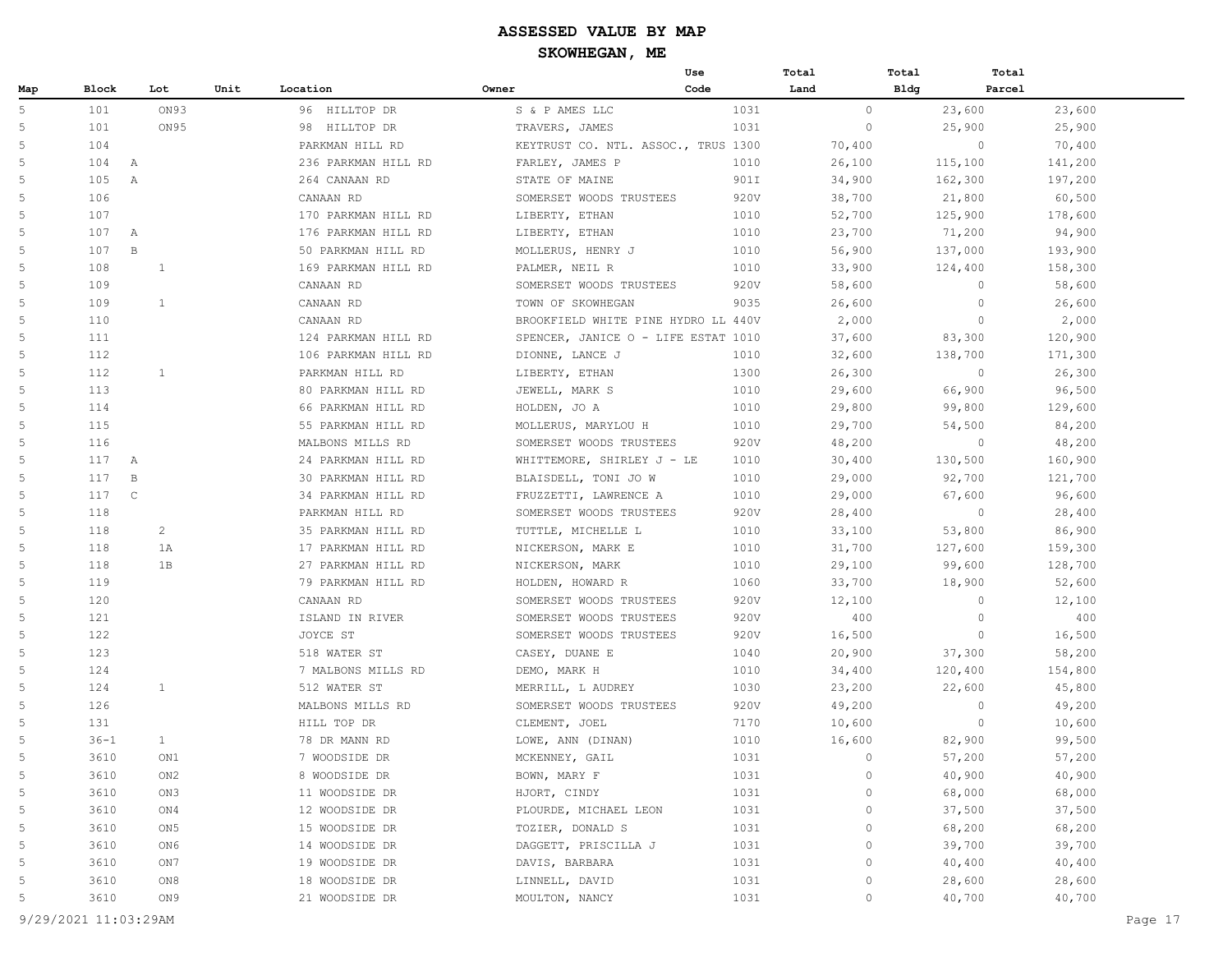|     |              |          |      |                   |                               | Use  | Total | Total       | Total  |        |
|-----|--------------|----------|------|-------------------|-------------------------------|------|-------|-------------|--------|--------|
| Map | <b>Block</b> | Lot      | Unit | Location          | Owner                         | Code | Land  | <b>Bldg</b> | Parcel |        |
| 5   | 3610         | ON10     |      | 22 WOODSIDE DR    | KROMER, RICHARD               | 1031 |       | $\circ$     | 44,200 | 44,200 |
| 5   | 3610         | ON11     |      | 25 WOODSIDE DR    | LASHON, SHIRLEY               | 1031 |       | $\circ$     | 61,700 | 61,700 |
| 5   | 3610         | ON12     |      | 26 WOODSIDE DR    | PICKETT, DARLA                | 1031 |       | $\circ$     | 60,200 | 60,200 |
| 5   | 3610         | ON13     |      | 27<br>WOODSIDE DR | STAPLES, CHERYL               | 1031 |       | $\circ$     | 96,800 | 96,800 |
| 5   | 3610         | ON14     |      | 14 WOODLAND DR    | ERHLICH, CHRISTINE J (LUCE) - | 1031 |       | $\circ$     | 48,000 | 48,000 |
| 5   | 3610         | ON15     |      | 15 WOODLAND DR    | ROY, SHIRLEY                  | 1031 |       | $\circ$     | 43,400 | 43,400 |
| 5   | 3610         | ON16     |      | 16 WOODLAND DR    | RICHARDSON, ERNEST A JR       | 1031 |       | $\circ$     | 35,900 | 35,900 |
| 5   | 3610         | ON17     |      | 17 WOODLAND DR    | WEST, BARBARA                 | 1031 |       | $\circ$     | 47,600 | 47,600 |
| 5   | 3610         | ON18     |      | 20 WOODLAND DR    | RUSSELL, R ELIZABETH          | 1031 |       | $\circ$     | 49,000 | 49,000 |
| 5   | 3610         | ON19     |      | 21 WOODLAND DR    | TYKS, STANLEY                 | 1031 |       | $\circ$     | 64,000 | 64,000 |
| 5   | 3610         | ON20     |      | 24 WOODLAND DR    | BASSETT, RICHARD              | 1031 |       | $\circ$     | 52,300 | 52,300 |
| 5   | 3610         | ON21     |      | 25 WOODLAND DR    | LAPOINTE, ARTHUR              | 1031 |       | $\circ$     | 46,500 | 46,500 |
| 5   | 3610         | ON22     |      | 28<br>WOODLAND DR | HEMOND, WANDA                 | 1031 |       | $\circ$     | 52,400 | 52,400 |
| 5   | 3610         | ON22 A   |      | 32 WOODLAND DR    | GRIFFITHS, EDNA               | 1031 |       | $\circ$     | 44,800 | 44,800 |
| 5   | 3610         | $ON22$ B |      | 34 WOODLAND DR    | ARSENAULT, LORAINE            | 1031 |       | $\circ$     | 40,200 | 40,200 |
| 5   | 3610         | ON23     |      | 37 WOODLAND DR    | TUTTLE, EDWARD                | 1031 |       | $\circ$     | 56,600 | 56,600 |
| 5   | 3610         | ON24     |      | 40 WOODLAND DR    | BOWMAN, NANCY                 | 1031 |       | $\circ$     | 36,700 | 36,700 |
| 5   | 3610         | ON25     |      | 41 WOODLAND DR    | AUSTIN, BETTY                 | 1031 |       | $\circ$     | 40,400 | 40,400 |
| 5   | 3610         | ON26     |      | 44 WOODLAND DR    | STEWARD, ERCELL R             | 1031 |       | $\circ$     | 52,800 | 52,800 |
| 5   | 3610         | ON27     |      | 47 WOODLAND DR    | BABNAW, RICHARD               | 1031 |       | $\circ$     | 47,500 | 47,500 |
| 5   | 3610         | ON28     |      | 48 WOODLAND DR    | CORSON, ROBIN                 | 1031 |       | $\circ$     | 26,100 | 26,100 |
| 5   | 3610         | ON29     |      | 49 WOODLAND DR    | WENTWORTH, NEIL               | 1031 |       | $\circ$     | 41,400 | 41,400 |
| 5   | 3610         | ON30     |      | 50 WOODLAND DR    | BLANCHET, LIONEL G            | 1031 |       | $\circ$     | 38,300 | 38,300 |
| 5   | 3610         | ON31     |      | 5 PINELAND CIR    | POLLIS, ALAN                  | 1031 |       | $\circ$     | 64,100 | 64,100 |
| 5   | 3610         | ON32     |      | 52 WOODLAND DR    | WATSON, WANDA L               | 1031 |       | $\circ$     | 31,700 | 31,700 |
| 5   | 3610         | ON33     |      | 7 PINELAND CIR    | PINKHAM, AUSBA F III          | 1031 |       | $\circ$     | 41,800 | 41,800 |
| 5   | 3610         | ON34     |      | 8 PINELAND CIR    | THIBAULT, SHIRLEY             | 1030 |       | $\circ$     | 66,900 | 66,900 |
| 5   | 3610         | ON35     |      | 11 PINELAND CIR   | KING, NORMAN A                | 1031 |       | $\circ$     | 54,600 | 54,600 |
| 5   | 3610         | ON36     |      | 12 PINELAND CIR   | STEVENS, LYLE                 | 1031 |       | 0           | 47,100 | 47,100 |
| 5   | 3610         | ON37     |      | 15 PINELAND CIR   | MORRIS, GEORGE                | 1031 |       | $\circ$     | 47,200 | 47,200 |
| 5   | 3610         | ON38     |      | 16 PINELAND CIR   | LOW, JILL                     | 1031 |       | $\circ$     | 53,400 | 53,400 |
| 5   | 3610         | ON39     |      | 17 PINELAND CIR   | SPAULDING, ELDON G JR         | 1031 |       | $\circ$     | 43,400 | 43,400 |
| 5   | 3610         | ON40     |      | 20 PINELAND CIR   | DEMO, WILLIAM C               | 1031 |       | $\circ$     | 51,900 | 51,900 |
| 5   | 3610         | ON41     |      | 21 PINELAND CIR   | SWETT, KATHY                  | 1031 |       | $\circ$     | 47,200 | 47,200 |
| 5   | 3610         | ON42     |      | 22 PINELAND CIR   | HAMMANN, LOIS R               | 1031 |       | $\circ$     | 48,500 | 48,500 |
| 5   | 3610         | ON43     |      | 25 PINELAND CIR   | GATES, CALLA                  | 1031 |       | $\circ$     | 43,800 | 43,800 |
| 5   | 3610         | ON44     |      | 26 PINELAND CIR   | MCINTYRE, MARILYN             | 1031 |       | 0           | 46,200 | 46,200 |
| 5   | 3610         | ON45     |      | 27 PINELAND CIR   | PANAGGIO, RAYMOND             | 1031 |       | $\circ$     | 42,200 | 42,200 |
| 5   | 3610         | ON46     |      | 29 PINELAND CIR   | COWETTE, LEVI                 | 1031 |       | $\circ$     | 43,900 | 43,900 |
| 5   | 3610         | ON47     |      | 31 PINELAND CIR   | MORRELL, JOAN                 | 1031 |       | $\mathbb O$ | 43,300 | 43,300 |
| 5   | 3610         | ON48     |      | 35 PINELAND CIR   | NEWTON, M JUDY                | 1031 |       | $\circ$     | 41,900 | 41,900 |
| 5   | 3610         | ON49     |      | 36 PINELAND CIR   | LEO, ADRIENNE                 | 1031 |       | $\circ$     | 44,100 | 44,100 |
| 5   | 3610         | ON50     |      | 37 PINELAND CIR   | PARKER, SUSAN                 | 1031 |       | $\circ$     | 46,800 | 46,800 |
| 5   | 3610         | ON51     |      | 40 PINELAND CIR   | PEASE, KRISTA                 | 1031 |       | $\circ$     | 31,700 | 31,700 |
| 5   | 3610         | ON52     |      | 3 NORTHSIDE LN    | COOLEY, RUTH                  | 1031 |       | $\circ$     | 47,900 | 47,900 |
| 5   | 3610         | ON53     |      | 5 NORTHSIDE LN    | MCKENNY, JOYCE                | 1031 |       | $\circ$     | 41,300 | 41,300 |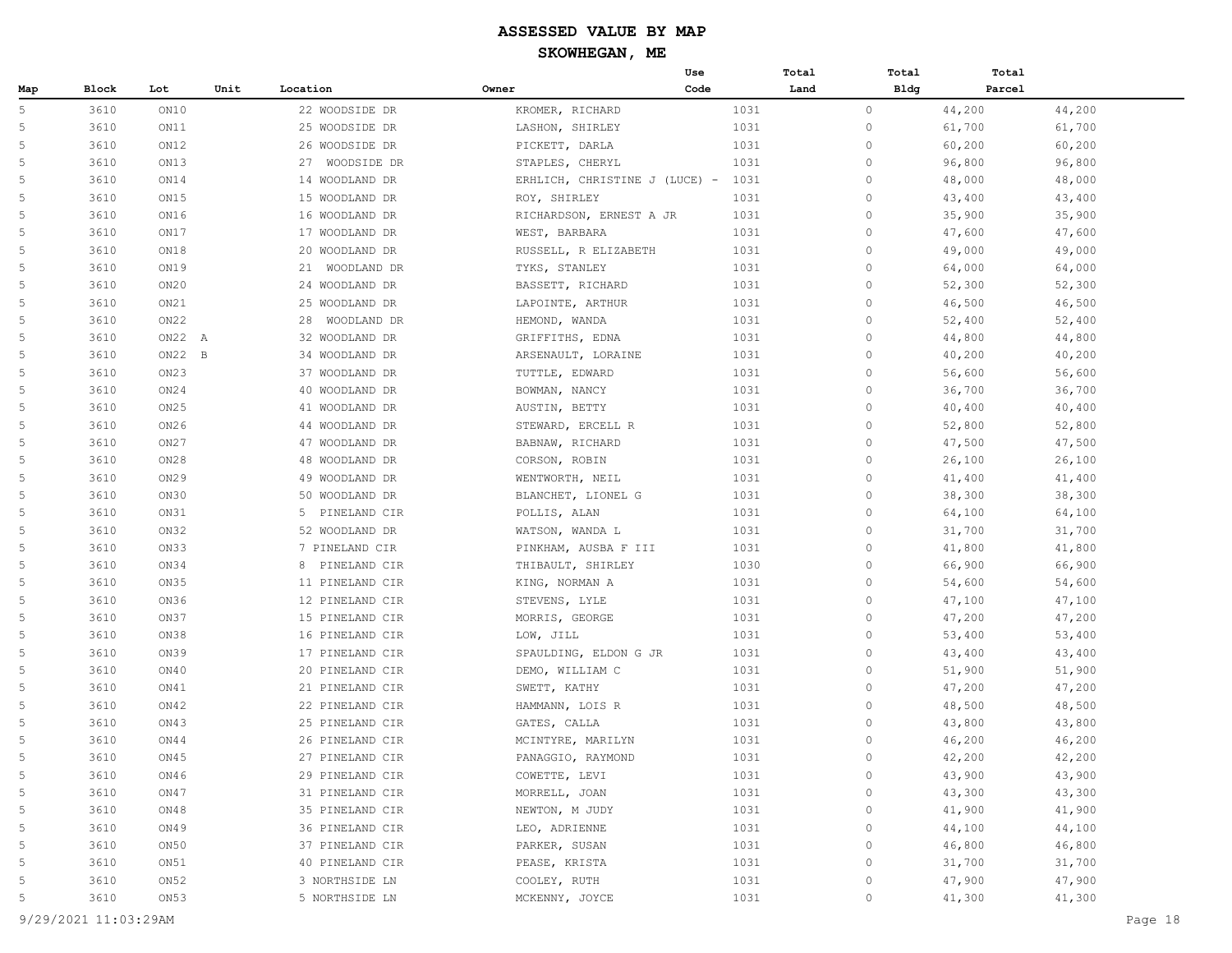|     |              |                 |                |      |                   | Use                                 |      | Total        | Total        | Total      |
|-----|--------------|-----------------|----------------|------|-------------------|-------------------------------------|------|--------------|--------------|------------|
| Map |              | Block           | Lot            | Unit | Location          | Owner                               | Code | Land         | <b>Bldg</b>  | Parcel     |
| 5   |              | 3610            | ON54           |      | 7 NORTHSIDE LN    | PARADY, JOE                         | 1031 | $\circ$      | 76,200       | 76,200     |
|     |              | 3610            | ON55           |      | 11 NORTHSIDE LN   | LESSORE, DON                        | 1031 | $\circ$      | 80,100       | 80,100     |
|     |              | 3610            | ON56           |      | 4 NORTHSIDE LN    | YORK, ROBERT                        | 1031 | $\mathbf{0}$ | 38,700       | 38,700     |
|     |              | 3610            | ON57           |      | 2 NORTHSIDE LN    | SHORETTE, BETTY A                   | 1031 | $\circ$      | 49,300       | 49,300     |
|     |              | 3610            | ON58           |      | 45 PINELAND CIR   | GAMAGE, KATHLEEN                    | 1031 | $\mathbf{0}$ | 62,200       | 62,200     |
|     |              | 3610            | ON59           |      | 56 PINELAND CIR   | GAGNON, EARL                        | 1031 | $\mathbf{0}$ | 57,400       | 57,400     |
|     |              | 3610            | ON60           |      | 58 PINELAND CIR   | WHEELER, SANDRA                     | 1031 | $\circ$      | 35,800       | 35,800     |
| 5   |              | $51 - 1$        | $\mathbf{1}$   |      | MALBONS MILLS RD  | TOWN OF SKOWHEGAN                   | 9035 | 1,400        | $\circ$      | 1,400      |
|     |              |                 |                |      |                   |                                     |      | 12,507,500   | 33, 274, 000 | 45,781,500 |
|     | $\mathbb A$  | $\overline{1}$  |                |      | 52 DAWES ST       | STETSON, WALLACE G                  | 1040 | 15,000       | 81,400       | 96,400     |
|     | Α            | $\overline{c}$  |                |      | 58 DAWES ST       | CATES, TESHIA N                     | 1010 | 12,500       | 79,700       | 92,200     |
|     | Α            | 3               |                |      | 46 WAYE ST        | GRAY, RANDALL D                     | 1010 | 13,900       | 87,300       | 101,200    |
|     | Α            | $\overline{4}$  |                |      | 50 WAYE ST        | GREENE, GLORIA J                    | 1010 | 11,500       | 55,800       | 67,300     |
|     | Α            | 5               |                |      | 51 WAYE ST        | BROWN, PATRICIA A - LIFE EST        | 1030 | 19,600       | 9,700        | 29,300     |
|     | Α            | 6               |                |      | 49 WAYE ST        | HACK, ARIEL                         | 1010 | 18,400       | 52,200       | 70,600     |
|     | Α            | $7\phantom{.0}$ |                |      | 45 WAYE ST        | FERENCE, GEORGE J ET ALS            | 1010 | 13,600       | 42,300       | 55,900     |
|     | Α            | 8               |                |      | 41 WAYE ST        | HASKELL, JAMES H                    | 1030 | 14,200       | 67,300       | 81,500     |
|     | Α            | 9               |                |      | 39 WAYE ST        | JEWELL, WAYNE H - EST OF            | 1010 | 16,400       | 22,800       | 39,200     |
|     | Α            | 10              |                |      | 35 WAYE ST        | STETSON, WALLACE G                  | 1030 | 13,600       | 28,500       | 42,100     |
|     | Α            | 11              |                |      | 31 WAYE ST        | TOWLE, JANE                         | 1010 | 13,700       | 32,000       | 45,700     |
|     | Α            | 12              |                |      | 27 WAYE ST        | STEWARD, DANYEL                     | 1010 | 12,300       | 38,000       | 50,300     |
|     | Α            | 13              |                |      | 13 BROWN ST       | REYNOLDS, TODD                      | 1030 | 11,800       | 59,200       | 71,000     |
|     | Α            | 13              | $\mathbf{1}$   |      | 14 BROWN ST       | CBK INC                             | 1060 | 27,200       | 46,900       | 74,100     |
|     | Α            | 13              | $\overline{c}$ |      | 9 BROWN ST        | MARSH, WILLIAM JR                   | 1010 | 10,300       | 31,600       | 41,900     |
|     | Α            | 14              |                |      | 17 BROWN ST       | WENTWORTH, TOMMIE A                 | 1030 | 19,200       | 3,800        | 23,000     |
|     | Α            | 14              | 1              |      | BROWN ST          | REYNOLDS, TODD C                    | 1300 | 18,500       | $\circ$      | 18,500     |
|     | Α            | 16              | $\mathbf{1}$   |      | 4 JULIE CT        | PRENTISS, RICHARD E                 | 1040 | 16,200       | 68,000       | 84,200     |
|     | Α            | 16              | $\overline{c}$ |      | 8 JULIE CT        | PRENTISS, RICHARD E                 | 1030 | 19,800       | 48,000       | 67,800     |
|     | Α            | 16              | 3              |      | 3 JULIE CT        | PRENTISS, RICHARD E                 | 1040 | 16,200       | 50,500       | 66,700     |
|     | Α            | 17              |                |      | 17 WAYE ST        | LAKE, VIRGINIA B                    | 1010 | 14,300       | 38,800       | 53,100     |
|     | Α            | 17              | 1              |      | 7 JULIE CT        | PRENTISS, RICHARD E                 | 1060 | 19,900       | 24,900       | 44,800     |
|     | Α            | 18              |                |      | 13 WAYE ST        | TESSIER, RICHARD W                  | 1010 | 13,800       | 29,800       | 43,600     |
|     | Α            | 19              |                |      | 11 WAYE ST        | SWANSON, JAMES E                    | 1010 | 14,400       | 50,200       | 64,600     |
|     | Α            | 20              |                |      | 7 WAYE ST         | HASKINS, MARGUERITE R               | 1010 | 13,300       | 35,900       | 49,200     |
|     | Α            | 21              |                |      | 240 NORTH AVE     | LANCASTER, NANCY L                  | 1300 | 10,900       | $\circ$      | 10,900     |
|     | Α            | 22              |                |      | 244 NORTH AVE     | COPELAND, EMILY N - LIFE ESTAT 1030 |      | 18,000       | 35,300       | 53,300     |
|     | $\mathbb{A}$ | 24              |                |      | 248 NORTH AVE     | LORD, CAROLYN                       | 1010 | 12,600       | 63,000       | 75,600     |
|     | Α            | 26              |                |      | 254 NORTH AVE     | DICKEY, NORMAN C & PATRICIA A 1030  |      | 24,900       | 13,200       | 38,100     |
|     | Α            | 27              |                |      | 258 NORTH AVE     | DICKEY, NORMAN C & PATRICIA A 1010  |      | 25,000       | 83,500       | 108,500    |
|     | $\mathbb{A}$ | 28              |                |      | 264 NORTH AVE     | DICKEY, NORMAN C & PATRICIA A 1090  |      | 18,500       | 81,700       | 100,200    |
|     |              |                 |                |      |                   |                                     |      | 499,500      | 1,361,300    | 1,860,800  |
|     |              | $\mathbf{1}$    |                |      | 323 EAST RIDGE RD | DOMAREKI, GREGORY J                 | 1010 | 86,100       | 270,400      | 356,500    |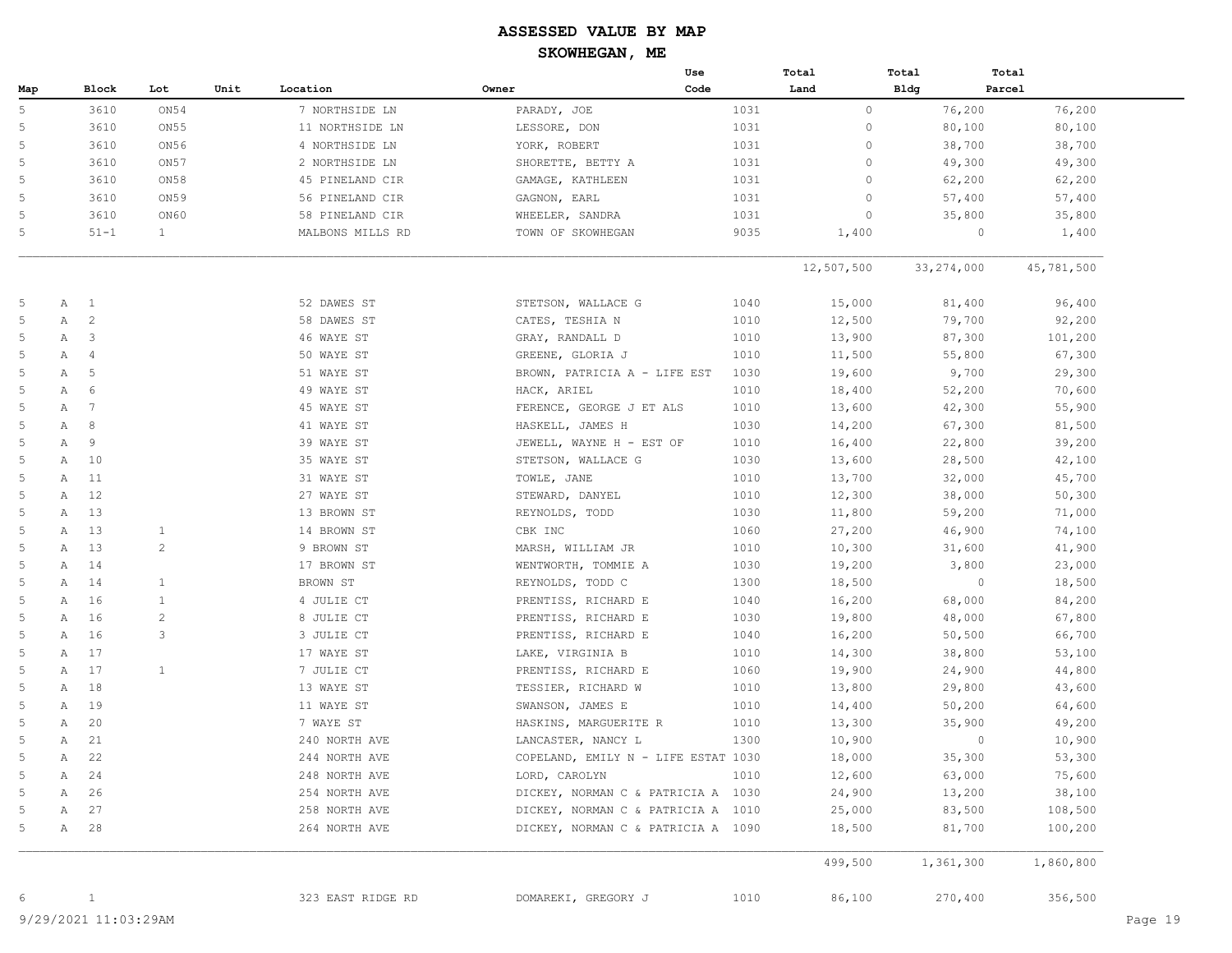|     |                |              |                       |                    |                              | Use  | Total   | Total          | Total   |
|-----|----------------|--------------|-----------------------|--------------------|------------------------------|------|---------|----------------|---------|
| Map | Block          |              | Unit<br>Lot           | Location           | Owner                        | Code | Land    | <b>Bldg</b>    | Parcel  |
| 6   | $\mathbf{1}$   | Α            |                       | EAST RIDGE RD      | HOLT, THOMAS A               | 1320 | 14,000  | $\circ$        | 14,000  |
| 6   | $\mathbf{1}$   | В            |                       | EAST RIDGE RD      | HOLT, THOMAS A               | 1300 | 42,900  | $\mathbf{0}$   | 42,900  |
| 6   | $\mathbf{1}$   | $\mathbb{D}$ |                       | 297 EAST RIDGE RD  | IRWIN, JAMES A               | 1010 | 48,100  | 255,200        | 303,300 |
| 6   | 2              |              |                       | WHITTEMORE HILL RD | DOMAREKI, GREGORY J          | 1320 | 12,500  | $\circ$        | 12,500  |
| 6   | 3              |              |                       | 300 EAST RIDGE RD  | PARLIN, BRIAN                | 1060 | 37,500  | 100            | 37,600  |
| 6   | 3              |              | $\mathbf{1}$          | 30 DYLANS WY       | MASTERMAN, ETHAN K           | 1010 | 41,500  | 288,500        | 330,000 |
| 6   | 3              |              | $\overline{2}$        | EAST RIDGE RD      | PARLIN, BRIAN R              | 1300 | 114,900 | $\overline{0}$ | 114,900 |
| 6   | 3              | Α            |                       | 188 EAST RIDGE RD  | HOLT, GERALD L               | 1030 | 17,500  | 31,700         | 49,200  |
| 6   | 3              | B            |                       | 334 EAST RIDGE RD  | JOHNSON, BRENDA S            | 1030 | 30,600  | 27,800         | 58,400  |
| 6   | 3              | C            |                       | 222 EAST RIDGE RD  | YORK, DAVID W                | 1010 | 39,000  | 84,800         | 123,800 |
| 6   | 3              | $\mathbb{D}$ |                       | 206 EAST RIDGE RD  | FITZGERALD, PATRICK R        | 1010 | 34,800  | 105,600        | 140,400 |
| 6   | 3              | D            | 1                     | 198 EAST RIDGE RD  | DICKEY, DANIEL               | 1010 | 38,200  | 108,900        | 147,100 |
| 6   | 3              | $\mathbf F$  |                       | 232 EAST RIDGE RD  | PALMER, ARNOLD E JR          | 1010 | 36,900  | 85,300         | 122,200 |
| 6   | 3              | G            |                       | 252 EAST RIDGE RD  | HOLT, GERALD                 | 1030 | 34,500  | 9,300          | 43,800  |
| 6   | 3              | H            |                       | 276 EAST RIDGE RD  | SALISBURY, PETER A           | 1030 | 34,200  | 40,100         | 74,300  |
| 6   | 3              | $H$ 1        |                       | 262 EAST RIDGE RD  | COLLINS, WONYTA L            | 1300 | 28,100  | $\circ$        | 28,100  |
| 6   | $\overline{4}$ |              |                       | 187 EAST RIDGE RD  | LITTLE, JOHN W               | 1010 | 58,900  | 133,400        | 192,300 |
| 6   | 4              | $\mathbb{A}$ |                       | 271 EAST RIDGE RD  | BLACK, RALPH F               | 1010 | 43,100  | 100,300        | 143,400 |
| 6   | $\overline{4}$ | Α            | <sup>1</sup>          | 257 EAST RIDGE RD  | JONES, MICHAEL D             | 1010 | 28,300  | 148,700        | 177,000 |
| 6   | 4              | B            |                       | 213 EAST RIDGE RD  | ELLIS, AMY R (ASHBROOK)      | 1010 | 33,300  | 63,600         | 96,900  |
| 6   | $\overline{4}$ | $\mathbb B$  | 1                     | 231 EAST RIDGE RD  | ROWLAND, SHAUN               | 1300 | 31,100  | $\circ$        | 31,100  |
| 6   | $\overline{4}$ | D            |                       | 195 EAST RIDGE RD  | LECLAIR, DENNIS M            | 1010 | 30,000  | 97,800         | 127,800 |
| 6   | $\overline{4}$ | $\mathbf F$  |                       | 285 EAST RIDGE RD  | JEWELL, GREGORY W            | 1010 | 38,200  | 46,700         | 84,900  |
| 6   | 5              |              |                       | EAST RIDGE RD      | DEMO, MARK H                 | 1320 | 10,000  | $\mathbf{0}$   | 10,000  |
| 6   | 6              |              |                       | 154 EAST RIDGE RD  | HEWETT, SHARON E             | 1300 | 47,300  | $\circ$        | 47,300  |
| 6   | 6              |              | $\mathbf{1}$          | EAST RIDGE RD      | COLFORD, DUANE               | 1300 | 28,800  | $\Omega$       | 28,800  |
| 6   | 7              |              |                       | EAST RIDGE RD      | VINING ROBIN TRUSTEE         | 1310 | 57,200  | $\circ$        | 57,200  |
| 6   | 8              |              | $\mathbf{1}$          | EAST RIDGE RD      | LITTLE, JOHN W SR            | 1300 | 21,900  | $\circ$        | 21,900  |
| 6   | 8              |              | $\mathbf{2}^{\prime}$ | 169 EAST RIDGE RD  | SALISBURY, JOSHUA P          | 1010 | 37,700  | 136,500        | 174,200 |
| 6   | 8              |              | 3                     | 157 EAST RIDGE RD  | FARRELL, KEVIN E             | 1010 | 40,700  | 98,300         | 139,000 |
| 6   | 8              |              | $\overline{4}$        | 151 EAST RIDGE RD  | MALLARD, ROBERT JR           | 1010 | 41,900  | 186,000        | 227,900 |
| 6   | 8              |              | 5                     | EAST RIDGE RD      | MALLARD, ROBERT              | 1300 | 32,300  | $\circ$        | 32,300  |
| 6   | 8              |              | 6                     | 129 EAST RIDGE RD  | LYONS, BARRY W JR            | 1010 | 45,800  | 185,100        | 230,900 |
| 6   | 9              |              |                       | EAST RIDGE RD      | MERRILL, MICHAEL L           | 7170 | 32,700  | $\circ$        | 32,700  |
| 6   | 10             |              |                       | EAST RIDGE RD      | LANEY, LINDA M - LIFE ESTATE | 1300 | 28,000  | 300            | 28,300  |
| 6   | 11             |              |                       | EAST RIDGE RD      | DIONNE, RANDALL T            | 1300 | 57,000  | $\circ$        | 57,000  |
| 6   | 11             |              | 3                     | 90 EAST RIDGE RD   | BELL, GEORGE                 | 1010 | 44,500  | 270,600        | 315,100 |
| 6   | 11             |              | $\overline{4}$        | 122 EAST RIDGE RD  | MERLE, GALE A - PR           | 1010 | 43,500  | 160,300        | 203,800 |
| 6   | 11             |              | 6                     | 136 EAST RIDGE RD  | SHAY, JEANNE F               | 1010 | 43,700  | 221,400        | 265,100 |
| 6   | 11             |              | 7                     | 146 EAST RIDGE RD  | RUKSZNIS, PENNY S            | 1010 | 43,600  | 169,000        | 212,600 |
| 6   | 12             |              |                       | 103 EAST RIDGE RD  | ELIAN, GEORGE JR             | 1010 | 53,100  | 70,600         | 123,700 |
| 6   | 13             |              |                       | 99 EAST RIDGE RD   | ROBICHAUD, BRYCE S           | 1030 | 36,300  | 83,400         | 119,700 |
| 6   | 14             |              |                       | EAST RIDGE RD      | DIONNE KENNETH C             | 1320 | 29,500  | $\circ$        | 29,500  |
| 6   | 15             |              |                       | 54 EAST RIDGE RD   | CURRIER, RICHARD W           | 1010 | 57,600  | 88,200         | 145,800 |
| 6   | 15             | А            |                       | 64 EAST RIDGE RD   | CURRIER, RICHARD W           | 1030 | 32,000  | 14,400         | 46,400  |
| 6   | 16             |              |                       | EAST RIDGE RD      | CARRIER, LOUIS A JR          | 1300 | 27,000  | $\circ$        | 27,000  |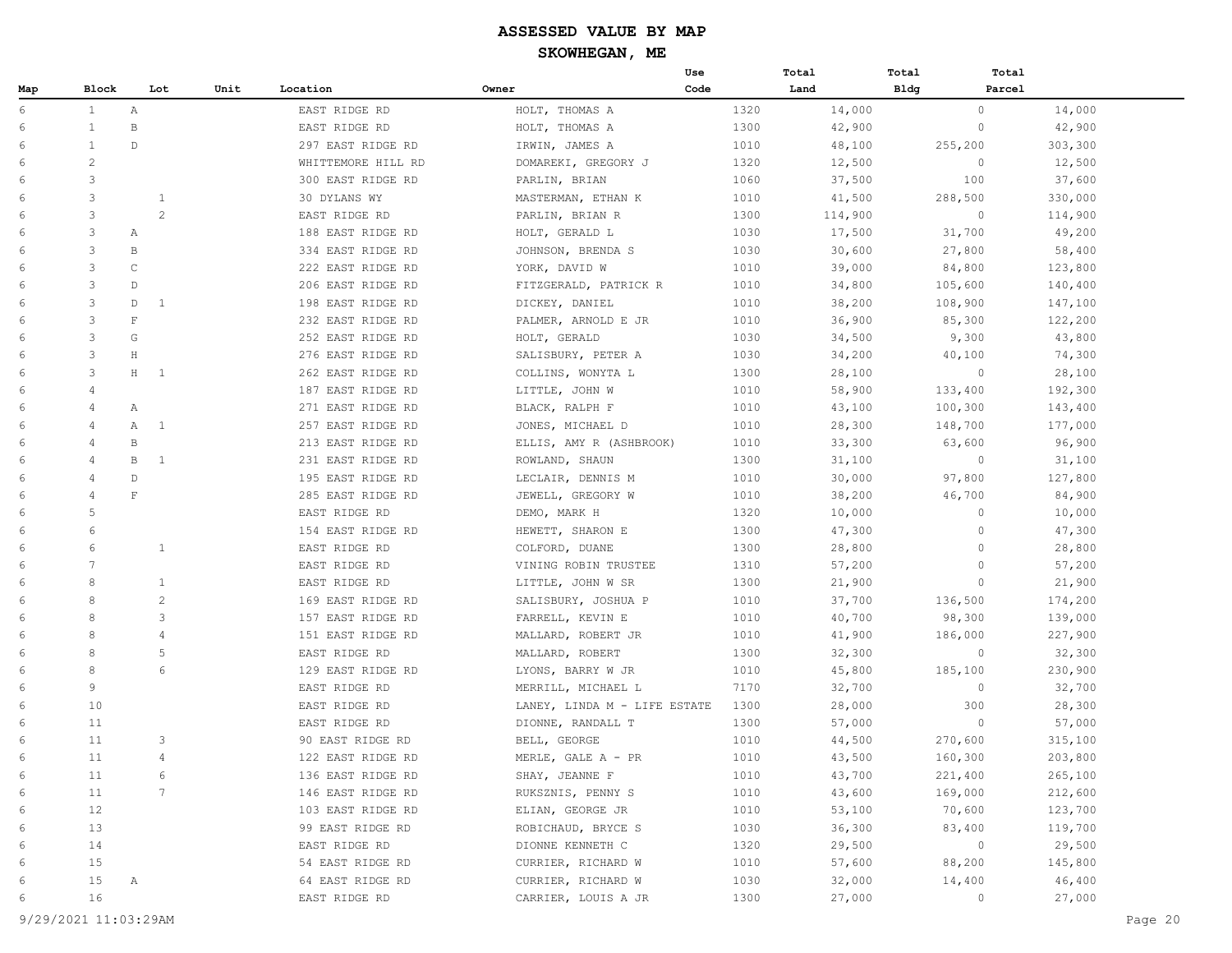|     |       |              |                |      |                       |                              | Use                                 |      | Total   | Total | Total   |         |
|-----|-------|--------------|----------------|------|-----------------------|------------------------------|-------------------------------------|------|---------|-------|---------|---------|
| Map | Block |              | Lot            | Unit | Location              | Owner                        | Code                                |      | Land    | Bldg  | Parcel  |         |
| 6   | 16    |              | 3              |      | 69 EAST RIDGE RD      | RODERICK, RICHARD D          |                                     | 1090 | 45,700  |       | 213,700 | 259,400 |
| 6   | 16    |              | $\overline{4}$ |      | EAST RIDGE RD         | DIONNE, RANDALL              |                                     | 1300 | 34,400  |       | $\circ$ | 34,400  |
| 6   | 16    |              | 5              |      | 35 EAST RIDGE RD      | DIRT CAPITAL PARTNERS LLC    |                                     | 1010 | 88,700  |       | 48,900  | 137,600 |
| 6   | 16    |              | 40N            |      | 61 EAST RIDGE RD      | TREVAINS, LORI               |                                     | 1031 | $\circ$ |       | 49,900  | 49,900  |
| 6   | 16    | $\mathbb{A}$ |                |      | 798 CANAAN RD         | CHURCH OF FAITH              |                                     | 9060 | 31,200  |       | 182,800 | 214,000 |
| 6   | 16    | $\, {\bf B}$ |                |      | 73 EAST RIDGE RD      | THEBARGE, TREVOR J           |                                     | 1010 | 34,300  |       | 86,100  | 120,400 |
| 6   | 16    | В            | $\mathbf{1}$   |      | EAST RIDGE RD         | LYONS, BARRY W JR            |                                     | 1300 | 28,800  |       | $\circ$ | 28,800  |
| 6   | 17    |              |                |      | 834 CANAAN RD         | LARRACEY, WANDA L            |                                     | 1030 | 25,200  |       | 33,800  | 59,000  |
| 6   | 18    |              |                |      | 864 CANAAN RD         | GILBERT, GODFREY J           |                                     | 1010 | 30,300  |       | 61,600  | 91,900  |
| 6   | 19    |              |                |      | 12 RUTH LN            | ABBOTT, ALICE M (WARREN)     |                                     | 1030 | 13,600  |       | 9,100   | 22,700  |
| 6   | 19    | H            |                |      | 9 RUTH LN             | WATSON, JENNIFER L           |                                     | 1060 | 13,600  |       | $\circ$ | 13,600  |
| 6   | 20    |              |                |      | 824 CANAAN RD         | CORSON, BRYCE H              |                                     | 0130 | 41,800  |       | 84,900  | 126,700 |
| 6   | 21    |              |                |      | 110 EATON MOUNTAIN RD | FOLSOM, DONNA                |                                     | 1300 | 87,600  |       | $\circ$ | 87,600  |
| 6   | 21    |              | $\mathbf{1}$   |      | 26 EATON MOUNTAIN RD  | AUBREY, ROBERT               |                                     | 1010 | 53,100  |       | 90,100  | 143,200 |
| 6   | 22    |              |                |      | 710 CANAAN RD         | WYMAN, JOE                   |                                     | 1030 | 30,000  |       | 17,800  | 47,800  |
| 6   | 22    | Α            |                |      | 723 CANAAN RD         | POMERLEAU, PAUL R            |                                     | 1060 | 35,700  |       | 13,000  | 48,700  |
| 6   | 22    | В            |                |      | 731 CANAAN RD         | BOOKER, TIMOTHY G            |                                     | 1030 | 25,700  |       | 41,700  | 67,400  |
| 6   | 23    |              |                |      | 734 CANAAN RD         | FOLSOM, MICHAEL N            |                                     | 0130 | 54,400  |       | 118,300 | 172,700 |
| 6   | 23    |              | $\mathbf{1}$   |      | 38 EAST RIDGE RD      | FOLSOM, CHRISTOPHER M        |                                     | 1010 | 36,500  |       | 127,300 | 163,800 |
| 6   | 23    | Α            |                |      | 694 CANAAN RD         | NICHOLS, THERESA M           |                                     | 1010 | 29,500  |       | 111,700 | 141,200 |
| 6   | 24    |              |                |      | 679 CANAAN RD         | HOLMGREN, JAMES S            |                                     | 1030 | 30,500  |       | 42,900  | 73,400  |
| 6   | 24    |              | $\mathbf{1}$   |      | 695 CANAAN RD         | ELLIS, NORMAN                |                                     | 1010 | 28,900  |       | 77,800  | 106,700 |
| 6   | 25    |              |                |      | 676 CANAAN RD         | BAUER, JAMIE L               |                                     | 1010 | 22,000  |       | 70,900  | 92,900  |
| 6   | 25    | Α            |                |      | 686 CANAAN RD         | FITZMAURICE, LORETTA         |                                     | 1010 | 26,400  |       | 86,300  | 112,700 |
| 6   | 25    | В            |                |      | CANAAN RD             | BAUER, JAMIE L               |                                     | 1300 | 18,100  |       | $\circ$ | 18,100  |
| 6   | 26    |              |                |      | 663 CANAAN RD         | PERKINS, PETER J             |                                     | 1030 | 30,200  |       | 52,400  | 82,600  |
| 6   | 26    |              | 1              |      | 643 CANAAN RD         | SNO-HAWKS SNOWMOBILE CLUB    |                                     | 3222 | 24,400  |       | 26,900  | 51,300  |
| 6   | 26    |              | 2              |      | 653 CANAAN RD         | SULLIVAN, GERALD - ESTATE OF |                                     | 1030 | 31,800  |       | 24,700  | 56,500  |
| 6   | 27    | Α            |                |      | 19 PRENTISS LN        | PRENTISS, HOWARD L           |                                     | 1010 | 31,500  |       | 90,500  | 122,000 |
| 6   | 27    | Α            | $\overline{1}$ |      | 30 PRENTISS LN        | PRENTISS, RICHARD E          |                                     | 1010 | 18,000  |       | 146,300 | 164,300 |
| 6   | 27    | Α            | $\overline{c}$ |      | 42 PRENTISS LN        | WU, JIAN JI                  |                                     | 1010 | 18,200  |       | 14,500  | 32,700  |
| 6   | 27    | Α            | $\overline{3}$ |      | 49 PRENTISS LN        | PRENTISS, STEVEN H           |                                     | 1010 | 18,600  |       | 105,400 | 124,000 |
| 6   | 27    | Α            | 4              |      | 58 PRENTISS LN        | PORTER, LAURIE J             |                                     | 1010 | 19,400  |       | 148,100 | 167,500 |
| 6   | 27    | Α            | 5              |      | 48 PRENTISS LN        | PRENTISS, GORDON L           |                                     | 1010 | 19,700  |       | 83,400  | 103,100 |
| 6   | 28    |              |                |      | 654 CANAAN RD         | MERRILL, MICHAEL L           |                                     | 1010 | 55,000  |       | 41,200  | 96,200  |
| 6   | 28    | Α            |                |      | 666 CANAAN RD         |                              | MERRILL, ANITA C & LLOYD - LIF 1300 |      | 20,800  |       | $\circ$ | 20,800  |
| 6   | 28    | B            |                |      | 660 CANAAN RD         |                              | MERRILL, ANITA C - LIFE ESTATE 1030 |      | 24,400  |       | 29,500  | 53,900  |
| 6   | 29    |              |                |      | CANAAN RD             | MERRILL, MICHAEL             |                                     | 1300 | 36,500  |       | $\circ$ | 36,500  |
| 6   | 29    |              | $\mathbf{1}$   |      | 628 CANAAN RD         | DUMAS, JOHN W                |                                     | 1010 | 18,300  |       | 80,700  | 99,000  |
| 6   | 30    |              |                |      | 638 CANAAN RD         | DIONNE, RANDALL T            |                                     | 1010 | 25,500  |       | 49,600  | 75,100  |
| 6   | 31    |              |                |      | CANAAN RD             | ROSS, RANDY S ET AL          |                                     | 1320 | 4,900   |       | $\circ$ | 4,900   |
| 6   | 34    |              |                |      | CANAAN RD             | PHILBRICK-GATES, KATHERINE   |                                     | 7170 | 2,300   |       | $\circ$ | 2,300   |
| 6   | 35    |              |                |      | CANAAN RD             | PHILBRICK-GATES, KATHERINE   |                                     | 7170 | 1,000   |       | $\circ$ | 1,000   |
| 6   | 36    |              |                |      | CANAAN RD             | DIONNE KENNETH C             |                                     | 1320 | 6,700   |       | $\circ$ | 6,700   |
| 6   | 37    |              |                |      | CANAAN RD             | DIONNE KENNETH C             |                                     | 1320 | 3,000   |       | $\circ$ | 3,000   |
| 6   | 39    |              |                |      | CANAAN RD             | VINING ROBIN TRUSTEE         |                                     | 1320 | 8,000   |       | $\circ$ | 8,000   |

9/29/2021 11:03:29AM Page 21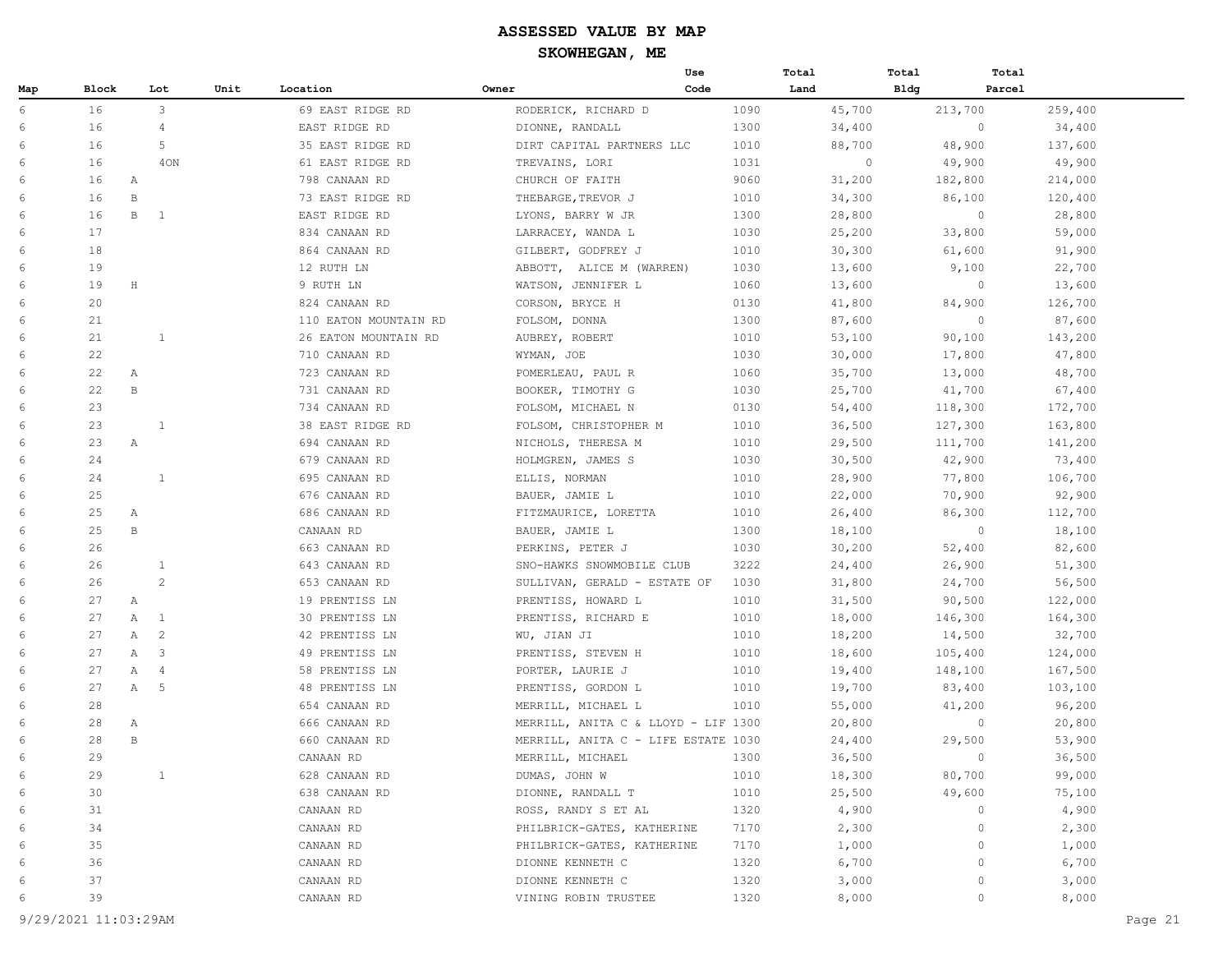|     |                    |                       |      |                  |                                     | Use  | Total   | Total       | Total             |
|-----|--------------------|-----------------------|------|------------------|-------------------------------------|------|---------|-------------|-------------------|
| Map | <b>Block</b>       | Lot                   | Unit | Location         | Owner                               | Code | Land    | <b>Bldg</b> | Parcel            |
| 6   | 40                 |                       |      | 12 PERKINS CT    | PERKINS, TINA LEANNE                | 1030 | 24,000  | 35,000      | 59,000            |
| 6   | 40                 | $\mathbf{1}$          |      | 611 CANAAN RD    | ADAMS, CARLTON C                    | 1010 | 25,700  | 76,800      | 102,500           |
| 6   | 40                 | $\overline{c}$        |      | 615 CANAAN RD    | HANRON, WILLIAM K                   | 1060 | 17,300  | 3,800       | 21,100            |
| 6   | 41                 |                       |      | 610 CANAAN RD    | LAPOINTE, KIMBERLEY D               | 1010 | 25,000  | 99,000      | 124,000           |
| 6   | 41                 | $\mathbf{1}$          |      | 600 CANAAN RD    | ZHOU, XUE YI                        | 1030 | 25,600  | 57,200      | 82,800            |
| 6   | 41                 | $\mathbf{1}$          | Α    | CANAAN RD        | TURNER, MICHAEL                     | 1300 | 31,100  | $\circ$     | 31,100            |
| 6   | 42                 |                       |      | GIGGEY DR        | GATES, HENRY A JR                   | 7170 | 1,300   | $\circ$     | 1,300             |
| 6   | 43                 |                       |      | 579 CANAAN RD    | HENDERSON, JOHN                     | 1010 | 26,700  | 92,200      | 118,900           |
| 6   | 44                 |                       |      | CANAAN RD        | HOLMES, GARY B                      | 1310 | 15,200  | $\circ$     | 15,200            |
| 6   | 45                 |                       |      | 578 CANAAN RD    | BOLDUC, DONALD                      | 1010 | 26,600  | 22,900      | 49,500            |
| 6   | 45                 | $\mathbf{1}$          |      | 522 CANAAN RD    | SHAW, NORMAN R                      | 1010 | 47,400  | 75,900      | 123,300           |
| 6   | 45                 | $\overline{c}$        |      | 574 CANAAN RD    | IRELAND, ANDREW P                   | 1010 | 24,000  | 70,000      | 94,000            |
| 6   | 45                 | 3                     |      | 33 GIGGEY DR     | HAMER, KAREN N                      | 1010 | 27,300  | 63,800      | 91,100            |
| 6   | 45                 | 4                     |      | 40 GIGGEY DR     | GIGGEY, ARTHUR W II                 | 1010 | 32,000  | 96,500      | 128,500           |
| 6   | 45                 | 5                     |      | 30<br>GIGGEY DR  | GIGGEY, VAUGHN L JR                 | 1010 | 38,900  | 67,200      | 106,100           |
| 6   | 46                 | Α                     |      | 547 CANAAN RD    | PARLIN, BRIAN R                     | 1060 | 28,900  | 800         | 29,700            |
| 6   | 46<br>B            |                       |      | 543 CANAAN RD    | PARLIN, BRIAN                       | 1300 | 17,300  | $\circ$     | 17,300            |
| 6   | $\mathsf C$<br>46  |                       |      | 559 CANAAN RD    | DUNN, KAREN NORA & GERLAD GEOR 1010 |      | 34,300  | 177,000     | 211,300           |
| 6   | 47                 |                       |      | 58 SWAIN HILL RD | ADAMS, AMY                          | 1010 | 47,700  | 156,700     | 204,400           |
| 6   | 47                 | 1                     |      | SWAIN HILL RD    | SCHULTZ, GARY                       | 1300 | 22,800  | $\circ$     | 22,800            |
| 6   | 47<br>А            |                       |      | 497 CANAAN RD    | DUFOUR, PAULINE G - TRUSTEE         | 1010 | 29,600  | 168,300     | 197,900           |
| 6   | $\, {\bf B}$<br>47 |                       |      | 517 CANAAN RD    | DUFOUR, DAVID D                     | 1010 | 27,500  | 124,100     | 151,600           |
| 6   | 47<br>$\mathbb C$  |                       |      | 527 CANAAN RD    | MCLAUGHLIN, BERNARD F - ESTATE 4020 |      | 44,000  | 100,100     | 144,100           |
| 6   | 48                 |                       |      | 440 CANAAN RD    | HEALD, BRENDA M                     | 1010 | 24,400  | 62,900      | 87,300            |
| 6   | 49                 |                       |      | 432 CANAAN RD    | MUSHERO, RALPH W                    | 1060 | 24,900  | 12,800      | 37,700            |
| 6   | 49                 | $\mathbf{1}$          |      | 430 CANAAN RD    | MUSHERO, RALPH W JR                 | 1010 | 24,700  | 121,200     | 145,900           |
| 6   | 50                 |                       |      | 22 EAST RIVER RD | SALLEY, JODI                        | 1300 | 43,600  | $\circ$     | 43,600            |
| 6   | 50                 | $\mathbf{1}$          |      | 411 CANAAN RD    | POTTLE, WILLIAM ULYSSES             | 1010 | 17,200  | 81,000      | 98,200            |
| 6   | 50                 | $\mathbf{2}^{\prime}$ |      | 26 EAST RIVER RD | MCGORTY, ROBERT C - TC / LE $1010$  |      | 30,300  | 138,600     | 168,900           |
| 6   | 51                 |                       |      | 417 CANAAN RD    | POTTLE, FRANCES M - EST OF          | 1010 | 24,700  | 70,400      | 95,100            |
| 6   | 51                 | $\mathbf{1}$          |      | CANAAN RD        | CHASSE, JAMES J                     | 1300 | 26,600  |             | $\circ$<br>26,600 |
| 6   | 51                 | 3                     |      | 441 CANAAN RD    | KNIGHT, KATHLEEN H                  | 1030 | 22,900  | 33,300      | 56,200            |
| 6   | 51                 | 4                     |      | 20 CHASSE CT     | CORSON, EUDELL A & CAROL ANN - 1030 |      | 39,900  | 49,800      | 89,700            |
| 6   | 51                 | 4                     | Α    | 34 CHASSE CT     | CORSON, MARK E                      | 1030 | 29,000  | 86,000      | 115,000           |
| 6   | 51                 | 5                     |      | 6 CHASSE CT      | WORTH, MELISSA J                    | 1010 | 27,300  | 86,500      | 113,800           |
| 6   | 51                 | 40N                   |      | 32 CHASSE CT     | CORSON, MARK                        | 1031 | $\circ$ | 17,400      | 17,400            |
| 6   | 51<br>Α            |                       |      | 425 CANAAN RD    | BONNEAU, AARON                      | 1030 | 24,800  | 4,500       | 29,300            |
| 6   | 51<br>$\, {\bf B}$ |                       |      | 431 CANAAN RD    | RUSSELL, ARNOLD                     | 1030 | 10,100  | 11,600      | 21,700            |
| 6   | 51                 | $\, {\bf B}$<br>1     |      | 435 CANAAN RD    | TUTTLE, RODNEY L                    | 1010 | 24,600  | 134,800     | 159,400           |
| 6   | 51                 | $\mathbf{F}$          |      | 395 CANAAN RD    | PINEWOOD MOTEL LLC                  | 301I | 49,600  | 265,600     | 315,200           |
| 6   | 51                 | G                     |      | 12 CHASSE CT     | PATTEN, CADE W                      | 1010 | 26,400  | 90,800      | 117,200           |
| 6   | 52                 | Α                     |      | CANAAN RD        | SOMERSET WOODS TRUSTEES             | 920V | 3,300   | $\circ$     | 3,300             |
| 6   | 57                 |                       |      | DUDLEY CORNER RD | KINNEY, DENNIS G                    | 1320 | 23,900  | $\circ$     | 23,900            |
| 6   | 59                 |                       |      | 133 NOTCH RD     | LANEY, LINDA M - LIFE ESTATE        | 1010 | 59,300  | 84,800      | 144,100           |
| 6   | 59                 | $\overline{c}$        |      | 123 NOTCH RD     | HARDY, KARIE ANE                    | 1010 | 67,900  | 205,100     | 273,000           |
| 6   | 60                 |                       |      | NOTCH RD         | SANTY, BRADLEY R II                 | 8300 | 13,900  | $\circ$     | 13,900            |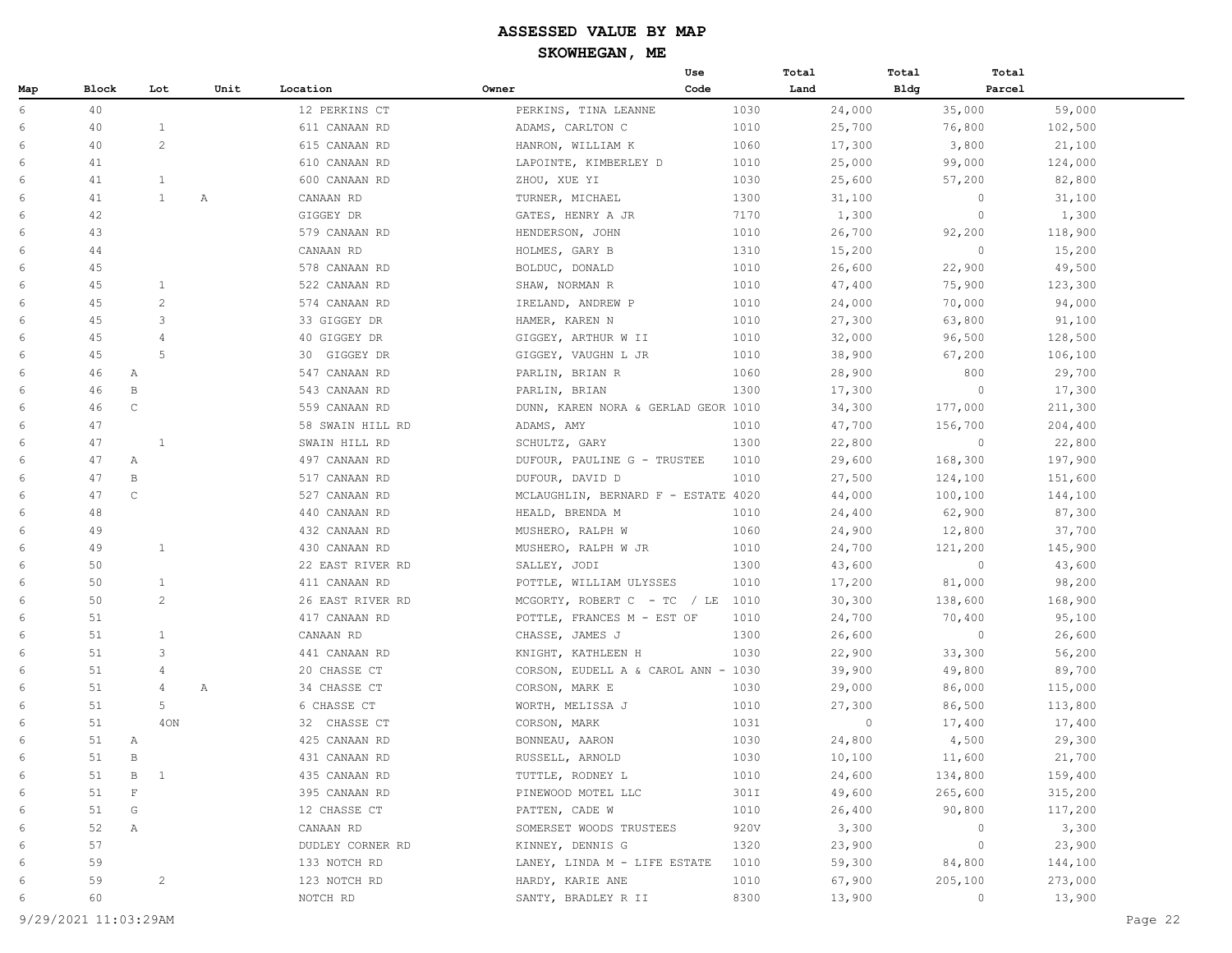|                 |                          |                |      |                        |                                     | Use  | Total     | Total          | Total      |         |
|-----------------|--------------------------|----------------|------|------------------------|-------------------------------------|------|-----------|----------------|------------|---------|
| Map             | <b>Block</b>             | Lot            | Unit | Location               | Owner                               | Code | Land      | <b>Bldg</b>    | Parcel     |         |
| 6               | 61                       |                |      | 105 NOTCH RD           | NR RENTALS LLC                      | 1300 | 27,800    | $\circ$        | 27,800     |         |
| 6               | 61                       | $\mathbf{1}$   |      | 105 NOTCH RD           | BIZIER, NICOLE                      | 1030 | 27,900    | 5,700          | 33,600     |         |
| 6               | 61                       | 2              |      | NOTCH RD               | LINNELL, WAYNE                      | 1060 | 24,200    | 7,400          | 31,600     |         |
| 6               | 63                       |                |      | NOTCH RD               | VINING ROBIN TRUSTEE                | 1320 | 1,100     | $\mathbf{0}$   | 1,100      |         |
| 6               | 64                       |                |      | NOTCH RD               | VINING ROBIN TRUSTEE                | 1320 | 2,200     | $\circ$        | 2,200      |         |
| 6               | 72                       |                |      | 320 EAST RIDGE RD      | WYMAN, WAYNE R                      | 1010 | 81,000    | 144,700        | 225,700    |         |
| 6               | 73                       |                |      | CANAAN RD              | CENTRAL MAINE POWER CO              | 4230 | 90,000    | $\circ$        | 90,000     |         |
| 6               | 74                       |                |      | CANAAN RD              | CENTRAL MAINE POWER CO              | 4230 | 14,200    | $\overline{0}$ | 14,200     |         |
| 6               | 52A                      | H              |      | CANAAN RD              | REYES, SYLVIA                       | 1320 | 3,300     | $\overline{0}$ | 3,300      |         |
| 6               | $51 - 2$                 | $\mathbf{1}$   |      | CANAAN RD              | SCHERMERHORN, DOUGLAS               | 1300 | 20,200    | $\overline{0}$ | 20,200     |         |
|                 |                          |                |      |                        |                                     |      | 4,701,900 | 9,246,300      | 13,948,200 |         |
| $7\phantom{.0}$ | $\overline{4}$           |                |      | NOTCH RD               | BUCCERI, YENI                       | 1310 | 8,300     | $\circ$        | 8,300      |         |
| 7               | $\overline{4}$           | $\mathbf{1}$   |      | NOTCH RD               | PRESCOTT, BRENDON R                 | 1310 | 3,100     | $\overline{0}$ | 3,100      |         |
| 7               | 4                        | 2              |      | NOTCH RD               | LUSSIER, SHAWN S                    | 1310 | 1,800     | $\Omega$       | 1,800      |         |
| 7               | 6                        |                |      | NOTCH RD               | NICKERSON, RONALD S                 | 1320 | 8,200     | $\overline{0}$ | 8,200      |         |
| $\overline{7}$  | 7                        |                |      | WHITTEMORE HILL RD     | DOMAREKI, GREGORY J                 | 1310 | 4,700     | $\overline{0}$ | 4,700      |         |
| $7\phantom{.0}$ | 9                        |                |      | WHITTEMORE HILL RD     | BENSON, PETER T IV                  | 1310 | 10,300    | $\overline{0}$ | 10,300     |         |
| 7               | 18                       |                |      | 142 WEST SHORE RD      | JACQUES, MARK G                     | 1010 | 41,400    | 42,800         | 84,200     |         |
| 7               | 19                       |                |      | FOSTER HILL            | BESSEY DEVELOPMENT CO               | 7170 | 30,700    | $\circ$        | 30,700     |         |
| $\overline{7}$  | 20                       |                |      | WHITTEMORE HILL RD     | BURBANK, MEEGAN J & TARA L          | 1310 | 19,900    | $\circ$        | 19,900     |         |
| 7               | 21                       |                |      | WHITTEMORE HILL RD     | BOWZER, JEFFREY R                   | 1320 | 21,100    | $\overline{0}$ | 21,100     |         |
| 7               | 21                       | $\mathbf{1}$   |      | 436 WHITTEMORE HILL RD | PERKINS, ARTHUR L JR                | 1010 | 11,900    | 41,600         | 53,500     |         |
| 7               | 23                       |                |      | 452 WHITTEMORE HILL RD | LEBLANC, KRISTIE A & AARON L - 1013 |      | 61,100    | 44,600         | 105,700    |         |
| $\overline{7}$  | 24                       |                |      | WHITTEMORE HILL RD     | PERELKA, KATHLEEN R (PEATMAN)       | 101Z | 70,900    | $\overline{0}$ | 70,900     |         |
| 7               | 24                       | 1              |      | 502 WHITTEMORE HILL RD | DELANO, STEVEN                      | 1013 | 55,300    | 42,700         | 98,000     |         |
| 7               | 24                       | 2              |      | 492 WHITTEMORE HILL RD | FORTIN, TERRY J                     | 1013 | 55,100    | 42,400         | 97,500     |         |
| 7               | 24                       | 3              |      | 472 WHITTEMORE HILL RD | WEINBERG, AVITAL                    | 1013 | 42,700    | 35,800         | 78,500     |         |
| $\overline{7}$  | 24                       | 4              |      | 468 WHITTEMORE HILL RD | BLODGETT, DARRELL                   | 1013 | 42,400    | 26,700         | 69,100     |         |
| 7               | 24                       | 5              |      | 466 WHITTEMORE HILL RD | ELLIS, KIM                          | 1013 | 42,700    | 23,100         | 65,800     |         |
| 7               | 25                       |                |      | 508 WHITTEMORE HILL RD | CYR, PATRICIA A                     | 1013 | 56,600    | 23,900         | 80,500     |         |
| 7               | 25                       | А              |      | 512 WHITTEMORE HILL RD | HOLT, RONALD K                      | 1013 | 20,700    | 11,900         | 32,600     |         |
| 7               | 25                       | B              |      | 526 WHITTEMORE HILL RD | DEMO, MARK H                        | 1013 | 35,900    | 24,200         | 60,100     |         |
| 7               | 25                       | $\mathbb{D}$   |      | 516 WHITTEMORE HILL RD | SHUSTA, TIMOTHY P                   | 1013 | 21,800    | 15,600         | 37,400     |         |
| 7               | 25                       | E              |      | 520 WHITTEMORE HILL RD | DOBLE, CHRISTOPHER                  | 1013 | 57,300    | 42,300         | 99,600     |         |
| 7               | 25                       | $\mathbf F$    |      | WHITTEMORE HILL RD     | DEMO, MARK H                        | 1320 | 900       | $\circ$        | 900        |         |
|                 |                          |                |      |                        |                                     |      | 724,800   | 417,600        | 1,142,400  |         |
| 8               | $\overline{c}$           |                |      | 369 WEST FRONT ST      | POULIN, ROBERT B                    | 332I | 62,400    | 91,000         | 153,400    |         |
| 8               | $\overline{c}$           | 1              |      | 361 WEST FRONT ST      | POULIN, ROBERT B                    | 3220 | 29,400    | 55,400         | 84,800     |         |
| 8               | $\mathbf{2}$             | $\overline{c}$ |      | WEST FRONT ST          | JOHNSON, GREGORY W                  | 1320 | 800       | $\circ$        | 800        |         |
| 8               | $\overline{c}$           | 3              |      | WEST FRONT ST          | POISSONNIER, ELIZABETH              | 1300 | 35,900    | $\circ$        | 35,900     |         |
| 8               | $\overline{\mathcal{L}}$ | 4              |      | 371 WEST FRONT ST      | ORISOL USA                          | 3160 | 31,100    | 57,300         | 88,400     |         |
| 8               | $\overline{3}$           |                |      | WEST FRONT ST          | DICKINSON, FRANK E                  | 1300 | 104,200   | $\circ$        | 104,200    |         |
|                 | 9/29/2021 11:03:29AM     |                |      |                        |                                     |      |           |                |            | Page 23 |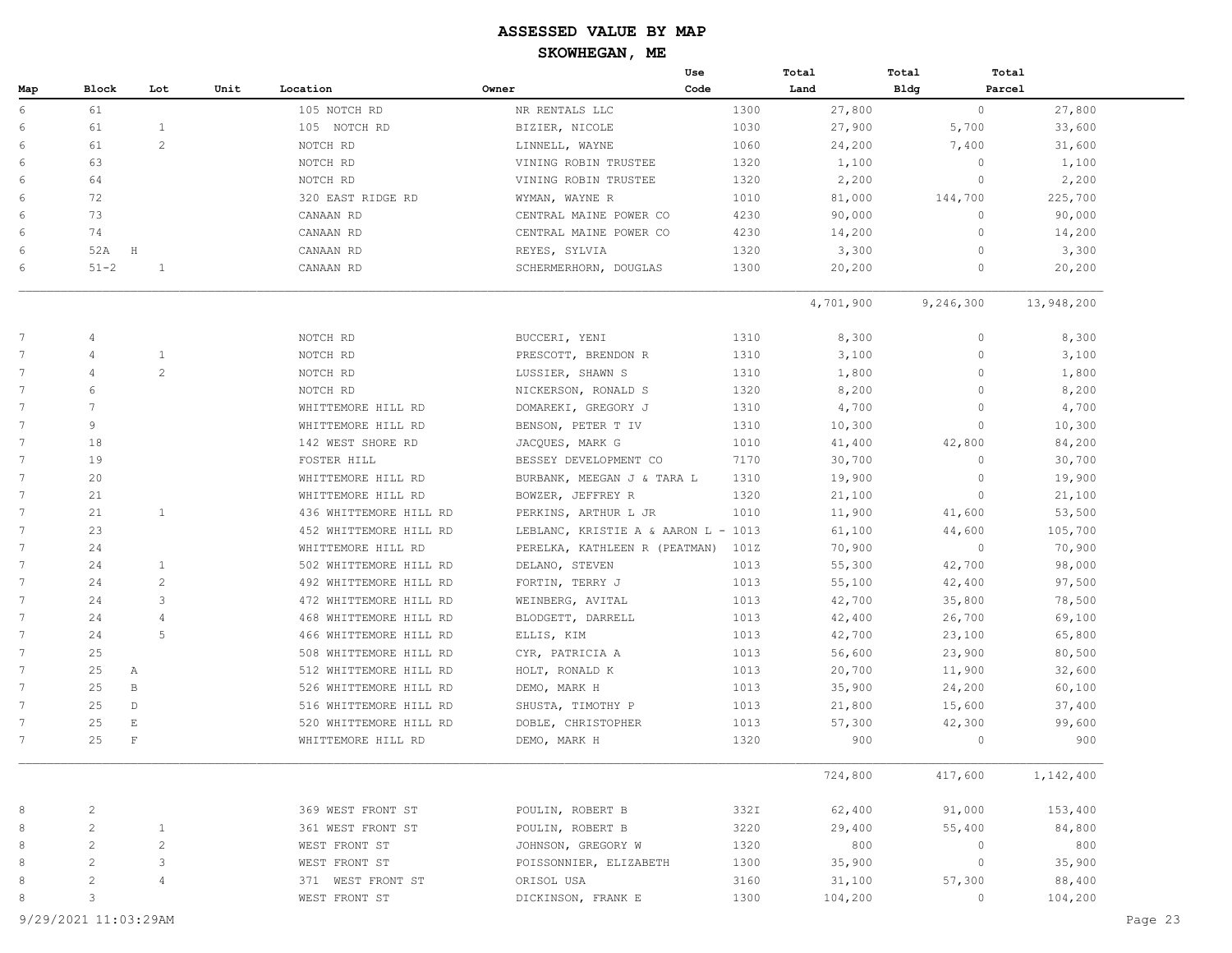|     |                 |              |                |                    |                                     | Use  | Total        | Total     | Total     |
|-----|-----------------|--------------|----------------|--------------------|-------------------------------------|------|--------------|-----------|-----------|
| Map | Block           |              | Lot<br>Unit    | Location           | Owner                               | Code | Land         | Bldg      | Parcel    |
| 8   | $\overline{4}$  |              |                | 364 WEST FRONT ST  | COMEAU, JAMES P SR                  | 1010 | 28,000       | 53,400    | 81,400    |
| 8   | 5               |              |                | 351 WEST FRONT ST  | SCOTT-BENNETT, JUDITH MAE (RIC 1010 |      | 28,000       | 91,600    | 119,600   |
| 8   | 6               |              |                | 343 WEST FRONT ST  | DEMO, HOLLY                         | 1010 | 21,400       | 59,000    | 80,400    |
| 8   | 7               |              |                | WEST FRONT ST      | BENETOS, NICOLAOS                   | 1300 | 28,300       | $\circ$   | 28,300    |
| 8   | 7               | Α            |                | WEST FRONT ST      | BENETOS, NICOLAOS                   | 1060 | 30,000       | 36,400    | 66,400    |
| 8   | $7\phantom{.0}$ | $\, {\bf B}$ |                | 350 WEST FRONT ST  | BENETOS, NICOLAOS                   | 1010 | 21,400       | 165,600   | 187,000   |
| 8   | 8               |              |                | WEST FRONT ST      | DICKINSON, BLAINE M                 | 1320 | 11,300       | $\circ$   | 11,300    |
| 8   | 9               |              |                | 327 WEST FRONT ST  | MARKS SOUTHERN AUTOS LLC            | 031R | 57,900       | 137,900   | 195,800   |
| 8   | 10              |              |                | 330 WEST FRONT ST  | LYONS, WENDY L & BARRY W            | 1010 | 32,100       | 99,400    | 131,500   |
| 8   | 10              | Α            |                | 340 WEST FRONT ST  | MARKS SOUTHERN AUTOS LLC            | 330I | 49,100       | 151,700   | 200,800   |
| 8   | 11              |              |                | 307 WEST FRONT ST  | DICKINSON, BLAINE M                 | 1010 | 47,500       | 88,000    | 135,500   |
| 8   | 11              |              | $\mathbf{1}$   | 321 WEST FRONT ST  | DICKINSON, BLAINE M                 | 1010 | 34,200       | 174,400   | 208,600   |
| 8   | 12              |              |                | WEST FRONT ST      | DICKINSON, FRANK E                  | 1300 | 42,400       | $\circ$   | 42,400    |
| 8   | 12 <sup>°</sup> |              | 3              | 306 WEST FRONT ST  | ARSENAULT, DARCY A                  | 1010 | 30,000       | 92,600    | 122,600   |
| 8   | 12 <sup>°</sup> | B            |                | 316 WEST FRONT ST  | MJM LLC                             | 1300 | 15,300       | $\circ$   | 15,300    |
| 8   | 13              |              |                | 269 WEST FRONT ST  | BASTIEN, PETER D                    | 1010 | 60,700       | 126,100   | 186,800   |
| 8   | 13              | Α            |                | 279 WEST FRONT ST  | GREENLAW, MATTHEW I - TRUSTEE       | 1040 | 29,400       | 69,300    | 98,700    |
| 8   | 13              | $\, {\bf B}$ |                | 297 WEST FRONT ST  | TRACY, ESTHER M                     | 1010 | 27,800       | 89,700    | 117,500   |
| 8   | 13              | $\mathsf C$  |                | 289 WEST FRONT ST  | HILTON, LESLIE M                    | 1010 | 28,700       | 107,200   | 135,900   |
| 8   | 14              |              |                | 276 WEST FRONT ST  | WATSON, TERRY L - TRUSTEE           | 1010 | 67,500       | 231,400   | 298,900   |
| 8   | 14              |              | $\mathbf{1}$   | NORRIDGEWOCK RD    | WRIGHT, RANDY B                     | 1300 | 51,400       | $\circ$   | 51,400    |
| 8   | 14              | Α            |                | 298 WEST FRONT ST  | BURKE, ALAN B & HARRIET S - LI 1010 |      | 27,400       | 114,200   | 141,600   |
| 8   | 15              |              |                | 262 WEST FRONT ST  | CLEMENT, STACY O                    | 1010 | 30,600       | 160,100   | 190,700   |
| 8   | 16              |              |                | 61 ACADEMY CIR     | MAINE SCHOOL ADMINISTRATIVE DI 901C |      | 507,600      | 8,993,800 | 9,501,400 |
| 8   | 16              |              | ON             | NORRIDGEWOCK RD    | MAINE SCHOOL ADMINISTRATIVE DI 901C |      | $\mathbf{0}$ | 267,400   | 267,400   |
| 8   | 16              | Α            |                | WEST FRONT ST      | LANEY, STEPHEN A                    | 1310 | 16,000       | $\circ$   | 16,000    |
| 8   | 17              |              |                | 193 WEST FRONT ST  | MAINE SCHOOL ADMINISTRATIVE DI 901I |      | 61,700       | 370,500   | 432,200   |
| 8   | 17              | Α            |                | 235 WEST FRONT ST  | LANEY, STEPHEN A                    | 1010 | 35,600       | 188,400   | 224,000   |
| 8   | 18              |              |                | 183 WEST FRONT ST  | MALONEY, KAREN                      | 1010 | 31,800       | 168,900   | 200,700   |
| 8   | 19              |              |                | 175 WEST FRONT ST  | HIGHT, TOBY A                       | 1010 | 39,800       | 314,200   | 354,000   |
| 8   | 21              |              |                | 170 WEST FRONT ST  | BISSON, GREGORY M                   | 1010 | 24,100       | 73,400    | 97,500    |
| 8   | 21              |              | $\mathbf{1}$   | 3 FAMILY CIR       | STEELE ACADIA LLC                   | 112I | 117,300      | 1,241,900 | 1,359,200 |
| 8   | 21              |              | $\overline{c}$ | WEST FRONT ST      | TOWN OF SKOWHEGAN                   | 1300 | 53,700       | $\circ$   | 53,700    |
| 8   | 21              |              | 3              | 55 BIGELOW HILL RD | DUNLAP, WILLIAM J                   | 1010 | 35,700       | 238,800   | 274,500   |
| 8   | 21              |              | $\overline{4}$ | 57 MEADOWVIEW RD   | LYMAN, SHEILA                       | 9040 | 23,100       | 100,700   | 123,800   |
| 8   | 21              |              | 5              | 79 BIGELOW HILL RD | TERSTEGEN, TYLER                    | 1010 | 34,500       | 276,900   | 311,400   |
| 8   | 22              |              |                | 162 WEST FRONT ST  | STATE OF MAINE                      | 901C | 65,600       | 156,500   | 222,100   |
| 8   | 23              |              |                | 161 WEST FRONT ST  | STEWARD, BRYSON L                   | 1010 | 26,400       | 73,700    | 100,100   |
| 8   | 24              |              |                | 157 WEST FRONT ST  | LEPAGE, KRISTOPHER A                | 1010 | 24,900       | 82,400    | 107,300   |
| 8   | 25              |              |                | WEST FRONT ST      | CENTRAL MAINE POWER CO              | 4230 | 5,000        | $\circ$   | 5,000     |
| 8   | 25              | А            |                | 143 WEST FRONT ST  | KYES, JEFFREY - TRUSTEE             | 1010 | 25,500       | 74,500    | 100,000   |
| 8   | 25              | $\mathbf{B}$ |                | WEST FRONT ST      | KYES, JEFFREY - TRUSTEE             | 1320 | 2,500        | $\circ$   | 2,500     |
| 8   | 26              |              |                | 154 WEST FRONT ST  | CENTRAL MAINE POWER CO              | 4240 | 13,300       | 2,900     | 16,200    |
| 8   | 26              | Α            |                | 39 POULIN DR       | TOWN OF SKOWHEGAN                   | 903C | 113,000      | 1,182,900 | 1,295,900 |
| 8   | 26              | $\mathbb{A}$ | $\overline{1}$ | 12 POULIN DR       | ARSENAULT, GARY J                   | 1030 | 20,900       | 30,800    | 51,700    |
| 8   | 26              | A            | $\overline{2}$ | 18 POULIN DR       | CAREY, ROBERT A                     | 1030 | 20,500       | 33,000    | 53,500    |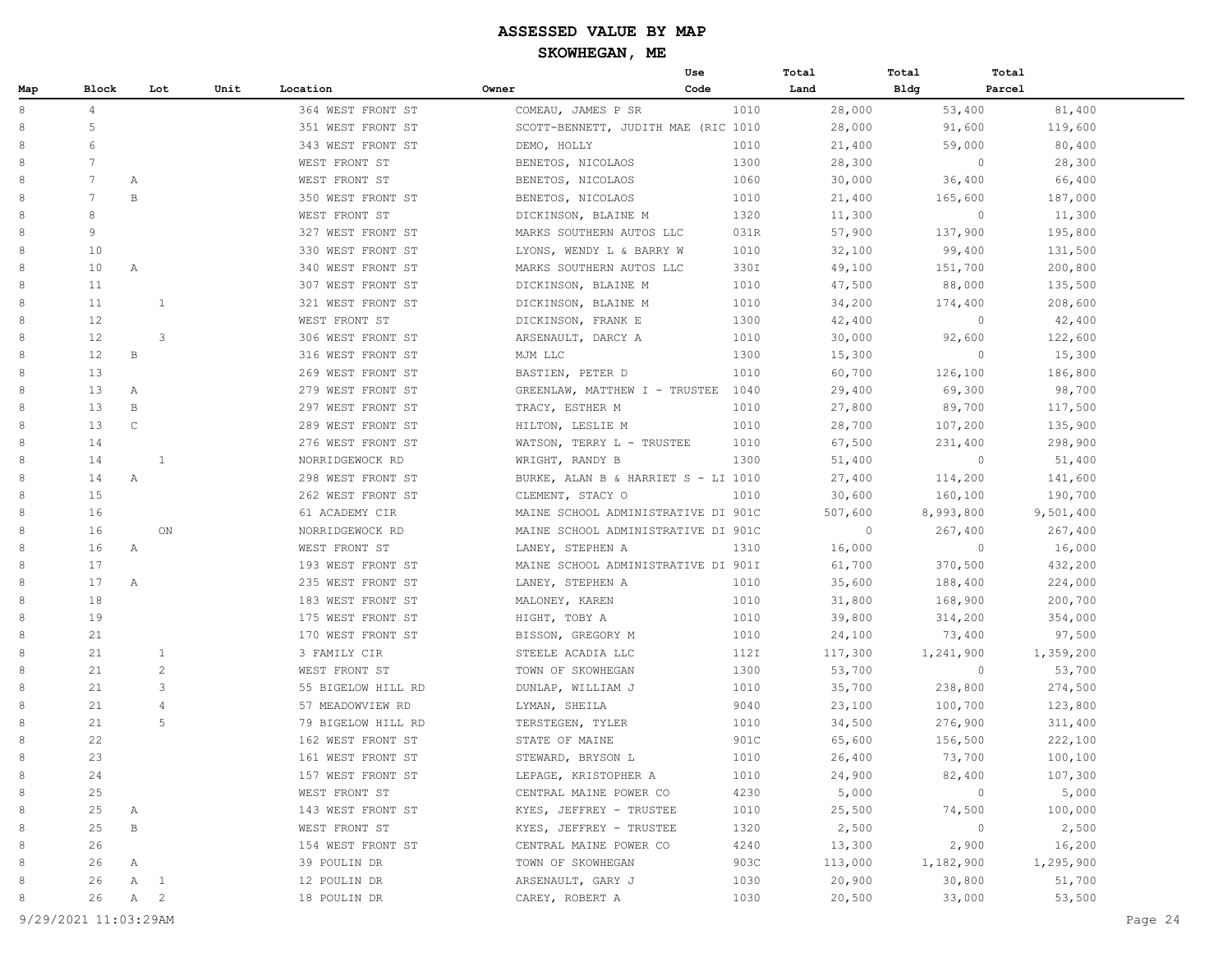|     |       |              |                |                      |                              | Use  | Total   | Total       | Total   |         |
|-----|-------|--------------|----------------|----------------------|------------------------------|------|---------|-------------|---------|---------|
| Map | Block |              | Unit<br>Lot    | Location             | Owner                        | Code | Land    | <b>Bldg</b> | Parcel  |         |
| 8   | 27    |              |                | 149 WEST FRONT ST    | SIMPSON, JOEL ANDREW         | 1010 | 24,400  |             | 44,500  | 68,900  |
| 8   | 28    |              |                | 151 MAIN ST          | CHICK, FREEMAN L &           | 1030 | 30,300  |             | 16,400  | 46,700  |
| 8   | 29    |              |                | MAIN ST              | ST LEDGER, JOY               | 1320 | 3,500   |             | $\circ$ | 3,500   |
| 8   | 30    |              |                | 159 MAIN ST          | FITZGERALD, HANNAH L         | 1010 | 31,700  |             | 75,400  | 107,100 |
| 8   | 31    |              |                | 171 MAIN ST          | MCKENNEY, MARK L             | 1030 | 25,200  |             | 43,900  | 69,100  |
| 8   | 31    | $\mathbb{A}$ |                | 175 MAIN ST          | PERKINS, PATRICIA J          | 1010 | 25,200  |             | 45,900  | 71,100  |
| 8   | 31    | $\,$ B       |                | 167 MAIN ST          | SANDERS, JAMES G             | 1010 | 29,200  |             | 104,000 | 133,200 |
| 8   | 32    |              |                | BIGELOW HILL RD      | DEMCHAK, LAURIE A            | 1300 | 50,300  |             | $\circ$ | 50,300  |
| 8   | 32    | А            |                | 31 BIGELOW HILL RD   | DEMCHAK, LAURIE A & GEORGE E | 1010 | 31,900  |             | 167,400 | 199,300 |
| 8   | 32    | B            |                | 21 BIGELOW HILL RD   | KER ASSOCIATES LLC           | 1010 | 36,200  |             | 138,400 | 174,600 |
| 8   | 32    | $\mathsf{C}$ |                | 1 BIGELOW HILL RD    | FURBUSH, KEVIN J             | 1010 | 30,500  |             | 180,400 | 210,900 |
| 8   | 33    | $\mathbb{A}$ |                | 11 BACK RD           | SEEHUSEN, MARILYN A          | 1010 | 28,800  |             | 96,900  | 125,700 |
| 8   | 33    | $\mathbf{B}$ |                | 17 BACK RD           | HOOKER, CAROLYN              | 1010 | 28,100  |             | 101,500 | 129,600 |
| 8   | 33    | $\mathsf C$  |                | 22 BIGELOW HILL RD   | YORK HOLDINGS LLC            | 1010 | 33,300  |             | 194,400 | 227,700 |
| 8   | 33    | $\mathsf{C}$ | 1              | 30 BIGELOW HILL RD   | YORK HOLDINGS LLC            | 1040 | 31,700  |             | 135,800 | 167,500 |
| 8   | 33    | $\mathbb{D}$ |                | 52 BIGELOW HILL RD   | HOLMES, KERRY L              | 1010 | 33,800  |             | 59,400  | 93,200  |
| 8   | 33    | $\mathbf E$  |                | 39 BACK RD           | STARKEY, JOHN A JR - PR      | 1030 | 26,200  |             | 10,700  | 36,900  |
| 8   | 35    |              |                | 66 BIGELOW HILL RD   | SAVAGE, LAWRENCE II          | 1040 | 33,200  |             | 44,100  | 77,300  |
| 8   | 35    |              | 1              | 60 BIGELOW HILL RD   | BLODGETT, WAYNE LEE          | 1010 | 31,800  |             | 138,600 | 170,400 |
| 8   | 36    |              |                | BIGELOW HILL RD      | NASON, LEON A - PR           | 1300 | 31,200  |             | $\circ$ | 31,200  |
| 8   | 36    | Α            |                | 78 BIGELOW HILL RD   | SCHMULAND, RODNEY H          | 1010 | 28,800  |             | 153,300 | 182,100 |
| 8   | 36    | $\,$ B       |                | 82 BIGELOW HILL RD   | MARHEFKA, JASON              | 1030 | 31,200  |             | 15,600  | 46,800  |
| 8   | 37    |              |                | 110 BIGELOW HILL RD  | NASON, LEON A - PR           | 1010 | 48,900  |             | 82,500  | 131,400 |
| 8   | 38    |              |                | 16 PROVOST LN        | PROVOST, SHARON - LIFE EST   | 1010 | 30,500  |             | 173,300 | 203,800 |
| 8   | 39    |              |                | BIGELOW HILL RD      | PROVOST, SHARON - LIFE EST   | 7170 | 3,800   |             | $\circ$ | 3,800   |
| 8   | 42    |              |                | 113 BACK RD          | HUNT, JOSEPH N               | 1030 | 28,800  |             | 22,400  | 51,200  |
| 8   | 43    |              |                | BACK RD              | DOSTIE, EGIDE J              | 1060 | 173,500 |             | 50,600  | 224,100 |
| 8   | 43    |              | $\overline{c}$ | 141 BACK RD          | DOSTIE, EGIDE J II           | 3170 | 14,400  |             | 14,100  | 28,500  |
| 8   | 43    |              | 3              | BACK RD              | YORK HOLDINGS LLC            | 1300 | 27,800  |             | $\circ$ | 27,800  |
| 8   | 43    |              | $\overline{4}$ | 161 BACK RD          | BARBUTO, VINCENT J           | 1010 | 25,200  |             | 88,400  | 113,600 |
| 8   | 43    | $\mathbb{A}$ |                | 121 BACK RD          | BEDARD, DENNIS R             | 1010 | 29,400  |             | 111,800 | 141,200 |
| 8   | 44    |              |                | 27 BACK RD           | AMBULOS, NICHOLAS P          | 1010 | 25,000  |             | 66,300  | 91,300  |
| 8   | 46    |              |                | 112 NORRIDGEWOCK AVE | QUINN, COLIN R               | 1013 | 65,500  |             | 232,300 | 297,800 |
| 8   | 47    |              |                | NORRIDGEWOCK AVE     | STATE OF MAINE               | 901V | 239,100 |             | $\circ$ | 239,100 |
| 8   | 47    |              | $\mathbf{1}$   | NORRIDGEWOCK AVE     | SOMERSET COUNTY              | 902V | 19,600  |             | 14,800  | 34,400  |
| 8   | 47    |              | ON             | NORRIDGEWOCK AVE     | TOWN OF SKOWHEGAN            | 903V | 0       |             | 11,900  | 11,900  |
| 8   | 48    |              |                | 184 NORRIDGEWOCK AVE | BHATTA, KRISHNA M            | 1013 | 58,400  |             | 230,900 | 289,300 |
| 8   | 48    |              | 3              | 182 NORRIDGEWOCK AVE | BENTLEY, MARK                | 1010 | 27,600  |             | 23,400  | 51,000  |
| 8   | 48    |              | $\overline{4}$ | NORRIDGEWOCK AVE     | RAESSLER, KENNETH            | 101Z | 44,900  |             | $\circ$ | 44,900  |
| 8   | 48    | Α            |                | 188 NORRIDGEWOCK AVE | RONCO, CARL                  | 0104 | 33,800  |             | 218,200 | 252,000 |
| 8   | 48    | $\, {\bf B}$ |                | 29 LOG DRIVERS WY    | ENRIGHT, RICHARD J           | 1013 | 53,600  |             | 162,200 | 215,800 |
| 8   | 48    | B 1          |                | 20 LOG DRIVERS WY    | ENRIGHT, SHAWN J             | 1013 | 52,900  |             | 141,300 | 194,200 |
| 8   | 49    |              |                | 196 NORRIDGEWOCK AVE | MCGOWAN, DANIEL F            | 1010 | 29,300  |             | 78,600  | 107,900 |
| 8   | 49    | Α            |                | 202 NORRIDGEWOCK AVE | INTERNATIONAL CHURCH OF THE  | 9060 | 44,700  |             | 236,500 | 281,200 |
| 8   | 50    |              |                | 189 NORRIDGEWOCK AVE | DAIGLE, BRENT J              | 1010 | 31,500  |             | 84,300  | 115,800 |
| 8   | 50    | A            |                | 201 NORRIDGEWOCK AVE | ANDRIULAITIS, SCOTT A        | 0130 | 29,800  |             | 135,500 | 165,300 |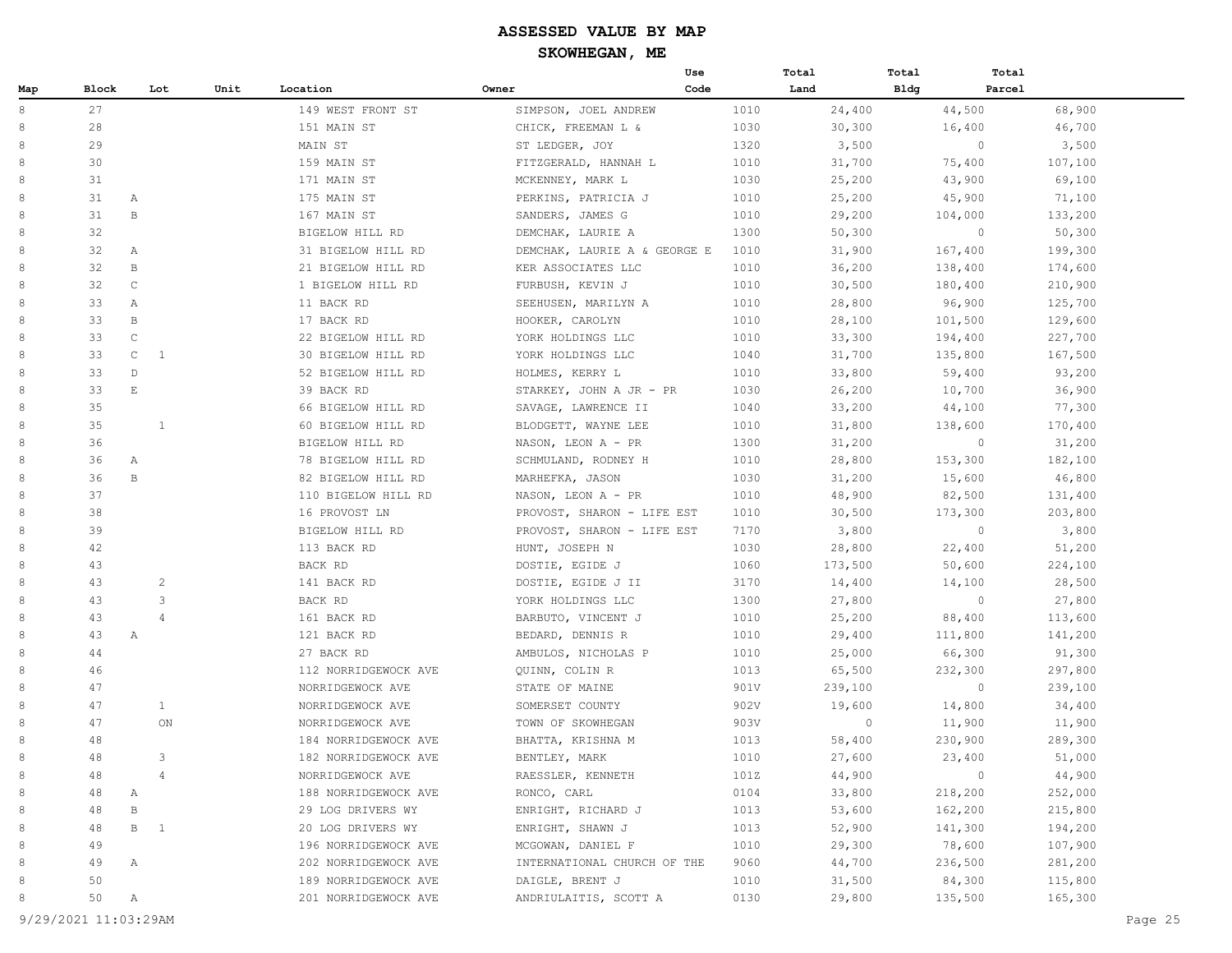|     |              |              |                         |                      |                                     | Use  | Total     | Total | Total        |              |
|-----|--------------|--------------|-------------------------|----------------------|-------------------------------------|------|-----------|-------|--------------|--------------|
| Map | Block        |              | Lot<br>Unit             | Location             | Owner                               | Code | Land      | Bldg  | Parcel       |              |
| 8   | 51           |              |                         | 183 NORRIDGEWOCK AVE | DAIGLE, BRENT J                     | 1010 | 21,400    |       | 74,300       | 95,700       |
| 8   | 52           |              |                         | NORRIDGEWOCK AVE     | STATE OF MAINE                      | 901V | 210,600   |       | $\circ$      | 210,600      |
| 8   | 52           | Α            |                         | 7 COUNTY DR          | SOMERSET COUNTY                     | 9020 | 69,900    |       | 630,500      | 700,400      |
| 8   | 52           | $\mathbf B$  | $\mathbf{1}$            | 155 NORRIDGEWOCK AVE | VILES, EDWARD                       | 1030 | 28,500    |       | 67,900       | 96,400       |
| 8   | 52           | В            | $\overline{c}$          | 149 NORRIDGEWOCK AVE | GAGNON, RICHARD                     | 3222 | 25,100    |       | 31,700       | 56,800       |
|     | 52           | $\mathbf B$  | $\overline{\mathbf{3}}$ | 16 MARY ST           | GAGNON, RICHARD E                   | 1030 | 25,200    |       | 19,400       | 44,600       |
|     | 52           | В            | 4                       | 26 MARY ST           | KENNEBEC VALL COMM ACTION PRG       | 3400 | 81,400    |       | 368,600      | 450,000      |
|     | 52           | B            | 5                       | 32 MARY ST           | SMITH, MATTHEW M                    | 1110 | 28,400    |       | 78,600       | 107,000      |
|     | 52           | В            | 6                       | 36 MARY ST           | C F FOSTER PROPERTIES INC           | 112I | 58,800    |       | 442,200      | 501,000      |
|     | 52           | $\mathbf B$  | 7                       | 39 MARY ST           | LYNCH, JEROME O                     | 1110 | 25,000    |       | 114,500      | 139,500      |
|     | 52           | В            | 8                       | 37 MARY ST           | REYNOLDS, JEFF                      | 1110 | 26,100    |       | 95,100       | 121,200      |
|     | 52           | B            | 9                       | 25 MARY ST           | REYNOLDS, JEFFERY D                 | 1300 | 22,400    |       | $\circ$      | 22,400       |
|     | 52           | $\, {\bf B}$ | 10                      | 19 MARY ST           | PLOURDE, RICHARD P/VERGIE E -       | 1010 | 28,000    |       | 118,300      | 146,300      |
|     | 52           | $\mathbf B$  | 11                      | 13 MARY ST           | POULIN PARK APARTMENTS LLC          | 1300 | 21,600    |       | $\circ$      | 21,600       |
|     | 52           | $\mathbf B$  | 13                      | 143 NORRIDGEWOCK AVE | GAGNON, RICHARD E                   | 1050 | 24,500    |       | 85,800       | 110,300      |
|     | 52           | $\mathbb C$  |                         | 3 MARY ST            | C F FOSTER PROPERTIES INC           | 1110 | 29,700    |       | 177,100      | 206,800      |
|     | 53           |              |                         | 111 NORRIDGEWOCK AVE | QUINN, COLIN R                      | 1060 | 22,000    |       | 16,700       | 38,700       |
|     | 54           |              |                         | 105 NORRIDGEWOCK AVE | EVERETT, JESSICA J                  | 1010 | 24,600    |       | 126,300      | 150,900      |
|     | 55           |              |                         | 101 NORRIDGEWOCK AVE | GINTY, JOHN J                       | 1010 | 24,600    |       | 171,500      | 196,100      |
|     | 56           |              |                         | NORRIDGEWOCK AVE     | WHITKOP, PETER                      | 8200 | 21,200    |       | $\circ$      | 21,200       |
|     | 56           |              | 1                       | 109 NORRIDGEWOCK AVE | WHITKOP, PETER                      | 1010 | 31,200    |       | 176,900      | 208,100      |
|     | 57           |              |                         | 93 NORRIDGEWOCK AVE  | NELSON, PARKER G                    | 1010 | 27,900    |       | 114,200      | 142,100      |
|     | 58           |              |                         | 87 NORRIDGEWOCK AVE  | LACASSE, JESSE W                    | 1010 | 21,200    |       | 173,000      | 194,200      |
|     | 60           |              |                         | WEST FRONT ST        | WHITE, CHRISTOPHER D - PERS RE 1320 |      | 2,200     |       | $\circ$      | 2,200        |
|     |              |              |                         |                      |                                     |      | 5,058,700 |       | 23, 151, 800 | 28, 210, 500 |
|     | 1            |              |                         | 146 MAIN ST          | WHITE, RUPERT B JR                  | 1010 | 32,500    |       | 65,700       | 98,200       |
|     | $\mathbf{1}$ | Α            |                         | MAIN ST              | ABBOTT, KATIE                       | 1060 | 35,400    |       | 1,100        | 36,500       |
|     | 1            | A            | ON                      | 134 MAIN ST          | LAGROSS, LIONE SR                   | 1031 | $\circ$   |       | 9,700        | 9,700        |
|     | 2            |              |                         | 176 MAIN ST          | ELLIOTT, BLAINE A                   | 1010 | 29,100    |       | 102,400      | 131,500      |
|     | 2            |              | 1                       | 164 MAIN ST          | COOLEY, CLAYTON E                   | 1300 | 28,300    |       | $\circ$      | 28,300       |
|     | 3            |              |                         | 5 GRANT LN           | BRANN, OAKLEY G                     | 1010 | 28,800    |       | 109,500      | 138,300      |
|     | 3            |              | $\mathbf{1}$            | 184 MAIN ST          | ABBOTT, CLAYTON W                   | 1010 | 30,700    |       | 177,800      | 208,500      |
|     | 3            |              | $\overline{c}$          | BACK RD              | SHAW, NORMAN                        | 1300 | 24,900    |       | $\circ$      | 24,900       |
|     | 3            |              | 3                       | 14 BACK RD           | CASEY, RICHARD P                    | 1030 | 32,000    |       | 66,900       | 98,900       |
|     | 4            |              |                         | 48 BACK RD           | MCCAFFERY, JOHNEEN A                | 1300 | 29,100    |       | $\circ$      | 29,100       |
|     | 4            |              | $\mathbf{1}$            | 38 BACK RD           | MJM LLC                             | 1010 | 27,800    |       | 21,100       | 48,900       |
|     | 4            |              | $\overline{c}$          | 58 BACK RD           | MCCAFFERY, JOHNEEN                  | 1010 | 26,600    |       | 164,900      | 191,500      |
|     | 5            |              |                         | 64 BACK RD           | JOHNSON, DAWNA J                    | 1010 | 28,800    |       | 30,800       | 59,600       |
|     | 6            |              |                         | 94 BACK RD           | AMADON, TIMOTHY S                   | 1010 | 29,200    |       | 64,300       | 93,500       |
|     | 6            | Α            |                         | 82 BACK RD           | KETCHUM, KENNETH E                  | 0322 | 20,300    |       | 28,200       | 48,500       |
|     | 6            | $\mathbb A$  | $\mathbf{1}$            | 88 BACK RD           | KETCHUM, IRENE M                    | 1010 | 26,300    |       | 61,000       | 87,300       |
|     | 6            | $\, {\bf B}$ |                         | 78 BACK RD           | LAMPHERE, DAVID B                   | 1010 | 29,000    |       | 121,100      | 150,100      |
|     | 6            | С            |                         | 72 BACK RD           | BRANN, OAKLEY G                     | 1030 | 28,800    |       | 53,700       | 82,500       |
|     | 8            |              |                         | 134 BACK RD          | QUIRION, PIERRE                     | 1010 | 31,500    |       | 87,800       | 119,300      |
|     |              |              |                         |                      |                                     |      |           |       |              |              |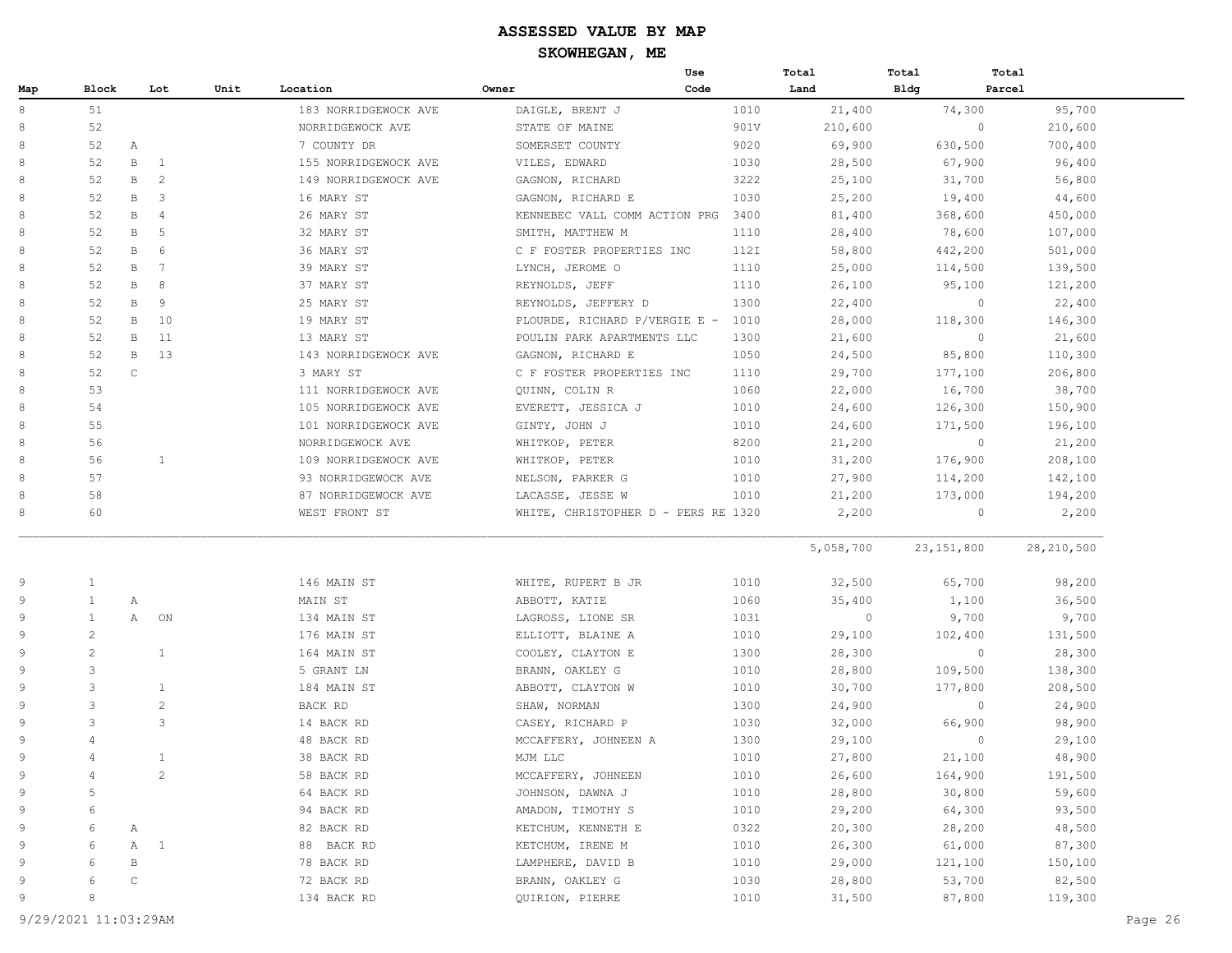|     |       |                             |      |                  |                                     | Use  | Total  | Total       | Total                    |
|-----|-------|-----------------------------|------|------------------|-------------------------------------|------|--------|-------------|--------------------------|
| Map | Block | Lot                         | Unit | Location         | Owner                               | Code | Land   | <b>Bldg</b> | Parcel                   |
| 9   | 9     |                             |      | 203 STEVENS RD   | SWAIN, NEIL A                       | 1010 | 35,100 | 185,000     | 220,100                  |
| 9   | 9     | $\, {\bf B}$                |      | STEVENS RD       | POMELOW, GERTRUDE                   | 1300 | 22,500 |             | $\circ$<br>22,500        |
| 9   | 9     | B<br><sup>1</sup>           |      | 155 STEVENS RD   | PARLIN, WENDY J                     | 1010 | 23,500 | 76,700      | 100,200                  |
| 9   | 9     | $\mathsf{C}$                |      | 179 STEVENS RD   | FINLEY, TYLER J                     | 1010 | 29,000 | 104,000     | 133,000                  |
| 9   | 9     | $\mathbb{D}$                |      | 163 STEVENS RD   | POMELOW, GERTRUDE E                 | 1010 | 19,800 | 92,200      | 112,000                  |
| 9   | 10    |                             |      | 170 STEVENS RD   | BUSSIERE, THOMAS P                  | 1010 | 22,400 | 61,200      | 83,600                   |
| 9   | 11    |                             |      | 69 STEVENS RD    | NIGHTINGALE, CARROLL B              | 1010 | 29,400 | 122,800     | 152,200                  |
| 9   | 12    |                             |      | 150 STEVENS RD   | BUSSIERE, PHILIP G                  | 1010 | 51,500 | 203,600     | 255,100                  |
| 9   | 13    |                             |      | 153 STEVENS RD   | BUSSIERE, THOMAS P                  | 1030 | 25,400 | 29,000      | 54,400                   |
| 9   | 14    |                             |      | STEVENS RD       | NIGHTINGALE, CARROLL B              | 8300 | 9,000  |             | $\circ$<br>9,000         |
| 9   | 14    | $\mathbf{1}$                |      | 89 STEVENS RD    | NIGHTINGALE, CARROLL B              | 1090 | 42,100 | 140,800     | 182,900                  |
| 9   | 14    | $\mathbf{1}$                | Α    | 104 BACK RD      | HARDESTY, HEATHER G                 | 1030 | 30,700 | 16,500      | 47,200                   |
| 9   | 14    | 2                           |      | STEVENS RD       | NIGHTINGALE, CARROLL B              | 1300 | 23,600 |             | $\circledcirc$<br>23,600 |
| 9   | 15    |                             |      | STEVENS RD       | NIGHTINGALE, CARROLL B              | 8300 | 25,700 | 24,200      | 49,900                   |
| 9   | 16    |                             |      | 7 STEVENS RD     | HEARN, GLORIA D - TRUSTEE           | 1010 | 75,100 | 193,300     | 268,400                  |
| 9   | 16    | Α                           |      | 35 STEVENS RD    | MCGRAW, JOSEPH E                    | 1010 | 28,900 | 90,400      | 119,300                  |
| 9   | 16    | $\, {\bf B}$                |      | 49 STEVENS RD    | CLEMENTS, RICKY J                   | 1010 | 31,100 | 79,100      | 110,200                  |
| 9   | 16    | $\mathbf B$<br>$\mathbf{1}$ |      | STEVENS RD       | HOYT, MITCHELL G                    | 1060 | 4,300  | 17,100      | 21,400                   |
| 9   | 17    |                             |      | MIDDLE RD        | HEARN, GLORIA D - TRUSTEE           | 1300 | 84,400 |             | $\circ$<br>84,400        |
| 9   | 17    | Α                           |      | 123 MIDDLE RD    | SOMERSET HUMANE SOCIETY             | 9100 | 31,800 | 51,200      | 83,000                   |
| 9   | 19    |                             |      | 139 FAIRVIEW AVE | YORK, PERCY O                       | 1010 | 29,500 | 86,000      | 115,500                  |
| 9   | 20    |                             |      | 21 KENNEY LN     | WHITTEMORE, RODNEY L                | 316I | 35,000 | 92,000      | 127,000                  |
| 9   | 20    | $\mathbf{1}$                |      | 129 FAIRVIEW AVE | THERIAULT, GREGORY F                | 1010 | 27,300 | 144,400     | 171,700                  |
| 9   | 20    | 2                           |      | 6 KENNEY LN      | BOYNTON, MARTIN F                   | 1030 | 29,100 | 77,500      | 106,600                  |
| 9   | 20    | 3                           |      | 14 KENNEY LN     | SMITH, LACEY ANN                    | 1030 | 25,000 | 57,600      | 82,600                   |
| 9   | 20    | $\overline{4}$              |      | 18 KENNEY LN     | HOLT, TIMOTHY A - LIFE EST          | 1030 | 28,000 | 37,800      | 65,800                   |
| 9   | 20    | 5                           |      | 9 KENNEY LN      | FOSTER, LAWRENCE J                  | 1030 | 28,900 | 41,500      | 70,400                   |
| 9   | 20    | A                           |      | 117 FAIRVIEW AVE | SIROIS, TIMOTHY L                   | 1010 | 21,200 | 74,600      | 95,800                   |
| 9   | 21    |                             |      | 111 FAIRVIEW AVE | PAINE, LAURIE J                     | 1010 | 21,200 | 77,300      | 98,500                   |
| 9   | 22    |                             |      | 10 RESEARCH DR   | MARQUIS, DUANE                      | 1010 | 30,300 | 110,300     | 140,600                  |
| 9   | 22    | Α                           |      | 120 FAIRVIEW AVE | SYLVAIN, MARIE C                    | 1010 | 24,500 | 124,800     | 149,300                  |
| 9   | 22    | $\, {\bf B}$                |      | 9 SANDY LN       | GREGOR, RICHARD MICHAEL             | 1010 | 24,000 | 142,400     | 166,400                  |
| 9   | 22    | В<br>$\mathbf{1}$           |      | 4 SANDY LN       | COURTEMANCHE, MARCEL E              | 1010 | 22,600 | 104,300     | 126,900                  |
| 9   | 22    | $\, {\bf B}$<br>2           |      | 10 SANDY LN      | BARTER, MICHAEL O                   | 1010 | 22,600 | 108,700     | 131,300                  |
| 9   | 22    | 3<br>B                      |      | 14 SANDY LN      | WELCH, BARBARA BROSNAN              | 1010 | 22,500 | 113,500     | 136,000                  |
| 9   | 22    | B<br>4                      |      | 20 SANDY LN      | BROWER, MILLARD C                   | 1010 | 26,700 | 159,900     | 186,600                  |
| 9   | 22    | 5<br>B                      |      | 26 SANDY LN      | ZENTZ, ROBERT                       | 1010 | 24,000 | 105,000     | 129,000                  |
| 9   | 22    | $\, {\bf B}$<br>6           |      | 23 SANDY LN      | GROHS, JOHN F                       | 1010 | 22,900 | 131,900     | 154,800                  |
| 9   | 22    | $7\phantom{.0}$<br>В        |      | 21 SANDY LN      | READ, CHRISTOPHER A - TRUSTEE       | 1010 | 23,200 | 169,000     | 192,200                  |
| 9   | 22    | 8<br>B                      |      | 17 SANDY LN      | OBERG, SCOTT J                      | 1010 | 20,800 | 136,500     | 157,300                  |
| 9   | 22    | $\, {\bf B}$<br>9           |      | 13 SANDY LN      | WHITE, LAURA                        | 1010 | 23,000 | 82,900      | 105,900                  |
| 9   | 23    |                             |      | 8 SYSTOC TRAIL   | SKILLS INC                          | 3400 | 43,800 | 269,300     | 313,100                  |
| 9   | 23    | $\mathbf{1}$                |      | 126 MIDDLE RD    | CORSON, BRADLEY                     | 1090 | 43,900 | 63,400      | 107,300                  |
| 9   | 23    | $\mathbf{1}$                | Α    | MIDDLE RD        | DILLON, SCOTT A                     | 1300 | 20,200 |             | $\circ$<br>20,200        |
| 9   | 23    | $\sqrt{2}$                  |      | 134 MIDDLE RD    | PERRY, MARK R                       | 1030 | 29,000 | 32,700      | 61,700                   |
| 9   | 23    | 3                           |      | 11 BIDO LN       | THERRIEN, ALFREDA - LIFE ESTAT 1030 |      | 25,000 | 32,000      | 57,000                   |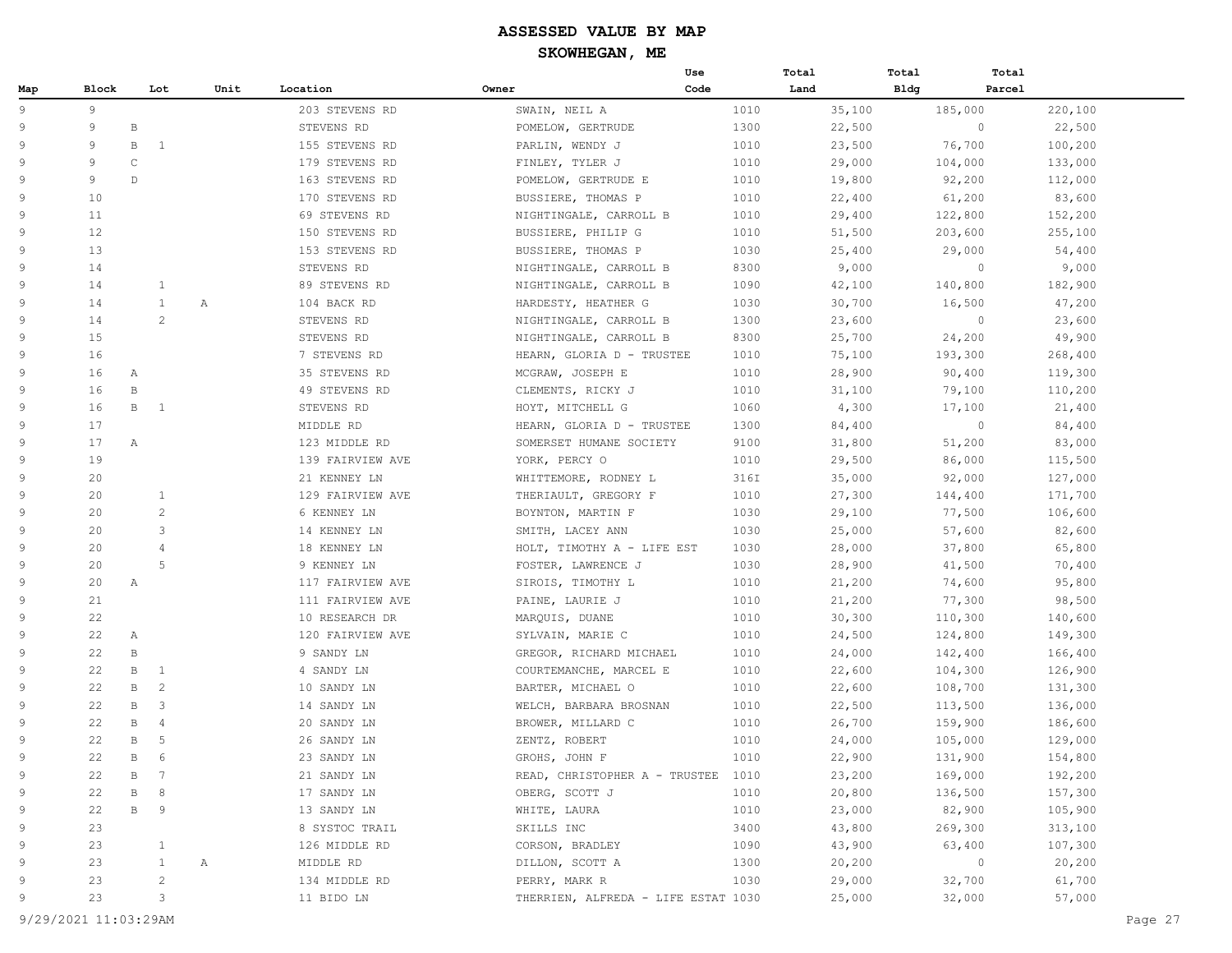|                |                    |                              |      |                   |                                     | Use  | Total   | Total       | Total   |
|----------------|--------------------|------------------------------|------|-------------------|-------------------------------------|------|---------|-------------|---------|
| Map            | <b>Block</b>       | Lot                          | Unit | Location          | Owner                               | Code | Land    | <b>Bldg</b> | Parcel  |
| 9              | 23                 | $\overline{4}$               |      | 54 CHAMBERLAIN ST | FITZMORRIS, GERALD                  | 1010 | 25,000  | 64,100      | 89,100  |
| 9              | 23                 | 5                            |      | 3 BIDO LN         | BARNEY, JEFFREY                     | 1030 | 4,700   | 56,200      | 60,900  |
| $\overline{9}$ | 23                 | 6                            |      | SYSTOC TRAIL      | DILLON, SCOTT A                     | 1300 | 75,700  | $\circ$     | 75,700  |
| $\overline{9}$ | 23                 | 10N                          |      | 8 ROSALIE WY      | RBB RENTALS INC                     | 1030 | $\circ$ | 10,500      | 10,500  |
| 9              | 23                 | 10N1                         |      | 9 ROSALIE WY      | RBB RENTALS INC                     | 1030 | $\circ$ | 9,400       | 9,400   |
| 9              | 24                 |                              |      | UNION ST          | WEATHERBEE, SYLVIA (GALLAGHER) 1310 |      | 16,600  | $\circ$     | 16,600  |
| $\overline{9}$ | 24                 | $\mathbf{1}$                 |      | 51 UNION ST       | BEARD, TERRY L                      | 1010 | 31,400  | 28,800      | 60,200  |
| 9              | 25                 |                              |      | 28 RESEARCH DR    | CENTRAL STREET STUDIOS LLC          | 3400 | 38,900  | 430,000     | 468,900 |
| $\overline{9}$ | 25                 | $\mathbf{1}$                 |      | 27 RESEARCH DR    | DIALYSIS CLINIC INC                 | 3400 | 36,900  | 438,100     | 475,000 |
| 9              | 26                 |                              |      | MIDDLE RD         | HEARN, GLORIA D - TRUSTEE           | 1320 | 2,700   | $\circ$     | 2,700   |
| 9              | 26                 | E                            |      | BIGELOW HILL RD   | CENTRAL MAINE POWER CO              | 4230 | 64,000  | $\circ$     | 64,000  |
| 9              | 27<br>A            |                              |      | 8 MIDDLE RD       | FOWLER, TYLENE                      | 1010 | 19,000  | 105,800     | 124,800 |
| 9              | 28                 |                              |      | 34 MIDDLE RD      | MILLER, MARIA B                     | 1010 | 28,900  | 123,000     | 151,900 |
| 9              | 28                 | $\mathbf{1}$                 |      | 14 MIDDLE RD      | GRAF, RAYMOND N SR                  | 1010 | 28,900  | 107,300     | 136,200 |
| 9              | 28                 | $\mathbf{2}^{\prime}$        |      | MIDDLE RD         | GRAF, RAYMOND N SR                  | 1300 | 29,500  | $\circ$     | 29,500  |
| $\overline{9}$ | 29<br>Α            |                              |      | 52 MIDDLE RD      | FLANNERY, LESLIE M                  | 1060 | 29,100  | 8,300       | 37,400  |
| $\overline{9}$ | 29                 | A<br>$\mathbf{1}$            |      | 42 MIDDLE RD      | FLANNERY, LESLIE M                  | 1010 | 46,500  | 147,800     | 194,300 |
| 9              | 31                 |                              |      | 58 MIDDLE RD      | MILLS, MICHELLE L                   | 1010 | 25,700  | 70,000      | 95,700  |
| 9              | 32                 |                              |      | 86 MIDDLE RD      | CASWELL, JOYCE E                    | 1030 | 23,500  | 20,600      | 44,100  |
| 9              | 32                 | $\mathbf{1}$                 |      | 78 MIDDLE RD      | LANDRY, JAMIE A                     | 1030 | 19,500  | 8,900       | 28,400  |
| 9              | 32                 | $\overline{4}$               |      | 82 MIDDLE RD      | WHELAN, ANN M                       | 1030 | 23,500  | 33,600      | 57,100  |
| 9              | 33                 | $\mathbf{1}$                 |      | 62 MIDDLE RD      | RICH, CRAIG M                       | 1010 | 20,200  | 112,800     | 133,000 |
| $\overline{9}$ | 33                 | $\mathbf{2}^{\prime}$        |      | 68 MIDDLE RD      | KELLEY, LAURIE A                    | 1010 | 20,200  | 68,800      | 89,000  |
| 9              | 33                 | 3                            |      | 72 MIDDLE RD      | TRACY, MARTIN F                     | 1030 | 20,200  | 29,100      | 49,300  |
| $\overline{9}$ | 34                 |                              |      | 98 MIDDLE RD      | GRAF, NEWELL B                      | 1010 | 28,700  | 70,900      | 99,600  |
| 9              | 35                 |                              |      | 104 MIDDLE RD     | BOLDUC, LANCE L                     | 1010 | 27,900  | 89,500      | 117,400 |
| 9              | 36                 |                              |      | 110 MIDDLE RD     | CASSIANI, SHANE M                   | 1040 | 30,300  | 112,000     | 142,300 |
| 9              | 36<br>A            |                              |      | 116 MIDDLE RD     | ATWOOD, MATTHEW R                   | 1010 | 18,500  | 122,900     | 141,400 |
| 9              | 37                 |                              |      | 140 MIDDLE RD     | KERR, PHYLLIS G - LIFE EST          | 1010 | 20,400  | 45,900      | 66,300  |
| 9              | 38                 |                              |      | 133 MIDDLE RD     | MITCHELTREE, WAYNE S                | 1010 | 30,600  | 43,800      | 74,400  |
| 9              | 39                 |                              |      | 145 MIDDLE RD     | JONES, MATTHEW ADAM                 | 1010 | 66,700  | 52,200      | 118,900 |
| 9              | 40                 |                              |      | 161 MIDDLE RD     | JONES, CARLTON R                    | 1030 | 22,200  | 22,500      | 44,700  |
| $\overline{9}$ | 40                 | 1                            |      | 155 MIDDLE RD     | CORSON, JOSHUA M                    | 1010 | 21,200  | 79,200      | 100,400 |
| 9              | 40<br>Α            |                              |      | 165 MIDDLE RD     | JONES, CARLTON R                    | 1030 | 21,200  | 69,300      | 90,500  |
| $\overline{9}$ | 41                 |                              |      | 173 MIDDLE RD     | JONES, CARLTON R                    | 1010 | 28,800  | 56,400      | 85,200  |
| 9              | 42                 |                              |      | MIDDLE RD         | JONES, WANDA L                      | 1300 | 107,300 | $\circ$     | 107,300 |
| 9              | 42                 | $\mathbf{1}$                 |      | 208 MIDDLE RD     | MOUNTAIN WIRELESS INCORPORATED 4330 |      | 43,500  | 141,900     | 185,400 |
| 9              | 42                 | $\overline{c}$               |      | 226 MIDDLE RD     | RAMOS, FELICISMO M                  | 1010 | 33,900  | 181,700     | 215,600 |
| 9              | $\mathbb{A}$<br>42 |                              |      | MIDDLE RD         | JONES, WANDA L                      | 1300 | 23,700  | $\circ$     | 23,700  |
| 9              | 42                 | Α<br>1                       |      | 154 MIDDLE RD     | JONES, WANDA L                      | 1010 | 19,800  | 106,700     | 126,500 |
| 9              | 42                 | $\overline{c}$<br>Α          |      | 146 MIDDLE RD     | YORK, DEAN W                        | 1010 | 19,000  | 82,900      | 101,900 |
| 9              | 42                 | $\overline{\mathbf{3}}$<br>Α |      | MIDDLE RD         | JONES, WANDA L                      | 1300 | 15,200  | $\circ$     | 15,200  |
| 9              | 42                 | $\, {\bf B}$                 |      | 188 MIDDLE RD     | KNOWLTON, DALE P                    | 0130 | 29,900  | 180,800     | 210,700 |
| 9              | 43                 |                              |      | 219 MIDDLE RD     | LOWE, DONALD K SR & ALICE M         | 1010 | 88,200  | 159,100     | 247,300 |
| 9              | 43                 | $\mathbf{1}$                 |      | 225 MIDDLE RD     | MORIN, JAMES M                      | 1010 | 45,300  | 179,800     | 225,100 |
| 9              | 43                 | $\overline{c}$               |      | 195 MIDDLE RD     | CONLEY, STEVEN E                    | 1010 | 33,900  | 275,800     | 309,700 |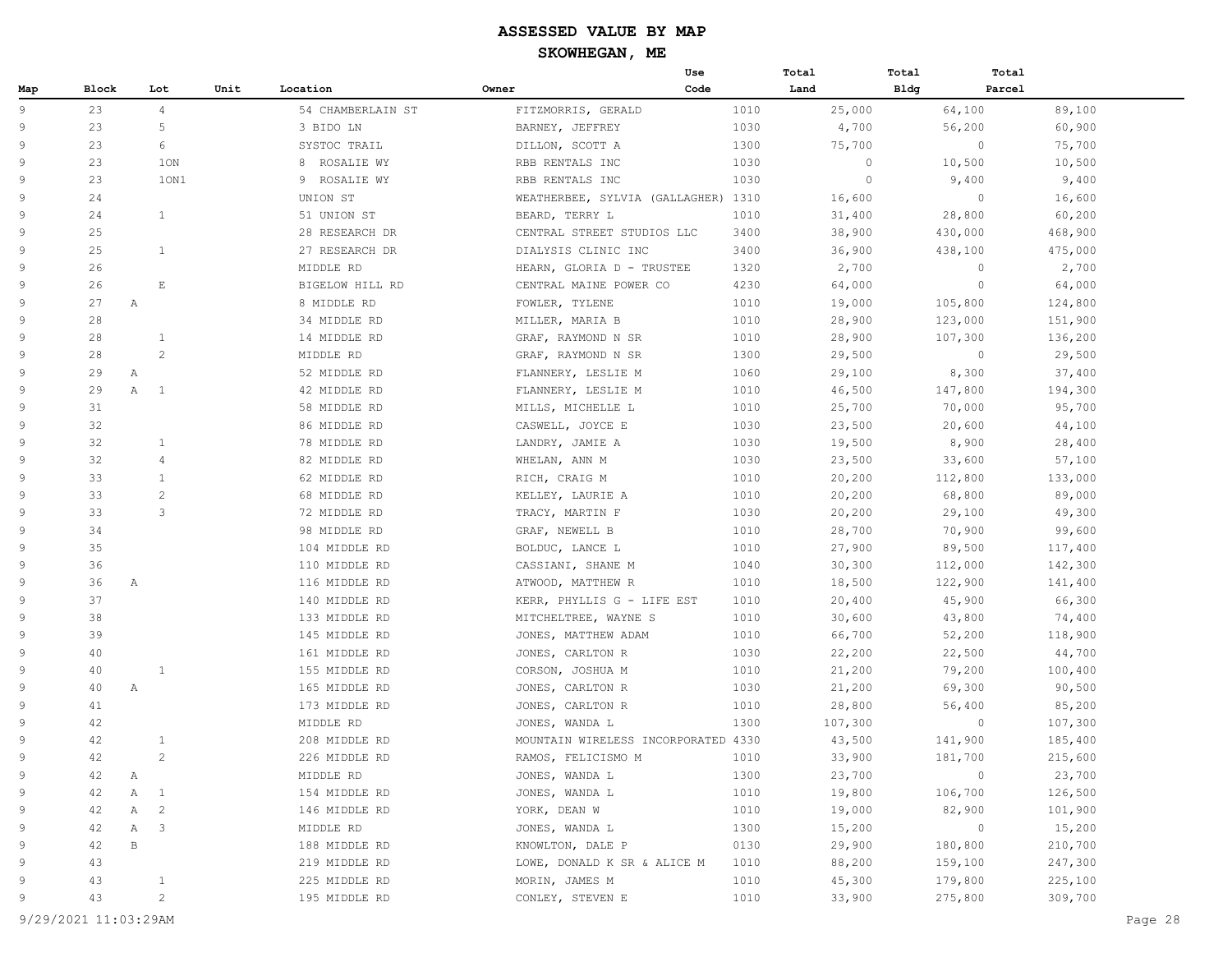|     |       |                |      |                   |                                     | Use  | Total   | Total       | Total                  |
|-----|-------|----------------|------|-------------------|-------------------------------------|------|---------|-------------|------------------------|
| Map | Block | Lot            | Unit | Location          | Owner                               | Code | Land    | <b>Bldg</b> | Parcel                 |
| 9   | 44    |                |      | 132 MIDDLE RD     | RINALDI, DOMINICK                   | 1030 | 16,700  | 30,100      | 46,800                 |
| 9   | 45    |                |      | 238 MIDDLE RD     | ARTHUR, BOBBIE R                    | 1010 | 40,300  | 128,100     | 168,400                |
| 9   | 45    | $\mathbf{1}$   |      | 52 DIONNE FARM RD | DENHAM, ERIN                        | 1300 | 71,300  |             | $\circ$<br>71,300      |
| 9   | 45    | 3              |      | 51 DIONNE FARM RD | ANDERSON, STACEY L                  | 1010 | 46,300  | 251,500     | 297,800                |
| 9   | 45    | $2 - 1$        |      | 46 BRITTANY DR    | SADLER, HEATHER L & NEUMAYER,       | 1030 | 20,100  | 90,200      | 110,300                |
| 9   | 45    | $2 - 2$        |      | 45 BRITTANY DR    | ZANCHI, NICHOLAS D                  | 1010 | 20,200  | 58,900      | 79,100                 |
| 9   | 45    | $2 - 3$        |      | 29 BRITTANY DR    | BURNS, DAVID F                      | 1010 | 20,200  | 76,000      | 96,200                 |
| 9   | 45    | $2 - 4$        |      | BRITTANY DR       | SMITH, HELEN                        | 1300 | 14,200  |             | $\circ$<br>14,200      |
| 9   | 45    | $2 - 5$        |      | 13 BRITTANY DR    | LIBBY, JAMES A                      | 1010 | 20,200  | 103,600     | 123,800                |
| 9   | 45    | $2 - 6$        |      | 16 BRITTANY DR    | MACARTHUR, TIMOTHY B                | 1010 | 20,900  | 130,200     | 151,100                |
| 9   | 45    | $2 - 7$        |      | 24 BRITTANY DR    | TURCOTTE, SHEILA                    | 1300 | 17,200  |             | 17,200<br>$\circ$      |
| 9   | 45    | $2 - 8$        |      | 30 BRITTANY DR    | CRAWFORD, ROBERT L JR               | 1300 | 15,300  |             | $\circ$<br>15,300      |
| 9   | 45    | $2 - 9$        |      | 40 BRITTANY DR    | CULLETON, EARLAND A                 | 1010 | 22,400  | 172,200     | 194,600                |
| 9   | 45    | $2 - 10$       |      | DIONNE FARM RD    | ANDERSON, STACEY L                  | 1300 | 29,300  |             | $\circ$<br>29,300      |
| 9   | 46    |                |      | 653 WATERVILLE RD | UNITED PAPERWORKERS INTRNTL         | 3400 | 70,600  | 310,800     | 381,400                |
| 9   | 47    |                |      | MIDDLE RD         | DENHAM, ERIN                        | 7170 | 9,600   |             | $\circ$<br>9,600       |
| 9   | 48    |                |      | 627 WATERVILLE RD | MISNER, DANIEL A                    | 1010 | 45,100  | 97,000      | 142,100                |
| 9   | 49    |                |      | 605 WATERVILLE RD | MALLET, THOMAS JR                   | 1300 | 21,200  | 1,000       | 22,200                 |
| 9   | 49    | $\mathbf{1}$   |      | 45 LEDGEWOOD DR   | KRAMER, KENT D                      | 1010 | 29,900  | 72,600      | 102,500                |
| 9   | 49    | 2              |      | WATERVILLE RD     | LABELLE, DELBERT A                  | 1320 | 2,300   |             | 2,300<br>$\circ$       |
| 9   | 49    | 3              |      | 28 LEDGEWOOD DR   | BROWN, NICOLE L                     | 1030 | 23,800  | 35,400      | 59,200                 |
| 9   | 49    | $\overline{4}$ |      | WATERVILLE RD     | MASTERCRAFT INC                     | 1300 | 49,000  |             | $\circ$<br>49,000      |
| 9   | 49    | $1 - 1$        |      | WATERVILLE RD     | PRIESTLEY, ADELE L                  | 1300 | 43,400  |             | $\circ$<br>43,400      |
| 9   | 51    | $\mathbf{1}$   |      | 594 WATERVILLE RD | SHANKAR, TIRUNELLAI R               | 1010 | 50,400  | 417,400     | 467,800                |
| 9   | 52    | $\mathbf{1}$   |      | 542 WATERVILLE RD | GOFF, EDWARD R JR                   | 1010 | 24,000  | 219,200     | 243,200                |
| 9   | 52    | 2              |      | 548 WATERVILLE RD | BAIG, AMIR                          | 390V | 60,900  |             | $\mathbf{0}$<br>60,900 |
| 9   | 52    | 3              |      | 558 WATERVILLE RD | RICKER, GLENN W                     | 1030 | 31,700  | 25,400      | 57,100                 |
| 9   | 52    | 5              |      | 568 WATERVILLE RD | QUIANZON, FLORELLO SVEN-ERIK M 1010 |      | 52,900  | 238,200     | 291,100                |
| 9   | 53    |                |      | 507 WATERVILLE RD | LABELLE, DELBERT A                  | 1010 | 25,300  | 74,700      | 100,000                |
| 9   | 54    |                |      | 512 WATERVILLE RD | WHITTEMORE, RODNEY                  | 1090 | 104,000 | 635,800     | 739,800                |
| 9   | 55    |                |      | 515 WATERVILLE RD | MCCARTHY, AMBROSE G JR              | 1030 | 27,500  | 23,400      | 50,900                 |
| 9   | 56    |                |      | 505 WATERVILLE RD | MASSE, CILLA V                      | 1010 | 24,500  | 72,800      | 97,300                 |
| 9   | 57    |                |      | 14 CEMETERY RD    | TAYLOR, SHARON                      | 1010 | 37,700  | 81,200      | 118,900                |
| 9   | 58    |                |      | WATERVILLE RD     | PORTER, RAYMOND IVAN                | 1300 | 41,300  |             | $\circ$<br>41,300      |
| 9   | 58    | Α              |      | 499 WATERVILLE RD | CORSON, ALVIN CHARLES SR            | 1030 | 24,800  | 16,800      | 41,600                 |
| 9   | 58    | B              |      | 493 WATERVILLE RD | MORIN, COLTON                       | 1060 | 19,400  | 34,100      | 53,500                 |
| 9   | 59    |                |      | 26 CEMETERY RD    | TOWN OF SKOWHEGAN                   | 9035 | 23,700  |             | $\circ$<br>23,700      |
| 9   | 60    |                |      | 421 WATERVILLE RD | SEVEY, HOWARD E ET AL TRUSTEES 1010 |      | 60,000  | 201,800     | 261,800                |
| 9   | 60    | $\mathbf{1}$   |      | 441 WATERVILLE RD | HAWES, LEIGH M                      | 1010 | 30,700  | 215,700     | 246,400                |
| 9   | 60    | Α              |      | 469 WATERVILLE RD | DEAD RIVER COMPANY                  | 3110 | 67,900  | 16,500      | 84,400                 |
| 9   | 60    | $\mathsf C$    |      | 453 WATERVILLE RD | MUNROE, ANDREA                      | 1030 | 17,500  | 24,500      | 42,000                 |
| 9   | 60    | $\mathbb D$    |      | 445 WATERVILLE RD | SAB LLC                             | 0101 | 32,400  | 248,800     | 281,200                |
| 9   | 61    |                |      | 458 WATERVILLE RD | ZIETZ, ERIN                         | 1010 | 37,900  | 143,700     | 181,600                |
| 9   | 61    | $\mathbf{1}$   |      | 476 WATERVILLE RD | CURRIER, NICOLETTE M                | 1010 | 23,800  | 104,300     | 128,100                |
| 9   | 61    | 2              |      | 418 WATERVILLE RD | DAVIS, MAUREEN D                    | 1010 | 39,300  | 313,600     | 352,900                |
| 9   | 61    | 4              |      | WATERVILLE RD     | CONKLING, ROBERT H                  | 1300 | 22,200  |             | 22,200<br>0            |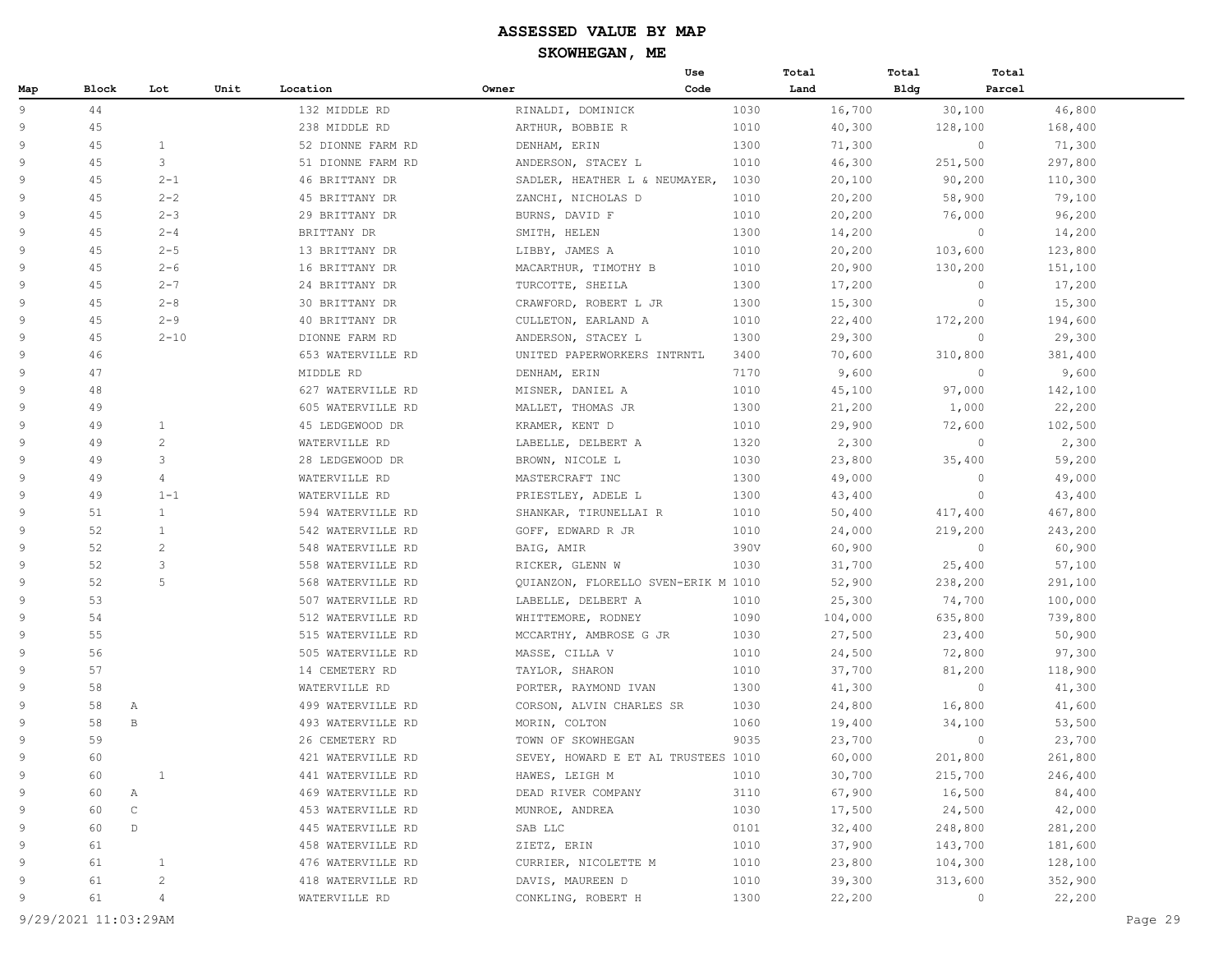|                |              |              |                |              |                          |                                     | Use  | Total   | Total       | Total   |         |
|----------------|--------------|--------------|----------------|--------------|--------------------------|-------------------------------------|------|---------|-------------|---------|---------|
| Map            | <b>Block</b> |              | Lot            | Unit         | Location                 | Owner                               | Code | Land    | <b>Bldg</b> | Parcel  |         |
| $\overline{9}$ | 61           |              | 5              |              | 444 WATERVILLE RD        | CONKLING, ROBERT H                  | 1010 | 50,500  |             | 186,300 | 236,800 |
| 9              | 61           |              | 6              |              | 406 WATERVILLE RD        | HAYNES, F ELISABETH                 | 1010 | 49,400  |             | 266,500 | 315,900 |
| 9              | 61           | Α            |                |              | 468 WATERVILLE RD        | WEEMS, WILSON D JR                  | 3220 | 33,600  |             | 9,500   | 43,100  |
| 9              | 62           |              |                |              | OAK ISLAND               | ZIETZ, ERIN                         | 1320 | 2,700   |             | $\circ$ | 2,700   |
| 9              | 63           |              |                |              | WATERVILLE RD            | SEVEY, HOWARD                       | 1300 | 20,800  |             | $\circ$ | 20,800  |
| 9              | 63           |              | 1              |              | 399 WATERVILLE RD        | NICHOLLS, DARREN                    | 1010 | 27,100  |             | 174,500 | 201,600 |
| 9              | 64           |              |                |              | 375 WATERVILLE RD        | SWETT, JOLYNNE A/K/A CROUT, JO 1010 |      | 25,200  |             | 37,100  | 62,300  |
| 9              | 65           |              |                |              | 359 WATERVILLE RD        | CLARK, WALLIS H JR                  | 1090 | 47,100  |             | 228,800 | 275,900 |
| 9              | 66           |              | $\mathbf{1}$   |              | 356 WATERVILLE RD        | RUTHERFORD, ROBERT T                | 1010 | 28,100  |             | 161,300 | 189,400 |
| 9              | 67           |              |                |              | 43 COTTLES LN            | COTTLE, MARJORIE E                  | 1090 | 126,200 |             | 618,500 | 744,700 |
| 9              | 68           |              |                |              | WATERVILLE RD            | CHASE, NORMAN LAWRENCE              | 7170 | 10,600  |             | $\circ$ | 10,600  |
| 9              | 68           |              | $\mathbf{1}$   |              | 353 WATERVILLE RD        | CHASE, NORMAN L                     | 1010 | 27,000  |             | 128,100 | 155,100 |
| 9              | 68           |              | $\overline{c}$ |              | 339 WATERVILLE RD        | MYERS, PAULA - TRUSTEE              | 1010 | 26,700  |             | 94,700  | 121,400 |
| 9              | 69           |              |                |              | 338 WATERVILLE RD        | DIETTRICH, NANCY H                  | 1010 | 24,400  |             | 90,200  | 114,600 |
| 9              | 70           |              |                |              | 314 WATERVILLE RD        | BERNSTEIN, MORTON J                 | 1010 | 54,200  |             | 96,100  | 150,300 |
| 9              | 70           | Α            |                |              | 332 WATERVILLE RD        | BROWN, JOAN E                       | 1010 | 20,900  |             | 84,900  | 105,800 |
| 9              | 72           |              |                |              | WATERVILLE RD            | WHITTEMORE, RODNEY L                | 1300 | 36,800  |             | $\circ$ | 36,800  |
| 9              | 72           |              | $\overline{2}$ |              | 331 WATERVILLE RD        | SAVAGE, CARLTON L                   | 1010 | 25,500  |             | 144,500 | 170,000 |
| 9              | 72           | $\mathbb{A}$ |                |              | 315 WATERVILLE RD        | 315 WATERVILLE ROAD LLC             | 3010 | 82,700  |             | 223,800 | 306,500 |
| 9              | 73           |              |                |              | 243 WATERVILLE RD        | D & R INVESTMENTS INC               | 332I | 76,600  |             | 74,200  | 150,800 |
| 9              | 73           |              | 1              |              | 257 WATERVILLE RD        | WHITTEMORE, RODNEY L                | 322I | 83,800  |             | 207,500 | 291,300 |
| 9              | 73           | $\mathbb{A}$ |                |              | 227 WATERVILLE RD        | REYNOLDS, BRUCE W                   | 322I | 70,200  |             | 111,700 | 181,900 |
| 9              | 74           |              |                |              | 264 WATERVILLE RD        | GOFF, NATHAN LEO                    | 1010 | 25,500  |             | 71,100  | 96,600  |
| 9              | 74           |              | $\mathbf{1}$   | Α            | 10 SOMERSET BUSINESS PKY | PARADIS WINDOW TINTING LLC          | 332I | 65,300  |             | 198,300 | 263,600 |
| 9              | 74           |              | $\mathbf{1}$   | $\, {\bf B}$ | 14 SOMERSET BUSINESS PKY | GOFF, NATHAN L                      | 322L | 31,900  |             | 114,000 | 145,900 |
| 9              | 74           |              | $\mathbf{1}$   | $\mathsf{C}$ | 22 SOMERSET BUSINESS PKY | YORK, DEAN W                        | 332I | 60,500  |             | 105,400 | 165,900 |
| 9              | 74           |              | $\mathbf{1}$   | D            | 28 SOMERSET BUSINESS PKY | WEBBER, LINDSAY                     | 1010 | 22,500  |             | 48,700  | 71,200  |
| 9              | 74           |              | $\overline{2}$ | Α            | 270 WATERVILLE RD        | GOFF, EDWARD                        | 322I | 65,000  |             | 106,900 | 171,900 |
| 9              | 74           |              | $\overline{c}$ | $\, {\bf B}$ | 12 MERITHEW DR           | GOFF, EDWARD R                      | 322I | 65,200  |             | 81,400  | 146,600 |
| 9              | 74           |              | $\overline{2}$ | $\mathsf{C}$ | 26 MERITHEW DR           | GOFF, EDWARD R                      | 3320 | 58,500  |             | 94,200  | 152,700 |
| 9              | 74           |              | $\overline{2}$ | $\mathbb{D}$ | MERITHEW DR              | GOFF, EDWARD R                      | 390V | 17,600  |             | $\circ$ | 17,600  |
| 9              | 74           |              | 3              | Α            | 3 MERITHEW DR            | 3MD LLC                             | 332I | 65,300  |             | 328,700 | 394,000 |
| 9              | 74           |              | 3              | $\mathbb B$  | MERITHEW DR              | FOSTER, PAUL                        | 390V | 51,800  |             | $\circ$ | 51,800  |
| 9              | 74           |              | 3              | $\mathsf{C}$ | 25 MERITHEW DR           | SIRONEN, ONNI W                     | 322I | 64,800  |             | 143,600 | 208,400 |
| 9              | 74           |              | 3              | $\mathbb D$  | MERITHEW DR              | GOFF, EDWARD R                      | 390V | 17,500  |             | $\circ$ | 17,500  |
| 9              | 74           | Α            |                |              | COMMERCE DR              | KMHA REAL ESTATE INC                | 3400 | 34,400  |             | 148,900 | 183,300 |
| 9              | 74           | $\mathbb{A}$ | <sup>1</sup>   |              | 6 COMMERCE DR            | DEC ENTERPRISES INC                 | 3700 | 48,400  |             | 396,000 | 444,400 |
| 9              | 74           | $\mathbb{A}$ | 6              |              | 5 COMMERCE DR            | KMHA REAL ESTATE INC                | 3420 | 77,900  |             | 538,300 | 616,200 |
| 9              | 74           | В            | $\overline{2}$ |              | 37 WALLACE FARM RD       | DAGGETT, RYAN J                     | 1010 | 39,900  |             | 366,000 | 405,900 |
| 9              | 74           | B            | 3              |              | 240 WATERVILLE RD        | TRAVERS, HENRY J JR                 | 316I | 65,100  |             | 266,000 | 331,100 |
| 9              | 74           | В            | 5              |              | 256 WATERVILLE RD        | KAY, MICHAEL E                      | 1010 | 28,600  |             | 127,100 | 155,700 |
| 9              | 74           | В            | $4 - 1$        |              | 246 WATERVILLE RD        | DAVIS, DANIEL C                     | 0130 | 22,200  |             | 31,500  | 53,700  |
| 9              | 75           |              |                |              | 222 WATERVILLE RD        | RODERICK, STEPHEN E                 | 1010 | 13,600  |             | 70,200  | 83,800  |
| 9              | 76           |              |                |              | 217 WATERVILLE RD        | PETERS SHORTIER POST                | 920C | 69,900  |             | 69,100  | 139,000 |
| 9              | 76           |              | $\mathbf{1}$   |              | DAVE VIEW DR             | THE MAINE WATER COMPANY             | 420V | 36,600  |             | $\circ$ | 36,600  |
| 9              | 77           |              |                |              | 201 WATERVILLE RD        | SKOWHEGAN DRIVE-IN THEATRE INC 3630 |      | 55,900  |             | 15,000  | 70,900  |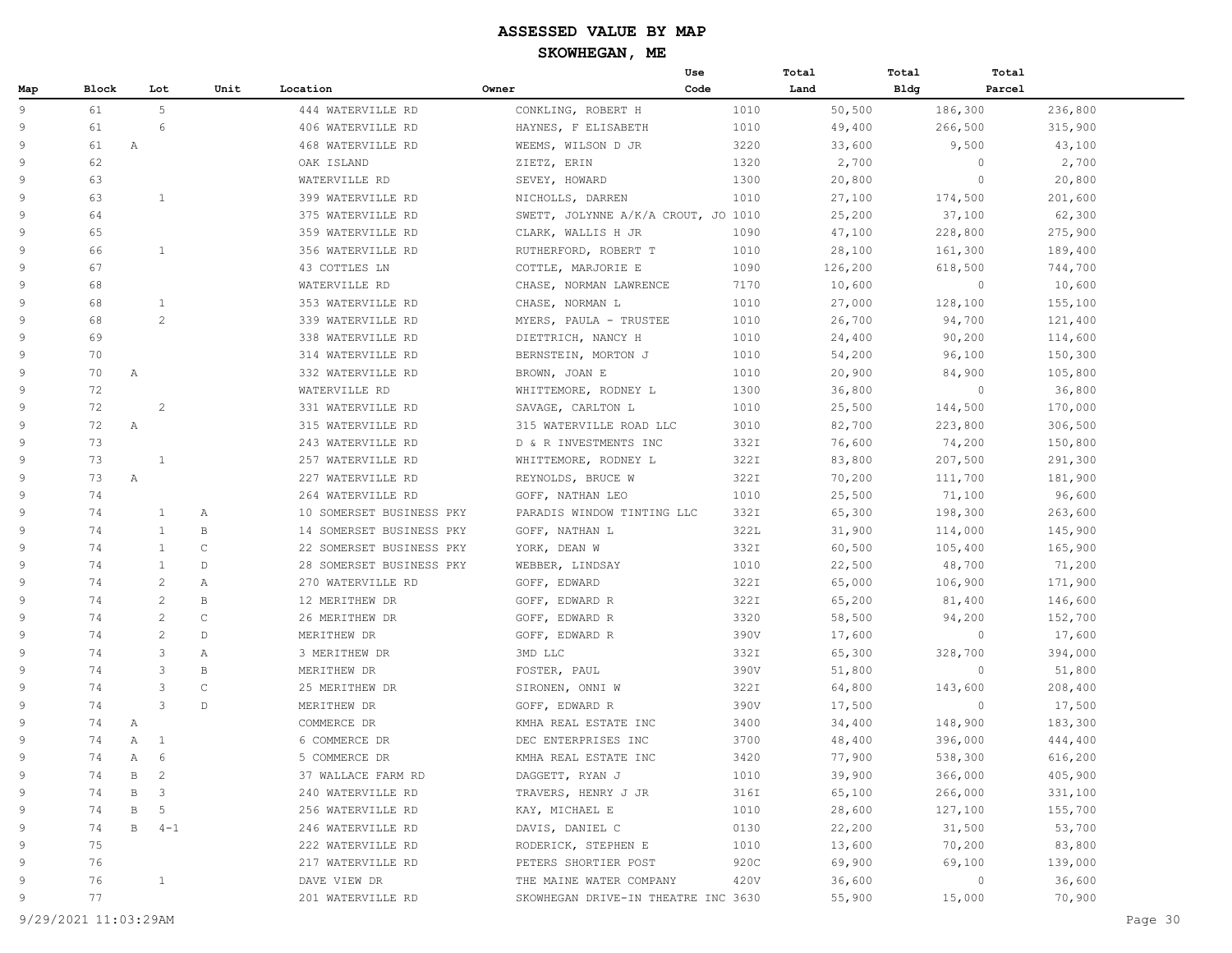|     |                |                   |      |                       |                                     | Use  | Total        | Total        | Total      |
|-----|----------------|-------------------|------|-----------------------|-------------------------------------|------|--------------|--------------|------------|
| Map | Block          | Lot               | Unit | Location              | Owner                               | Code | Land         | <b>Bldg</b>  | Parcel     |
| 9   | 77             | $\mathbf{1}$      |      | WATERVILLE RD         | ENCOR SKOWHEGAN DRIVE-IN CORP       | 1300 | 24,500       | $\circ$      | 24,500     |
| 9   | 77             | $\mathbf{2}$      |      | WATERVILLE RD         | ENCOR SKOWHEGAN DRIVE-IN CORP       | 1300 | 6,500        | $\circ$      | 6,500      |
| 9   | 77             | 10N               |      | 191 WATERVILLE RD     | TAYLOR, CATHY                       | 1031 | $\mathbf{0}$ | 7,800        | 7,800      |
| 9   | 78             |                   |      | 185 WATERVILLE RD     | SAVAGE, TODD W                      | 316I | 64,700       | 95,000       | 159,700    |
| 9   | 79             |                   |      | 20 MOUNTAIN VIEW TERR | FIVE AND-KEN VALLEY HOUSING GR 112I |      | 50,700       | 605,600      | 656,300    |
| 9   | 79             | Α                 |      | 8 MOUNTAIN VIEW TERR  | COUNTRY VIEW HOUSING                | 112I | 24,300       | 176,500      | 200,800    |
| 9   | 79             | $\mathbf{B}$      |      | 13 MOUNTAIN VIEW TERR | COUNTRY VIEW HOUSING                | 112I | 59,400       | 583,700      | 643,100    |
| 9   | 79             | $\mathsf{C}$      |      | 181 WATERVILLE RD     | ORISOL USA, INC                     | 322I | 38,800       | 155,200      | 194,000    |
| 9   | 79             | D                 |      | 67 DAVE VIEW DR       | CARMICHAEL, WELDON S                | 4010 | 35,500       | 83,100       | 118,600    |
| 9   | 79             | D<br>1            |      | MOUNTAIN VIEW TERR    | SHELTER GROUP INC                   | 388V | 1,500        | 3,300        | 4,800      |
| 9   | 79             | D<br>Α            |      | DAVE VIEW DR          | CARMICHAEL, WELDON S                | 430V | 35,800       | $\circ$      | 35,800     |
| 9   | 79             | D<br>AON          |      | 98 DAVE VIEW DR       | AMERICAN TOWER CORP.                | 430V | $\circ$      | 113,000      | 113,000    |
| 9   | 80             |                   |      | 175 WATERVILLE RD     | SMITH, TODD                         | 1300 | 20,500       | $\circ$      | 20,500     |
| 9   | 81             |                   |      | 190 WATERVILLE RD     | FINLEY, DONNA W - LIFE EST          | 1010 | 44,000       | 118,500      | 162,500    |
| 9   | 81             | $\mathbf{1}$      |      | 11 WALLACE FARM RD    | YORK, RICHARD J II                  | 1010 | 35,200       | 167,200      | 202,400    |
| 9   | 81             | 2                 |      | 19 WALLACE FARM RD    | LANEY, SHARON A                     | 1010 | 35,200       | 123,600      | 158,800    |
| 9   | 81             | 3                 |      | WALLACE FARM RD       | WHITTEMORE, CHAD C                  | 1300 | 27,700       | $\circ$      | 27,700     |
| 9   | 81             | $\overline{4}$    |      | WALLACE FARM RD       | WHITTEMORE, CHAD C                  | 1300 | 27,900       | $\circ$      | 27,900     |
| 9   | 81             | 5                 |      | 49 WALLACE FARM RD    | WHITTEMORE, CHAD C                  | 1010 | 36,900       | 185,900      | 222,800    |
| 9   | 81             | 6                 |      | WALLACE FARM RD       | WHITTEMORE, CHAD C                  | 1300 | 27,100       | $\circ$      | 27,100     |
| 9   | 81             | $7\phantom{.0}$   |      | 32 WALLACE FARM RD    | IMAM, MOHAMMED                      | 1010 | 35,200       | 210,900      | 246,100    |
| 9   | 81             | 13                |      | 22 WALLACE FARM RD    | BROWN, DARRELL W JR                 | 1010 | 35,200       | 170,500      | 205,700    |
| 9   | 81             | 14                |      | 10 WALLACE FARM RD    | DAVIS, BRENT A                      | 1010 | 35,400       | 159,400      | 194,800    |
| 9   | 81             | 15                |      | WALLACE FARM RD       | TOWN OF SKOWHEGAN                   | 1310 | 6,000        | $\circ$      | 6,000      |
| 9   | 81             | Α                 |      | 178 WATERVILLE RD     | WALLACE, GARY E                     | 1010 | 27,000       | 135,700      | 162,700    |
| 9   | 82             |                   |      | WALLACE FARM RD       | BROOKFIELD WHITE PINE HYDRO LL 440V |      | 19,300       | $\circ$      | 19,300     |
| 9   | 83             |                   |      | 156 WATERVILLE RD     | GILBERT, REJEAN J                   | 1110 | 49,900       | 155,700      | 205,600    |
| 9   | 83             | ON                |      | 160 WATERVILLE RD     | GILBERT, REJEAN                     | 1031 | $\circ$      | 6,700        | 6,700      |
| 9   | 83             | A                 |      | 166 WATERVILLE RD     | GARCIA, LORRAINE - TRUSTEE OF 1010  |      | 20,800       | 107,800      | 128,600    |
| 9   | 84             |                   |      | 327 CANAAN RD         | CARROLL, JOHN H                     | 3860 | 96,200       | 113,400      | 209,600    |
| 9   | 85             |                   |      | 349 CANAAN RD         | NOYES, LAWRENCE                     | 1010 | 30,500       | 281,600      | 312,100    |
| 9   | 86             |                   |      | 39 EAST RIVER RD      | PROVOST, BARBARA J                  | 1010 | 36,800       | 146,000      | 182,800    |
| 9   | 86             | Α                 |      | 25 EAST RIVER RD      | BLANCHET, NICHOLAS S                | 1010 | 25,700       | 110,600      | 136,300    |
| 9   | 86             | A<br>$\mathbf{1}$ |      | 35 EAST RIVER RD      | LACASSE, JEFFREY D                  | 1010 | 30,300       | 149,300      | 179,600    |
| 9   | 87             | 1                 |      | 85 EAST RIVER RD      | PROVOST, SPENCER H                  | 1010 | 87,200       | 195,900      | 283,100    |
| 9   | 87             | 2                 |      | 71 EAST RIVER RD      | BETTS, HEATHER L                    | 1010 | 28,600       | 66,400       | 95,000     |
| 9   | 87             | Α                 |      | 59 EAST RIVER RD      | GUILFORD, RACHEL J                  | 1010 | 19,400       | 66,000       | 85,400     |
| 9   | 88             |                   |      | ISLAND IN RIVER       | SOMERSET WOODS TRUSTEES             | 920V | 700          | $\circ$      | 700        |
| 9   | 89             |                   |      | 109 EAST RIVER RD     | QUINN, LYNDA N - LE                 | 1010 | 37,200       | 180,800      | 218,000    |
| 9   | 90             |                   |      | ISLAND IN RIVER       | TEDESKI, ELIZABETH K                | 1320 | 1,100        | $\mathbf{0}$ | 1,100      |
| 9   | 91             |                   |      | MERITHEW DR           | STATE OF MAINE                      | 901V | 15,700       | $\mathbb O$  | 15,700     |
|     |                |                   |      |                       |                                     |      | 8,103,100    | 24,774,000   | 32,877,100 |
| 10  | $\mathbf{1}$   |                   |      | 624 WATERVILLE RD     | WHITTEMORE, CHAD C                  | 0109 | 94,500       | 99,900       | 194,400    |
| 10  | $\overline{c}$ | Α                 |      | 658 WATERVILLE RD     | BAIG, AMIR S                        | 1013 | 64,200       | 370,300      | 434,500    |
|     |                |                   |      |                       |                                     |      |              |              |            |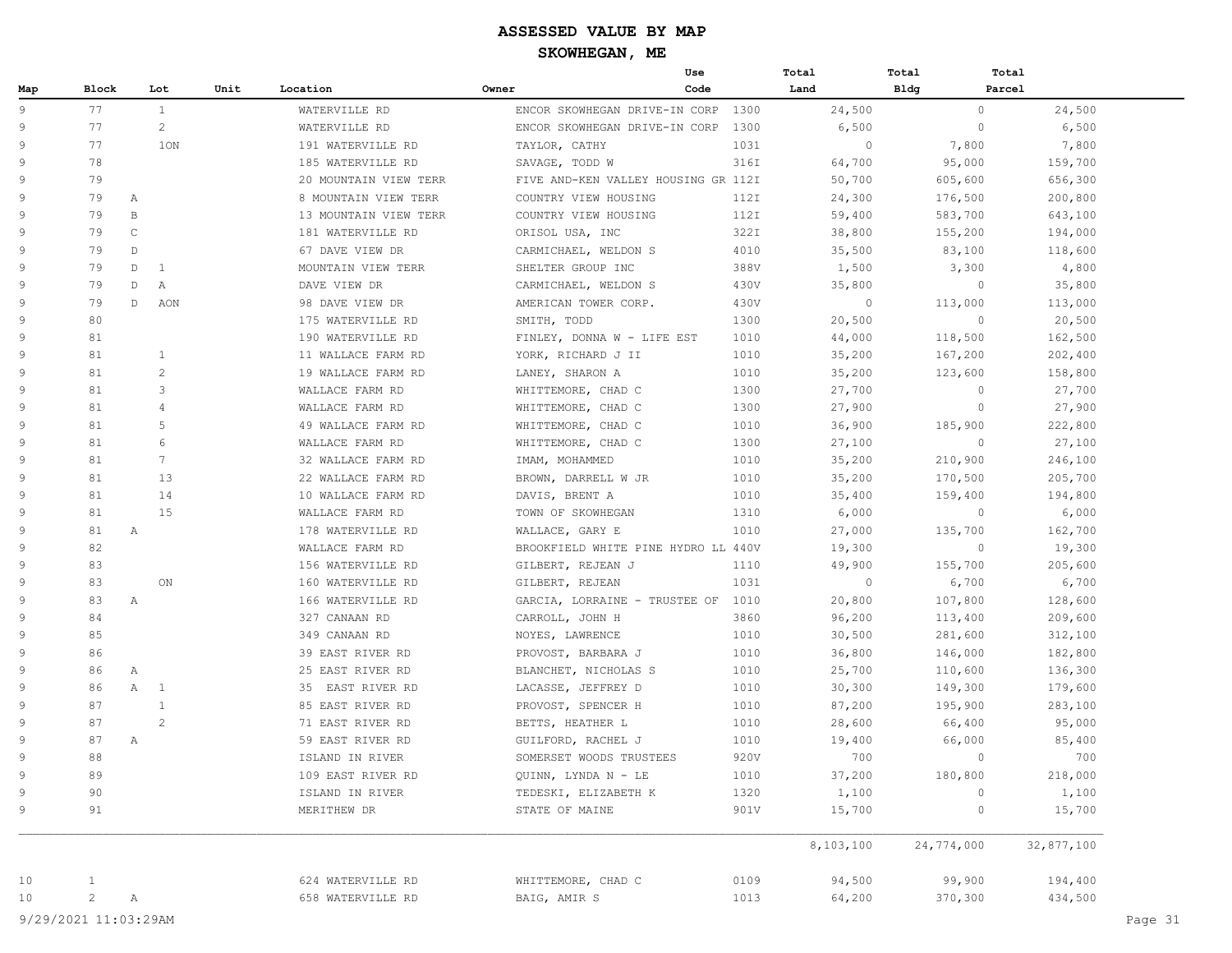|     |                |                        |                       |      |                   |                                     | Use  |      | Total  | Total       | Total   |         |
|-----|----------------|------------------------|-----------------------|------|-------------------|-------------------------------------|------|------|--------|-------------|---------|---------|
| Map | Block          |                        | Lot                   | Unit | Location          | Owner                               | Code |      | Land   | <b>Bldg</b> | Parcel  |         |
| 10  | 3              |                        |                       |      | 666 WATERVILLE RD | STATE OF MAINE                      |      | 901I | 47,000 |             | 118,100 | 165,100 |
| 10  | $\overline{4}$ |                        |                       |      | 676 WATERVILLE RD | DORKO, ROBERT M JR                  |      | 1010 | 26,800 |             | 140,000 | 166,800 |
| 10  | 6              |                        |                       |      | 682 WATERVILLE RD | CHOUINARD, SHERL A                  |      | 1010 | 24,500 |             | 69,200  | 93,700  |
| 10  | 7              | А                      |                       |      | 22 SWAIN HILL RD  | NICHOLS, ROBERT L                   |      | 1010 | 31,500 |             | 145,200 | 176,700 |
| 10  | 7              | B                      |                       |      | 56 EAST RIVER RD  | HUFF, TRAVIS E                      |      | 1010 | 33,900 |             | 82,800  | 116,700 |
| 10  | 9              |                        |                       |      | EAST RIVER RD     | NICHOLS, ROBERT L                   |      | 1060 | 27,800 |             | 5,900   | 33,700  |
| 10  | 9              | Α                      |                       |      | 98 EAST RIVER RD  | QUINN, LYNDA N - LIFE EST           |      | 0101 | 30,600 |             | 40,600  | 71,200  |
| 10  | 9              | $\mathsf C$            |                       |      | 78 EAST RIVER RD  | DOWNING, DENNIS J                   |      | 1010 | 31,200 |             | 157,400 | 188,600 |
| 10  | 9              | $\mathbb{D}$           |                       |      | 86 EAST RIVER RD  | QUINN, LYNDA                        |      | 1010 | 28,800 |             | 77,300  | 106,100 |
| 10  | 9              | $\mathop{}\mathcal{E}$ |                       |      | 94 EAST RIVER RD  | QUINN, LYNDA N - LIFE EST           |      | 1010 | 26,400 |             | 92,300  | 118,700 |
| 10  | 10             |                        |                       |      | 59 SWAIN HILL RD  | BOWDEN, BRENDA                      |      | 1010 | 29,600 |             | 97,000  | 126,600 |
| 10  | 10             |                        | 1                     |      | 75 SWAIN HILL RD  | LANDRY, NOAH                        |      | 1030 | 19,600 |             | 68,500  | 88,100  |
| 10  | 10             | $\mathbb{A}$           |                       |      | 45 SWAIN HILL RD  | MCNALLY, JULIE A                    |      | 1030 | 29,000 |             | 64,100  | 93,100  |
| 10  | 11             |                        |                       |      | 50 SWAIN HILL RD  | REED, KENNETH L III                 |      | 1010 | 32,400 |             | 182,600 | 215,000 |
| 10  | 11             |                        | $\overline{2}$        |      | 66 SWAIN HILL RD  | MORRIS, RUSSELL E - TRUSTEE         |      | 1010 | 26,600 |             | 181,500 | 208,100 |
| 10  | 11             | Α                      |                       |      | 84 SWAIN HILL RD  | EVERETT, JAMES D                    |      | 1010 | 30,700 |             | 199,000 | 229,700 |
| 10  | 11             | $\mathbb A$            | $\mathbf{1}$          |      | 80 SWAIN HILL RD  | BOUCHARD, REGINALD H                |      | 1010 | 31,400 |             | 190,400 | 221,800 |
| 10  | 13             |                        |                       |      | 114 SWAIN HILL RD | FOX RED INVESTMENTS LLC             |      | 1060 | 68,100 |             | 3,200   | 71,300  |
| 10  | 14             |                        |                       |      | 184 EAST RIVER RD | HOLLAND, JAMES A III                |      | 1010 | 61,700 |             | 98,700  | 160,400 |
| 10  | 14             |                        | $\mathbf{1}$          |      | 87 SWAIN HILL RD  | FOX RED INVESTMENTS LLC             |      | 1010 | 39,300 |             | 150,700 | 190,000 |
| 10  | 14             |                        | $\mathbf{2}^{\prime}$ |      | 123 SWAIN HILL RD | HOLLAND, KEVIN                      |      | 1010 | 40,200 |             | 227,300 | 267,500 |
| 10  | 14             | $\mathbb{A}$           |                       |      | 7 STANZ WY        | GOLDSMITH, RICKY                    |      | 1010 | 34,000 |             | 182,100 | 216,100 |
| 10  | 14             | A                      | 1                     |      | 145 SWAIN HILL RD | MARTIN, JULIE M                     |      | 1030 | 34,100 |             | 45,200  | 79,300  |
| 10  | 15             |                        |                       |      | 142 SWAIN HILL RD | STEWARD, DUANE P                    |      | 1300 | 40,500 |             | $\circ$ | 40,500  |
| 10  | 15             |                        | $\mathbf{1}$          |      | 130 SWAIN HILL RD | QUIMBY, KRISTEN E                   |      | 1030 | 30,300 |             | 79,300  | 109,600 |
| 10  | 15             | $\mathbb{A}$           |                       |      | 144 SWAIN HILL RD | GREENLEAF, RHONDA L                 |      | 1030 | 19,500 |             | 15,500  | 35,000  |
| 10  | 15             | $\mathbf{B}$           |                       |      | 172 SWAIN HILL RD | STEWARD, DUANE P                    |      | 1010 | 36,100 |             | 139,100 | 175,200 |
| 10  | 16             |                        |                       |      | 195 SWAIN HILL RD | LIBERTY, LAWRENCE R                 |      | 1010 | 48,400 |             | 251,700 | 300,100 |
| 10  | 16             |                        | $\mathbf{1}$          |      | 163 SWAIN HILL RD | GRAY, AARON                         |      | 1010 | 32,700 |             | 133,500 | 166,200 |
| 10  | 16             |                        | $\mathbf{2}$          |      | 157 SWAIN HILL RD | CAYFORD, BENJAMIN                   |      | 1010 | 41,200 |             | 145,800 | 187,000 |
| 10  | 16             |                        | 3                     |      | 175 SWAIN HILL RD | LIBERTY, VINCENT SETH               |      | 1010 | 24,600 |             | 133,600 | 158,200 |
| 10  | 17             |                        |                       |      | 188 SWAIN HILL RD | SHOREY, SANDRA J                    |      | 1010 | 36,700 |             | 58,700  | 95,400  |
| 10  | 18             |                        |                       |      | 212 SWAIN HILL RD | ARSENAULT, JAMES W                  |      | 1010 | 34,400 |             | 123,700 | 158,100 |
| 10  | 19             |                        |                       |      | SWAIN HILL RD     | RUSSAKOFF, WILLIAM K                |      | 1300 | 33,800 |             | 0       | 33,800  |
| 10  | 20             |                        |                       |      | SWAIN HILL RD     | RUSSAKOFF, WILLIAM K                |      | 7170 | 2,500  |             | $\circ$ | 2,500   |
| 10  | 21             |                        |                       |      | 207 SWAIN HILL RD | THOMPSON, BROOKS F                  |      | 1010 | 89,800 |             | 130,400 | 220,200 |
| 10  | 22             |                        |                       |      | 243 SWAIN HILL RD | BISHOP, JOSEPH M                    |      | 1010 | 30,200 |             | 100,300 | 130,500 |
| 10  | 22             | Α                      |                       |      | 267 SWAIN HILL RD | BISHOP, MICHAEL D                   |      | 1010 | 26,200 |             | 35,200  | 61,400  |
| 10  | 23             |                        |                       |      | 282 SWAIN HILL RD | FOSS, JEFF                          |      | 7170 | 23,800 |             | $\circ$ | 23,800  |
| 10  | 24             |                        |                       |      | SWAIN HILL RD     | HENSHAW, JAMES M                    |      | 1310 | 19,200 |             | $\circ$ | 19,200  |
| 10  | 26             |                        |                       |      | 145 EAST RIVER RD | TEDESKI, ELIZABETH K                |      | 1010 | 42,300 |             | 101,600 | 143,900 |
| 10  | 26             |                        | $\mathbf{1}$          |      | EAST RIVER RD     | YORK, GARY L                        |      | 7170 | 2,000  |             | 0       | 2,000   |
| 10  | 27             |                        |                       |      | EAST RIVER RD     | KNIGHT, SALLY H - PERSONAL REP 1320 |      |      | 7,000  |             | 0       | 7,000   |
| 10  | 27             |                        | $\mathbf{1}$          |      | EAST RIVER RD     | KNIGHT, SALLY H                     |      | 1300 | 25,900 |             | 0       | 25,900  |
| 10  | 27             |                        | $\overline{c}$        |      | EAST RIVER RD     | SMITH, SUSAN E                      |      | 1300 | 25,400 |             | 0       | 25,400  |
| 10  | 27             |                        | 3                     |      | EAST RIVER RD     | HOLT, TERRY J                       |      | 1300 | 26,600 |             | 0       | 26,600  |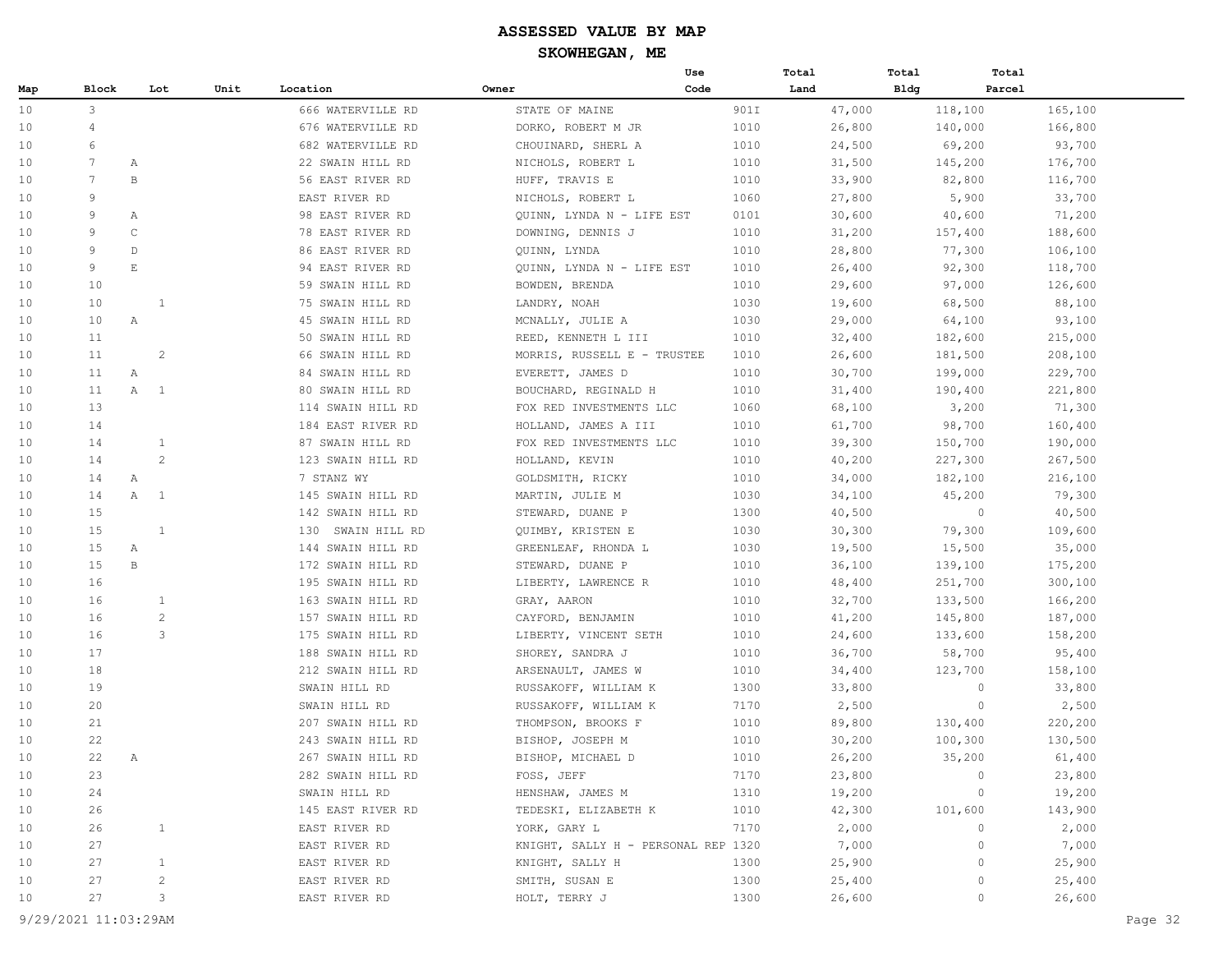|     |       |                     |      |                     | Use                                 |      | Total   | Total        | Total   |
|-----|-------|---------------------|------|---------------------|-------------------------------------|------|---------|--------------|---------|
| Map | Block | Lot                 | Unit | Location            | Owner<br>Code                       |      | Land    | <b>Bldg</b>  | Parcel  |
| 10  | 27    | $\overline{4}$      |      | EAST RIVER RD       | HOLT, TIMOTHY A - LIFE EST          | 1300 | 26,800  | $\circ$      | 26,800  |
| 10  | 27    | 5                   |      | EAST RIVER RD       | HOLT, THOMAS A                      | 1300 | 25,600  | $\circ$      | 25,600  |
| 10  | 28    |                     |      | RED OAK DR          | FRANCK, RANDALL                     | 1010 | 41,200  | 55,400       | 96,600  |
| 10  | 28    | $\mathbf{1}$        |      | RED OAK DR          | YORK, GARY L                        | 1310 | 34,400  | $\circ$      | 34,400  |
| 10  | 28    | $1 - 1$             |      | 171 EAST RIVER RD   | YORK, GARY L                        | 1010 | 68,900  | 137,000      | 205,900 |
| 10  | 29    |                     |      | ISLAND IN RIVER     | DORKO, ROBERT M JR                  | 920V | 5,500   | $\circ$      | 5,500   |
| 10  | 30    |                     |      | EAST RIVER RD       | LACASSE, BARRY S                    | 1300 | 27,000  | $\circ$      | 27,000  |
| 10  | 30    | 1                   |      | 236 EAST RIVER RD   | SHORTY, DAVID H                     | 1010 | 23,800  | 155,600      | 179,400 |
| 10  | 30    | $\overline{c}$      |      | 218 EAST RIVER RD   | LACASSE, BARRY S                    | 1010 | 27,500  | 143,500      | 171,000 |
| 10  | 30    | 3                   |      | EAST RIVER RD       | FRAZIER, ANDREA J                   | 1300 | 23,000  | $\circ$      | 23,000  |
| 10  | 31    |                     |      | 239 EAST RIVER RD   | SAVAGE, FRANCES M                   | 1010 | 59,100  | 90,500       | 149,600 |
| 10  | 32    |                     |      | 272 EAST RIVER RD   | WHITT, NOAH O                       | 1010 | 47,400  | 220,600      | 268,000 |
| 10  | 32    | Α                   |      | EAST RIVER RD (OFF) | WHITT, NOAH O                       | 1320 | 11,700  | $\circ$      | 11,700  |
| 10  | 33    |                     |      | EAST RIVER RD (OFF) | WHITT, NOAH O                       | 1320 | 5,100   | $\circ$      | 5,100   |
| 10  | 34    |                     |      | 369 EAST RIVER RD   | WOOD, RYAN R                        | 1010 | 27,800  | 56,300       | 84,100  |
| 10  | 34    | Α                   |      | 21 ESCAPADE LN      | RICHARD, JULIE A                    | 1030 | 24,900  | 20,600       | 45,500  |
| 10  | 34    | Α<br>1              |      | 313 EAST RIVER RD   | RICHARD, JULIE A                    | 1030 | 26,900  | 38,100       | 65,000  |
| 10  | 34    | $\overline{2}$<br>Α |      | 18 ESCAPADE DR      | STEWARD, NICHOLAS G                 | 1030 | 23,500  | 68,000       | 91,500  |
| 10  | 34    | $\, {\bf B}$        |      | 383 EAST RIVER RD   | NOONAN, VINCENT DEPAUL              | 1010 | 33,700  | 104,700      | 138,400 |
| 10  | 34    | $\mathsf C$         |      | 327 EAST RIVER RD   | NOONAN, TIMOTHY M                   | 1010 | 41,000  | 93,900       | 134,900 |
| 10  | 35    |                     |      | EAST RIVER RD       | EVERETT, RICKY                      | 1320 | 60,700  | $\circ$      | 60,700  |
| 10  | 35    | $\mathbf{1}$        |      | 354 EAST RIVER RD   | GEE, THOMAS                         | 1010 | 25,900  | 65,000       | 90,900  |
| 10  | 35    | $\overline{c}$      |      | 338 EAST RIVER RD   | MEUNIER, WILFRED F                  | 1030 | 30,400  | 33,700       | 64,100  |
| 10  | 35    | 3                   |      | 42 LYNNS WY         | CORSON, BRADLEY SR                  | 1110 | 30,000  | 172,100      | 202,100 |
| 10  | 35    | Α                   |      | 18 GOWER LN         | EVERETT, RICKY B & NANCY L          | 1010 | 46,000  | 126,000      | 172,000 |
| 10  | 35    | Α<br>1              |      | 362 EAST RIVER RD   | GOWER, DAVID C                      | 1030 | 32,300  | 84,600       | 116,900 |
| 10  | 35    | Α<br>ON1            |      | 21 GOWER LN         | EVERETT, RICKY B                    | 1031 | $\circ$ | 14,100       | 14,100  |
| 10  | 35    | B                   |      | 326 EAST RIVER RD   | DEROUCHE, JAMES R                   | 1010 | 30,000  | 99,700       | 129,700 |
| 10  | 35    | $\mathsf C$         |      | 294 EAST RIVER RD   | BOSSIE, MARK                        | 1010 | 29,600  | 147,900      | 177,500 |
| 10  | 35    | $\mathbb D$         |      | 12 LYNNS WY         | CORSON, BRADLEY S SR                | 2200 | 105,100 | 123,700      | 228,800 |
| 10  | 35    | $\mathbb D$<br>1    |      | 320 EAST RIVER RD   | PARISE, LYNN M (CORSON)             | 1010 | 30,100  | 67,900       | 98,000  |
| 10  | 35    | $\mathbb D$<br>ON   |      | 12 BRADS WY         | RBB RENTALS INC                     | 1031 | 0       | 13,500       | 13,500  |
| 10  | 35    | $\mathbb D$<br>ON1  |      | 18 BRADS WY         | CORSON, BRADLEY SR                  | 1031 | $\circ$ | 11,100       | 11,100  |
| 10  | 35    | D<br>ON2            |      | 24 LYNNS WY         | CORSON, BRAD S SR                   | 1031 | $\circ$ | 1,800        | 1,800   |
| 10  | 35    | D<br>ON3            |      | 5 BRADS WY          | RBB RENTALS INC                     | 1031 | 0       | 9,400        | 9,400   |
| 10  | 35    | D<br>ON4            |      | 75 LYNNS WY         | CORSON, BRADLEY SR                  | 1031 | $\circ$ | 3,300        | 3,300   |
| 10  | 35    | $\mathbf E$         |      | 398 EAST RIVER RD   | HAYDEN, SHAWN AM                    | 1010 | 29,900  | 60,300       | 90,200  |
| 10  | 36    |                     |      | EAST RIVER RD       | CORSON, BRADLEY SR                  | 1320 | 3,200   | $\mathbf{0}$ | 3,200   |
| 10  | 37    |                     |      | 391 EAST RIVER RD   | KILLAM, JAMES A                     | 1010 | 48,400  | 102,300      | 150,700 |
| 10  | 38    |                     |      | EAST RIVER RD       | CENTRAL MAINE POWER CO              | 4230 | 102,000 | $\circ$      | 102,000 |
| 10  | 39    | $\mathbf{1}$        |      | 62 RED OAK DR       | GOODROW, ROGER W                    | 1010 | 28,000  | 97,800       | 125,800 |
| 10  | 39    | 2                   |      | RED OAK DR          | BOLDUC, GERALD P                    | 1300 | 23,600  | $\circ$      | 23,600  |
| 10  | 39    | 3                   |      | 84 RED OAK DR       | GREENHALGH, THOMAS E - TRUSTEE 1300 |      | 28,100  | $\circ$      | 28,100  |
| 10  | 39    | 4                   |      | 98 RED OAK DR       | GREENHALGH, THOMAS E - TRUSTEE 1013 |      | 33,900  | 49,100       | 83,000  |
| 10  | 39    | 5                   |      | 106 RED OAK DR      | WASHBURN, RICHARD C JR              | 1013 | 28,200  | 26,300       | 54,500  |
| 10  | 39    | 6                   |      | 118 RED OAK DR      | GABOURY, VIVIAN E                   | 1013 | 28,100  | 74,200       | 102,300 |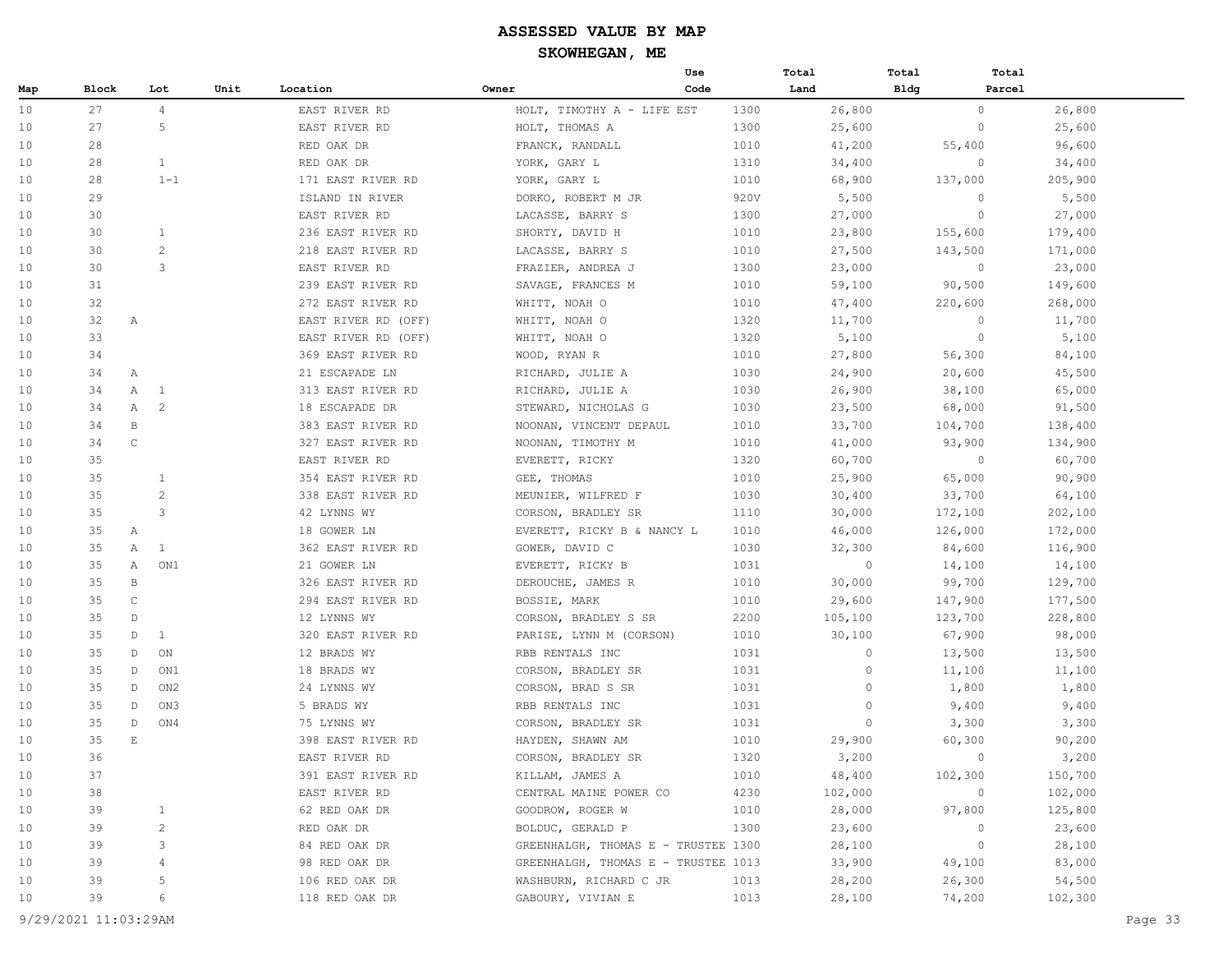|     |       |                     |      |                       |                                     | Use  | Total    | Total       | Total   |
|-----|-------|---------------------|------|-----------------------|-------------------------------------|------|----------|-------------|---------|
| Map | Block | Lot                 | Unit | Location              | Owner                               | Code | Land     | <b>Bldg</b> | Parcel  |
| 10  | 39    | $7\overline{ }$     |      | RED OAK DR            | CLEMENT, JOEL K                     | 1300 | 28,300   | $\circ$     | 28,300  |
| 10  | 39    | 8                   |      | 122 RED OAK DR        | CLEMENT, JOEL                       | 1010 | 31,200   | 93,200      | 124,400 |
| 10  | 39    | 9                   |      | RED OAK DR            | CLEMENT, JOEL K                     | 1300 | 28,100   | $\circ$     | 28,100  |
| 10  | 39    | 10                  |      | 132 RED OAK DR        | WOOD, MICHAEL A                     | 1013 | 31,500   | 57,700      | 89,200  |
| 10  | 39    | 11                  |      | EAST RIVER RD         | FRANCK, RANDALL                     | 1300 | 31,500   | $\circ$     | 31,500  |
| 10  | 39    | 12                  |      | 149 RED OAK DR        | FRANCK, RANDALL                     | 1300 | 28,200   | $\circ$     | 28,200  |
| 10  | 39    | 13                  |      | EAST RIVER RD         | WOOD, MICHAEL A                     | 1310 | 14,300   | $\circ$     | 14,300  |
| 10  | 39    | B                   |      | EAST RIVER RD         | HIGHT, WALTER H II                  | 1300 | 20,700   | $\circ$     | 20,700  |
| 10  | 39    | $\mathsf{C}$        |      | 445 EAST RIVER RD     | YORK, PAUL A                        | 1010 | 31,800   | 170,800     | 202,600 |
| 10  | 39    | $\mathbb D$         |      | 23 RED OAK DR         | WILLIAMSON, SONYA M                 | 1010 | 32,700   | 221,200     | 253,900 |
| 10  | 39    | $\mathbb{D}$<br>1   |      | 3 RED OAK DR          | BEVAN, MATTHEW M                    | 1300 | 20,600   | $\circ$     | 20,600  |
| 10  | 39    | D<br>$\mathcal{L}$  |      | 423 EAST RIVER RD     | WESTCOTT, RUSSELL W                 | 1010 | 29,200   | 102,600     | 131,800 |
| 10  | 39    | 3<br>$\mathbb D$    |      | 53 RED OAK DR         | REED, GEORGE E II                   | 1010 | 32,200   | 110,000     | 142,200 |
| 10  | 39    | E                   |      | 30 RED OAK DR         | TOWLE, MAX                          | 1010 | 36,400   | 69,500      | 105,900 |
| 10  | 40    |                     |      | 448 EAST RIVER RD     | PAIS, JOSEPH JR & NANCY M           | 1010 | 47,200   | 121,100     | 168,300 |
| 10  | 40    | 1                   |      | EAST RIVER RD         | PAIS, JOSEPH JR & NANCY M           | 7170 | 2,100    | $\circ$     | 2,100   |
| 10  | 40    | 2                   |      | 6 THOMPSON LN         | THOMPSON, GEORGE F                  | 220T | 56,800   | 15,600      | 72,400  |
| 10  | 40    | 3                   |      | THOMPSON LN           | THOMPSON, GEORGE F & BARBARA A 1300 |      | 23,100   | $\circ$     | 23,100  |
| 10  | 40    | 20N                 |      | 16 THOMPSON LN        | THOMPSON, GEORGE JR                 | 1031 | 0        | 30,800      | 30,800  |
| 10  | 40    | 30N                 |      | 28 THOMPSON LN        | THOMPSON, DALE L                    | 101R | 0        | 86,000      | 86,000  |
| 10  | 40    | 20N1                |      | 13 THOMPSON LN        | THOMPSON, TODD                      | 1031 | $\circ$  | 29,300      | 29,300  |
| 10  | 40    | 20N3                |      | 8 THOMPSON LN         | ALLMENDINGER, MARY (THOMPSON)       | 1031 | $\circ$  | 14,700      | 14,700  |
| 10  | 40    | Α                   |      | EAST RIVER RD         | HIGHT, COREY K                      | 1320 | 2,900    | $\circ$     | 2,900   |
| 10  | 41    |                     |      | 461 EAST RIVER RD     | HIGHT, COREY K                      | 1300 | 16,100   | $\circ$     | 16,100  |
| 10  | 43    |                     |      | 12 SUNNYVIEW LN       | CORSON, MAYRON M JR                 | 220T | 100,000  | 121,600     | 221,600 |
| 10  | 43    | ON                  |      | 18<br>SUNNYVIEW LN    | RBB RENTALS INC                     | 1031 | $\Omega$ | 17,000      | 17,000  |
| 10  | 43    | ON1                 |      | 22 SUNNYVIEW LN       | RBB RENTALS INC                     | 1031 | $\circ$  | 8,100       | 8,100   |
| 10  | 43    | Α                   |      | 455 EATON MOUNTAIN RD | WILLETTE, RICHARD H                 | 1030 | 38,900   | 29,600      | 68,500  |
| 10  | 43    | Α<br>1              |      | 469 EATON MOUNTAIN RD | BERGERON, COLIN                     | 1300 | 38,200   | $\circ$     | 38,200  |
| 10  | 43    | $\overline{c}$<br>Α |      | EATON MOUNTAIN RD     | BEANE, DEVIN W                      | 1300 | 27,700   | $\circ$     | 27,700  |
| 10  | 43    | Α<br>ON             |      | 459 EATON MOUNTAIN RD | WILLETTE, RICHARD H                 | 101R | $\circ$  | 41,000      | 41,000  |
| 10  | 44    |                     |      | EATON MOUNTAIN RD     | CORSON, MAYRON M JR                 | 1320 | 200      | $\circ$     | 200     |
| 10  | 45    |                     |      | 378 EATON MOUNTAIN RD | AMETTI, KATHLEEN M                  | 1010 | 87,900   | 97,700      | 185,600 |
| 10  | 45    | $\mathbf{1}$        |      | 342 EATON MOUNTAIN RD | BUMP, RAY L - EST OF                | 1010 | 53,500   | 193,000     | 246,500 |
| 10  | 45    | 2                   |      | 404 EATON MOUNTAIN RD | WARD, JON                           | 1010 | 30,600   | 106,000     | 136,600 |
| 10  | 45    | Α                   |      | 418 EATON MOUNTAIN RD | SCHMID, BEVERLY A                   | 1300 | 42,700   | $\circ$     | 42,700  |
| 10  | 46    |                     |      | EATON MOUNTAIN RD     | GARTHWAITE, ROBERT L - TRUSTEE 1300 |      | 43,900   | $\circ$     | 43,900  |
| 10  | 46    | $\overline{c}$      |      | 357 EATON MOUNTAIN RD | CROUSE, HEIDI J                     | 1010 | 43,300   | 161,900     | 205,200 |
| 10  | 46    | 3                   |      | 343 EATON MOUNTAIN RD | BERRY, PAULA M                      | 1010 | 46,200   | 148,000     | 194,200 |
| 10  | 47    |                     |      | 327 EATON MOUNTAIN RD | HENSHAW, JAMES M                    | 1300 | 128,600  | $\circ$     | 128,600 |
| 10  | 48    |                     |      | 288 EATON MOUNTAIN RD | KOSCH, JULIE S                      | 1010 | 79,000   | 183,900     | 262,900 |
| 10  | 48    | $\mathbf{1}$        |      | 328 EATON MOUNTAIN RD | CONLEY, STEPHEN J                   | 1010 | 35,300   | 144,500     | 179,800 |
| 10  | 49    |                     |      | 253 EATON MOUNTAIN RD | DIDDEN, SUSAN B                     | 1010 | 40,500   | 190,100     | 230,600 |
| 10  | 49    | $\mathbf{1}$        |      | 233 EATON MOUNTAIN RD | LEPAGE, ELIZABETH M - LE            | 1010 | 47,500   | 129,900     | 177,400 |
| 10  | 49    | $\mathbf{1}$        | Α    | 221 EATON MOUNTAIN RD | LEPAGE & EATON COUNTERTOPS INC 322L |      | 28,800   | 114,500     | 143,300 |
| 10  | 49    | $\overline{c}$      |      | 239 EATON MOUNTAIN RD | LYONS, PAUL H                       | 1010 | 39,300   | 136,100     | 175,400 |
|     |       |                     |      |                       |                                     |      |          |             |         |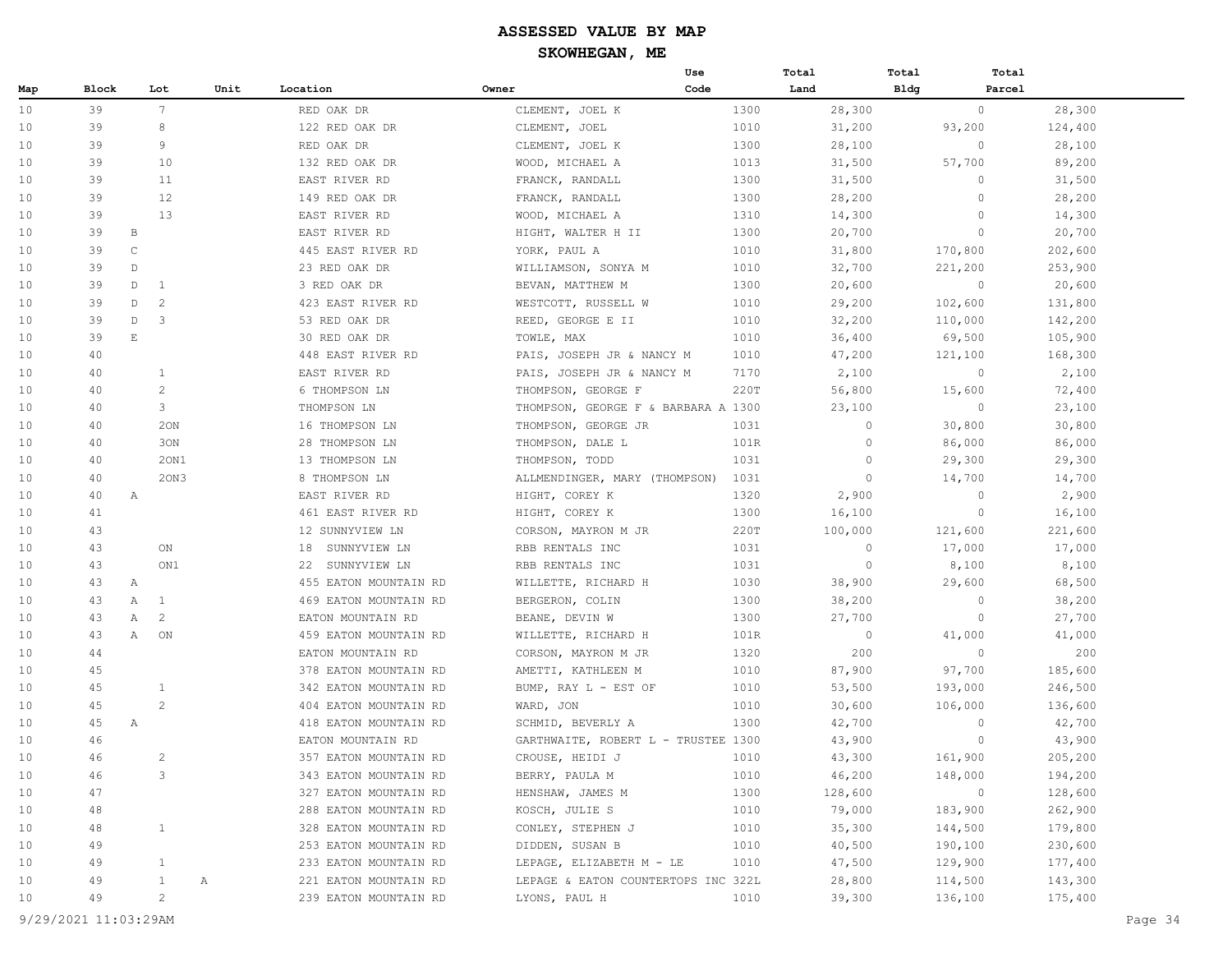|     |       |                 |                  |                       |                             | Use  | Total   | Total       | Total              |
|-----|-------|-----------------|------------------|-----------------------|-----------------------------|------|---------|-------------|--------------------|
| Map | Block | Lot             | Unit<br>Location |                       | Owner                       | Code | Land    | <b>Bldg</b> | Parcel             |
| 10  | 49    | Α               |                  | 269 EATON MOUNTAIN RD | SPOFFORD, DAVID M           | 0130 | 45,200  | 85,900      | 131,100            |
| 10  | 49    | $\, {\bf B}$    |                  | 287 EATON MOUNTAIN RD | GRAY, DANIEL A              | 1030 | 42,600  | 94,900      | 137,500            |
| 10  | 50    |                 |                  | 145 EATON MOUNTAIN RD | LAMPHERE, CHARLES B         | 430V | 95,900  |             | $\circ$<br>95,900  |
| 10  | 50    | $\mathbf{1}$    |                  | 75 LAMPHERE LN        | MACHIE, JOHN N              | 1010 | 121,200 | 187,400     | 308,600            |
| 10  | 50    | $\mathbf{2}$    |                  | 62 LAMPHERE LN        | ST PIERRE, STEVEN S         | 1010 | 28,800  | 114,700     | 143,500            |
| 10  | 50    | 3               |                  | 240 EATON MOUNTAIN RD | CIPRIANO, ANTHONY           | 1010 | 39,800  | 74,400      | 114,200            |
| 10  | 50    | ON              |                  | 145 LAMPHERE LN       | MAINE RSA NO.1, INC         | 430V | $\circ$ | 90,700      | 90,700             |
| 10  | 50    | ON1             |                  | 135 LAMPHERE LN       | SBA TOWERS IX, LLC          | 430V | $\circ$ | 62,500      | 62,500             |
| 10  | 50    | ON <sub>2</sub> |                  | LAMPHERE LN           | PORTLAND CELLULAR           | 430V | $\circ$ | 81,000      | 81,000             |
| 10  | 50    | ON3             |                  | EATON MOUNTAIN RD     | T-MOBILE LLC                | 1060 | $\circ$ | 7,000       | 7,000              |
| 10  | 50    | $\mathbb A$     |                  | 208 EATON MOUNTAIN RD | MERRILL, MICHAEL L          | 1010 | 35,500  | 120,500     | 156,000            |
| 10  | 50    | $\, {\bf B}$    |                  | LAMPHERE LN           | STATE OF MAINE              | 901V | 14,200  | 1,000       | 15,200             |
| 10  | 50    | $\mathsf{C}$    |                  | 122 LAMPHERE LN       | BECKWITH, PETER A           | 1030 | 20,400  | 6,500       | 26,900             |
| 10  | 51    |                 |                  | 258 EATON MOUNTAIN RD | SWAIN, DARYL G              | 1010 | 33,100  | 125,300     | 158,400            |
| 10  | 52    |                 |                  | EATON MOUNTAIN RD     | LILY POND FARM LLC          | 1300 | 78,900  |             | $\circ$<br>78,900  |
| 10  | 52    | $\mathbf{1}$    |                  | EATON MOUNTAIN RD     | EATON, RICHARD              | 1300 | 30,800  |             | $\circ$<br>30,800  |
| 10  | 52    | $\overline{2}$  |                  | 201 EATON MOUNTAIN RD | PLOURDE, TODD               | 1010 | 38,200  | 152,900     | 191,100            |
| 10  | 52    | 3               |                  | 193 EATON MOUNTAIN RD | SEVEY-DUGAS, KARLA          | 1010 | 38,300  | 126,500     | 164,800            |
| 10  | 52    | 4               |                  | 179 EATON MOUNTAIN RD | POULIN, YVON                | 1010 | 37,500  | 115,600     | 153,100            |
| 10  | 52    | 5               |                  | EATON MOUNTAIN RD     | POULIN, YVON R              | 1300 | 30,900  |             | $\circ$<br>30,900  |
| 10  | 52    | 6               |                  | 165 EATON MOUNTAIN RD | MICHAUD, LEONEL P           | 1010 | 36,800  | 173,400     | 210,200            |
| 10  | 52    | 7               |                  | 151 EATON MOUNTAIN RD | WATTS, ALEXANDER M          | 1010 | 45,500  | 149,100     | 194,600            |
| 10  | 52    | 9               |                  | 119 EATON MOUNTAIN RD | HUMPHREY, BRANDON D         | 1010 | 37,500  | 245,500     | 283,000            |
| 10  | 52    | 10              |                  | EATON MOUNTAIN RD     | HUMPHREY, BRANDON D         | 1300 | 27,500  |             | $\circ$<br>27,500  |
| 10  | 52    | 11              |                  | 2 SUGAH LN            | CREWS, THOMAS               | 1030 | 45,000  | 192,500     | 237,500            |
| 10  | 53    |                 |                  | 849 CANAAN RD         | FOLSOM, TODD J              | 1040 | 36,900  | 183,600     | 220,500            |
| 10  | 53    | <b>B1</b>       |                  | EATON MOUNTAIN RD     | SMITH, JOSEPH F             | 1300 | 35,300  |             | $\circ$<br>35,300  |
| 10  | 53    | B <sub>2</sub>  |                  | 182 EATON MOUNTAIN RD | EVERETT, RYAN               | 1300 | 20,700  |             | $\circ$<br>20,700  |
| 10  | 53    | B <sub>3</sub>  |                  | 182 EATON MOUNTAIN RD | WEBB, DALE R                | 1010 | 36,600  | 115,200     | 151,800            |
| 10  | 53    | $\mathsf{C}$    |                  | 36 COOK RD            | COOK, MAYNARD D             | 1010 | 45,100  | 216,200     | 261,300            |
| 10  | 53    | $\mathbb{D}$    |                  | EATON MOUNTAIN RD     | FOLSOM, DONNA               | 1320 | 600     |             | $\circ$<br>600     |
| 10  | 54    | Α               |                  | 888 CANAAN RD         | POULIN, MICHAEL D           | 1010 | 24,900  | 121,500     | 146,400            |
| 10  | 55    |                 |                  | 907 CANAAN RD         | WAMBOLT, NEWELL DEAN        | 1010 | 6,300   | 10,700      | 17,000             |
| 10  | 56    |                 |                  | 906 CANAAN RD         | RUSSELL, JOSEPH             | 1030 | 26,100  | 6,900       | 33,000             |
| 10  | 56    | $\mathbf{1}$    |                  | 8 RUTH LN             | FISCHER, KELVIN A           | 1030 | 24,600  | 21,200      | 45,800             |
| 10  | 57    |                 |                  | 912 CANAAN RD         | RUSSELL, JOSEPH R           | 1010 | 19,700  | 16,600      | 36,300             |
| 10  | 58    |                 |                  | 932 CANAAN RD         | LIBBY, JANE E               | 1010 | 24,500  | 120,500     | 145,000            |
| 10  | 59    |                 |                  | 935 CANAAN RD         | MAYO, CARMELLA E            | 1030 | 21,200  | 20,100      | 41,300             |
| 10  | 60    |                 |                  | CANAAN RD             | MERRILL, MICHAEL L          | 1310 | 128,200 |             | $\circ$<br>128,200 |
| 10  | 60    | Α               |                  | 940 CANAAN RD         | MORRISON, ROSS J            | 1010 | 24,500  | 92,900      | 117,400            |
| 10  | 61    | $\mathbf{1}$    |                  | LAMBERT RD            | TURCOTTE, MICHAEL J         | 1300 | 17,700  |             | $\circ$<br>17,700  |
| 10  | 61    | $\overline{c}$  |                  | 11 LAMBERT RD         | TURCOTTE, MICHAEL J         | 1010 | 28,000  | 82,800      | 110,800            |
| 10  | 61    | 3               |                  | 17 LAMBERT RD         | LECLAIR, ADRIAN J III       | 1030 | 22,300  | 64,000      | 86,300             |
| 10  | 61    | 4               |                  | 39 LAMBERT RD         | YORK, LEE A                 | 1010 | 20,400  | 231,000     | 251,400            |
| 10  | 62    |                 |                  | LAMBERT RD            | WATERS, ESTHER L - LIFE EST | 1300 | 19,200  | 2,200       | 21,400             |
| 10  | 62    | $\mathbf{1}$    |                  | 75 LAMBERT RD         | WATERS, AUSTIN J            | 1010 | 30,400  | 102,400     | 132,800            |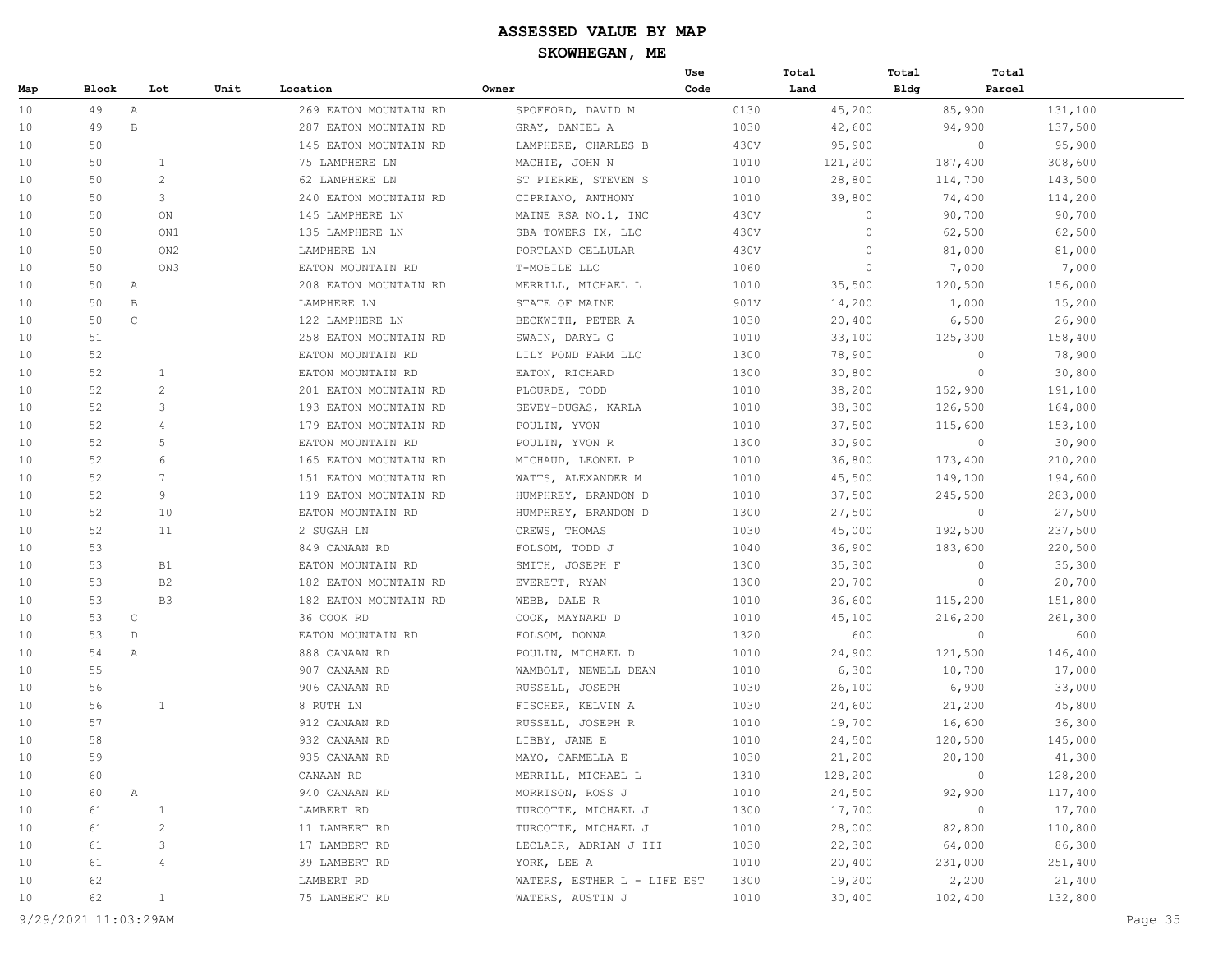|     |                 |              |                |      |                   |       | Use                                 |      | Total       | Total      | Total        |            |
|-----|-----------------|--------------|----------------|------|-------------------|-------|-------------------------------------|------|-------------|------------|--------------|------------|
| Map | Block           |              | Lot            | Unit | Location          | Owner | Code                                |      | Land        | Bldg       | Parcel       |            |
| 10  | 63              |              |                |      | 89 LAMBERT RD     |       | EATON MOUNTAIN INC                  | 3880 | 107,100     | 151,100    |              | 258,200    |
| 10  | 63              | Α            |                |      | 101 LAMBERT RD    |       | TOWLE, ROBBY                        | 1010 | 24,900      | 38,200     |              | 63,100     |
| 10  | 63              | $\, {\bf B}$ |                |      | 47 LAMBERT RD     |       | LUCE, BRENT                         | 1030 | 26,600      | 25,900     |              | 52,500     |
| 10  | 63              | $\mathsf{C}$ |                |      | LAMBERT RD        |       | YORK, LEE A                         | 1300 | 21,400      |            | $\circ$      | 21,400     |
| 10  | 63              | $\mathbf E$  |                |      | LAMBERT RD        |       | KENT, EUGENE                        | 1300 | 13,300      |            | 0            | 13,300     |
|     |                 |              |                |      |                   |       |                                     |      |             |            |              |            |
|     |                 |              |                |      |                   |       |                                     |      | 6, 248, 400 | 13,881,400 |              | 20,129,800 |
| 11  | $\mathbf{1}$    |              |                |      | 320 LAMBERT RD    |       | NASON, CAREY A                      | 1013 | 54,500      | 33,800     |              | 88,300     |
| 11  | $\overline{2}$  |              |                |      | 310 LAMBERT RD    |       | KESSACK, ROBERT OWEN III            | 1010 | 26,400      | 104,600    |              | 131,000    |
| 11  | 3               |              |                |      | LAMBERT RD        |       | VINING ROBIN TRUSTEE                | 1310 | 12,100      |            | $\circ$      | 12,100     |
| 11  | 4               |              |                |      | LAMBERT RD        |       | THERRIEN, CAROL A                   | 1320 | 6,300       |            | $\circ$      | 6,300      |
| 11  | 5               |              |                |      | LAMBERT RD        |       | HART, RANDALL F 1/2 INT & RAYE 1310 |      | 10,900      |            | $\circ$      | 10,900     |
| 11  | 6               |              |                |      | LAMBERT RD        |       | VINING ROBIN TRUSTEE                | 1320 | 3,300       |            | $\circ$      | 3,300      |
| 11  | 7               |              | $\mathbf{1}$   |      | 157 LAMBERT RD    |       | POWELL, JOHN                        | 1010 | 34,200      | 157,100    |              | 191,300    |
| 11  | $7\phantom{.0}$ | B            |                |      | 117 LAMBERT RD    |       | COOK, TERRY K                       | 1010 | 22,600      | 97,400     |              | 120,000    |
| 11  | 8               | Α            |                |      | 96 LAMBERT RD     |       | LECLAIR, ADRIAN J JR                | 1010 | 25,600      | 144,700    |              | 170,300    |
| 11  | 8               | $\, {\bf B}$ |                |      | LAMBERT RD        |       | LECLAIR, ADRIAN J JR                | 1320 | 14,000      |            | $\circ$      | 14,000     |
| 11  | 8               | $\mathsf C$  |                |      | LAMBERT RD        |       | KENT, EUGENE C                      | 1300 | 9,100       |            | $\mathbf{0}$ | 9,100      |
| 11  | 9               |              |                |      | 70 LAMBERT RD     |       | WATERS, AUSTIN J                    | 1010 | 43,500      | 38,900     |              | 82,400     |
| 11  | 10              |              |                |      | 32 LAMBERT RD     |       | BLODGETT, RENEE M                   | 1010 | 25,300      | 58,400     |              | 83,700     |
| 11  | 10              |              | $\mathbf{1}$   |      | LAMBERT RD        |       | LAPLANTE, RICHARD J                 | 1300 | 27,600      |            | $\circ$      | 27,600     |
| 11  | 10              |              | $\overline{2}$ |      | 953 CANAAN RD     |       | BURRIS, CHANCELLOR                  | 1090 | 24,700      | 39,500     |              | 64,200     |
| 11  | 10              |              | 3              |      | 16 LAMBERT RD     |       | BURRIS, CHANCELLOR                  | 1010 | 25,100      | 80,500     |              | 105,600    |
| 11  | 10              |              | 4              |      | 24 LAMBERT RD     |       | SOARES, DARIO A                     | 1030 | 25,500      | 79,800     |              | 105,300    |
| 11  | 10              |              | $1 - 1$        |      | LAMBERT RD        |       | WATSON, KARIE J                     | 1300 | 20,400      |            | $\circ$      | 20,400     |
| 11  | 11              |              |                |      | 958 CANAAN RD     |       | KINNEY, PATRICIA E - EST OF         | 1010 | 24,500      | 64,500     |              | 89,000     |
| 11  | 12              |              |                |      | 968 CANAAN RD     |       | RUGAN, RHONDA M                     | 1010 | 24,700      | 101,300    |              | 126,000    |
| 11  | 13              |              |                |      | 994 CANAAN RD     |       | FOLLENSBEE, BETTY JO                | 1030 | 27,000      | 65,300     |              | 92,300     |
| 11  | 13              |              | $\mathbf{1}$   |      | 1040 CANAAN RD    |       | KINNEY, DONALD L JR                 | 1010 | 28,700      | 129,200    |              | 157,900    |
| 11  | 13              |              | 2              |      | CANAAN RD         |       | KINNEY, DONALD L JR                 | 1300 | 21,200      |            | $\circ$      | 21,200     |
| 11  | 13              |              | 3              |      | 980 CANAAN RD     |       | GILCOTT, TYLER B                    | 1010 | 26,000      | 79,300     |              | 105,300    |
| 11  | 14              |              |                |      | 1074 CANAAN RD    |       | DILLINGHAM, REXFORD B               | 1010 | 26,500      | 120,300    |              | 146,800    |
| 11  | 14              | Α            |                |      | 1052 CANAAN RD    |       | KNOWLTON, RACHEL                    | 1010 | 20,200      | 65,000     |              | 85,200     |
| 11  | 14              | $\, {\bf B}$ |                |      | 1098 CANAAN RD    |       | ARMSTRONG, DARLENE L - PER REP 1300 |      | 22,800      |            | $\circ$      | 22,800     |
| 11  | 14              | $\mathsf{C}$ |                |      | 1120 CANAAN RD    |       | BLEAU, JAMES A                      | 1010 | 31,700      | 119,700    |              | 151,400    |
| 11  | 14              | $\mathbb D$  | 1              |      | 1066 CANAAN RD    |       | HALL, LINDSEY EAVES                 | 1300 | 35,300      |            | $\circ$      | 35,300     |
| 11  | 14              | D            | 2              |      | WEST SHORE RD     |       | SPATZ, STEVEN V                     | 1300 | 25,200      |            | $\circ$      | 25,200     |
| 11  | 14              | D            | 3              |      | CANAAN RD OFF     |       | HALL, LINDSEY EAVES                 | 1310 | 18,400      |            | $\circ$      | 18,400     |
| 11  | 14              | $\mathbb E$  |                |      | 1112 CANAAN RD    |       | MAYO, RICHARD M                     | 1300 | 20,600      |            | 800          | 21,400     |
| 11  | 14              | $\mathbf{F}$ |                |      | CANAAN RD         |       | DILLINGHAM, KEVIN                   | 1010 | 25,800      | 22,100     |              | 47,900     |
| 11  | 15              |              |                |      | WEST SHORE RD     |       | COX, MICHAEL - TRUSTEE              | 1310 | 13,100      |            | $\circ$      | 13,100     |
| 11  | 15              |              | $\mathbf{1}$   |      | 109 WEST SHORE RD |       | PROVOST, BARBARA J                  | 1010 | 30,800      | 36,300     |              | 67,100     |
| 11  | 15              |              | 2              |      | WEST SHORE RD     |       | PEARSON, JAMES D                    | 1310 | 8,600       |            | $\circ$      | 8,600      |
| 11  | 15              |              | 3              |      | WEST SHORE RD     |       | BOYCE, JAMES A                      | 1310 | 10,700      |            | $\circ$      | 10,700     |
| 11  | 15              |              | 3              | Α    | 29 WEST SHORE RD  |       | IRELAND, ANDREW P                   | 1010 | 10,100      | 54,700     |              | 64,800     |
|     |                 |              |                |      |                   |       |                                     |      |             |            |              |            |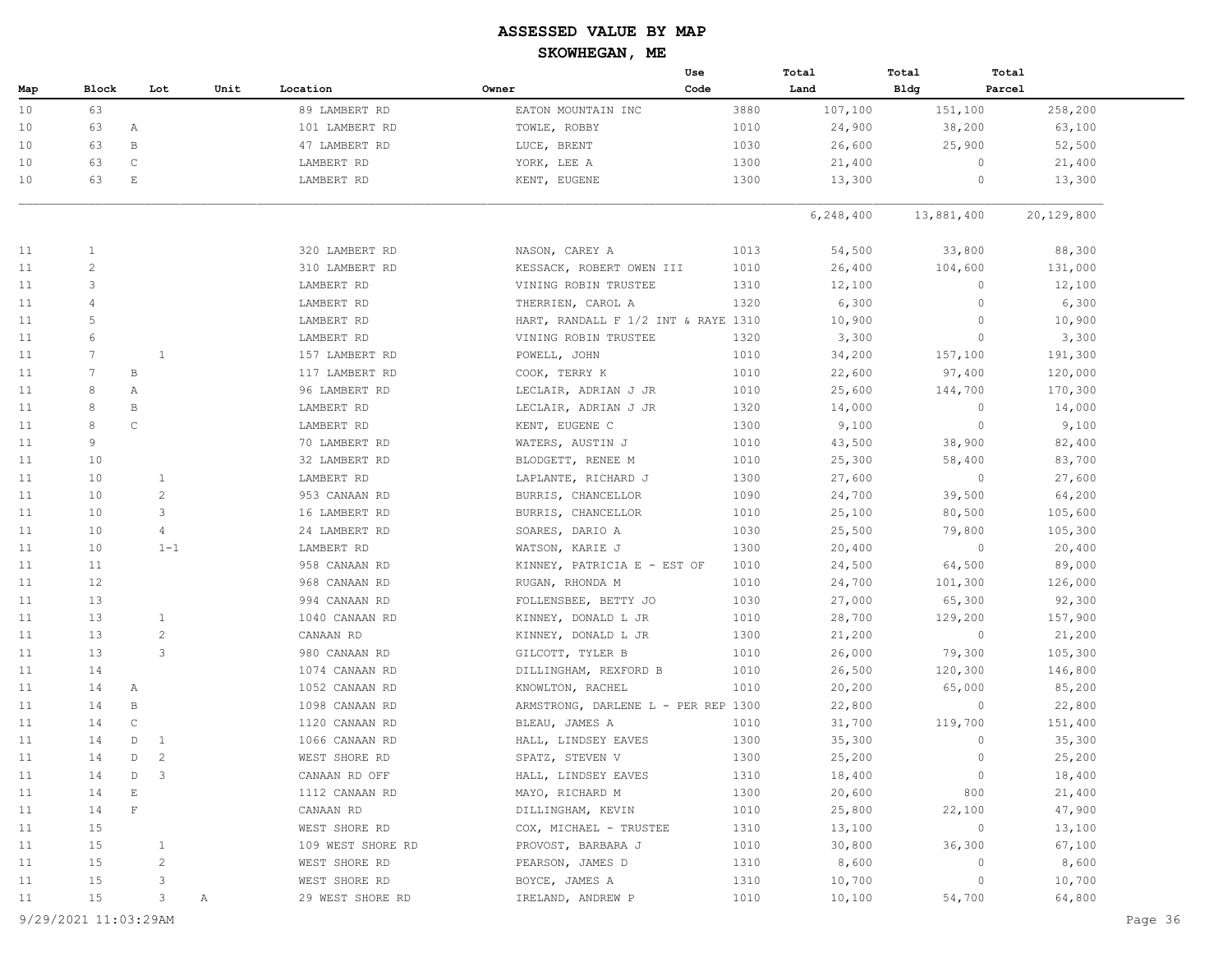|     |       |              |                |      |                           |                                     | Use  |      | Total   | Total       | Total   |         |
|-----|-------|--------------|----------------|------|---------------------------|-------------------------------------|------|------|---------|-------------|---------|---------|
| Map | Block |              | Lot            | Unit | Location                  | Owner                               | Code |      | Land    | <b>Bldg</b> | Parcel  |         |
| 11  | 15    |              | $\overline{4}$ |      | 9 WEST SHORE RD           | FORTIER, STEVEN M                   |      | 1010 | 11,200  |             | 60,600  | 71,800  |
| 11  | 15    |              | $3 - 1$        |      | 153 WEST SHORE RD         | TUTTLE, JAMES                       |      | 1310 | 11,100  |             | $\circ$ | 11,100  |
| 11  | 16    | A            |                |      | 530 WHITTEMORE HILL RD    | DAVIS, JANICE R                     |      | 1013 | 56,400  |             | 32,700  | 89,100  |
| 11  | 16    | $\mathbb{A}$ | 1              |      | WHITTEMORE HILL RD        | BELANGER, JOYCE A                   |      | 101Z | 58,100  |             | $\circ$ | 58,100  |
| 11  | 16    | $\mathbf{B}$ |                |      | 532 WHITTEMORE HILL RD    | SCHLENKER, KARL R                   |      | 1013 | 35,900  |             | 21,500  | 57,400  |
| 11  | 17    |              |                |      | 534 WHITTEMORE HILL RD    | BELANGER, ROGER E                   |      | 1013 | 54,700  |             | 33,800  | 88,500  |
| 11  | 18    |              |                |      | 540 WHITTEMORE HILL RD    | JACKSON, DALE                       |      | 1013 | 56,200  |             | 21,300  | 77,500  |
| 11  | 19    |              |                |      | 546 WHITTEMORE HILL RD    | SANDFORD, BARRY D                   |      | 1013 | 66,900  |             | 18,500  | 85,400  |
| 11  | 20    |              |                |      | 232 WEST SHORE RD         | RICHTER, HARRY                      |      | 1013 | 55,200  |             | 21,700  | 76,900  |
| 11  | 21    |              | $\mathbf{1}$   |      | WEST SHORE RD             | CAMERON, DONNA A                    |      | 1013 | 52,100  |             | 44,900  | 97,000  |
| 11  | 21    |              | $\overline{c}$ |      | 256 WEST SHORE RD         | LEWIS, RICHARD M                    |      | 1013 | 48,900  |             | 36,800  | 85,700  |
| 11  | 21    |              | 3              |      | 254 WEST SHORE RD         | NORTON, JAMES W - TRUSTEE           |      | 1013 | 48,900  |             | 28,600  | 77,500  |
| 11  | 21    |              | $\overline{4}$ |      | 252 WEST SHORE RD         | MATZINGER, PAMELA                   |      | 1013 | 48,500  |             | 26,700  | 75,200  |
| 11  | 21    |              | 5              |      | 242 WEST SHORE RD         | BOWDEN, BRENDA L                    |      | 1013 | 56,200  |             | 33,500  | 89,700  |
| 11  | 21    |              | 6              |      | 249 WEST SHORE RD         | BEAM, STEPHEN J                     |      | 1010 | 36,300  |             | 25,700  | 62,000  |
| 11  | 21    |              | 7              |      | 255 WEST SHORE RD         | HARLOW, PAUL S                      |      | 1010 | 36,200  |             | 36,100  | 72,300  |
| 11  | 25    |              |                |      | 264 WEST SHORE RD         | RIVERA, RYAN R                      |      | 1013 | 69,900  |             | 5,700   | 75,600  |
| 11  | 25    |              | $\mathbf{1}$   |      | WEST SHORE RD             | RIVERA, RYAN R                      |      | 101Z | 54,300  |             | $\circ$ | 54,300  |
| 11  | 25    |              | $\mathbf{2}$   |      | WEST SHORE RD             | BRODERICK, LISA B                   |      | 101Z | 56,200  |             | $\circ$ | 56,200  |
| 11  | 25    |              | 3              |      | 280 WEST SHORE RD         | BRODERICK, LISA B                   |      | 1013 | 54,300  |             | 22,100  | 76,400  |
| 11  | 27    |              |                |      | 1140 CANAAN RD            | GOTT, ARIC M                        |      | 1010 | 24,400  |             | 43,500  | 67,900  |
| 11  | 27    | A            |                |      | CANAAN RD                 | QUIRION, IRENE - LIFE ESTATE        |      | 1320 | 3,000   |             | $\circ$ | 3,000   |
| 11  | 27    | Α            | 2              |      | 1174 CANAAN RD            | QUIRION, IRENE - LIFE ESTATE        |      | 1010 | 24,300  |             | 58,000  | 82,300  |
| 11  | 27    | Α            | 3              |      | 1168 CANAAN RD            | BAILEY, MATTHEW E                   |      | 1010 | 25,000  |             | 72,900  | 97,900  |
| 11  | 27    | А            | $\overline{4}$ |      | 1160 CANAAN RD            | THOMAS, WILLIAM A                   |      | 1030 | 26,200  |             | 33,300  | 59,500  |
| 11  | 27    | Α            | 5              |      | WEST SHORE RD             | QUIRION, IRENE - LIFE ESTATE        |      | 1300 | 31,700  |             | $\circ$ | 31,700  |
| 11  | 27    | Α            | 6              |      | 1136 CANAAN RD            | LEIBY, ELIAS                        |      | 1300 | 18,500  |             | $\circ$ | 18,500  |
| 11  | 27    | A            | 7              |      | WEST SHORE RD             | RICHTER, LAURA                      |      | 1300 | 10,600  |             | $\circ$ | 10,600  |
| 11  | 28    |              |                |      | 100 BERRY DR              | BERRY, PAULA M                      |      | 1010 | 111,600 |             | 168,800 | 280,400 |
| 11  | 28    |              | $\mathbf{1}$   |      | CHICKADEE LN              | GILBERT, J PETER                    |      | 1300 | 22,400  |             | $\circ$ | 22,400  |
| 11  | 28    |              | $\overline{c}$ |      | CHICKADEE LN              | VEINOTTE, TAMMIE L                  |      | 1060 | 23,100  |             | 4,900   | 28,000  |
| 11  | 28    |              | 3              |      | 148 CHICKADEE LN          | MACDONALD, BRUCE                    |      | 1060 | 23,300  |             | $\circ$ | 23,300  |
| 11  | 28    |              | $\overline{4}$ |      | KINGFISHER LN             | PETERS, JAMES J                     |      | 1060 | 20,100  |             | 26,600  | 46,700  |
| 11  | 28    |              | 5              |      | 180 LAMBERT RD            | VIOLETTE, JOSEPH J                  |      | 1010 | 33,400  |             | 22,000  | 55,400  |
| 11  | 29    |              | 1              |      | 6 ROCKY DR                | DICKSON, JOHN F                     |      | 1090 | 28,200  |             | 202,400 | 230,600 |
| 11  | 29    |              | $\mathbf{2}$   |      | 1216 CANAAN RD            | PEASE, RICKY J                      |      | 1060 | 28,500  |             | 33,600  | 62,100  |
| 11  | 29    |              | 3              |      | 1242 CANAAN RD            | LAGROSS, LIONE A JR                 |      | 1010 | 27,400  |             | 125,000 | 152,400 |
| 11  | 30    |              |                |      | 1213 CANAAN RD            | HEY, TAMMY                          |      | 322I | 36,400  |             | 29,100  | 65,500  |
| 11  | 31    |              |                |      | 53 WEST LAKE GEORGE PK LN | STATE OF MAINE-DEPT. OF CONSER 9010 |      |      | 314,800 |             | 144,900 | 459,700 |
| 11  | 32    |              |                |      | CANAAN RD                 | STATE OF MAINE-DEPT. OF CONSER 901V |      |      | 97,500  |             | 0       | 97,500  |
| 11  | 33    |              |                |      | 1281 CANAAN RD            | LOMBARD, SHAWN L                    |      | 1010 | 22,000  |             | 45,800  | 67,800  |
| 11  | 33    |              | $\mathbf{1}$   |      | 1277 CANAAN RD            | HAWES, LEIGH M                      |      | 1300 | 14,300  |             | 0       | 14,300  |
| 11  | 34    |              |                |      | 1287 CANAAN RD            | NICKERSON, JENNIFER                 |      | 1010 | 25,400  |             | 104,100 | 129,500 |
| 11  | 35    |              |                |      | CANAAN RD                 | BELANGER, ROGER E & JOYCE A         |      | 1300 | 36,400  |             | 0       | 36,400  |
| 11  | 35    |              | $\mathbf{1}$   |      | BLUE HERON LN             | DIONNE, STEPHEN P & JENNIFER L 1320 |      |      | 2,400   |             | $\circ$ | 2,400   |
| 11  | 36    |              |                |      | OAK POND RD               | WALKER, PERCIE O                    |      | 7170 | 1,300   |             | 500     | 1,800   |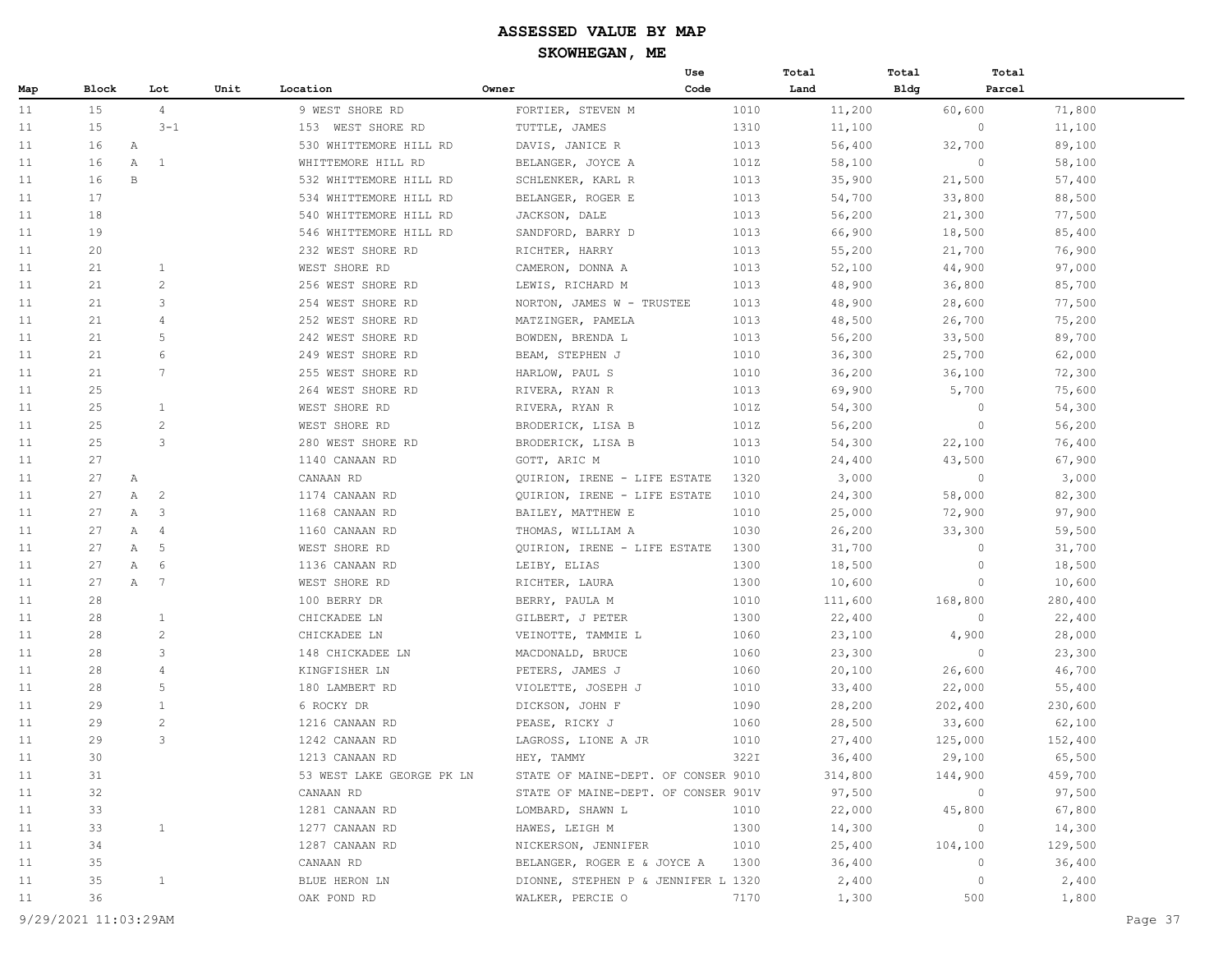|     |       |                             |                |                     |                                     | Use  | Total   | Total       | Total   |         |
|-----|-------|-----------------------------|----------------|---------------------|-------------------------------------|------|---------|-------------|---------|---------|
| Map | Block |                             | Lot<br>Unit    | Location            | Owner                               | Code | Land    | <b>Bldg</b> | Parcel  |         |
| 11  | 36    | $\mathbb A$                 |                | 44 OAK POND RD      | WALKER, PERCIE O                    | 1010 | 22,100  |             | 164,600 | 186,700 |
| 11  | 37    |                             |                | 227 MOORES MILLS RD | POMERLEAU, GWENDOLYN L (HAYDEN 1030 |      | 20,100  |             | 40,800  | 60,900  |
| 11  | 37    |                             | $\overline{4}$ | 239 MOORES MILLS RD | ROLLINS, ARNOLD S                   | 1030 | 20,400  |             | 65,900  | 86,300  |
| 11  | 37    | Α                           |                | 66 OAK POND RD      | GORDON, RHONDA                      | 1030 | 24,500  |             | 21,600  | 46,100  |
| 11  | 37    | B                           |                | 76 OAK POND RD      | SPOFFORD, MYLON L                   | 1010 | 24,600  |             | 35,400  | 60,000  |
| 11  | 37    | $\mathsf C$                 |                | 52 OAK POND RD      | BICKFORD, GORDON H                  | 1030 | 24,400  |             | 16,900  | 41,300  |
| 11  | 38    |                             |                | 217 MOORES MILLS RD | GEHRKE, PHILIP B                    | 1010 | 19,400  |             | 122,700 | 142,100 |
| 11  | 38    |                             | 1              | 197 MOORES MILLS RD | GEHRKE, ERIC E                      | 1010 | 15,500  |             | 137,400 | 152,900 |
| 11  | 39    |                             |                | MOORES MILLS RD     | GEHRKE, ERIC                        | 1300 | 18,400  |             | $\circ$ | 18,400  |
| 11  | 39    |                             | $\mathbf{1}$   | 108 OAK POND RD     | BOLDUC, TIMOTHY J                   | 1010 | 35,900  |             | 147,700 | 183,600 |
| 11  | 39    |                             | $\overline{c}$ | MOORES MILLS RD     | GEHRKE, ERIC                        | 1300 | 21,900  |             | $\circ$ | 21,900  |
| 11  | 39    |                             | 3              | 102 OAK POND RD     | TILTON, LAWRENCE A JR               | 1010 | 25,800  |             | 90,800  | 116,600 |
| 11  | 39    |                             | $\overline{4}$ | 92 OAK POND RD      | O'BRIEN, CHAD                       | 1010 | 26,300  |             | 56,600  | 82,900  |
| 11  | 39    | $\mathbb A$                 |                | 114 OAK POND RD     | SPAULDING, STEVEN L                 | 1030 | 23,800  |             | 95,000  | 118,800 |
| 11  | 39    | $\mathbb{C}$                |                | MOORES MILLS RD     | MILLER, MARILYN J                   | 1300 | 16,600  |             | $\circ$ | 16,600  |
| 11  | 40    |                             |                | OAK POND RD         | LAWTON, ROBERT L                    | 1300 | 23,300  |             | $\circ$ | 23,300  |
| 11  | 40    |                             | $\mathbf{1}$   | 91 OAK POND RD      | SPAULDING, STEVEN L                 | 1010 | 24,700  |             | 74,600  | 99,300  |
| 11  | 40    |                             | 2              | 101 OAK POND RD     | NCB LLC                             | 3160 | 27,900  |             | 72,400  | 100,300 |
| 11  | 41    |                             |                | BLUE HERON LN       | MCKENZIE, MICHAEL J                 | 101Z | 28,300  |             | $\circ$ | 28,300  |
| 11  | 42    |                             |                | 141 OAK POND RD     | LACROIX, DOUGLAS J R                | 1010 | 27,700  |             | 127,700 | 155,400 |
| 11  | 42    |                             | $\mathbf{1}$   | OAK POND RD         | FAWCETT, JOHN                       | 1320 | 2,400   |             | $\circ$ | 2,400   |
| 11  | 42    |                             | 2              | OAK POND RD         | FAWCETT, JOHN                       | 1300 | 19,900  |             | $\circ$ | 19,900  |
| 11  | 43    |                             |                | 124 OAK POND RD     | PRIESTLEY, ADELE L                  | 1010 | 26,800  |             | 83,400  | 110,200 |
| 11  | 43    |                             | $\mathbf{1}$   | OAK POND RD         | FAWCETT, JOHN H SR & ANN MARIE 1060 |      | 6,200   |             | 14,800  | 21,000  |
| 11  | 45    |                             |                | OAK POND RD         | DIONNE, REBECCA                     | 1300 | 38,500  |             | $\circ$ | 38,500  |
| 11  | 45    |                             | $\mathbf{1}$   | 190 OAK POND RD     | DIONNE, REBECCA R                   | 1010 | 24,100  |             | 116,300 | 140,400 |
| 11  | 45    |                             | 2              | 172 OAK POND RD     | SOUCIER, DOUGLAS                    | 1010 | 24,900  |             | 93,700  | 118,600 |
| 11  | 46    |                             |                | OAK POND RD         | DIONNE, REBECCA                     | 1013 | 142,300 |             | 41,300  | 183,600 |
| 11  | 46    | $\, {\bf B}$                |                | 169 OAK POND RD     | COLLINS, BRENDA C                   | 1030 | 32,700  |             | 46,000  | 78,700  |
| 11  | 46    | B                           | <sup>1</sup>   | OAK POND RD         | COLLINS, BRENDA C                   | 1300 | 21,500  |             | $\circ$ | 21,500  |
| 11  | 46    | В                           | ON             | 175 OAK POND RD     | COLLINS, BRENDA C                   | 1031 | $\circ$ |             | 17,600  | 17,600  |
| 11  | 46    | B                           | 10N            | 157 OAK POND RD     | TRAFTON, SCOTT H                    | 1031 | $\circ$ |             | 9,900   | 9,900   |
| 11  | 47    |                             |                | 223 OAK POND RD     | GARTHWAITE, ROBERT L - TRUSTEE 1090 |      | 50,800  |             | 205,900 | 256,700 |
| 11  | 47    |                             | $\mathbf{1}$   | 8 LITTLE LOON LN    | CLARK, L SCOTT                      | 1013 | 113,800 |             | 32,300  | 146,100 |
| 11  | 47    |                             | 2              | 16 LITTLE LOON LN   | GARTHWAITE, ROBERT L - TRUSTEE 1013 |      | 116,900 |             | 48,800  | 165,700 |
| 11  | 47    |                             | 3              | 132 LOON LN         | WOOD, BRUCE L JR                    | 1013 | 120,300 |             | 20,300  | 140,600 |
| 11  | 47    |                             | 5              | 118 LOON LN         | COOK, JOHN F                        | 1013 | 80,800  |             | 21,400  | 102,200 |
| 11  | 47    |                             | 6              | 102 LOON LN         | JEAN, JANE P                        | 1013 | 57,100  |             | 28,500  | 85,600  |
| 11  | 47    |                             | $2 - 1$        | 19 LITTLE LOON LN   | POOLER, MICHAEL I & LINDA - LE 1013 |      | 81,500  |             | 21,900  | 103,400 |
| 11  | 47    |                             | $6 - 1$        | 97 LOON LN          | CLARK, ANISSA                       | 1010 | 24,100  |             | 64,000  | 88,100  |
| 11  | 47    | Α                           |                | 144 LOON LN         | MARTELL, TRACEY                     | 1013 | 93,900  |             | 48,700  | 142,600 |
| 11  | 47    | В                           |                | 148 LOON LN         | DALTON, JEREMY HUGH                 | 1013 | 95,400  |             | 35,200  | 130,600 |
| 11  | 47    | $\mathsf C$                 |                | 140 LOON LN         | LEADBETTER, ELLEN M. TURCOTTE       | 1013 | 88,700  |             | 55,300  | 144,000 |
| 11  | 47    | $\mathbb C$                 | $\overline{1}$ | LOON LN             | LEADBETTER, ELLEN M. TURCOTTE       | 1310 | 12,100  |             | $\circ$ | 12,100  |
| 11  | 47    | $\mathbb D$                 |                | 2 LITTLE LOON LN    | MAGRUDER, GAILIAN W - TRUSTEE       | 1013 | 101,300 |             | 58,600  | 159,900 |
| 11  | 47    | $\mathop{}\!\textnormal{E}$ |                | LOON LN             | TATHAM, CHARLES S                   | 1060 | 12,000  |             | $\circ$ | 12,000  |

9/29/2021 11:03:29AM Page 38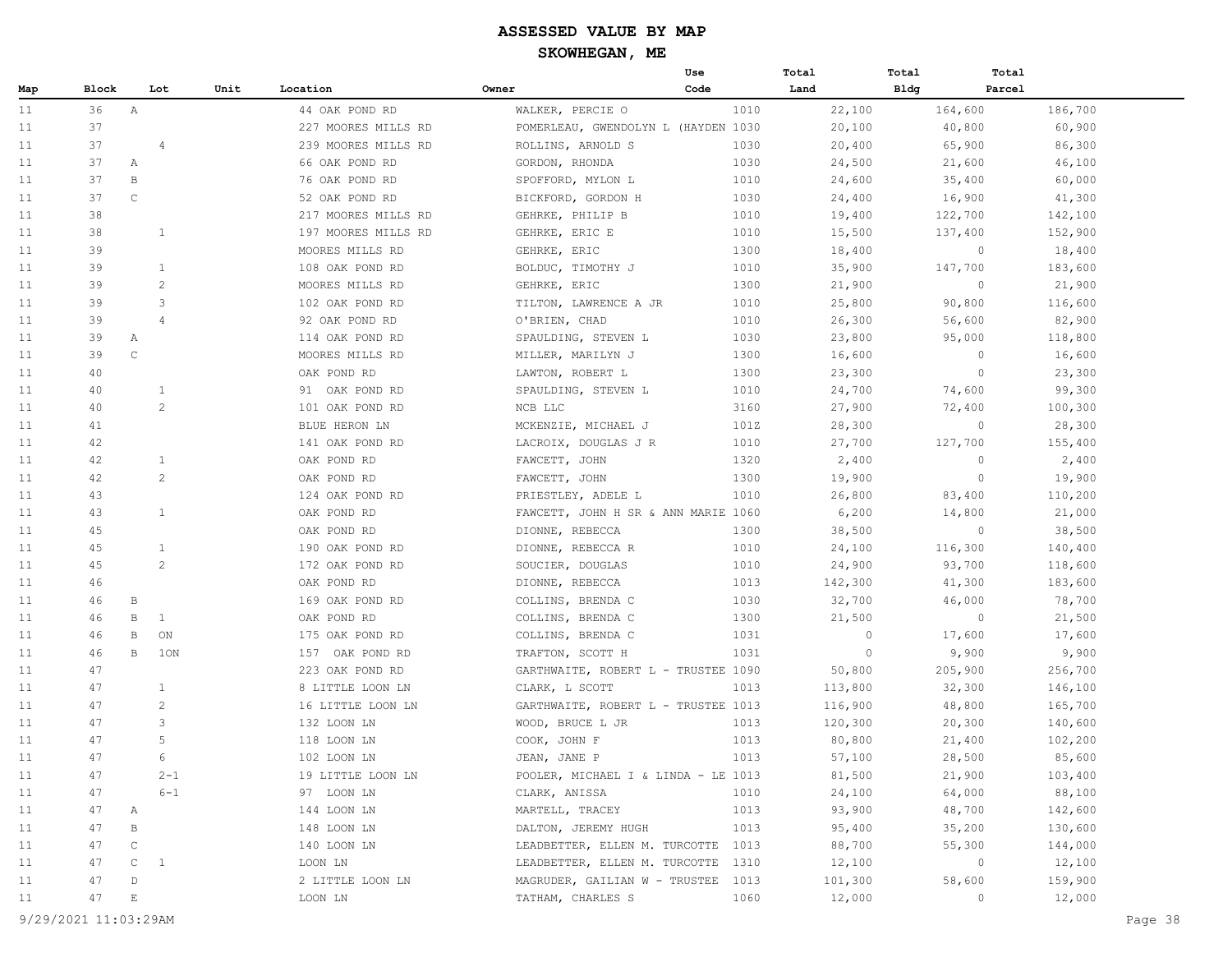|                   |                |                |      |                     |                             | Use  | Total     | Total       | Total                    |  |
|-------------------|----------------|----------------|------|---------------------|-----------------------------|------|-----------|-------------|--------------------------|--|
| Map               | Block          | Lot            | Unit | Location            | Owner                       | Code | Land      | <b>Bldg</b> | Parcel                   |  |
| 11                | 48             |                |      | LAMBERT RD OFF      | VINING ROBIN TRUSTEE        | 1030 | 19,900    | 3,500       | 23,400                   |  |
|                   |                |                |      |                     |                             |      | 4,742,200 | 5,616,300   | 10,358,500               |  |
| 12                | 1              | 1              |      | 60 BURRILL HILL RD  | JACQUES, JAMES EDWARD JR    | 1010 | 35,900    | 181,400     | 217,300                  |  |
| 12                | $\overline{c}$ | 1              |      | 653 BIGELOW HILL RD | GOULD, RICHARD B JR         | 1010 | 33,600    | 68,800      | 102,400                  |  |
| 12                | $\overline{c}$ | 2              |      | 541 BIGELOW HILL RD | KNOWLES, ILUS E             | 1090 | 123,600   | 229,200     | 352,800                  |  |
| 12                | $\overline{c}$ | 3              |      | BIGELOW HILL RD     | NESBIT, CYNTHIA             | 1300 | 29,800    |             | $\overline{0}$<br>29,800 |  |
| 12                | $\overline{c}$ | 4              |      | 663 BIGELOW HILL RD | GOULD, RICHARD B JR         | 1010 | 90,900    | 212,800     | 303,700                  |  |
| 12                | $\overline{c}$ | 5              |      | 473 BIGELOW HILL RD | POWERS, JEFFREY             | 0130 | 49,800    | 278,600     | 328,400                  |  |
| 12                | $\overline{c}$ | 6              |      | 499 BIGELOW HILL RD | THERIAULT, CLAIRE           | 1010 | 39,500    | 145,800     | 185,300                  |  |
| 12                | $\overline{c}$ | 6              | Α    | 575 BIGELOW HILL RD | TRAVERS, HENRY J JR         | 1010 | 42,200    | 63,800      | 106,000                  |  |
| 12                | $\overline{c}$ | 7              |      | 507 BIGELOW HILL RD | GIRSA, TYSON                | 1010 | 36,400    | 196,600     | 233,000                  |  |
| 12                | $\overline{c}$ | 8              |      | 511 BIGELOW HILL RD | MORIN, CODY                 | 1010 | 39,500    | 142,700     | 182,200                  |  |
| 12                | $\overline{c}$ | 9              |      | 519 BIGELOW HILL RD | FOWLES, JUDITH B            | 0130 | 41,800    | 154,400     | 196,200                  |  |
| 12                | $\overline{c}$ | 10             |      | 525 BIGELOW HILL RD | DOUCETTE, JAMES M           | 1010 | 35,700    | 205,300     | 241,000                  |  |
| 12                | 2              | 14             |      | 593 BIGELOW HILL RD | MURRAY, TAYLOR M            | 1010 | 32,300    | 101,300     | 133,600                  |  |
| 12                | 2              | 15             |      | 601 BIGELOW HILL RD | THORPE, ANDREW L            | 1010 | 38,600    | 160,900     | 199,500                  |  |
| 12                | 2              | 2A             |      | BIGELOW HILL RD     | PERKINS, CHRISTOPHER        | 1310 | 3,900     |             | 3,900<br>$\circ$         |  |
| 12                | $\overline{c}$ | $5 - 1$        |      | 495 BIGELOW HILL RD | SAUCIER, ROBERT             | 1010 | 38,700    | 142,600     | 181,300                  |  |
| 12                | $\overline{2}$ | $5 - 2$        |      | 42 BURRILL HILL RD  | DORAN, SHAWN A              | 1010 | 29,300    | 94,600      | 123,900                  |  |
| 12                | 2              | $6A-1$         |      | 583 BIGELOW HILL RD | TRAVERS, HENRY J            | 1010 | 52,800    | 225,900     | 278,700                  |  |
| 12                | 3              | 1              |      | BIGELOW HILL RD     | BALGOOYEN, HELEN F - PR     | 1300 | 30,100    |             | 30,100<br>$\overline{0}$ |  |
| 12                | 3              | $\mathbf{2}$   |      | 524 BIGELOW HILL RD | STUBBS, JENNIFER L (BROWN)  | 1010 | 38,300    | 224,500     | 262,800                  |  |
| 12                | 3              | 3              |      | 532 BIGELOW HILL RD | LITTLE, DOUGLAS G           | 1010 | 38,400    | 220,200     | 258,600                  |  |
| 12                | 3              | 5              |      | 542 BIGELOW HILL RD | GIFFORD, JOHN C JR          | 1010 | 40,900    | 182,100     | 223,000                  |  |
| 12                | 3              | 7              |      | 556 BIGELOW HILL RD | PELLETIER, LEWIS            | 1010 | 46,200    | 235,600     | 281,800                  |  |
| 12                | 3              | 8              |      | 560 BIGELOW HILL RD | BROWNE, FRANCIS L           | 1010 | 42,700    | 111,600     | 154,300                  |  |
| 12                | 3              | 9              |      | 566 BIGELOW HILL RD | PRICE, BARBARA J            | 1010 | 43,000    | 167,800     | 210,800                  |  |
| 12                | 3              | 10             |      | BIGELOW HILL RD     | BALGOOYEN, HELEN F          | 1310 | 22,700    |             | 22,700<br>0              |  |
| 12                | 3              | 11             |      | 29 TOWER DR         | TURNER, CATHERINE K         | 1010 | 56,400    | 184,500     | 240,900                  |  |
| 12                | 3              | 12             |      | BIGELOW HILL RD     | BALGOOYEN, HELEN F - PR     | 1320 | 7,800     |             | 7,800<br>$\circ$         |  |
| 12                | 3              | Α              |      | 49 TOWER DR         | SMITH, TIMOTHY M            | 1030 | 101,800   | 49,800      | 151,600                  |  |
| 12                | 3              | Α<br>ON        |      | TOWER DR            | AMERICAN TOWER CORP.        | 430V | $\circ$   | 147,300     | 147,300                  |  |
| 12                | 3              | Α<br>ON3       |      | TOWER DR            | CENTRAL MAINE POWER COMPANY | 430V | $\circ$   | 103,500     | 103,500                  |  |
| 12                | 4              | 1              |      | BURRILL HILL RD     | BISOL, ANDREW               | 1300 | 24,600    |             | 24,600<br>$\circ$        |  |
| 12                | 4              | $\overline{2}$ |      | BURRILL RD          | BISOL, ANDREW P             | 1300 | 24,600    |             | 24,600<br>0              |  |
| $12 \overline{ }$ | 4              | 3              |      | BIGELOW HILL RD     | BISOL, ANDREW               | 1300 | 26,500    |             | 26,500<br>$\mathbf{0}$   |  |
| 12                |                | 4              |      | 413 BIGELOW HILL RD | BISOL, ANDREW P             | 1010 | 35,800    | 245,800     | 281,600                  |  |
| 12                |                | 6              |      | BIGELOW HILL RD     | MCCARTY, PAUL A             | 1300 | 32,300    |             | 32,300<br>$\circ$        |  |
| 12                | 4              | 7              |      | 447 BIGELOW HILL RD | MCCARTY, PAUL A             | 1010 | 36,400    | 190,000     | 226,400                  |  |
| 12                | 4              | 8              |      | 459 BIGELOW HILL RD | AUDET, LOUIS E              | 1030 | 34,900    | 73,800      | 108,700                  |  |
| 12                | 4              | $8 - 1$        |      | 48 BURRILL HILL RD  | LACHANCE, RAYMOND SCOTT     | 1010 | 33,100    | 153,400     | 186,500                  |  |
| 12                | 5              |                |      | 74 BURRILL HILL RD  | KINNEY, JUDITH E            | 1010 | 33,600    | 128,700     | 162,300                  |  |
| 12                | 5              | $\mathbf{1}$   |      | 100 BURRILL HILL RD | LOFVING, IVER W             | 3170 | 31,600    | 5,400       | 37,000                   |  |
| 12                | 5              | $\overline{c}$ |      | 2 HELENS LN         | MATHIEU, TINA M             | 1030 | 24,500    | 32,700      | 57,200                   |  |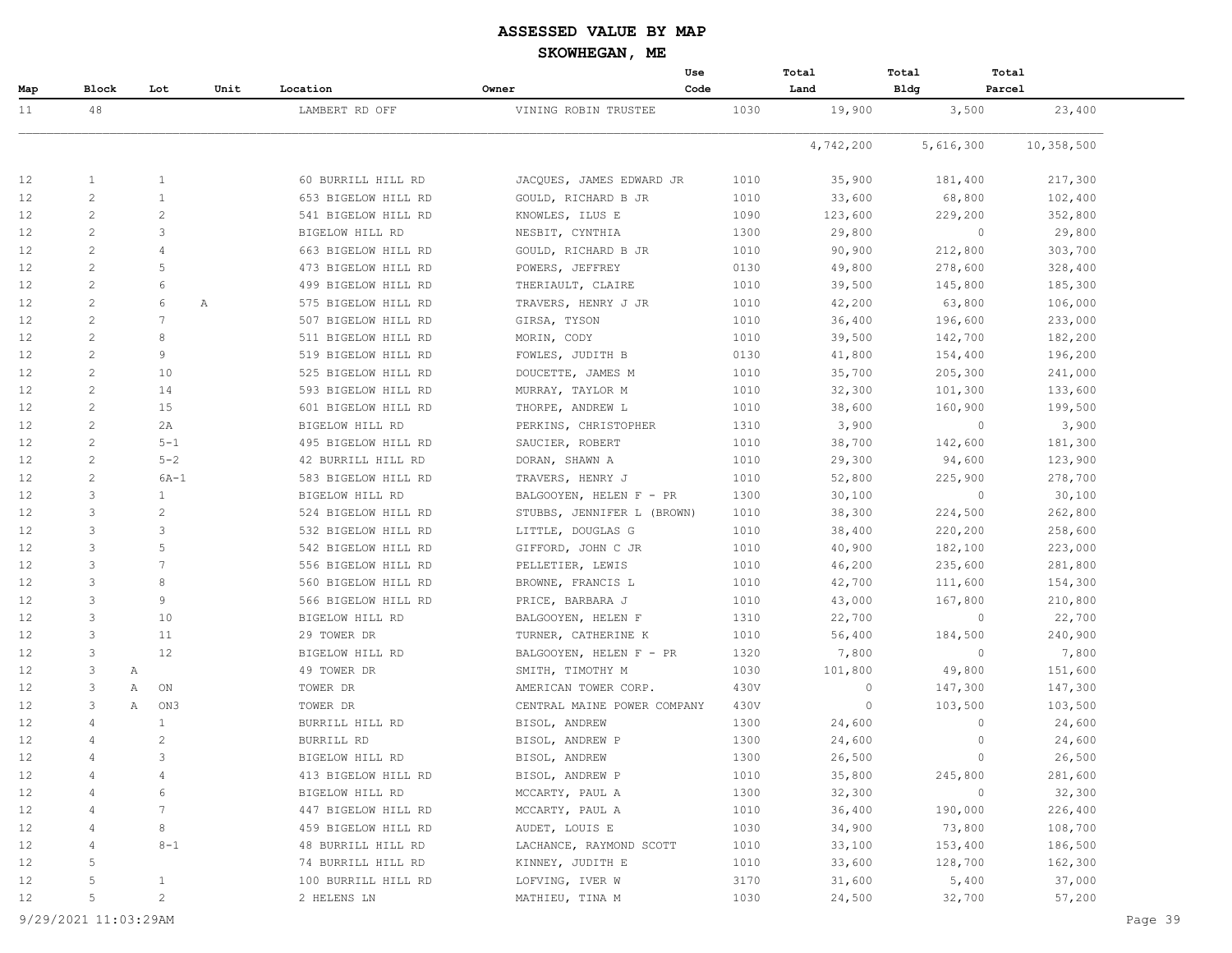|     |                 |                 |      |                     |                                    | Use  | Total   | Total       | Total   |         |
|-----|-----------------|-----------------|------|---------------------|------------------------------------|------|---------|-------------|---------|---------|
| Map | <b>Block</b>    | Lot             | Unit | Location            | Owner                              | Code | Land    | <b>Bldg</b> | Parcel  |         |
| 12  | 5               | $\mathbf{3}$    |      | 24 HELENS LN        | OBERT, AMANDA                      | 1030 | 25,800  |             | 14,900  | 40,700  |
| 12  | 5               | $\overline{4}$  |      | 32 HELENS LN        | PERKINS, BRUCE L                   | 1030 | 25,700  |             | 14,100  | 39,800  |
| 12  | 5               | 5               |      | BURRILL HILL RD     | PERKINS, BRUCE A JR                | 1300 | 25,900  |             | 0       | 25,900  |
| 12  | 6               |                 |      | BIGELOW HILL RD     | FREDERICK, DANIEL                  | 1300 | 25,700  |             | $\circ$ | 25,700  |
| 12  | 6               | $\mathbf{1}$    |      | BURRILL HILL RD     | HAMILTON, BRANDON JOSEPH           | 1310 | 14,600  |             | $\circ$ | 14,600  |
| 12  | 6               | $\overline{c}$  |      | 81 BURRILL HILL RD  | COLE, SHERRY N                     | 1010 | 36,100  |             | 191,900 | 228,000 |
| 12  | 6               | 3               |      | 59 BURRILL HILL RD  | SCHMITT, JOSHUA D                  | 1010 | 39,900  |             | 181,700 | 221,600 |
| 12  | 6               | 4               |      | BURRILL HILL RD     | SCHMITT, JOSHUA D                  | 1300 | 25,800  |             | $\circ$ | 25,800  |
| 12  | 6               | 4               | Α    | 35 BURRILL HILL RD  | IMMEDIATO, DANIEL J                | 1300 | 24,800  |             | $\circ$ | 24,800  |
| 12  | 6               | 5               |      | BURRILL HILL RD     | YOUNG, SHERRILL A                  | 1300 | 38,400  |             | $\circ$ | 38,400  |
| 12  | 6               | $7\phantom{.0}$ |      | 383 BIGELOW HILL RD | NELSON, STEVEN P                   | 1010 | 37,600  |             | 169,700 | 207,300 |
| 12  | 6               | 8               |      | 377 BIGELOW HILL RD | BEACH, JEFF A                      | 1010 | 36,600  |             | 144,900 | 181,500 |
| 12  | 6               | 10              |      | 339 BIGELOW HILL RD | CHASE, JEFFREY L                   | 1010 | 37,400  |             | 87,000  | 124,400 |
| 12  | 6               | 11              |      | 325 BIGELOW HILL RD | CRAIG, ROBERT J                    | 1010 | 38,500  |             | 177,000 | 215,500 |
| 12  | 6               | 12              |      | BIGELOW HILL RD     | CRAIG, ROBERT J                    | 1300 | 23,700  |             | $\circ$ | 23,700  |
| 12  | 6               | 15              |      | BIGELOW HILL RD     | BEACH, JEFF A & PEGGY L            | 1300 | 32,300  |             | $\circ$ | 32,300  |
| 12  | 6               | 16              |      | 33 HILLSIDE DR      | LANG, RONALD E                     | 1010 | 38,700  |             | 279,600 | 318,300 |
| 12  | 6               | 17              |      | 41 HILLSIDE DR      | FREDERICK, DANIEL                  | 1010 | 36,500  |             | 253,900 | 290,400 |
| 12  | $\overline{7}$  |                 |      | 287 BIGELOW HILL RD | COLLINS, MELISSA J                 | 1010 | 39,100  |             | 115,100 | 154,200 |
| 12  | $7\overline{ }$ | 1               |      | BIGELOW HILL RD     | LOVLEY, STEPHEN R                  | 1300 | 45,200  |             | $\circ$ | 45,200  |
| 12  | 9               |                 |      | BURRILL HILL RD     | CARRIER, MARIUS                    | 1320 | 25,900  |             | $\circ$ | 25,900  |
| 12  | 10              |                 |      | NORRIDGEWOCK RD     | CORSON, TERRY B                    | 1320 | 9,100   |             | $\circ$ | 9,100   |
| 12  | 11              |                 |      | 193 ROWE RD         | KRUSE, STEPHAN L                   | 1010 | 100,000 |             | 484,700 | 584,700 |
| 12  | 11              | $\mathbf{1}$    |      | 235 ROWE RD         | MATCHETT, DANIEL B                 | 1010 | 38,800  |             | 111,600 | 150,400 |
| 12  | 11              | $\overline{c}$  |      | 348 BIGELOW HILL RD | DUBOIS, DONALD A                   | 1010 | 35,800  |             | 261,200 | 297,000 |
| 12  | 11              | 3               |      | 338 BIGELOW HILL RD | WORKS, ELEASHA M                   | 1010 | 33,900  |             | 185,000 | 218,900 |
| 12  | 11              | 4               |      | 332 BIGELOW HILL RD | TRACY, MARK J                      | 1010 | 76,300  |             | 186,800 | 263,100 |
| 12  | 11              | $7\overline{ }$ |      | 276 BIGELOW HILL RD | WOODSUM, SCOTT                     | 1010 | 31,100  |             | 128,700 | 159,800 |
| 12  | 11              | 9               |      | 440 BIGELOW HILL RD | BIGELOW, HAROLD T                  | 1010 | 35,700  |             | 151,200 | 186,900 |
| 12  | 11              | 10              |      | 452 BIGELOW HILL RD | MCEWEN, DOUGLAS E                  | 1010 | 44,900  |             | 242,600 | 287,500 |
| 12  | 11              | 11              |      | 460 BIGELOW HILL RD | SPECK, SCOTT A                     | 1010 | 71,400  |             | 212,000 | 283,400 |
| 12  | 11              | 12              |      | 484 BIGELOW HILL RD | CURRAN, MICHAEL P                  | 1010 | 45,500  |             | 311,200 | 356,700 |
| 12  | 11              | 13              |      | 249 ROWE RD         | PELLETIER, THOMAS                  | 1010 | 38,100  |             | 203,600 | 241,700 |
| 12  | 11              | 14              |      | 248 BIGELOW HILL RD | AMES, BRADLEY P                    | 1010 | 41,200  |             | 193,900 | 235,100 |
| 12  | 11              | 17              |      | 360 BIGELOW HILL RD | MASON, THOMAS                      | 1010 | 33,500  |             | 228,200 | 261,700 |
| 12  | 11              | 18              |      | ROWE RD             | SPECK, SCOTT                       | 1300 | 25,700  |             | $\circ$ | 25,700  |
| 12  | 11              | 19              |      | 213 ROWE RD         | THORNTON, SPENCER                  | 1030 | 33,200  |             | 94,100  | 127,300 |
| 12  | 11              | 20              |      | ROWE RD             | SINCLAIR, KASEY (FOLSOM)           | 1300 | 25,400  |             | $\circ$ | 25,400  |
| 12  | 11              | $14 - 1$        |      | 202 BIGELOW HILL RD | MATCHETT, KRISTOFER L              | 1010 | 34,600  |             | 136,400 | 171,000 |
| 12  | 11              | $14 - 2$        |      | 220 BIGELOW HILL RD | SMITH, MASON F                     | 1060 | 35,300  |             | 300     | 35,600  |
| 12  | 11              | $14 - 3$        |      | 284 BIGELOW HILL RD | DAVIS, JOEL (HEIRS OF) - TRUS 1010 |      | 30,200  |             | 223,000 | 253,200 |
| 12  | 11              | $14 - 4$        |      | 236 BIGELOW HILL RD | PELLETIER, GLORIA R                | 1030 | 33,700  |             | 81,300  | 115,000 |
| 12  | 11              | $14 - 5$        |      | 290 BIGELOW HILL RD | WHITING, JOSHUA B                  | 1010 | 29,800  |             | 134,800 | 164,600 |
| 12  | 12              |                 |      | BIGELOW HILL RD     | PROVOST, SHARON - LIFE EST         | 7170 | 1,200   |             | $\circ$ | 1,200   |
| 12  | 13              |                 |      | 22 PERENNIAL DR     | EARLE, MICHAEL W                   | 1090 | 34,700  |             | 195,300 | 230,000 |
| 12  | 13              | $\mathbf{1}$    |      | 434 BIGELOW HILL RD | BARNES, LOUANN                     | 1010 | 35,400  |             | 114,100 | 149,500 |
|     |                 |                 |      |                     |                                    |      |         |             |         |         |

9/29/2021 11:03:29AM Page 40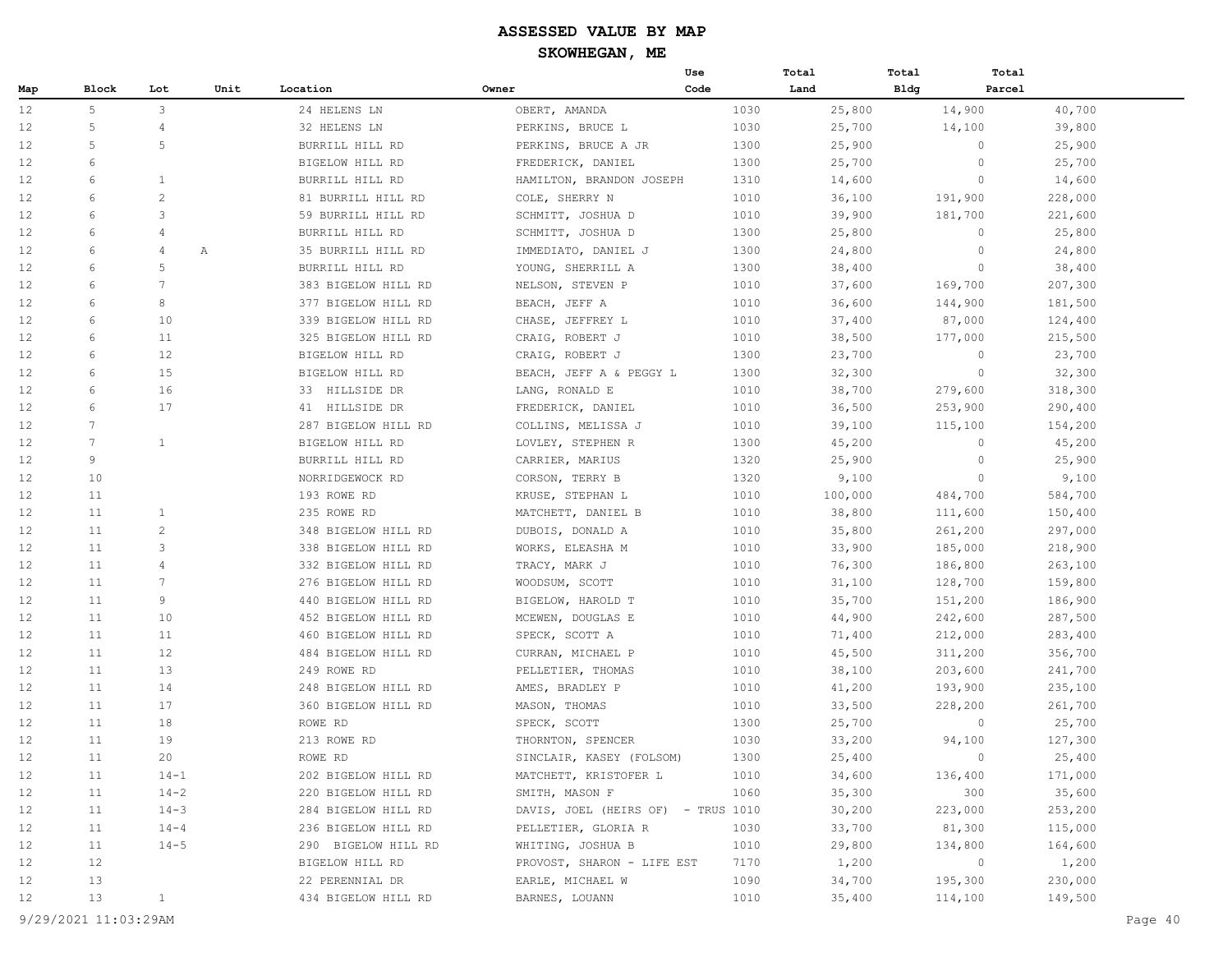|     |       |                              |      |                     |                             | Use  | Total   | Total       | Total             |
|-----|-------|------------------------------|------|---------------------|-----------------------------|------|---------|-------------|-------------------|
| Map | Block | Lot                          | Unit | Location            | Owner                       | Code | Land    | <b>Bldg</b> | Parcel            |
| 12  | 13    | 2                            |      | 426 BIGELOW HILL RD | LABRIE, JOSHUA D            | 1010 | 33,800  | 95,900      | 129,700           |
| 12  | 13    | 3                            |      | 418 BIGELOW HILL RD | HENRY, SANDRA I             | 1010 | 32,500  | 141,100     | 173,600           |
| 12  | 13    | A                            |      | 382 BIGELOW HILL RD | MASON, STEVEN O - TRUSTEE   | 1010 | 38,800  | 216,700     | 255,500           |
| 12  | 14    |                              |      | 347 BIGELOW HILL RD | JOHNSON, DANIEL G           | 1010 | 55,600  | 193,500     | 249,100           |
| 12  | 15    |                              |      | 97 ROWE RD          | DAVIS, CHRISTEN L           | 1030 | 32,000  | 87,700      | 119,700           |
| 12  | 15    | 1                            |      | 131 ROWE RD         | VEILLEUX, SHARON D          | 1030 | 57,300  | 87,600      | 144,900           |
| 12  | 16    | Α                            |      | 79 ROWE RD          | RICHARDSON, H DANIEL        | 1010 | 33,000  | 125,100     | 158,100           |
| 12  | 16    | $\mathbb{A}$<br><sup>1</sup> |      | 75 ROWE RD          | DORAN, JONATHAN DANIEL      | 1010 | 30,600  | 185,000     | 215,600           |
| 12  | 17    |                              |      | 132 ROWE RD         | LANEY, GLEN                 | 1010 | 109,500 | 167,900     | 277,400           |
| 12  | 17    | $\mathbf{1}$                 |      | 78 ROWE RD          | BOLVIN, ROBERT L            | 1010 | 32,100  | 150,900     | 183,000           |
| 12  | 17    | $\mathbf{1}$                 | Α    | 100 ROWE RD         | MCKENNA, ISABELLE (CARRIER) | 1010 | 31,100  | 335,800     | 366,900           |
| 12  | 17    | $\overline{c}$               |      | 199 GLEN VIEW DR    | CARRIER, DENIS M - TRUSTEE  | 1010 | 36,300  | 248,200     | 284,500           |
| 12  | 17    | 3                            |      | GLEN VIEW DR        | CARRIER, MELISSA V          | 1300 | 29,300  |             | $\circ$<br>29,300 |
| 12  | 17    | $\overline{4}$               |      | GLEN VIEW DR        | CARRIER, MELISSA V          | 1300 | 28,800  |             | $\circ$<br>28,800 |
| 12  | 17    | $\overline{5}$               |      | 161 GLEN VIEW DR    | QUIRION, GARY M SR          | 1010 | 34,800  | 172,200     | 207,000           |
| 12  | 17    | 6                            |      | GLEN VIEW DR        | QUIRION, GARY M             | 1300 | 26,200  |             | 26,200<br>$\circ$ |
| 12  | 17    | 7                            |      | GLEN VIEW DR        | LIZOTTE, JOSEPH O           | 1300 | 26,600  |             | $\circ$<br>26,600 |
| 12  | 17    | 8                            |      | GLEN VIEW DR        | WOLFE, SUZANNE M            | 1300 | 25,400  |             | $\circ$<br>25,400 |
| 12  | 17    | $\circ$                      |      | 128 GLEN VIEW DR    | GRAY, CECIL R III           | 1010 | 46,100  | 229,200     | 275,300           |
| 12  | 17    | 10                           |      | 138 GLEN VIEW DR    | BRUSA, ADAM H               | 1010 | 51,300  | 391,300     | 442,600           |
| 12  | 17    | 11                           |      | 148 GLEN VIEW DR    | STEARNS, W ADAM             | 1010 | 42,200  | 233,200     | 275,400           |
| 12  | 17    | 12                           |      | 164 GLEN VIEW DR    | CARTER, MICHAEL R           | 1010 | 41,100  | 206,900     | 248,000           |
| 12  | 17    | 13                           |      | GLEN VIEW DR        | FREEL, SHAWN                | 1300 | 35,100  |             | $\circ$<br>35,100 |
| 12  | 17    | 14                           |      | 200 GLEN VIEW DR    | SYLVAIN, DEVIN              | 1010 | 40,800  | 196,700     | 237,500           |
| 12  | 18    |                              |      | 163 ROWE RD         | STRAWBERRY HILL FARMS, LLC  | 3222 | 98,600  | 55,300      | 153,900           |
| 12  | 18    | $\mathbf{1}$                 |      | 229 BACK RD         | STEEVES, EVA M              | 1010 | 32,900  | 127,800     | 160,700           |
| 12  | 18    | $\overline{c}$               |      | 279 BACK RD         | STEEVES, EVA M              | 1010 | 41,400  | 232,300     | 273,700           |
| 12  | 18    | 3                            |      | 167 ROWE RD         | STEEVES, EVA M              | 1010 | 29,600  | 85,500      | 115,100           |
| 12  | 19    |                              |      | 171 BACK RD         | TAYLOR, GEORGE              | 1010 | 42,900  | 224,300     | 267,200           |
| 12  | 19    | $\mathbf{1}$                 |      | 227 BACK RD         | LANCASTER, JEFFREY P        | 1010 | 48,700  | 260,700     | 309,400           |
| 12  | 19    | 2                            |      | 209 BACK RD         | CARRIER, SUZANNE            | 1010 | 42,300  | 257,200     | 299,500           |
| 12  | 19    | 3                            |      | 193 BACK RD         | RINALDI, DOMINICK R         | 1010 | 39,300  | 231,200     | 270,500           |
| 12  | 19    | $\overline{4}$               |      | 181 BACK RD         | ROBBINS, CHARLES A III      | 1010 | 39,200  | 206,300     | 245,500           |
| 12  | 21    | $\mathbf{1}$                 |      | 88 ROWE RD          | HADLEY, TRACI L             | 1030 | 31,800  | 36,000      | 67,800            |
| 12  | 22    | $\mathbf{1}$                 |      | 88 GLEN VIEW DR     | MARSHALL, TROY A            | 1010 | 37,300  | 175,700     | 213,000           |
| 12  | 22    | $\overline{c}$               |      | 76 GLEN VIEW DR     | LANEY, GLEN B JR            | 1030 | 40,500  | 90,400      | 130,900           |
| 12  | 23    |                              |      | 170 ROWE RD         | FOLSOM, DAVID W II          | 1030 | 31,400  | 29,400      | 60,800            |
| 12  | 24    |                              |      | 4 BONNY DR          | FOLSOM, DAVID W             | 1030 | 97,700  | 111,600     | 209,300           |
| 12  | 24    | $\mathbf{1}$                 |      | 248 ROWE RD         | FOLSOM, RICHARD III         | 1030 | 32,000  | 25,400      | 57,400            |
| 12  | 24    | 2                            |      | 180 ROWE RD         | FOLSOM, BONNY L             | 1010 | 31,200  | 100,500     | 131,700           |
| 12  | 24    | 3                            |      | 196 ROWE RD         | FOLSOM, DAVID W II          | 1010 | 31,900  | 342,000     | 373,900           |
| 12  | 24    | $\overline{4}$               |      | ROWE RD             | FOLSOM, DAVID W I           | 1310 | 13,600  |             | $\circ$<br>13,600 |
| 12  | 24    | 5                            |      | 214 ROWE RD         | DRAKES, CHRISTOPHER         | 1030 | 30,900  | 71,500      | 102,400           |
| 12  | 3A    | ON <sub>2</sub>              |      | BIGELOW HILL RD     | WHQO RADIO                  | 322V | $\circ$ | 5,100       | 5,100             |
|     |       |                              |      |                     |                             |      |         |             |                   |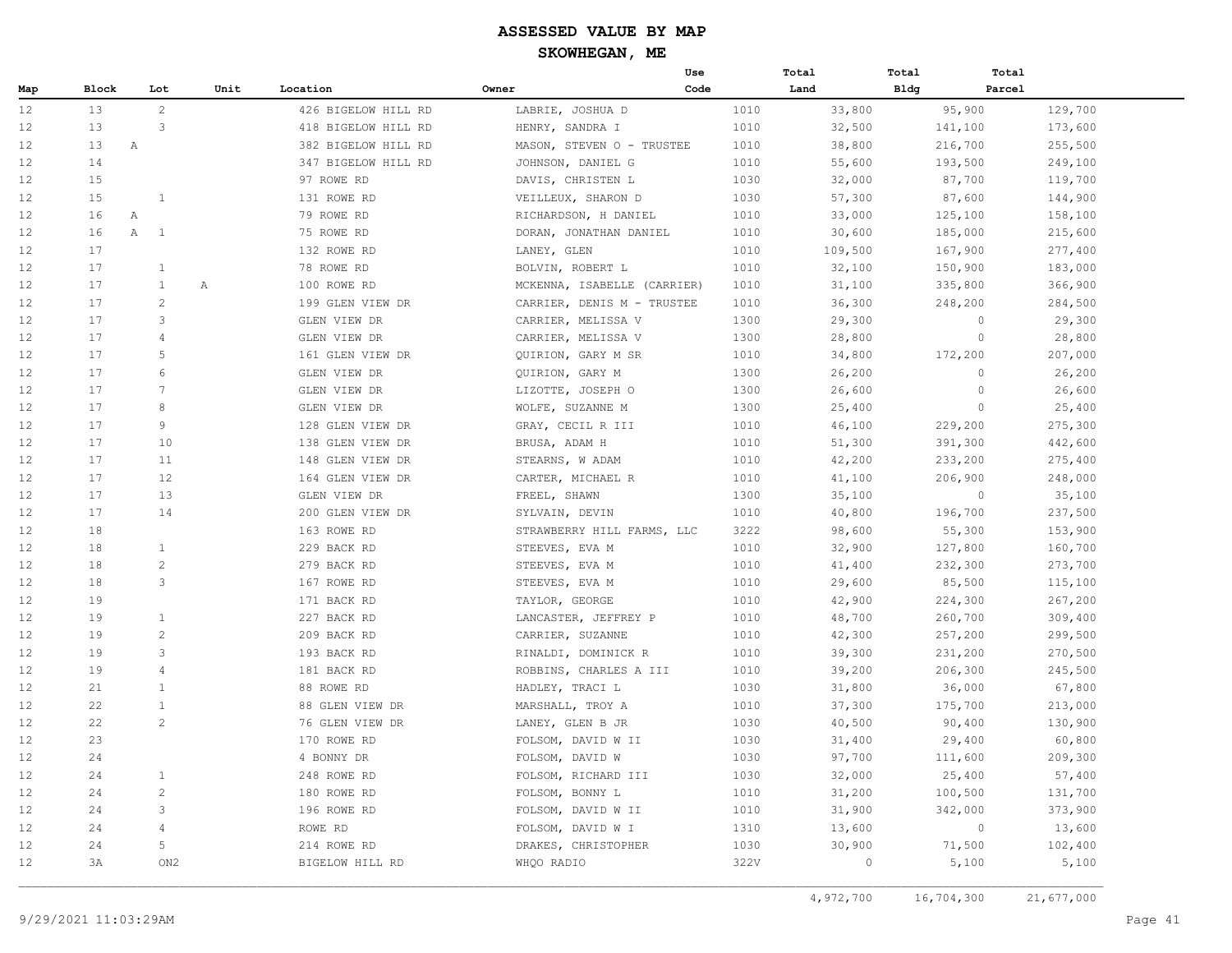|     |                   |                |      |                  |                               | Use  | Total   | Total       | Total   |         |  |
|-----|-------------------|----------------|------|------------------|-------------------------------|------|---------|-------------|---------|---------|--|
| Map | Block             | Lot            | Unit | Location         | Owner                         | Code | Land    | <b>Bldg</b> | Parcel  |         |  |
|     |                   |                |      |                  |                               |      |         |             |         |         |  |
| 13  | $\mathbf{1}$      |                |      | 188 BACK RD      | AMIDON, PHILLIP B             | 1010 | 42,300  |             | 246,200 | 288,500 |  |
| 13  | 3                 |                |      | BACK RD          | KEMEZYS, HARRIET              | 1300 | 34,700  |             | $\circ$ | 34,700  |  |
| 13  | 3                 | 1              |      | 236 BACK RD      | RIVERPARK ESTATES LLC         | 1010 | 28,800  |             | 87,400  | 116,200 |  |
| 13  | 4                 |                |      | 284 BACK RD      | GILSON, ANDREW C              | 1010 | 51,900  |             | 145,700 | 197,600 |  |
| 13  | 5                 |                |      | 346 BACK RD      | WILLEY, ROBERT DAVID SR       | 1010 | 59,900  |             | 69,200  | 129,100 |  |
| 13  | 5                 | $\mathbf{1}$   |      | BACK RD          | WILLEY, ROBERT D SR           | 1300 | 44,200  |             | $\circ$ | 44,200  |  |
| 13  | 5                 | ON1            |      | 320 BACK RD      | WILLEY, LINWOOD C             | 1031 | $\circ$ |             | 6,300   | 6,300   |  |
| 13  | 6                 |                |      | BACK RD          | SOMERSET WOODS TRUSTEES       | 920V | 27,100  |             | $\circ$ | 27,100  |  |
| 13  | 7                 |                |      | BACK RD          | STAPLES, BRUCE A              | 1310 | 22,100  |             | $\circ$ | 22,100  |  |
| 13  | 8                 |                |      | 382 BACK RD      | RENFREW, MARILYN J            | 1010 | 49,200  |             | 137,900 | 187,100 |  |
| 13  | 9                 |                |      | BACK RD          | WILLEY, ROBERT DAVID SR       | 1300 | 28,200  |             | $\circ$ | 28,200  |  |
| 13  | 9                 | $\mathbf{1}$   |      | 375 BACK RD      | WILLEY, SUE J                 | 1010 | 33,600  |             | 66,300  | 99,900  |  |
| 13  | 9                 | $\overline{2}$ |      | 367 BACK RD      | KENNEDY, ROY H                | 1030 | 32,600  |             | 29,400  | 62,000  |  |
| 13  | 10                |                |      | 25 ROWE RD       | WILLETT, RICHARD D            | 1010 | 71,700  |             | 179,600 | 251,300 |  |
| 13  | 11                |                |      | 52 ROWE RD       | SMITH, LOUISE E               | 0130 | 52,100  |             | 146,300 | 198,400 |  |
| 13  | 11                | А              |      | 24 ROWE RD       | BALDWIN, RALPH C              | 1010 | 41,600  |             | 101,300 | 142,900 |  |
| 13  | 11                | $\, {\bf B}$   |      | 44 ROWE RD       | STERLING, JOHN W              | 1010 | 31,200  |             | 148,300 | 179,500 |  |
| 13  | 12                |                |      | 489 BACK RD      | FARNSWORTH, JOAN              | 1010 | 43,100  |             | 72,400  | 115,500 |  |
| 13  | 12                | 1              |      | 507 BACK RD      | FOLSOM, DAVID W I             | 1030 | 28,800  |             | 47,800  | 76,600  |  |
| 13  | $12 \overline{ }$ | $\overline{c}$ |      | 115 GLEN VIEW DR | RICHARD CARRIER TRUCKING INC  | 1060 | 33,400  |             | 32,400  | 65,800  |  |
| 13  | 12                | 3              |      | 475 BACK RD      | BROWN, JULIA FARNSWORTH       | 1010 | 32,000  |             | 40,800  | 72,800  |  |
| 13  | 13                |                |      | BACK RD          | FARNSWORTH, JOAN B            | 7170 | 1,400   |             | $\circ$ | 1,400   |  |
| 13  | 13                | $\mathbf{1}$   |      | 494 BACK RD      | BAIKO, PAUL A                 | 1010 | 31,000  |             | 128,400 | 159,400 |  |
| 13  | 14                |                |      | BACK RD          | JABLONSKI, JOSEPH W - TRUSTEE | 7170 | 22,700  |             | $\circ$ | 22,700  |  |
| 13  | 14                | Α              |      | 434 BACK RD      | HUGHES AARON P                | 1010 | 26,700  |             | 91,100  | 117,800 |  |
| 13  | 16                |                |      | 155 PORTER RD    | HOFMANN, ELIZABETH A          | 1010 | 36,800  |             | 190,000 | 226,800 |  |
| 13  | 17                |                |      | PORTER RD        | JONES, JEFFREY W              | 1300 | 28,600  |             | $\circ$ | 28,600  |  |
| 13  | 17                | 3              |      | 164 PORTER RD    | ENMAN, CHRISTOPHER C          | 1010 | 36,800  |             | 119,500 | 156,300 |  |
| 13  | 17                | $\overline{4}$ |      | 158 PORTER RD    | NADEAU, CASEY J               | 1010 | 32,200  |             | 40,700  | 72,900  |  |
| 13  | 17                | 5              |      | 148 PORTER RD    | MITCHELL, JAY S               | 1010 | 29,600  |             | 131,100 | 160,700 |  |
| 13  | 18                |                |      | PORTER RD        | BIALY, CAROL K                | 1300 | 69,200  |             | $\circ$ | 69,200  |  |
| 13  | 18                | $\mathbf{1}$   |      | 81 PORTER RD     | BURNS, MICHELLE M             | 1010 | 29,600  |             | 63,200  | 92,800  |  |
| 13  | 18                | $\overline{c}$ |      | 117 PORTER RD    | CRAM, MICAH R                 | 1010 | 30,000  |             | 114,700 | 144,700 |  |
| 13  | 18                | ON             |      | PORTER RD        | CARMICHAEL, WELDON            | 430V | $\circ$ |             | 1,400   | 1,400   |  |
| 13  | 19                |                |      | 106 PORTER RD    | KNOWLES, ROYCE A              | 1010 | 43,000  |             | 126,600 | 169,600 |  |
| 13  | 19                | $\mathbf{1}$   |      | 120 PORTER RD    | KNOWLES, DAVID                | 1030 | 30,300  |             | 56,900  | 87,200  |  |
| 13  | 19                |                |      | 96 PORTER RD     | KNOWLES, ROBERT R             | 1010 | 41,100  |             | 76,400  | 117,500 |  |
| 13  | 19                | $2 - 1$        |      | 80 PORTER RD     | ATWOOD, CHRISTOPHER G         | 1030 | 32,600  |             | 66,500  | 99,100  |  |
| 13  | 20                |                |      | 401 MIDDLE RD    | CLARK, WILLIAM E              | 332I | 36,100  |             | 22,500  | 58,600  |  |
| 13  | 20                | $\mathbf{1}$   |      | 44 PORTER RD     | GOODWIN, EVELYN M             | 1060 | 39,200  |             | 16,900  | 56,100  |  |
| 13  | 21                |                |      | MIDDLE RD        | CLARK, WILLIAM E              | 1060 | 68,900  |             | 600     | 69,500  |  |
| 13  | 21                | А              |      | 49 PORTER RD     | CLARK, CYNTHIA L              | 1010 | 28,300  |             | 91,700  | 120,000 |  |
| 13  | 22                |                |      | 263 MIDDLE RD    | KEMEZYS, HARRIET              | 1090 | 71,000  |             | 75,400  | 146,400 |  |
| 13  | 22                | А              |      | 307 MIDDLE RD    | WASHBURN, SETH M              | 1010 | 28,300  |             | 159,400 | 187,700 |  |
| 13  | 22                | В              |      | 327 MIDDLE RD    | NUNN, TIMOTHY A               | 1040 | 31,200  |             | 65,900  | 97,100  |  |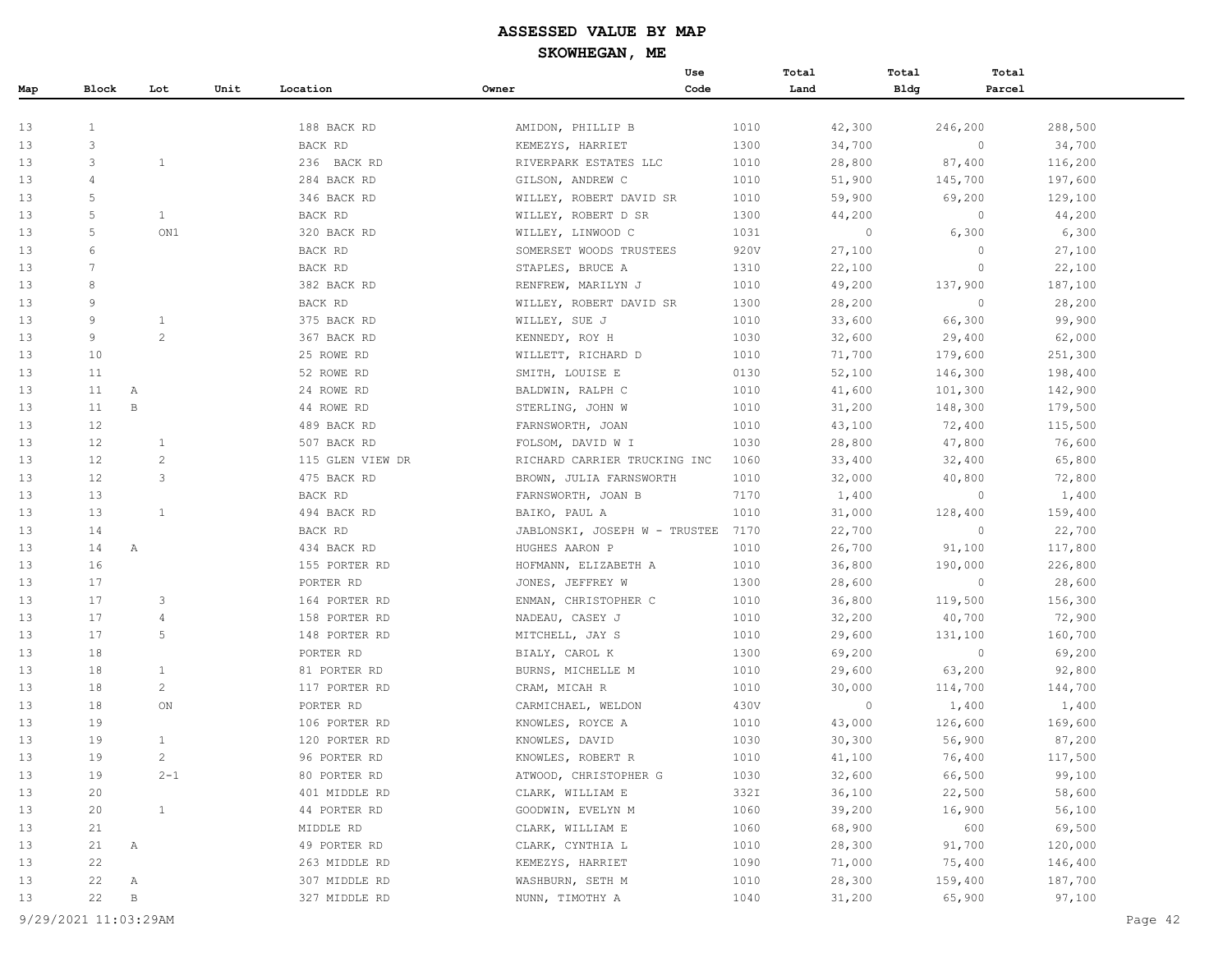|     |       |                                |         |                  |                  |                               | Use  | Total |        | Total       | Total   |         |
|-----|-------|--------------------------------|---------|------------------|------------------|-------------------------------|------|-------|--------|-------------|---------|---------|
| Map | Block | Lot                            |         | Unit<br>Location | Owner            |                               | Code | Land  |        | <b>Bldg</b> | Parcel  |         |
| 13  | 22    | $\mathbf{B}$<br>$\overline{1}$ |         |                  | 335 MIDDLE RD    | NUNN, DALE                    |      | 1030  | 32,000 |             | 76,000  | 108,000 |
| 13  | 22    | $\mathsf C$                    |         |                  | MIDDLE RD        | CARRIER, PETER                |      | 1060  | 92,100 |             | 29,900  | 122,000 |
| 13  | 22    | $\mathsf{C}$<br>1              | Α       |                  | 43 FITZGERALD DR | JOHNSON, RYAN T               |      | 1010  | 32,000 |             | 147,900 | 179,900 |
| 13  | 22    | $\mathsf{C}$<br>2              | Α       |                  | 36 FITZGERALD DR | CARRIER, PETER                |      | 1010  | 34,500 |             | 210,600 | 245,100 |
| 13  | 22    | $\mathbb{D}$                   |         |                  | 297 MIDDLE RD    | MCCOLLOR, SANDRA              |      | 1010  | 30,900 |             | 153,900 | 184,800 |
| 13  | 22    | $\mathop{}\mathbb{E}$          |         |                  | 293 MIDDLE RD    | LADD, VONDEL                  |      | 1030  | 30,800 |             | 25,700  | 56,500  |
| 13  | 23    |                                |         |                  | 294 MIDDLE RD    | WASHBURN, RICHARD C SR & JUNE |      | 1040  | 87,300 |             | 74,600  | 161,900 |
| 13  | 23    | 1                              |         |                  | 308 MIDDLE RD    | WASHBURN, ROBERT M            |      | 0130  | 29,300 |             | 231,000 | 260,300 |
| 13  | 23    | Α                              |         |                  | 330 MIDDLE RD    | WASHBURN, RICHARD C JR        |      | 1010  | 29,500 |             | 99,600  | 129,100 |
| 13  | 24    |                                |         |                  | 382 MIDDLE RD    | PROVOST, MARK                 |      | 1010  | 60,500 |             | 49,000  | 109,500 |
| 13  | 24    | А                              |         |                  | 342 MIDDLE RD    | FLETCHER ALICIA L             |      | 1010  | 29,300 |             | 89,000  | 118,300 |
| 13  | 24    | $\mathbf B$                    |         |                  | 366 MIDDLE RD    | FRAZIER, KIMBERLY FRANCEEN    |      | 1010  | 36,500 |             | 141,700 | 178,200 |
| 13  | 25    |                                |         |                  | 396 MIDDLE RD    | WASHBURN, DUSTIN M            |      | 1010  | 38,300 |             | 279,800 | 318,100 |
| 13  | 27    |                                |         |                  | 400 MIDDLE RD    | CLARK, WILLIAM E              |      | 1010  | 46,400 |             | 55,800  | 102,200 |
| 13  | 28    |                                |         |                  | 398 MIDDLE RD    | CLARK, WILLIAM                |      | 1010  | 15,400 |             | 93,100  | 108,500 |
| 13  | 29    |                                |         |                  | 475 MIDDLE RD    | LAGASSE, DAVID J              |      | 1010  | 38,400 |             | 105,900 | 144,300 |
| 13  | 29    | Α                              |         |                  | 455 MIDDLE RD    | MCLAUGHLIN, CHRISTOPHER R     |      | 1010  | 28,500 |             | 84,700  | 113,200 |
| 13  | 29    | $\mathbf{1}$<br>A              |         |                  | 459 MIDDLE RD    | PHILBRICK, LEE A              |      | 1010  | 31,900 |             | 64,700  | 96,600  |
| 13  | 29    | B                              |         |                  | 467 MIDDLE RD    | CLARK, JUDY A                 |      | 1010  | 34,000 |             | 73,200  | 107,200 |
| 13  | 30    |                                |         |                  | 7 PALMER RD      | LIBBY, CLINT                  |      | 1010  | 29,900 |             | 169,600 | 199,500 |
| 13  | 30    | Α                              |         |                  | 485 MIDDLE RD    | EGAN, ROBERT J                |      | 1010  | 29,600 |             | 47,800  | 77,400  |
| 13  | 30    | $\, {\bf B}$                   |         |                  | 27 PALMER RD     | VOISINE MARK A                |      | 1010  | 41,400 |             | 157,800 | 199,200 |
| 13  | 30    | В<br>$\mathbf{1}$              |         |                  | 47 PALMER RD     | THORNE, BETH L                |      | 1030  | 28,800 |             | 27,000  | 55,800  |
| 13  | 31    |                                |         |                  | MIDDLE RD        | WASHBURN, RICHARD C SR        |      | 1300  | 23,600 |             | $\circ$ | 23,600  |
| 13  | 31    | $\mathbf{1}$                   |         |                  | MIDDLE RD        | METHE, RUDOLPH D              |      | 1300  | 25,800 |             | $\circ$ | 25,800  |
| 13  | 31    | 2                              |         |                  | 454 MIDDLE RD    | MCLAUGHLIN, CHRISTOPHER R     |      | 1010  | 27,600 |             | 162,800 | 190,400 |
| 13  | 32    |                                |         |                  | MIDDLE RD        | GOODWIN, EVELYN               |      | 1320  | 20,500 |             | 0       | 20,500  |
| 13  | 32    | $\mathbf{1}$                   |         |                  | MIDDLE RD        | DICKINSON, NORMAN R           |      | 1320  | 3,100  |             | $\circ$ | 3,100   |
| 13  | 33    |                                |         |                  | MIDDLE RD        | SAPPI NORTH AMERICA INC       |      | 7170  | 5,700  |             | $\circ$ | 5,700   |
| 13  | 34    |                                |         |                  | 518 MIDDLE RD    | SHORES, CHERYL, ET ALS        |      | 1010  | 55,900 |             | 149,800 | 205,700 |
| 13  | 35    | 1                              |         |                  | 78 PALMER RD     | POIRIER, JENNIFER L           |      | 1010  | 29,300 |             | 168,900 | 198,200 |
| 13  | 35    | 2                              |         |                  | 70 PALMER RD     | JARDINE, BRUCE W              |      | 1010  | 28,900 |             | 118,800 | 147,700 |
| 13  | 35    | 3                              |         |                  | 62 PALMER RD     | ROWE, ALLAN                   |      | 1010  | 28,900 |             | 102,000 | 130,900 |
| 13  | 35    | $\overline{4}$                 |         |                  | 58 PALMER RD     | WATTS, MALCOLM H              |      | 1010  | 28,900 |             | 150,600 | 179,500 |
| 13  | 35    | 5                              |         |                  | 50 PALMER RD     | FREDERICK, MARK A             |      | 1010  | 32,200 |             | 94,900  | 127,100 |
| 13  | 35    | 6                              |         |                  | 14 PALMER RD     | EMERY, JOHN L                 |      | 1010  | 28,900 |             | 102,100 | 131,000 |
| 13  | 35    | 7                              |         |                  | 513 MIDDLE RD    | BERUBE, JOHN                  |      | 1010  | 30,200 |             | 142,100 | 172,300 |
| 13  | 35    | 8                              |         |                  | 8 PALMER RD      | BOOKER, ADAM R                |      | 1030  | 23,200 |             | 52,500  | 75,700  |
| 13  | 35    |                                | 10      |                  | 553 MIDDLE RD    | COLUCCI, CHRISTOPHER A        |      | 1010  | 32,600 |             | 163,300 | 195,900 |
| 13  | 35    |                                | $8 - 1$ |                  | MIDDLE RD        | BOOKER, ADAM R                |      | 1300  | 22,600 |             | 0       | 22,600  |
| 13  | 35    |                                | $9 - 1$ |                  | 517 MIDDLE RD    | TRAFTON, LEON E               |      | 1030  | 30,100 |             | 31,900  | 62,000  |
| 13  | 35    |                                | $9 - 2$ |                  | MIDDLE RD        | TRAFTON, LEON                 |      | 1300  | 23,900 |             | $\circ$ | 23,900  |
| 13  | 36    |                                |         |                  | PALMER RD        | HOSKINS, ARTHUR W             |      | 1320  | 9,800  |             | $\circ$ | 9,800   |
| 13  | 36    | A                              |         |                  | 59 PALMER RD     | WEEKS, PHILLIP D              |      | 1010  | 35,500 |             | 102,400 | 137,900 |
| 13  | 36    | $\, {\bf B}$                   |         |                  | 83 PALMER RD     | HOSKINS, ARTHUR W             |      | 1010  | 28,800 |             | 69,100  | 97,900  |
| 13  | 36    | $\mathbb C$                    |         |                  | 75 PALMER RD     | PELOTTE, ROBERT T             |      | 0101  | 28,800 |             | 94,900  | 123,700 |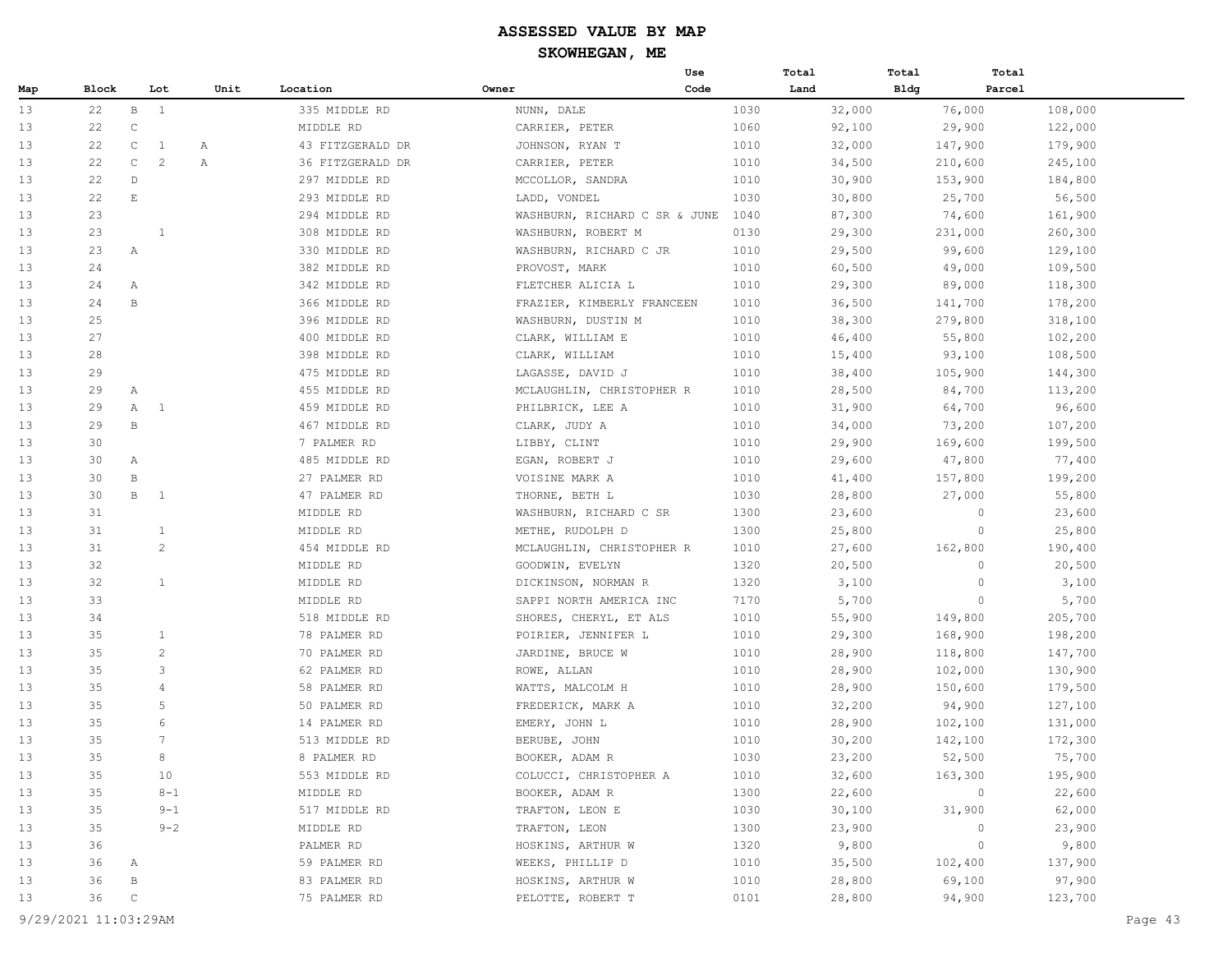|     |       |                 |      |                |                              | Use  | Total |        | Total       | Total   |         |
|-----|-------|-----------------|------|----------------|------------------------------|------|-------|--------|-------------|---------|---------|
| Map | Block | Lot             | Unit | Location       | Owner                        | Code |       | Land   | <b>Bldg</b> | Parcel  |         |
| 13  | 36    | $\mathbb D$     |      | 67 PALMER RD   | MURRAY, PAUL R               |      | 1010  | 28,800 |             | 82,200  | 111,000 |
| 13  | 37    |                 |      | 94 PALMER RD   | FITZGERALD, DANNY L JR - PR  |      | 1010  | 45,300 |             | 168,900 | 214,200 |
| 13  | 37    | Α               |      | PALMER RD      | MCDONNELL, JEANNE (BITZAN)   |      | 1300  | 31,000 |             | 0       | 31,000  |
| 13  | 37    | B               |      | 84 PALMER RD   | BREINGAN, RONALD D           |      | 1030  | 26,800 |             | 31,400  | 58,200  |
| 13  | 37    | $\mathsf C$     |      | 98 PALMER RD   | SMITH, RICHARD K             |      | 1010  | 29,400 |             | 115,200 | 144,600 |
| 13  | 37    | $\mathbb{D}$    |      | 547 MIDDLE RD  | FITZGERALD, DEREK GENE       |      | 1010  | 35,100 |             | 173,400 | 208,500 |
| 13  | 38    |                 |      | PALMER RD      | BESSEY DEVELOPMENT CO        |      | 1300  | 55,900 |             | 0       | 55,900  |
| 13  | 39    |                 |      | 158 PALMER RD  | WILES, RODERICK L            |      | 1300  | 34,400 |             | $\circ$ | 34,400  |
| 13  | 39    | 1               |      | 184 PALMER RD  | BEAULIEU, PAUL J             |      | 1010  | 41,400 |             | 147,200 | 188,600 |
| 13  | 39    | 2               |      | PALMER RD      | NICKERSON, DYLAN E           |      | 1300  | 24,800 |             | $\circ$ | 24,800  |
| 13  | 39    | 3               |      | PALMER RD      | HILTON, MICHELL G            |      | 1300  | 24,500 |             | 0       | 24,500  |
| 13  | 39    | $\overline{4}$  |      | PALMER RD      | BEAULIEU, MARC V             |      | 1300  | 36,400 |             | $\circ$ | 36,400  |
| 13  | 39    | 5               |      | 138 PALMER RD  | HERRICK, ELIPHALET L JR      |      | 1030  | 29,500 |             | 49,100  | 78,600  |
| 13  | 40    |                 |      | 11 CHAPMAN DR  | AMES PROPERTY MANAGEMENT LLC |      | 1030  | 44,300 |             | 6,200   | 50,500  |
| 13  | 40    | 1               |      | 129 PALMER RD  | TOMLIN, MERIAN R             |      | 1010  | 26,300 |             | 86,500  | 112,800 |
| 13  | 40    | 2               |      | 137 PALMER RD  | OLIVER, MATTHEW A            |      | 1010  | 26,300 |             | 69,600  | 95,900  |
| 13  | 40    | 3               |      | 145 PALMER RD  | POOLER, GYNETH J             |      | 1010  | 25,200 |             | 93,400  | 118,600 |
| 13  | 40    | $\overline{4}$  |      | 151 PALMER RD  | MAYER, BRENDA T              |      | 1010  | 29,000 |             | 77,200  | 106,200 |
| 13  | 40    | 5               |      | 165 PALMER RD  | HAYES, JAMES D               |      | 1010  | 29,000 |             | 99,400  | 128,400 |
| 13  | 40    | 6               |      | 93 CRESCENT ST | FOSTER, ANTONIO L            |      | 1010  | 28,100 |             | 156,900 | 185,000 |
| 13  | 40    | $7\phantom{.0}$ |      | 87 CRESCENT ST | FITZPATRICK, ADAM J          |      | 1010  | 31,200 |             | 138,300 | 169,500 |
| 13  | 40    | 8               |      | 81 CRESCENT ST | MARCOTTE, ROBERT D           |      | 1010  | 31,300 |             | 156,200 | 187,500 |
| 13  | 40    | 9               |      | 73 CRESCENT ST | CALLAHAN, CONOR M            |      | 1010  | 31,300 |             | 148,200 | 179,500 |
| 13  | 40    | 10              |      | CRESCENT ST    | CALLAHAN, CONOR              |      | 1300  | 21,900 |             | $\circ$ | 21,900  |
| 13  | 40    | 11              |      | 65 CRESCENT ST | SMITH, SANDRA                |      | 1010  | 28,600 |             | 140,600 | 169,200 |
| 13  | 40    | 12              |      | 59 CRESCENT ST | DEADY, KAREN F               |      | 1010  | 32,500 |             | 151,500 | 184,000 |
| 13  | 40    | 13              |      | 51 CRESCENT ST | MANUEL, CHESTER T - TRUSTEE  |      | 1010  | 29,300 |             | 123,400 | 152,700 |
| 13  | 40    | 14              |      | 45 CRESCENT ST | POWELL, WALTER D             |      | 1010  | 28,800 |             | 100,200 | 129,000 |
| 13  | 40    | 15              |      | 41 CRESCENT ST | LIZOTTE, CRAIG A             |      | 1010  | 29,800 |             | 117,400 | 147,200 |
| 13  | 40    | 16              |      | 37 CRESCENT ST | TURCOTTE, ERIC J             |      | 1010  | 28,700 |             | 177,700 | 206,400 |
| 13  | 40    | 17              |      | 31 CRESCENT ST | PILLSBURY, SCOTT R           |      | 1010  | 28,700 |             | 143,400 | 172,100 |
| 13  | 40    | 18              |      | 25 CRESCENT ST | MCDANIELS, LORI C            |      | 1010  | 31,800 |             | 97,100  | 128,900 |
| 13  | 40    | 19              |      | 19 CRESCENT ST | SMALL, RONALD P              |      | 1010  | 28,700 |             | 135,400 | 164,100 |
| 13  | 40    | 20              |      | 13 CRESCENT ST | CASTERLINE, KIRK S           |      | 1010  | 22,300 |             | 144,500 | 166,800 |
| 13  | 40    | 21              |      | 14 CRESCENT ST | HERRICK, JEREMY              |      | 1010  | 28,200 |             | 131,700 | 159,900 |
| 13  | 40    | 22              |      | 18 CRESCENT ST | HERRICK, JASON               |      | 1010  | 25,400 |             | 101,300 | 126,700 |
| 13  | 40    | 23              |      | 26 CRESCENT ST | MADORE, RICHARD H JR         |      | 1010  | 25,400 |             | 147,500 | 172,900 |
| 13  | 40    | 24              |      | CRESCENT ST    | MADORE, RICHARD H JR         |      | 1300  | 19,800 |             | $\circ$ | 19,800  |
| 13  | 40    | 25              |      | 38 CRESCENT ST | MEISNER, NAHUM P             |      | 1010  | 28,200 |             | 189,000 | 217,200 |
| 13  | 40    | 26              |      | CRESCENT ST    | MEISNER, NAHUM               |      | 1300  | 21,800 |             | 0       | 21,800  |
| 13  | 40    | 27              |      | 68 CRESCENT ST | MEISNER, NAHUM               |      | 1300  | 19,800 |             | 0       | 19,800  |
| 13  | 40    | 28              |      | 76 CRESCENT ST | GREENLAW, BRIAN R            |      | 1300  | 19,800 |             | 0       | 19,800  |
| 13  | 40    | 29              |      | 82 CRESCENT ST | GREENLAW, BRIAN R            |      | 1010  | 25,400 |             | 134,400 | 159,800 |
| 13  | 40    | 30              |      | 88 CRESCENT ST | SAVAGE, CHRISTIAN            |      | 1010  | 28,200 |             | 156,100 | 184,300 |
| 13  | 40    | 31              |      | 96 CRESCENT ST | PHONPHAI, KATHLEEN FRANCES   |      | 1010  | 28,200 |             | 126,500 | 154,700 |
| 13  | 40    | Α               |      | 195 PALMER RD  | PARADIS, CAREY A             |      | 1010  | 42,300 |             | 263,600 | 305,900 |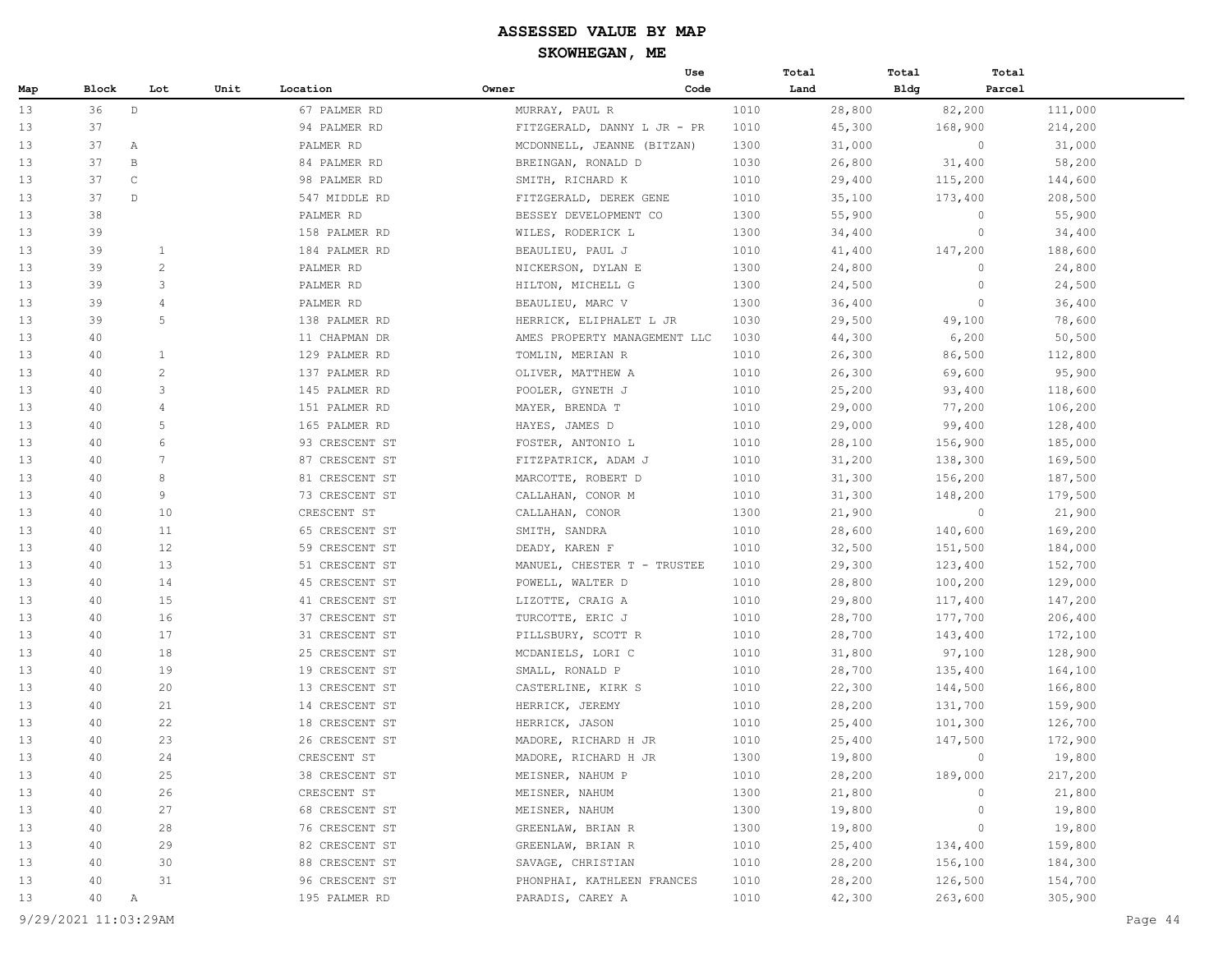|     |       |              |                |      |                 |       | Use                                 |      | Total   | Total       | Total    |         |
|-----|-------|--------------|----------------|------|-----------------|-------|-------------------------------------|------|---------|-------------|----------|---------|
| Map | Block |              | Lot            | Unit | Location        | Owner | Code                                |      | Land    | <b>Bldg</b> | Parcel   |         |
| 13  | 40    | $\, {\bf B}$ |                |      | PALMER RD       |       | PARADIS, CAREY                      | 1300 | 26,600  |             | $\circ$  | 26,600  |
| 13  | 40    | $\mathsf C$  |                |      | 34 WILLYS WY    |       | BLANCHET, LARRY L                   | 1010 | 40,700  |             | 200, 100 | 240,800 |
| 13  | 40    | $\mathbb{D}$ |                |      | 2 CHAPMAN DR    |       | AMES PROPERTY MANAGEMENT LLC        | 1030 | 32,600  |             | 4,600    | 37,200  |
| 13  | 41    |              |                |      | PALMER RD       |       | ENGLER, BRUCE L                     | 1300 | 64,000  |             | $\circ$  | 64,000  |
| 13  | 41    | Α            |                |      | PALMER RD       |       | HALLEE, SANDRA JEAN (HOWATT)        | 1060 | 38,100  |             | 1,600    | 39,700  |
| 13  | 41    | Α            | ON             |      | 206 PALMER RD   |       | BLODGETT, KERT                      | 1030 | $\circ$ |             | 55,000   | 55,000  |
| 13  | 41    | B            |                |      | 224 PALMER RD   |       | ENGLER, BRUCE L                     | 1010 | 31,800  |             | 99,900   | 131,700 |
| 13  | 42    |              |                |      | 245 PALMER RD   |       | HOLT, DANIEL PATRICK                | 1010 | 39,900  |             | 109,000  | 148,900 |
| 13  | 42    | А            |                |      | 538 BACK RD     |       | LANEY, ROBERT J                     | 1010 | 36,100  |             | 105,000  | 141,100 |
| 13  | 42    | $\, {\bf B}$ |                |      | 520 BACK RD     |       | BENNETT, MARGARET - LIFE ESTAT 1040 |      | 43,000  |             | 108,600  | 151,600 |
| 13  | 42    | В            | 1              |      | 506 BACK RD     |       | POMELOW, NATHAN P                   | 1010 | 29,600  |             | 198,400  | 228,000 |
| 13  | 42    | $\mathsf C$  |                |      | 225 PALMER RD   |       | WARD, JENNIFER L                    | 1010 | 33,300  |             | 132,800  | 166,100 |
| 13  | 43    |              |                |      | PALMER RD       |       | EARLE, MICHAEL                      | 1060 | 18,300  |             | 11,200   | 29,500  |
| 13  | 43    |              | $\mathbf{1}$   |      | 240 PALMER RD   |       | HADLEY, LAWRENCE                    | 1010 | 32,100  |             | 223,900  | 256,000 |
| 13  | 43    | Α            |                |      | 254 PALMER RD   |       | PROKOPOVA, PETRA                    | 1010 | 30,800  |             | 172,100  | 202,900 |
| 13  | 43    | $\, {\bf B}$ |                |      | PALMER RD       |       | HOLT, DANIEL P                      | 1300 | 23,400  |             | $\circ$  | 23,400  |
| 13  | 44    |              |                |      | BACK ROAD       |       | BERUBE, PAUL L                      | 1300 | 25,400  |             | $\circ$  | 25,400  |
| 13  | 44    |              | 2              |      | 555 BACK RD     |       | DOUIN, MICHAEL                      | 1010 | 25,400  |             | 27,200   | 52,600  |
| 13  | 44    |              | 3              |      | 545 BACK RD     |       | BRAGDON, PETER                      | 1010 | 29,300  |             | 138,800  | 168,100 |
| 13  | 44    |              | $\overline{4}$ |      | 551 BACK RD     |       | GIROUX, JOHN H JR                   | 1300 | 22,600  |             | $\circ$  | 22,600  |
| 13  | 44    | A            |                |      | 515 BACK RD     |       | SALISBURY, KRISTINA L & NORMA       | 1030 | 30,800  |             | 15,200   | 46,000  |
| 13  | 45    |              |                |      | BACK RD         |       | DOUIN, MICHAEL                      | 1320 | 2,100   |             | $\circ$  | 2,100   |
| 13  | 46    |              |                |      | 276 PALMER RD   |       | EARLE, MICHAEL                      | 1010 | 61,700  |             | 80,000   | 141,700 |
| 13  | 47    |              | 1              |      | BACK RD         |       | FITZGERALD, JOB                     | 1300 | 26,600  |             | $\circ$  | 26,600  |
| 13  | 47    |              | $\overline{c}$ |      | BACK RD         |       | SANBORN, VALERIE - PR               | 1300 | 27,200  |             | $\circ$  | 27,200  |
| 13  | 47    |              | 3              |      | BACK RD         |       | SANBORN, VALERIE - PR               | 1300 | 26,800  |             | $\circ$  | 26,800  |
| 13  | 47    |              | 4              |      | 573 BACK RD     |       | SANBORN, VALERIE - PR               | 1030 | 33,600  |             | 70,200   | 103,800 |
| 13  | 47    |              | 5              |      | 571 BACK RD     |       | HUFF, FELICIA                       | 1010 | 35,000  |             | 131,500  | 166,500 |
| 13  | 47    |              | 6              |      | 49 GLEN VIEW DR |       | CARRIER, JIMMY E                    | 1010 | 50,000  |             | 326,600  | 376,600 |
| 13  | 48    |              |                |      | 601 MIDDLE RD   |       | HOLMES, HAROLD S                    | 316I | 40,500  |             | 230,400  | 270,900 |
| 13  | 48    |              | $\mathbf{1}$   |      | 583 MIDDLE RD   |       | ESTES, BRANNON R                    | 1010 | 36,700  |             | 76,900   | 113,600 |
| 13  | 48    |              | $\overline{c}$ |      | 569 MIDDLE RD   |       | CLARK, MATTHEW O                    | 1010 | 32,000  |             | 115,700  | 147,700 |
| 13  | 48    |              | 3              |      | 605 MIDDLE RD   |       | LAMBERT, BRANDON G                  | 1010 | 29,900  |             | 94,600   | 124,500 |
| 13  | 49    |              |                |      | MIDDLE RD       |       | GOODWIN, EVELYN M                   | 1320 | 9,800   |             | $\circ$  | 9,800   |
| 13  | 50    |              |                |      | 627 MIDDLE RD   |       | COMPANIONS OF CLARE                 | 9200 | 34,000  |             | 83,400   | 117,400 |
| 13  | 50    | A            |                |      | 647 MIDDLE RD   |       | VIOLETTE, DWIGHT R                  | 1010 | 33,800  |             | 100,800  | 134,600 |
| 13  | 51    |              |                |      | 5 VARNEY RD     |       | DUBAY, LORRIE J (MCKUSICK)          | 1010 | 29,600  |             | 97,700   | 127,300 |
| 13  | 52    |              |                |      | 620 MIDDLE RD   |       | CLARK, JOSH                         | 1010 | 47,400  |             | 145,300  | 192,700 |
| 13  | 53    | Α            |                |      | 663 MIDDLE RD   |       | SINCYR, DAVID A III                 | 1010 | 37,400  |             | 129,100  | 166,500 |
| 13  | 53    | В            |                |      | 669 MIDDLE RD   |       | CORSON, CAROL A - TRUSTEE           | 1010 | 22,400  |             | 73,900   | 96,300  |
| 13  | 53    | $\mathsf C$  |                |      | 683 MIDDLE RD   |       | NADEAU, VICKIE L                    | 0130 | 27,100  |             | 97,500   | 124,600 |
| 13  | 53    | $C \t1$      |                |      | 677 MIDDLE RD   |       | JOHNSON, JACOBY R                   | 1030 | 20,900  |             | 32,300   | 53,200  |
| 13  | 54    |              |                |      | 650 MIDDLE RD   |       | TYLER, PARKER H                     | 1010 | 34,200  |             | 125,800  | 160,000 |
| 13  | 55    |              |                |      | WATERVILLE RD   |       | SAPPI NORTH AMERICA INC             | 7170 | 3,600   |             | 0        | 3,600   |
| 13  | 56    |              |                |      | WATERVILLE RD   |       | SAPPI NORTH AMERICA INC             | 7170 | 2,700   |             | $\circ$  | 2,700   |
| 13  | 57    |              |                |      | 36 CARRIER LN   |       | CARRIER CHIPPING INC                | 440C | 231,700 |             | 309,500  | 541,200 |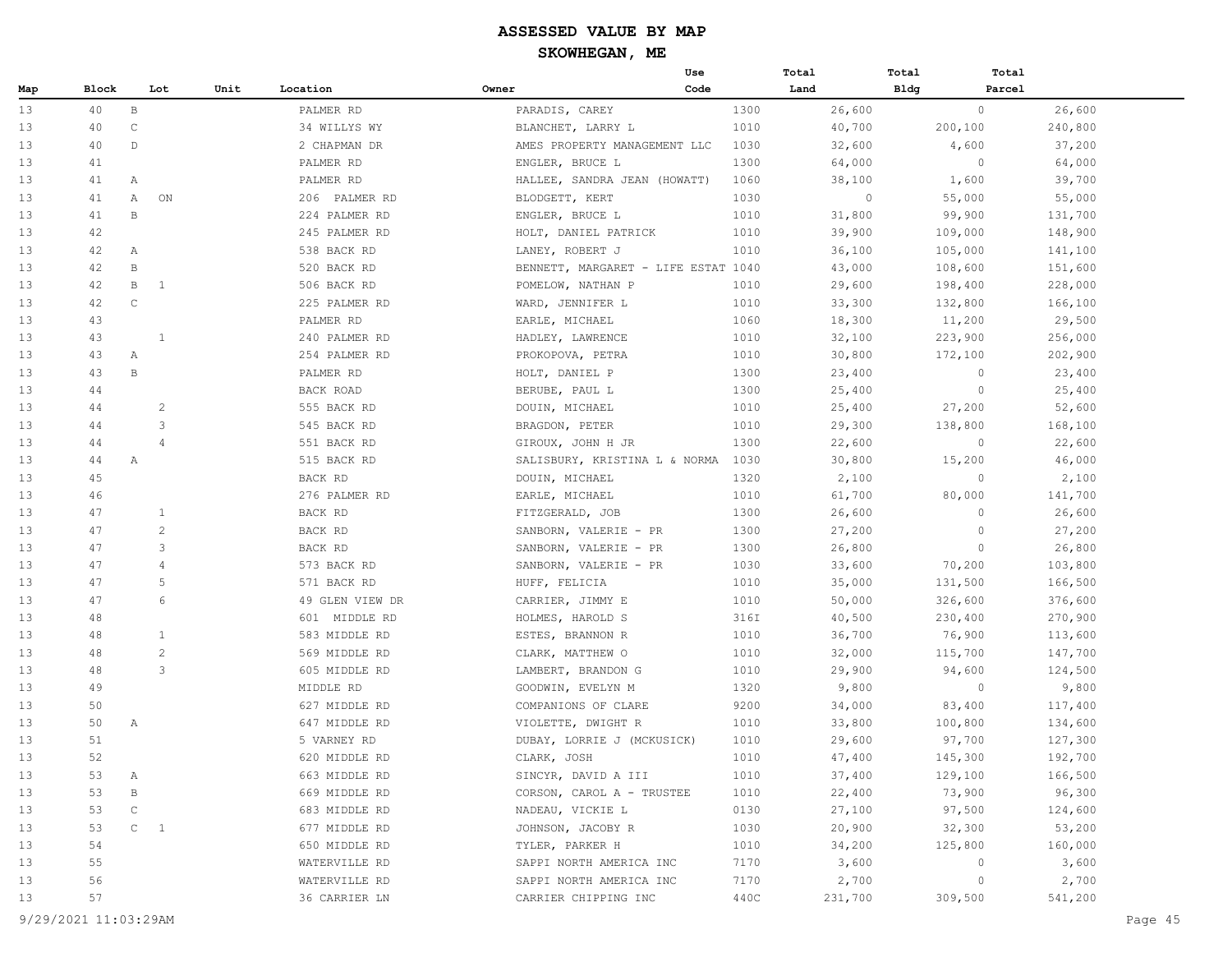## **ASSESSED VALUE BY MAP**

**SKOWHEGAN, ME**

|     |                |                |      |                   |                                       | Use  | Total     | Total       | Total             |
|-----|----------------|----------------|------|-------------------|---------------------------------------|------|-----------|-------------|-------------------|
| Map | Block          | Lot            | Unit | Location          | Owner                                 | Code | Land      | <b>Bldg</b> | Parcel            |
|     |                |                |      |                   |                                       |      |           |             |                   |
|     |                |                |      |                   |                                       |      | 6,064,600 | 15,695,800  | 21,760,400        |
| 14  | $\mathbf{1}$   |                |      | 677 WATERVILLE RD | BAKER, MICHAEL D                      | 1010 | 36,300    | 55,000      | 91,300            |
| 14  | $\mathbf{1}$   | $\overline{1}$ |      | 709 WATERVILLE RD | BAKER, JACKIE A                       | 1010 | 25,900    | 100,200     | 126,100           |
| 14  | $\mathbf{1}$   | В              |      | 667 WATERVILLE RD | REXFORD, LESLIE D                     | 031R | 32,100    | 119,700     | 151,800           |
| 14  | $\overline{c}$ |                |      | 698 WATERVILLE RD | OAK POND APARTMENTS & STORAGE         | 1030 | 24,600    | 38,000      | 62,600            |
| 14  | $\overline{c}$ | Α              |      | 706 WATERVILLE RD | JANKIEWICZ, JANUSZ                    | 1010 | 23,300    | 86,800      | 110,100           |
| 14  | $\overline{c}$ | B              |      | 712 WATERVILLE RD | DUMONT, KATHLEEN M                    | 1010 | 17,100    | 55,400      | 72,500            |
| 14  | 3              |                |      | 25 WHITE PINE DR  | WARREN, DANNY & KATHRYN M (1/2 1010   |      | 34,500    | 108,800     | 143,300           |
| 14  | 4              |                |      | 733 WATERVILLE RD | FEYRER, EDWIN                         | 1010 | 24,600    | 108,100     | 132,700           |
| 14  | 4              | $\mathbf{1}$   |      | WATERVILLE RD     | CCI TRANSPORT LLC                     | 1300 | 26,300    |             | 26,300<br>$\circ$ |
| 14  | 5              |                |      | WATERVILLE RD     | GRIGALUNAS, JOSEPH                    | 1300 | 18,000    |             | $\circ$<br>18,000 |
| 14  | 6              |                |      | 720 WATERVILLE RD | DICKEY, STEPHEN J JR                  | 1010 | 27,400    | 214,000     | 241,400           |
| 14  | 6              | 1              |      | VALLEY DALE DR    | WHITTEMORE, RODNEY                    | 1300 | 26,600    |             | $\circ$<br>26,600 |
| 14  | 6              | $\overline{c}$ |      | VALLEY DALE DR    | WHITTEMORE, RODNEY                    | 1300 | 26,100    |             | $\circ$<br>26,100 |
| 14  | 6              | 3              |      | VALLEY DALE DR    | WHITTEMORE, RODNEY                    | 1300 | 26,600    |             | $\circ$<br>26,600 |
| 14  | 6              | $\overline{4}$ |      | VALLEY DALE DR    | WHITTEMORE, RODNEY                    | 1300 | 25,900    |             | $\circ$<br>25,900 |
| 14  | 6              | 5              |      | VALLEY DALE DR    | WHITTEMORE, RODNEY                    | 1300 | 46,200    |             | $\circ$<br>46,200 |
| 14  | 6              | 6              |      | VALLEY DALE DR    | YUDIN, ANTON                          | 1300 | 26,100    |             | $\circ$<br>26,100 |
| 14  | 6              | 7              |      | 49 VALLEY DALE DR | WOROSZ, THOMAS L                      | 1010 | 56,000    | 192,300     | 248,300           |
| 14  | 6              | 8              |      | 55 VALLEY DALE DR | YUDIN, ANTON                          | 1010 | 56,000    | 227,800     | 283,800           |
| 14  | 6              | 9              |      | VALLEY DALE DR    | YUDIN, ANTON                          | 1300 | 46,100    |             | $\circ$<br>46,100 |
| 14  | 7              |                |      | ISLAND IN RIVER   | BROOKFIELD WHITE PINE HYDRO LL 1320   |      | 600       |             | $\circ$<br>600    |
| 14  | 8              |                |      | 795 WATERVILLE RD | ROWEN, MARGO S                        | 1010 | 23,300    | 68,700      | 92,000            |
| 14  | 9              |                |      | 792 WATERVILLE RD | YORK'S RENTAL PORPERTIES LLC          | 3220 | 58,900    | 38,800      | 97,700            |
| 14  | 9              | $\mathbf{1}$   |      | 45 MASES LN       | MASE, JOY A                           | 1010 | 66,100    | 179,800     | 245,900           |
| 14  | 9              | $\mathbf{1}$   | Α    | WATERVILLE RD     | MASE, JOY                             | 1300 | 26,700    |             | $\circ$<br>26,700 |
| 14  | 9              | $1 - 1$        |      | 778 WATERVILLE RD | MASE, JOY A                           | 1010 | 23,800    | 89,000      | 112,800           |
| 14  | 9              | 10N            |      | 24 MASES LN       | MASE, JOY                             | 1031 | $\circ$   | 34,400      | 34,400            |
| 14  | 10             |                |      | 817 WATERVILLE RD | STANLEY, ROBERT F                     | 3010 | 52,900    | 96,900      | 149,800           |
| 14  | 11             |                |      | 824 WATERVILLE RD | MEADER, MARIANNE R (CHASE)            | 1010 | 36,600    | 78,700      | 115,300           |
| 14  | 12             |                |      | 839 WATERVILLE RD | CONDON, SAMANTHA E                    | 1030 | 18,600    | 59,100      | 77,700            |
| 14  | 12             | Α              |      | 827 WATERVILLE RD | ALLEN, WAYNE R                        | 1030 | 26,200    | 82,000      | 108,200           |
| 14  | 12             | $\mathbb C$    |      | 843 WATERVILLE RD | PELLETIER, MICHAEL J                  | 1030 | 24,400    | 181,000     | 205,400           |
| 14  | 12             | $\mathbb D$    |      | 835 WATERVILLE RD | DANKOSKI, KRYSTYNA/EMMONS, CLYDE 1010 |      | 24,700    | 99,400      | 124,100           |
| 14  | 13             |                |      | 846 WATERVILLE RD | CHASE, JOSEPHINE I                    | 1010 | 35,100    | 64,300      | 99,400            |
| 14  | 13             | B              |      | 852 WATERVILLE RD | LUCE, TYLER J                         | 1010 | 24,400    | 116,800     | 141,200           |
| 14  | 14             |                |      | 851 WATERVILLE RD | DAVIS, DEAN                           | 1010 | 19,900    | 71,900      | 91,800            |
| 14  | 15             |                |      | WATERVILLE RD     | CARRIER CHIPPING INC                  | 1300 | 26,400    |             | 26,400<br>$\circ$ |
| 14  | 15             | $\mathbf{1}$   |      | WATERVILLE RD     | CARRIER CHIPPING CORPORATION          | 1300 | 40,000    |             | $\circ$<br>40,000 |
| 14  | 16             |                |      | 862 WATERVILLE RD | MOULTON, NANCY C                      | 1010 | 45,300    | 68,000      | 113,300           |
| 14  | 16             | $\mathbf{1}$   |      | 874 WATERVILLE RD | MOULTON, PHILIP E                     | 1030 | 25,600    | 38,300      | 63,900            |
| 14  | 17             |                |      | 22 DEER RUN LN    | JONES, VURLE                          | 1010 | 28,900    | 29,900      | 58,800            |
| 14  | 17             | $\mathbf{1}$   |      | 855 WATERVILLE RD | GODIN, GERARD H                       | 0130 | 24,500    | 124,200     | 148,700           |
| 14  | 17             | $\overline{c}$ |      | 865 WATERVILLE RD | BURBANK, KELLY MARIE                  | 1010 | 25,900    | 116,600     | 142,500           |
|     |                |                |      |                   |                                       |      |           |             |                   |

9/29/2021 11:03:29AM Page 46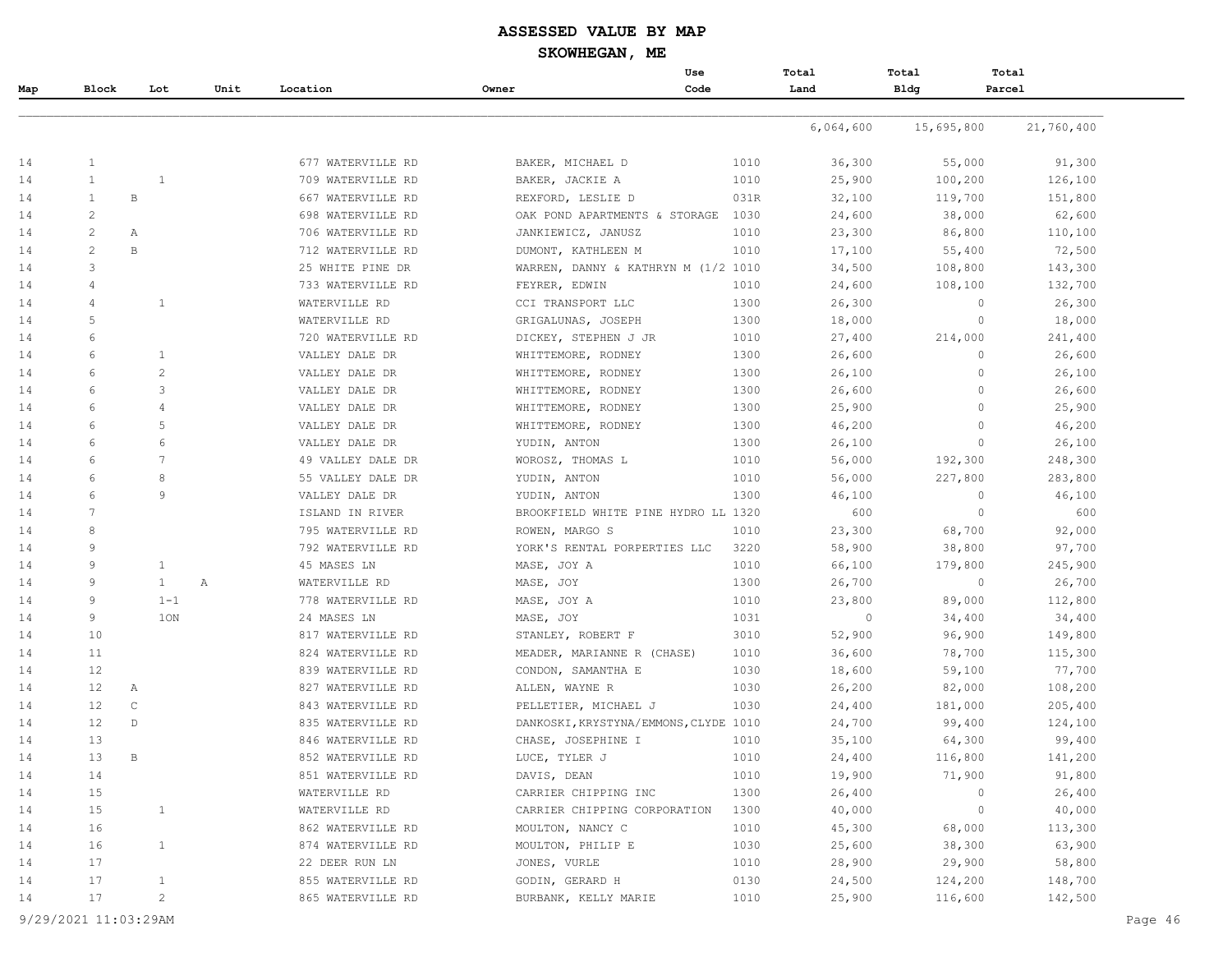|     |       |                       |              |                    |                                     | Use  | Total   | Total          | Total             |
|-----|-------|-----------------------|--------------|--------------------|-------------------------------------|------|---------|----------------|-------------------|
| Map | Block |                       | Lot<br>Unit  | Location           | Owner                               | Code | Land    | <b>Bldg</b>    | Parcel            |
| 14  | 17    |                       | 3            | 16 DEER RUN LN     | WEST, RICHARD                       | 1010 | 24,400  | 87,800         | 112,200           |
| 14  | 18    |                       |              | WATERVILLE RD      | JONES, VURLE                        | 1320 | 15,900  |                | $\circ$<br>15,900 |
| 14  | 19    |                       |              | 942 WATERVILLE RD  | AC RVA LLC                          | 1010 | 61,500  | 215,400        | 276,900           |
| 14  | 19    |                       | $\mathbf{1}$ | 918 WATERVILLE RD  | NELSON, DANIEL C                    | 1010 | 23,300  | 82,800         | 106,100           |
| 14  | 19    |                       | 3            | 930 WATERVILLE RD  | MARCOUX, JEROME R                   | 1010 | 32,200  | 91,500         | 123,700           |
| 14  | 19    | Α                     |              | 964 WATERVILLE RD  | LEBLANC,<br>REINETTE L - LE         | 1030 | 25,700  | 35,000         | 60,700            |
| 14  | 19    | $\, {\bf B}$          |              | 974 WATERVILLE RD  | TRIPP, BRAINARD I - TRUSTEE         | 1010 | 24,600  | 85,300         | 109,900           |
| 14  | 19    | $\mathop{}\mathbb{E}$ |              | 908 WATERVILLE RD  | PERKINS, RUTH E                     | 1010 | 23,600  | 87,900         | 111,500           |
| 14  | 20    |                       | <sup>1</sup> | 945 WATERVILLE RD  | PROVOST, DARYL                      | 1010 | 27,100  | 112,100        | 139,200           |
| 14  | 20    | А                     |              | 957 WATERVILLE RD  | LESCHINSKI, ROBERT                  | 3400 | 45,500  | 82,300         | 127,800           |
| 14  | 20    | B                     |              | 929 WATERVILLE RD  | AUBRY, PEGGY                        | 1010 | 25,100  | 101,400        | 126,500           |
| 14  | 20    | $\mathsf{C}$          |              | 911 WATERVILLE RD  | JONES, VURLE C                      | 3800 | 72,400  | 184,600        | 257,000           |
| 14  | 20    | $\mathbb{D}$          |              | 917 WATERVILLE RD  | DAVIS, ALLAN M                      | 1010 | 24,200  | 79,100         | 103,300           |
| 14  | 20    | $\mathbf{E}$          |              | WATERVILLE RD      | SAPPI NORTH AMERICA INC             | 1310 | 14,400  |                | $\circ$<br>14,400 |
| 14  | 21    |                       |              | WATERVILLE RD      | SAPPI NORTH AMERICA INC             | 3920 | 28,700  |                | $\circ$<br>28,700 |
| 14  | 21    |                       | $\mathbf{1}$ | SOUTHGATE PKWY     | L & W REALTY LLC                    | 3920 | 27,400  |                | $\circ$<br>27,400 |
| 14  | 21    |                       | 2            | SOUTHGATE PKWY     | SKOWHEGAN ECON DEVELMNT CORP        | 9035 | 28,700  |                | $\circ$<br>28,700 |
| 14  | 21    |                       | 3            | SOUTHGATE PKWY     | SKOWHEGAN ECON DEVELMNT CORP        | 9035 | 32,400  |                | $\circ$<br>32,400 |
| 14  | 21    |                       | 4            | 60 SOUTHGATE PKWY  | NORTHEAST MERCHANDISING CORPOR 316I |      | 33,500  | 362,900        | 396,400           |
| 14  | 21    |                       | 5            | 80 SOUTHGATE PKWY  | CIVIL ARMS INC                      | 316I | 52,800  | 409,700        | 462,500           |
| 14  | 21    |                       | 6            | SOUTHGATE PKWY     | CIVIL ARMS INC                      | 440V | 46,800  |                | $\circ$<br>46,800 |
| 14  | 21    |                       | 7            | SOUTHGATE PKWY     | SKOWHEGAN ECON DEVELMNT CORP        | 9035 | 43,000  |                | $\circ$<br>43,000 |
| 14  | 21    |                       | 8            | 50 SOUTHGATE PKWY  | SAPPI NORTH AMERICA INC             | 3920 | 34,800  |                | $\circ$<br>34,800 |
| 14  | 21    | Α                     |              | WATERVILLE RD      | CENTRAL MAINE POWER CO              | 4230 | 2,500   |                | $\circ$<br>2,500  |
| 14  | 21    | B                     |              | WATERVILLE RD      | SAPPI NORTH AMERICA INC             | 1320 | 6,500   | $\overline{0}$ | 6,500             |
| 14  | 21    | $\mathsf{C}$          |              | WATERVILLE RD      | SAPPI NORTH AMERICA INC             | 1320 | 1,800   |                | $\circ$<br>1,800  |
| 14  | 22    |                       |              | 992 WATERVILLE RD  | HOLLICK, SHARON                     | 1010 | 36,800  | 83,100         | 119,900           |
| 14  | 23    |                       |              | WATERVILLE RD      | GILES, JANICE E ET AL               | 1320 | 7,500   | $\circ$        | 7,500             |
| 14  | 23    | Α                     |              | WATERVILLE RD      | GILES, JANICE E ET AL               | 1320 | 11,400  |                | $\circ$<br>11,400 |
| 14  | 23    | $\, {\bf B}$          |              | 7 TIPPER LN        | GILES, JANICE E - TRUSTEE           | 1040 | 34,900  | 50,800         | 85,700            |
| 14  | 23    | $\mathbf{B}$          | ON           | 10 TIPPER LN       | HODGKINS, ANNA                      | 1031 | $\circ$ | 30,900         | 30,900            |
| 14  | 24    |                       |              | WATERVILLE RD      | CENTRAL MAINE POWER CO              | 4230 | 2,000   |                | $\circ$<br>2,000  |
| 14  | 25    |                       |              | WATERVILLE RD      | SKOWHEGAN ECON. DEV. CORP           | 1320 | 1,800   |                | $\circ$<br>1,800  |
| 14  | 25    | Α                     |              | 1026 WATERVILLE RD | SALISBURY, JAMES G                  | 1010 | 29,400  | 121,600        | 151,000           |
| 14  | 25    | B                     |              | WATERVILLE RD      | GILES, JANICE E ET AL               | 1300 | 20,200  |                | $\circ$<br>20,200 |
| 14  | 25    | $\mathsf{C}$          |              | WATERVILLE RD      | SKOWHEGAN ECON. DEV. CORP           | 1300 | 20,000  |                | $\circ$<br>20,000 |
| 14  | 25    | D                     |              | WATERVILLE RD      | CENTRAL MAINE POWER CO              | 4230 | 9,600   |                | $\circ$<br>9,600  |
| 14  | 26    |                       |              | 1073 WATERVILLE RD | COUTURIER, DANIEL P                 | 1010 | 43,200  | 130,600        | 173,800           |
| 14  | 27    |                       |              | 1080 WATERVILLE RD | BRIGGS, ANDREW                      | 1010 | 25,800  | 88,400         | 114,200           |
| 14  | 28    |                       |              | 1088 WATERVILLE RD | MATHIEU, MICHAEL                    | 1010 | 17,200  | 119,600        | 136,800           |
| 14  | 29    |                       |              | 1072 WATERVILLE RD | HALL, BRUCE D                       | 1010 | 30,900  | 76,500         | 107,400           |
| 14  | 30    |                       |              | 1096 WATERVILLE RD | HART, DENNIS G                      | 1010 | 24,100  | 60,600         | 84,700            |
| 14  | 31    |                       |              | WATERVILLE RD      | STATE OF MAINE                      | 901V | 17,200  | $\circ$        | 17,200            |
| 14  | 31    | Α                     |              | WATERVILLE RD      | TOWN OF SKOWHEGAN                   | 903V | 24,600  | $\circ$        | 24,600            |
| 14  | 33    |                       |              | 492 EAST RIVER RD  | HELLER, LARRY D                     | 0130 | 32,400  | 77,700         | 110,100           |
| 14  | 33    |                       | $\mathbf{1}$ | AUSTIN LN          | AUSTIN, HARVEY JR II                | 103V | 32,300  | 400            | 32,700            |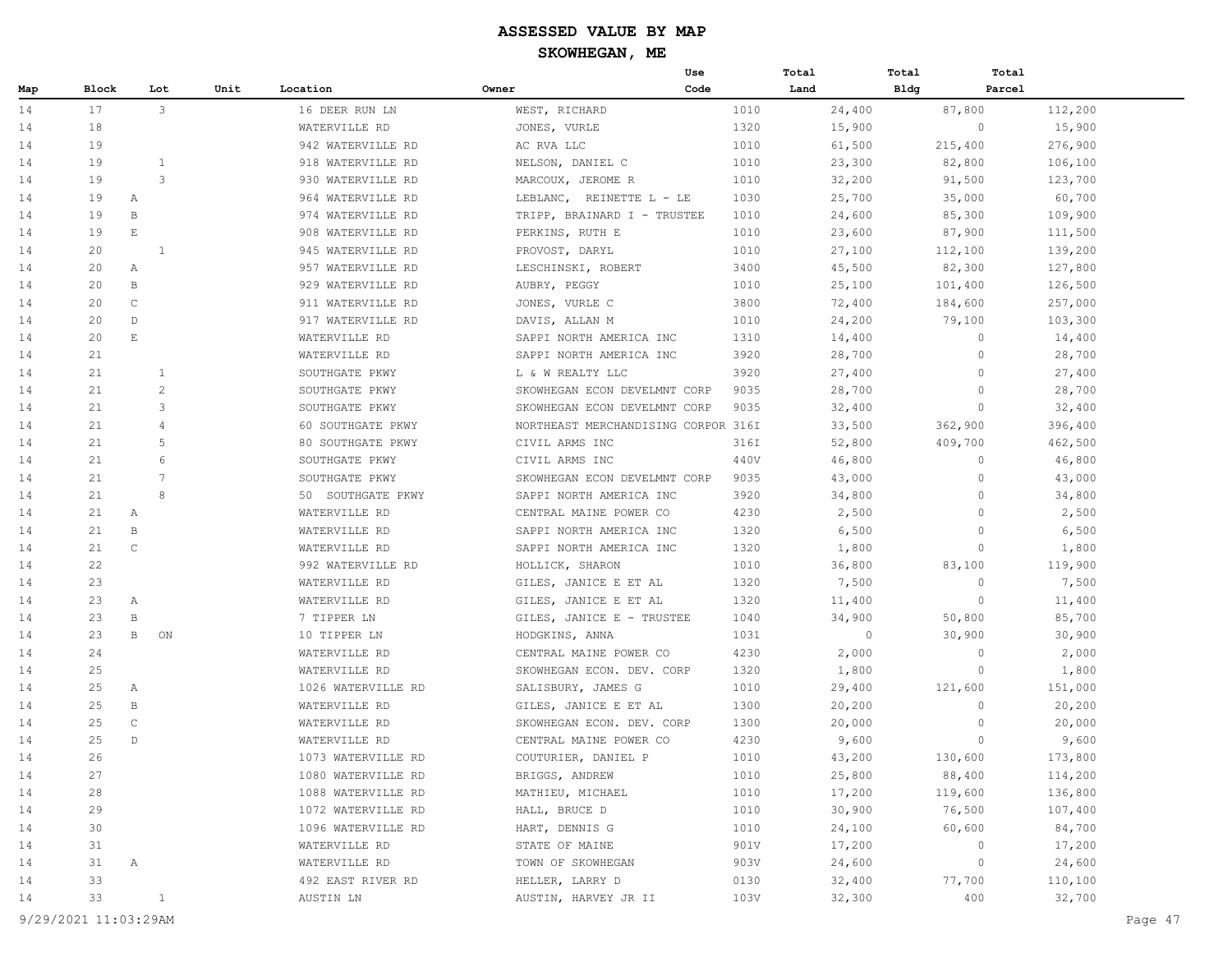|     |                    |                              |                       | Use                                 |      | Total   | Total       | Total   |
|-----|--------------------|------------------------------|-----------------------|-------------------------------------|------|---------|-------------|---------|
| Map | Block              | Lot                          | Unit<br>Location      | Owner                               | Code | Land    | <b>Bldg</b> | Parcel  |
| 14  | 33                 | $\mathbb{A}$<br>$\mathbf{1}$ | EAST RIVER RD         | AUSTIN, TRISHA                      | 103V | 32,300  | $\circ$     | 32,300  |
| 14  | 33                 | 2                            | EAST RIVER RD         | AUSTIN, HARVEY JR II                | 8300 | 12,100  | $\circ$     | 12,100  |
| 14  | 33                 | 10N                          | 2 AUSTIN LN           | AUSTIN, HARVEY SR - ESTATE OF       | 1031 | $\circ$ | 16,000      | 16,000  |
| 14  | 33                 | 1AON                         | 9 AUSTIN LN           | SANDIFER, AMY                       | 1031 | $\circ$ | 11,800      | 11,800  |
| 14  | 33                 | 10N3                         | 6 AUSTIN LN           | AUSTIN, HARVEY                      | 1031 | $\circ$ | 12,200      | 12,200  |
| 14  | 34                 | $\mathbf{1}$                 | 471 EAST RIVER RD     | HIGHT, COREY K                      | 1010 | 47,200  | 282,700     | 329,900 |
| 14  | 34                 | 2                            | 503 EAST RIVER RD     | TRASK, DAVID E                      | 1030 | 33,800  | 51,900      | 85,700  |
| 14  | 34                 | 3                            | 519 EAST RIVER RD     | JACQUES, MARK G                     | 1010 | 32,700  | 189,500     | 222,200 |
| 14  | 34                 | $\overline{4}$               | 535 EAST RIVER RD     | ALLEN, SHEILA R                     | 1010 | 38,400  | 191,800     | 230,200 |
| 14  | 35                 |                              | EAST RIVER RD         | AUSTIN, HARVEY JR II                | 8300 | 1,500   | 32,300      | 33,800  |
| 14  | 35<br>$\mathbb A$  |                              | 566 EAST RIVER RD     | AUSTIN, HARVEY                      | 1300 | 24,000  | $\circ$     | 24,000  |
| 14  | 36                 |                              | 557 EAST RIVER RD     | AUSTIN, HARVEY JR II                | 1010 | 80,300  | 273,100     | 353,400 |
| 14  | 36                 | 1                            | EAST RIVER RD         | SOMERSET WOODS TRUSTEES             | 9200 | 35,500  | 10,900      | 46,400  |
| 14  | 36                 | 2                            | 541 EAST RIVER RD     | DAUGHTRY, MICHAEL L                 | 1010 | 37,300  | 261,200     | 298,500 |
| 14  | 37                 |                              | EAST RIVER RD         | SOMERSET WOODS TRUSTEES             | 920V | 20,200  | $\circ$     | 20,200  |
| 14  | 38                 |                              | 587 EAST RIVER RD     | SOMERSET WOODS TRUSTEES             | 920V | 48,300  | 700         | 49,000  |
| 14  | 39                 |                              | EATON MOUNTAIN RD     | SOMERSET WOODS TRUSTEES             | 920V | 17,800  | $\circ$     | 17,800  |
| 14  | 40                 |                              | EATON MOUNTAIN RD     | LAPLANTE, RICHARD J                 | 1300 | 32,900  | $\circ$     | 32,900  |
| 14  | 40                 | 1                            | 479 EATON MOUNTAIN RD | MORIN, BRITTANY E                   | 1010 | 62,600  | 154,800     | 217,400 |
| 14  | 41                 |                              | 340 LAMBERT RD        | VINING ROBIN TRUSTEE                | 1310 | 68,000  | $\circ$     | 68,000  |
| 14  | 41                 | $\mathbf{1}$                 | 460 EATON MOUNTAIN RD | HERTLEIN, JOSEPH E M                | 1010 | 35,000  | 183,400     | 218,400 |
| 14  | 41                 | 2                            | 480 EATON MOUNTAIN RD | OSTER, TONI M & FITZGERALD, RO 1010 |      | 46,700  | 130,300     | 177,000 |
| 14  | 41<br>Α            |                              | 440 EATON MOUNTAIN RD | TURCOTTE, CRAIG J                   | 1010 | 24,700  | 57,600      | 82,300  |
| 14  | 41<br>B            |                              | 428 EATON MOUNTAIN RD | PACKARD, PHILLIP EDMUND             | 1010 | 41,400  | 96,800      | 138,200 |
| 14  | $\mathsf{C}$<br>41 |                              | EATON MOUNTAIN RD     | SAPPI NORTH AMERICA INC             | 1060 | 24,600  | 500         | 25,100  |
| 14  | 42                 |                              | 779 OAK POND RD       | FITZGERALD, LYNN M                  | 1300 | 26,500  | $\circ$     | 26,500  |
| 14  | 42                 | 1                            | OAK POND RD           | GARTHWAITE, ROBERT L - TRUST        | 1300 | 75,700  | $\circ$     | 75,700  |
| 14  | 42                 | 2                            | 578 EATON MOUNTAIN RD | BOWDEN, BRENDA L                    | 1300 | 30,900  | $\circ$     | 30,900  |
| 14  | 43                 |                              | 678 EAST RIVER RD     | VINING ROBIN TRUSTEE                | 1010 | 27,600  | 96,700      | 124,300 |
| 14  | 43                 | $\overline{c}$               | 654 EAST RIVER RD     | VINING, ELAINE G                    | 1030 | 25,900  | 21,900      | 47,800  |
| 14  | 43                 | 3                            | 592 EATON MOUNTAIN RD | COOK, STACEY L                      | 1030 | 36,800  | 25,700      | 62,500  |
| 14  | 44                 |                              | 489 OAK POND RD       | WRIGHT BROS., LLC                   | 1010 | 39,600  | 98,900      | 138,500 |
| 14  | 44                 | $\mathbf{1}$                 | 511 OAK POND RD       | VINING, DAVID A                     | 1010 | 28,200  | 195,100     | 223,300 |
| 14  | 46                 |                              | LAMBERT RD            | VINING ROBIN TRUSTEE                | 1320 | 7,400   | $\circ$     | 7,400   |
| 14  | 46                 | 1                            | LAMBERT RD            | VINING ROBIN TRUSTEE                | 1320 | 10,800  | $\circ$     | 10,800  |
| 14  | 46                 | 2                            | LAMBERT RD            | CORREIA, JAMES L                    | 1310 | 4,800   | $\circ$     | 4,800   |
| 14  | 46                 | 3                            | RICHARDSON RD         | SHADAN, PHILIP                      | 1310 | 4,100   | $\circ$     | 4,100   |
| 14  | 48                 |                              | OAK POND RD           | TOZIER, DAVID L                     | 1300 | 33,700  | $\circ$     | 33,700  |
| 14  | 48                 | $\mathbf{1}$                 | 484 OAK POND RD       | PRESCOTT, DANIEL                    | 1030 | 28,200  | 76,100      | 104,300 |
| 14  | 48                 | $\overline{c}$               | 518 OAK POND RD       | TOZIER, DAVID                       | 1030 | 29,200  | 89,300      | 118,500 |
| 14  | 48                 | 3                            | 500 OAK POND RD       | TOZIER, KAITLYN M                   | 1010 | 26,300  | 141,200     | 167,500 |
| 14  | 49                 | $\mathbf{1}$                 | 552 OAK POND RD       | KENT, EUGENE C II                   | 1010 | 27,600  | 110,600     | 138,200 |
| 14  | 49                 | $\overline{c}$               | OAK POND RD           | DEMERCHANT, LAWRENCE A              | 1300 | 22,700  | $\circ$     | 22,700  |
| 14  | 49                 | 3                            | 570 OAK POND RD       | DEMERCHANT, LAWRENCE A              | 1010 | 24,100  | 161,000     | 185,100 |
| 14  | 49                 | 4                            | 580 OAK POND RD       | AUDET, PETER L                      | 1030 | 26,500  | 52,800      | 79,300  |
| 14  | 49                 | 5                            | 592 OAK POND RD       | ALACHOYAN, GEORGE JR                | 1300 | 19,300  | $\circ$     | 19,300  |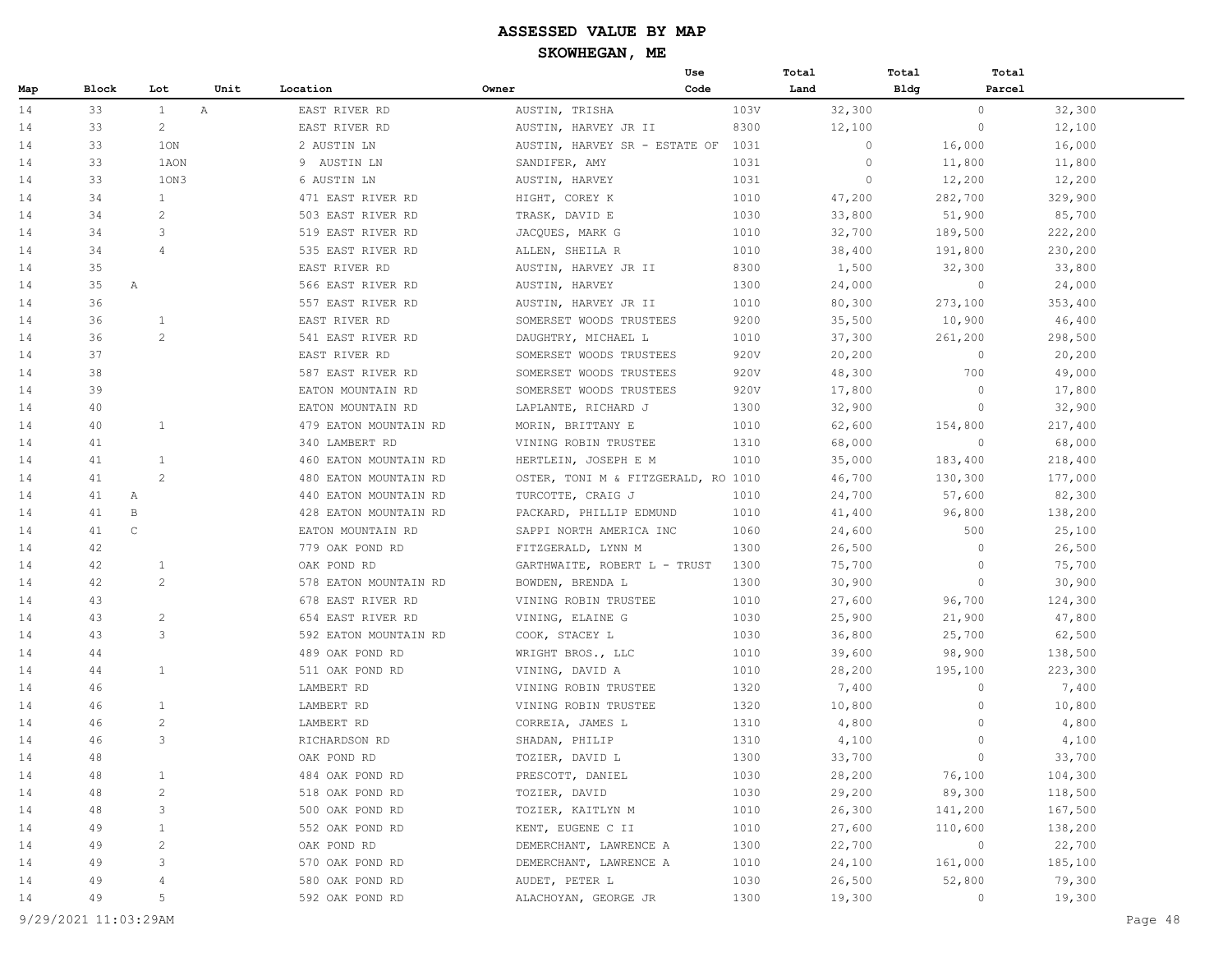|     |       |                       |      |                   |                               | Use  | Total   | Total        | Total   |
|-----|-------|-----------------------|------|-------------------|-------------------------------|------|---------|--------------|---------|
| Map | Block | Lot                   | Unit | Location          | Owner                         | Code | Land    | Bldg         | Parcel  |
| 14  | 49    | 6                     |      | 604 OAK POND RD   | HOLBROOK, CHRISTOPHER D       | 1010 | 26,600  | 81,900       | 108,500 |
| 14  | 49    | 7                     |      | OAK POND RD       | HOLBROOK, CHRISTOPHER D       | 1300 | 21,400  | $\circ$      | 21,400  |
| 14  | 49    | 8                     |      | OAK POND RD       | LAREAU, MARK                  | 1310 | 10,100  | $\circ$      | 10,100  |
| 14  | 49    | 9                     |      | OAK POND RD       | MCLAUGHLIN, TERRY W           | 1310 | 9,600   | $\circ$      | 9,600   |
| 14  | 49    | 1A                    |      | 534 OAK POND RD   | NICKERSON, LINDA M (WATSON)   | 1010 | 23,200  | 120,400      | 143,600 |
| 14  | 49    | 30N                   |      | 566 OAK POND RD   | DEMERCHANT, DIANE             | 101R | $\circ$ | 46,800       | 46,800  |
| 14  | 50    |                       |      | 636 OAK POND RD   | POOLER, MICHAEL J             | 1010 | 27,500  | 118,100      | 145,600 |
| 14  | 50    | $\mathbb{A}$          |      | 656 OAK POND RD   | RAYESKI, JAMIE E              | 1010 | 25,500  | 100,000      | 125,500 |
| 14  | 50    | A<br>$\mathbf{1}$     |      | 646 OAK POND RD   | FRACE, LINDA M                | 1030 | 25,400  | 88,600       | 114,000 |
| 14  | 50    | 2<br>Α                |      | 664 OAK POND RD   | WHITE, TERRY                  | 1010 | 24,900  | 77,500       | 102,400 |
| 14  | 50    | 3<br>$\mathbb A$      |      | 658 OAK POND RD   | CORSON, CAROL (RAYESKI)       | 1030 | 18,400  | 45,400       | 63,800  |
| 14  | 50    | B                     |      | 610 OAK POND RD   | HANSON, BRUCE E               | 1030 | 24,400  | 66,600       | 91,000  |
| 14  | 50    | $\mathsf{C}$          |      | 622 OAK POND RD   | DUFOUR, JOSEPH P              | 1030 | 24,400  | 31,300       | 55,700  |
| 14  | 50    | $\mathbb{D}$          |      | OAK POND RD       | HANSON, BRUCE E               | 1300 | 1,200   | $\circ$      | 1,200   |
| 14  | 51    |                       |      | OAK POND RD       | RUGAN, RHONDA                 | 7170 | 9,600   | $\circ$      | 9,600   |
| 14  | 51    | 1                     |      | OAK POND RD       | ROBINSON, WENDY M             | 7170 | 1,600   | $\circ$      | 1,600   |
| 14  | 52    |                       |      | EAST RIVER RD     | RUGAN, RHONDA                 | 1300 | 30,900  | $\circ$      | 30,900  |
| 14  | 52    | $\mathbf{1}$          |      | 740 EAST RIVER RD | ALTOBELL, LOUIS ANTHONY       | 0101 | 28,300  | 145,100      | 173,400 |
| 14  | 52    | $\mathbb{A}$          |      | 714 EAST RIVER RD | NELSON, REX C - LIFE EST      | 0101 | 23,400  | 33,700       | 57,100  |
| 14  | 52    | $\mathbf{B}$          |      | 720 EAST RIVER RD | LAPLANTE, RICHARD J           | 1010 | 30,600  | 159,800      | 190,400 |
| 14  | 53    | $\mathbf{1}$          |      | 792 OAK POND RD   | SMITH, KENNETH W              | 1030 | 24,100  | 18,700       | 42,800  |
| 14  | 53    | $\mathbf{2}^{\prime}$ |      | EAST RIVER RD     | SMITH, KENNETH W              | 1300 | 22,600  | $\circ$      | 22,600  |
| 14  | 53    | 3                     |      | 704 EAST RIVER RD | DEROCHE, JARED                | 1010 | 28,000  | 87,700       | 115,700 |
| 14  | 53    | $\overline{4}$        |      | 708 EAST RIVER RD | BOUCHARD, LUCILLE M - EST OF  | 1010 | 28,000  | 83,100       | 111,100 |
| 14  | 54    |                       |      | 701 EAST RIVER RD | CORSON, TERRY B & JOAN L - LE | 1010 | 35,500  | 96,800       | 132,300 |
| 14  | 54    | А                     |      | 741 EAST RIVER RD | YORK, RACHEL G                | 1010 | 30,700  | 132,300      | 163,000 |
| 14  | 54    | В                     |      | 723 EAST RIVER RD | BANE, CHRISTIE                | 1010 | 36,200  | 134,600      | 170,800 |
| 14  | 55    |                       |      | EAST RIVER RD     | MOORE, JAMES D - TRUSTEE      | 1300 | 45,200  | $\circ$      | 45,200  |
| 14  | 55    | ON                    |      | 792 EAST RIVER RD | MOORE, DAVID                  | 1031 | $\circ$ | 19,800       | 19,800  |
| 14  | 55    | $\mathbb{A}$          |      | 842 EAST RIVER RD | WHITTEMORE, MICHAEL E         | 1010 | 28,000  | 66,700       | 94,700  |
| 14  | 55    | B                     |      | EAST RIVER RD     | MOORE, JAMES D                | 1060 | 23,100  | 8,600        | 31,700  |
| 14  | 56    |                       |      | EAST RIVER RD     | MOORE, JAMES D - TRUSTEE      | 1300 | 39,100  | $\circ$      | 39,100  |
| 14  | 56    | Α                     |      | EAST RIVER RD     | MOORE, JAMES D - TRUSTEE      | 1320 | 4,300   | $\circ$      | 4,300   |
| 14  | 56    | B                     |      | EAST RIVER RD     | CENTRAL MAINE POWER CO        | 4230 | 24,000  | $\circ$      | 24,000  |
| 14  | 56    | $\mathsf C$           |      | 803 EAST RIVER RD | WHITTEMORE, MICHAEL E         | 1030 | 28,800  | 35,100       | 63,900  |
| 14  | 56    | $\mathbb{D}$          |      | 811 EAST RIVER RD | CAVERLY FARMS LLC             | 1030 | 23,900  | 52,000       | 75,900  |
| 14  | 57    |                       |      | EAST RIVER RD     | SOMERSET WOODS TRUSTEES       | 920V | 11,200  | $\mathbf{0}$ | 11,200  |
| 14  | 58    |                       |      | EAST RIVER RD     | SOMERSET WOODS TRUSTEES       | 920V | 44,200  | $\circ$      | 44,200  |
| 14  | 59    |                       |      | EAST RIVER RD     | MOORE, JAMES D - TRUSTEE      | 1300 | 19,800  | $\circ$      | 19,800  |
| 14  | 60    |                       |      | EAST RIVER RD     | ACREWOOD LLC                  | 7170 | 400     | $\circ$      | 400     |
| 14  | 61    |                       |      | EAST RIVER RD     | MOORE, JAMES D - TRUSTEE      | 7170 | 3,500   | $\circ$      | 3,500   |
| 14  | 61    | A                     |      | 872 EAST RIVER RD | TRAFTON, LESLIE D             | 1010 | 28,900  | 91,800       | 120,700 |
| 14  | 62    |                       |      | EAST RIVER RD     | MOORE, JAMES D - TRUSTEE      | 1300 | 34,200  | $\circ$      | 34,200  |
| 14  | 63    |                       |      | 857 EAST RIVER RD | SKOWHEGAN SPORTSMAN CLUB INC  | 920I | 78,500  | 98,400       | 176,900 |
| 14  | 64    |                       |      | OAK POND RD       | CENTRAL MAINE POWER CO        | 4230 | 52,000  | $\circ$      | 52,000  |
| 14  | 65    |                       |      | OAK POND RD       | CENTRAL MAINE POWER CO        | 4230 | 68,600  | $\circ$      | 68,600  |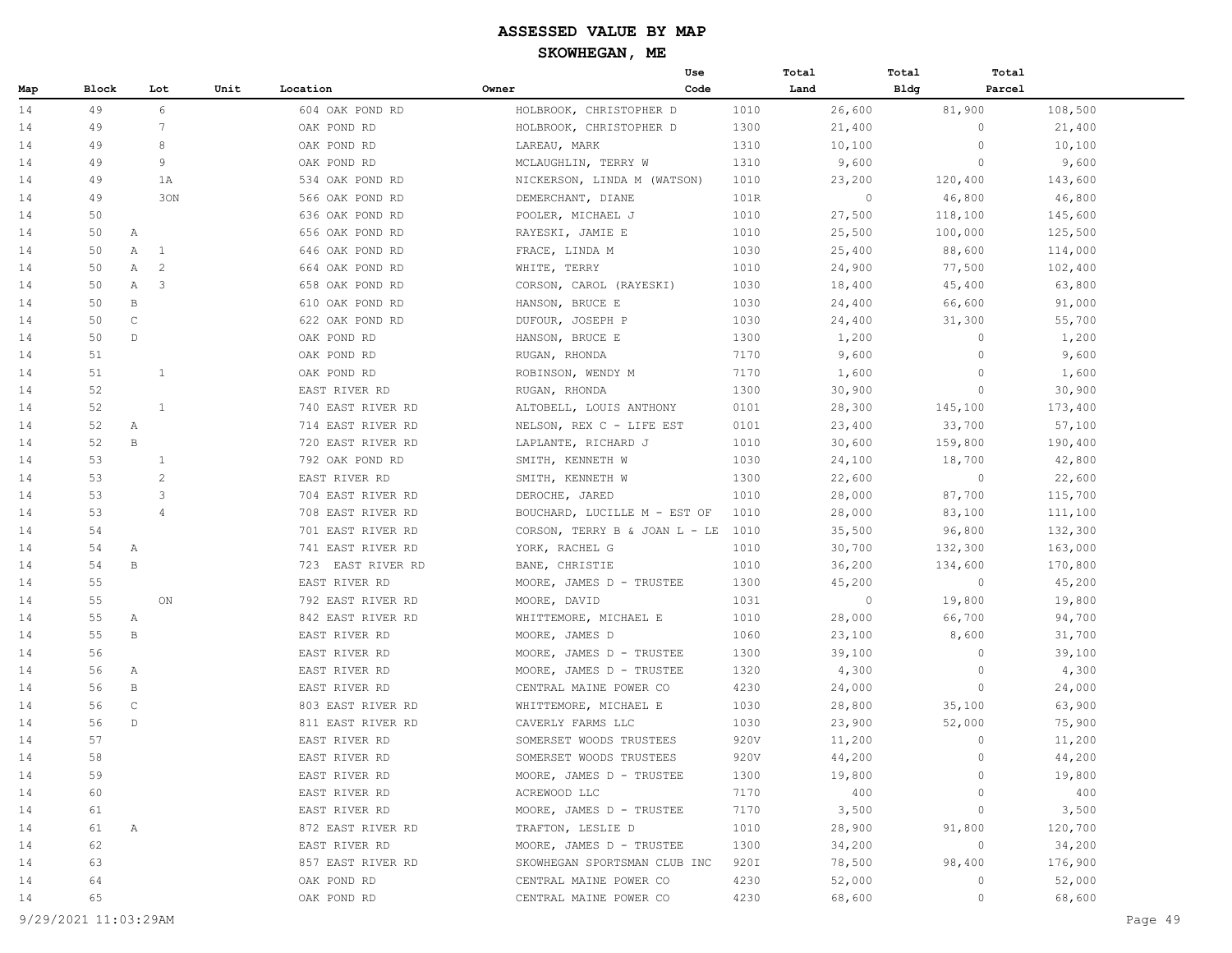|     |                |                |      |                   |                                     | Use  | Total     | Total        | Total      |  |
|-----|----------------|----------------|------|-------------------|-------------------------------------|------|-----------|--------------|------------|--|
| Map | <b>Block</b>   | Lot            | Unit | Location          | Owner                               | Code | Land      | <b>Bldg</b>  | Parcel     |  |
| 14  | 66             |                |      | EATON MOUNTAIN RD | CENTRAL MAINE POWER CO              | 4230 | 24,000    | $\circ$      | 24,000     |  |
|     |                |                |      |                   |                                     |      | 5,031,600 | 10,869,500   | 15,901,100 |  |
| 15  | 1              |                |      | OAK POND RD       | CLARK, RICHARD A - TRUSTEE          | 1320 | 2,000     | $\circ$      | 2,000      |  |
| 15  | $\overline{2}$ |                |      | OAK POND RD       | JOHNSON, BRIAN L                    | 1300 | 44,600    | $\Omega$     | 44,600     |  |
| 15  | $\overline{2}$ | $\mathbf{1}$   |      | OAK POND RD       | PRENTISS, RYAN R                    | 1300 | 20,600    | $\circ$      | 20,600     |  |
| 15  | $\overline{2}$ | $\mathbf{2}$   |      | 212 OAK POND RD   | CURTIS, ANDREA                      | 1030 | 30,600    | 19,400       | 50,000     |  |
| 15  | $\overline{2}$ | $1 - 1$        |      | 220 OAK POND RD   | WEYMOUTH, MARK A                    | 1010 | 26,100    | 192,900      | 219,000    |  |
| 15  | $\overline{2}$ | Α              |      | 248 OAK POND RD   | DECKER, DAVID I                     | 1030 | 28,500    | 22,200       | 50,700     |  |
| 15  | 2              | $\, {\bf B}$   |      | 13 PATRIOT PLC    | REED, PAUL A JR                     | 1010 | 26,700    | 232,100      | 258,800    |  |
| 15  | 3              |                |      | 327 OAK POND RD   | POOLER, MICHAEL I                   | 1010 | 29,200    | 104,400      | 133,600    |  |
| 15  | 3              | $\mathbf{1}$   |      | 299 OAK POND RD   | POOLER, BROCK M                     | 1010 | 29,200    | 171,700      | 200,900    |  |
| 15  | 4              |                |      | 7 BOWZER LN       | BOWZER, JEFFREY R                   | 1010 | 51,900    | 98,800       | 150,700    |  |
| 15  | 5              |                |      | LAMBERT RD        | OLIVER, MARK                        | 1310 | 5,500     | $\circ$      | 5,500      |  |
| 15  | 5              | $\mathbf{1}$   |      | LAMBERT RD        | HARRISON, JOSEPH                    | 1310 | 5,600     | $\circ$      | 5,600      |  |
| 15  | 5              | $\mathbf{2}$   |      | LAMBERT RD        | HARRISON, JOSEPH                    | 7170 | 1,400     | $\circ$      | 1,400      |  |
| 15  | 5              | 3              |      | LAMBERT RD        | RUDOLPH, LISA                       | 1310 | 4,800     | $\Omega$     | 4,800      |  |
| 15  | 5              | $\overline{4}$ |      | 34 RICHARDSON RD  | SHADAN, PHILIP T                    | 1030 | 6,500     | 2,500        | 9,000      |  |
| 15  | 6              |                |      | 455 LAMBERT RD    | CLARK, JOHN G & MARK S              | 1010 | 9,300     | 12,100       | 21,400     |  |
| 15  | 7              |                |      | 399 OAK POND RD   | JEAN, DANIEL R                      | 1010 | 24,100    | 47,000       | 71,100     |  |
| 15  | 7              | $\mathbf{1}$   |      | 381 OAK POND RD   | JACKSON, SANDRA L                   | 111I | 18,900    | 202,200      | 221,100    |  |
| 15  | 7              | 2              |      | OAK POND RD       | COOK, JOHN F                        | 1300 | 20,100    | 0            | 20,100     |  |
| 15  | 9              |                |      | 449 OAK POND RD   | TOWN OF SKOWHEGAN                   | 9035 | 48,200    | 0            | 48,200     |  |
| 15  | 10             |                |      | OAK POND RD       | TOWN OF SKOWHEGAN                   | 9035 | 108,900   | $\circ$      | 108,900    |  |
| 15  | 11             |                |      | 402 OAK POND RD   | COOK, JOHN F                        | 1010 | 18,500    | 25,400       | 43,900     |  |
| 15  | 12             |                |      | OAK POND RD       | ACREWOOD LLC                        | 1320 | 4,300     | $\circ$      | 4,300      |  |
| 15  | 13             |                |      | RED BRIDGE RD     | COOK, JOHN F                        | 7170 | 4,900     | $\Omega$     | 4,900      |  |
| 15  | 14             |                |      | 39 RED BRIDGE RD  | JUDKINS, DANIELLE                   | 1010 | 66,100    | 92,000       | 158,100    |  |
| 15  | 14             | $\mathbf{1}$   |      | 61 RED BRIDGE RD  | SINCYR, MICHAEL B                   | 1010 | 34,700    | 133,800      | 168,500    |  |
| 15  | 14             | 2              |      | 33 RED BRIDGE RD  | STRONG, RONALD                      | 1010 | 31,100    | 48,800       | 79,900     |  |
| 15  | 14             | Α              |      | 392 OAK POND RD   | COOK, JOHN F                        | 1010 | 32,800    | 81,900       | 114,700    |  |
| 15  | 14             | $\, {\bf B}$   |      | 396 OAK POND RD   | JEAN, DANIEL R                      | 1010 | 24,600    | 104,900      | 129,500    |  |
| 15  | 15             |                |      | 30 RED BRIDGE RD  | STEEVES, JOHN A                     | 1010 | 106,800   | 129,500      | 236,300    |  |
| 15  | 15             | $\mathbf{1}$   |      | 286 OAK POND RD   | MCMORRAN, MARILYN F                 | 1010 | 70,900    | 149,200      | 220,100    |  |
| 15  | 16             |                |      | 63 RED BRIDGE RD  | ALMAND, JOSEPH R                    | 1010 | 30,900    | 92,200       | 123,100    |  |
| 15  | 16             | Α              |      | RED BRIDGE RD     | SAWYER, HERBERT - HEIRS OF          | 1300 | 23,200    | $\Omega$     | 23,200     |  |
| 15  | 17             |                |      | RED BRIDGE RD     | PLUM CREEK MAINE TIMBERLANDS L 7170 |      | 70,000    | $\mathbf{0}$ | 70,000     |  |
| 15  | 18             |                |      | 118 RED BRIDGE RD | HAMAR, ANGEL L                      | 1010 | 32,500    | 114,600      | 147,100    |  |
| 15  | 19             |                |      | 136 RED BRIDGE RD | BOUCHARD, ALAN                      | 1010 | 33,400    | 58,600       | 92,000     |  |
| 15  | 20             |                |      | RED BRIDGE RD     | HERCEG, VANCE S JR                  | 1300 | 34,100    | $\circ$      | 34,100     |  |
| 15  | 21             |                |      | 146 RED BRIDGE RD | HARTLEY, KEVIN T - PR               | 1010 | 34,600    | 51,600       | 86,200     |  |
| 15  | 21             | $\mathbf{1}$   |      | 160 RED BRIDGE RD | HARTLEY, STACEY C                   | 1030 | 29,400    | 20,200       | 49,600     |  |
| 15  | 22             |                |      | 174 RED BRIDGE RD | BRADLEY, RUSSELL J JR               | 1010 | 30,900    | 101,800      | 132,700    |  |
| 15  | 22             | $\mathbf{1}$   |      | 186 RED BRIDGE RD | BENNER, MICHAEL O                   | 1010 | 29,900    | 118,900      | 148,800    |  |
| 15  | 22             | $\mathbf{1}$   |      | 206 RED BRIDGE RD | DRAKE, JUDIANN M                    | 1010 | 37,000    | 152,700      | 189,700    |  |
|     |                |                | Α    |                   |                                     |      |           |              |            |  |

9/29/2021 11:03:29AM Page 50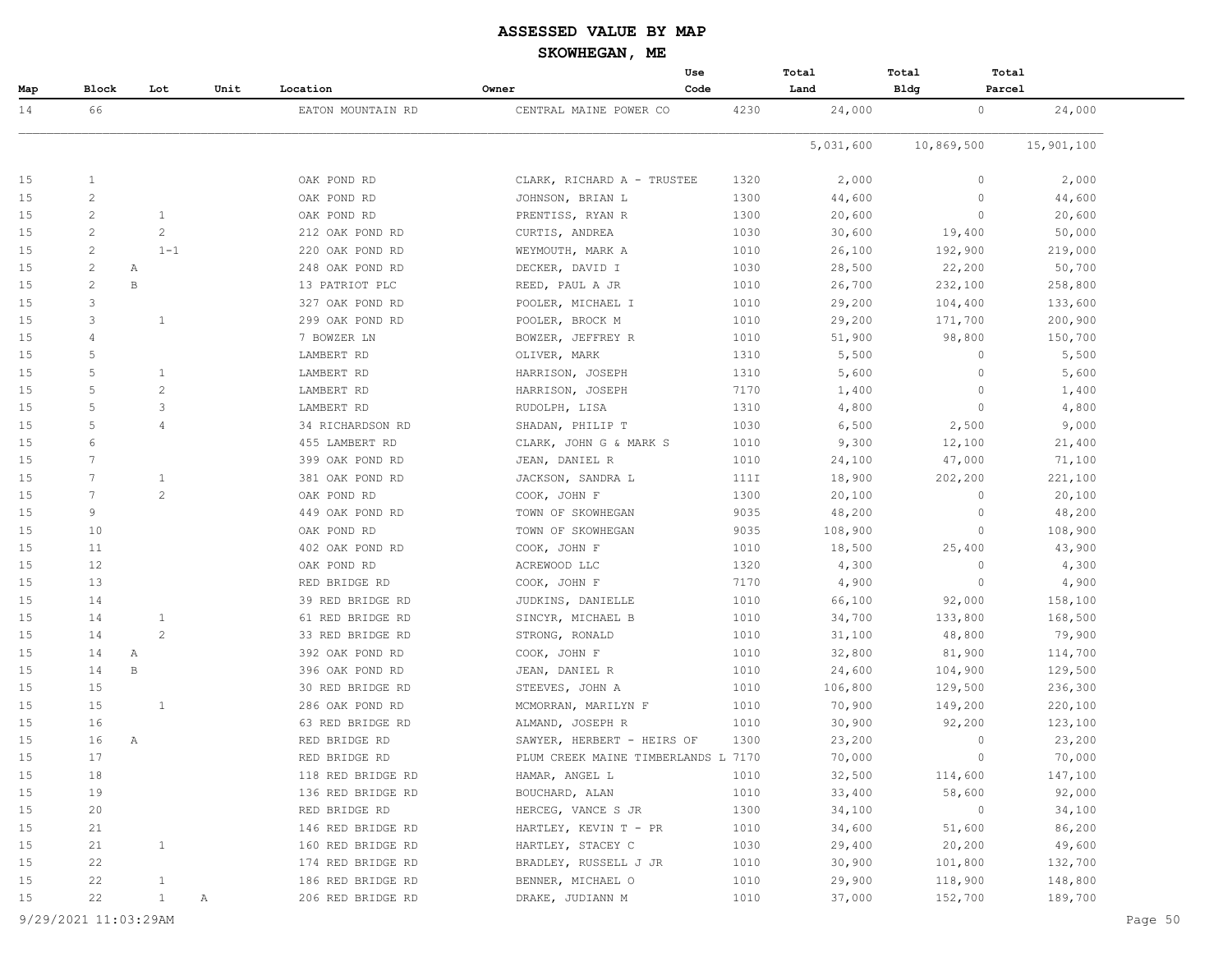|     |                      |                |      |                     |                         | Use                                 | Total     | Total       | Total                  |         |
|-----|----------------------|----------------|------|---------------------|-------------------------|-------------------------------------|-----------|-------------|------------------------|---------|
| Map | Block                | Lot            | Unit | Location            | Owner                   | Code                                | Land      | <b>Bldg</b> | Parcel                 |         |
| 15  | 23                   |                |      | RED BRIDGE RD       |                         | VANADESTINE, DONLINNA SUE ET A 1320 | 2,500     |             | $\circ$<br>2,500       |         |
| 15  | 24                   |                |      | RED BRIDGE RD       | DRAKE, FRANK            | 1310                                | 12,800    |             | $\circ$<br>12,800      |         |
| 15  | 25                   |                |      | 153 RED BRIDGE RD   | TERSTEGEN, JOHN L       | 1010                                | 94,600    | 141,200     | 235,800                |         |
| 15  | 26                   |                |      | RED BRIDGE RD       | TERSTEGEN, JOHN L       | 1320                                | 7,800     |             | $\circ$<br>7,800       |         |
| 15  | 26                   | $\mathbf{1}$   |      | RED BRIDGE RD       | TERSTEGEN, PAUL W       | 1320                                | 5,800     |             | $\circ$<br>5,800       |         |
| 15  | 28                   |                |      | CARRABASSETT STREAM |                         | PLUM CREEK MAINE TIMBERLANDS L 7170 | 6,400     |             | 6,400<br>0             |         |
|     |                      |                |      |                     |                         |                                     | 1,453,200 | 2,722,600   | 4,175,800              |         |
| 16  | $\mathbf{1}$         |                |      | 977 BIGELOW HILL RD |                         | BLODGETT, CLARENCE A JR & LENA 1010 | 24,300    | 55,200      | 79,500                 |         |
| 16  | 2                    |                |      | BIGELOW HILL RD     | BLODGETT, TROY A        | 1320                                | 3,800     |             | $\mathbf{0}$<br>3,800  |         |
| 16  | 3                    |                |      | 885 BIGELOW HILL RD | WALKER, CYNTHIA J       | 1010                                | 47,700    | 92,900      | 140,600                |         |
| 16  | 4                    |                |      | 919 BIGELOW HILL RD | LEVINE, SAM             | 1010                                | 35,600    | 49,200      | 84,800                 |         |
| 16  | 5                    |                |      | 888 BIGELOW HILL RD | STEEVES, JEREMY C       | 1010                                | 135,300   | 115,000     | 250,300                |         |
| 16  | 5                    | $\mathbf{1}$   |      | 41 LARONE RD        | LARKIN, DAVID S         | 1010                                | 58,500    | 215,400     | 273,900                |         |
| 16  | 6                    |                |      | 873 BIGELOW HILL RD | HOPKINS, LEONARD F      | 0101                                | 33,600    | 80,000      | 113,600                |         |
| 16  | 6                    | Α              |      | BIGELOW HILL RD     | GAGNON JOHN             | 1310                                | 17,900    |             | $\circ$<br>17,900      |         |
| 16  | 8                    |                |      | LARONE RD           | LARKIN, DAVID S         | 1310                                | 9,400     |             | $\Omega$<br>9,400      |         |
| 16  | 8                    | 1              |      | LARONE RD           | LARKIN, DAVID S         | 1310                                | 8,700     |             | $\Omega$<br>8,700      |         |
| 16  | 8                    | $\mathbf{2}$   |      | LARONE RD           | LARKIN, DAVID S         | 1310                                | 8,700     |             | 8,700<br>$\mathbf{0}$  |         |
| 16  | 8                    | 3              |      | LARONE RD           | LARKIN, DAVID S         | 1310                                | 8,600     |             | $\circ$<br>8,600       |         |
| 16  | 10                   |                |      | 824 BIGELOW HILL RD | MCCHORD, CHARLES        | 1010                                | 68,800    | 181,200     | 250,000                |         |
| 16  | 11                   |                |      | BIGELOW HILL RD     | HOLMES, EVELYN          | 1300                                | 37,500    |             | 37,500<br>0            |         |
| 16  | 11                   | $\mathbf{1}$   |      | 829 BIGELOW HILL RD | MERES, RICHARD P        | 1300                                | 37,200    |             | $\circ$<br>37,200      |         |
| 16  | 12                   | $\mathbf{1}$   |      | 787 BIGELOW HILL RD | SPOONER, MICHAEL F      | 1010                                | 34,100    | 180,600     | 214,700                |         |
| 16  | 12                   | 2              |      | 783 BIGELOW HILL RD | DUBOIS, GARY S          | 1010                                | 38,200    | 228,500     | 266,700                |         |
| 16  | 12                   | 4              |      | 765 BIGELOW HILL RD | CLARK, ALLEN D          | 1010                                | 35,200    | 122,300     | 157,500                |         |
| 16  | 12 <sup>°</sup>      | 5              |      | BIGELOW HILL RD     | MERRILL, DAWN C         | 1300                                | 30,800    |             | $\mathbf{0}$<br>30,800 |         |
| 16  | 13                   |                |      | 760 BIGELOW HILL RD | PERRY, LESLIE P         | 1010                                | 38,400    | 83,400      | 121,800                |         |
| 16  | 13                   | $\mathbf{1}$   |      | 780 BIGELOW HILL RD | WILSON, HARRY M III     | 1010                                | 67,200    | 224,700     | 291,900                |         |
| 16  | 13                   | 2              |      | 770 BIGELOW HILL RD | MATHIEU, MARY P         | 1010                                | 40,000    | 128,300     | 168,300                |         |
| 16  | 14                   |                |      | BIGELOW HILL RD     | NODDIN, VERONICA M      | 1060                                | 50,800    | 16,400      | 67,200                 |         |
| 16  | 15                   |                |      | 725 BIGELOW HILL RD | NODDIN, VERONICA M      | 1010                                | 51,400    | 165,100     | 216,500                |         |
| 16  | 16                   |                |      | BIGELOW HILL RD     | LUCE, DONALD            | 8300                                | 3,900     |             | 3,900<br>$\circ$       |         |
| 16  | 16                   | $\mathbf{1}$   |      | 673 BIGELOW HILL RD | LUCE, DONALD P JR       | 1010                                | 45,900    | 121,800     | 167,700                |         |
| 16  | 16                   | $\overline{c}$ |      | 701 BIGELOW HILL RD | DORE, RANDY J           | 1030                                | 29,600    | 13,400      | 43,000                 |         |
| 16  | 16                   | 3              |      | BIGELOW HILL RD     | DORE, RANDY             | 1300                                | 29,300    |             | 29,300<br>$\circ$      |         |
| 16  | 16                   | $\overline{4}$ |      | 683 BIGELOW HILL RD | LOISEL, NORMA           | 1010                                | 36,500    | 47,000      | 83,500                 |         |
| 16  | 16                   | Α              |      | 693 BIGELOW HILL RD | EARLE, IDA M (BURKHART) | 1010                                | 37,100    | 152,200     | 189,300                |         |
| 16  | 17                   | $\mathbf{1}$   |      | BIGELOW HILL RD     | WHITE, CAROL            | 1060                                | 5,300     | 400         | 5,700                  |         |
| 16  | 17                   | $\overline{c}$ |      | 18 PICO RD          | DORE, TODD              | 1010                                | 36,700    | 82,000      | 118,700                |         |
| 16  | 17                   | Α              |      | 708 BIGELOW HILL RD | DORE, ARNOLD J          | 1010                                | 54,000    | 130,700     | 184,700                |         |
| 16  | 18                   |                |      | 139 PICO RD         | BLACK DOG LLC           | 1010                                | 40,800    | 168,100     | 208,900                |         |
| 16  | 19                   |                |      | BIGELOW HILL RD     | JOHNSON, LEE ROBERT     | 7170                                | 6,200     |             | 6,200<br>$\circ$       |         |
| 16  | 19                   | $\mathbf{1}$   |      | 664 BIGELOW HILL RD | JOHNSON, LEE R          | 1010                                | 37,800    | 178,700     | 216,500                |         |
| 16  | 19                   | $\overline{c}$ |      | 646 BIGELOW HILL RD | FIORE, APRIL            | 1010                                | 39,100    | 104,600     | 143,700                |         |
|     | 9/29/2021 11:03:29AM |                |      |                     |                         |                                     |           |             |                        | Page 51 |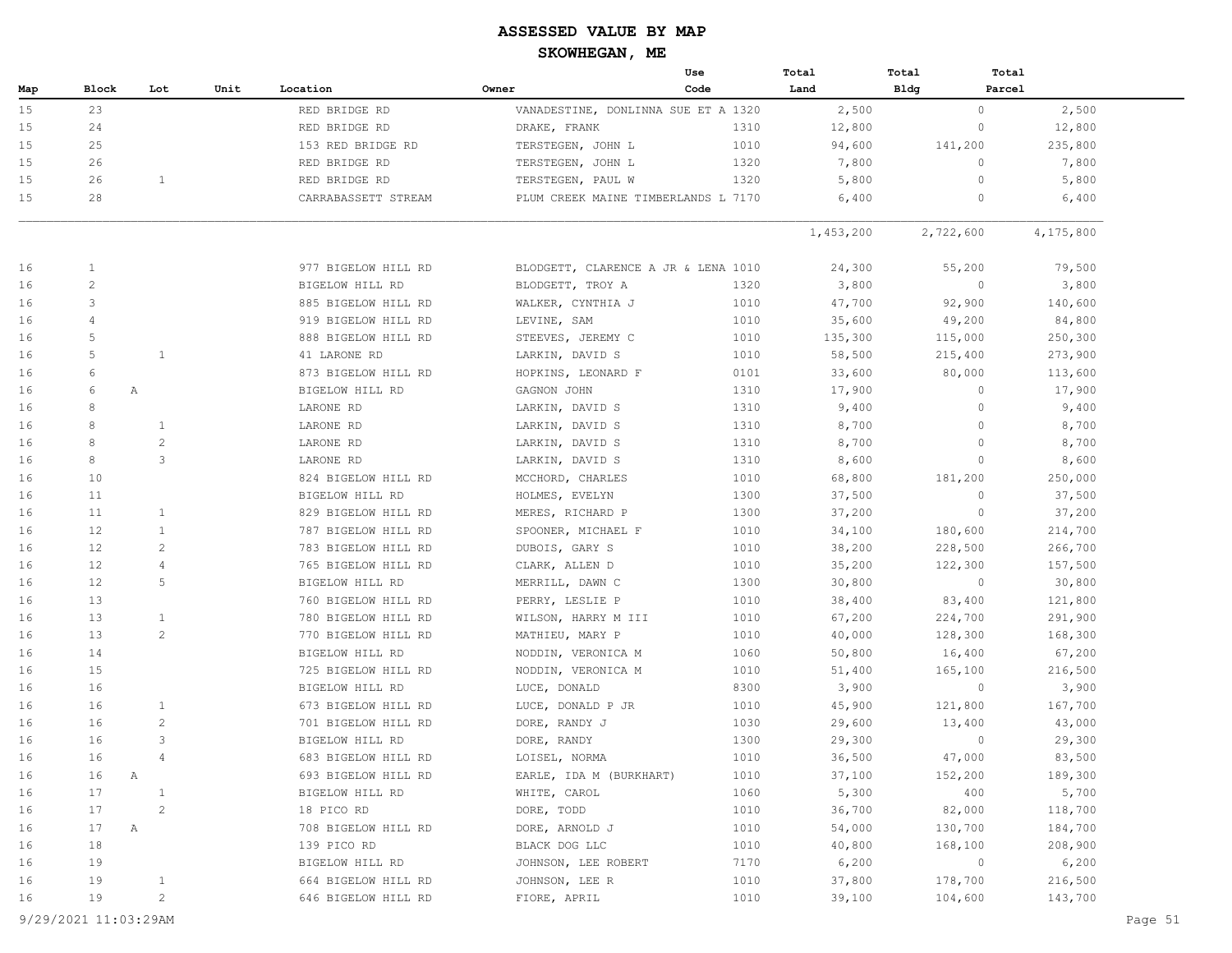|     |                      |               |      |                       |                                     | Use  | Total     | Total        | Total     |  |
|-----|----------------------|---------------|------|-----------------------|-------------------------------------|------|-----------|--------------|-----------|--|
| Map | Block                | Lot           | Unit | Location              | Owner                               | Code | Land      | Bldg         | Parcel    |  |
| 16  | 19                   | $\mathcal{S}$ |      | 654 BIGELOW HILL RD   | CLARK, JAMES P                      | 1010 | 47,000    | 308,800      | 355,800   |  |
| 16  | 19                   | $2 - 1$       |      | BIGELOW HILLRD<br>640 | PELLETIER, AMANDA N                 | 1010 | 37,900    | 130,300      | 168,200   |  |
| 16  | 20                   |               |      | 630 BIGELOW HILL RD   | LAMBERT, MICHAEL L                  | 1010 | 32,300    | 79,600       | 111,900   |  |
| 16  | 24                   |               |      | LARONE RD             | SNM LLC                             | 7170 | 5,700     | $\circ$      | 5,700     |  |
| 16  | 25                   |               |      | LARONE RD             | SMITH, THOMAS F JR                  | 1310 | 8,800     | $\circ$      | 8,800     |  |
| 16  | 26                   |               |      | 270 LARONE RD         | SNM LLC                             | 1300 | 17,300    | 0            | 17,300    |  |
| 16  | 26<br>A              |               |      | LARONE RD             | BERNARD, JEFFREY R                  | 1310 | 10,500    | $\circ$      | 10,500    |  |
| 16  | 27                   |               |      | LARONE RD             | FOSS, DAVID A                       | 1310 | 16,100    | $\circ$      | 16,100    |  |
| 16  | 28                   |               |      | LARONE RD             | MATTHEW INC                         | 1310 | 21,100    | $\mathbf{0}$ | 21,100    |  |
| 16  | 31                   |               |      | BACK RD               | MEYERHANS, STEVEN E                 | 8300 | 500       | $\circ$      | 500       |  |
| 16  | 32                   |               |      | BACK RD               | COFFIN, NEIL                        | 1300 | 27,600    | $\mathbf{0}$ | 27,600    |  |
|     |                      |               |      |                       |                                     |      | 1,548,700 | 3,455,800    | 5,004,500 |  |
| 17  | $\mathbf{1}$         |               |      | 879 BACK RD           | FISH, MATTHEW R                     | 1300 | 36,300    | $\circ$      | 36,300    |  |
| 17  | $\mathbf{1}$         | $\mathbf{1}$  |      | 883 BACK RD           | PORTER, CHRISTOPHER                 | 1010 | 23,800    | 107,800      | 131,600   |  |
| 17  | $\mathbf{1}$         | $2 - 1$       |      | 875 BACK RD           | RICHARDS, CELINE A                  | 1010 | 27,300    | 91,600       | 118,900   |  |
| 17  | $\overline{c}$       |               |      | 851 BACK RD           | RAYMOND, BRUCE F                    | 1010 | 53,500    | 53,300       | 106,800   |  |
| 17  | 3                    |               |      | 868 BACK RD           | VANHOY, MELISSA M (PIERCE)          | 1030 | 49,500    | 70,100       | 119,600   |  |
| 17  | $\overline{4}$       |               |      | 799 BACK RD           | CAFFYN, THOMAS E                    | 1300 | 88,800    | $\circ$      | 88,800    |  |
| 17  | 4                    | $\mathbf{1}$  |      | 779 BACK RD           | KINGSBURY, DAVID L                  | 1010 | 29,800    | 140,300      | 170,100   |  |
| 17  | $\overline{4}$       | 2             |      | 833 BACK RD           | SCHNEIDER, ROBERT S - TRUSTEE       | 1010 | 35,300    | 123,200      | 158,500   |  |
| 17  | 4<br>Α               |               |      | 783 BACK RD           | HARTSGROVE, RALPH R                 | 1010 | 29,700    | 80,700       | 110,400   |  |
| 17  | $\, {\bf B}$<br>4    |               |      | BACK RD               | DENIS, PENELOPE A                   | 1300 | 52,500    | $\circ$      | 52,500    |  |
| 17  | 5                    |               |      | 739 BACK RD           | WESCOTT, LARRY G                    | 1010 | 30,800    | 110,400      | 141,200   |  |
| 17  | 5                    | $\mathbf{1}$  |      | 717 BACK RD           | VANADESTINE, ROBERT                 | 1010 | 123,800   | 153,000      | 276,800   |  |
| 17  | 5<br>Α               |               |      | 707 BACK RD           | CALVER, DEBORAH & JOHNSON, LYN 1010 |      | 25,000    | 111,600      | 136,600   |  |
| 17  | 6                    |               |      | BACK RD               | KRIEGER, DIONE                      | 1300 | 35,900    | $\circ$      | 35,900    |  |
| 17  | 7                    |               |      | BACK RD               | HOYT, JAY A                         | 103V | 14,400    | $\circ$      | 14,400    |  |
| 17  | 7                    | $\mathbf{1}$  |      | 663 BACK RD           | HOYT, MICHAEL                       | 1010 | 49,600    | 91,500       | 141,100   |  |
| 17  | $\,8\,$              |               |      | 613 BACK RD           | MCKENNEY, DAVID S                   | 1010 | 77,400    | 20,900       | 98,300    |  |
| 17  | 9                    |               |      | 618 BACK RD           | STRINGOS, GUST S                    | 1010 | 62,000    | 155,600      | 217,600   |  |
| 17  | 10                   |               |      | 600 BACK RD           | SPRAGUE, WILLIAM H & RUTH           | 1300 | 28,600    | $\circ$      | 28,600    |  |
| 17  | 10                   | $\mathbf{1}$  |      | BACK RD               | EARLE, MICHAEL                      | 1300 | 21,300    | $\circ$      | 21,300    |  |
| 17  | 10                   | ON            |      | 608 BACK RD           | SPRAGUE, WILLIAM H                  | 1031 | $\circ$   | 10,600       | 10,600    |  |
| 17  | 11                   |               |      | 690 BACK RD           | BEAUREGARD, PAUL M                  | 1010 | 44,900    | 99,500       | 144,400   |  |
| 17  | 11                   | ON            |      | 684 BACK RD           | BEAUREGARD, PAUL                    | 1031 | $\circ$   | 5,700        | 5,700     |  |
| 17  | 11                   | ON1           |      | 682 BACK RD           | BEAUREGARD, PAUL                    | 1031 | $\circ$   | 6,300        | 6,300     |  |
| 17  | 11                   | ON2           |      | 686 BACK RD           | BEAUREGARD, PAUL                    | 1031 | $\circ$   | 7,300        | 7,300     |  |
| 17  | 12                   |               |      | BACK RD               | HOYT, MICHAEL I                     | 1300 | 28,100    | 0            | 28,100    |  |
| 17  | 13                   |               |      | BACK RD               | LANEY, ROBERT J                     | 1300 | 46,100    | $\circ$      | 46,100    |  |
| 17  | 14                   |               |      | 776 BACK RD           | ADAMS, BRADLEY                      | 1030 | 64,900    | 41,700       | 106,600   |  |
| 17  | 15                   |               |      | 828 BACK RD           | FINLEY, MARY D - TRUSTEE            | 1010 | 54,900    | 101,800      | 156,700   |  |
| 17  | 16                   |               |      | MIDDLE RD             | VOISINE, RONALD A                   | 1320 | 600       | 0            | 600       |  |
| 17  | 17                   |               |      | MIDDLE RD             | PICARDI, PETER J                    | 1300 | 41,200    | $\circ$      | 41,200    |  |
| 17  | 17                   | $\mathbf{1}$  |      | 986 MIDDLE RD         | PICARDI, PETER J                    | 3222 | 35,000    | 97,500       | 132,500   |  |
|     | 9/29/2021 11:03:29AM |               |      |                       |                                     |      |           |              | Page 52   |  |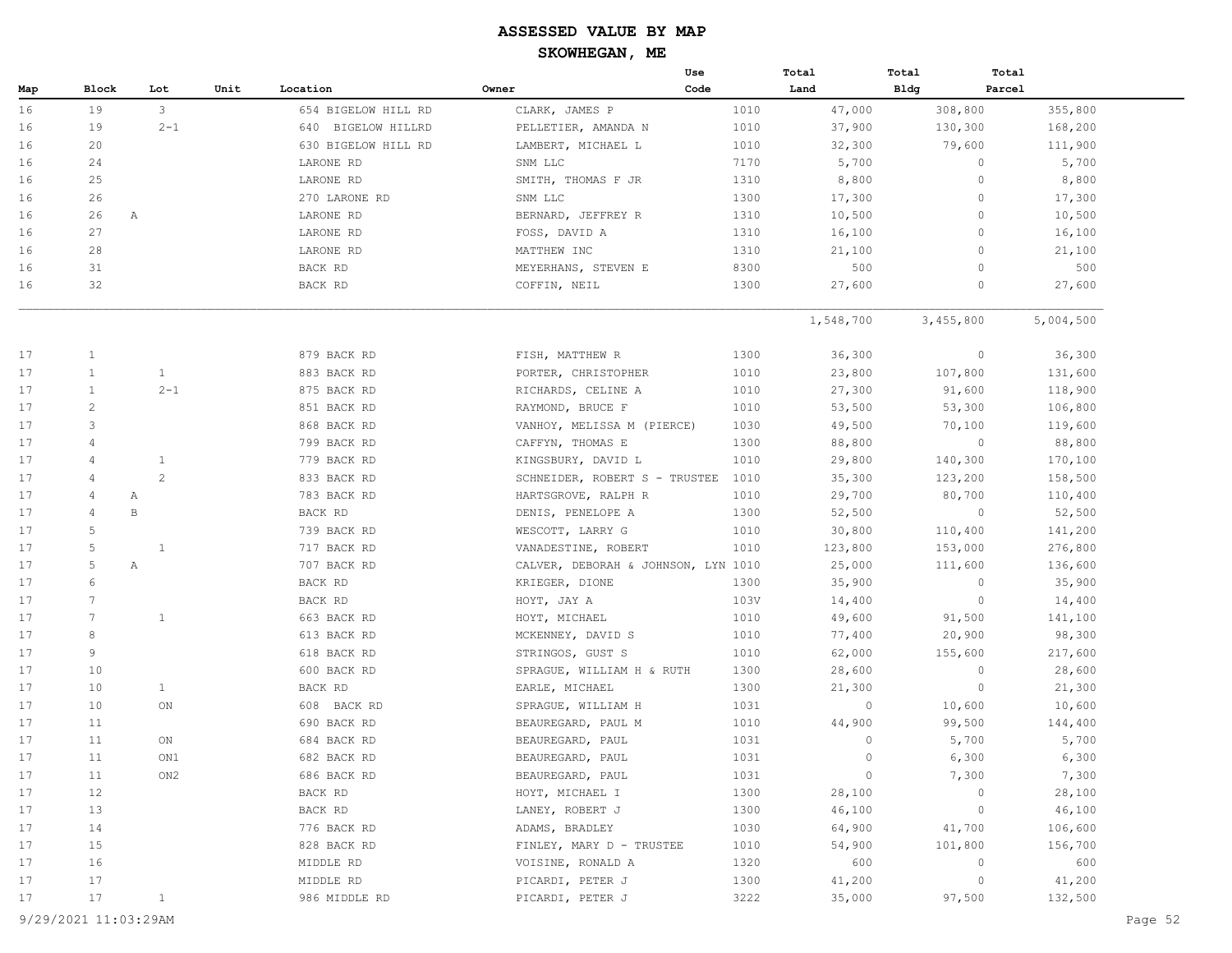|     |       |              |                |                    |                                     | Use  | Total   | Total       | Total              |
|-----|-------|--------------|----------------|--------------------|-------------------------------------|------|---------|-------------|--------------------|
| Map | Block |              | Unit<br>Lot    | Location           | Owner                               | Code | Land    | <b>Bldg</b> | Parcel             |
| 17  | 18    |              |                | 963 MIDDLE RD      | LYBROOK, KEMP                       | 1010 | 46,900  | 112,600     | 159,500            |
| 17  | 18    |              | <sup>1</sup>   | 947 MIDDLE RD      | HERRICK, MICHAEL S                  | 1010 | 32,100  | 179,500     | 211,600            |
| 17  | 18    | $\mathbb{A}$ |                | 931 MIDDLE RD      | WHALEN, GRAYSON F                   | 1010 | 36,800  | 98,800      | 135,600            |
| 17  | 19    |              |                | 40 MONYAS WY       | WHITE, DILLON DEAN                  | 1010 | 40,700  | 101,700     | 142,400            |
| 17  | 19    |              | $\overline{4}$ | 907 MIDDLE RD      | MILLETT, MONYA R - HEIRS OF         | 0130 | 25,900  | 107,100     | 133,000            |
| 17  | 19    | Α            |                | 913 MIDDLE RD      | GREGOIRE, AMY                       | 1010 | 20,600  | 73,600      | 94,200             |
| 17  | 19    | $\, {\bf B}$ |                | 917 MIDDLE RD      | WHITE, CHRISTOPHER D                | 1030 | 29,200  | 13,100      | 42,300             |
| 17  | 19    | $\mathsf{C}$ |                | 927 MIDDLE RD      | KEITHAN, JAMES A - LIFE ESTATE 1030 |      | 29,000  | 15,100      | 44,100             |
| 17  | 20    |              |                | 914 MIDDLE RD      | HOGATE, JONATHAN P                  | 1010 | 33,000  | 50,900      | 83,900             |
| 17  | 21    |              |                | 906 MIDDLE RD      | CHRETIEN, LEO P                     | 1040 | 34,500  | 73,100      | 107,600            |
| 17  | 21    | $\mathbb{A}$ |                | 896 MIDDLE RD      | SAVOY, DAVID W - EST OF             | 1010 | 23,000  | 47,100      | 70,100             |
| 17  | 23    |              |                | 889 MIDDLE RD      | GRAF, NEWELL SR                     | 1060 | 74,500  | 25,100      | 99,600             |
| 17  | 2.3   |              | $\overline{1}$ | 897 MIDDLE RD      | GRAF, NEWELL B JR                   | 1010 | 31,800  | 176,700     | 208,500            |
| 17  | 23    |              | $\overline{2}$ | 887 MIDDLE RD      | GRAF, DAVID ROBERT SR               | 1010 | 31,200  | 125,500     | 156,700            |
| 17  | 24    |              |                | MIDDLE RD          | NORTHERN NEW ENGLAND TELEPHONE 430V |      | 4,800   |             | 4,800<br>$\circ$   |
| 17  | 25    |              |                | 40 HERITAGE DR     | ROSSIGNOL, ARTHUR R                 | 1010 | 63,000  | 229,000     | 292,000            |
| 17  | 25    |              | 1              | 863 MIDDLE RD      | MYHAVER, MICHAEL J                  | 1010 | 36,300  | 169,200     | 205,500            |
| 17  | 26    |              |                | 866 MIDDLE RD      | GRAF, ROBERT M                      | 1010 | 39,300  | 142,600     | 181,900            |
| 17  | 27    |              |                | 842 MIDDLE RD      | JOHNSON, FRANCIS S JR               | 1010 | 33,400  | 76,600      | 110,000            |
| 17  | 28    |              |                | 6 CRAGIN BROOK LN  | FOLEY, THOMAS F                     | 1010 | 59,800  | 124,600     | 184,400            |
| 17  | 28    | $\mathbb{A}$ |                | 32 CRAGIN BROOK LN | BRADFORD, DAVID R                   | 1010 | 76,600  | 130,100     | 206,700            |
| 17  | 28    | $\, {\bf B}$ |                | 845 MIDDLE RD      | VACHON, STEPHEN P                   | 1010 | 37,100  | 116,500     | 153,600            |
| 17  | 29    |              |                | 815 MIDDLE RD      | WARD, SCOTT ADAM & TAMMIE JEAN 1010 |      | 29,000  | 67,400      | 96,400             |
| 17  | 29    |              | $\overline{1}$ | 807 MIDDLE RD      | MAKOWSKI, ANGELIA M - PR            | 1010 | 28,500  | 77,100      | 105,600            |
| 17  | 30    |              |                | MIDDLE RD          | BREWER, DAVID R                     | 1320 | 5,600   |             | $\circ$<br>5,600   |
| 17  | 31    |              |                | 787 MIDDLE RD      | FRENCH, LONA                        | 1010 | 31,300  | 164,300     | 195,600            |
| 17  | 32    |              |                | 790 MIDDLE RD      | JOHNSON, NICHOLE M                  | 1010 | 30,200  | 64,800      | 95,000             |
| 17  | 32    |              | $\overline{2}$ | 810 MIDDLE RD      | BREWER, RONALD M & FAYE A - LI 1010 |      | 23,200  | 88,300      | 111,500            |
| 17  | 32    | $\mathbb{A}$ |                | 822 MIDDLE RD      | BREWER, DAVID R                     | 1010 | 32,200  | 82,200      | 114,400            |
| 17  | 33    |              |                | 691 MIDDLE RD      | LARSEN, DALE A                      | 1010 | 34,200  | 113,100     | 147,300            |
| 17  | 33    | $\mathbb{A}$ |                | 767 MIDDLE RD      | VIGUE, NORMAN J JR                  | 1010 | 35,500  | 96,900      | 132,400            |
| 17  | 33    | $\mathsf{B}$ |                | 719 MIDDLE RD      | GREGORY, MARY-ANN LYNN              | 0130 | 27,800  | 90,500      | 118,300            |
| 17  | 33    | $\mathsf C$  |                | 709 MIDDLE RD      | FITZMAURICE, KATHY A                | 1010 | 26,700  | 80,200      | 106,900            |
| 17  | 33    | $\mathsf{C}$ | 1              | 701 MIDDLE RD      | LARSEN, DALE A                      | 1300 | 58,100  |             | $\circ$<br>58,100  |
| 17  | 33    | $\mathbb{D}$ |                | 743 MIDDLE RD      | BROADLEY, GLENN                     | 1010 | 31,400  | 160,100     | 191,500            |
| 17  | 33    | $\mathbf E$  |                | 733 MIDDLE RD      | STROHMAN, LAURA A                   | 1010 | 31,100  | 114,200     | 145,300            |
| 17  | 33    | $\mathbf F$  |                | 15 OLSON BROOK DR  | PICARDI, MIRA                       | 1010 | 37,800  | 60,800      | 98,600             |
| 17  | 33    | G            |                | 725 MIDDLE RD      | LARSEN, DALE A                      | 1300 | 64,700  |             | $\circ$<br>64,700  |
| 17  | 35    |              |                | VARNEY RD          | SAPPI NORTH AMERICA INC             | 1300 | 94,300  |             | $\circ$<br>94,300  |
| 17  | 36    |              |                | VARNEY RD          | SAPPI NORTH AMERICA INC             | 1300 | 21,200  |             | $\Omega$<br>21,200 |
| 17  | 37    |              |                | 251 VARNEY RD      | SAPPI NORTH AMERICA INC             | 1300 | 28,900  |             | 28,900<br>$\Omega$ |
| 17  | 37    |              | 1              | 239 VARNEY RD      | SBA LAND LLC                        | 430V | 35,800  |             | $\circ$<br>35,800  |
| 17  | 37    |              | $\overline{2}$ | VARNEY RD          | SUMMIT NATURAL GAS OF MAINE IN 4260 |      | 20,500  | 5,334,600   | 5,355,100          |
| 17  | 37    |              | 1ON            | VARNEY RD          | SBA TOWERS III LLC                  | 430V | $\circ$ | 135,000     | 135,000            |
|     |       |              |                |                    |                                     |      |         |             |                    |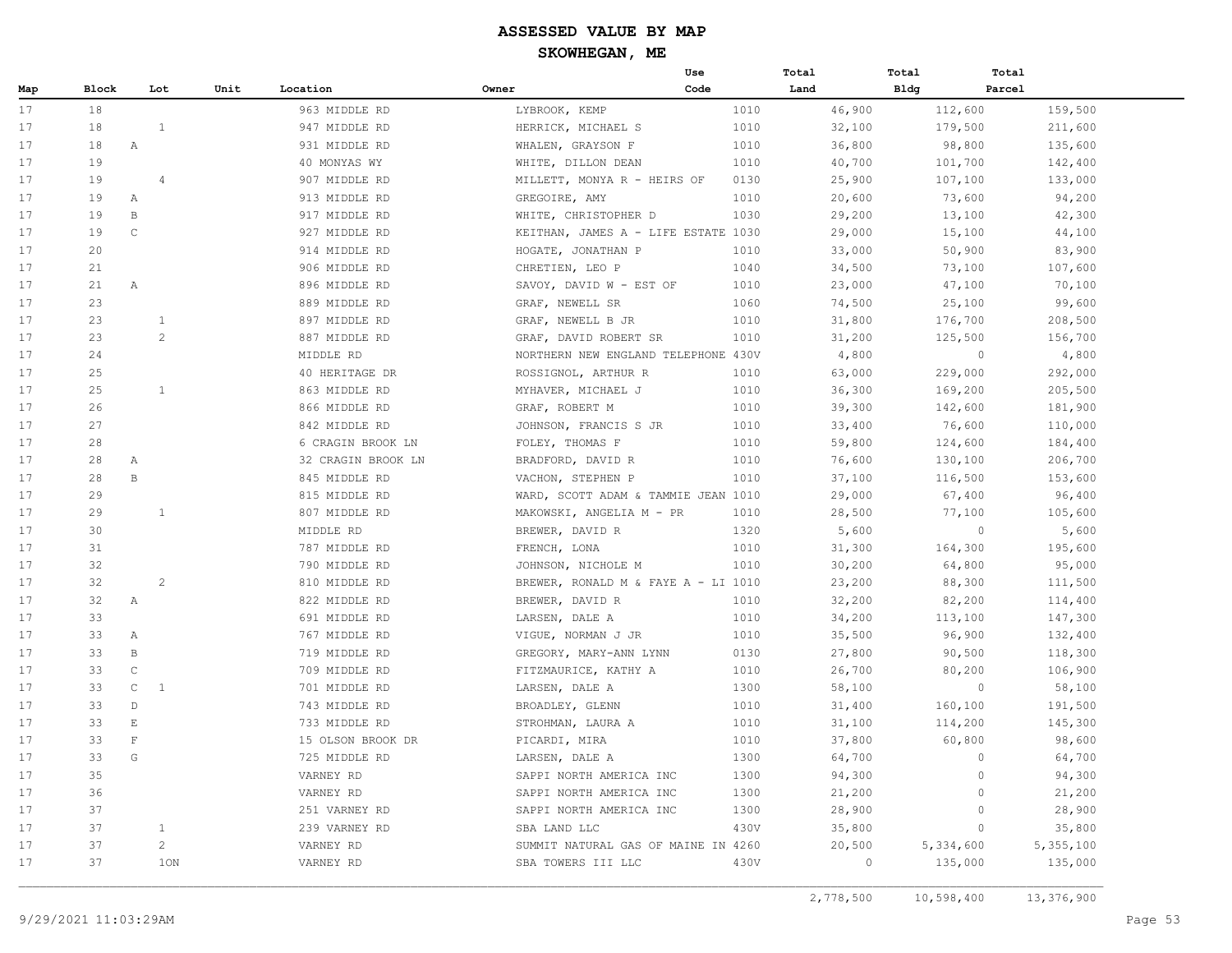|     |                |                |      |                    |                                     | Use  | Total   | Total       | Total          |         |
|-----|----------------|----------------|------|--------------------|-------------------------------------|------|---------|-------------|----------------|---------|
| Map | Block          | Lot            | Unit | Location           | Owner                               | Code | Land    | <b>Bldg</b> | Parcel         |         |
|     |                |                |      |                    |                                     |      |         |             |                |         |
| 18  | $\mathbf{1}$   |                |      | 1145 WATERVILLE RD | BOURQUE, RACHEL A & CATHY           | 1010 | 40,500  | 124,300     |                | 164,800 |
| 18  | $\mathbf{1}$   | Α              |      | 1121 WATERVILLE RD | FORSMAN, CASEY                      | 0326 | 24,000  | 86,400      |                | 110,400 |
| 18  | $\overline{c}$ |                |      | 1102 WATERVILLE RD | FERRIS, JOSEPH                      | 1300 | 19,400  |             | $\circ$        | 19,400  |
| 18  | 3              |                |      | 1112 WATERVILLE RD | FERRIS, JOSEPH                      | 3410 | 46,500  | 269,200     |                | 315,700 |
| 18  | 4              |                |      | 1128 WATERVILLE RD | GILBERT, BRIAN A                    | 1010 | 36,000  | 140,700     |                | 176,700 |
| 18  | 4              | Α              |      | WATERVILLE RD      | THORP, CHARLES R                    | 1300 | 18,200  |             | $\circ$        | 18,200  |
| 18  | 5              |                |      | 41 GALKO FARM RD   | KNOWLTON, JEFFREY A                 | 1010 | 44,500  | 121,800     |                | 166,300 |
| 18  | 6              |                |      | WATERVILLE RD      | SAPPI NORTH AMERICA INC             | 1300 | 37,000  |             | $\circ$        | 37,000  |
| 18  | 6              | ON             |      | 318 VARNEY RD      | SOMERSET LOG YARD                   | 402C | 0       | 10,200      |                | 10,200  |
| 18  | 7              |                |      | 1330 WATERVILLE RD | SAPPI NORTH AMERICA INC             | 1300 | 64,600  |             | $\circ$        | 64,600  |
| 18  | 7              | Α              |      | WATERVILLE RD      | SAPPI NORTH AMERICA INC             | 1300 | 22,200  |             | $\Omega$       | 22,200  |
| 18  | 8              |                |      | WATERVILLE RD      | CENTRAL MAINE POWER CO              | 4230 | 21,000  |             | $\circ$        | 21,000  |
| 18  | 9              |                |      | VARNEY RD          | SAPPI NORTH AMERICA INC             | 1320 | 2,300   |             | $\circ$        | 2,300   |
| 18  | 10             |                |      | WATERVILLE RD      | KNOWLTON, JEFFREY A                 | 1320 | 7,200   |             | $\circ$        | 7,200   |
| 18  | 11             |                |      | WATERVILLE RD      | SAPPI NORTH AMERICA INC             | 3920 | 7,600   |             | $\mathbf{0}$   | 7,600   |
| 18  | 13             |                |      | WATERVILLE RD      | SAPPI NORTH AMERICA INC             | 3920 | 8,700   |             | $\circ$        | 8,700   |
| 18  | 13             | ON             |      | WATERVILLE RD      | MAINE CENTRAL RAILROAD CO           | 920V | $\circ$ | 237,300     |                | 237,300 |
| 18  | 14             |                |      | WATERVILLE RD      | SAPPI NORTH AMERICA INC             | 390V | 24,500  |             | $\circ$        | 24,500  |
| 18  | 15             |                |      | 1414 WATERVILLE RD | SAPPI NORTH AMERICA INC             | 1300 | 23,300  |             | $\Omega$       | 23,300  |
| 18  | 16             |                |      | WATERVILLE RD      | SAPPI NORTH AMERICA INC             | 390V | 31,700  |             | $\mathbf{0}$   | 31,700  |
| 18  | 17             | $\mathbf{1}$   |      | VARNEY RD          | SAPPI NORTH AMERICA INC             | 1300 | 23,600  |             | $\mathbf{0}$   | 23,600  |
| 18  | 17             | $\overline{2}$ |      | 228 VARNEY RD      | SAPPI NORTH AMERICA INC             | 1300 | 20,100  |             | $\circ$        | 20,100  |
| 18  | 18             |                |      | VARNEY RD          | SAPPI NORTH AMERICA INC             | 1300 | 43,100  |             | $\mathbf{0}$   | 43,100  |
| 18  | 20             |                |      | WATERVILLE RD      | STATE OF MAINE                      | 901V | 18,700  |             | $\circ$        | 18,700  |
| 18  | 22             |                |      | EAST RIVER RD      | MOORE, JAMES D - TRUSTEE            | 7170 | 7,000   |             | $\Omega$       | 7,000   |
| 18  | 23             |                |      | EAST RIVER RD      | MOORE, JAMES D - TRUSTEE            | 1320 | 11,700  |             | $\mathbf{0}$   | 11,700  |
| 18  | 24             |                |      | 922 EAST RIVER RD  | BOYNTON, WILLIAM H & BONNIE J       | 0130 | 56,000  | 149,000     |                | 205,000 |
| 18  | 25             |                |      | EAST RIVER RD      | BOYNTON, WILLIAM H & BONNIE J       | 1320 | 18,000  |             | $\overline{0}$ | 18,000  |
| 18  | 27             |                |      | 949 EAST RIVER RD  | BOYNTON, WILLIAM H & BONNIE J 1013  |      | 50,500  | 78,500      |                | 129,000 |
| 18  | 27             | Α              |      | 20 DEAS WY         | BEAUFORD, RAYMOND L                 | 1010 | 31,300  | 108,700     |                | 140,000 |
| 18  | 27             | 1<br>Α         |      | 7 DEAS WY          | KEDDRELL, CAMILLA N                 | 1030 | 23,200  | 83,000      |                | 106,200 |
| 18  | 27             | $\, {\bf B}$   |      | 4 DEAS WY          | ARSENAULT, ROBERT D                 | 1030 | 22,800  | 48,600      |                | 71,400  |
| 18  | 27             | $\mathsf{C}$   |      | 955 EAST RIVER RD  | BOYNTON, DONNA M                    | 1010 | 33,100  | 305,200     |                | 338,300 |
| 18  | 28             |                |      | EAST RIVER RD      | BOYNTON, WILLIAM H & BONNIE J       | 1300 | 29,500  |             | $\circ$        | 29,500  |
| 18  | 28             | $\mathbf{1}$   |      | 962 EAST RIVER RD  | ROBINSON, TIMOTHY                   | 1010 | 30,500  | 143,500     |                | 174,000 |
| 18  | 28             | 3              |      | EAST RIVER RD      | ROBINSON, TIMOTHY                   | 1300 | 25,400  |             | $\circ$        | 25,400  |
| 18  | 29             |                |      | EAST RIVER RD      | BOYNTON, WILLIAM H & BONNIE J       | 1320 | 15,800  |             | $\Omega$       | 15,800  |
| 18  | 30             |                |      | 973 EAST RIVER RD  | WENTWORTH, VAUGHN A                 | 1010 | 37,100  | 88,500      |                | 125,600 |
| 18  | 31             |                |      | EAST RIVER RD      | WENTWORTH, VAUGHN A                 | 1300 | 45,400  |             | $\circ$        | 45,400  |
| 18  | 31             | $\mathbf{1}$   |      | 976 EAST RIVER RD  | MCDERMOTT, TIMOTHY P                | 1030 | 32,400  | 65,800      |                | 98,200  |
| 18  | 31             | $\overline{c}$ |      | 980 EAST RIVER RD  | WENTWORTH, KURT L                   | 1010 | 29,500  | 309,600     |                | 339,100 |
| 18  | 32             |                |      | EAST RIVER RD      | WENTWORTH, VAUGHN A                 | 1320 | 15,200  |             | $\circ$        | 15,200  |
| 18  | 33             |                |      | EAST RIVER RD      | SINCLAIR, LEONA & CHAMBERLAIN, 1300 |      | 24,500  |             | $\circ$        | 24,500  |
| 18  | 33             | $\mathbf{1}$   |      | 993 EAST RIVER RD  | WACOME, GEORGE D                    | 1010 | 30,500  | 84,500      |                | 115,000 |
| 18  | 33             | $\overline{c}$ |      | 1003 EAST RIVER RD | CLARK, JUSTYN ROBERT                | 1010 | 30,500  | 153,500     |                | 184,000 |

9/29/2021 11:03:29AM Page 54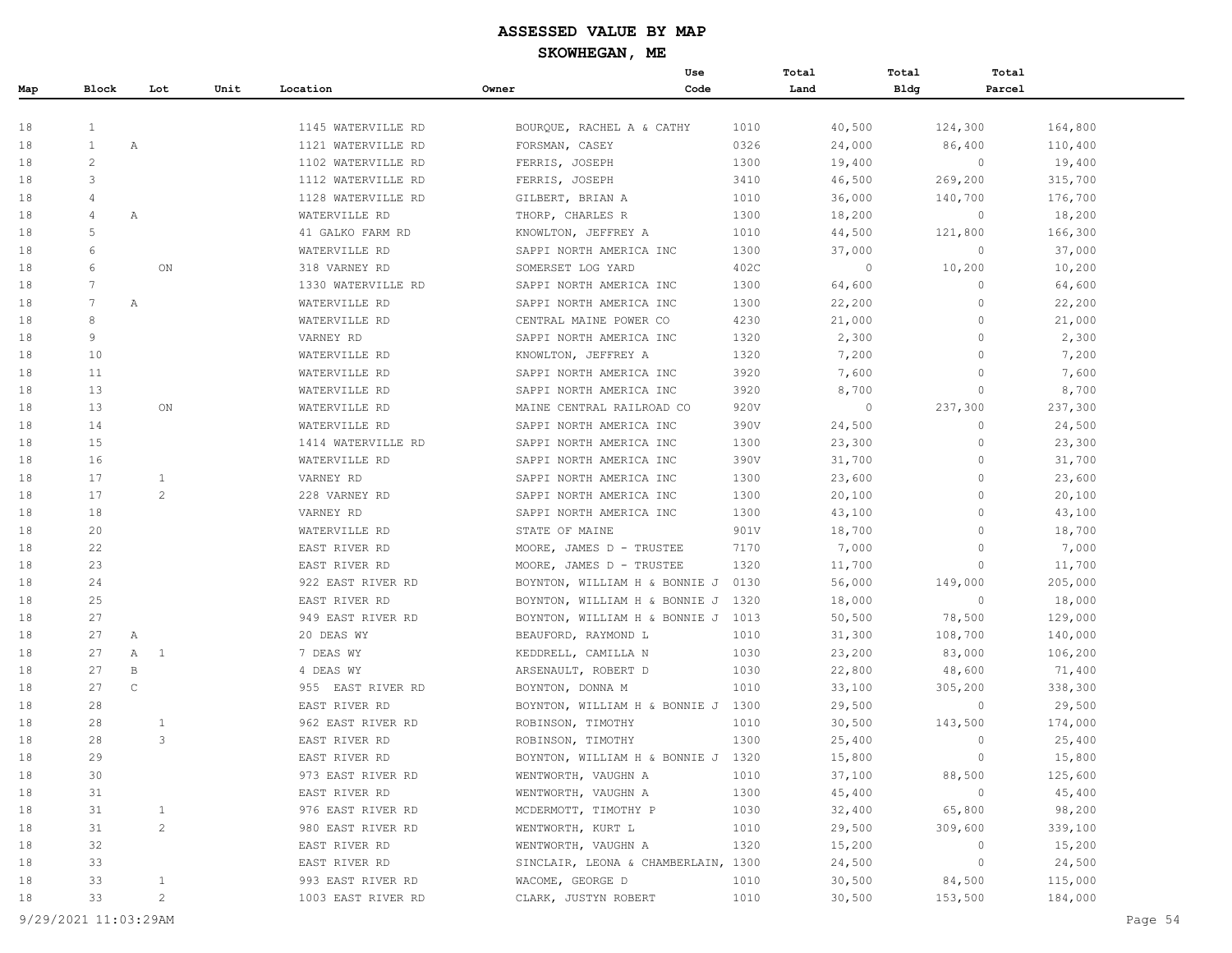|     |                    |                |      |                     |                                     | Use  | Total     | Total          | Total             |
|-----|--------------------|----------------|------|---------------------|-------------------------------------|------|-----------|----------------|-------------------|
| Map | Block              | Lot            | Unit | Location            | Owner                               | Code | Land      | <b>Bldg</b>    | Parcel            |
| 18  | 34                 |                |      | 1020 EAST RIVER RD  | SINCLAIR, LEONA & CHAMBERLAIN, 1010 |      | 56,000    | 89,700         | 145,700           |
| 18  | 34                 | $\mathbf{1}$   |      | 998 EAST RIVER RD   | SINCLAIR, LEONA D                   | 1010 | 29,100    | 117,500        | 146,600           |
| 18  | 35                 |                |      | EAST RIVER RD       | SINCLAIR, LEONA & CHAMBERLAIN, 1320 |      | 13,400    | $\overline{0}$ | 13,400            |
| 18  | 36                 | $\mathbb{A}$   |      | 1029 EAST RIVER RD  | TOWERS, SCOTT E                     | 1010 | 29,100    | 96,200         | 125,300           |
| 18  | 37                 |                |      | 1034 EAST RIVER RD  | PARSONS, RANDAL B                   | 1010 | 123,800   | 99,900         | 223,700           |
| 18  | 37                 | ON             |      | EAST RIVER RD       | GLOBAL TOWER ASSETS LLC             | 430V | $\circ$   | 119,200        | 119,200           |
| 18  | 37<br>A            |                |      | 1060 EAST RIVER RD  | PARSONS, RANDAL B                   | 1030 | 26,200    | 11,500         | 37,700            |
| 18  | 40                 |                |      | RED BRIDGE RD       | ACREWOOD LLC                        | 7170 | 92,000    | $\circ$        | 92,000            |
| 18  | 42                 |                |      | EAST RIVER RD       | BRAGG, DAVID N JR                   | 1320 | 10,100    |                | 10,100<br>$\circ$ |
| 18  | 44                 |                |      | 1097 EAST RIVER RD  | BARTLEY, FLOYD                      | 1010 | 20,900    | 35,000         | 55,900            |
| 18  | 45                 |                |      | 1115 EAST RIVER RD  | PATURZO, RONALD C                   | 1010 | 20,700    | 82,500         | 103,200           |
| 18  | 46                 |                |      | EAST RIVER RD       | BREED ENTERPRISES                   | 1320 | 3,000     | $\circ$        | 3,000             |
| 18  | 47                 |                |      | EAST RIVER RD       | JONES, NATALIE S                    | 7170 | 100       | $\circ$        | 100               |
| 18  | 48                 |                |      | 1184 EAST RIVER RD  | JONES, NATALIE S                    | 1010 | 29,700    | 123,700        | 153,400           |
| 18  | 49                 |                |      | EAST RIVER RD       | CENTRAL MAINE POWER CO              | 4230 | 72,000    | $\circ$        | 72,000            |
|     |                    |                |      |                     |                                     |      | 1,710,700 | 3,383,500      | 5,094,200         |
| 19  | $\mathbf{1}$       |                |      | CARRABASSETT STREAM | FEBVIR INC                          | 1320 | 5,300     |                | 5,300<br>0        |
| 19  | 4                  |                |      | CARRABASSETT STREAM | PERKINS, MICHAEL                    | 1320 | 4,000     |                | 4,000<br>0        |
| 19  | 5                  |                |      | CARRABASSETT STREAM | DOYON, CHERYL L                     | 1320 | 2,800     |                | 2,800<br>0        |
|     |                    |                |      |                     |                                     |      | 12,100    |                | $\circ$<br>12,100 |
| 20  | $\mathbf{1}$       |                |      | 141 MAIN ST         | BELLEROSE, JASON R                  | 1010 | 25,200    | 112,500        | 137,700           |
| 20  | $\overline{c}$     |                |      | 137 MAIN ST         | HUARD, JOSHUA J                     | 1010 | 21,500    | 73,000         | 94,500            |
| 20  | 3                  |                |      | 131 MAIN ST         | PUGSLEY, LEE                        | 1010 | 26,500    | 67,400         | 93,900            |
| 20  | 3                  | А              |      | 135 MAIN ST         | HUARD, JOSHUA J                     | 1030 | 19,000    | 20,800         | 39,800            |
| 20  | $\overline{4}$     |                |      | 125 MAIN ST         | NOLAN, HAZEL L & LEWIS C            | 1010 | 20,300    | 62,500         | 82,800            |
| 20  | $\overline{5}$     |                |      | 123 MAIN ST         | GREEN, THOMAS                       | 1010 | 20,000    | 52,400         | 72,400            |
| 20  | 6                  |                |      | 121 MAIN ST         | HIGGINS, MICHAEL A                  | 1010 | 17,400    | 44,500         | 61,900            |
| 20  | $7\phantom{.0}$    |                |      | 94 MAIN ST          | DIONNE, JEANNETTE M - LIFE EST 1010 |      | 19,300    | 56,900         | 76,200            |
| 20  | 8                  |                |      | 98 MAIN ST          | EAMES, JONATHAN D                   | 1010 | 31,500    | 79,300         | 110,800           |
| 20  | 9                  |                |      | 102 MAIN ST         | DAVIS, CELESTE A                    | 1010 | 19,800    | 51,300         | 71,100            |
| 20  | 10                 |                |      | MAIN ST             | GILBLAIR, DONALD E - ESTATE OF 1060 |      | 27,100    | 4,600          | 31,700            |
| 20  | 10                 | ON             |      | 106 MAIN ST         | AMES, TIMOTHY                       | 1031 | $\circ$   | 24,800         | 24,800            |
| 20  | 11                 |                |      | 112 MAIN ST         | BELYEA, KAREN                       | 1010 | 26,300    | 75,900         | 102,200           |
| 20  | 12                 |                |      | 120 MAIN ST         | DIXON, DOUGLAS P                    | 1010 | 19,700    | 57,100         | 76,800            |
| 20  | 12<br>$\mathbb{A}$ |                |      | 116 MAIN ST         | MASTERMAN PROPERTIES LLC            | 1010 | 16,700    | 85,100         | 101,800           |
| 20  | 13                 |                |      | 124 MAIN ST         | QUIRION, JOSEPH S                   | 1010 | 30,600    | 57,300         | 87,900            |
| 20  | 14                 |                |      | 128 MAIN ST         | DUMAS, BOBBI-JO A                   | 1010 | 22,900    | 46,900         | 69,800            |
| 20  | 15                 |                |      | WASHBURN LN         | WASHBURN, REGINALD L JR             | 1310 | 9,700     | $\circ$        | 9,700             |
| 20  | 15                 | 1              |      | 11 WASHBURN LN      | WASHBURN, REGINALD L JR             | 1010 | 20,400    | 162,500        | 182,900           |
| 20  | 15                 | $\overline{c}$ |      | 12 WASHBURN LN      | ARSENAULT, FRANCIS R                | 1010 | 22,200    | 146,200        | 168,400           |
| 20  | 15                 | 3              |      | 103 FAIRVIEW AVE    | DOHERTY, ROBERT M                   | 1040 | 25,900    | 127,100        | 153,000           |
| 20  | 15                 | 4              |      | 15 WASHBURN LN      | WASHBURN, RANDY L                   | 1010 | 25,300    | 140,300        | 165,600           |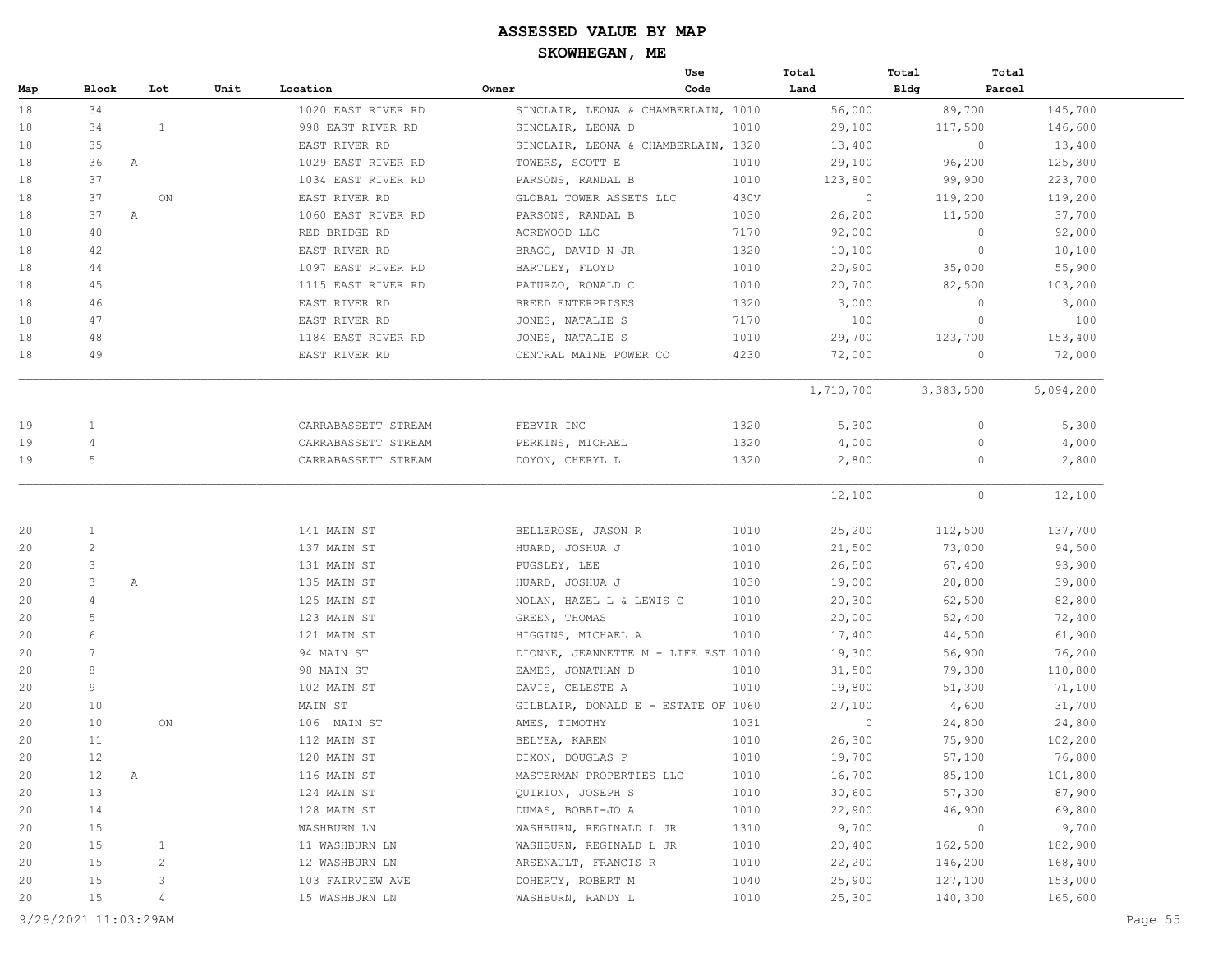|     |       |              |                     | Use                                 |      | Total   | Total   | Total   |
|-----|-------|--------------|---------------------|-------------------------------------|------|---------|---------|---------|
| Map | Block | Lot          | Unit<br>Location    | Code<br>Owner                       |      | Land    | Bldg    | Parcel  |
| 20  | 15    | A            | 93 FAIRVIEW AVE     | WITHEE, ROBERT W                    | 1030 | 26,400  | 7,400   | 33,800  |
| 20  | 15    | $\, {\bf B}$ | 19 WASHBURN LN      | FAITH BAPTIST CHURCH                | 9060 | 30,900  | 375,900 | 406,800 |
| 20  | 16    |              | 87 FAIRVIEW AVE     | WITHEE, ROBERT W                    | 1010 | 27,200  | 107,500 | 134,700 |
| 20  | 17    |              | 83 FAIRVIEW AVE     | GLEASON, MARION L                   | 1010 | 30,800  | 63,800  | 94,600  |
| 20  | 17    | ON           | 79 FAIRVIEW AVE     | MICHAUD, JODI                       | 1031 | $\circ$ | 19,500  | 19,500  |
| 20  | 18    |              | 69 FAIRVIEW AVE     | DODGE, JAMES M                      | 1010 | 24,000  | 97,600  | 121,600 |
| 20  | 19    |              | 61 FAIRVIEW AVE     | REDINGTON MEMORIAL HOSPITAL AS 3050 |      | 33,100  | 109,300 | 142,400 |
| 20  | 19    | Α            | 75 FAIRVIEW AVE     | MCKENNA, MYRTLE                     | 1010 | 17,700  | 56,500  | 74,200  |
| 20  | 20    |              | 89 SOUTH FACTORY ST | REDINGTON-FAIRVIEW GENERAL HOS 3370 |      | 18,800  | $\circ$ | 18,800  |
| 20  | 21    |              | 75 SOUTH FACTORY ST | REDINGTON-FAIRVIEW GENERAL HOS 3370 |      | 16,500  | $\circ$ | 16,500  |
| 20  | 21    | $\mathbb{A}$ | 79 SOUTH FACTORY ST | REDINGTON-FAIRVIEW GENERAL HOS 3370 |      | 15,900  | $\circ$ | 15,900  |
| 20  | 22    |              | 71 SOUTH FACTORY ST | CAREY, EUGENE JR                    | 1010 | 21,100  | 91,800  | 112,900 |
| 20  | 23    |              | SOUTH FACTORY ST    | REDINGTON FAIRVIEW GENERAL HOS 1300 |      | 11,700  | $\circ$ | 11,700  |
| 20  | 23    | 1            | 59 SOUTH FACTORY ST | MERCADO, BONNIE L (GOODWIN)         | 1010 | 16,500  | 81,300  | 97,800  |
| 20  | 26    |              | 27 JONES ST         | JEWELL, WAYNE - EST OF              | 1030 | 14,200  | 4,200   | 18,400  |
| 20  | 26    | $\mathbf{1}$ | 29 JONES ST         | RANCOURT, ONALEE - EST OF           | 1030 | 14,600  | 33,300  | 47,900  |
| 20  | 27    |              | 19 JONES ST         | REDINGTON-FAIRVIEW GENERAL HOS 1300 |      | 16,000  | $\circ$ | 16,000  |
| 20  | 28    |              | 15 JONES ST         | REDINGTON MEMORIAL HOSPITAL AS 1300 |      | 19,100  | $\circ$ | 19,100  |
| 20  | 29    |              | 64 FAIRVIEW AVE     | REDINGTON MEMORIAL HOSPITAL AS 3420 |      | 43,400  | 215,300 | 258,700 |
| 20  | 30    |              | 76 FAIRVIEW AVE     | REDINGTON-FAIRVIEW GENERAL HOS 3370 |      | 22,800  | 67,300  | 90,100  |
| 20  | 31    |              | SOUTH FACTORY ST    | BRALEY, CAROLYN MAY                 | 1060 | 20,900  | 2,400   | 23,300  |
| 20  | 31    | ON           | 74 SOUTH FACTORY ST | BRALEY, CAROLYN                     | 1031 | $\circ$ | 1,400   | 1,400   |
| 20  | 32    |              | 76 SOUTH FACTORY ST | BRALEY, CAROLYN MAY                 | 1030 | 16,700  | 28,200  | 44,900  |
| 20  | 33    |              | 78 SOUTH FACTORY ST | KNOWLES, TIMOTHY                    | 1030 | 19,400  | 29,800  | 49,200  |
| 20  | 34    |              | 82 SOUTH FACTORY ST | PECK, CHRISTOPHER A                 | 1010 | 16,700  | 42,100  | 58,800  |
| 20  | 34    | 1            | 84 SOUTH FACTORY ST | MCGRAW, DENNIS J                    | 1010 | 14,900  | 28,400  | 43,300  |
| 20  | 35    |              | 88 SOUTH FACTORY ST | CLUKEY, MARJORY - LIFE EST          | 1030 | 17,700  | 39,800  | 57,500  |
| 20  | 35    | <sup>1</sup> | 33 BUTLER ST        | PERRI, EDWARD                       | 1030 | 13,900  | 10,400  | 24,300  |
| 20  | 36    |              | 94 SOUTH FACTORY ST | CLAPP, NORA LEE - LIFE ESTATE       | 1010 | 20,600  | 56,700  | 77,300  |
| 20  | 39    |              | 98 FAIRVIEW AVE     | MARNEY, KATHERINE L                 | 1010 | 25,600  | 64,400  | 90,000  |
| 20  | 40    |              | 100 FAIRVIEW AVE    | COOMBS, MICHAEL A                   | 1010 | 17,900  | 52,100  | 70,000  |
| 20  | 40    | $\mathbf{1}$ | 15 UNION ST         | COMIS, JOHN F                       | 1010 | 19,000  | 124,200 | 143,200 |
| 20  | 41    |              | 104 FAIRVIEW AVE    | CATRUCH, VICKI ANN                  | 1010 | 25,200  | 46,500  | 71,700  |
| 20  | 42    |              | 112 FAIRVIEW AVE    | GOURLEY, BRANDON                    | 1040 | 20,200  | 74,100  | 94,300  |
| 20  | 43    |              | 3 GUYVIEW DR        | SIROIS, TIMOTHY L                   | 1030 | 29,600  | 14,600  | 44,200  |
| 20  | 43    | ON1          | 6 GUYVIEW DR        | ROTHWELL, DAVID                     | 1031 | $\circ$ | 4,100   | 4,100   |
| 20  | 44    |              | 29 UNION ST         | HERRIN, JARED R                     | 1010 | 28,700  | 82,000  | 110,700 |
| 20  | 45    |              | 23 UNION ST         | PARTRIDGE, CHAD                     | 1010 | 30,100  | 38,900  | 69,000  |
| 20  | 46    |              | 19 UNION ST         | BAKER, BONNIE A                     | 1010 | 23,800  | 166,400 | 190,200 |
| 20  | 47    |              | 16 UNION ST         | TURNER, JESSICA E                   | 1010 | 22,000  | 81,100  | 103,100 |
| 20  | 48    |              | 22 UNION ST         | POMERLEAU, CYNTHIA A                | 1010 | 31,600  | 64,400  | 96,000  |
| 20  | 49    |              | 30 UNION ST         | ADAMS, JAMES E                      | 1010 | 22,000  | 81,400  | 103,400 |
| 20  | 50    |              | 39 UNION ST         | LANEY, RACHEL T                     | 1010 | 25,800  | 135,400 | 161,200 |

1,350,300 4,147,900 5,498,200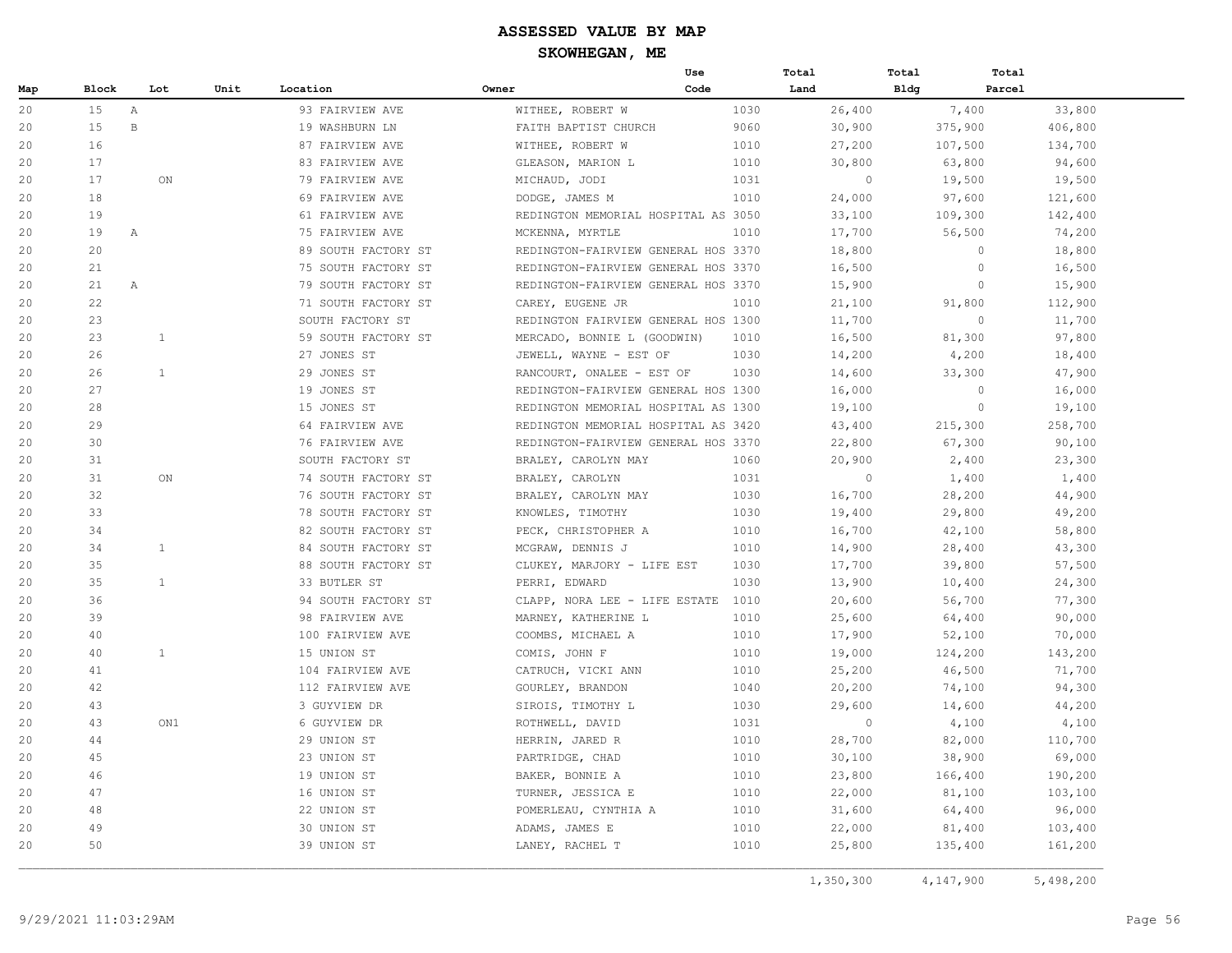|     |                 |                 |      |                      |                                     | Use  | Total   | Total   | Total              |
|-----|-----------------|-----------------|------|----------------------|-------------------------------------|------|---------|---------|--------------------|
| Map | Block           | Lot             | Unit | Location             | Owner                               | Code | Land    | Bldg    | Parcel             |
| 21  | $\mathbf{1}$    |                 |      | 150 WATERVILLE RD    | PING, CHEN ZHONG                    | 1010 | 19,200  | 64,300  | 83,500             |
| 21  | $\mathbf{1}$    | Α               |      | 152 WATERVILLE RD    | GILBERT REJEAN J                    | 1030 | 12,900  | 9,000   | 21,900             |
| 21  | $\overline{c}$  |                 |      | 8 DARTMOUTH ST       | BRANN, PATTI-LYNN                   | 1010 | 21,100  | 66,700  | 87,800             |
| 21  | 2               | $\mathbf{1}$    |      | 171 WATERVILLE RD    | HEART OF MAINE PROPERTIES INC       | 0340 | 44,000  | 106,900 | 150,900            |
| 21  | $\overline{4}$  |                 |      | DARTMOUTH ST         | SMITH, TODD L                       | 1300 | 16,300  |         | $\circ$<br>16,300  |
| 21  | $\overline{4}$  | $\mathbf{1}$    |      | 20 DARTMOUTH ST      | CATES, NANCY                        | 1010 | 16,200  | 51,900  | 68,100             |
| 21  | 5               |                 |      | 4 ABEL WY            | CORSON, BRADLEY SR                  | 1090 | 41,700  | 116,800 | 158,500            |
| 21  | 6               |                 |      | 28 DARTMOUTH ST      | LECLERC, JEFFREY C                  | 1010 | 16,200  | 46,500  | 62,700             |
| 21  | $7\phantom{.0}$ |                 |      | 25 DARTMOUTH ST      | CORSON, RENEE A                     | 1010 | 18,200  | 43,700  | 61,900             |
| 21  | 8               |                 |      | 19 DARTMOUTH ST      | MECEDO, LLC                         | 1010 | 12,300  | 32,000  | 44,300             |
| 21  | 8               | $\mathbf{1}$    |      | 13 DARTMOUTH ST      | TROTTIER, STEVEN & KAREN - LE       | 1030 | 16,500  | 6,200   | 22,700             |
| 21  | 8               | 2               |      | 17 DARTMOUTH ST      | CEMEDO INC                          | 1030 | 16,800  | 23,100  | 39,900             |
| 21  | 10              |                 |      | 7 DARTMOUTH ST       | GIROUX, VICTORIA L                  | 1030 | 16,900  | 29,800  | 46,700             |
| 21  | 12              |                 |      | 3 DARTMOUTH ST       | SINCYR, CHESTER W                   | 1030 | 17,300  | 10,300  | 27,600             |
| 21  | 13              |                 |      | 157 WATERVILLE RD    | JORIC ENTERPRISES                   | 3220 | 59,500  | 221,300 | 280,800            |
| 21  | 13              | $\mathbf{1}$    |      | 20 CHAMBERLAIN ST    | WILLIAMS, VERA                      | 1010 | 22,900  | 77,600  | 100,500            |
| 21  | 13              | $\overline{2}$  |      | 24 CHAMBERLAIN ST    | MILLER, NORMAN J                    | 1030 | 18,600  | 23,000  | 41,600             |
| 21  | 13              | 3               |      | 28 CHAMBERLAIN ST    | MJM LLC                             | 1110 | 20,800  | 103,000 | 123,800            |
| 21  | 13              | 4               |      | 36 CHAMBERLAIN ST    | DUBAY, SHERRY L                     | 1010 | 20,100  | 39,900  | 60,000             |
| 21  | 13              | 5               |      | 46 CHAMBERLAIN ST    | SPENCER, ROSALIE D - LIFE EST       | 1010 | 16,400  | 81,700  | 98,100             |
| 21  | 13              | 6               |      | 16 LOIS LN           | WHITE, MARK ERNEST JR               | 1010 | 20,200  | 158,900 | 179,100            |
| 21  | 13              | 7               |      | 39 DARTMOUTH ST      | COUNTRY VIEW HOUSING                | 111C | 52,300  | 249,200 | 301,500            |
| 21  | 13              | 8               |      | 32 DARTMOUTH ST      | COUNTRY VIEW HOUSING                | 111C | 46,000  | 224,000 | 270,000            |
| 21  | 13              | 9               |      | 3 MOUNTAIN VIEW TERR | FIVE AND-KEN VALLEY HOUSING GR 112I |      | 51,500  | 347,500 | 399,000            |
| 21  | 13              | $5 - 1$         |      | 50 CHAMBERLAIN ST    | SPENCER, TIMOTHY E                  | 1030 | 16,300  | 71,100  | 87,400             |
| 21  | 13              | $5 - 2$         |      | CHAMBERLAIN ST       | SPENCER, TIMOTHY E                  | 1300 | 13,000  |         | $\circ$<br>13,000  |
| 21  | 13              | $5 - 3$         |      | 42 CHAMBERLAIN ST    | SPENCER, TOBY M                     | 1030 | 17,200  | 82,300  | 99,500             |
| 21  | 13              | $6 - 1$         |      | 15 LOIS LN           | LEVASSEUR, PAUL S                   | 1010 | 20,800  | 94,100  | 114,900            |
| 21  | 13              | $6 - 2$         |      | 8 LOIS LN            | GARCIA, STEVEN D                    | 1010 | 15,400  | 89,200  | 104,600            |
| 21  | 13              | A               |      | CHAMBERLAIN ST       | OBERT, RONALD P                     | 1300 | 12,100  |         | $\circ$<br>12,100  |
| 21  | 14              |                 |      | 59 CHAMBERLAIN ST    | THERRIEN, RICHARD                   | 1060 | 15,000  | 700     | 15,700             |
| 21  | 14              | $\mathbf{1}$    |      | 60 SOUTH FACTORY ST  | PERKINS, JEFFREY                    | 031I | 12,200  | 155,500 | 167,700            |
| 21  | 14              | $\overline{2}$  |      | 62 SOUTH FACTORY ST  | AMES, TIMOTHY A                     | 1030 | 14,800  | 23,600  | 38,400             |
| 21  | 14              | 3               |      | 64 SOUTH FACTORY ST  | AMES, TIMOTHY A                     | 1030 | 16,300  | 27,600  | 43,900             |
| 21  | 14              | 4               |      | 7 POOLER AVE         | CHARRIER, REGINA ROSE ET AL         | 1030 | 16,200  | 28,000  | 44,200             |
| 21  | 14              | 5               |      | 9 POOLER AVE         | FLAGG, WILLIAM J                    | 1030 | 8,100   | 8,100   | 16,200             |
| 21  | 14              | 6               |      | POOLER AVE           | DEMIJEST INC                        | 220V | 182,600 |         | $\circ$<br>182,600 |
| 21  | 14              | $7\phantom{.0}$ |      | 51 POOLER AVE        | BYLER, MELODY                       | 1030 | 16,300  | 26,200  | 42,500             |
| 21  | 14              | 8               |      | 43 POOLER AVE        | DIPALMA, RACHEL N - TRUSTEE         | 1010 | 14,100  | 54,300  | 68,400             |
| 21  | 14              | 9               |      | 41 POOLER AVE        | WARGER, JASON J                     | 1010 | 16,700  | 131,300 | 148,000            |
| 21  | 14              | 11              |      | CHAMBERLAIN ST       | CHAMBERLAIN, BONNIE K               | 1300 | 13,300  |         | $\circ$<br>13,300  |
| 21  | 14              | 6A              |      | 68 SOUTH FACTORY ST  | WORSTER, SHELDON                    | 1010 | 12,500  | 27,300  | 39,800             |
| 21  | 14              | 30N             |      | 66 SOUTH FACTORY ST  | ROSE, GLEN                          | 1031 | $\circ$ | 14,000  | 14,000             |
| 21  | 14              | $5 - 1$         |      | 11 POOLER AVE        | FLAGG, WILLIAM J                    | 1010 | 12,200  | 62,600  | 74,800             |
| 21  | 14              | $8 - 1$         |      | 45 POOLER AVE        | COOLEY, CLAYTON E                   | 1010 | 14,100  | 86,400  | 100,500            |
| 21  | 14              | $6A-1$          |      | 70 SOUTH FACTORY ST  | WORSTER, RODNEY                     | 1030 | 12,500  | 6,100   | 18,600             |

9/29/2021 11:03:29AM Page 57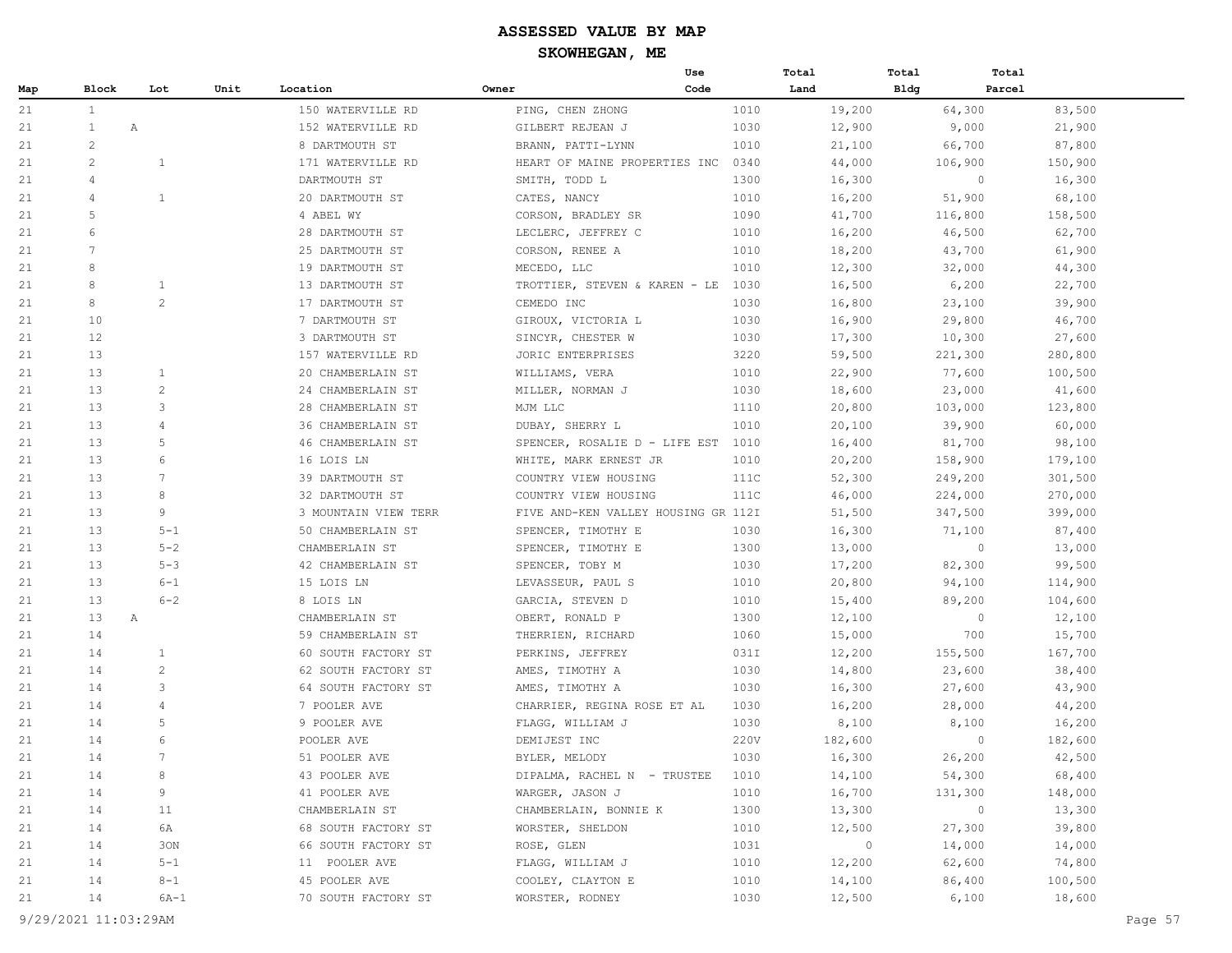|     |       |                 |      |                           |                                     | Use  | Total   | Total       | Total             |
|-----|-------|-----------------|------|---------------------------|-------------------------------------|------|---------|-------------|-------------------|
| Map | Block | Lot             | Unit | Location                  | Owner                               | Code | Land    | <b>Bldg</b> | Parcel            |
| 21  | 15    |                 |      | 35 POOLER AVE             | HUGGINS, CHAD D                     | 1010 | 19,200  | 74,800      | 94,000            |
| 21  | 15    | $\mathbf{1}$    |      | 29 POOLER AVE             | MOORE, DELOREAN N                   | 1010 | 14,600  | 72,300      | 86,900            |
| 21  | 15    | 2               |      | 8 LAND ST                 | JANVRIN, TRAVIS                     | 1010 | 14,600  | 129,500     | 144,100           |
| 21  | 15    | 3               |      | 25 POOLER AVE             | GEORGE, ERNEST J                    | 1030 | 14,600  | 16,300      | 30,900            |
| 21  | 16    |                 |      | 21 POOLER AVE             | ALMEIDA, ANTHONY JR                 | 1010 | 16,900  | 63,500      | 80,400            |
| 21  | 16    | 1               |      | 7 LAND ST                 | ROLLINS, SALLY JEAN                 | 1030 | 16,900  | 165,800     | 182,700           |
| 21  | 16    | $\mathbf{2}$    |      | 21 LAND ST                | WORSTER, RODNEY BLAKE               | 1010 | 16,100  | 70,900      | 87,000            |
| 21  | 16    | 3               |      | LAND ST                   | CHAMBERLAIN, BONNIE K               | 1300 | 15,200  |             | $\circ$<br>15,200 |
| 21  | 16    | 4               |      | 32 LAND ST                | MITCHELL, BRIAN A                   | 1010 | 22,200  | 96,200      | 118,400           |
| 21  | 16    | 5               |      | 34 UNION ST               | MOSIER, DEBRA R                     | 1010 | 31,700  | 84,400      | 116,100           |
| 21  | 16    | 6               |      | 40 UNION ST               | DORE, PATRICK A                     | 1010 | 31,700  | 112,100     | 143,800           |
| 21  | 16    | $7\phantom{.0}$ |      | 43 UNION ST               | PELLETIER, CHRISTOPHER M            | 1010 | 21,700  | 171,100     | 192,800           |
| 21  | 16    | 9               |      | CHAMBERLAIN ST (PROPOSED) | THERRIEN, CAROL ANN                 | 1310 | 6,800   |             | 6,800<br>$\circ$  |
| 21  | 16    | 10              |      | LAND ST                   | CHAMBERLAIN, RICHARD HUNT JR - 1320 |      | 7,300   |             | $\circ$<br>7,300  |
| 21  | 16    | 11              |      | 63 CHAMBERLAIN ST         | CHAMBERLAIN, BONNIE K               | 1010 | 29,100  | 168,100     | 197,200           |
| 21  | 16    | 12              |      | 44 UNION ST               | SPEARRIN, TERRY B                   | 1010 | 28,500  | 113,500     | 142,000           |
| 21  | 16    | 14              |      | 50 UNION ST               | HILTON, KENNETH A SR                | 1010 | 26,600  | 146,700     | 173,300           |
| 21  | 16    | 15              |      | 49 UNION ST               | JARVAIS, KEVIN                      | 1010 | 21,900  | 125,700     | 147,600           |
| 21  | 16    | 16              |      | 15 POOLER AVE             | DOSSEV, MIROSLAV D                  | 1110 | 17,200  | 136,000     | 153,200           |
| 21  | 16    | 2A              |      | 13 LAND ST                | WORSTER, SHELDON W                  | 1030 | 14,400  | 21,000      | 35,400            |
| 21  | 16    | 2в              |      | 15 LAND ST                | MCCALLUM, DAVID                     | 1030 | 16,900  | 72,500      | 89,400            |
| 21  | 18    |                 |      | JACKSON ST                | AUSTIN, HARVEY L JR II              | 1300 | 18,700  |             | $\circ$<br>18,700 |
| 21  | 18    | ON              |      | 7 JACKSON ST              | BUSHEY, SCOTT                       | 1031 | $\circ$ | 9,000       | 9,000             |
| 21  | 19    |                 |      | 3 JACKSON ST              | CHARRIER, DARRIN A                  | 1010 | 16,700  | 76,500      | 93,200            |
| 21  | 20    |                 |      | 48 SOUTH FACTORY ST       | CORNVILLE REGIONAL CHARTER SCH 3420 |      | 28,500  | 186,200     | 214,700           |
| 21  | 21    |                 |      | 4 POOLER AVE              | AMES, KENDALL R                     | 1010 | 30,400  | 75,700      | 106,100           |
| 21  | 22    |                 |      | 37 JACKSON ST             | TRACY, JACOB A                      | 1010 | 16,900  | 65,600      | 82,500            |
| 21  | 22    | $\mathbf{1}$    |      | 18 POOLER AVE             | VILES, SUSAN S                      | 1030 | 16,900  | 21,200      | 38,100            |
| 21  | 23    |                 |      | 31 JACKSON ST             | GARLAND, MICHAEL                    | 1010 | 22,200  | 117,400     | 139,600           |
| 21  | 24    |                 |      | 13 JACKSON ST             | POOLER, JENNIFER L                  | 1010 | 13,100  | 40,800      | 53,900            |
| 21  | 24    | $\mathbf{1}$    |      | JACKSON ST                | AUSTIN, HARVEY JR II                | 1300 | 11,200  |             | $\circ$<br>11,200 |
| 21  | 24    | $\overline{2}$  |      | 29 JACKSON ST             | GEORGE, EUGENE R                    | 1010 | 14,600  | 49,700      | 64,300            |
| 21  | 24    | 10N             |      | 9 JACKSON ST              | HOVEY, SYLVIA                       | 1031 | $\circ$ | 6,400       | 6,400             |
| 21  | 25    |                 |      | 19 JACKSON ST             | VILES, SUSAN S                      | 1010 | 16,900  | 39,800      | 56,700            |
| 21  | 25    | $\mathbf{1}$    |      | 15 JACKSON ST             | VILES, SUSAN S                      | 1030 | 14,600  | 76,300      | 90,900            |
| 21  | 26    |                 |      | 20 JACKSON ST             | FREDERICK, KEITH M                  | 1030 | 30,400  | 57,400      | 87,800            |
| 21  | 26    | ON              |      | 18 JACKSON ST             | FREDERICK, DEAN                     | 1031 | $\circ$ | 21,700      | 21,700            |
| 21  | 26    | B               |      | 24 JACKSON ST             | KIMBALL, TIMOTHY                    | 1030 | 19,700  | 85,500      | 105,200           |
| 21  | 27    |                 |      | 30 JACKSON ST             | WRIGHT BROS, LLC                    | 1030 | 40,500  | 45,800      | 86,300            |
| 21  | 27    | А               |      | 26 JACKSON ST             | FOSTER, WILLIAM J                   | 1010 | 16,500  | 27,200      | 43,700            |
| 21  | 28    | Α               |      | 28 POOLER AVE             | TESSIER, RICHARD W                  | 1010 | 16,600  | 33,200      | 49,800            |
| 21  | 29    |                 |      | 39 CHAMBERLAIN ST         | GEHRKE, GARI LYNN                   | 1010 | 26,600  | 52,100      | 78,700            |
| 21  | 29    | $\mathbf 1$     |      | 36 POOLER AVE             | BACON, SANDRA J                     | 1010 | 24,400  | 146,700     | 171,100           |
| 21  | 29    | $\overline{c}$  |      | 50 POOLER AVE             | WACOME, ISAAC J                     | 1010 | 24,400  | 122,700     | 147,100           |
| 21  | 29    | $\mathbb{A}$    |      | 44 POOLER AVE             | KNOWLES, REBECCAH                   | 1010 | 18,500  | 89,100      | 107,600           |
| 21  | 30    |                 |      | 31 CHAMBERLAIN ST         | SMART, TODD M                       | 1010 | 24,400  | 60,000      | 84,400            |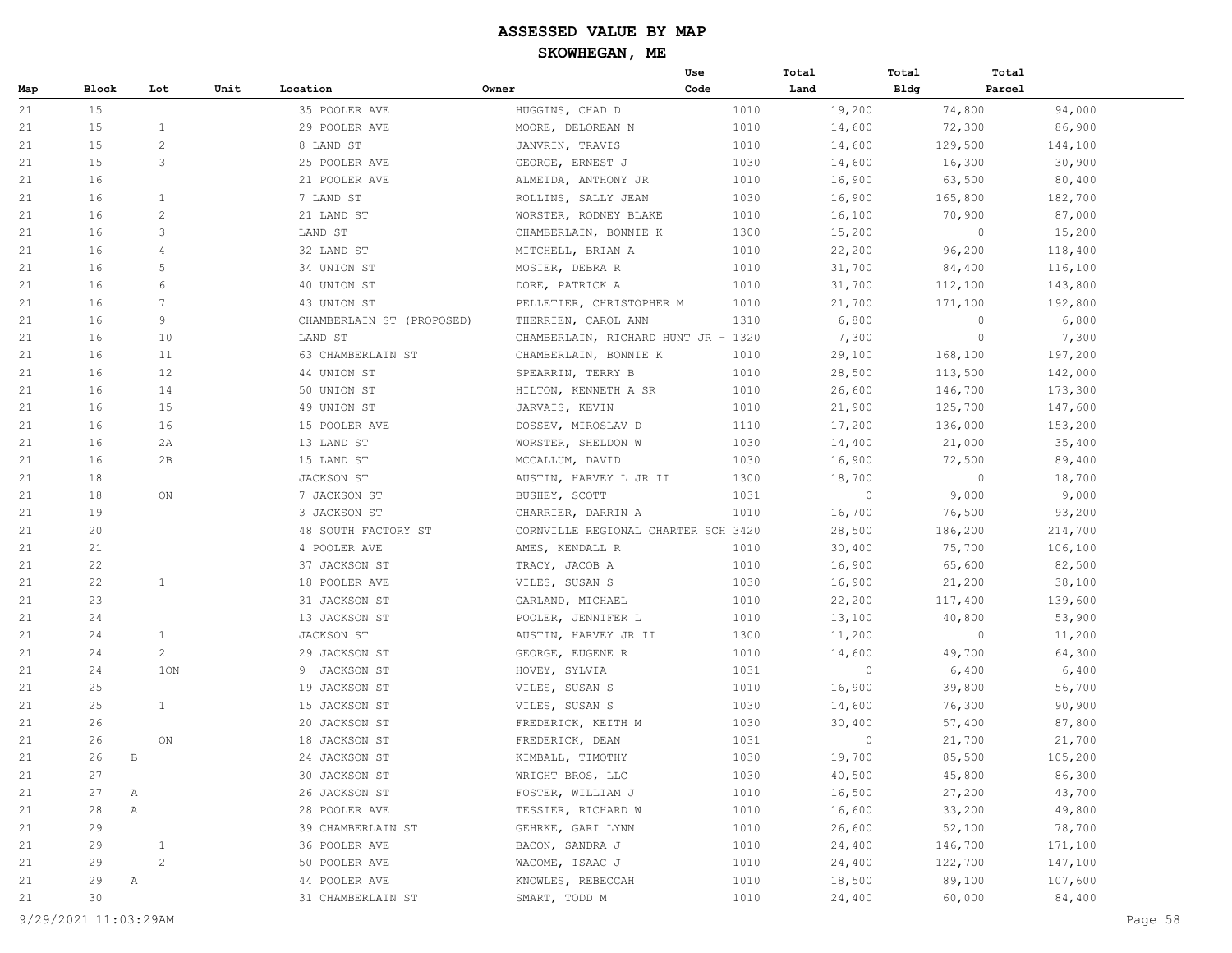|     |                |                 |      |                      |                         | Use  | Total        | Total       | Total   |           |
|-----|----------------|-----------------|------|----------------------|-------------------------|------|--------------|-------------|---------|-----------|
| Map | Block          | Lot             | Unit | Location             | Owner                   | Code | Land         | <b>Bldg</b> | Parcel  |           |
| 21  | 30             | $\mathbf{1}$    |      | 25 CHAMBERLAIN ST    | TROTT, SUSAN MOODY      | 1010 | 32,400       |             | 75,700  | 108,100   |
| 21  | 30             | Α               |      | 13 CHAMBERLAIN ST    | GERRY, NICHOLAS A       | 1010 | 18,700       |             | 68,800  | 87,500    |
| 21  | 30             | $\, {\bf B}$    |      | 17 CHAMBERLAIN ST    | LOCKE, PAMELA A         | 1030 | 22,200       |             | 29,200  | 51,400    |
| 21  | 31             |                 |      | CHAMBERLAIN ST       | THE MAINE WATER COMPANY | 420V | 22,400       |             | $\circ$ | 22,400    |
| 21  | 32             |                 |      | 147 WATERVILLE RD    | JONES, LARRY A          | 1030 | 17,700       |             | 45,300  | 63,000    |
| 21  | 32             | Α               |      | 3 CHAMBERLAIN ST     | GOURLEY, THOMAS G       | 1010 | 17,000       |             | 99,400  | 116,400   |
| 21  | 33             |                 |      | 145 WATERVILLE RD    | HOVEY, DAVID W          | 1010 | 18,700       |             | 83,200  | 101,900   |
| 21  | 34             |                 |      | 141 WATERVILLE RD    | ARSENAULT, KENNETH J    | 1010 | 24,500       |             | 86,000  | 110,500   |
| 21  | 35             |                 |      | 135 WATERVILLE RD    | NUNN, BRENT T           | 0130 | 18,100       |             | 113,100 | 131,200   |
| 21  | 35             | $\mathbf{1}$    |      | 131 WATERVILLE RD    | LANCTOT, ALEXIS N       | 1010 | 20,000       |             | 68,300  | 88,300    |
| 21  | $14 - 6$       | ON1             |      | 7 BUTLER ST          | SALLEY, PAULINE         | 1031 | $\circ$      |             | 3,600   | 3,600     |
| 21  | $14 - 6$       | ON <sub>2</sub> |      | 8 BUTLER ST          | CAREY, CHRISTOPHER      | 1031 | $\circ$      |             | 4,300   | 4,300     |
| 21  | $14 - 6$       | ON3             |      | 9 BUTLER ST          | BUSSELL, APRIL          | 1031 | $\circ$      |             | 4,900   | 4,900     |
| 21  | $14 - 6$       | ON4             |      | 10 BUTLER ST         | HAND, BECKE             | 1031 | $\circ$      |             | 6,000   | 6,000     |
| 21  | $14 - 6$       | ON <sub>5</sub> |      | BUTLER ST<br>11      | SMITH, KIMBERLY         | 1031 | $\mathbf{0}$ |             | 3,100   | 3,100     |
| 21  | $14 - 6$       | ON6             |      | 12 BUTLER ST         | KETCHUM, JIM            | 1031 | $\circ$      |             | 3,900   | 3,900     |
| 21  | $14 - 6$       | ON 7            |      | 13 BUTLER ST         | BISHOP, JAMES           | 1031 | $\circ$      |             | 7,000   | 7,000     |
| 21  | $14 - 6$       | ON8             |      | 14 BUTLER ST         | QUIMBY, JULIE           | 1031 | $\circ$      |             | 1,600   | 1,600     |
| 21  | $14 - 6$       | ON10            |      | 16<br>BUTLER ST      | WITHAM, ROXAUNA         | 1031 | $\circ$      |             | 6,300   | 6,300     |
| 21  | $14 - 6$       | ON12            |      | BUTLER ST<br>18      | BOWRING, BLANCHE        | 1031 | $\circ$      |             | 5,900   | 5,900     |
| 21  | $14 - 6$       | ON14            |      | 22<br>BUTLER ST      | CUNNINGHAM, JOSH        | 1031 | $\circ$      |             | 5,400   | 5,400     |
| 21  | $14 - 6$       | ON16            |      | 24 BUTLER ST         | BOWRING, WILLIAM        | 1031 | $\circ$      |             | 2,500   | 2,500     |
| 21  | $14 - 6$       | ON18            |      | 26 BUTLER ST         | WOOSTER, FRED           | 1031 | $\mathbf{0}$ |             | 9,600   | 9,600     |
| 21  | $14 - 6$       | ON20            |      | 30 BUTLER ST         | LINTON, RILEY           | 1031 | $\mathbf{0}$ |             | 3,700   | 3,700     |
| 21  | $14 - 6$       | ON22            |      | 32 BUTLER ST         | BEAL, DIANNA            | 1031 | $\mathbf{0}$ |             | 6,200   | 6,200     |
| 21  | $14 - 6$       | ON24            |      | 34 BUTLER ST         | COLE, PERRY             | 1031 | $\mathbf{0}$ |             | 4,100   | 4,100     |
| 21  | $16 - 3$       | $\mathbf{1}$    |      | 20 LAND ST           | WORSTER, RODNEY B       | 3300 | 17,900       |             | 24,100  | 42,000    |
|     |                |                 |      |                      |                         |      | 2,182,000    | 7,239,300   |         | 9,421,300 |
| 22  | $\mathbf{1}$   |                 |      | WATERVILLE RD<br>125 | QUINN VANESSA L         | 3220 | 56,600       |             | 406,100 | 462,700   |
| 22  | $\mathbf{1}$   | $\mathbf{1}$    |      | 127 WATERVILLE RD    | YORK, GARY L            | 322I | 18,100       |             | 134,900 | 153,000   |
| 22  | 3              |                 |      | 115 WATERVILLE RD    | AUSTIN, HARVEY JR II    | 1010 | 24,500       |             | 50,800  | 75,300    |
| 22  | 3              | $\mathbf{1}$    |      | GARALDS WY           | AUSTIN, HARVEY JR II    | 1300 | 17,900       |             | $\circ$ | 17,900    |
| 22  | 3              | 1ON             |      | 15 GARALDS WY        | DAWES, TAMMY (COWETTE)  | 1031 | $\circ$      |             | 13,300  | 13,300    |
| 22  | 3              | ON1             |      | 5 GARALDS WY         | VAILLANCOURT, LINDA     | 1031 | $\circ$      |             | 6,700   | 6,700     |
| 22  | 3              | ON2             |      | 7 GARALDS WY         | NADEAU, RANDOLPH        | 1031 | $\circ$      |             | 4,800   | 4,800     |
| 22  | $\overline{4}$ |                 |      | 109 WATERVILLE RD    | AUSTIN, HARVEY JR II    | 3320 | 69,900       |             | 138,300 | 208,200   |
| 22  | 5              |                 |      | 97 WATERVILLE RD     | RODDEN, PATRICK A       | 332I | 65,500       |             | 88,000  | 153,500   |
| 22  | 6              |                 |      | SOUTH FACTORY ST     | RODDEN, PATRICK A       | 1300 | 11,400       |             | 0       | 11,400    |
| 22  | 7              |                 |      | SOUTH FACTORY ST     | RODDEN, PATRICK A       | 1300 | 18,000       |             | $\circ$ | 18,000    |
| 22  | 7              | ON              |      | 14 SOUTH FACTORY ST  | MOELLER, ALLEN M        | 1031 | $\circ$      |             | 17,300  | 17,300    |
| 22  | 8              |                 |      | 18 SOUTH FACTORY ST  | AUSTIN, HARVEY JR       | 103V | 19,500       |             | $\circ$ | 19,500    |
| 22  | 8              | ON              |      | 4 CHERRY ST          | PERRY, BRIAN            | 1031 | $\circ$      |             | 3,700   | 3,700     |
| 22  | 9              |                 |      | 8 CHERRY ST          | HUFF, MAXINE            | 1010 | 17,200       |             | 29,600  | 46,800    |
| 22  | 10             |                 |      | 24 SOUTH FACTORY ST  | HARVILLE, THOMAS W      | 1110 | 16,200       |             | 85,700  | 101,900   |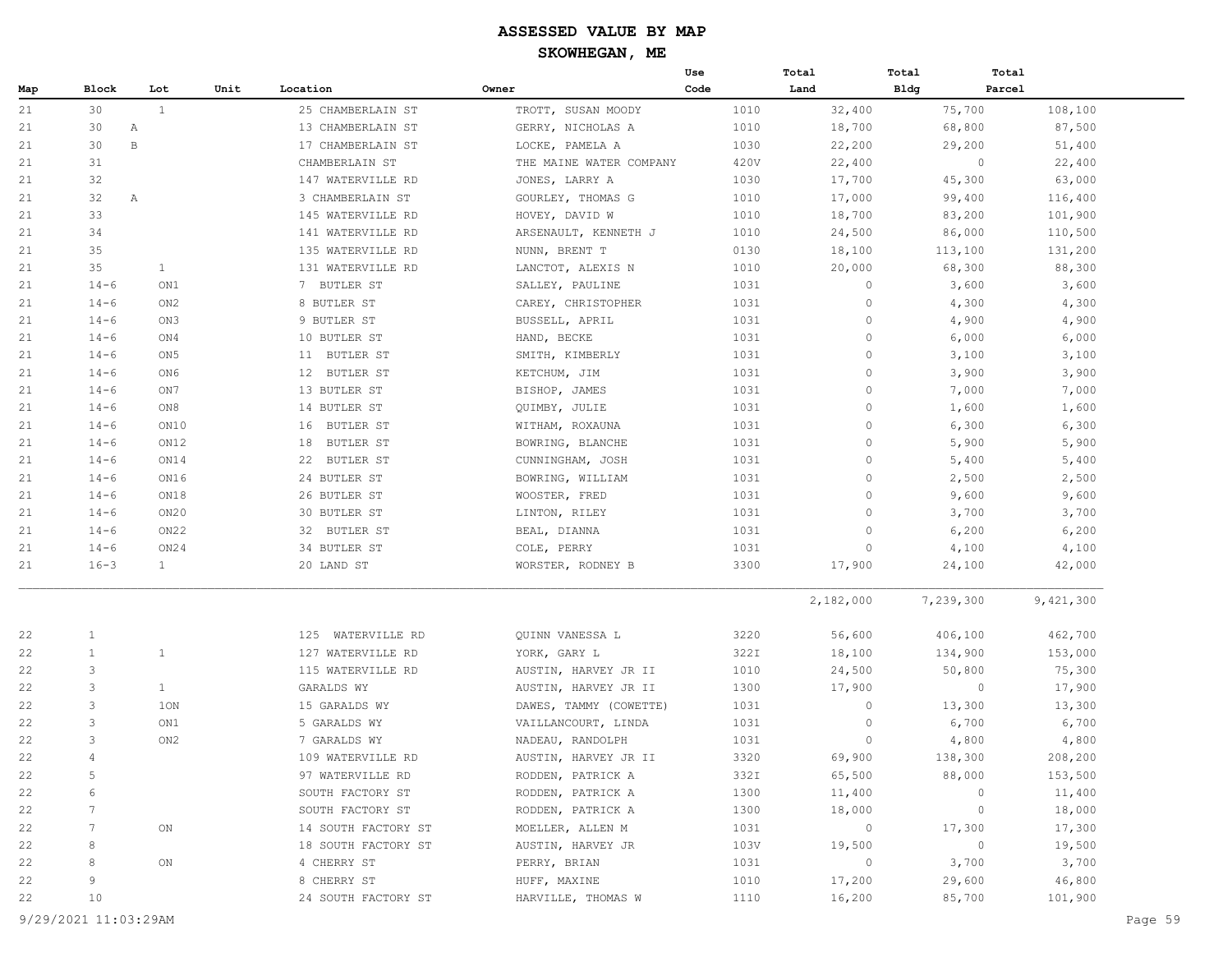|     |       |              |      |                     |                              | Use  | Total  | Total       | Total   |         |
|-----|-------|--------------|------|---------------------|------------------------------|------|--------|-------------|---------|---------|
| Map | Block | Lot          | Unit | Location            | Owner                        | Code | Land   | <b>Bldg</b> | Parcel  |         |
| 22  | 10    | $\mathbb A$  |      | CHERRY ST           | AUSTIN, KALEB L              | 1300 | 11,600 |             | $\circ$ | 11,600  |
| 22  | 11    |              |      | 28 SOUTH FACTORY ST | MORIN, BRIAN J               | 0342 | 15,500 |             | 154,200 | 169,700 |
| 22  | 13    |              |      | 30 SOUTH FACTORY ST | SMITH, TODD                  | 0130 | 18,400 |             | 68,200  | 86,600  |
| 22  | 14    |              |      | 32 SOUTH FACTORY ST | PINKHAM, RONALD SCOTT        | 1010 | 17,500 |             | 51,400  | 68,900  |
| 22  | 15    |              |      | 38 SOUTH FACTORY ST | CLEMENT, DEBORAH             | 1010 | 17,200 |             | 47,600  | 64,800  |
| 22  | 16    |              |      | 67 HATHAWAY ST      | DELLARMA, NICOLE A           | 1010 | 12,600 |             | 66,500  | 79,100  |
| 22  | 17    |              |      | 65 HATHAWAY ST      | SHEAFF, RICHARD F            | 1010 | 12,900 |             | 40,000  | 52,900  |
| 22  | 18    |              |      | 4 PRATT CT          | KING, JUDIANN                | 1010 | 11,100 |             | 40,800  | 51,900  |
| 22  | 19    |              |      | 6 PRATT CT          | ROBITAILLE, STEVEN C         | 1010 | 12,900 |             | 34,200  | 47,100  |
| 22  | 20    |              |      | 8 PRATT CT          | MALBON, RYAN A               | 1010 | 12,900 |             | 40,100  | 53,000  |
| 22  | 21    |              |      | 10 PRATT CT         | VERKADE, EDWARD G            | 1010 | 23,700 |             | 24,100  | 47,800  |
| 22  | 22    |              |      | 11 PRATT CT         | WASHBURN, DUSTIN M           | 1010 | 16,200 |             | 35,400  | 51,600  |
| 22  | 23    |              |      | 9 PRATT CT          | SITES, ANGELA B              | 1010 | 11,600 |             | 55,700  | 67,300  |
| 22  | 24    |              |      | 7 PRATT CT          | LARGER, RYAN LEE             | 1010 | 12,900 |             | 37,100  | 50,000  |
| 22  | 25    |              |      | 5 PRATT CT          | YORK, ROBERT J               | 1010 | 12,600 |             | 52,300  | 64,900  |
| 22  | 26    |              |      | 59 HATHAWAY ST      | BUZZELL, ANTHONY             | 1010 | 15,200 |             | 47,600  | 62,800  |
| 22  | 27    |              |      | 55 HATHAWAY ST      | GERVAIS, VERDELLE J          | 1010 | 9,500  |             | 30,400  | 39,900  |
| 22  | 28    |              |      | 53 HATHAWAY ST      | PATTERSON, BRANDY            | 1010 | 13,900 |             | 58,000  | 71,900  |
| 22  | 29    |              |      | 51 HATHAWAY ST      | WRIGHT, HEIDI                | 1010 | 14,600 |             | 66,200  | 80,800  |
| 22  | 30    |              |      | 49 HATHAWAY ST      | GLEASON, JESSICA R           | 1040 | 14,900 |             | 41,900  | 56,800  |
| 22  | 31    |              |      | 37 MITCHELL ST      | HARVILLE, DAVID A - TRUSTEE  | 1010 | 15,800 |             | 52,200  | 68,000  |
| 22  | 32    |              |      | 29 MITCHELL ST      | DEROUCHE, COURTNEY S         | 1010 | 17,200 |             | 90,200  | 107,400 |
| 22  | 34    |              |      | 41 SOUTH FACTORY ST | DUBOIS, MICHAEL J            | 1010 | 17,000 |             | 88,100  | 105,100 |
| 22  | 34    | A            |      | 45 SOUTH FACTORY ST | CLEMENT, HELENE M            | 1010 | 16,500 |             | 96,100  | 112,600 |
| 22  | 34    | $\mathbb C$  |      | 39 SOUTH FACTORY ST | LYONS, ARLENE (ROWELL)       | 1010 | 16,200 |             | 45,600  | 61,800  |
| 22  | 35    |              |      | 33 SOUTH FACTORY ST | SHERMAN RENTALS LLC          | 1090 | 15,800 |             | 91,300  | 107,100 |
| 22  | 36    |              |      | 31 SOUTH FACTORY ST | SAVAGE, GABRIELLE L          | 1010 | 12,600 |             | 34,400  | 47,000  |
| 22  | 37    |              |      | 29 SOUTH FACTORY ST | SMITH, TODD                  | 1300 | 11,100 |             | $\circ$ | 11,100  |
| 22  | 38    |              |      | 27 SOUTH FACTORY ST | ROBITAILLE, STEVEN C         | 1010 | 12,600 |             | 47,000  | 59,600  |
| 22  | 39    |              |      | 25 SOUTH FACTORY ST | SMITH, TODD L                | 3220 | 11,500 |             | 70,900  | 82,400  |
| 22  | 40    |              |      | SOUTH FACTORY ST    | SOMERSET WOODS TRUSTEES      | 910V | 59,500 |             | 14,500  | 74,000  |
| 22  | 41    |              |      | 85 WATERVILLE RD    | DEAD RIVER COMPANY EAT LLC   | 340I | 48,900 |             | 93,500  | 142,400 |
| 22  | 41    | $\mathbf{1}$ |      | 91 WATERVILLE RD    | WOLF MOON PROPERTIES LLC     | 322L | 49,600 |             | 135,700 | 185,300 |
| 22  | 42    |              |      | 81 WATERVILLE RD    | HUNT, LOUISE (MAGOON)        | 1010 | 15,200 |             | 51,500  | 66,700  |
| 22  | 43    |              |      | 79 WATERVILLE RD    | MASE, JOY A                  | 1010 | 16,600 |             | 62,700  | 79,300  |
| 22  | 44    |              |      | 75 WATERVILLE RD    | SPEARS, ROBIN R              | 1010 | 15,900 |             | 84,800  | 100,700 |
| 22  | 45    |              |      | 7 SOMERSET LN       | SMITH, DANIEL M              | 1040 | 12,100 |             | 31,000  | 43,100  |
| 22  | 46    |              |      | 71 WATERVILLE RD    | YORK'S RENTAL PROPERTIES LLC | 031R | 16,700 |             | 73,700  | 90,400  |
| 22  | 47    | Α            |      | 67 WATERVILLE RD    | SMITH, MATTHEW M             | 1040 | 13,300 |             | 48,900  | 62,200  |
| 22  | 48    |              |      | 8 POPLAR ST         | SMITH, MATTHEW               | 1110 | 17,900 |             | 182,500 | 200,400 |
| 22  | 49    |              |      | 20 POPLAR ST        | BICKFORD, WILLIAM            | 316I | 36,500 |             | 247,000 | 283,500 |
| 22  | 50    |              |      | 26 POPLAR ST        | GERVAIS, VERDELLE            | 1010 | 13,900 |             | 64,600  | 78,500  |
| 22  | 51    |              |      | 63 WATERVILLE RD    | FORTIER, TERRENCE            | 1050 | 19,100 |             | 111,200 | 130,300 |
| 22  | 51    | Α            |      | 11 POPLAR ST        | CORSON, LARRY D              | 1030 | 17,000 |             | 36,600  | 53,600  |
| 22  | 52    |              |      | 55 WATERVILLE RD    | DICKEY, DALE W               | 1040 | 13,600 |             | 39,200  | 52,800  |
| 22  | 52    | A            |      | 59 WATERVILLE RD    | QUINN, COLIN R               | 1050 | 14,000 |             | 63,900  | 77,900  |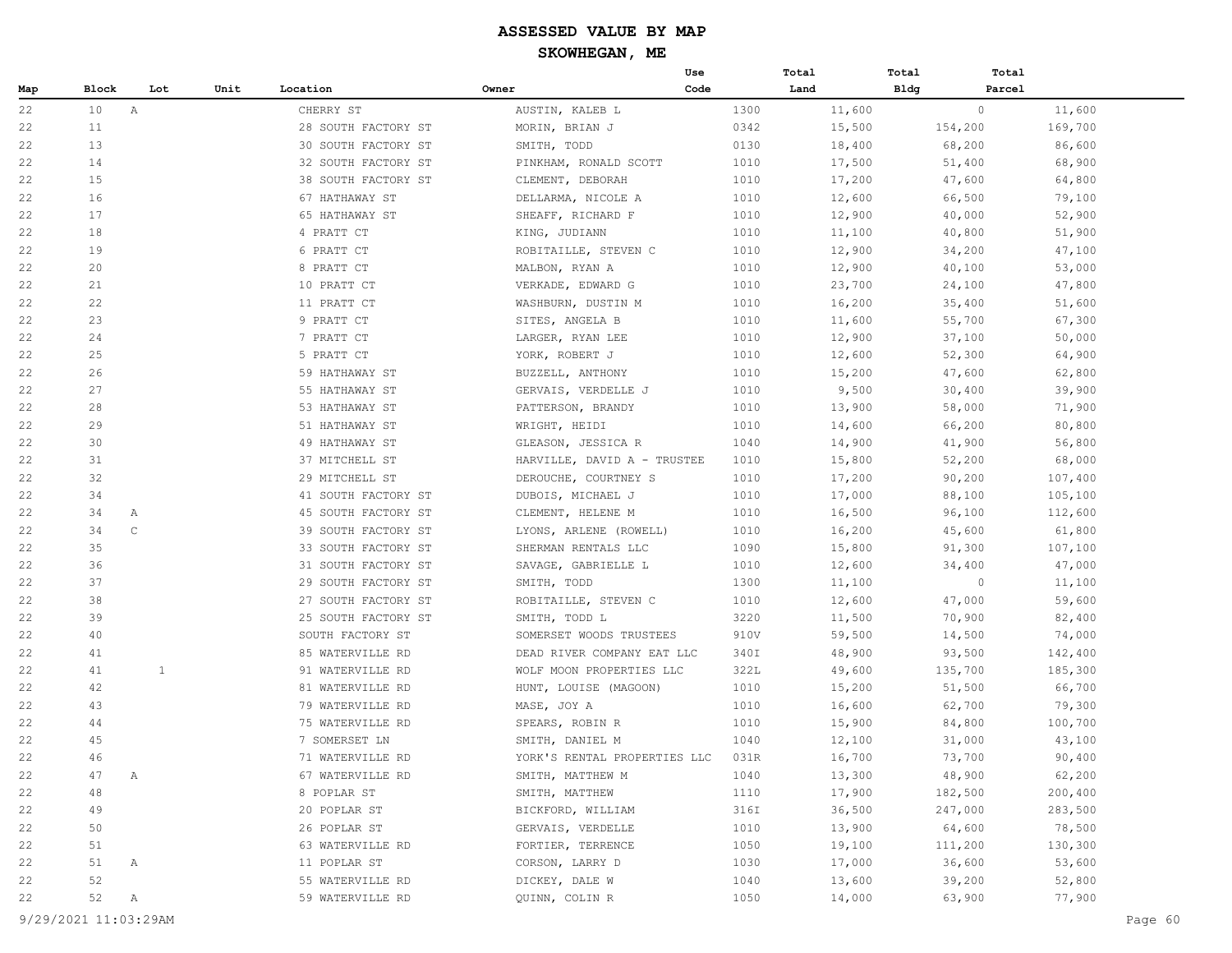|     |         |              |      |                  |                               | Use  | Total |         | Total | Total   |           |
|-----|---------|--------------|------|------------------|-------------------------------|------|-------|---------|-------|---------|-----------|
| Map | Block   | Lot          | Unit | Location         | Owner                         | Code | Land  |         | Bldg  | Parcel  |           |
| 22  | 53      |              |      | 53 WATERVILLE RD | JONES, VURLE C                | 3350 |       | 48,500  |       | 40,700  | 89,200    |
| 22  | 54      |              |      | 10 SOUTH ST      | PREVOST, JESSICA M            | 1010 |       | 16,200  |       | 40,900  | 57,100    |
| 22  | 55      |              |      | 12 SOUTH ST      | STETKIS, WAYNE M              | 1010 |       | 15,800  |       | 47,300  | 63,100    |
| 22  | 56      |              |      | 16 SOUTH ST      | GLEASON, BRENDA JOHNSON       | 1010 |       | 15,500  |       | 51,800  | 67,300    |
| 22  | 57      |              |      | 18 SOUTH ST      | AMINI, SAIF R                 | 1040 |       | 17,200  |       | 44,700  | 61,900    |
| 22  | 58      |              |      | 52 HATHAWAY ST   | EADS, CODY S                  | 1010 |       | 16,500  |       | 53,200  | 69,700    |
| 22  | 58<br>A |              |      | 24 SOUTH ST      | PRASCH, JOHN                  | 1010 |       | 15,300  |       | 61,700  | 77,000    |
| 22  | 59      |              |      | 54 HATHAWAY ST   | LECLAIR, JAMES                | 1030 |       | 16,200  |       | 18,500  | 34,700    |
| 22  | 60      |              |      | 17 POPLAR ST     | THEBARGE, ROSE - EST OF       | 1010 |       | 13,300  |       | 35,200  | 48,500    |
| 22  | 61      |              |      | 15 POPLAR ST     | WHEELER, JAMIE O              | 1010 |       | 13,600  |       | 37,200  | 50,800    |
| 22  | 62      |              |      | 13 POPLAR ST     | CLEMENT, RUSSELL A JR         | 1010 |       | 14,200  |       | 53,400  | 67,600    |
| 22  | 63      |              |      | 44 WATERVILLE RD | JEWELL, NATHAN D              | 1010 |       | 12,800  |       | 48,600  | 61,400    |
| 22  | 64      |              |      | 46 WATERVILLE RD | WYMAN, JOSEPH                 | 111C |       | 18,300  |       | 114,700 | 133,000   |
| 22  | 65      |              |      | 48 WATERVILLE RD | LACASSE, RICHARD A            | 1050 |       | 12,500  |       | 15,000  | 27,500    |
| 22  | 66      |              |      | 52 WATERVILLE RD | LACASSE, RICHARD A            | 111C |       | 19,100  |       | 83,800  | 102,900   |
| 22  | 67      |              |      | 56 WATERVILLE RD | JACKSON, KYLE D               | 1110 |       | 16,400  |       | 116,000 | 132,400   |
| 22  | 68      |              |      | 60 WATERVILLE RD | GUDIS, ANNA & POLYXENI        | 3260 |       | 46,600  |       | 153,600 | 200,200   |
| 22  | 69      |              |      | 35 FRENCH ST     | COURTEMANCHE, ROBERT J        | 1030 |       | 3,700   |       | 38,100  | 41,800    |
| 22  | 70      |              |      | 39 FRENCH ST     | COURTEMANCHE, DIANE A         | 1060 |       | 7,900   |       | 9,400   | 17,300    |
| 22  | 71      |              |      | 33 FRENCH ST     | MULLEN, BEVERLY E             | 1030 |       | 9,700   |       | 41,800  | 51,500    |
| 22  | 72      |              |      | 29 FRENCH ST     | WILKINSON, WILLARD D          | 1300 |       | 7,300   |       | $\circ$ | 7,300     |
| 22  | 73      |              |      | 34 FRENCH ST     | VIOLETTE, ROLANDA L           | 1040 |       | 10,900  |       | 41,800  | 52,700    |
| 22  | 74      |              |      | 38 FRENCH ST     | CLUKEY, RALPH E               | 1040 |       | 12,000  |       | 46,600  | 58,600    |
| 22  | 75      |              |      | 42 FRENCH ST     | WYMAN, JOSEPH J               | 1010 |       | 8,700   |       | 28,500  | 37,200    |
| 22  | 76      |              |      | 40 FRENCH ST     | CORSON, BRADLEY S SR          | 1010 |       | 9,100   |       | 38,200  | 47,300    |
| 22  | 77      |              |      | 44 FRENCH ST     | WYMAN, JOSEPH J               | 1010 |       | 9,600   |       | 38,500  | 48,100    |
| 22  | 78      |              |      | 29 RAILROAD ST   | ARCHER, LINDA                 | 1040 |       | 11,700  |       | 55,300  | 67,000    |
| 22  | 79      |              |      | 14 AVORE ST      | LANEY, JOAN L                 | 1010 |       | 13,700  |       | 59,100  | 72,800    |
| 22  | 80      |              |      | 26 RAILROAD ST   | BLODGETT, JOHN W              | 1010 |       | 13,700  |       | 55,400  | 69,100    |
| 22  | 81      |              |      | 32 RAILROAD ST   | ARCHER, LINDA J               | 1010 |       | 12,300  |       | 40,100  | 52,400    |
| 22  | 82      |              |      | 34 RAILROAD ST   | BRALEY, CHERYL LEE            | 1010 |       | 10,400  |       | 24,600  | 35,000    |
| 22  | 83      |              |      | 46 FRENCH ST     | FOSTER, AMANDA                | 1010 |       | 8,700   |       | 49,700  | 58,400    |
| 22  | 84      |              |      | 48 FRENCH ST     | COOLEY, CLAYTON E             | 1040 |       | 8,200   |       | 32,000  | 40,200    |
| 22  | 85      |              |      | 50 FRENCH ST     | MCDONALD, SCOTT A             | 1010 |       | 11,200  |       | 49,700  | 60,900    |
| 22  | 86      |              |      | 54 FRENCH ST     | ANNETT, DOUGLAS C             | 1010 |       | 14,400  |       | 44,800  | 59,200    |
| 22  | 87      |              |      | 12 WALNUT ST     | NEW BALANCE ATHLETIC SHOE INC | 3220 |       | 36,200  |       | 192,200 | 228,400   |
| 22  | 87      | $\mathbf{1}$ |      | 18 WALNUT ST     | STETKIS, WAYNE M              | 1110 |       | 16,200  |       | 71,500  | 87,700    |
| 22  | 88      |              |      | 26 WALNUT ST     | SHAW, VELMA                   | 1010 |       | 12,200  |       | 54,900  | 67,100    |
| 22  | 89      |              |      | 4 RAILROAD ST    | THOMPSON, DONNA L             | 1010 |       | 13,300  |       | 32,600  | 45,900    |
| 22  | 90      |              |      | 8 RAILROAD ST    | HADLEY ESTATES LLC            | 1040 |       | 13,400  |       | 44,900  | 58,300    |
| 22  | 91      |              |      | 10 RAILROAD ST   | WRIGHT, GREGORY A             | 1010 |       | 13,300  |       | 43,900  | 57,200    |
| 22  | 92      |              |      | 15 AVORE ST      | JEANS, DAVID                  | 1010 |       | 12,500  |       | 25,000  | 37,500    |
| 22  | 93      |              |      | 11 AVORE ST      | REID, AVIS J                  | 1010 |       | 12,500  |       | 79,000  | 91,500    |
| 22  | 94      | $\mathbf{1}$ |      | 70 WATERVILLE RD | NEW BALANCE ATHLETIC SHOE INC | 3310 |       | 59,100  |       | 118,800 | 177,900   |
| 22  | 96      |              |      | 17 WALNUT ST     | NEW BALANCE ATHLETIC SHOE INC | 4000 |       | 128,800 |       | 955,800 | 1,084,600 |
| 22  | 96      | $\mathbf{1}$ |      | 78 WATERVILLE RD | NEW BALANCE ATHLETICS INC     | 3410 |       | 71,900  |       | 276,700 | 348,600   |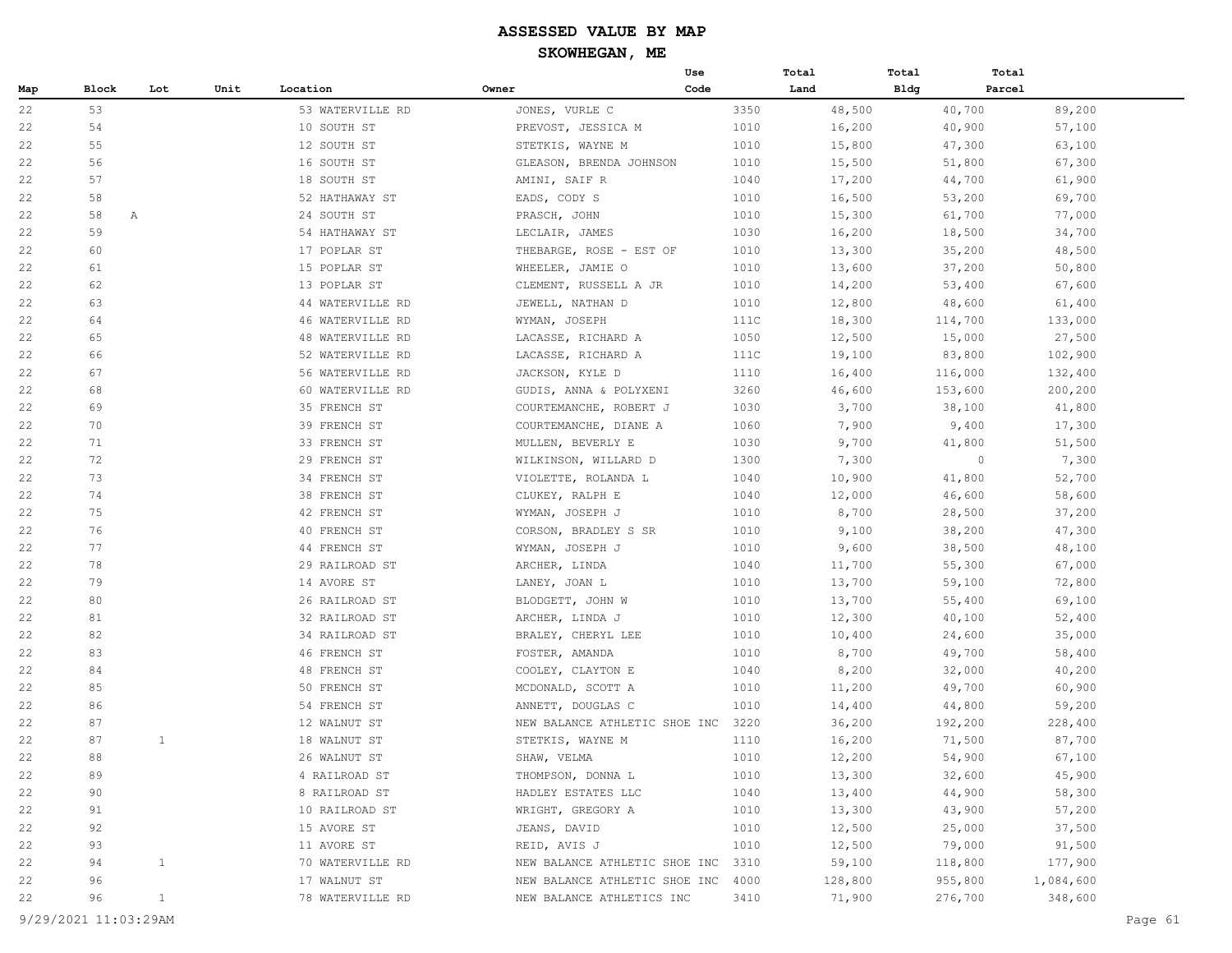|     |                     |              |             |                   |                                     | Use  | Total   | Total       | Total  |         |
|-----|---------------------|--------------|-------------|-------------------|-------------------------------------|------|---------|-------------|--------|---------|
| Map | Block               | Lot          | Unit        | Location          | Owner                               | Code | Land    | <b>Bldg</b> | Parcel |         |
| 22  | 96                  | $\mathbf{1}$ | $\mathbb A$ | WATERVILLE RD     | LANEY, GLEN B SR                    | 322V | 30,300  | 55,000      |        | 85,300  |
| 22  | 97                  |              |             | 90 WATERVILLE RD  | LANEY, GLEN B                       | 3220 | 72,000  | 249,900     |        | 321,900 |
| 22  | 98                  |              |             | 100 WATERVILLE RD | RODDEN, PATRICK A                   | 3220 | 67,800  | 48,400      |        | 116,200 |
| 22  | 99                  |              |             | 120 WATERVILLE RD | BOUFORD, KEVIN/JONATHAN & JAYN 1010 |      | 43,700  | 58,000      |        | 101,700 |
| 22  | 99                  | ON2          |             | 114 WATERVILLE RD | BOUFORD, KEVIN/JONATHAN & JAYN 101R |      | $\circ$ | 101,900     |        | 101,900 |
| 22  | 100                 |              |             | 128 WATERVILLE RD | YORK, LUKE W                        | 1040 | 17,200  | 65,800      |        | 83,000  |
| 22  | 100<br>$\mathbb{A}$ |              |             | 132 WATERVILLE RD | WORTH, LYNN H                       | 1010 | 16,600  | 76,800      |        | 93,400  |
| 22  | 101                 |              |             | 22 DENNIS ST      | MAGUIRE, DEBBIE J - TRSTEE IRR 1010 |      | 25,900  | 153,600     |        | 179,500 |
| 22  | 102                 |              |             | 20 PATRICK ST     | NELSON, THOMAS F                    | 1010 | 26,200  | 144,900     |        | 171,100 |
| 22  | 103                 |              |             | 15 PATRICK ST     | SCHOENTHALER, MARK W                | 1010 | 25,900  | 107,000     |        | 132,900 |
| 22  | 104                 |              |             | 9 PATRICK ST      | WILLETTE-JOHNSON, LAURIE A          | 1010 | 27,300  | 89,300      |        | 116,600 |
| 22  | 105                 |              |             | 21 DENNIS ST      | ASHE, ROBERT V                      | 1010 | 27,700  | 69,800      |        | 97,500  |
| 22  | 107                 |              |             | 13 DENNIS ST      | LYMAN, VICKI LEE                    | 1010 | 30,100  | 133,700     |        | 163,800 |
| 22  | 108                 |              |             | 9 DENNIS ST       | FERLAND, VIOLET L                   | 1010 | 26,900  | 136,200     |        | 163,100 |
| 22  | 109                 |              |             | 136 WATERVILLE RD | LEE, PAK MAN                        | 1010 | 16,800  | 86,300      |        | 103,100 |
| 22  | 110                 |              |             | 10 MICHAEL ST     | MECKLEY, ROBERT R                   | 1010 | 25,900  | 82,700      |        | 108,600 |
| 22  | 111                 |              |             | 14 MICHAEL ST     | PERKINS, CRYSTAL R                  | 1010 | 26,200  | 82,800      |        | 109,000 |
| 22  | 112                 |              |             | 18 MICHAEL ST     | COLELLA, ASHLEY B                   | 1010 | 25,500  | 86,800      |        | 112,300 |
| 22  | 114                 |              |             | 28 MICHAEL ST     | GILCOTT, CAMERON S                  | 1010 | 26,300  | 171,000     |        | 197,300 |
| 22  | 114                 | 1            |             | 22 MICHAEL ST     | MJM LLC                             | 1010 | 25,300  | 93,700      |        | 119,000 |
| 22  | 115                 |              |             | 3 PATRICK ST      | WANING, ANNMARIE                    | 1010 | 31,700  | 89,600      |        | 121,300 |
| 22  | 117                 |              |             | 31 MICHAEL ST     | RUMNEY, ANGELA K                    | 1010 | 25,700  | 81,100      |        | 106,800 |
| 22  | 118                 |              |             | 27 MICHAEL ST     | BITGOOD, COLE A                     | 1010 | 25,700  | 80,600      |        | 106,300 |
| 22  | 119                 |              |             | 23 MICHAEL ST     | IRWIN, LARRY B                      | 1010 | 25,700  | 71,000      |        | 96,700  |
| 22  | 120                 |              |             | 19 MICHAEL ST     | RODRIGUE, EUGENE                    | 1010 | 25,700  | 62,300      |        | 88,000  |
| 22  | 121                 |              |             | 15 MICHAEL ST     | PINKHAM, STEPHEN E                  | 1010 | 26,500  | 167,900     |        | 194,400 |
| 22  | 122                 |              |             | 13 MICHAEL ST     | GIFFORD, SAMANTHA                   | 1010 | 26,800  | 129,600     |        | 156,400 |
| 22  | 123                 |              |             | 9 MICHAEL ST      | LABONTE, ROGER A                    | 1010 | 26,300  | 81,700      |        | 108,000 |
| 22  | 124                 |              |             | 3 MICHAEL ST      | QUIMBY, JANELLE R                   | 1010 | 25,700  | 80,700      |        | 106,400 |
| 22  | 125                 |              |             | 25 PATRICK ST     | JARVAIS, ROGER E                    | 1010 | 32,800  | 181,600     |        | 214,400 |
| 22  | 125                 | $\mathbf{1}$ |             | 21 PATRICK ST     | VAUTIER, MATTHEW                    | 1010 | 25,800  | 114,200     |        | 140,000 |
| 22  | 127                 |              |             | 24 PATRICK ST     | KEENE, SHERYL A                     | 1010 | 35,300  | 108,000     |        | 143,300 |
| 22  | 130                 |              |             | 24 DOMINIC ST     | ESSEX, ROY                          | 1010 | 25,700  | 86,000      |        | 111,700 |
| 22  | 131                 |              |             | 20 DOMINIC ST     | HAYDEN, DAVID C                     | 1010 | 25,800  | 69,900      |        | 95,700  |
| 22  | 132                 |              |             | 16 DOMINIC ST     | LIGHTBODY, EMILY (GINN)             | 1010 | 25,600  | 123,800     |        | 149,400 |
| 22  | 133                 |              |             | 32 DENNIS ST      | PELLETIER, JONATHAN A               | 1010 | 26,200  | 92,500      |        | 118,700 |
| 22  | 135                 |              |             | 10 DOMINIC ST     | POULIN, ISABELLE INA (OBY)          | 1010 | 26,200  | 96,000      |        | 122,200 |
| 22  | 136                 |              |             | 23 DOMINIC ST     | SHAW, ROBERT W                      | 1010 | 26,300  | 92,500      |        | 118,800 |
| 22  | 137                 |              |             | 19 DOMINIC ST     | GERVAIS, LUDGER                     | 1010 | 26,200  | 94,300      |        | 120,500 |
| 22  | 138                 |              |             | 15 DOMINIC ST     | MORIN, COLTON JAMES                 | 1010 | 26,000  | 115,700     |        | 141,700 |
| 22  | 139                 |              |             | 41 MICHAEL ST     | WHITTEMORE, JUDITH A                | 1010 | 30,900  | 105,900     |        | 136,800 |
| 22  | 141                 |              |             | 33 MICHAEL ST     | LONG, DARRELL K                     | 1010 | 24,400  | 92,200      |        | 116,600 |
| 22  | 143                 |              |             | 4 DOMINIC ST      | BISHOP, BILLY D                     | 1010 | 26,300  | 132,300     |        | 158,600 |
| 22  | 144                 |              |             | 7 DOMINIC ST      | MCCOLLOR, BRUCE                     | 1010 | 37,700  | 140,500     |        | 178,200 |
| 22  | 145                 |              |             | 3 DOMINIC ST      | BOURASSA, JAMES W                   | 1010 | 25,800  | 102,300     |        | 128,100 |
|     |                     |              |             |                   |                                     |      |         |             |        |         |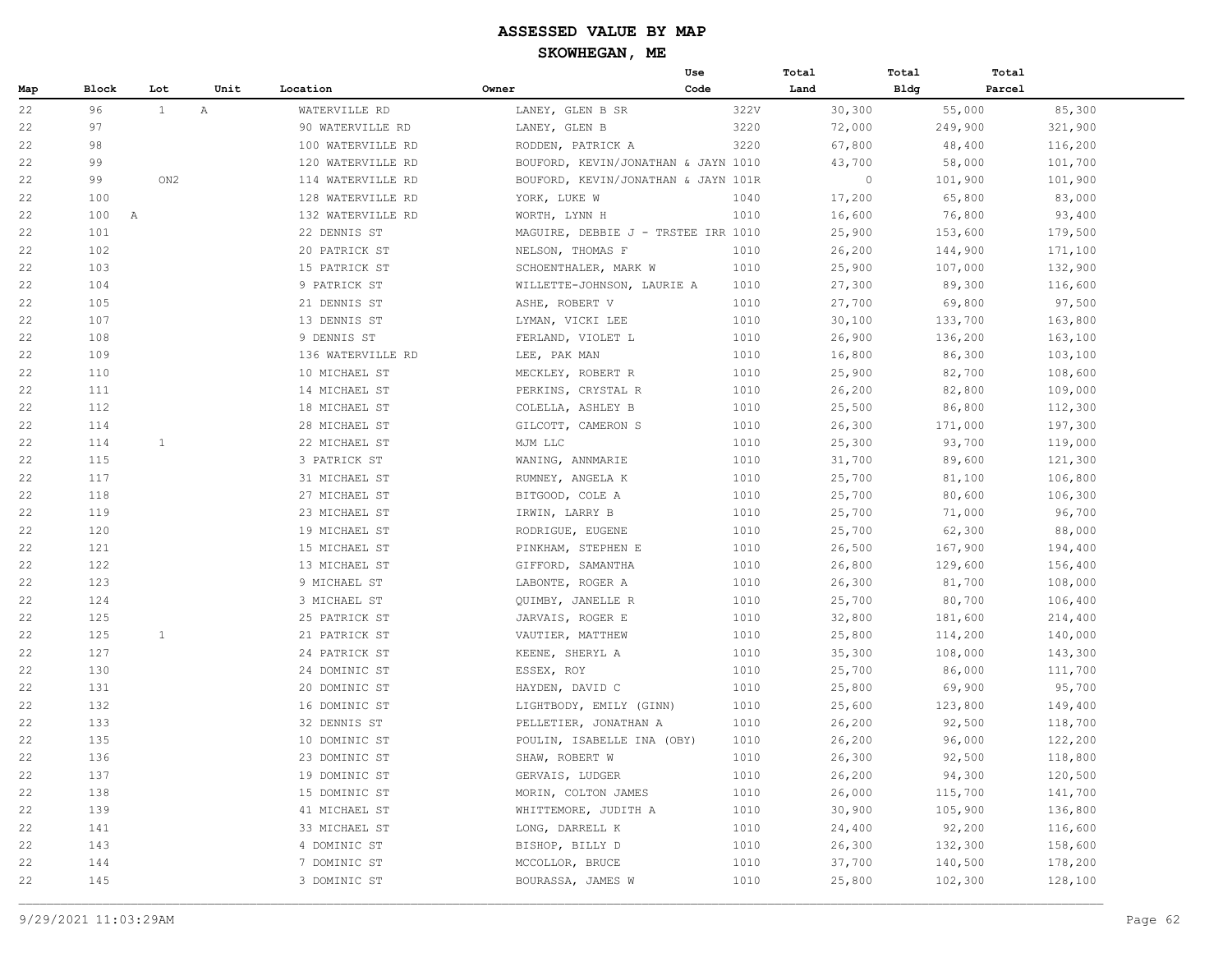|     |   |                         |     |      |                         |                                     | Use  | Total     | Total       | Total      |
|-----|---|-------------------------|-----|------|-------------------------|-------------------------------------|------|-----------|-------------|------------|
| Map |   | Block                   | Lot | Unit | Location                | Owner                               | Code | Land      | <b>Bldg</b> | Parcel     |
|     |   |                         |     |      |                         |                                     |      | 3,319,600 | 12,219,000  | 15,538,600 |
|     |   |                         |     |      |                         |                                     |      |           |             |            |
| 22  | A | $\mathbf{1}$            |     |      | 4 PRESCELLY DR          | PROVENCAL, STEPHEN J                | 111R | 23,900    | 111,400     | 135,300    |
| 22  | A | <sup>1</sup>            | 1   |      | 6 PRESCELLY DR          | LUFKIN, THOMAS J                    | 1010 | 26,400    | 124,300     | 150,700    |
| 22  | A | $\overline{c}$          |     |      | 12 PRESCELLY DR         | CORSON, ALVIN C SR                  | 1010 | 25,500    | 97,300      | 122,800    |
| 22  | A | $\overline{\mathbf{3}}$ |     |      | 16 PRESCELLY DR         | HOWARD, HUNTER T                    | 1010 | 29,900    | 138,400     | 168,300    |
| 22  | Α | 5                       |     |      | 22 PRESCELLY DR         | AYOTTE, MICHELLE                    | 1010 | 25,500    | 110,900     | 136,400    |
| 22  | Α | 6                       |     |      | 24 PRESCELLY DR         | WILBER, RONALD G                    | 1010 | 25,800    | 111,500     | 137,300    |
| 22  | Α | 7                       |     |      | 26 PRESCELLY DR         | GRANT, JENNA M                      | 1010 | 28,500    | 90,900      | 119,400    |
| 22  | Α | 8                       |     |      | 25 PRESCELLY DR         | WOODARD, JAMES D                    | 1010 | 25,000    | 79,900      | 104,900    |
| 22  | Α | 9                       |     |      | 49 MICHAEL ST           | PARKER, RAMONA F                    | 1010 | 26,900    | 83,900      | 110,800    |
| 22  | Α | 10                      |     |      | MICHAEL ST              | GILBERT, REJEAN J                   | 1300 | 20,200    | $\circ$     | 20,200     |
| 22  | А | 11                      |     |      | 21 PRESCELLY DR         | CYR, CATINAMARIE M                  | 1010 | 25,800    | 94,900      | 120,700    |
| 22  | Α | 12                      |     |      | 50 MICHAEL ST           | BLAISDELL, RONALD F                 | 1010 | 26,100    | 103,000     | 129,100    |
| 22  | Α | 13                      |     |      | 49 DENNIS ST            | EMERY, GARRETT                      | 1010 | 29,600    | 129,000     | 158,600    |
| 22  | Α | 15                      |     |      | 13 PRESCELLY DR         | CARR, DONALD H                      | 1010 | 36,400    | 90,400      | 126,800    |
| 22  | Α | 17                      |     |      | 23 DICKIE ST            | MICHAUD, MEREDETH M                 | 1010 | 23,600    | 83,000      | 106,600    |
| 22  | A | 18                      |     |      | 21 DICKIE ST            | VICNEIRE, RICHARD H                 | 1010 | 28,500    | 128,900     | 157,400    |
|     |   |                         |     |      |                         |                                     |      |           |             |            |
|     |   |                         |     |      |                         |                                     |      | 427,600   | 1,577,700   | 2,005,300  |
| 23  |   | $\mathbf{1}$            |     |      | 57 FAIRVIEW AVE         | REDINGTON MEMORIAL HOSPITAL AS 3400 |      | 43,100    | 194,800     | 237,900    |
| 23  |   | $\mathbf{1}$            | ON  |      | 57 FAIRVIEW AVE - STE 2 | REDINGTON MEMORIAL HOSPITAL AS 3400 |      | $\circ$   | 499,900     | 499,900    |
| 23  |   | $\mathbf{1}$<br>Α       |     |      | 51 FAIRVIEW AVE         | REDINGTON MEMORIAL HOSPITAL AS 3420 |      | 45,700    | 92,500      | 138,200    |
| 23  |   | $\overline{c}$          |     |      | 43 FAIRVIEW AVE         | REDINGTON FAIRVIEW GENERAL HOS 910V |      | 27,300    | $\circ$     | 27,300     |
| 23  |   | 3                       |     |      | 13 FAIRVIEW AVE         | MCLAUGHLIN, ROBERT H                | 1040 | 31,200    | 84,500      | 115,700    |
| 23  |   | 4                       |     |      | MAIN ST                 | TOWN OF SKOWHEGAN                   | 903V | 2,400     | $\circ$     | 2,400      |
| 23  |   | 5                       |     |      | 44 MAIN ST              | WASHBURN, SETH M                    | 3420 | 32,100    | 51,600      | 83,700     |
| 23  |   | 6                       |     |      | 46 MAIN ST              | SAVAGE, LAWRENCE N II               | 1110 | 20,000    | 111,000     | 131,000    |
| 23  |   | $7\phantom{.0}$         |     |      | 50 MAIN ST              | TRACY, MARK J                       | 1110 | 19,600    | 110,600     | 130,200    |
| 23  |   | 8                       |     |      | 52 MAIN ST              | KELSO, JASON L                      | 1010 | 19,900    | 80,800      | 100,700    |
| 23  |   | 9                       |     |      | 56 MAIN ST              | HORSIN' AROUND HOLDING COMPANY 1400 |      | 39,100    | 68,500      | 107,600    |
| 23  |   | 9<br>Α                  |     |      | 62 MAIN ST              | REDINGTON FAIRVIEW GENERAL HOS 3420 |      | 42,300    | 196,100     | 238,400    |
| 23  |   | 10                      |     |      | 64 MAIN ST              | NASON, LEON A - PR                  | 1010 | 25,200    | 78,000      | 103,200    |
| 23  |   | 11                      |     |      | 68 MAIN ST              | NASON, LEON A - PR                  | 1010 | 26,700    | 98,100      | 124,800    |
| 23  |   | 12                      |     |      | 72 MAIN ST              | SIROIS, CARLENE H                   | 1010 | 28,100    | 106,000     | 134,100    |
| 23  |   | 13                      |     |      | 74 MAIN ST              | LIBERTY, REGINA                     | 1040 | 24,600    | 75,100      | 99,700     |
| 23  |   | 14                      |     |      | 76 MAIN ST              | QUIRION, MARIE                      | 1010 | 20,000    | 101,900     | 121,900    |
| 23  |   | 15                      |     |      | 84 MAIN ST              | NIELSON, ERIK S                     | 3420 | 24,600    | 119,600     | 144,200    |
| 23  |   | 16                      |     |      | 92 MAIN ST              | WATSON, RICKY DALE - PR             | 1010 | 18,200    | 45,700      | 63,900     |
| 23  |   | 17                      |     |      | 83 MAIN ST              | ARTHUR, JANE ANGELA                 | 1010 | 17,900    | 26,400      | 44,300     |
| 23  |   | 18                      |     |      | 79 MAIN ST              | GEHRKE, ERIC E                      | 1010 | 17,900    | 104,800     | 122,700    |
| 23  |   | 19                      |     |      | 75 MAIN ST              | VIOLETTE, JOEL L                    | 1010 | 20,200    | 125,400     | 145,600    |
| 23  |   | 19                      | Α   |      | 20 BAILEY ST            | MILLER, MICHAEL C                   | 1010 | 15,200    | 83,400      | 98,600     |
| 23  |   | 20                      |     |      | 73 MAIN ST              | OGILVIE, JANICE H                   | 1010 | 20,200    | 103,400     | 123,600    |
| 23  |   | 21                      |     |      | 3 WYMAN ST              | LEPAGE, ALAN R                      | 1010 | 15,200    | 112,600     | 127,800    |
|     |   |                         |     |      |                         |                                     |      |           |             |            |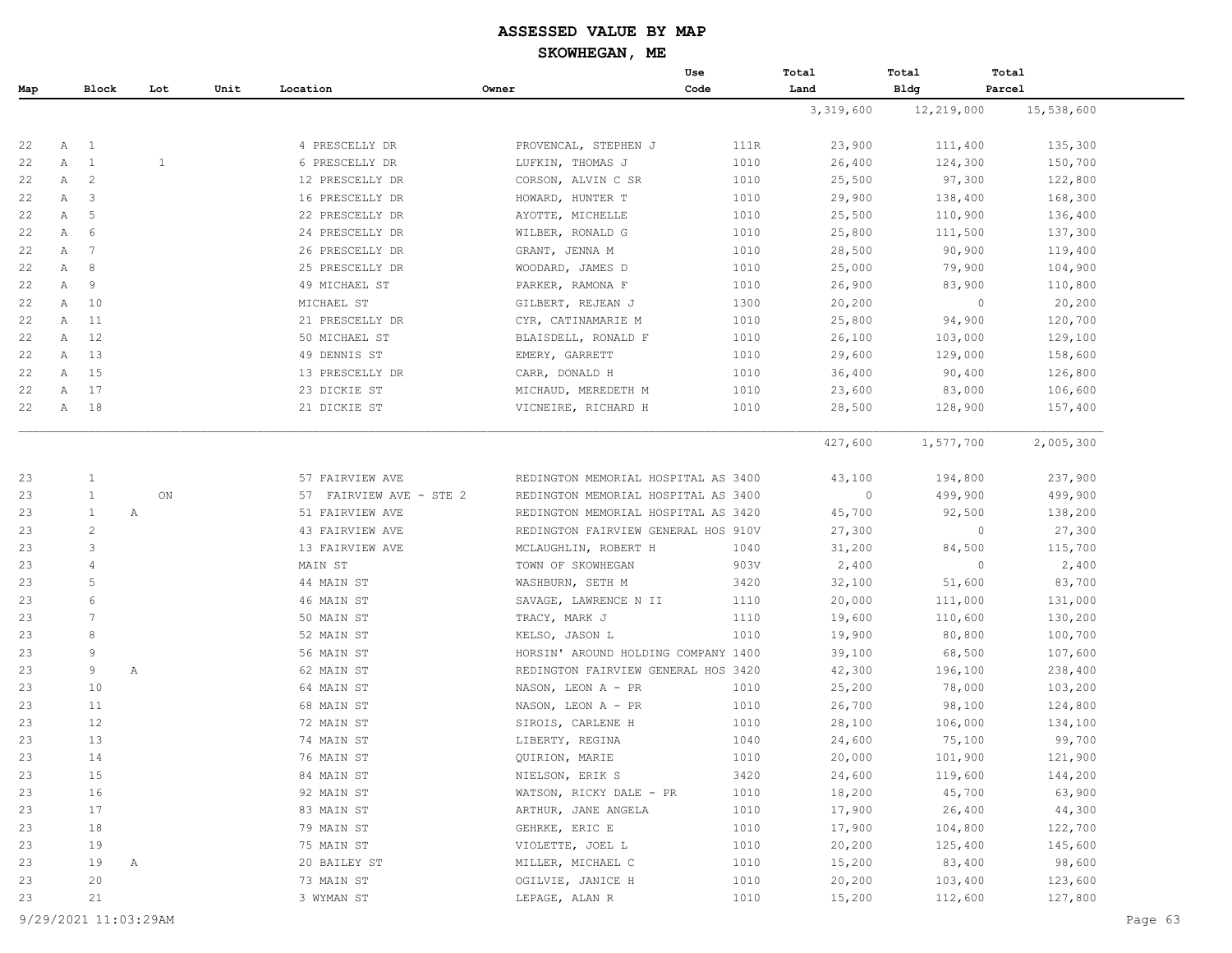|     |       |                |      |                   |                                     | Use  | Total |         | Total | Total   |           |
|-----|-------|----------------|------|-------------------|-------------------------------------|------|-------|---------|-------|---------|-----------|
| Map | Block | Lot            | Unit | Location          | Owner                               | Code | Land  |         | Bldg  | Parcel  |           |
| 23  | 22    |                |      | 65 MAIN ST        | BOOTHBY, DWAYNE                     |      | 1040  | 19,500  |       | 63,100  | 82,600    |
| 23  | 23    |                |      | 63 MAIN ST        | MARTIN, SCOTT K                     |      | 1010  | 20,600  |       | 92,500  | 113,100   |
| 23  | 24    |                |      | 61 MAIN ST        | VERVILLE, AMY                       |      | 1010  | 19,100  |       | 46,000  | 65,100    |
| 23  | 25    |                |      | 57 MAIN ST        | JOYCE, RAYMOND A - ESTATE OF        |      | 1110  | 19,200  |       | 102,500 | 121,700   |
| 23  | 26    |                |      | 55 MAIN ST        | MCKENNA, RICHARD W                  |      | 1010  | 17,700  |       | 89,400  | 107,100   |
| 23  | 27    |                |      | WILLOW ST         | JOHNSON, RICHARD T                  |      | 1300  | 8,900   |       | $\circ$ | 8,900     |
| 23  | 27    | 1              |      | 8 WILLOW ST       | HITCHINGS, RICK                     |      | 1010  | 11,200  |       | 49,100  | 60,300    |
| 23  | 28    |                |      | 2 BAILEY ST       | JOHNSON, RICHARD T                  |      | 1010  | 15,200  |       | 109,700 | 124,900   |
| 23  | 29    |                |      | 10 BAILEY ST      | SIROIS, GREGORY H                   |      | 1010  | 11,600  |       | 41,500  | 53,100    |
| 23  | 30    |                |      | 9 WYMAN ST        | WHITENECK, RHONDA F                 |      | 1010  | 15,200  |       | 102,900 | 118,100   |
| 23  | 31    |                |      | 22 BAILEY ST      | LIEBERMAN, JOHN D III               |      | 1010  | 18,700  |       | 95,400  | 114,100   |
| 23  | 32    |                |      | 19 BAILEY ST      | ALLEY, ROBERTA L                    |      | 1040  | 17,000  |       | 86,500  | 103,500   |
| 23  | 33    |                |      | 17 BAILEY ST      | SIMPSON, ALISHA M                   |      | 1010  | 15,500  |       | 48,800  | 64,300    |
| 23  | 34    |                |      | 15 BAILEY ST      | PROVOST, WAYNE K                    |      | 1010  | 16,200  |       | 22,300  | 38,500    |
| 23  | 35    |                |      | 13 BAILEY ST      | QUINN, COLIN R                      |      | 1010  | 15,200  |       | 40,800  | 56,000    |
| 23  | 36    |                |      | 9 BAILEY ST       | COULOMBE, RONALD R                  |      | 1010  | 15,200  |       | 53,600  | 68,800    |
| 23  | 37    |                |      | 5 BAILEY ST       | JONES, COLLEEN L                    |      | 1010  | 17,500  |       | 132,600 | 150,100   |
| 23  | 37    | Α              |      | 22 WILLOW ST      | CHANDLER, LINDA S                   |      | 1010  | 16,500  |       | 95,700  | 112,200   |
| 23  | 38    |                |      | 24 WILLOW ST      | MCLAIN, JOEL A JR                   |      | 1010  | 16,900  |       | 67,800  | 84,700    |
| 23  | 38    | Α              |      | GREEN ST          | FAIRFIELD, HOWARD P INC             |      | 316I  | 17,100  |       | 32,600  | 49,700    |
| 23  | 39    |                |      | 26 WILLOW ST      | SEARLES, LARRY                      |      | 1010  | 16,400  |       | 54,700  | 71,100    |
| 23  | 40    |                |      | 30 WILLOW ST      | HOWARD P FAIRFIELD LLC              |      | 1300  | 10,600  |       | $\circ$ | 10,600    |
| 23  | 41    |                |      | 12 GREEN ST       | HOWARD P FAIRFIELD INC              |      | 332I  | 25,400  |       | 117,900 | 143,300   |
| 23  | 42    |                |      | 18 GREEN ST       | FAIRFIELD, HOWARD P INC             |      | 316I  | 6,800   |       | 23,300  | 30,100    |
| 23  | 42    | $\mathbf{1}$   |      | 16 GREEN ST       | FAIRFIELD, HOWARD P INC             |      | 332I  | 11,100  |       | 149,600 | 160,700   |
| 23  | 44    |                |      | 51 MAIN ST        | SIROIS, JULIAN A                    |      | 1010  | 17,100  |       | 98,300  | 115,400   |
| 23  | 45    |                |      | 45 MAIN ST        | WYMAN, JOSEPH                       |      | 111C  | 21,900  |       | 103,800 | 125,700   |
| 23  | 46    |                |      | 41 MAIN ST        | BENSON, JOHN J - TRUSTEE OF         |      | 3420  | 26,800  |       | 81,900  | 108,700   |
| 23  | 47    |                |      | 39 MAIN ST        | C T SHAW PROPERTIES, LLC            |      | 1050  | 15,600  |       | 62,400  | 78,000    |
| 23  | 47    | Α              |      | 37 MAIN ST        | SMITH, TODD L                       |      | 3222  | 21,200  |       | 44,300  | 65,500    |
| 23  | 48    |                |      | 29 MAIN ST        | CORSON, DOUGLASS M                  |      | 1010  | 13,700  |       | 22,400  | 36,100    |
| 23  | 48    | Α              |      | 31 MAIN ST        | HITCHINGS, CHRISTOPHER R            |      | 1010  | 18,300  |       | 97,900  | 116,200   |
| 23  | 49    |                |      | 21 MAIN ST        | DORE, GREGORY                       |      | 1050  | 26,200  |       | 67,700  | 93,900    |
| 23  | 51    |                |      | 15 MAIN ST        | CURRIER, SCOTT J                    |      | 1010  | 18,600  |       | 57,700  | 76,300    |
| 23  | 52    |                |      | 11 MAIN ST        | TOWN OF SKOWHEGAN                   |      | 1300  | 15,500  |       | $\circ$ | 15,500    |
| 23  | 53    |                |      | 10 WEST FRONT ST  | LYONS, THOMAS R - TRUSTEE           |      | 0104  | 18,200  |       | 140,400 | 158,600   |
| 23  | 54    |                |      | 14 WEST FRONT ST  | HELIE, MICHAEL E                    |      | 1010  | 16,100  |       | 33,900  | 50,000    |
| 23  | 55    | $\mathbf{1}$   |      | 30 OLDE SCHOOL LN | NEXGEN HOLDINGS LLC                 |      | 3920  | 122,700 |       | $\circ$ | 122,700   |
| 23  | 55    | $\overline{c}$ |      | OLDE SCHOOL LN    | NEXGEN HOLDINGS LLC                 |      | 112I  | 104,300 |       | 961,600 | 1,065,900 |
| 23  | 55    | 3              |      | WILLOW ST         | HOWARD P FAIRFIELD INC              |      | 1300  | 14,200  |       | $\circ$ | 14,200    |
| 23  | 55    | 4              |      | PINE ST           | TOWN OF SKOWHEGAN                   |      | 903V  | 25,900  |       | $\circ$ | 25,900    |
| 23  | 55    | Α              |      | 33 MAIN ST        | TRUSTEES OF BLOOMFIELD ACADEMY 920C |      |       | 29,200  |       | 75,600  | 104,800   |
| 23  | 56    |                |      | 26 WEST FRONT ST  | NEXGEN HOLDINGS LLC                 |      | 1040  | 14,200  |       | 136,500 | 150,700   |
| 23  | 57    |                |      | 32 WEST FRONT ST  | GREENLEAF, WARREN R                 |      | 1010  | 14,100  |       | 72,700  | 86,800    |
| 23  | 58    |                |      | 36 WEST FRONT ST  | WYMAN, JOSEPH                       |      | 1120  | 38,500  |       | 118,800 | 157,300   |
| 23  | 59    |                |      | 40 WEST FRONT ST  | SMITH, MATTHEW                      |      | 1010  | 15,000  |       | 86,400  | 101,400   |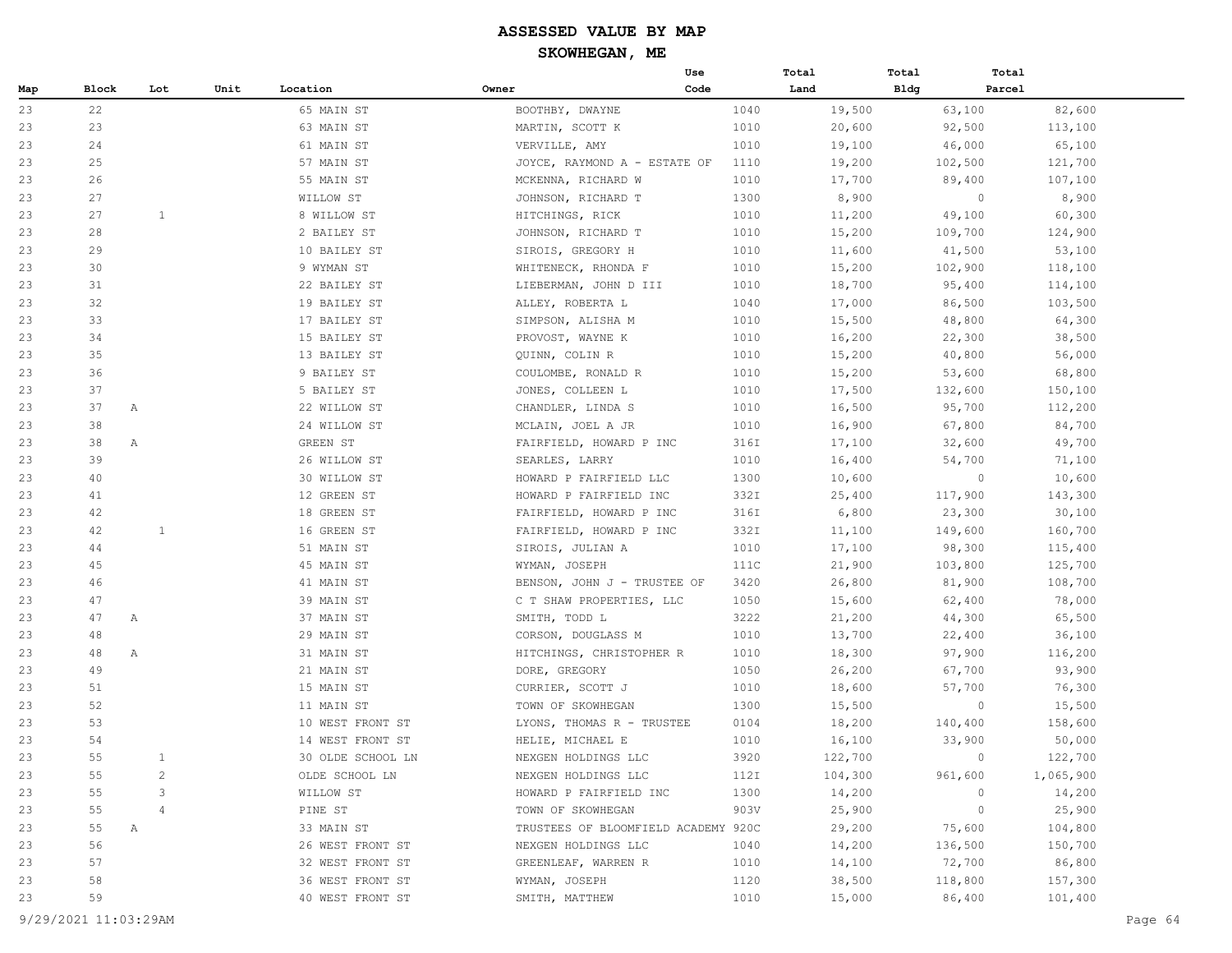|     |         |              |      |                  |                                     | Use  | Total   | Total       | Total             |
|-----|---------|--------------|------|------------------|-------------------------------------|------|---------|-------------|-------------------|
| Map | Block   | Lot          | Unit | Location         | Owner                               | Code | Land    | <b>Bldg</b> | Parcel            |
| 23  | 60      |              |      | 46 WEST FRONT ST | WASHBURN, SETH M                    | 1010 | 18,000  | 55,000      | 73,000            |
| 23  | 61      |              |      | FREE ST          | TURNER, RICKY L                     | 390V | 14,000  |             | $\circ$<br>14,000 |
| 23  | 62      |              |      | FREE ST          | TURNER, RICKY L                     | 390V | 12,600  |             | $\circ$<br>12,600 |
| 23  | 63      |              |      | 14 FREE ST       | HEINZE, RICHARD                     | 1010 | 14,900  | 63,900      | 78,800            |
| 23  | 64      |              |      | 18 FREE ST       | CARY, PAGE                          | 1040 | 15,800  | 40,300      | 56,100            |
| 23  | 65      |              |      | 22 FREE ST       | FOXWELL, LOUISE H                   | 0101 | 17,600  | 128,700     | 146,300           |
| 23  | 65      | 1            |      | 24 FREE ST       | POULIN, MARC                        | 1030 | 11,800  | 25,400      | 37,200            |
| 23  | 66      |              |      | 42 HATHAWAY ST   | WITHAM, ERIC S                      | 1040 | 15,200  | 57,800      | 73,000            |
| 23  | 67      |              |      | 46 HATHAWAY ST   | GOURLEY, ANNETTE                    | 1040 | 11,600  | 80,600      | 92,200            |
| 23  | 68      |              |      | 27 SOUTH ST      | COOLEY, DEVIN S                     | 1040 | 11,600  | 39,700      | 51,300            |
| 23  | 69      |              |      | 21 SOUTH ST      | FORTIER, TERRANCE                   | 1040 | 14,900  | 74,600      | 89,500            |
| 23  | 70      |              |      | 19 SOUTH ST      | FERRETTI, ROBERT F & DIANE M        | 1010 | 14,600  | 70,300      | 84,900            |
| 23  | 71      |              |      | 15 SOUTH ST      | WAINWRIGHT, RACHEL                  | 1010 | 13,900  | 64,900      | 78,800            |
| 23  | 71<br>A |              |      | 11 SOUTH ST      | CENTRAL MAINE SEPTIC &              | 1040 | 13,600  | 21,100      | 34,700            |
| 23  | 72      |              |      | SOUTH ST         | CENTRAL MAINE SEPTIC &              | 390V | 19,000  |             | $\circ$<br>19,000 |
| 23  | 73      |              |      | 47 WATERVILLE RD | BROWN, C N                          | 322I | 66,000  | 227,300     | 293,300           |
| 23  | 74      |              |      | 6 FREE ST        | TURNER, RICKY L                     | 3310 | 9,500   | 57,500      | 67,000            |
| 23  | 75      |              |      | 18 MECHANIC ST   | KEANEY, GRETCHEN C                  | 1300 | 12,400  |             | $\circ$<br>12,400 |
| 23  | 76      |              |      | 22 MECHANIC ST   | KEANEY, GRETCHEN                    | 1010 | 15,200  | 151,600     | 166,800           |
| 23  | 77      |              |      | 26 MECHANIC ST   | FOLSOM, DAVID W II                  | 1040 | 16,500  | 70,500      | 87,000            |
| 23  | 78      |              |      | 28 MECHANIC ST   | LAKE, JANICE L                      | 1010 | 14,900  | 87,600      | 102,500           |
| 23  | 79      |              |      | 30 MECHANIC ST   | ROGERS, TRAVIS E                    | 1010 | 14,900  | 70,600      | 85,500            |
| 23  | 80      |              |      | 34 MECHANIC ST   | MARCUE, LESLIE A                    | 1050 | 13,300  | 46,200      | 59,500            |
| 23  | 81      |              |      | 38 MECHANIC ST   | TULLY, MAKENZEE                     | 1010 | 16,400  | 57,500      | 73,900            |
| 23  | 83      |              |      | 27 FREE ST       | BURDICK, JANICE C                   | 1010 | 14,600  | 70,700      | 85,300            |
| 23  | 84      |              |      | 23 FREE ST       | PLOURDE, DANIELLE                   | 1010 | 11,600  | 70,900      | 82,500            |
| 23  | 85      |              |      | 21 FREE ST       | TRIPP, HOWARD K                     | 1010 | 13,300  | 52,800      | 66,100            |
| 23  | 86      |              |      | 19 FREE ST       | BERRY, FRANK E                      | 0130 | 13,600  | 65,600      | 79,200            |
| 23  | 86<br>A |              |      | 17 FREE ST       | JOHNSON, RUSSELL J                  | 1010 | 12,200  | 42,700      | 54,900            |
| 23  | 87      |              |      | 15 FREE ST       | FOSTER, WILLIAM J                   | 1010 | 16,200  | 51,500      | 67,700            |
| 23  | 88      |              |      | 9 FREE ST        | DAIGLE, VERNE M                     | 1010 | 16,900  | 73,100      | 90,000            |
| 23  | 89      |              |      | 39 WATERVILLE RD | TURNER, RICKY L                     | 1300 | 10,900  |             | $\circ$<br>10,900 |
| 23  | 90      |              |      | 37 WATERVILLE RD | WYMAN, JOSEPH                       | 1010 | 10,900  | 40,500      | 51,400            |
| 23  | 91      |              |      | 33 WATERVILLE RD | WYMAN, JOSEPH                       | 111C | 18,800  | 87,600      | 106,400           |
| 23  | 92      |              |      | 29 WATERVILLE RD | RODRIGUE, FRANCOIS J                | 1010 | 13,000  | 48,400      | 61,400            |
| 23  | 93      |              |      | 27 WATERVILLE RD | R GIFFORD LIMITED FAMILY PRTNR 1110 |      | 20,500  | 93,800      | 114,300           |
| 23  | 94      |              |      | 23 WATERVILLE RD | WYMAN, JOSEPH                       | 111C | 17,500  | 110,300     | 127,800           |
| 23  | 96      |              |      | 19 WATERVILLE RD | FOLSOM, DAVID W II                  | 322I | 53,500  | 111,000     | 164,500           |
| 23  | 97      |              |      | 15 WATERVILLE RD | THE R GIFFORD FAMILY LIMITED P 332I |      | 49,800  | 146,500     | 196,300           |
| 23  | 98      |              |      | 26 HATHAWAY ST   | GIFFORD'S DAIRY INC                 | 4000 | 34,300  | 733,500     | 767,800           |
| 23  | 98      | ON           |      | 16 CARIANI ST    | SKOWHEGAN COMMUNITY FOOD CPBD       | 920C | $\circ$ | 50,600      | 50,600            |
| 23  | 99      |              |      | 1 WATERVILLE RD  | HUGHES, RICHARD                     | 0326 | 18,800  | 106,300     | 125,100           |
| 23  | 100     |              |      | 14 MAIN ST       | QUIRION, MARK J                     | 1060 | 17,300  | 9,600       | 26,900            |
| 23  | 100     | $\mathbf{1}$ |      | 16 MAIN ST       | QUIRION, MARK J                     | 1030 | 14,400  | 49,600      | 64,000            |
| 23  | 101     |              |      | 24 MAIN ST       | CORSON, DOUGLASS M                  | 1050 | 30,100  | 100,300     | 130,400           |
| 23  | 102     |              |      | 28 MAIN ST       | B.D.C. MANAGEMENT CORPORATION 1040  |      | 22,400  | 41,800      | 64,200            |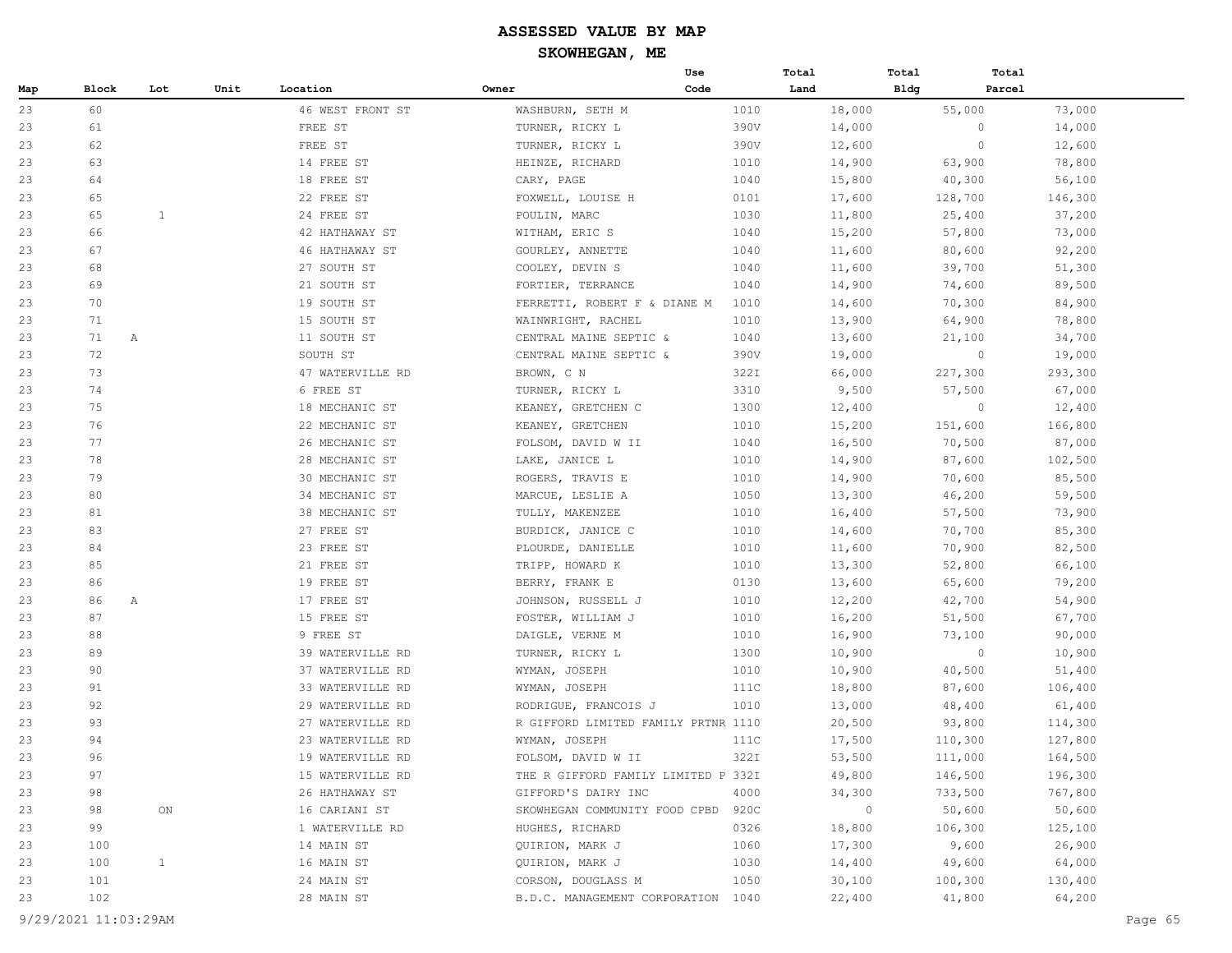| Code<br>Block<br>Lot<br>Unit<br>Location<br>Owner<br>Land<br>Bldg<br>Parcel<br>103<br>4 FAIRVIEW AVE<br>112I<br>31,600<br>171,200<br>202,800<br>STEVENS, KENT A<br>105<br>16 HATHAWAY ST<br>316I<br>32,300<br>92,800<br>125,100<br>GIFFORD'S DAIRY INC<br>107<br>111C<br>23,800<br>113,800<br>137,600<br>33 MECHANIC ST<br>TRACY, MARK<br>108<br>903C<br>13,500<br>36,600<br>50,100<br>31 MECHANIC ST<br>TOWN OF SKOWHEGAN<br>15,400<br>52,000<br>67,400<br>109<br>27 MECHANIC ST<br>WYMAN, CYNTHIA ANN<br>1040<br>110<br>1010<br>15,000<br>69,800<br>84,800<br>21 MECHANIC ST<br>GREENE, WILLIAM A<br>69,900<br>83,000<br>111<br>17 MECHANIC ST<br>TRACEY, RHONDA K<br>1010<br>13,100<br>112<br>15 MECHANIC ST<br>1010<br>11,600<br>63,200<br>74,800<br>BLACKWELL, MELISSA<br>8 MITCHELL ST<br>1010<br>16,200<br>134,100<br>150,300<br>113<br>LIGHTBODY, DANIEL M<br>113<br>1<br>2 MITCHELL ST<br>13,700<br>56,300<br>70,000<br>QUINN, COLIN<br>1040<br>114<br>72,400<br>89,700<br>14 MITCHELL ST<br>QUIMBY, GEORGE E<br>1010<br>17,300<br>115<br>20,900<br>52,100<br>24 MITCHELL ST<br>LIBBY, DESIREE<br>1010<br>73,000<br>116<br>MITCHELL ST<br>12,000<br>$\circ$<br>12,000<br>23<br>HARVILLE, DAVID A - TRUSTEE<br>1300<br>23<br>118<br>46 MITCHELL ST<br>1030<br>16,600<br>19,400<br>36,000<br>BESS, CHARLES F III<br>17,200<br>77,800<br>95,000<br>119<br>41 HATHAWAY ST<br>KERR, JOSHUA<br>1010<br>23<br>120<br>3 MITCHELL ST<br>332I<br>36,800<br>95,200<br>132,000<br>PINKHAM, TOBY<br>15,500<br>23<br>121<br>3370<br>15,500<br>$\circ$<br>HATHAWAY ST<br>GIFFORD, AUDREY M<br>122<br>18 FAIRVIEW AVE<br>111C<br>30,900<br>94,100<br>125,000<br>RANKIN, LEE<br>123<br>63,400<br>79,900<br>23<br>13 MITCHELL ST<br>BOONE, RICHARD E<br>1010<br>16,500<br>23<br>124<br>22,100<br>111,200<br>133,300<br>$\mathbb{A}$<br>23 MITCHELL ST<br>FLEWELLING, ROBERT G<br>1010<br>125<br>2,300<br>$\circ$<br>2,300<br>23<br>SOUTH FACTORY ST<br>903V<br>TOWN OF SKOWHEGAN<br>23<br>126<br>46 FAIRVIEW AVE<br>9050<br>692,700<br>17,386,300<br>18,079,000<br>FAIRVIEW HOSPITAL INC<br>22,200<br>68,700<br>90,900<br>23<br>130<br>28 JONES ST<br>MERROW, TIMOTHY J<br>1010<br>130<br>24 JONES ST<br>1031<br>$\circ$<br>18,000<br>18,000<br>23<br>ON<br>HORTON, SHEILA A<br>3,536,300<br>29, 217, 800<br>32,754,100<br>$\mathbf{1}$<br>119 MAIN ST<br>67,800<br>88,300<br>24<br>ELLIS, JAMIE C<br>1010<br>20,500<br>$\mathbf{2}$<br>24<br>113 MAIN ST<br>111C<br>82,400<br>104,300<br>WYMAN, JOSEPH<br>21,900<br>2<br>$\mathbf{1}$<br>MAIN ST<br>1060<br>16,000<br>1,800<br>17,800<br>24<br>AUSTIN, TRISHA L<br>2<br>1ON<br>1031<br>$\circ$<br>10,900<br>10,900<br>24<br>115 MAIN ST<br>ROLLINS-ALLEN, SHANNON<br>2<br>8 BLOOMFIELD ST<br>1060<br>29,500<br>4,300<br>33,800<br>24<br>Α<br>BIGELOW, JIMMY S<br>57,200<br>3<br>1010<br>16,700<br>73,900<br>24<br>12 BLOOMFIELD ST<br>PRASCH, JOHN G<br>16 BLOOMFIELD ST<br>1010<br>16,700<br>45,400<br>62,100<br>24<br>$\overline{4}$<br>TAYLOR, MARK A - PR<br>5<br>93,200<br>24<br>18 BLOOMFIELD ST<br>BIGELOW, JIMMY S<br>1010<br>16,700<br>76,500<br>6<br>64,100<br>24<br>20 BLOOMFIELD ST<br>ST LEDGER, JOY L<br>1010<br>16,700<br>80,800<br>24<br>22 BLOOMFIELD ST<br>ST LEDGER, JOY<br>1010<br>37,700<br>98,300<br>136,000<br>24<br>8<br>BLOOMFIELD ST<br>1060<br>23,300<br>5,800<br>29,100<br>ST LEDGER, JOY L<br>$\mathbf{1}$<br>$\circ$<br>24<br>8<br>BLOOMFIELD ST<br>ST LEDGER, JOY L<br>1300<br>19,800<br>19,800<br>34 BLOOMFIELD ST<br>1031<br>$\mathbb O$<br>16,600<br>16,600<br>24<br>8<br>ON<br>MCKINLEY, WAYNE R<br>$\circ$<br>5,300<br>5,300<br>24<br>8<br>1ON<br>38 BLOOMFIELD ST<br>MERRILL, BRITTANIE<br>1031<br>SESAME ST<br>220V<br>2,900<br>711,300<br>24<br>9<br>PETERS, DANIEL A<br>708,400<br>13,300<br>24<br>9<br>ON1<br>22 SESAME ST<br>LOWELL, TRAVIS R<br>1031<br>0<br>13,300<br>$\overline{9}$<br>23 SESAME ST<br>ON <sub>2</sub><br>GILBERT, JUSTIN<br>1031<br>0<br>14,000<br>14,000<br>9<br>26 SESAME ST<br>ON3<br>JOHNSON, HAROLD<br>1031<br>0<br>11,400<br>11,400<br>9<br>25 SESAME ST<br>PETERS, DANIEL<br>1031<br>$\circ$<br>12,500<br>12,500<br>ON4 |     |  |  | Use | Total | Total | Total |
|--------------------------------------------------------------------------------------------------------------------------------------------------------------------------------------------------------------------------------------------------------------------------------------------------------------------------------------------------------------------------------------------------------------------------------------------------------------------------------------------------------------------------------------------------------------------------------------------------------------------------------------------------------------------------------------------------------------------------------------------------------------------------------------------------------------------------------------------------------------------------------------------------------------------------------------------------------------------------------------------------------------------------------------------------------------------------------------------------------------------------------------------------------------------------------------------------------------------------------------------------------------------------------------------------------------------------------------------------------------------------------------------------------------------------------------------------------------------------------------------------------------------------------------------------------------------------------------------------------------------------------------------------------------------------------------------------------------------------------------------------------------------------------------------------------------------------------------------------------------------------------------------------------------------------------------------------------------------------------------------------------------------------------------------------------------------------------------------------------------------------------------------------------------------------------------------------------------------------------------------------------------------------------------------------------------------------------------------------------------------------------------------------------------------------------------------------------------------------------------------------------------------------------------------------------------------------------------------------------------------------------------------------------------------------------------------------------------------------------------------------------------------------------------------------------------------------------------------------------------------------------------------------------------------------------------------------------------------------------------------------------------------------------------------------------------------------------------------------------------------------------------------------------------------------------------------------------------------------------------------------------------------------------------------------------------------------------------------------------------------------------------------------------------------------------------------------------------------------------------------------------------------------------------------------------------------------------------------------------------------------------------------------------------------------------------------------------------------------------------------------------------------------------------------------------------------------------------------------------------------------------------------------------------------------------------------------------------------------------------------------------------------------------------------------------------------------------------------------------------------------------------|-----|--|--|-----|-------|-------|-------|
|                                                                                                                                                                                                                                                                                                                                                                                                                                                                                                                                                                                                                                                                                                                                                                                                                                                                                                                                                                                                                                                                                                                                                                                                                                                                                                                                                                                                                                                                                                                                                                                                                                                                                                                                                                                                                                                                                                                                                                                                                                                                                                                                                                                                                                                                                                                                                                                                                                                                                                                                                                                                                                                                                                                                                                                                                                                                                                                                                                                                                                                                                                                                                                                                                                                                                                                                                                                                                                                                                                                                                                                                                                                                                                                                                                                                                                                                                                                                                                                                                                                                                                                                      | Map |  |  |     |       |       |       |
|                                                                                                                                                                                                                                                                                                                                                                                                                                                                                                                                                                                                                                                                                                                                                                                                                                                                                                                                                                                                                                                                                                                                                                                                                                                                                                                                                                                                                                                                                                                                                                                                                                                                                                                                                                                                                                                                                                                                                                                                                                                                                                                                                                                                                                                                                                                                                                                                                                                                                                                                                                                                                                                                                                                                                                                                                                                                                                                                                                                                                                                                                                                                                                                                                                                                                                                                                                                                                                                                                                                                                                                                                                                                                                                                                                                                                                                                                                                                                                                                                                                                                                                                      | 23  |  |  |     |       |       |       |
|                                                                                                                                                                                                                                                                                                                                                                                                                                                                                                                                                                                                                                                                                                                                                                                                                                                                                                                                                                                                                                                                                                                                                                                                                                                                                                                                                                                                                                                                                                                                                                                                                                                                                                                                                                                                                                                                                                                                                                                                                                                                                                                                                                                                                                                                                                                                                                                                                                                                                                                                                                                                                                                                                                                                                                                                                                                                                                                                                                                                                                                                                                                                                                                                                                                                                                                                                                                                                                                                                                                                                                                                                                                                                                                                                                                                                                                                                                                                                                                                                                                                                                                                      | 23  |  |  |     |       |       |       |
|                                                                                                                                                                                                                                                                                                                                                                                                                                                                                                                                                                                                                                                                                                                                                                                                                                                                                                                                                                                                                                                                                                                                                                                                                                                                                                                                                                                                                                                                                                                                                                                                                                                                                                                                                                                                                                                                                                                                                                                                                                                                                                                                                                                                                                                                                                                                                                                                                                                                                                                                                                                                                                                                                                                                                                                                                                                                                                                                                                                                                                                                                                                                                                                                                                                                                                                                                                                                                                                                                                                                                                                                                                                                                                                                                                                                                                                                                                                                                                                                                                                                                                                                      | 23  |  |  |     |       |       |       |
|                                                                                                                                                                                                                                                                                                                                                                                                                                                                                                                                                                                                                                                                                                                                                                                                                                                                                                                                                                                                                                                                                                                                                                                                                                                                                                                                                                                                                                                                                                                                                                                                                                                                                                                                                                                                                                                                                                                                                                                                                                                                                                                                                                                                                                                                                                                                                                                                                                                                                                                                                                                                                                                                                                                                                                                                                                                                                                                                                                                                                                                                                                                                                                                                                                                                                                                                                                                                                                                                                                                                                                                                                                                                                                                                                                                                                                                                                                                                                                                                                                                                                                                                      | 23  |  |  |     |       |       |       |
|                                                                                                                                                                                                                                                                                                                                                                                                                                                                                                                                                                                                                                                                                                                                                                                                                                                                                                                                                                                                                                                                                                                                                                                                                                                                                                                                                                                                                                                                                                                                                                                                                                                                                                                                                                                                                                                                                                                                                                                                                                                                                                                                                                                                                                                                                                                                                                                                                                                                                                                                                                                                                                                                                                                                                                                                                                                                                                                                                                                                                                                                                                                                                                                                                                                                                                                                                                                                                                                                                                                                                                                                                                                                                                                                                                                                                                                                                                                                                                                                                                                                                                                                      | 23  |  |  |     |       |       |       |
|                                                                                                                                                                                                                                                                                                                                                                                                                                                                                                                                                                                                                                                                                                                                                                                                                                                                                                                                                                                                                                                                                                                                                                                                                                                                                                                                                                                                                                                                                                                                                                                                                                                                                                                                                                                                                                                                                                                                                                                                                                                                                                                                                                                                                                                                                                                                                                                                                                                                                                                                                                                                                                                                                                                                                                                                                                                                                                                                                                                                                                                                                                                                                                                                                                                                                                                                                                                                                                                                                                                                                                                                                                                                                                                                                                                                                                                                                                                                                                                                                                                                                                                                      | 23  |  |  |     |       |       |       |
|                                                                                                                                                                                                                                                                                                                                                                                                                                                                                                                                                                                                                                                                                                                                                                                                                                                                                                                                                                                                                                                                                                                                                                                                                                                                                                                                                                                                                                                                                                                                                                                                                                                                                                                                                                                                                                                                                                                                                                                                                                                                                                                                                                                                                                                                                                                                                                                                                                                                                                                                                                                                                                                                                                                                                                                                                                                                                                                                                                                                                                                                                                                                                                                                                                                                                                                                                                                                                                                                                                                                                                                                                                                                                                                                                                                                                                                                                                                                                                                                                                                                                                                                      | 23  |  |  |     |       |       |       |
|                                                                                                                                                                                                                                                                                                                                                                                                                                                                                                                                                                                                                                                                                                                                                                                                                                                                                                                                                                                                                                                                                                                                                                                                                                                                                                                                                                                                                                                                                                                                                                                                                                                                                                                                                                                                                                                                                                                                                                                                                                                                                                                                                                                                                                                                                                                                                                                                                                                                                                                                                                                                                                                                                                                                                                                                                                                                                                                                                                                                                                                                                                                                                                                                                                                                                                                                                                                                                                                                                                                                                                                                                                                                                                                                                                                                                                                                                                                                                                                                                                                                                                                                      | 23  |  |  |     |       |       |       |
|                                                                                                                                                                                                                                                                                                                                                                                                                                                                                                                                                                                                                                                                                                                                                                                                                                                                                                                                                                                                                                                                                                                                                                                                                                                                                                                                                                                                                                                                                                                                                                                                                                                                                                                                                                                                                                                                                                                                                                                                                                                                                                                                                                                                                                                                                                                                                                                                                                                                                                                                                                                                                                                                                                                                                                                                                                                                                                                                                                                                                                                                                                                                                                                                                                                                                                                                                                                                                                                                                                                                                                                                                                                                                                                                                                                                                                                                                                                                                                                                                                                                                                                                      | 23  |  |  |     |       |       |       |
|                                                                                                                                                                                                                                                                                                                                                                                                                                                                                                                                                                                                                                                                                                                                                                                                                                                                                                                                                                                                                                                                                                                                                                                                                                                                                                                                                                                                                                                                                                                                                                                                                                                                                                                                                                                                                                                                                                                                                                                                                                                                                                                                                                                                                                                                                                                                                                                                                                                                                                                                                                                                                                                                                                                                                                                                                                                                                                                                                                                                                                                                                                                                                                                                                                                                                                                                                                                                                                                                                                                                                                                                                                                                                                                                                                                                                                                                                                                                                                                                                                                                                                                                      | 23  |  |  |     |       |       |       |
|                                                                                                                                                                                                                                                                                                                                                                                                                                                                                                                                                                                                                                                                                                                                                                                                                                                                                                                                                                                                                                                                                                                                                                                                                                                                                                                                                                                                                                                                                                                                                                                                                                                                                                                                                                                                                                                                                                                                                                                                                                                                                                                                                                                                                                                                                                                                                                                                                                                                                                                                                                                                                                                                                                                                                                                                                                                                                                                                                                                                                                                                                                                                                                                                                                                                                                                                                                                                                                                                                                                                                                                                                                                                                                                                                                                                                                                                                                                                                                                                                                                                                                                                      | 23  |  |  |     |       |       |       |
|                                                                                                                                                                                                                                                                                                                                                                                                                                                                                                                                                                                                                                                                                                                                                                                                                                                                                                                                                                                                                                                                                                                                                                                                                                                                                                                                                                                                                                                                                                                                                                                                                                                                                                                                                                                                                                                                                                                                                                                                                                                                                                                                                                                                                                                                                                                                                                                                                                                                                                                                                                                                                                                                                                                                                                                                                                                                                                                                                                                                                                                                                                                                                                                                                                                                                                                                                                                                                                                                                                                                                                                                                                                                                                                                                                                                                                                                                                                                                                                                                                                                                                                                      | 23  |  |  |     |       |       |       |
|                                                                                                                                                                                                                                                                                                                                                                                                                                                                                                                                                                                                                                                                                                                                                                                                                                                                                                                                                                                                                                                                                                                                                                                                                                                                                                                                                                                                                                                                                                                                                                                                                                                                                                                                                                                                                                                                                                                                                                                                                                                                                                                                                                                                                                                                                                                                                                                                                                                                                                                                                                                                                                                                                                                                                                                                                                                                                                                                                                                                                                                                                                                                                                                                                                                                                                                                                                                                                                                                                                                                                                                                                                                                                                                                                                                                                                                                                                                                                                                                                                                                                                                                      |     |  |  |     |       |       |       |
|                                                                                                                                                                                                                                                                                                                                                                                                                                                                                                                                                                                                                                                                                                                                                                                                                                                                                                                                                                                                                                                                                                                                                                                                                                                                                                                                                                                                                                                                                                                                                                                                                                                                                                                                                                                                                                                                                                                                                                                                                                                                                                                                                                                                                                                                                                                                                                                                                                                                                                                                                                                                                                                                                                                                                                                                                                                                                                                                                                                                                                                                                                                                                                                                                                                                                                                                                                                                                                                                                                                                                                                                                                                                                                                                                                                                                                                                                                                                                                                                                                                                                                                                      |     |  |  |     |       |       |       |
|                                                                                                                                                                                                                                                                                                                                                                                                                                                                                                                                                                                                                                                                                                                                                                                                                                                                                                                                                                                                                                                                                                                                                                                                                                                                                                                                                                                                                                                                                                                                                                                                                                                                                                                                                                                                                                                                                                                                                                                                                                                                                                                                                                                                                                                                                                                                                                                                                                                                                                                                                                                                                                                                                                                                                                                                                                                                                                                                                                                                                                                                                                                                                                                                                                                                                                                                                                                                                                                                                                                                                                                                                                                                                                                                                                                                                                                                                                                                                                                                                                                                                                                                      | 23  |  |  |     |       |       |       |
|                                                                                                                                                                                                                                                                                                                                                                                                                                                                                                                                                                                                                                                                                                                                                                                                                                                                                                                                                                                                                                                                                                                                                                                                                                                                                                                                                                                                                                                                                                                                                                                                                                                                                                                                                                                                                                                                                                                                                                                                                                                                                                                                                                                                                                                                                                                                                                                                                                                                                                                                                                                                                                                                                                                                                                                                                                                                                                                                                                                                                                                                                                                                                                                                                                                                                                                                                                                                                                                                                                                                                                                                                                                                                                                                                                                                                                                                                                                                                                                                                                                                                                                                      |     |  |  |     |       |       |       |
|                                                                                                                                                                                                                                                                                                                                                                                                                                                                                                                                                                                                                                                                                                                                                                                                                                                                                                                                                                                                                                                                                                                                                                                                                                                                                                                                                                                                                                                                                                                                                                                                                                                                                                                                                                                                                                                                                                                                                                                                                                                                                                                                                                                                                                                                                                                                                                                                                                                                                                                                                                                                                                                                                                                                                                                                                                                                                                                                                                                                                                                                                                                                                                                                                                                                                                                                                                                                                                                                                                                                                                                                                                                                                                                                                                                                                                                                                                                                                                                                                                                                                                                                      |     |  |  |     |       |       |       |
|                                                                                                                                                                                                                                                                                                                                                                                                                                                                                                                                                                                                                                                                                                                                                                                                                                                                                                                                                                                                                                                                                                                                                                                                                                                                                                                                                                                                                                                                                                                                                                                                                                                                                                                                                                                                                                                                                                                                                                                                                                                                                                                                                                                                                                                                                                                                                                                                                                                                                                                                                                                                                                                                                                                                                                                                                                                                                                                                                                                                                                                                                                                                                                                                                                                                                                                                                                                                                                                                                                                                                                                                                                                                                                                                                                                                                                                                                                                                                                                                                                                                                                                                      | 23  |  |  |     |       |       |       |
|                                                                                                                                                                                                                                                                                                                                                                                                                                                                                                                                                                                                                                                                                                                                                                                                                                                                                                                                                                                                                                                                                                                                                                                                                                                                                                                                                                                                                                                                                                                                                                                                                                                                                                                                                                                                                                                                                                                                                                                                                                                                                                                                                                                                                                                                                                                                                                                                                                                                                                                                                                                                                                                                                                                                                                                                                                                                                                                                                                                                                                                                                                                                                                                                                                                                                                                                                                                                                                                                                                                                                                                                                                                                                                                                                                                                                                                                                                                                                                                                                                                                                                                                      |     |  |  |     |       |       |       |
|                                                                                                                                                                                                                                                                                                                                                                                                                                                                                                                                                                                                                                                                                                                                                                                                                                                                                                                                                                                                                                                                                                                                                                                                                                                                                                                                                                                                                                                                                                                                                                                                                                                                                                                                                                                                                                                                                                                                                                                                                                                                                                                                                                                                                                                                                                                                                                                                                                                                                                                                                                                                                                                                                                                                                                                                                                                                                                                                                                                                                                                                                                                                                                                                                                                                                                                                                                                                                                                                                                                                                                                                                                                                                                                                                                                                                                                                                                                                                                                                                                                                                                                                      |     |  |  |     |       |       |       |
|                                                                                                                                                                                                                                                                                                                                                                                                                                                                                                                                                                                                                                                                                                                                                                                                                                                                                                                                                                                                                                                                                                                                                                                                                                                                                                                                                                                                                                                                                                                                                                                                                                                                                                                                                                                                                                                                                                                                                                                                                                                                                                                                                                                                                                                                                                                                                                                                                                                                                                                                                                                                                                                                                                                                                                                                                                                                                                                                                                                                                                                                                                                                                                                                                                                                                                                                                                                                                                                                                                                                                                                                                                                                                                                                                                                                                                                                                                                                                                                                                                                                                                                                      |     |  |  |     |       |       |       |
|                                                                                                                                                                                                                                                                                                                                                                                                                                                                                                                                                                                                                                                                                                                                                                                                                                                                                                                                                                                                                                                                                                                                                                                                                                                                                                                                                                                                                                                                                                                                                                                                                                                                                                                                                                                                                                                                                                                                                                                                                                                                                                                                                                                                                                                                                                                                                                                                                                                                                                                                                                                                                                                                                                                                                                                                                                                                                                                                                                                                                                                                                                                                                                                                                                                                                                                                                                                                                                                                                                                                                                                                                                                                                                                                                                                                                                                                                                                                                                                                                                                                                                                                      |     |  |  |     |       |       |       |
|                                                                                                                                                                                                                                                                                                                                                                                                                                                                                                                                                                                                                                                                                                                                                                                                                                                                                                                                                                                                                                                                                                                                                                                                                                                                                                                                                                                                                                                                                                                                                                                                                                                                                                                                                                                                                                                                                                                                                                                                                                                                                                                                                                                                                                                                                                                                                                                                                                                                                                                                                                                                                                                                                                                                                                                                                                                                                                                                                                                                                                                                                                                                                                                                                                                                                                                                                                                                                                                                                                                                                                                                                                                                                                                                                                                                                                                                                                                                                                                                                                                                                                                                      |     |  |  |     |       |       |       |
|                                                                                                                                                                                                                                                                                                                                                                                                                                                                                                                                                                                                                                                                                                                                                                                                                                                                                                                                                                                                                                                                                                                                                                                                                                                                                                                                                                                                                                                                                                                                                                                                                                                                                                                                                                                                                                                                                                                                                                                                                                                                                                                                                                                                                                                                                                                                                                                                                                                                                                                                                                                                                                                                                                                                                                                                                                                                                                                                                                                                                                                                                                                                                                                                                                                                                                                                                                                                                                                                                                                                                                                                                                                                                                                                                                                                                                                                                                                                                                                                                                                                                                                                      |     |  |  |     |       |       |       |
|                                                                                                                                                                                                                                                                                                                                                                                                                                                                                                                                                                                                                                                                                                                                                                                                                                                                                                                                                                                                                                                                                                                                                                                                                                                                                                                                                                                                                                                                                                                                                                                                                                                                                                                                                                                                                                                                                                                                                                                                                                                                                                                                                                                                                                                                                                                                                                                                                                                                                                                                                                                                                                                                                                                                                                                                                                                                                                                                                                                                                                                                                                                                                                                                                                                                                                                                                                                                                                                                                                                                                                                                                                                                                                                                                                                                                                                                                                                                                                                                                                                                                                                                      |     |  |  |     |       |       |       |
|                                                                                                                                                                                                                                                                                                                                                                                                                                                                                                                                                                                                                                                                                                                                                                                                                                                                                                                                                                                                                                                                                                                                                                                                                                                                                                                                                                                                                                                                                                                                                                                                                                                                                                                                                                                                                                                                                                                                                                                                                                                                                                                                                                                                                                                                                                                                                                                                                                                                                                                                                                                                                                                                                                                                                                                                                                                                                                                                                                                                                                                                                                                                                                                                                                                                                                                                                                                                                                                                                                                                                                                                                                                                                                                                                                                                                                                                                                                                                                                                                                                                                                                                      |     |  |  |     |       |       |       |
|                                                                                                                                                                                                                                                                                                                                                                                                                                                                                                                                                                                                                                                                                                                                                                                                                                                                                                                                                                                                                                                                                                                                                                                                                                                                                                                                                                                                                                                                                                                                                                                                                                                                                                                                                                                                                                                                                                                                                                                                                                                                                                                                                                                                                                                                                                                                                                                                                                                                                                                                                                                                                                                                                                                                                                                                                                                                                                                                                                                                                                                                                                                                                                                                                                                                                                                                                                                                                                                                                                                                                                                                                                                                                                                                                                                                                                                                                                                                                                                                                                                                                                                                      |     |  |  |     |       |       |       |
|                                                                                                                                                                                                                                                                                                                                                                                                                                                                                                                                                                                                                                                                                                                                                                                                                                                                                                                                                                                                                                                                                                                                                                                                                                                                                                                                                                                                                                                                                                                                                                                                                                                                                                                                                                                                                                                                                                                                                                                                                                                                                                                                                                                                                                                                                                                                                                                                                                                                                                                                                                                                                                                                                                                                                                                                                                                                                                                                                                                                                                                                                                                                                                                                                                                                                                                                                                                                                                                                                                                                                                                                                                                                                                                                                                                                                                                                                                                                                                                                                                                                                                                                      |     |  |  |     |       |       |       |
|                                                                                                                                                                                                                                                                                                                                                                                                                                                                                                                                                                                                                                                                                                                                                                                                                                                                                                                                                                                                                                                                                                                                                                                                                                                                                                                                                                                                                                                                                                                                                                                                                                                                                                                                                                                                                                                                                                                                                                                                                                                                                                                                                                                                                                                                                                                                                                                                                                                                                                                                                                                                                                                                                                                                                                                                                                                                                                                                                                                                                                                                                                                                                                                                                                                                                                                                                                                                                                                                                                                                                                                                                                                                                                                                                                                                                                                                                                                                                                                                                                                                                                                                      |     |  |  |     |       |       |       |
|                                                                                                                                                                                                                                                                                                                                                                                                                                                                                                                                                                                                                                                                                                                                                                                                                                                                                                                                                                                                                                                                                                                                                                                                                                                                                                                                                                                                                                                                                                                                                                                                                                                                                                                                                                                                                                                                                                                                                                                                                                                                                                                                                                                                                                                                                                                                                                                                                                                                                                                                                                                                                                                                                                                                                                                                                                                                                                                                                                                                                                                                                                                                                                                                                                                                                                                                                                                                                                                                                                                                                                                                                                                                                                                                                                                                                                                                                                                                                                                                                                                                                                                                      |     |  |  |     |       |       |       |
|                                                                                                                                                                                                                                                                                                                                                                                                                                                                                                                                                                                                                                                                                                                                                                                                                                                                                                                                                                                                                                                                                                                                                                                                                                                                                                                                                                                                                                                                                                                                                                                                                                                                                                                                                                                                                                                                                                                                                                                                                                                                                                                                                                                                                                                                                                                                                                                                                                                                                                                                                                                                                                                                                                                                                                                                                                                                                                                                                                                                                                                                                                                                                                                                                                                                                                                                                                                                                                                                                                                                                                                                                                                                                                                                                                                                                                                                                                                                                                                                                                                                                                                                      |     |  |  |     |       |       |       |
|                                                                                                                                                                                                                                                                                                                                                                                                                                                                                                                                                                                                                                                                                                                                                                                                                                                                                                                                                                                                                                                                                                                                                                                                                                                                                                                                                                                                                                                                                                                                                                                                                                                                                                                                                                                                                                                                                                                                                                                                                                                                                                                                                                                                                                                                                                                                                                                                                                                                                                                                                                                                                                                                                                                                                                                                                                                                                                                                                                                                                                                                                                                                                                                                                                                                                                                                                                                                                                                                                                                                                                                                                                                                                                                                                                                                                                                                                                                                                                                                                                                                                                                                      |     |  |  |     |       |       |       |
|                                                                                                                                                                                                                                                                                                                                                                                                                                                                                                                                                                                                                                                                                                                                                                                                                                                                                                                                                                                                                                                                                                                                                                                                                                                                                                                                                                                                                                                                                                                                                                                                                                                                                                                                                                                                                                                                                                                                                                                                                                                                                                                                                                                                                                                                                                                                                                                                                                                                                                                                                                                                                                                                                                                                                                                                                                                                                                                                                                                                                                                                                                                                                                                                                                                                                                                                                                                                                                                                                                                                                                                                                                                                                                                                                                                                                                                                                                                                                                                                                                                                                                                                      |     |  |  |     |       |       |       |
|                                                                                                                                                                                                                                                                                                                                                                                                                                                                                                                                                                                                                                                                                                                                                                                                                                                                                                                                                                                                                                                                                                                                                                                                                                                                                                                                                                                                                                                                                                                                                                                                                                                                                                                                                                                                                                                                                                                                                                                                                                                                                                                                                                                                                                                                                                                                                                                                                                                                                                                                                                                                                                                                                                                                                                                                                                                                                                                                                                                                                                                                                                                                                                                                                                                                                                                                                                                                                                                                                                                                                                                                                                                                                                                                                                                                                                                                                                                                                                                                                                                                                                                                      |     |  |  |     |       |       |       |
|                                                                                                                                                                                                                                                                                                                                                                                                                                                                                                                                                                                                                                                                                                                                                                                                                                                                                                                                                                                                                                                                                                                                                                                                                                                                                                                                                                                                                                                                                                                                                                                                                                                                                                                                                                                                                                                                                                                                                                                                                                                                                                                                                                                                                                                                                                                                                                                                                                                                                                                                                                                                                                                                                                                                                                                                                                                                                                                                                                                                                                                                                                                                                                                                                                                                                                                                                                                                                                                                                                                                                                                                                                                                                                                                                                                                                                                                                                                                                                                                                                                                                                                                      |     |  |  |     |       |       |       |
|                                                                                                                                                                                                                                                                                                                                                                                                                                                                                                                                                                                                                                                                                                                                                                                                                                                                                                                                                                                                                                                                                                                                                                                                                                                                                                                                                                                                                                                                                                                                                                                                                                                                                                                                                                                                                                                                                                                                                                                                                                                                                                                                                                                                                                                                                                                                                                                                                                                                                                                                                                                                                                                                                                                                                                                                                                                                                                                                                                                                                                                                                                                                                                                                                                                                                                                                                                                                                                                                                                                                                                                                                                                                                                                                                                                                                                                                                                                                                                                                                                                                                                                                      |     |  |  |     |       |       |       |
|                                                                                                                                                                                                                                                                                                                                                                                                                                                                                                                                                                                                                                                                                                                                                                                                                                                                                                                                                                                                                                                                                                                                                                                                                                                                                                                                                                                                                                                                                                                                                                                                                                                                                                                                                                                                                                                                                                                                                                                                                                                                                                                                                                                                                                                                                                                                                                                                                                                                                                                                                                                                                                                                                                                                                                                                                                                                                                                                                                                                                                                                                                                                                                                                                                                                                                                                                                                                                                                                                                                                                                                                                                                                                                                                                                                                                                                                                                                                                                                                                                                                                                                                      |     |  |  |     |       |       |       |
|                                                                                                                                                                                                                                                                                                                                                                                                                                                                                                                                                                                                                                                                                                                                                                                                                                                                                                                                                                                                                                                                                                                                                                                                                                                                                                                                                                                                                                                                                                                                                                                                                                                                                                                                                                                                                                                                                                                                                                                                                                                                                                                                                                                                                                                                                                                                                                                                                                                                                                                                                                                                                                                                                                                                                                                                                                                                                                                                                                                                                                                                                                                                                                                                                                                                                                                                                                                                                                                                                                                                                                                                                                                                                                                                                                                                                                                                                                                                                                                                                                                                                                                                      |     |  |  |     |       |       |       |
|                                                                                                                                                                                                                                                                                                                                                                                                                                                                                                                                                                                                                                                                                                                                                                                                                                                                                                                                                                                                                                                                                                                                                                                                                                                                                                                                                                                                                                                                                                                                                                                                                                                                                                                                                                                                                                                                                                                                                                                                                                                                                                                                                                                                                                                                                                                                                                                                                                                                                                                                                                                                                                                                                                                                                                                                                                                                                                                                                                                                                                                                                                                                                                                                                                                                                                                                                                                                                                                                                                                                                                                                                                                                                                                                                                                                                                                                                                                                                                                                                                                                                                                                      |     |  |  |     |       |       |       |
|                                                                                                                                                                                                                                                                                                                                                                                                                                                                                                                                                                                                                                                                                                                                                                                                                                                                                                                                                                                                                                                                                                                                                                                                                                                                                                                                                                                                                                                                                                                                                                                                                                                                                                                                                                                                                                                                                                                                                                                                                                                                                                                                                                                                                                                                                                                                                                                                                                                                                                                                                                                                                                                                                                                                                                                                                                                                                                                                                                                                                                                                                                                                                                                                                                                                                                                                                                                                                                                                                                                                                                                                                                                                                                                                                                                                                                                                                                                                                                                                                                                                                                                                      |     |  |  |     |       |       |       |
|                                                                                                                                                                                                                                                                                                                                                                                                                                                                                                                                                                                                                                                                                                                                                                                                                                                                                                                                                                                                                                                                                                                                                                                                                                                                                                                                                                                                                                                                                                                                                                                                                                                                                                                                                                                                                                                                                                                                                                                                                                                                                                                                                                                                                                                                                                                                                                                                                                                                                                                                                                                                                                                                                                                                                                                                                                                                                                                                                                                                                                                                                                                                                                                                                                                                                                                                                                                                                                                                                                                                                                                                                                                                                                                                                                                                                                                                                                                                                                                                                                                                                                                                      |     |  |  |     |       |       |       |
|                                                                                                                                                                                                                                                                                                                                                                                                                                                                                                                                                                                                                                                                                                                                                                                                                                                                                                                                                                                                                                                                                                                                                                                                                                                                                                                                                                                                                                                                                                                                                                                                                                                                                                                                                                                                                                                                                                                                                                                                                                                                                                                                                                                                                                                                                                                                                                                                                                                                                                                                                                                                                                                                                                                                                                                                                                                                                                                                                                                                                                                                                                                                                                                                                                                                                                                                                                                                                                                                                                                                                                                                                                                                                                                                                                                                                                                                                                                                                                                                                                                                                                                                      | 24  |  |  |     |       |       |       |
|                                                                                                                                                                                                                                                                                                                                                                                                                                                                                                                                                                                                                                                                                                                                                                                                                                                                                                                                                                                                                                                                                                                                                                                                                                                                                                                                                                                                                                                                                                                                                                                                                                                                                                                                                                                                                                                                                                                                                                                                                                                                                                                                                                                                                                                                                                                                                                                                                                                                                                                                                                                                                                                                                                                                                                                                                                                                                                                                                                                                                                                                                                                                                                                                                                                                                                                                                                                                                                                                                                                                                                                                                                                                                                                                                                                                                                                                                                                                                                                                                                                                                                                                      | 24  |  |  |     |       |       |       |
|                                                                                                                                                                                                                                                                                                                                                                                                                                                                                                                                                                                                                                                                                                                                                                                                                                                                                                                                                                                                                                                                                                                                                                                                                                                                                                                                                                                                                                                                                                                                                                                                                                                                                                                                                                                                                                                                                                                                                                                                                                                                                                                                                                                                                                                                                                                                                                                                                                                                                                                                                                                                                                                                                                                                                                                                                                                                                                                                                                                                                                                                                                                                                                                                                                                                                                                                                                                                                                                                                                                                                                                                                                                                                                                                                                                                                                                                                                                                                                                                                                                                                                                                      | 24  |  |  |     |       |       |       |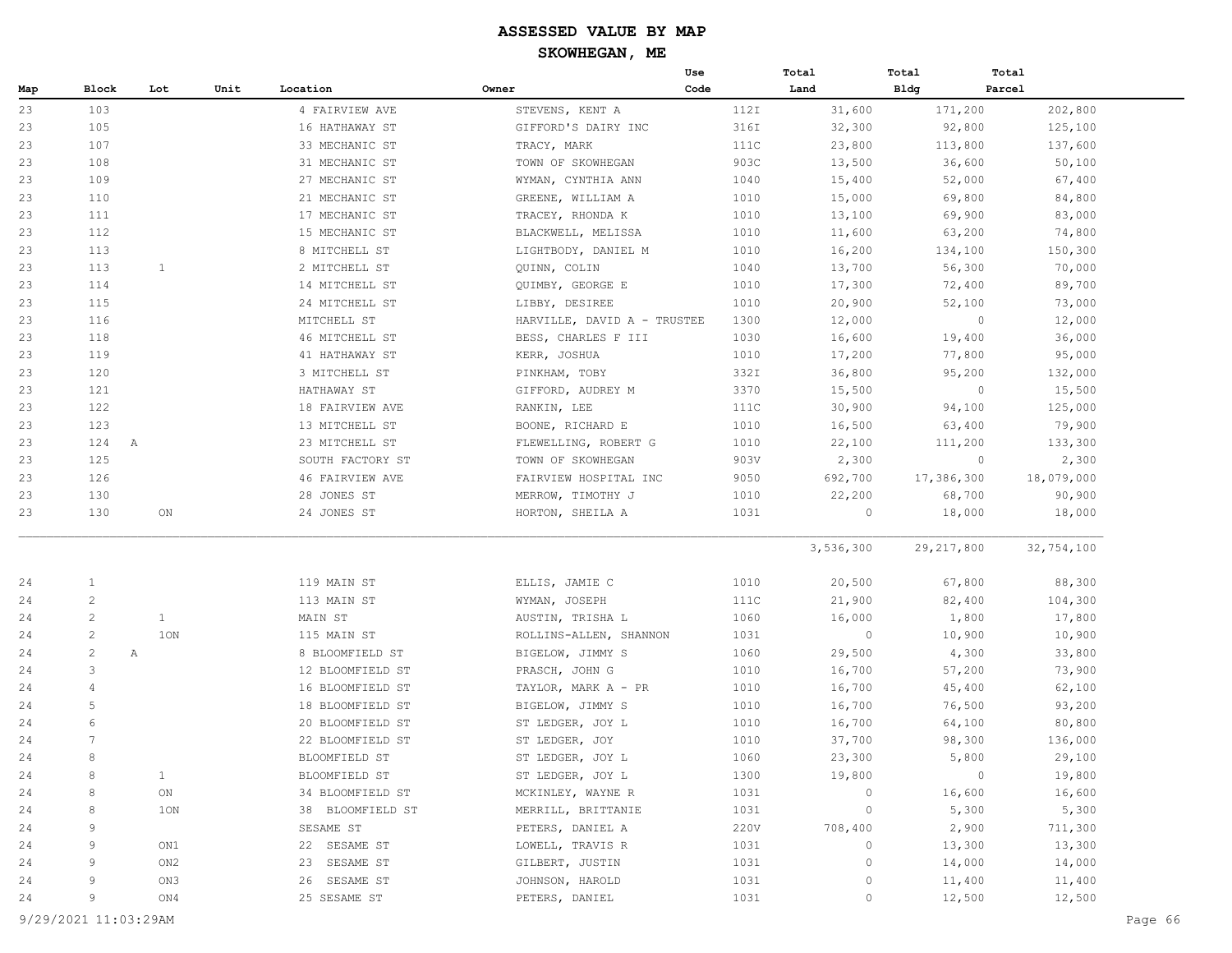|     |       |                   |                   |                                    | Use  | Total        | Total   | Total   |
|-----|-------|-------------------|-------------------|------------------------------------|------|--------------|---------|---------|
| Map | Block | Lot               | Unit<br>Location  | Owner                              | Code | Land         | Bldg    | Parcel  |
| 24  | 9     | ON <sub>5</sub>   | 28 SESAME ST      | FOSS, APRIL                        | 1031 | $\circ$      | 15,200  | 15,200  |
| 24  | 9     | ON6               | 29 SESAME ST      | LETELLIER, ROGER                   | 1031 | $\circ$      | 18,600  | 18,600  |
| 24  | 9     | ON 7              | 32 SESAME ST      | WHITE, JANICE                      | 1031 | 0            | 18,200  | 18,200  |
| 24  | 9     | ON8               | 31<br>SESAME ST   | PETERS, DAN                        | 1031 | $\circ$      | 14,600  | 14,600  |
| 24  | 9     | ON 9              | 36<br>SESAME ST   | KNIGHT, HEATHER L                  | 1031 | $\circ$      | 42,300  | 42,300  |
| 24  | 9     | ON10              | 33 SESAME ST      | REDLEVSKE, BRUCE H                 | 1031 | $\circ$      | 27,300  | 27,300  |
| 24  | 9     | ON11              | 38 SESAME ST      | WYMAN, JOE                         | 1031 | 0            | 15,200  | 15,200  |
| 24  | 9     | ON12              | 37 SESAME ST      | NICKERSON, HARTLEY                 | 1031 | $\circ$      | 14,600  | 14,600  |
| 24  | 9     | ON13              | 42<br>SESAME ST   | PETERS, DANIEL                     | 1031 | $\mathbf{0}$ | 16,600  | 16,600  |
| 24  | 9     | ON14              | SESAME ST<br>39   | PETERS, DANIEL                     | 1031 | $\circ$      | 15,500  | 15,500  |
| 24  | 9     | ON15              | SESAME ST<br>44   | NORTON, TAVI                       | 1031 | 0            | 8,400   | 8,400   |
| 24  | 9     | ON16              | 41 SESAME ST      | EDWARDS, ROMA                      | 1031 | $\circ$      | 15,200  | 15,200  |
| 24  | 9     | ON17              | 48<br>SESAME ST   | FOSS, BRUCE SR                     | 1031 | $\circ$      | 34,300  | 34,300  |
| 24  | 9     | ON18              | SESAME ST<br>45   | SAVIO, CLARISSA                    | 1030 | $\circ$      | 13,600  | 13,600  |
| 24  | 9     | ON19              | 47 SESAME ST      | SPENCER, ALBERT                    | 1031 | $\circ$      | 11,400  | 11,400  |
| 24  | 9     | ON20              | BIG BIRD ST<br>43 | GILLESPIE, KATIE (SAVIO)           | 1030 | $\circ$      | 11,400  | 11,400  |
| 24  | 9     | ON21              | 41 BIG BIRD ST    | CHANDLER, CLIFFORD                 | 1031 | $\mathbf{0}$ | 20,800  | 20,800  |
| 24  | 9     | ON22              | 39 BIG BIRD ST    | PONTBRIAND, AMANDA                 | 1031 | $\circ$      | 7,700   | 7,700   |
| 24  | 9     | ON23              | 37 BIG BIRD ST    | ANNIS, ROXANNE                     | 1031 | 0            | 15,500  | 15,500  |
| 24  | 9     | ON24              | 31 BIG BIRD ST    | LITTLEJOHN, DARLENE                | 1031 | $\circ$      | 11,700  | 11,700  |
| 24  | 9     | ON <sub>25</sub>  | 27 BIG BIRD ST    | WYMAN, JOSEPH J                    | 1031 | $\circ$      | 10,900  | 10,900  |
| 24  | 9     | ON26              | 25<br>BIG BIRD ST | ARCHER, AMBER                      | 1031 | $\circ$      | 15,100  | 15,100  |
| 24  | 9     | ON27              | 23 BIG BIRD ST    | FRAPPIER, MICHAEL                  | 1031 | 0            | 8,800   | 8,800   |
| 24  | 9     | ON28              | 14 GROVER ST      | CUMMINGS, DUSTIN                   | 1031 | $\circ$      | 7,300   | 7,300   |
| 24  | 9     | ON29              | 46 BIG BIRD ST    | PETERS, DANIEL                     | 1031 | $\mathbf{0}$ | 20,300  | 20,300  |
| 24  | 9     | ON30              | 44 BIG BIRD ST    | MARTIN, JANET I                    | 1031 | $\circ$      | 18,200  | 18,200  |
| 24  | 9     | ON31              | BIG BIRD ST<br>40 | PETERS, DANIEL                     | 1031 | 0            | 13,600  | 13,600  |
| 24  | 9     | ON32              | 38<br>BIG BIRD ST | PETERS, DANIEL                     | 1031 | $\circ$      | 11,900  | 11,900  |
| 24  | 9     | ON33              | 32 BIG BIRD ST    | KITCHIN, JAMES SR                  | 1031 | $\circ$      | 12,500  | 12,500  |
| 24  | 9     | ON34              | 30 BIG BIRD ST    | PETERS, DANIEL                     | 1031 | $\circ$      | 13,600  | 13,600  |
| 24  | 9     | ON35              | BIG BIRD ST<br>26 | PETERS, DANIEL                     | 1031 | $\circ$      | 17,000  | 17,000  |
| 24  | 9     | ON36              | BIG BIRD ST<br>24 | PETERS, DANIEL                     | 1031 | $\circ$      | 8,600   | 8,600   |
| 24  | 9     | ON37              | 22 BIG BIRD ST    | GAUDETTE, LISARON                  | 1031 | $\circ$      | 13,200  | 13,200  |
| 24  | 9     | ON38              | 18 BIG BIRD ST    | BOUDREAU, PRISCILLA R              | 1031 | $\circ$      | 10,500  | 10,500  |
| 24  | 9     | ON39              | 16 BIG BIRD ST    | LONGHURST, DOLORES                 | 1031 | 0            | 11,700  | 11,700  |
| 24  | 9     | ON40              | 12 BIG BIRD ST    | ROY, CLAUDETTE                     | 1031 | $\circ$      | 17,300  | 17,300  |
| 24  | 9     | ON41              | 10 BIG BIRD ST    | KUHS, DAVID H                      | 1031 | $\mathbf{0}$ | 18,600  | 18,600  |
| 24  | 9     | ON42              | 8 BIG BIRD ST     | LITTLEHALE, REBECCA                | 1030 | $\circ$      | 13,100  | 13,100  |
| 24  | 9     | ON43              | 4 BIG BIRD ST     | TIBBETTS, NANCY                    | 1031 | $\circ$      | 41,500  | 41,500  |
| 24  | 9     | Α                 | 69 MCCLELLAN ST   | MCKENNEY, DEVOLIN R                | 1010 | 25,400       | 82,600  | 108,000 |
| 24  | 9     | В                 | 12 SESAME ST      | SHAW, NORMAN                       | 1010 | 14,800       | 65,100  | 79,900  |
| 24  | 9     | C                 | 14 SESAME ST      | MORGAN, RUTH                       | 1030 | 18,400       | 52,400  | 70,800  |
| 24  | 9     | C<br>ON           | 18 SESAME ST      | MESSER, CAROLYN - LIFE TENANT 1031 |      | $\circ$      | 27,300  | 27,300  |
| 24  | 9     | D                 | 61 MCCLELLAN ST   | GILBLAIR, DEANNA                   | 1010 | 30,300       | 112,700 | 143,000 |
| 24  | 9     | D<br>$\mathbf{1}$ | 9 SESAME ST       | POLAND, DONN                       | 3320 | 24,200       | 46,900  | 71,100  |
| 24  | 9     | $\mathbf E$       | 13 SESAME ST      | POLAND, DONN                       | 3140 | 35,900       | 61,500  | 97,400  |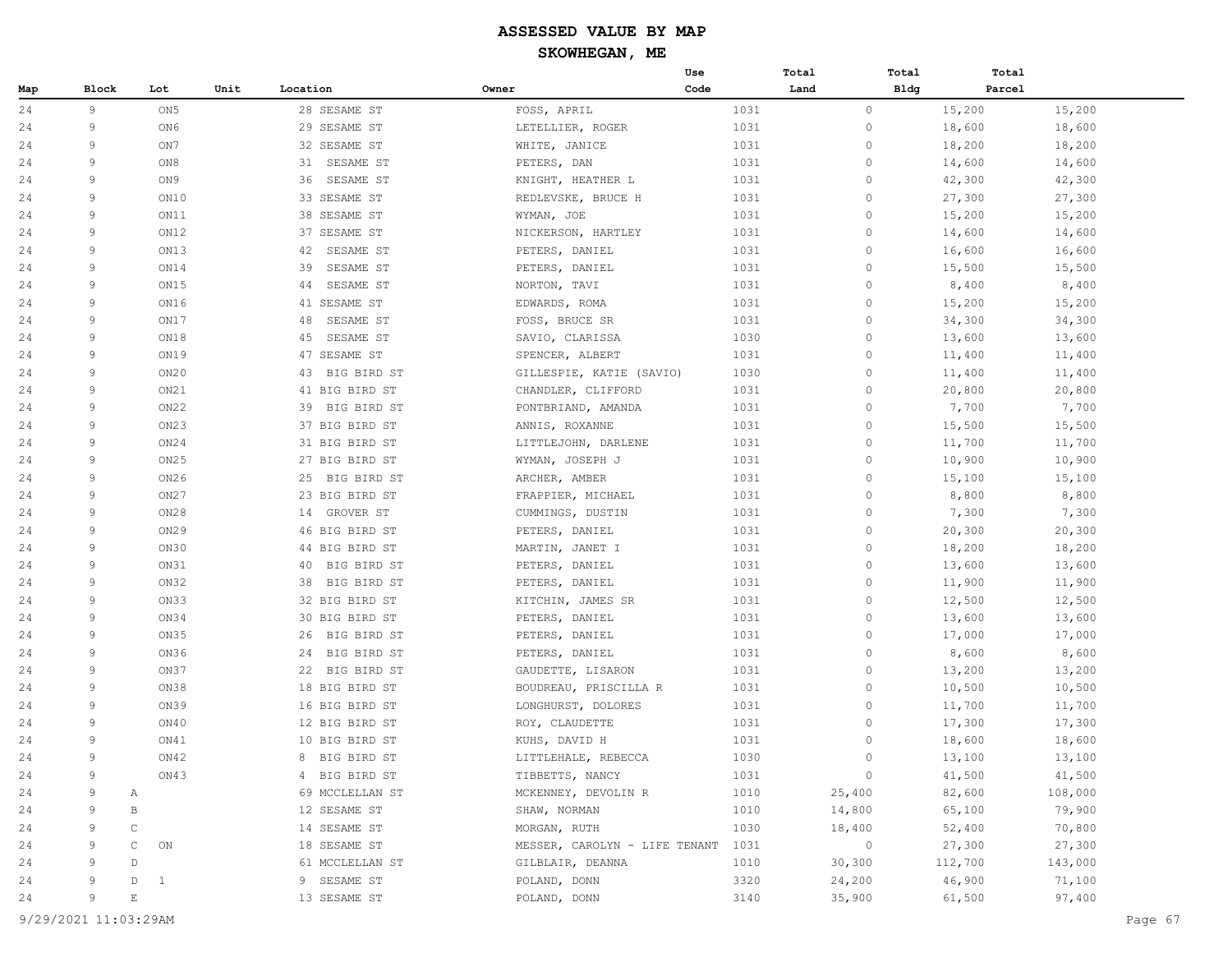|     |                 |                |      |                  |                                     | Use  | Total     | Total       | Total     |
|-----|-----------------|----------------|------|------------------|-------------------------------------|------|-----------|-------------|-----------|
| Map | <b>Block</b>    | Lot            | Unit | Location         | Owner                               | Code | Land      | <b>Bldg</b> | Parcel    |
| 24  | 9               | $\mathbf{F}$   |      | 75 MCCLELLAN ST  | PERKINS, WYATT R                    | 1010 | 19,700    | 96,000      | 115,700   |
| 24  | 11              |                |      | 21 MCCLELLAN ST  | SCRIBNER, DAVID A                   | 1010 | 24,000    | 78,800      | 102,800   |
| 24  | 15              |                |      | 21 PINE ST       | ROY, LAWRENCE W SR                  | 1010 | 16,300    | 52,200      | 68,500    |
| 24  | 16              |                |      | 23 PINE ST       | MEADER, SANDRA J                    | 1010 | 25,100    | 80,400      | 105,500   |
| 24  | 17              |                |      | 66 MCCLELLAN ST  | FITZMAURICE, ROY D                  | 1060 | 19,100    | 2,600       | 21,700    |
| 24  | 18              |                |      | 35 BLOOMFIELD ST | FITZMAURICE, ROY D                  | 1040 | 19,500    | 73,300      | 92,800    |
| 24  | 19              |                |      | 31 BLOOMFIELD ST | ADAMS, JORDAN J                     | 1010 | 17,500    | 63,000      | 80,500    |
| 24  | 20              |                |      | 29 BLOOMFIELD ST | MCMANUS, HENRY J                    | 1010 | 20,300    | 90,400      | 110,700   |
| 24  | 21              |                |      | 21 BLOOMFIELD ST | DUGAS, JEFFREY E                    | 1010 | 17,500    | 65,500      | 83,000    |
| 24  | 22              |                |      | 19 BLOOMFIELD ST | TOLES, WILLIAM R                    | 1010 | 19,400    | 70,300      | 89,700    |
| 24  | 23              |                |      | 17 BLOOMFIELD ST | BELL, DAVID F                       | 1010 | 19,400    | 70,500      | 89,900    |
| 24  | 24              |                |      | 11 BLOOMFIELD ST | NEUBAUER, BARBARA M - LIFE EST 1010 |      | 17,500    | 52,700      | 70,200    |
| 24  | 25              |                |      | 9 BLOOMFIELD ST  | BURNS, PAMELA                       | 1040 | 17,500    | 56,400      | 73,900    |
| 24  | 26              |                |      | 107 MAIN ST      | DEAN, NORMA G - LE                  | 1110 | 26,600    | 73,700      | 100,300   |
| 24  | 26              | ON             |      | 7 BLOOMFIELD ST  | VONTOBEL, MARILYN                   | 1031 | $\circ$   | 24,800      | 24,800    |
| 24  | 28              |                |      | 89 MAIN ST       | MOLLEY, SUSAN L                     | 1010 | 19,900    | 78,800      | 98,700    |
| 24  | 29              |                |      | 33 GREEN ST      | DARGE, SANDRA E - TRUSTEE           | 1010 | 17,400    | 115,500     | 132,900   |
| 24  | 29              | $\mathbf{1}$   |      | 29 GREEN ST      | MJM LLC                             | 1040 | 17,300    | 72,100      | 89,400    |
| 24  | 30              |                |      | 9 GREEN ST       | FAIRFIELD, HOWARD P INC             | 4000 | 49,000    | 339,300     | 388,300   |
| 24  | 31              |                |      | 47 MCCLELLAN ST  | LONGMEADOW HOUSING ASSOCIATES       | 112I | 122,300   | 1,018,800   | 1,141,100 |
|     |                 |                |      |                  |                                     |      | 1,598,200 | 4,245,900   | 5,844,100 |
| 25  | 1               |                |      | 50 WEST FRONT ST | KELLEY, JEFFREY A                   | 1010 | 23,800    | 206,400     | 230,200   |
| 25  | $\overline{c}$  |                |      | 56 WEST FRONT ST | DAVIS, ZEBULON M                    | 1110 | 17,100    | 78,100      | 95,200    |
| 25  | 3               |                |      | 58 WEST FRONT ST | LEHAN, SUSAN C                      | 1010 | 13,500    | 44,300      | 57,800    |
| 25  | 4               |                |      | 4 PINE ST        | FORBES, JAMES A                     | 1010 | 12,900    | 56,700      | 69,600    |
| 25  | 5               |                |      | 8 PINE ST        | LACASSE, RICHARD A                  | 1010 | 16,600    | 67,400      | 84,000    |
| 25  | 6               |                |      | 12 PINE ST       | YU, HUA KAI                         | 1010 | 23,800    | 72,000      | 95,800    |
| 25  | $7\phantom{.0}$ |                |      | 14 PINE ST       | CORSON, BRADLEY S SR                | 1040 | 14,600    | 30,000      | 44,600    |
| 25  | 8               |                |      | 18 PINE ST       | MCLAIN, RONNIE G                    | 1010 | 18,700    | 72,300      | 91,000    |
| 25  | 8               | $\mathbb{A}$   |      | PINE ST          | TOWN OF SKOWHEGAN                   | 903V | 25,900    | $\circ$     | 25,900    |
| 25  | 9               |                |      | 19 PINE ST       | BOOTHBY, DARIN - TC                 | 1010 | 11,900    | 50,800      | 62,700    |
| 25  | 10              |                |      | 17 PINE ST       | BRACKETT, NANCY E                   | 1010 | 15,800    | 48,500      | 64,300    |
| 25  | 11              |                |      | 11 PINE ST       | PUGSLEY, LEE                        | 1010 | 13,800    | 67,500      | 81,300    |
| 25  | 11              | 1              |      | 13 PINE ST       | BLODGETT, DAVID E                   | 1040 | 18,100    | 70,600      | 88,700    |
| 25  | 11              | 2              |      | 20 MCCLELLAN ST  | BONNEAU, LARRY                      | 1010 | 29,000    | 84,100      | 113,100   |
| 25  | 11              | 3              |      | 14 MCCLELLAN ST  | CHADBOURNE, ROBERT K                | 1010 | 19,500    | 78,200      | 97,700    |
| 25  | 11              | $\overline{4}$ |      | 51 WILLOW ST     | HARVILLE, DAVID A - TRUSTEE         | 1030 | 11,100    | 6,700       | 17,800    |
| 25  | 11              | 6              |      | 12 MCCLELLAN ST  | TRINITY EVANGELICAL FREE CHURC 9060 |      | 38,400    | 770,100     | 808,500   |
| 25  | 11              | $6 - 1$        |      | 10 MCCLELLAN ST  | TRINITY EVANGELICAL FREE CHURC 1010 |      | 15,100    | 86,700      | 101,800   |
| 25  | 12              |                |      | 7 PINE ST        | GETTIG, CHRISTINE E                 | 1010 | 16,300    | 58,600      | 74,900    |
| 25  | 13              |                |      | 3 PINE ST        | CORSON, BRADLEY S SR                | 1050 | 15,800    | 84,500      | 100,300   |
| 25  | 14              |                |      | 66 WEST FRONT ST | BLODGETT, KRISTEN ANNE              | 1010 | 16,200    | 62,500      | 78,700    |
| 25  | 15              |                |      | 68 WEST FRONT ST | BARNES, LOUISE                      | 3220 | 30,400    | 187,200     | 217,600   |
| 25  | 16              |                |      | 76 WEST FRONT ST | B.D.C. MANAGEMENT CORPORATION 0101  |      | 33,200    | 38,400      | 71,600    |

9/29/2021 11:03:29AM Page 68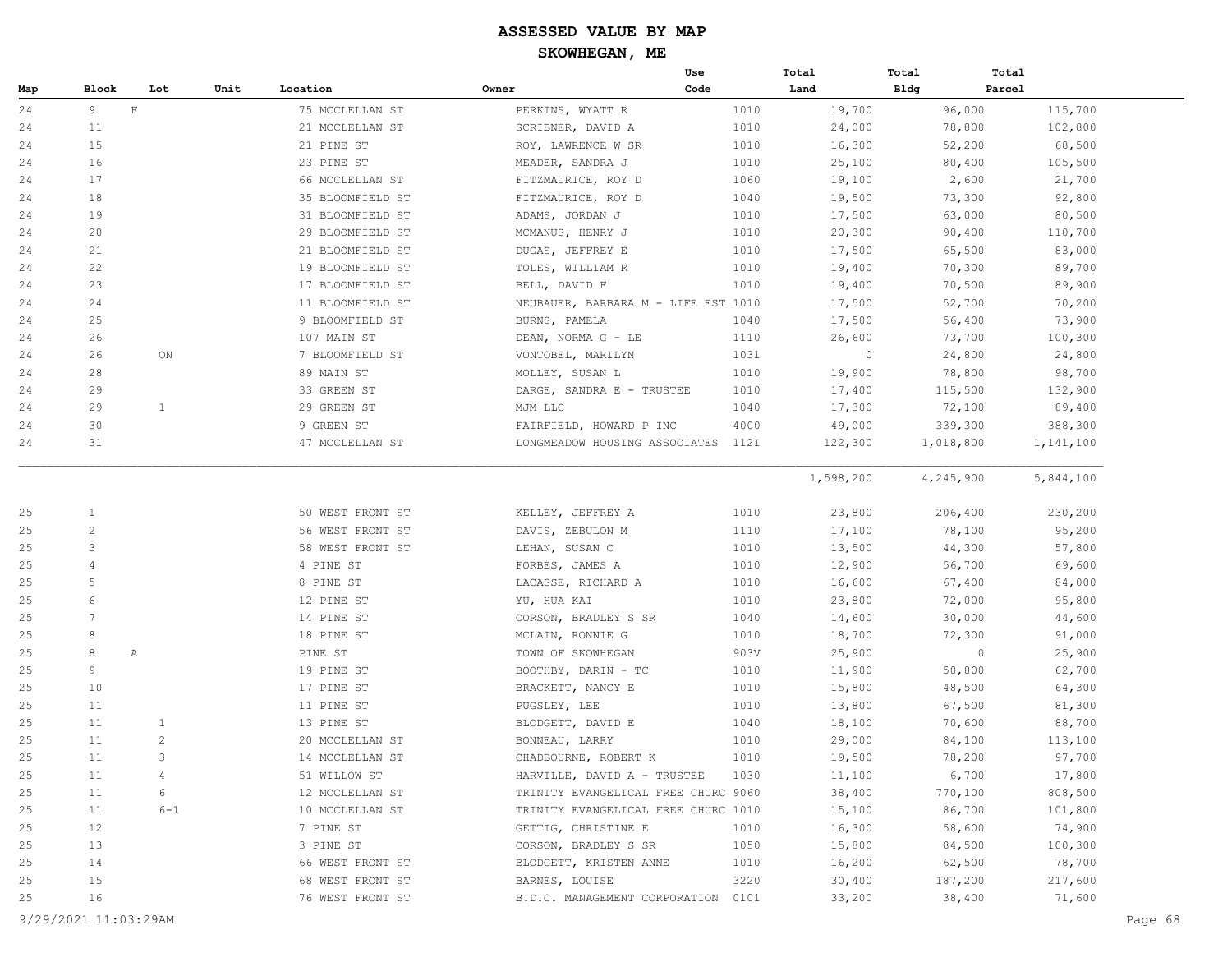|     |         |              |      |                   |                                     | Use  | Total   | Total     | Total             |
|-----|---------|--------------|------|-------------------|-------------------------------------|------|---------|-----------|-------------------|
| Map | Block   | Lot          | Unit | Location          | Owner                               | Code | Land    | Bldg      | Parcel            |
| 25  | 17      |              |      | 82 WEST FRONT ST  | KELSO, FRANCES E                    | 1010 | 17,100  | 52,200    | 69,300            |
| 25  | 18      |              |      | 84 WEST FRONT ST  | TRINITY EVANGELICAL FREE CHURC 906V |      | 22,700  |           | $\circ$<br>22,700 |
| 25  | 19      |              |      | 15 MCCLELLAN ST   | LIBBY, MICHAEL                      | 1040 | 20,000  | 120,600   | 140,600           |
| 25  | 20      |              |      | 100 WEST FRONT ST | STAPLES, BRUCE                      | 1010 | 23,900  | 133,500   | 157,400           |
| 25  | 20      | $\mathbf{1}$ |      | 33 INDIAN RDG     | WEST FRONT STREET ASSOCIATES        | 112I | 153,400 | 1,179,700 | 1,333,100         |
| 25  | 20      | 2            |      | 11 MCCLELLAN ST   | STAPLES, BRUCE                      | 1030 | 28,400  | 35,600    | 64,000            |
| 25  | 20      | ON           |      | 104 WEST FRONT ST | STAPLES, BRUCE                      | 3160 | $\circ$ | 19,000    | 19,000            |
| 25  | 21      |              |      | 108 WEST FRONT ST | LANEY, KRIS E                       | 316I | 67,100  | 254,200   | 321,300           |
| 25  | 22      |              |      | 114 WEST FRONT ST | LANEY, KRIS E                       | 1010 | 16,200  | 136,800   | 153,000           |
| 25  | 23      |              |      | 118 WEST FRONT ST | GARCIA, ADAM                        | 1010 | 19,300  | 120,700   | 140,000           |
| 25  | 24      |              |      | 130 WEST FRONT ST | LARLEE, STEPHEN                     | 0130 | 29,200  | 93,300    | 122,500           |
| 25  | 25      | $\mathbf{1}$ |      | 11 FOURTH ST      | SMITH, LARRY J                      | 1030 | 37,000  | 15,700    | 52,700            |
| 25  | 25      | 10N1         |      | 13 FOURTH ST      | SMITH, LARRY J                      | 1031 | $\circ$ | 17,300    | 17,300            |
| 25  | 25      | 10N2         |      | 10 FOURTH ST      | LANDRY, ALISON L                    | 1031 | $\circ$ | 28,100    | 28,100            |
| 25  | 26      |              |      | 140 WEST FRONT ST | MANSON, GARY C                      | 1010 | 16,300  | 55,800    | 72,100            |
| 25  | 27      |              |      | 144 WEST FRONT ST | PERKINS, JARED M                    | 1010 | 17,200  | 61,800    | 79,000            |
| 25  | 28      |              |      | 148 WEST FRONT ST | HOWARD, HEATH D                     | 1010 | 17,200  | 61,000    | 78,200            |
| 25  | 29      |              |      | 137 WEST FRONT ST | KYES MOTEL INC                      | 3010 | 115,200 | 354,200   | 469,400           |
| 25  | 30      |              |      | 125 WEST FRONT ST | JOHNSTON, DENNIS                    | 1040 | 19,900  | 71,200    | 91,100            |
| 25  | 31      |              |      | 115 WEST FRONT ST | WASHBURN, ROBERT M                  | 1010 | 18,200  | 60,200    | 78,400            |
| 25  | 32      |              |      | 109 WEST FRONT ST | MCCARTHY, JONATHAN E                | 1010 | 33,100  | 133,700   | 166,800           |
| 25  | 33      |              |      | 101 WEST FRONT ST | QUINN, MICHELLE MARIE               | 1010 | 18,700  | 69,000    | 87,700            |
| 25  | 34      |              |      | 87 WEST FRONT ST  | MARTIN, KENNETH G                   | 1010 | 25,100  | 84,200    | 109,300           |
| 25  | 34<br>Α |              |      | 95 WEST FRONT ST  | LANG, RONALD                        | 3220 | 65,600  | 152,200   | 217,800           |
| 25  | 35      |              |      | 79 WEST FRONT ST  | CATES, MICHAEL A                    | 1010 | 16,400  | 64,400    | 80,800            |
| 25  | 36      |              |      | 75 WEST FRONT ST  | DORE, KELLY C                       | 1010 | 24,100  | 107,900   | 132,000           |
| 25  | 37      | 1            |      | 69 WEST FRONT ST  | THOMPSON, TODD                      | 1010 | 17,500  | 76,400    | 93,900            |
| 25  | 38      |              |      | 10 PENNELL ST     | MCGOWAN, BRIAN L                    | 1010 | 16,200  | 62,000    | 78,200            |
| 25  | 39      |              |      | 12 PENNELL ST     | SIROIS, DARRICK                     | 1010 | 14,900  | 45,800    | 60,700            |
| 25  | 40      |              |      | 16 PENNELL ST     | STAGGS, GEORGE A                    | 1010 | 16,900  | 67,700    | 84,600            |
| 25  | 41      |              |      | 22 PENNELL ST     | DAY, BRENDA                         | 1010 | 23,700  | 82,400    | 106,100           |
| 25  | 42      |              |      | 24 PENNELL ST     | WEEKS, DENNS H JR                   | 1010 | 15,200  | 55,800    | 71,000            |
| 25  | 43      |              |      | 26 PENNELL ST     | HAMMOND LUMBER COMPANY              | 1320 | 22,900  |           | 22,900<br>$\circ$ |
| 25  | 44      |              |      | 34 PENNELL ST     | HAMMOND LUMBER COMPANY              | 3130 | 122,100 | 539,000   | 661,100           |
| 25  | 45      |              |      | PENNELL ST        | HAMMOND LUMBER COMPANY              | 1320 | 800     |           | 800<br>$\circ$    |
| 25  | 46      |              |      | PENNELL ST        | CENTRAL MAINE POWER CO              | 4230 | 5,000   |           | 5,000<br>$\circ$  |
| 25  | 47      |              |      | ALDER ST          | CENTRAL MAINE POWER CO              | 4230 | 1,200   |           | $\circ$<br>1,200  |
| 25  | 48      |              |      | 41 PENNELL ST     | M W WALKER LLC                      | 3160 | 34,900  | 36,500    | 71,400            |
| 25  | 48<br>Α |              |      | 35 PENNELL ST     | RAMSDELL, JOSEPH III                | 1010 | 15,800  | 60,400    | 76,200            |
| 25  | 49      |              |      | 29 PENNELL ST     | M W WALKER LLC                      | 316I | 27,300  | 111,500   | 138,800           |
| 25  | 50      |              |      | 25 PENNELL ST     | M W WALKER LLC                      | 1300 | 12,900  |           | 12,900<br>$\circ$ |
| 25  | 50      | $\mathbf{1}$ |      | 23 PENNELL ST     | BRANN, OAKLEY                       | 1030 | 15,500  | 27,300    | 42,800            |
| 25  | 51      |              |      | 21 PENNELL ST     | FULLER, PAMELA A & NELSON, CAT 1010 |      | 15,200  | 59,200    | 74,400            |
| 25  | 52      |              |      | 19 PENNELL ST     | WALTER, ALICE LORRAINE              | 1010 | 17,100  | 55,700    | 72,800            |
| 25  | 53      |              |      | PENNELL ST        | SKOWHEGAN REALTY TRUST              | 1300 | 10,900  | 26,400    | 37,300            |
| 25  | 55      |              |      | 59 WEST FRONT ST  | SKOWHEGAN REALTY TRUST              | 3040 | 197,600 | 1,555,300 | 1,752,900         |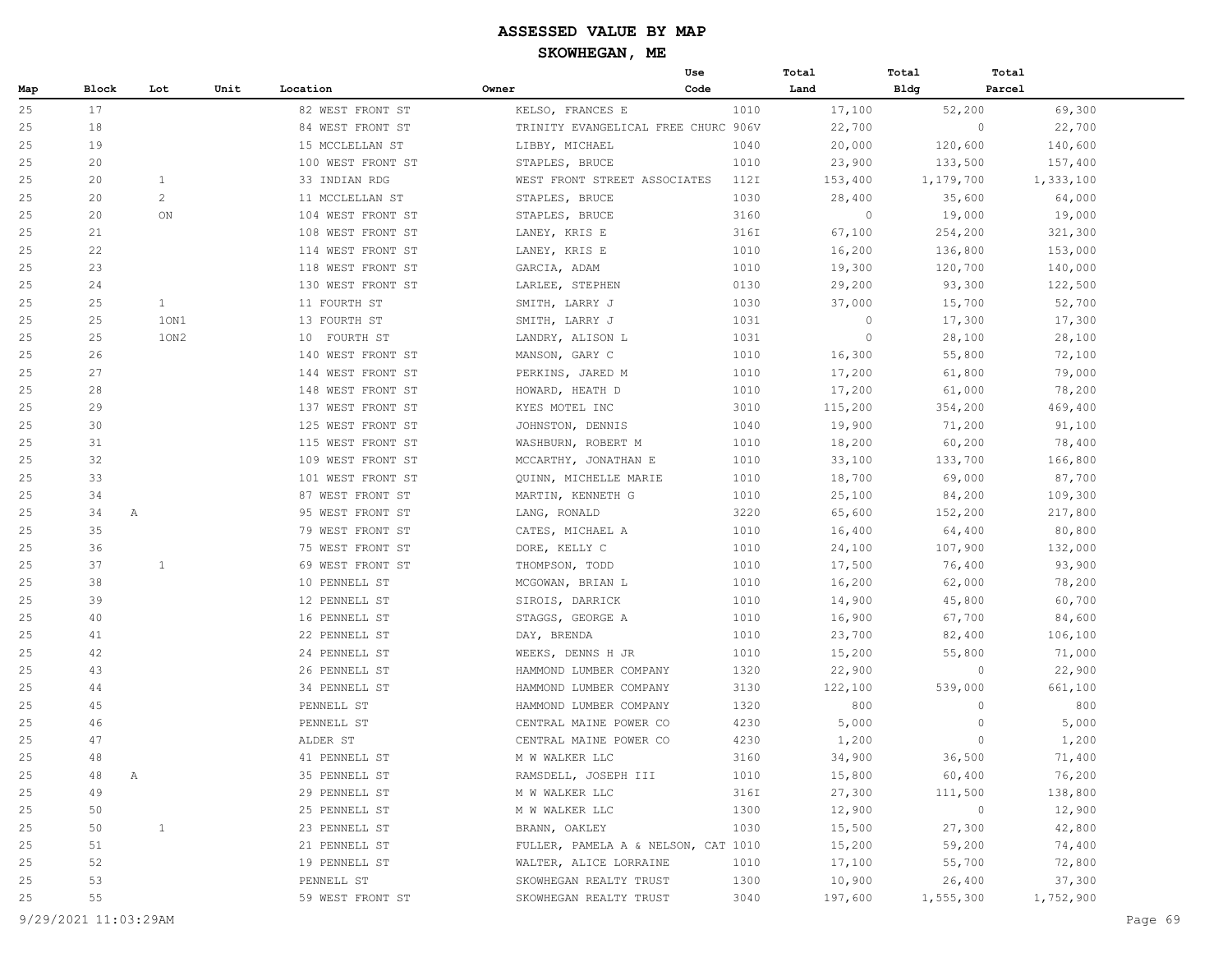|     |                 |                    |      |                    |                                     | Use  | Total          | Total     | Total      |
|-----|-----------------|--------------------|------|--------------------|-------------------------------------|------|----------------|-----------|------------|
| Map | Block           | Lot                | Unit | Location           | Owner                               | Code | Land           | Bldg      | Parcel     |
| 25  | 56              |                    |      | WEST FRONT ST      | SKOWHEGAN REALTY TRUST              | 1300 | 11,400         | $\circ$   | 11,400     |
| 25  | 57              |                    |      | 8 TURNER AVE       | JOHNSON, COREY                      | 1010 | 14,600         | 91,000    | 105,600    |
| 25  | 58              |                    |      | 12 TURNER AVE      | FINDLEY, GLORIA H                   | 1010 | 17,500         | 91,300    | 108,800    |
| 25  | 59              |                    |      | 16 TURNER AVE      | KINNEY, DALE M                      | 1010 | 27,900         | 43,600    | 71,500     |
| 25  | 59              | ON                 |      | 18 TURNER AVE      | KINNEY, DALE M                      | 1031 | $\circ$        | 15,300    | 15,300     |
| 25  | 60              |                    |      | 20 TURNER AVE      | JEWELL, CRAIG                       | 1110 | 18,000         | 75,500    | 93,500     |
| 25  | 61              |                    |      | 24 TURNER AVE      | GRODER, ALFRED J & MARY R - LI 1010 |      | 17,900         | 105,300   | 123,200    |
| 25  | 62              |                    |      | 28 TURNER AVE      | JEWELL, FAYLENE E                   | 1010 | 16,800         | 109,200   | 126,000    |
| 25  | 63              |                    |      | 30 TURNER AVE      | DUARTE, KENNETH J                   | 1010 | 16,800         | 84,600    | 101,400    |
| 25  | 64              |                    |      | 32 TURNER AVE      | MICHAUD, MICHELLE A                 | 1010 | 14,200         | 49,100    | 63,300     |
| 25  | 65              |                    |      | 34 TURNER AVE      | GUNZINGER, TERRY L/POWERS, JON 1010 |      | 16,400         | 75,000    | 91,400     |
| 25  | 66              |                    |      | 36 TURNER AVE      | SAVAGE, LAWRENCE N II               | 1040 | 15,400         | 50,500    | 65,900     |
| 25  | 67              |                    |      | 9 TURNER AVE       | NESBIT, WARREN S                    | 1010 | 15,400         | 67,200    | 82,600     |
| 25  | 68              |                    |      | 11 TURNER AVE      | QUIRION, PIERRE A - PR              | 1010 | 14,300         | 64,800    | 79,100     |
| 25  | 69              |                    |      | 5 TURNER AVE       | SYLVESTER, JAMES H                  | 1010 | 14,900         | 53,200    | 68,100     |
| 25  | 70              |                    |      | 3 TURNER AVE       | THERIAULT, SHELLY A                 | 1010 | 14,900         | 62,200    | 77,100     |
| 25  | 71              |                    |      | 43 WEST FRONT ST   | AUSTIN, HARVEY L JR II              | 1030 | 15,200         | 9,000     | 24,200     |
| 25  | 2658            | $\mathbf{1}$       |      | 52 PENNELL ST      | SCOTT-BENNETT, CHARLES              | 1010 | 46,600         | 108,600   | 155,200    |
| 25  | 2658            | 2                  |      | 42 PENNELL ST      | SAVAGE, LISA                        | 1300 | 20,400         | $\circ$   | 20,400     |
| 25  | 2658            | 2                  | А    | PENNELL ST         | WENTWORTH PARTNERS & ASSOCIATE 1300 |      | 19,600         | $\circ$   | 19,600     |
| 25  | 2658            | $\overline{c}$     | B    | 11 SAVAGE DR       | SAVAGE, JACOB                       | 1030 | 24,800         | 13,800    | 38,600     |
| 25  | 2658            | $2 - 1$            |      | 7 SAVAGE DR        | TURCOTTE, DANA L                    | 1060 | 16,700         | 5,900     | 22,600     |
|     |                 |                    |      |                    |                                     |      |                |           |            |
|     |                 |                    |      |                    |                                     |      | 2,266,100      | 9,840,400 | 12,106,500 |
| 26  | $\mathbf{1}$    |                    |      | MILL ST            | BROOKFIELD WHITE PINE HYDRO LL 4410 |      | 4,800          | 0         | 4,800      |
| 26  | $\mathbf{2}$    |                    |      | MT PLEASANT AVE    | TOWN OF SKOWHEGAN                   | 903V | 10,700         | 0         | 10,700     |
| 26  | 3               |                    |      | MT PLEASANT AVE    | TOWN OF SKOWHEGAN                   | 903V | 4,200          | 0         | 4,200      |
| 26  | $\overline{4}$  |                    |      | MT PLEASANT AVE    | TOWN OF SKOWHEGAN                   | 903V | 1,400          | $\circ$   | 1,400      |
| 26  | $\mathsf S$     |                    |      | 8 MT PLEASANT AVE  | ARROWSMITH, EMMA L                  | 1010 | 11,600         | 52,300    | 63,900     |
| 26  | 6               |                    |      | MT PLEASANT AVE    | TOWN OF SKOWHEGAN                   | 903V | 3,000          | $\circ$   | 3,000      |
| 26  | $7\phantom{.0}$ |                    |      | 26 MT PLEASANT AVE | BREINGAN, THOMAS L                  | 1010 | 12,100         | 48,000    | 60,100     |
| 26  | 8               |                    |      | MT PLEASANT AVE    | NEW BALANCE ATHLETIC SHOE INC       | 3370 | 39,100         | 0         | 39,100     |
| 26  | 9               |                    |      | 3 MT PLEASANT AVE  | MCMAHON, RICHARD                    | 1300 | 14,200         | $\circ$   | 14,200     |
| 26  | 10              |                    |      | 4 FRENCH ST        | WINCHESTER, RICHARD H JR            | 1040 | 7,000          | 26,800    | 33,800     |
| 26  | 11              |                    |      | 7 MT PLEASANT AVE  | CAOUETTE, TREVER A                  | 1030 | 16,700         | 58,200    | 74,900     |
| 26  | 12              |                    |      | FRENCH ST          | MAINE CENTRAL RAILROAD CO           | 3910 | 14,800         | 0         | 14,800     |
| 26  | 12<br>Α         |                    |      | FRENCH ST          | TURCOTTE, SHANE L                   | 1300 | 24,700         | $\circ$   | 24,700     |
| 26  | 12              | $\mathbb{A}$<br>ON |      | 12 FRENCH ST       | DAMBOISE, CONNIE                    | 322L | $\circledcirc$ | 18,000    | 18,000     |
| 26  | 13              |                    |      | 27 FRENCH ST       | SINCLAIR, JAN M                     | 1010 | 8,700          | 55,300    | 64,000     |
| 26  | 14              |                    |      | 25 FRENCH ST       | SMITH, MATTHEW M                    | 1110 | 8,700          | 78,300    | 87,000     |
| 26  | 15              |                    |      | 23 FRENCH ST       | NILES, ALISHA E                     | 1010 | 9,600          | 62,400    | 72,000     |
| 26  | 16              |                    |      | 19 FRENCH ST       | STROUT, HALEY A                     | 1040 | 10,400         | 51,600    | 62,000     |
| 26  | 17              |                    |      | 36 WATERVILLE RD   | WEST ALNA ROAD LLC                  | 1010 | 12,900         | 79,400    | 92,300     |
| 26  | 18              |                    |      | 40 WATERVILLE RD   | SALISBURY, GREGORY J                | 1010 | 14,200         | 167,200   | 181,400    |
| 26  | 19              |                    |      | 30 WATERVILLE RD   | MARSON, LINDA D                     | 1050 | 13,400         | 52,900    | 66,300     |
|     |                 |                    |      |                    |                                     |      |                |           |            |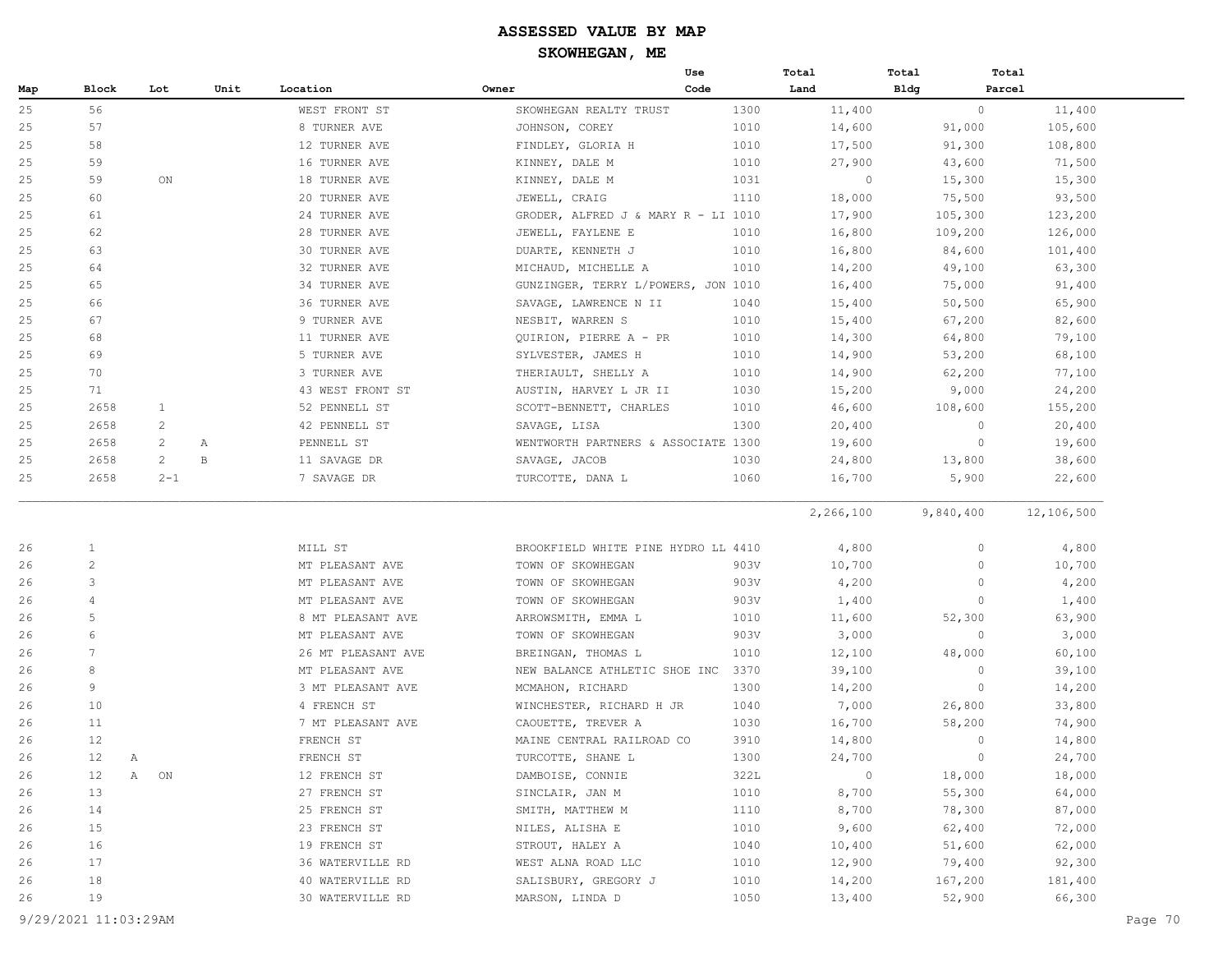|     |       |              |      |                  |                               | Use  | Total   | Total   | Total   |         |
|-----|-------|--------------|------|------------------|-------------------------------|------|---------|---------|---------|---------|
| Map | Block | Lot          | Unit | Location         | Owner                         | Code | Land    | Bldg    | Parcel  |         |
| 26  | 20    |              |      | 15 FRENCH ST     | BAIKO, PAUL A                 | 332I | 19,000  |         | 44,200  | 63,200  |
| 26  | 21    |              |      | 15 CEDAR ST      | WYMAN, JOSEPH                 | 1010 | 8,700   |         | 49,600  | 58,300  |
| 26  | 21    | $\mathbb{A}$ |      | 17 CEDAR ST      | HOOD, TRISTAN J               | 1010 | 8,200   |         | 41,700  | 49,900  |
| 26  | 22    |              |      | 13 CEDAR ST      | DESISLES, KENNETH M           | 1010 | 13,600  |         | 47,700  | 61,300  |
| 26  | 23    |              |      | 9 CEDAR ST       | KNOWLTON, DALE P              | 111C | 16,000  |         | 63,100  | 79,100  |
| 26  | 24    |              |      | 5 CEDAR ST       | KNOWLTON, DALE P              | 1050 | 12,300  |         | 47,800  | 60,100  |
| 26  | 25    |              |      | 26 WATERVILLE RD | HARVILLE, DAVID A - TRUSTEE   | 1110 | 11,700  |         | 71,600  | 83,300  |
| 26  | 26    | $\mathbb C$  |      | 20 WATERVILLE RD | REAL PIZZA LLC                | 3220 | 57,100  | 194,200 |         | 251,300 |
| 26  | 27    |              |      | 14 CEDAR ST      | 14 CEDAR STREET LLC           | 112I | 38,300  | 106,300 |         | 144,600 |
| 26  | 28    |              |      | 16 CEDAR ST      | FITZGERALD, HANNAH LEE        | 1010 | 8,200   |         | 46,200  | 54,400  |
| 26  | 29    |              |      | 18 CEDAR ST      | BOLDUC, GERALD P              | 1110 | 12,300  |         | 85,400  | 97,700  |
| 26  | 30    |              |      | 19 MILL ST       | BOLDUC, GERALD P              | 1010 | 10,600  |         | 61,100  | 71,700  |
| 26  | 31    |              |      | 21 MILL ST       | BOLDUC, GERALD P              | 1010 | 8,500   |         | 35,500  | 44,000  |
| 26  | 32    |              |      | 2 MAIN ST        | NEW BALANCE ATHLETIC SHOE INC | 4000 | 37,200  | 368,700 |         | 405,900 |
| 26  | 33    |              |      | 6 MAIN ST        | HORN ME LLC                   | 322I | 159,500 | 612,600 |         | 772,100 |
| 26  | 34    |              |      | WEST FRONT ST    | AUSTIN, TRISHA L              | 103V | 18,800  |         | $\circ$ | 18,800  |
| 26  | 34    | ON           |      | 37 WEST FRONT ST | AMES, MARY                    | 1031 | 0       |         | 2,300   | 2,300   |
| 26  | 34    | ON1          |      | 39 WEST FRONT ST | TAYLOR, AMBER                 | 1031 | $\circ$ |         | 9,500   | 9,500   |
| 26  | 35    |              |      | 33 WEST FRONT ST | KMHA REAL ESTATE INC          | 1110 | 17,100  | 124,700 |         | 141,800 |
| 26  | 36    |              |      | 6 ALDER ST       | POLAND, DONN                  | 032I | 11,500  |         | 92,600  | 104,100 |
| 26  | 37    |              |      | 12 ALDER ST      | GREEN, ZEBULON                | 1010 | 22,700  |         | 86,400  | 109,100 |
| 26  | 38    |              |      | 14 ALDER ST      | PLOURDE, GARRETT J            | 1010 | 12,200  |         | 57,400  | 69,600  |
| 26  | 39    |              |      | 2 BRIDGE ST      | PLOURDE, GARRETT J            | 1110 | 14,300  |         | 89,600  | 103,900 |
| 26  | 40    |              |      | 8 BRIDGE ST      | WHITENECK, JOSEPH PERLEY      | 1010 | 13,400  |         | 49,600  | 63,000  |
| 26  | 41    |              |      | 10 BRIDGE ST     | RGUIBI, DIANA ROSETTE         | 1010 | 12,600  |         | 59,600  | 72,200  |
| 26  | 42    |              |      | 14 BRIDGE ST     | POPADAK, BRADFORD             | 1010 | 11,600  |         | 61,800  | 73,400  |
| 26  | 43    |              |      | 13 TURNER AVE    | SHAW, JESSICA L               | 1010 | 12,600  |         | 64,100  | 76,700  |
| 26  | 44    |              |      | 19 TURNER AVE    | BUZZARD, JEREMY               | 1010 | 16,200  | 138,500 |         | 154,700 |
| 26  | 45    |              |      | 11 BRIDGE ST     | HAWKINS, STACIE A             | 1010 | 14,700  |         | 65,500  | 80,200  |
| 26  | 46    |              |      | 7 BRIDGE ST      | CHESLEY, GEORGE PAUL          | 1040 | 14,400  |         | 87,500  | 101,900 |
| 26  | 47    |              |      | 5 BRIDGE ST      | SALISBURY, CANDICE LYNN       | 1030 | 15,700  |         | 24,900  | 40,600  |
| 26  | 48    |              |      | 26 ALDER ST      | STETSON, MANDY L              | 1010 | 14,600  |         | 30,600  | 45,200  |
| 26  | 49    |              |      | 30 ALDER ST      | ROY, JESSICA                  | 1040 | 17,200  |         | 86,500  | 103,700 |
| 26  | 50    |              |      | 34 ALDER ST      | HILTON, KENNETH ARTHUR JR     | 1010 | 12,900  |         | 43,400  | 56,300  |
| 26  | 52    |              |      | ALDER ST         | CENTRAL MAINE POWER CO        | 4230 | 900     |         | $\circ$ | 900     |
| 26  | 53    |              |      | 33 TURNER AVE    | JAMES, DAVID M                | 1010 | 19,900  | 162,300 |         | 182,200 |
| 26  | 54    |              |      | 31 TURNER AVE    | JAMES, DOROTHY M - LE         | 1010 | 15,200  |         | 90,100  | 105,300 |
| 26  | 55    |              |      | 29 TURNER AVE    | MATHIAS, JOHN R               | 1040 | 15,200  |         | 55,400  | 70,600  |
| 26  | 56    |              |      | 25 TURNER AVE    | HOVASSE, REAGAN               | 1010 | 15,200  |         | 66,400  | 81,600  |
| 26  | 57    |              |      | 23 TURNER AVE    | DYKE, JODI - PR               | 0101 | 12,800  |         | 85,800  | 98,600  |
| 26  | 58    |              |      | 37 ALDER ST      | ZIRA, BRUCE JR & BRUCE SR     | 1010 | 66,500  |         | 73,700  | 140,200 |
| 26  | 58    | $\mathbf{1}$ |      | ALDER ST         | JAMES, DAVID M                | 1300 | 37,100  |         | $\circ$ | 37,100  |
| 26  | 60    |              |      | ALDER ST         | CENTRAL MAINE POWER CO        | 4230 | 200     |         | $\circ$ | 200     |
| 26  | 61    |              |      | 29 ALDER ST      | BELANGER, JUSTIN              | 1010 | 10,600  |         | 33,500  | 44,100  |
| 26  | 62    |              |      | 27 ALDER ST      | TRANQUILITY PROPERTIES LLC    | 1010 | 8,900   |         | 48,900  | 57,800  |
| 26  | 63    |              |      | 25 ALDER ST      | REDMOND, ROBERT F             | 1013 | 9,000   |         | 51,500  | 60,500  |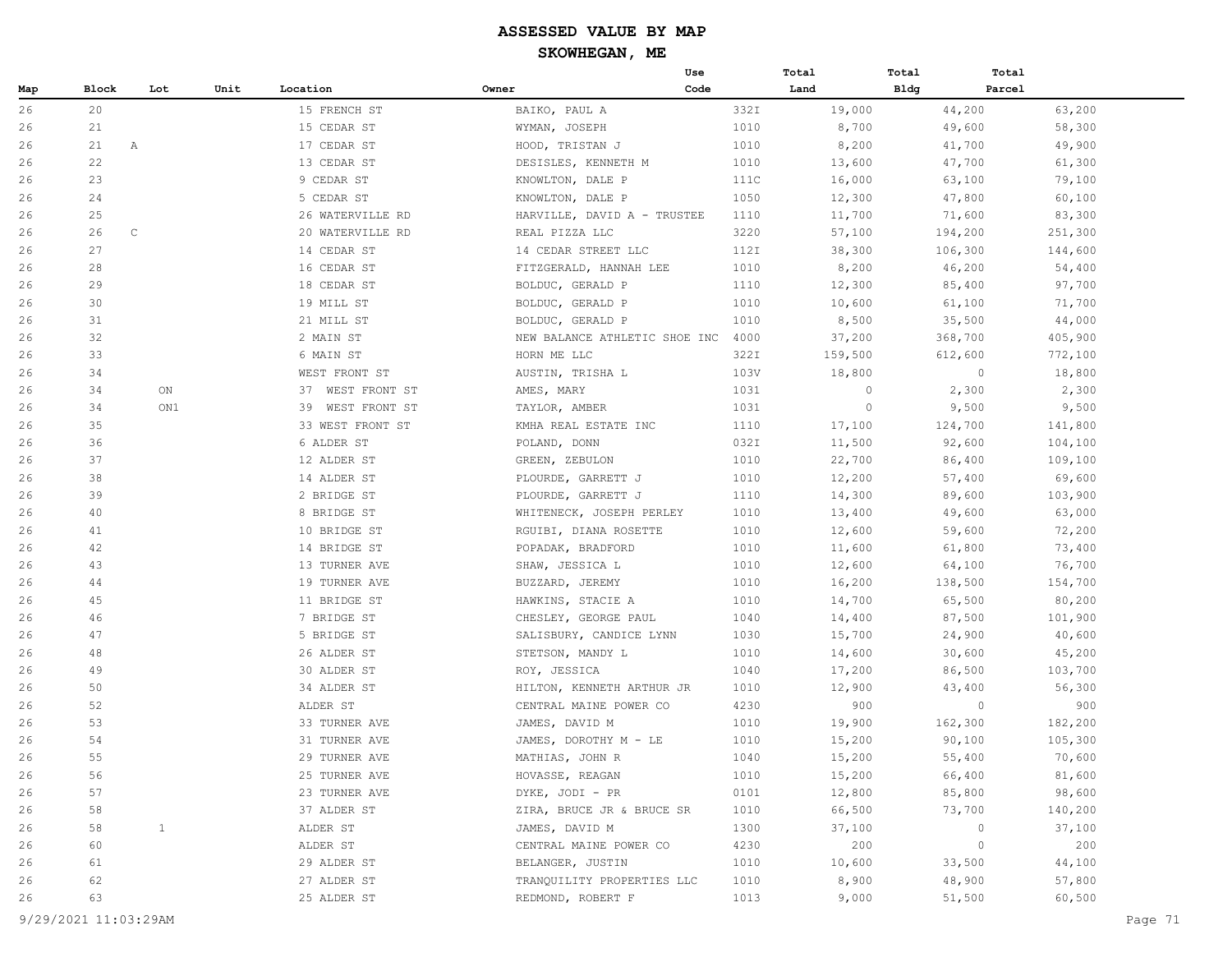|     |       |              |      |                  |                                     | Use  | Total   | Total   | Total                  |
|-----|-------|--------------|------|------------------|-------------------------------------|------|---------|---------|------------------------|
| Map | Block | Lot          | Unit | Location         | Owner                               | Code | Land    | Bldg    | Parcel                 |
| 26  | 63    | $\mathbb{A}$ |      | 19 ALDER ST      | MARCUE, LESLIE                      | 1010 | 6,500   | 31,200  | 37,700                 |
| 26  | 63    | $\, {\bf B}$ |      | 21 ALDER ST      | SAVAGE, HOPE CLARK                  | 1013 | 8,400   | 56,900  | 65,300                 |
| 26  | 64    |              |      | ALDER ST         | TOWN OF SKOWHEGAN                   | 903V | 4,500   |         | $\circ$<br>4,500       |
| 26  | 65    |              |      | ALDER ST         | BISOL, ANDREW                       | 1320 | 2,200   |         | 2,200<br>$\circ$       |
| 26  | 66    |              |      | 29 WEST FRONT ST | HANSON, JEREMY                      | 1010 | 11,100  | 55,800  | 66,900                 |
| 26  | 67    |              |      | 9 WEST FRONT ST  | HARVILLE, DAVID A - TRUSTEE         | 1040 | 7,800   | 32,200  | 40,000                 |
| 26  | 68    |              |      | 7 WEST FRONT ST  | GILBERT, GREGORY G                  | 1050 | 9,900   | 38,400  | 48,300                 |
| 26  | 69    |              |      | MAIN ST          | TOWN OF SKOWHEGAN                   | 903V | 14,000  |         | $\circ$<br>14,000      |
| 26  | 73    |              |      | 23 ISLAND AVE    | MILLER, THOMAS H                    | 0326 | 69,000  | 126,300 | 195,300                |
| 26  | 74    |              |      | WESTON ST        | TOWN OF SKOWHEGAN                   | 903V | 25,000  |         | 25,000<br>$\mathbf{0}$ |
| 26  | 75    |              |      | WESTON ST        | FEDERATED CHURCH                    | 906V | 24,500  |         | $\circ$<br>24,500      |
| 26  | 76    |              |      | 28 WESTON ST     | BROOKFIELD WHITE PINE HYDRO LL 402C |      | 29,600  | 99,700  | 129,300                |
| 26  | 76    | 1            |      | 24 WESTON ST     | CENTRAL MAINE POWER                 | 4240 | 28,900  |         | $\circ$<br>28,900      |
| 26  | 76    | Α            |      | 18 WESTON ST     | THE FEDERATED CHURCH & PARISH       | 920C | 10,000  | 64,800  | 74,800                 |
| 26  | 77    |              |      | 29 WESTON ST     | LIBBY, MICHAEL S                    | 1040 | 11,100  | 52,900  | 64,000                 |
| 26  | 78    |              |      | WESTON ST        | BROOKFIELD WHITE PINE HYDRO LL 440V |      | 2,500   |         | $\circ$<br>2,500       |
| 26  | 78    | Α            |      | 21 WESTON ST     | RICHARDSON, JOHN A                  | 1010 | 10,600  | 51,300  | 61,900                 |
| 26  | 79    |              |      | ISLAND AVE       | TOWN OF SKOWHEGAN                   | 903V | 33,300  | 22,500  | 55,800                 |
| 26  | 80    |              |      | 13 ISLAND AVE    | FEDERATED CHURCH                    | 9060 | 32,700  | 643,300 | 676,000                |
| 26  | 80    | ON           |      | ISLAND AVE       | VERIZON WIRELESS                    | 430V | $\circ$ | 31,000  | 31,000                 |
| 26  | 81    |              |      | 9 ISLAND AVE     | TANNER, MARK K                      | 1110 | 15,500  | 111,700 | 127,200                |
| 26  | 82    |              |      | 7 ISLAND AVE     | ISLAND AVENUE LLC                   | 4000 | 41,200  | 210,600 | 251,800                |
| 26  | 83    |              |      | ISLAND AVE       | BROOKFIELD WHITE PINE HYDRO LL 4410 |      | 200     |         | 200<br>$\circ$         |
| 26  | 84    |              |      | 10 ISLAND AVE    | FOLSOM, DAVID W                     | 3400 | 29,000  | 80,300  | 109,300                |
| 26  | 84    | $\mathbf{1}$ |      | 14 ISLAND AVE    | KEMEZYS, HARRIET H                  | 3220 | 26,800  | 61,700  | 88,500                 |
| 26  | 86    |              |      | 16 ISLAND AVE    | TOWN OF SKOWHEGAN                   | 903I | 28,800  | 299,800 | 328,600                |
| 26  | 88    |              |      | 9 DODGE CT       | BROOKFIELD WHITE PINE HYDRO LL 4010 |      | 7,100   | 34,800  | 41,900                 |
| 26  | 89    |              |      | 4 MADISON AVE    | LACASSE, MARK J & KELLY M - 2/ 3220 |      | 20,600  | 126,100 | 146,700                |
| 26  | 90    |              |      | 8 MADISON AVE    | LASOTA, JOSEPH E                    | 0322 | 14,300  | 71,700  | 86,000                 |
| 26  | 92    |              |      | 10 MADISON AVE   | GRIFFIN, PAUL J                     | 322I | 22,300  | 127,800 | 150,100                |
| 26  | 93    |              |      | 12 MADISON AVE   | BDM PROPERTIES SKOWHEGAN LLC        | 3400 | 19,500  | 83,800  | 103,300                |
| 26  | 94    |              |      | 14 MADISON AVE   | SANBORN, MERLENE J                  | 3220 | 5,700   | 78,900  | 84,600                 |
| 26  | 95    |              |      | MADISON AVE      | HIGHT PROPERTIES LLC                | 3400 | 16,700  | 63,800  | 80,500                 |
| 26  | 96    |              |      | 20 MADISON AVE   | HIGHT PROPERTIES LLC                | 3400 | 19,600  | 152,200 | 171,800                |
| 26  | 97    |              |      | 6 ELM ST         | HIGHT PROPERTIES LLC                | 390V | 17,300  |         | $\circ$<br>17,300      |
| 26  | 98    |              |      | ELM ST           | TOWN OF SKOWHEGAN                   | 3920 | 800     |         | 800<br>$\circ$         |
| 26  | 99    |              |      | ELM ST           | SKOWHEGAN SAVINGS BANK              | 342V | 800     |         | $\circ$<br>800         |
| 26  | 100   |              |      | ELM ST           | BROOKFIELD WHITE PINE HYDRO LL 3920 |      | 600     |         | $\circ$<br>600         |
| 26  | 101   |              |      | ELM ST           | SKOWHEGAN SAVINGS BANK              | 3920 | 600     |         | $\circ$<br>600         |
| 26  | 102   |              |      | ELM ST           | BROOKFIELD WHITE PINE HYDRO LL 3920 |      | 800     |         | 800<br>$\Omega$        |
| 26  | 103   |              |      | ELM ST           | HAYNES, ROBERT                      | 1320 | 1,400   |         | 1,400<br>$\circ$       |
| 26  | 104   |              |      | ELM ST           | LAMBKE, MICHAEL H                   | 1320 | 400     |         | $\circ$<br>400         |
| 26  | 105   |              |      | 47 ELM ST        | FOLSOM, DAVID W                     | 1050 | 36,700  | 121,900 | 158,600                |
| 26  | 106   |              |      | 37 ELM ST        | VAN DYCK, MARIE                     | 1040 | 29,900  | 125,200 | 155,100                |
| 26  | 107   |              |      | 33 ELM ST        | LAMBKE, MICHAEL H                   | 1040 | 32,000  | 209,700 | 241,700                |
| 26  | 108   |              |      | 27 ELM ST        | HAYNES, ROBERT                      | 1040 | 26,500  | 172,400 | 198,900                |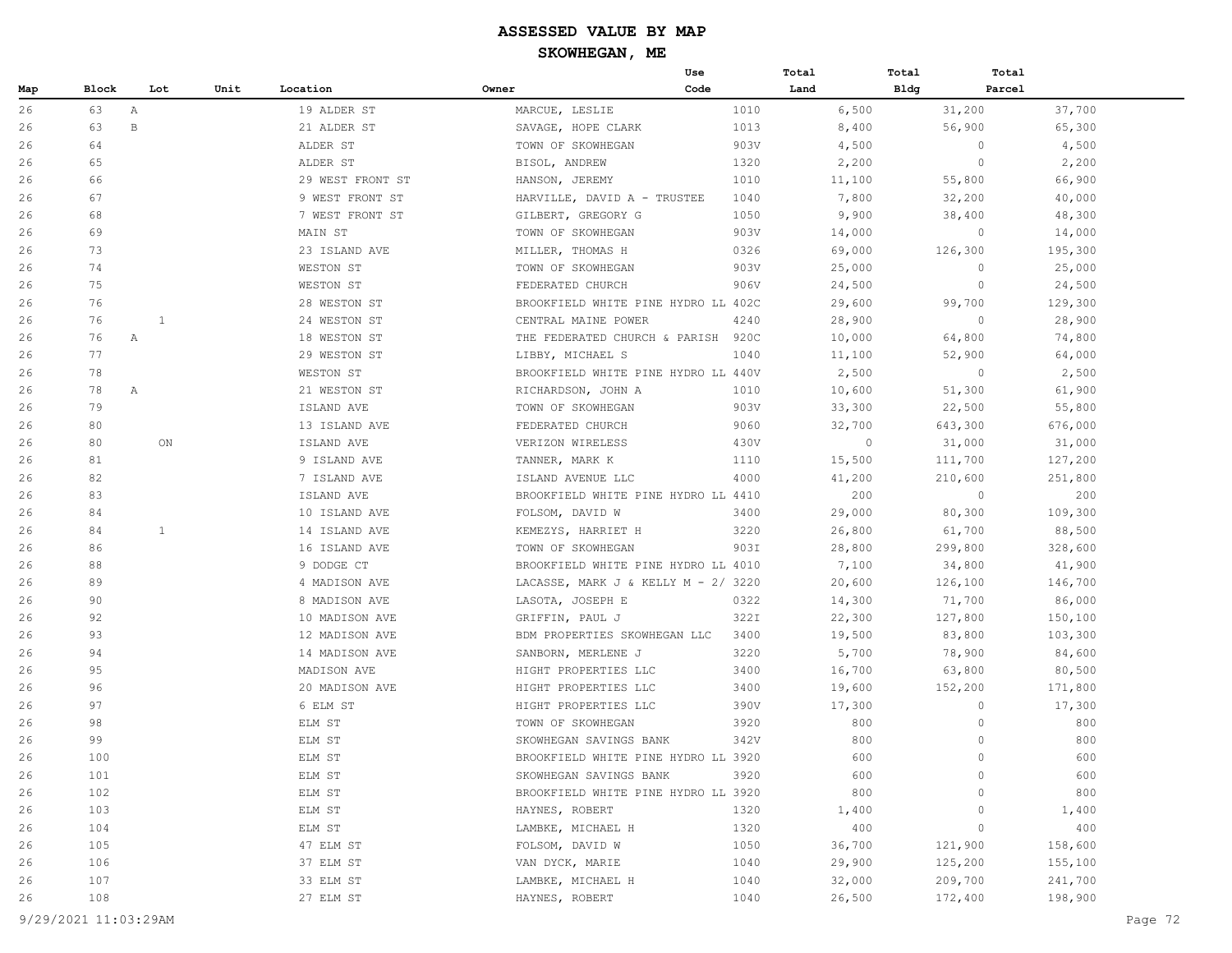|     |          |              |      |                  |                                     | Use  | Total   | Total       | Total     |
|-----|----------|--------------|------|------------------|-------------------------------------|------|---------|-------------|-----------|
| Map | Block    | Lot          | Unit | Location         | Owner                               | Code | Land    | <b>Bldg</b> | Parcel    |
| 26  | 109      |              |      | 25 ELM ST        | BUSHEY, SUE A                       | 1010 | 23,100  | 124,700     | 147,800   |
| 26  | 110      |              |      | 23 ELM ST        | GAGNON, RICHARD E                   | 111C | 24,500  | 129,900     | 154,400   |
| 26  | 112      |              |      | 13 ELM ST        | SKOWHEGAN SAVINGS BANK              | 3410 | 29,700  | 1,760,200   | 1,789,900 |
| 26  | 112      | $\mathbf{1}$ |      | 14 PLEASANT ST   | ELM STREET CORPORATION              | 3410 | 29,800  | 145,000     | 174,800   |
| 26  | 113      |              |      | 9 ELM ST         | SKOWHEGAN FREE PUBLIC LIBRARY       | 903C | 27,400  | 448,200     | 475,600   |
| 26  | 114      |              |      | 3 ELM ST         | SKOWHEGAN SAVINGS BANK              | 341I | 63,900  | 582,400     | 646,300   |
| 26  | 116      |              |      | PLEASANT ST      | SKOWHEGAN SAVINGS BANK              | 390V | 75,700  | 25,000      | 100,700   |
| 26  | 117      |              |      | 8 PLEASANT ST    | SKOWHEGAN SAVINGS BANK              | 3222 | 29,000  | 102,100     | 131,100   |
| 26  | 119      |              |      | 20 PLEASANT ST   | SKOWHEGAN SAVINGS BANK              | 3370 | 22,800  | 1,300       | 24,100    |
| 26  | 120      |              |      | 24 PLEASANT ST   | SKOWHEGAN SAVINGS BANK              | 3370 | 27,400  | 4,100       | 31,500    |
| 26  | 121      |              |      | 28 PLEASANT ST   | SKOWHEGAN SAVINGS BANK              | 3370 | 22,800  | 1,300       | 24,100    |
| 26  | 122      |              |      | 24 PLEASANT ST   | GAGNON, RICHARD E                   | 1050 | 16,400  | 73,200      | 89,600    |
| 26  | 123      |              |      | 26 PLEASANT ST   | GAGNON, RICHARD E                   | 1010 | 11,800  | 51,200      | 63,000    |
| 26  | 124      |              |      | 40 WATER ST      | HORTON, GARY - TRUSTEE              | 3260 | 8,600   | 109,200     | 117,800   |
| 26  | 125      |              |      | 48 WATER ST      | SALISBURY, GREGORY J                | 3220 | 26,300  | 141,100     | 167,400   |
| 26  | 126      |              |      | 66 WATER ST      | STROMME, MICHAEL JOSEPH             | 3220 | 26,700  | 121,800     | 148,500   |
| 26  | 126      | 1            |      | 60 WATER ST      | SKOWHEGAN ECONOMIC DEV. CORP.       | 3220 | 30,900  | 102,700     | 133,600   |
| 26  | 127      |              |      | 78 WATER ST      | CORNVILLE REGIONAL CHARTER SCH 9040 |      | 38,000  | 296,800     | 334,800   |
| 26  | 128      |              |      | 98 WATER ST      | BJORN REALTY CORP                   | 3900 | 17,700  | 334,600     | 352,300   |
| 26  | 129      |              |      | 100 WATER ST     | RUSSAKOFF INC                       | 3220 | 11,500  | 77,600      | 89,100    |
| 26  | 130      |              |      | 102 WATER ST     | GELLER, SIDNEY H - TRUSTEE          | 3220 | 8,600   | 37,700      | 46,300    |
| 26  | 131      |              |      | 108 WATER ST     | AMES, VAN W                         | 3220 | 17,200  | 117,800     | 135,000   |
| 26  | 133      |              |      | 15 MADISON AVE   | TOWN OF SKOWHEGAN                   | 390V | 17,500  | $\circ$     | 17,500    |
| 26  | 135      |              |      | 9 MADISON AVE    | NGUYEN, SUE                         | 3220 | 11,500  | 64,800      | 76,300    |
| 26  | 136      |              |      | MADISON AVE      | L & W REALTY LLC                    | 330I | 19,400  | 69,800      | 89,200    |
| 26  | 137      |              |      | 31 COMMERCIAL ST | L & W REALTY LLC                    | 3410 | 29,100  | 182,900     | 212,000   |
| 26  | 138      |              |      | COMMERCIAL ST    | TOWN OF SKOWHEGAN                   | 903V | 88,200  | 108,000     | 196,200   |
| 26  | 138      | ON           |      | 23 COMMERCIAL ST | SKOWHEGAN AREA CHAMBR OF COMM       | 903C | $\circ$ | 53,500      | 53,500    |
| 26  | 139      |              |      | 9 COMMERCIAL ST  | HERITAGE INVESTMENTS LLC            | 321I | 29,700  | 406,900     | 436,600   |
| 26  | 140      |              |      | 24 COURT ST      | LAND AND FURROW LLC                 | 1300 | 34,900  | $\circ$     | 34,900    |
| 26  | 143      |              |      | 42 COURT ST      | SOMERSET GRIST MILL LLC             | 3220 | 82,100  | 197,800     | 279,900   |
| 26  | 146      |              |      | MADISON AVE      | HIGHT CHEVROLET BUICK INC           | 330I | 45,300  | 150,200     | 195,500   |
| 26  | 148      |              |      | 29 MADISON AVE   | HIGHT CHEVROLET-BUICK INC           | 330I | 65,700  | 417,100     | 482,800   |
| 26  | 149      |              |      | 134 WATER ST     | CHAPMAN, BRADY T                    | 3220 | 11,500  | 80,000      | 91,500    |
| 26  | 150      |              |      | 164 WATER ST     | FRATERNAL ORDER OF EAGLES           | 920C | 20,600  | 159,100     | 179,700   |
| 26  | 152      |              |      | 168 WATER ST     | PREBLE, JAMES N                     | 3530 | 19,600  | 113,300     | 132,900   |
| 26  | 154      |              |      | WATER ST         | FRATERNAL ORDER OF EAGLES 1457 390V |      | 28,800  | $\circ$     | 28,800    |
| 26  | 155      |              |      | 196 WATER ST     | MASONIC ASSOCIATION                 | 920C | 22,800  | 140,000     | 162,800   |
| 26  | 156      |              |      | 206 WATER ST     | CHAPMAN, ZACHARY                    | 0310 | 24,500  | 152,300     | 176,800   |
| 26  | 158      |              |      | 242 WATER ST     | U S GOVERNMENT - POST OFFICE        | 9000 | 37,200  | 570,500     | 607,700   |
| 26  | 160      |              |      | 21 CROSS ST      | EVERETT, SANDRA L                   | 1010 | 12,600  | 54,600      | 67,200    |
| 26  | 161      |              |      | 17 CROSS ST      | II RENT PROPERTY MANAGEMENT LL 1110 |      | 14,200  | 93,700      | 107,900   |
| 26  | 162      |              |      | 19 COURT ST      | CAMREP INC                          | 3640 | 26,000  | 747,200     | 773,200   |
| 26  | 162<br>A |              |      | 13 COURT ST      | FOXWELL, ELIZABETH S                | 322I | 16,300  | 33,900      | 50,200    |
| 26  | 163      |              |      | 9 COURT ST       | SOLL, ELIJAH                        | 322I | 19,900  | 58,100      | 78,000    |
| 26  | 164      |              |      | 31 COURT ST      | HALL, MARY CHASE LIFE ESTATE        | 1010 | 15,200  | 129,900     | 145,100   |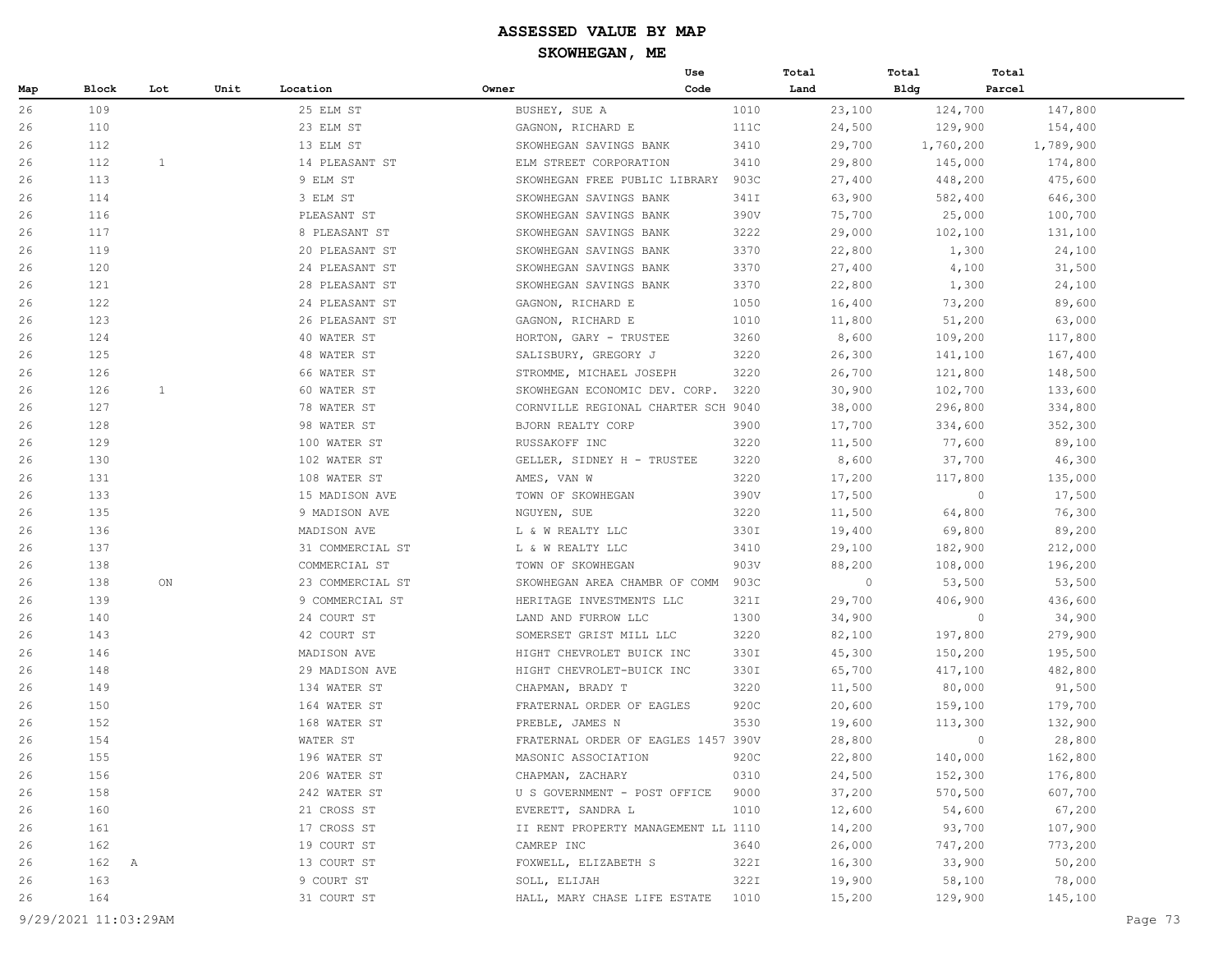|     |                     |             |      |               |                                     | Use  | Total  | Total       | Total             |
|-----|---------------------|-------------|------|---------------|-------------------------------------|------|--------|-------------|-------------------|
| Map | Block               | Lot         | Unit | Location      | Owner                               | Code | Land   | <b>Bldg</b> | Parcel            |
| 26  | 164 A               |             |      | 12 CROSS ST   | LEO, KIMBERLY A                     | 3400 | 17,100 | 49,000      | 66,100            |
| 26  | 165                 |             |      | 20 CROSS ST   | VEILLEUX, CHARLES H JR              | 0130 | 17,100 | 58,700      | 75,800            |
| 26  | 166                 |             |      | 4 JUDKINS CT  | AMES, VAN W                         | 1050 | 12,200 | 55,400      | 67,600            |
| 26  | 167                 |             |      | 41 COURT ST   | SOMERSET COUNTY COURT HOUSE         | 9020 | 85,100 | 1,193,200   | 1,278,300         |
| 26  | 168                 |             |      | 30 CROSS ST   | QUINN, COLIN R                      | 3160 | 13,900 | 26,700      | 40,600            |
| 26  | 169                 |             |      | 8 NORTH AVE   | UNITED STATES POSTAL SERVICE        | 900V | 14,100 | 9,000       | 23,100            |
| 26  | 170                 |             |      | 10 NORTH AVE  | NORTHERN NEW ENGLAND TELEPHONE 4300 |      | 28,700 | 215,500     | 244,200           |
| 26  | 171                 |             |      | 14 NORTH AVE  | CURTIS, NORMA M                     | 1010 | 15,000 | 71,400      | 86,400            |
| 26  | 171                 | 1           |      | 11 JUDKINS CT | CURTIS, NORMA M                     | 1040 | 9,700  | 51,700      | 61,400            |
| 26  | 171                 | 2           |      | 12 NORTH AVE  | CURTIS, ROSCOE                      | 1010 | 10,600 | 50,100      | 60,700            |
| 26  | 172                 |             |      | 260 WATER ST  | M & H SPRINGWATER LLC               | 3260 | 26,800 | 218,600     | 245,400           |
| 26  | 173                 |             |      | 11 NORTH AVE  | REDINGTON MEMORIAL HOME             | 9050 | 65,100 | 1,641,200   | 1,706,300         |
| 26  | 175                 |             |      | 290 WATER ST  | REDINGTON MEMORIAL HOME, INC        | 1300 | 11,600 |             | $\circ$<br>11,600 |
| 26  | 177                 |             |      | 13 NORTH AVE  | ANDREWS, LUCILLE                    | 0130 | 15,600 | 77,800      | 93,400            |
| 26  | 179                 |             |      | 269 WATER ST  | MILLS, S PETER                      | 1110 | 17,000 | 128,800     | 145,800           |
| 26  | 180                 |             |      | 263 WATER ST  | WRIGHT/MILLS P A                    | 3400 | 29,800 | 148,500     | 178,300           |
| 26  | 181                 |             |      | WATER ST      | TOWN OF SKOWHEGAN                   | 903V | 28,000 |             | $\circ$<br>28,000 |
| 26  | 182                 |             |      | WATER ST      | TOWN OF SKOWHEGAN                   | 903V | 21,000 |             | $\circ$<br>21,000 |
| 26  | 183                 |             |      | 225 WATER ST  | TOWN OF SKOWHEGAN                   | 903C | 37,000 | 992,400     | 1,029,400         |
| 26  | 185                 |             |      | 185 WATER ST  | FIVE COUNTY SURGICAL SUPPLY CO 4000 |      | 28,900 | 84,800      | 113,700           |
| 26  | 185<br>A            |             |      | 181 WATER ST  | THE SPACE ON THE RIVER LLC          | 920C | 30,900 | 141,800     | 172,700           |
| 26  | 186                 |             |      | 165 WATER ST  | LACASSE, RICHARD A                  | 322I | 25,100 | 103,300     | 128,400           |
| 26  | 187                 |             |      | 151 WATER ST  | COOKE, JASON                        | 112I | 26,400 | 68,400      | 94,800            |
| 26  | 188                 |             |      | 141 WATER ST  | EARLE, MICHAEL L                    | 3420 | 23,100 | 91,900      | 115,000           |
| 26  | 189                 |             |      | 133 WATER ST  | JORDAN, JOHN B                      | 3400 | 11,500 | 62,100      | 73,600            |
| 26  | 190                 |             |      | 127 WATER ST  | DICKEY, GALAN I                     | 3220 | 25,700 | 87,500      | 113,200           |
| 26  | 191                 |             |      | 123 WATER ST  | TOWN OF SKOWHEGAN                   | 903V | 29,300 | 23,800      | 53,100            |
| 26  | 192                 |             |      | 105 WATER ST  | SOIKUM, THAWEESUK                   | 3220 | 25,200 | 75,600      | 100,800           |
| 26  | 192<br>$\mathbb{A}$ |             |      | WATER ST      | LAM PROPERTIES LLC                  | 920V | 14,900 | 1,000       | 15,900            |
| 26  | 192                 | $\mathbf B$ |      | 101 WATER ST  | LAM PROPERTIES LLC                  | 3220 | 26,800 | 150,900     | 177,700           |
| 26  | 193                 |             |      | 95 WATER ST   | MERRILL, JOHN ET AL - TRUSTEE 3220  |      | 19,600 | 101,000     | 120,600           |
| 26  | 193<br>A            |             |      | PATTEN CT     | TOWN OF SKOWHEGAN                   | 903V | 25,700 | 21,100      | 46,800            |
| 26  | 194                 |             |      | 93 WATER ST   | FLAT IRON REAL ESTATE LLC           | 3220 | 11,200 | 82,600      | 93,800            |
| 26  | 195                 |             |      | 87 WATER ST   | FLAT IRON REAL ESTATE LLC           | 3220 | 11,500 | 108,500     | 120,000           |
| 26  | 197                 |             |      | 75 WATER ST   | BELANGER, DUSTIN                    | 3210 | 23,400 | 106,700     | 130,100           |
| 26  | 198                 |             |      | 69 WATER ST   | LEAKOS, STEPHEN                     | 3220 | 22,300 | 33,500      | 55,800            |
| 26  | 199                 |             |      | 65 WATER ST   | ROBERTS, WARREN G                   | 3220 | 19,400 | 120,500     | 139,900           |
| 26  | 200                 |             |      | 61 WATER ST   | JORIC ENTERPRISES                   | 3400 | 21,600 | 95,100      | 116,700           |
| 26  | 201                 |             |      | 49 WATER ST   | REDMAN, PETER                       | 322I | 28,900 | 262,800     | 291,700           |
| 26  | 202                 |             |      | 39 WATER ST   | DORE ENTERPRISES LLC                | 3260 | 16,700 | 193,200     | 209,900           |
| 26  | 204                 |             |      | 33 WATER ST   | SIMMONS, BRUCE GERARD               | 3410 | 30,700 | 99,700      | 130,400           |
| 26  | 206                 |             |      | 29 WATER ST   | FREDERICK, RYAN M                   | 3400 | 18,600 | 55,500      | 74,100            |
| 26  | 207                 |             |      | WATER ST      | STATE OF MAINE                      | 901V | 28,600 | 300         | 28,900            |
|     |                     |             |      |               |                                     |      |        |             |                   |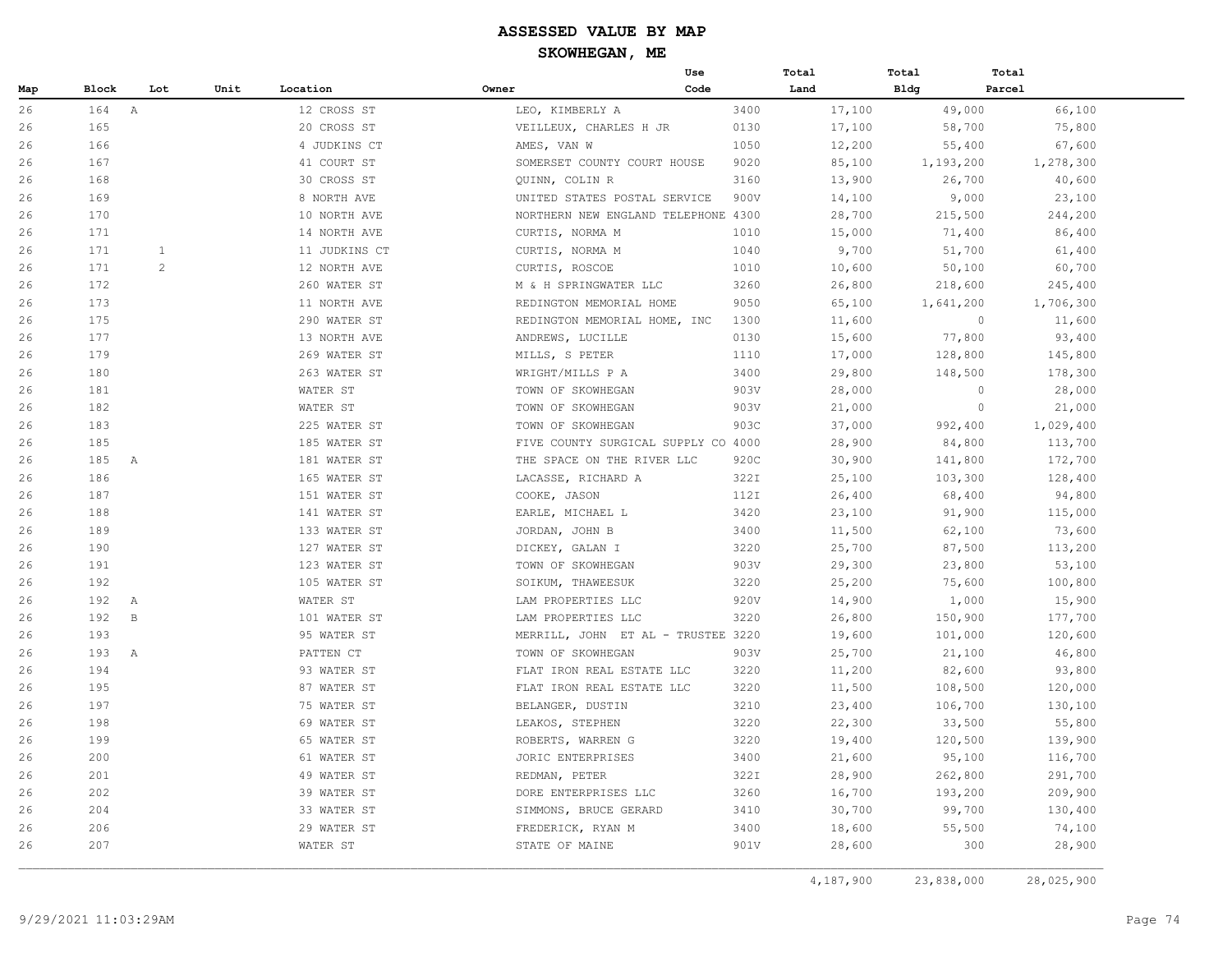|     |              |                   |      |                    |                                     | Use  | Total  | Total       | Total             |
|-----|--------------|-------------------|------|--------------------|-------------------------------------|------|--------|-------------|-------------------|
| Map | <b>Block</b> | Lot               | Unit | Location           | Owner                               | Code | Land   | <b>Bldg</b> | Parcel            |
| 27  | $\mathbf{1}$ |                   |      | 115 MILBURN ST     | SAVAGE, LAWRENCE N II               | 316I | 25,500 | 45,200      | 70,700            |
| 27  | 2            |                   |      | 103 MILBURN ST     | WOOD, GEORGE P                      | 1010 | 13,400 | 54,900      | 68,300            |
| 27  | 3            |                   |      | 99 MILBURN ST      | THERRIEN, CAROL A                   | 0130 | 11,200 | 50,600      | 61,800            |
| 27  | 4            |                   |      | 95 MILBURN ST      | BROOKER, KENNETH R JR               | 1010 | 11,200 | 52,100      | 63,300            |
| 27  | 5            |                   |      | 91 MILBURN ST      | MUSHROW, PATRICIA M                 | 1010 | 12,300 | 46,500      | 58,800            |
| 27  | 6            |                   |      | 85 MILBURN ST      | THERIEN, CAROL ANN                  | 1010 | 12,800 | 75,100      | 87,900            |
| 27  | 7            |                   |      | 7 WILLETTE ST      | STROUT, TY S                        | 1010 | 13,200 | 74,800      | 88,000            |
| 27  | 7            | $\mathbf{1}$      |      | 81 MILBURN ST      | WILLETTE, RAENELLE E                | 1010 | 10,800 | 124,100     | 134,900           |
| 27  | 8            |                   |      | 73 MILBURN ST      | HARVILLE, THOMAS W                  | 1040 | 8,700  | 26,200      | 34,900            |
| 27  | 9            |                   |      | 8 WILLETTE ST      | TRAVERS, CYNTHIA M                  | 1010 | 11,500 | 54,100      | 65,600            |
| 27  | 9            | Α                 |      | 61 MILBURN ST      | DERBYSHIRE, JAMES A                 | 3140 | 13,900 | 39,200      | 53,100            |
| 27  | 10           |                   |      | 57 MILBURN ST      | SHAW, HAZEN R JR                    | 1010 | 7,800  | 23,300      | 31,100            |
| 27  | 11           |                   |      | 51 MILBURN ST      | HARVILLE, THOMAS W                  | 1010 | 8,200  | 37,700      | 45,900            |
| 27  | 11           | 1                 |      | 20 GILBLAIR ST     | PARKS, RICHARD SR                   | 1010 | 8,200  | 32,900      | 41,100            |
| 27  | 12           |                   |      | 43 MILBURN ST      | QUIMBY, GEORGE A                    | 1010 | 8,200  | 39,200      | 47,400            |
| 27  | 13           |                   |      | 41 MILBURN ST      | RIVARD, TRACY                       | 1010 | 8,200  | 29,600      | 37,800            |
| 27  | 14           |                   |      | 37 MILBURN ST      | HARLOW, GLORIA J (BROOKS)           | 1010 | 8,200  | 37,500      | 45,700            |
| 27  | 15           |                   |      | 12 GILBLAIR ST     | RIVERPARK ESTATES LLC               | 1010 | 8,600  | 28,500      | 37,100            |
| 27  | 15           | 1                 |      | 29 MILBURN ST      | BARRETT, DOUGLAS - EST OF           | 1040 | 8,900  | 35,100      | 44,000            |
| 27  | 15           | 2                 |      | 33 MILBURN ST      | AUSTIN, HARVEY JR                   | 1300 | 8,700  |             | $\circ$<br>8,700  |
| 27  | 15           | 3                 |      | 4 GILBLAIR ST      | RIVERPARK ESTATES LLC               | 1010 | 12,300 | 26,700      | 39,000            |
| 27  | 15           | $\overline{4}$    |      | 8 GILBLAIR ST      | RIVERPARK ESTATES LLC               | 1010 | 8,600  | 31,000      | 39,600            |
| 27  | 16           |                   |      | 14 GILBLAIR ST     | MUDIE, KIM CLARICE                  | 1010 | 8,200  | 35,200      | 43,400            |
| 27  | 16           | Α                 |      | RAILROAD ST        | TURCOTTE, SHANE L                   | 3160 | 25,300 | 9,300       | 34,600            |
| 27  | 16           | В                 |      | RAILROAD ST        | STATE OF MAINE                      | 901V | 18,100 |             | $\circ$<br>18,100 |
| 27  | 17           |                   |      | 16 GILBLAIR ST     | MATHIEU, ROXIE L                    | 1010 | 7,800  | 40,700      | 48,500            |
| 27  | 17           | Α                 |      | 3 MILBURN ST       | TURCOTTE, DANA L                    | 1041 | 10,400 | 65,600      | 76,000            |
| 27  | 17           | A<br>$\mathbf{1}$ |      | 5 MILBURN ST       | TURCOTTE, SHANE L                   | 332I | 13,900 | 34,100      | 48,000            |
| 27  | 18           |                   |      | 18 GILBLAIR ST     | MACKINNON, LENORE E                 | 1010 | 8,200  | 42,900      | 51,100            |
| 27  | 18           | $\mathbb{A}$      |      | 2 MILBURN ST       | TURCOTTE, DANA L                    | 1010 | 13,400 | 65,700      | 79,100            |
| 27  | 19           |                   |      | 55 MILBURN ST      | HOWE, BILLIE JO                     | 1010 | 11,500 | 52,400      | 63,900            |
| 27  | 19           | A                 |      | 11 OAK ST          | TURCOTTE, DANA L                    | 1050 | 16,600 | 69,200      | 85,800            |
| 27  | 20           |                   |      | 9 OAK ST           | MCLAUGHLIN, BERNARD F - ESTATE 1010 |      | 13,900 | 42,800      | 56,700            |
| 27  | 21           |                   |      | 5 OAK ST - UNIT 2  | DORE, JOANNE D - LIFE ESTATE        | 1010 | 9,500  | 28,600      | 38,100            |
| 27  | 21           | $\mathbf{1}$      |      | 5 OAK ST - UNIT 1  | BARTER, DAVIDA D, TRUSTEE           | 1010 | 9,500  | 29,900      | 39,400            |
| 27  | 22           |                   |      | 33 MT PLEASANT AVE | KMHA REAL ESTATE INC                | 111C | 20,400 | 166,300     | 186,700           |
| 27  | 23           |                   |      | 29 MT PLEASANT AVE | GILBERT, ANN SHIRLEY                | 1010 | 16,900 | 66,700      | 83,600            |
| 27  | 24           |                   |      | 8 OAK ST           | MCLAUGHLIN, BERNARD L - ESTATE 1010 |      | 15,500 | 40,400      | 55,900            |
| 27  | 25           |                   |      | 10 OAK ST          | ARSENAULT, DENISE L                 | 1010 | 15,200 | 78,700      | 93,900            |
| 27  | 26           |                   |      | 12 OAK ST          | LEMIEUX, NANCY C                    | 1010 | 15,200 | 49,000      | 64,200            |
| 27  | 27           |                   |      | 14 OAK ST          | MCKECHNIE, JEFFREY B                | 1010 | 11,100 | 34,700      | 45,800            |
| 27  | 28           |                   |      | 28 MILBURN ST      | GOODINE, GERALD L                   | 1010 | 10,000 | 40,500      | 50, 500           |
| 27  | 29           |                   |      | 32 MILBURN ST      | QUINN, COLIN R                      | 1010 | 12,500 | 38,800      | 51,300            |
| 27  | 30           |                   |      | 38 MILBURN ST      | MIRZAC, CHARMAINE J                 | 1010 | 9,600  | 41,900      | 51,500            |
| 27  | 31           |                   |      | 13 CENTER ST       | CARLFURILLO PROPERTY DEVELOPME 1110 |      | 16,600 | 64,600      | 81,200            |
| 27  | 32           |                   |      | 9 CENTER ST        | THE SHED SELF STORAGE LLC           | 1040 | 15,500 | 12,000      | 27,500            |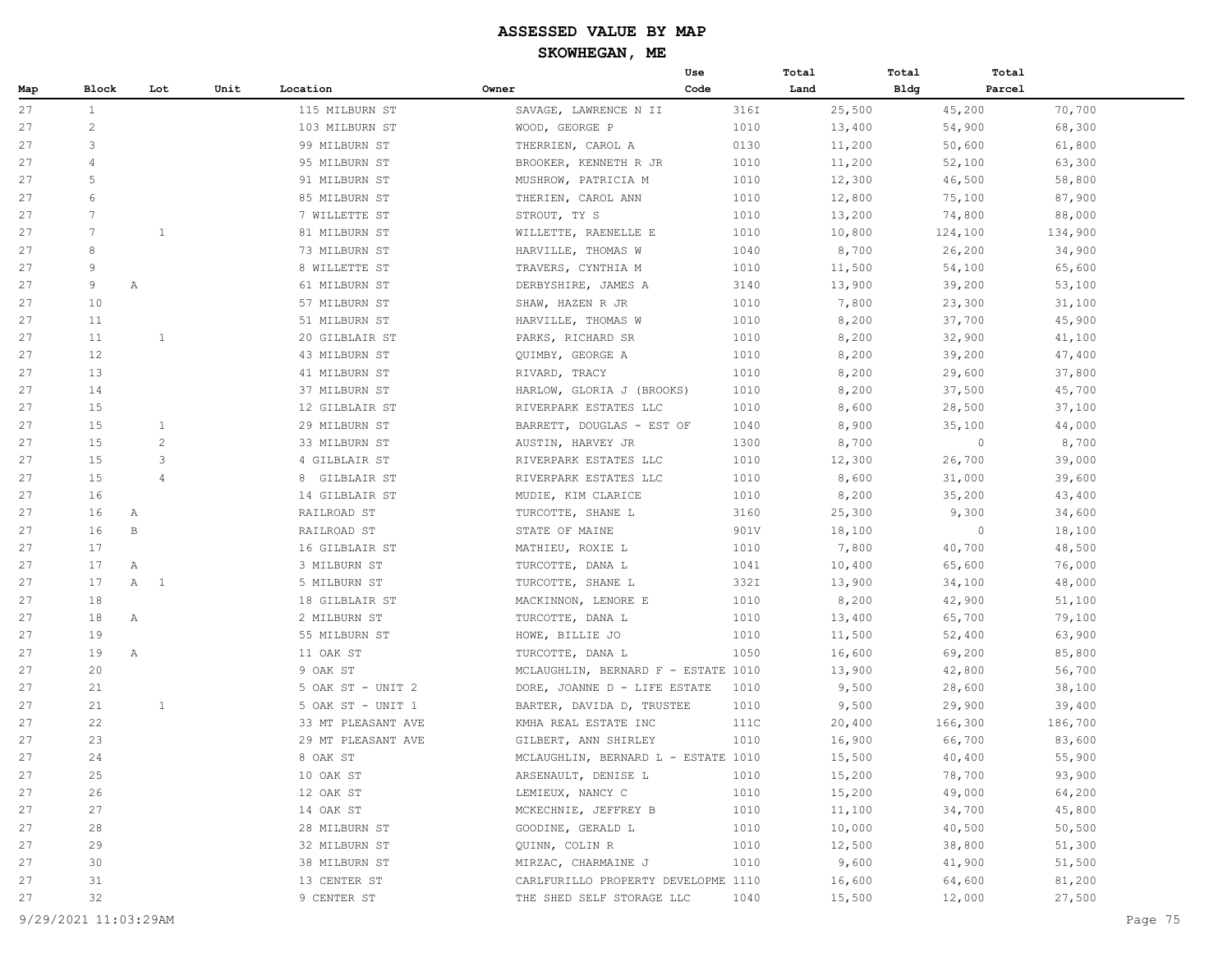|     |              |                 |      |                    |                               | Use  | Total |         | Total       | Total   |         |
|-----|--------------|-----------------|------|--------------------|-------------------------------|------|-------|---------|-------------|---------|---------|
| Map | <b>Block</b> | Lot             | Unit | Location           | Owner                         | Code | Land  |         | <b>Bldg</b> | Parcel  |         |
| 27  | 33           |                 |      | 45 MT PLEASANT AVE | LEVINE, ERIK                  |      | 1010  | 16,200  |             | 81,300  | 97,500  |
| 27  | 34           |                 |      | 41 MT PLEASANT AVE | BERRY, RICHARD A              |      | 1010  | 15,800  |             | 60,500  | 76,300  |
| 27  | 35           |                 |      | 39 MT PLEASANT AVE | KING, CYNTHIA                 |      | 1010  | 15,200  |             | 67,000  | 82,200  |
| 27  | 36           |                 |      | 37 MT PLEASANT AVE | KMHA REAL ESTATE INC          |      | 111C  | 17,500  |             | 133,100 | 150,600 |
| 27  | 37           |                 |      | 8 CENTER ST        | OSTER, TONI M                 |      | 1050  | 15,500  |             | 49,700  | 65,200  |
| 27  | 38           |                 |      | 10 CENTER ST       | THERIAULT, O FRANK            |      | 1010  | 14,200  |             | 39,600  | 53,800  |
| 27  | 39           |                 |      | 12 CENTER ST       | TURCOTTE, DANA                |      | 1060  | 14,600  |             | 100     | 14,700  |
| 27  | 40           |                 |      | 42 MILBURN ST      | COLLINS, RELLA W              |      | 1010  | 12,500  |             | 36,000  | 48,500  |
| 27  | 41           |                 |      | 48 MILBURN ST      | DOZIER, HEATHER A (CAOUETTE)  |      | 1010  | 12,500  |             | 52,300  | 64,800  |
| 27  | 42           |                 |      | 58 MILBURN ST      | LACASSE, RICHARD A            |      | 1050  | 11,400  |             | 42,600  | 54,000  |
| 27  | 42           | $\mathbb{A}$    |      | 54 MILBURN ST      | RICHARDSON, MICHAEL           |      | 1010  | 13,000  |             | 100,900 | 113,900 |
| 27  | 43           |                 |      | 13 ASH ST          | TURCOTTE, DANA                |      | 1010  | 14,600  |             | 43,500  | 58,100  |
| 27  | 44           |                 |      | 9 ASH ST           | LIBBY, GREGORY HIRAM          |      | 1030  | 14,600  |             | 13,800  | 28,400  |
| 27  | 45           |                 |      | 57 MT PLEASANT AVE | BRADLEY, MATTHEW G            |      | 1010  | 16,900  |             | 71,400  | 88,300  |
| 27  | 46           |                 |      | 55 MT PLEASANT AVE | RICHARDS, MARY JANE           |      | 1010  | 16,700  |             | 61,500  | 78,200  |
| 27  | 47           |                 |      | 51 MT PLEASANT AVE | REDMOND, ASTRID               |      | 1010  | 15,200  |             | 65,100  | 80,300  |
| 27  | 48           |                 |      | 49 MT PLEASANT AVE | ENSMINGER, THOMAS H           |      | 1050  | 15,200  |             | 69,500  | 84,700  |
| 27  | 49           |                 |      | 14 ASH ST          | MARCUE, LESLIE A              |      | 1010  | 13,800  |             | 36,600  | 50,400  |
| 27  | 50           |                 |      | 68 MILBURN ST      | TURCOTTE, DANA L              |      | 1110  | 9,200   |             | 66,400  | 75,600  |
| 27  | 50           | 1               |      | 16 ASH ST          | TURCOTTE, DANA                |      | 1050  | 14,500  |             | 108,900 | 123,400 |
| 27  | 51           |                 |      | 72 MILBURN ST      | HARVILLE, THOMAS W            |      | 1040  | 10,900  |             | 42,400  | 53,300  |
| 27  | 52           |                 |      | 76 MILBURN ST      | MERRILL, MARGARET M           |      | 1010  | 3,300   |             | 45,000  | 48,300  |
| 27  | 53           |                 |      | 17 OLIVE ST        | WORTH, MICHAEL GENE           |      | 1010  | 11,100  |             | 54,300  | 65,400  |
| 27  | 54           |                 |      | 13 OLIVE ST        | THERIAULT, VIRGINIA           |      | 1010  | 16,400  |             | 61,700  | 78,100  |
| 27  | 55           |                 |      | 7 OLIVE ST         | SUKEFORTH, CONNIE A - TRUSTEE |      | 1010  | 16,200  |             | 91,200  | 107,400 |
| 27  | 56           |                 |      | 63 MT PLEASANT AVE | HERRERA, ANNE-MIEKE           |      | 1010  | 14,100  |             | 75,200  | 89,300  |
| 27  | 57           |                 |      | 59 MT PLEASANT AVE | CHAPMAN, BRADY T              |      | 1010  | 16,200  |             | 60,300  | 76,500  |
| 27  | 58           |                 |      | 16 OLIVE ST        | HOEGEN, CHARLENE M            |      | 1010  | 23,600  |             | 73,600  | 97,200  |
| 27  | 59           |                 |      | 86 MILBURN ST      | FAIRLEY, CHARLES A            |      | 1040  | 13,700  |             | 98,400  | 112,100 |
| 27  | 60           |                 |      | 92 MILBURN ST      | ROODE, MARY O                 |      | 1010  | 13,600  |             | 43,400  | 57,000  |
| 27  | 61           |                 |      | 100 MILBURN ST     | PARKER, LOREN H JR            |      | 1040  | 12,800  |             | 39,000  | 51,800  |
| 27  | 62           |                 |      | 104 MILBURN ST     | RODERICK, ROSALEE             |      | 1010  | 13,600  |             | 46,400  | 60,000  |
| 27  | 63           |                 |      | 114 MILBURN ST     | VEILLEUX, SONJA L             |      | 1010  | 14,200  |             | 77,000  | 91,200  |
| 27  | 64           | 1               |      | JOYCE ST           | S & P AMES LLC                |      | 1300  | 17,400  |             | $\circ$ | 17,400  |
| 27  | 64           | $\overline{2}$  |      | JOYCE ST           | S & P AMES LLC                |      | 1300  | 17,400  |             | $\circ$ | 17,400  |
| 27  | 64           | 3               |      | JOYCE ST           | S & P AMES LLC                |      | 1300  | 15,900  |             | $\circ$ | 15,900  |
| 27  | 64           | 1 <sub>ON</sub> |      | 10 JOYCE ST        | AMES, STANLEY                 |      | 1031  | $\circ$ |             | 17,700  | 17,700  |
| 27  | 64           | 20N             |      | 12 JOYCE ST        | AMES, STANLEY                 |      | 1031  | $\circ$ |             | 13,100  | 13,100  |
| 27  | 64           | 30N             |      | 16 JOYCE ST        | JACQUES, ADRIAN               |      | 1031  | $\circ$ |             | 15,200  | 15,200  |
| 27  | 65           |                 |      | 22 JOYCE ST        | PARADIS, CLAIRE               |      | 1010  | 16,300  |             | 49,900  | 66,200  |
| 27  | 66           |                 |      | 85 MT PLEASANT AVE | KOHLER, RYAN                  |      | 1010  | 16,300  |             | 107,600 | 123,900 |
| 27  | 67           |                 |      | 81 MT PLEASANT AVE | MILANO, STEVEN A              |      | 1040  | 18,200  |             | 55,300  | 73,500  |
| 27  | 68           |                 |      | 79 MT PLEASANT AVE | HOLMES, GARY B                |      | 1010  | 18,000  |             | 91,300  | 109,300 |
| 27  | 69           |                 |      | 73 MT PLEASANT AVE | BUSHEY, SUE A                 |      | 1050  | 23,700  |             | 68,800  | 92,500  |
| 27  | 69           | 3               |      | OLIVE ST           | ROY, ALTON J SR               |      | 1060  | 16,400  |             | 900     | 17,300  |
| 27  | 69           | $\overline{4}$  |      | 12 OLIVE ST        | BILOWITH, JOHN A              |      | 1030  | 16,400  |             | 56,100  | 72,500  |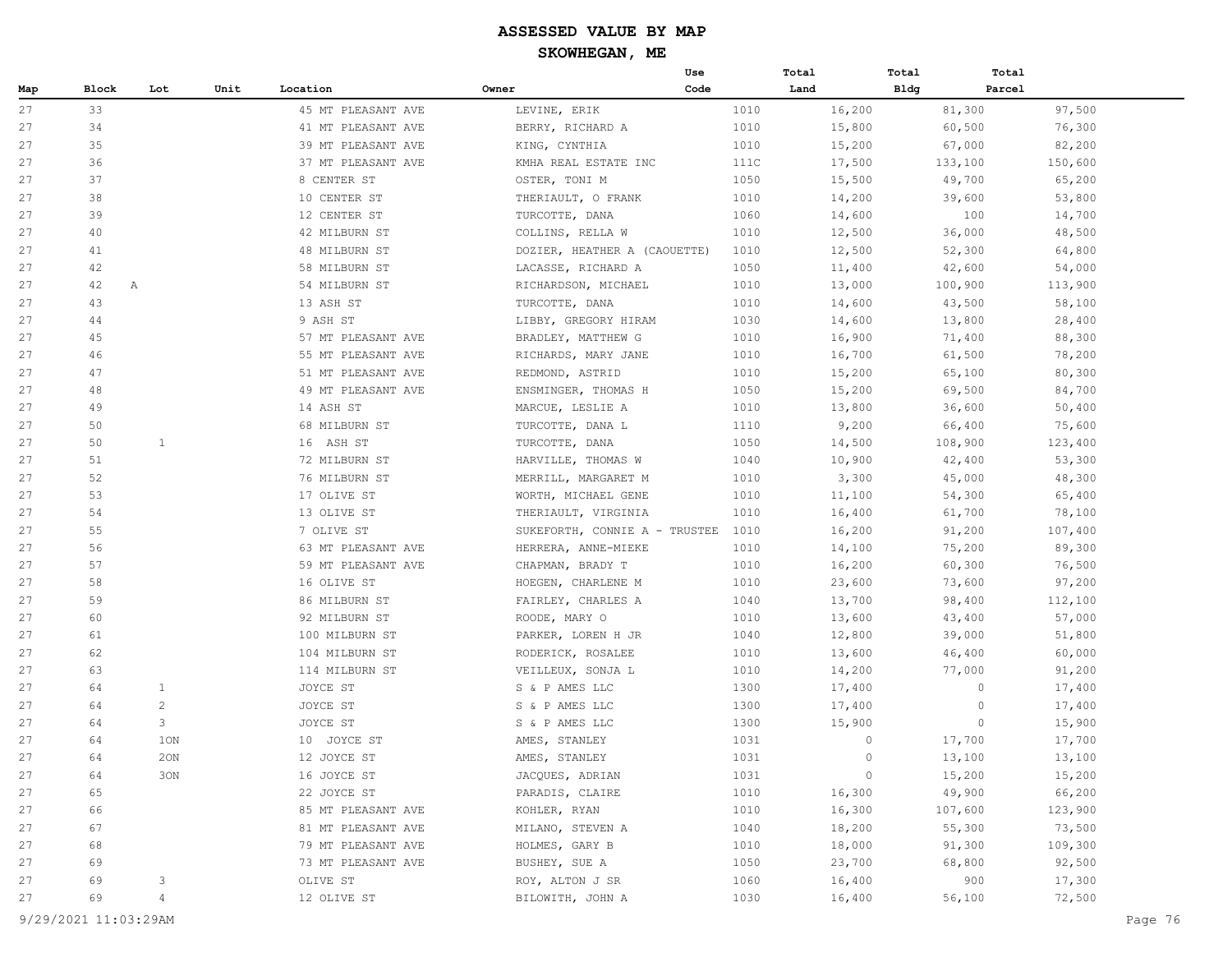|     |       |              |      |                    |                            | Use  | Total  | Total       | Total   |         |
|-----|-------|--------------|------|--------------------|----------------------------|------|--------|-------------|---------|---------|
| Map | Block | Lot          | Unit | Location           | Owner                      | Code | Land   | <b>Bldg</b> | Parcel  |         |
| 27  | 69    | 30N          |      | 8 OLIVE ST         | ROY, ALTON J JR            | 1031 |        | $\circ$     | 13,100  | 13,100  |
| 27  | 69    | Α            |      | 69 MT PLEASANT AVE | ROBITAILLE, SANDRA L       | 1010 | 13,300 |             | 77,300  | 90,600  |
| 27  | 69    | В            |      | 67 MT PLEASANT AVE | RICHARD, JAMES A           | 1010 | 13,300 |             | 76,400  | 89,700  |
| 27  | 70    |              |      | 28 MT PLEASANT AVE | ATWATER, SHARYN            | 1010 | 12,100 |             | 42,400  | 54,500  |
| 27  | 71    |              |      | 32 MT PLEASANT AVE | LOFVING, IVER W            | 1010 | 12,900 |             | 45,400  | 58,300  |
| 27  | 72    |              |      | 34 MT PLEASANT AVE | LYONS, RICHARD A           | 0130 | 13,700 |             | 102,200 | 115,900 |
| 27  | 73    |              |      | MT PLEASANT AVE    | THORNDIKE & SONS INC       | 1300 | 19,600 |             | $\circ$ | 19,600  |
| 27  | 74    |              |      | 46 MT PLEASANT AVE | PILSBURY, RALPH J          | 1010 | 14,800 |             | 54,300  | 69,100  |
| 27  | 75    |              |      | MT PLEASANT AVE    | SOMERSET WOODS TRUSTEES    | 920V | 6,600  |             | $\circ$ | 6,600   |
| 27  | 75    | $\mathbb{A}$ |      | MT PLEASANT AVE    | SOMERSET WOODS TRUSTEES    | 920V | 1,500  |             | $\circ$ | 1,500   |
| 27  | 76    |              |      | MT PLEASANT AVE    | FINLEY, JAMES A            | 1320 | 1,500  |             | $\circ$ | 1,500   |
| 27  | 77    |              |      | MT PLEASANT AVE    | LIBBY, JUDY                | 1320 | 1,500  |             | $\circ$ | 1,500   |
| 27  | 78    |              |      | 50 MT PLEASANT AVE | WILLS, DENNIS L            | 1040 | 13,700 |             | 72,400  | 86,100  |
| 27  | 79    |              |      | 56 MT PLEASANT AVE | FINLEY, JAMES A            | 1010 | 13,700 |             | 85,700  | 99,400  |
| 27  | 79    | $\mathbf{1}$ |      | MT PLEASANT AVE    | SOMERSET WOODS TRUSTEES    | 920V | 15,200 |             | $\circ$ | 15,200  |
| 27  | 80    |              |      | 58 MT PLEASANT AVE | BURGESS, ROBERT L JR       | 1010 | 13,700 |             | 57,600  | 71,300  |
| 27  | 81    |              |      | 60 MT PLEASANT AVE | GIROUX, DAVID L            | 1010 | 14,400 |             | 67,200  | 81,600  |
| 27  | 82    |              |      | 62 MT PLEASANT AVE | LIBBY, JUDY                | 1010 | 12,900 |             | 55,900  | 68,800  |
| 27  | 83    |              |      | 64 MT PLEASANT AVE | SCHLEIER, RICHARD D        | 1010 | 15,500 |             | 71,600  | 87,100  |
| 27  | 84    |              |      | JOYCE ST           | TOWN OF SKOWHEGAN          | 1320 | 2,100  |             | $\circ$ | 2,100   |
| 27  | 85    |              |      | 68 MT PLEASANT AVE | DICKEY, STEPHEN JR         | 1010 | 16,500 |             | 87,100  | 103,600 |
| 27  | 86    |              |      | 74 MT PLEASANT AVE | HARRINGTON, JOSHUA R       | 1010 | 14,600 |             | 101,000 | 115,600 |
| 27  | 87    |              |      | 78 MT PLEASANT AVE | BEAULIEU, BRIAN N          | 1010 | 16,300 |             | 75,200  | 91,500  |
| 27  | 88    |              |      | 80 MT PLEASANT AVE | SMITH MATTHEW              | 1050 | 16,300 |             | 70,900  | 87,200  |
| 27  | 89    |              |      | 84 MT PLEASANT AVE | LLOYD, PAULINE T - TRUSTEE | 0130 | 16,300 |             | 76,400  | 92,700  |
| 27  | 90    |              |      | 38 JOYCE ST        | LEBLANC, NORMA J           | 1030 | 18,000 |             | 24,500  | 42,500  |
| 27  | 90    | 1            |      | 44 JOYCE ST        | VAN HORNE, PATRICIA M      | 1300 | 21,000 |             | $\circ$ | 21,000  |
| 27  | 91    |              |      | 53 JOYCE ST        | TOWN OF SKOWHEGAN          | 903I | 75,500 |             | 315,700 | 391,200 |
| 27  | 92    |              |      | 33 JOYCE ST        | WENTWORTH, ETHEL           | 1030 | 17,600 |             | 11,500  | 29,100  |
| 27  | 92    | $\mathbf{1}$ |      | 39 JOYCE ST        | GEHRKE, ANGELINA M         | 1030 | 19,600 |             | 19,900  | 39,500  |
| 27  | 93    |              |      | 25 JOYCE ST        | KEENAN, DEREK              | 1010 | 24,400 |             | 88,600  | 113,000 |
| 27  | 94    |              |      | JOYCE ST           | SOMERSET WOODS TRUSTEES    | 920V | 6,600  |             | $\circ$ | 6,600   |
| 27  | 96    |              |      | 7 JOYCE ST         | VAN HORNE, PATRICIA M      | 1010 | 23,000 |             | 84,000  | 107,000 |
| 27  | 98    |              |      | 120 MILBURN ST     | VAN HORNE, PATRICIA        | 4200 | 30,000 |             | 30,000  | 60,000  |
| 27  | 99    |              |      | 379 WATER ST       | SIMPSON, JOHN E            | 1010 | 14,100 |             | 44,300  | 58,400  |
| 27  | 100   |              |      | 373 WATER ST       | CORSON, MICHAEL R          | 1010 | 12,900 |             | 55,300  | 68,200  |
| 27  | 101   |              |      | 369 WATER ST       | CORSON, MICHAEL R          | 1010 | 14,100 |             | 53,500  | 67,600  |
| 27  | 102   |              |      | 363 WATER ST       | CORSON, MICHAEL R          | 1010 | 14,600 |             | 46,000  | 60,600  |
| 27  | 103   |              |      | 357 WATER ST       | BODNARUK, WERNER J         | 1040 | 14,200 |             | 71,700  | 85,900  |
| 27  | 104   |              |      | 353 WATER ST       | BEAULIEU, WILLAM S         | 1040 | 14,100 |             | 55,800  | 69,900  |
| 27  | 105   |              |      | 8 DINSMORE ST      | CROSSWAY LLC               | 1040 | 12,600 |             | 47,900  | 60,500  |
| 27  | 106   |              |      | 14 DINSMORE ST     | HODGES, PAUL               | 1110 | 13,300 |             | 80,900  | 94,200  |
| 27  | 107   |              |      | 16 DINSMORE ST     | BOWMAN, DENNIS L JR        | 1050 | 13,600 |             | 52,900  | 66,500  |
| 27  | 108   |              |      | COBURN PARK        | TOWN OF SKOWHEGAN          | 903V | 15,100 |             | $\circ$ | 15,100  |
| 27  | 109   |              |      | 19 DINSMORE ST     | ATKINSON, JORDAN D         | 1010 | 16,400 |             | 49,800  | 66,200  |
| 27  | 110   |              |      | 17 DINSMORE ST     | CROSSWAY LLC               | 1050 | 14,900 |             | 43,000  | 57,900  |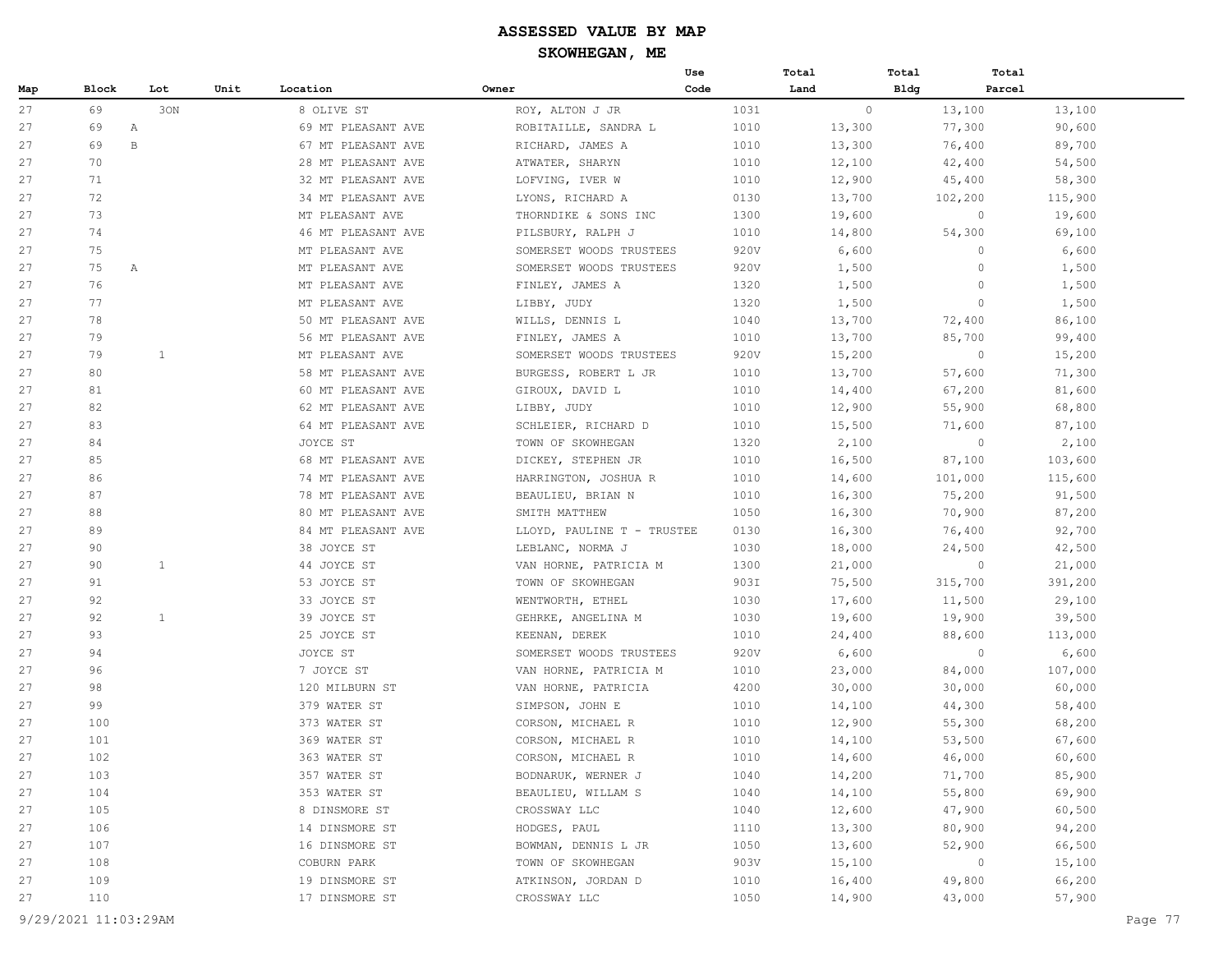|     |                 |       |              |                     |                                     | Use  | Total     | Total       | Total      |
|-----|-----------------|-------|--------------|---------------------|-------------------------------------|------|-----------|-------------|------------|
| Map | Block           | Lot   | Unit         | Location            | Owner                               | Code | Land      | <b>Bldg</b> | Parcel     |
| 27  | 111             |       |              | 13 DINSMORE ST      | CROSSWAY LLC                        | 1300 | 12,400    | $\circ$     | 12,400     |
| 27  | 112             |       |              | 9 DINSMORE ST       | CUMMINGS, SUSAN I                   | 1013 | 15,100    | 55,300      | 70,400     |
| 27  | 113             |       |              | 7 DINSMORE ST       | SNELL, DAVID P                      | 1300 | 17,200    | $\circ$     | 17,200     |
| 27  | 114             |       |              | 343 WATER ST        | BLODGETT, DARRELL                   | 1110 | 22,200    | 89,400      | 111,600    |
| 27  | 114<br>A        |       |              | WATER ST            | DEMMONS, CARLTON                    | 1300 | 10,200    | $\circ$     | 10,200     |
| 27  | 115             |       |              | 8 KENNEBEC ST       | DEMMONS, CARLTON                    | 1013 | 17,000    | 110,700     | 127,700    |
| 27  | 116             |       |              | 9 KENNEBEC ST       | LUCE, DANIEL A                      | 1013 | 14,800    | 55,900      | 70,700     |
| 27  | 117             |       |              | 7 KENNEBEC ST       | ROETZ, JOHANNES N                   | 1010 | 13,300    | 99,400      | 112,700    |
| 27  | 118             |       |              | WATER ST            | LAMBKE, MICHAEL H                   | 1060 | 500       | 12,900      | 13,400     |
| 27  | 118             |       | $\, {\rm H}$ | WATER ST            | WALES, JON B                        | 1060 | 500       | 12,900      | 13,400     |
| 27  | 119             |       |              | 329 WATER ST        | LAMBKE, MICHAEL H                   | 1010 | 10,600    | 94,500      | 105,100    |
| 27  | 120             |       |              | 325 WATER ST        | WALES, JON B                        | 1010 | 10,600    | 110,100     | 120,700    |
| 27  | 121             |       |              | 319 WATER ST        | MCFARLIN, ANJANETTE LYNN            | 1013 | 18,300    | 126,800     | 145,100    |
| 27  | 122             |       |              | 313 WATER ST        | NOBLE, STEPHEN P                    | 1013 | 19,100    | 168,100     | 187,200    |
| 27  | 123             |       |              | 305 WATER ST        | CAYFORD, REBECCA A                  | 1090 | 19,100    | 214,200     | 233,300    |
| 27  | 124             |       |              | 283 WATER ST        | ROMAN CATHOLIC BISHOP CHURCH        | 9060 | 50,000    | 903,200     | 953,200    |
| 27  | 124<br>A        |       |              | 273 WATER ST        | ROMAN CATHOLIC BISHOP               | 1010 | 16,300    | 98,600      | 114,900    |
|     |                 |       |              |                     |                                     |      | 2,174,800 | 9,157,300   | 11,332,100 |
| 28  | $\mathbf{1}$    |       |              | HESELTON ST         | TOWN OF SKOWHEGAN                   | 903V | 70,000    | 48,900      | 118,900    |
| 28  | 3               |       |              | 86 HESELTON ST      | ALSOP, JOHN                         | 1010 | 17,900    | 75,900      | 93,800     |
| 28  | $\overline{4}$  |       |              | 27 WATERWORKS DR    | THE MAINE WATER COMPANY             | 4000 | 75,700    | 299,900     | 375,600    |
| 28  | $\overline{4}$  | $1\,$ |              | 98 HESELTON ST      | MITCHELL, JAY S                     | 3400 | 28,900    | 97,900      | 126,800    |
| 28  | $\overline{4}$  | Α     |              | HESELTON ST         | THE MAINE WATER COMPANY             | 402V | $\circ$   | 4,587,400   | 4,587,400  |
| 28  | 5               |       |              | 106 HESELTON ST     | CLUKEY, DAVID E                     | 1010 | 19,800    | 98,000      | 117,800    |
| 28  | 6               |       |              | 10 MALBONS MILLS RD | CLUKEY, DAVID                       | 1030 | 15,400    | 32,900      | 48,300     |
| 28  | $7\phantom{.0}$ |       |              | 14 MALBONS MILLS RD | BOUTWELL, CINDY L                   | 1010 | 17,100    | 42,800      | 59,900     |
| 28  | $\mathsf{R}$    |       |              | 16 MALBONS MILLS RD | LECLAIR, GARY L                     | 1010 | 17,100    | 56,200      | 73,300     |
| 28  | 9               |       |              | MALBONS MILLS RD    | DEMO, BARBARA ANNE                  | 1300 | 15,400    | $\circ$     | 15,400     |
| 28  | 10              |       |              | 24 MALBONS MILLS RD | DEMO, BARBARA                       | 1010 | 19,600    | 60,800      | 80,400     |
| 28  | 11              |       |              | 28 MALBONS MILLS RD | BESS, DAVID J                       | 1010 | 17,900    | 69,700      | 87,600     |
| 28  | 11              | Α     |              | 32 MALBONS MILLS RD | PAGE, FRANK T - PERS REP            | 1010 | 15,300    | 44,500      | 59,800     |
| 28  | 12              |       |              | 36 MALBONS MILLS RD | VITALONE, PAUL K                    | 1010 | 21,100    | 61,200      | 82,300     |
| 28  | 13              |       |              | 40 MALBONS MILLS RD | HOLT, GREGORY                       | 1010 | 19,500    | 48,700      | 68,200     |
| 28  | 14              |       |              | COBURN PARK         | TOWN OF SKOWHEGAN                   | 903V | 1,800     | $\circ$     | 1,800      |
| 28  | 15              |       |              | 419 WATER ST        | TOWN OF SKOWHEGAN - COBURN PAR 903V |      | 86,800    | 61,200      | 148,000    |
| 28  | 16              |       |              | 400 WATER ST        | PEASE, RICKY J                      | 1010 | 24,900    | 188,400     | 213,300    |
| 28  | 16              | 1     |              | 402 WATER ST        | PEASE, RICKY J                      | 3400 | 24,000    | 56,200      | 80,200     |
| 28  | 17              |       |              | 414 WATER ST        | ATKINS, JOSEPH E                    | 1010 | 18,900    | 101,000     | 119,900    |
| 28  | 18              |       |              | 420 WATER ST        | WOOD, STACY T                       | 1010 | 17,200    | 136,900     | 154,100    |
| 28  | 19              |       |              | 428 WATER ST        | DUBOIS, RONALD                      | 1010 | 17,300    | 135,100     | 152,400    |
| 28  | 20              |       |              | 436 WATER ST        | MESSER, JANICE                      | 1010 | 23,900    | 90,200      | 114,100    |
|     | 21              |       |              | COBURN PARK         | TOWN OF SKOWHEGAN                   | 903V | 11,500    | $\circ$     | 11,500     |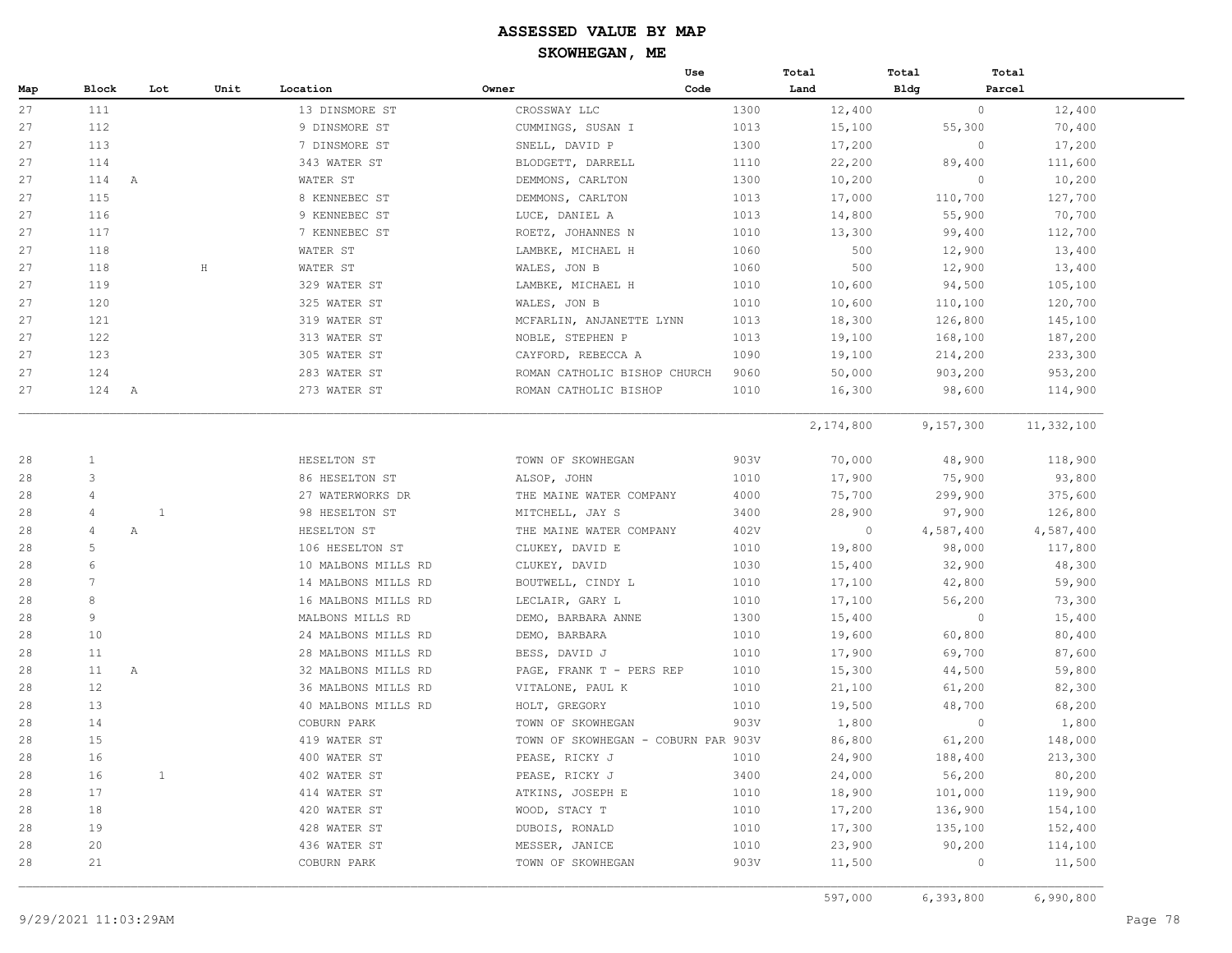|     |              |                |      |                |       | Use                          |      | Total   | Total       | Total     |           |
|-----|--------------|----------------|------|----------------|-------|------------------------------|------|---------|-------------|-----------|-----------|
| Map | Block        | Lot            | Unit | Location       | Owner | Code                         |      | Land    | <b>Bldg</b> | Parcel    |           |
|     |              |                |      |                |       |                              |      |         |             |           |           |
| 29  | 1            |                |      | 65 MADISON AVE |       | V S H REALTY, INC            | 322I | 89,900  |             | 232,900   | 322,800   |
| 29  | $\mathbf{1}$ | Α              |      | HIGH ST        |       | TOWN OF SKOWHEGAN            | 903V | 73,300  |             | 32,500    | 105,800   |
| 29  | $\mathbf{2}$ |                |      | 12 HIGH ST     |       | FOX RED INVESTMENTS LLC      | 3220 | 57,400  |             | 439,900   | 497,300   |
| 29  | 2            | $\mathbf{1}$   |      | 10 HIGH ST     |       | FLUVIAL TERRACE HOLDINGS LLC | 3400 | 33,500  |             | 128,400   | 161,900   |
| 29  | 3            |                |      | 16 HIGH ST     |       | MOODY, JOANN P               | 1010 | 16,200  |             | 61,200    | 77,400    |
| 29  | 3            | 1              |      | 3 HIGH ST      |       | FLUVIAL TERRACE HOLDINGS LLC | 1310 | 5,800   |             | $\circ$   | 5,800     |
| 29  | 4            |                |      | 48 COURT ST    |       | SHAY, WARREN C               | 0340 | 45,000  |             | 170,400   | 215,400   |
| 29  | 5            |                |      | 58 COURT ST    |       | WHITE, DARRYLL               | 1010 | 17,100  |             | 137,300   | 154,400   |
| 29  | 6            |                |      | 62 COURT ST    |       | GRIFFETH, ALLEN L            | 1010 | 17,000  |             | 66,600    | 83,600    |
| 29  | 7            |                |      | 19 LEAVITT ST  |       | CONNELL, KATHERINE A         | 1050 | 16,300  |             | 114,900   | 131,200   |
| 29  | 8            |                |      | 13 LEAVITT ST  |       | BENNER, JACOB P              | 1040 | 16,200  |             | 97,700    | 113,900   |
| 29  | 8            | Α              |      | 15 LEAVITT ST  |       | ALVES CHRISTOPHER P          | 1040 | 16,200  |             | 42,800    | 59,000    |
| 29  | 9            |                |      | 9 LEAVITT ST   |       | DAVIS, MATTHEW S             | 1010 | 16,300  |             | 73,200    | 89,500    |
| 29  | 10           |                |      | 1 LEAVITT ST   |       | WRIGHT, VERONICA             | 3400 | 68,500  |             | 79,400    | 147,900   |
| 29  | 10           | $\mathbf{1}$   |      | 7 LEAVITT ST   |       | MCFADDEN, TIMOTHY C          | 3400 | 14,700  |             | 36,200    | 50,900    |
| 29  | 11           |                |      | 97 MADISON AVE |       | YORK, LEE A                  | 1050 | 16,700  |             | 89,200    | 105,900   |
| 29  | 12           |                |      | 91 MADISON AVE |       | L & W REALTY LLC             | 3420 | 100,500 |             | 57,200    | 157,700   |
| 29  | 12           | A              |      | 77 MADISON AVE |       | L & W REALTY LLC             | 390R | 124,100 |             | 51,900    | 176,000   |
| 29  | 13           |                |      | 30 HIGH ST     |       | HIGHT PARTNERSHIP LLC        | 3400 | 52,800  |             | 330,000   | 382,800   |
| 29  | 13           | $\mathbf{1}$   |      | 47 COURT ST    |       | STATE OF MAINE               | 9000 | 132,900 |             | 1,021,900 | 1,154,800 |
| 29  | 14           |                |      | 36 HIGH ST     |       | LACASSE, RICHARD A           | 111C | 24,500  |             | 88,500    | 113,000   |
| 29  | 15           |                |      | 20 NORTH AVE   |       | HARMONY RENTALS LLC          | 1040 | 16,200  |             | 154,000   | 170,200   |
| 29  | 16           |                |      | 24 NORTH AVE   |       | STROUT, REGINALD P           | 1040 | 12,900  |             | 63,100    | 76,000    |
| 29  | 17           |                |      | 26 NORTH AVE   |       | CHEN, DONG CAI               | 1040 | 16,600  |             | 59,800    | 76,400    |
| 29  | 18           |                |      | 32 NORTH AVE   |       | SAVAGE, LAWRENCE N II        | 1050 | 16,300  |             | 78,000    | 94,300    |
| 29  | 18           | Α              |      | 28 NORTH AVE   |       | HARVILLE, DAVID A - TRUSTEE  | 1040 | 15,200  |             | 48,300    | 63,500    |
| 29  | 19           |                |      | 34 NORTH AVE   |       | WYMAN, JUNE E (KINNEY)       | 1010 | 15,800  |             | 58,700    | 74,500    |
| 29  | 20           |                |      | 38 NORTH AVE   |       | QUINN, COLIN R               | 1110 | 16,300  |             | 91,100    | 107,400   |
| 29  | 20           | A              |      | 36 NORTH AVE   |       | REFLECTIONS LLC              | 3220 | 13,700  |             | 28,500    | 42,200    |
| 29  | 21           |                |      | 33 LEAVITT ST  |       | WYMAN, JOSEPH J              | 1040 | 16,300  |             | 43,100    | 59,400    |
| 29  | 22           |                |      | 31 LEAVITT ST  |       | FLS INVESTMENTS INC          | 1040 | 15,200  |             | 49,600    | 64,800    |
| 29  | 23           |                |      | 29 LEAVITT ST  |       | TURCOTTE, KIRBY A            | 1040 | 12,200  |             | 25,800    | 38,000    |
| 29  | 24           |                |      | 27 LEAVITT ST  |       | LIGHTBODY, JASON A           | 1010 | 13,300  |             | 37,200    | 50,500    |
| 29  | 25           |                |      | 25 LEAVITT ST  |       | DORE, CONSTANCE J            | 1010 | 13,600  |             | 32,400    | 46,000    |
| 29  | 26           |                |      | 23 LEAVITT ST  |       | HYDE, CYNTHIA                | 1040 | 13,600  |             | 36,300    | 49,900    |
| 29  | 27           |                |      | 67 COURT ST    |       | ALSOP, JOHN D                | 3400 | 11,600  |             | 131,900   | 143,500   |
| 29  | 28           |                |      | 55 COURT ST    |       | CROPLEY, ARLAND R            | 1010 | 15,500  |             | 72,100    | 87,600    |
| 29  | 29           |                |      | 48 NORTH AVE   |       | FLS INVESTMENTS, INC         | 1040 | 14,200  |             | 57,800    | 72,000    |
| 29  | 30           |                |      | 52 NORTH AVE   |       | HARVILLE, THOMAS W           | 1050 | 12,900  |             | 61,800    | 74,700    |
| 29  | 31           |                |      | 8 LAWTON ST    |       | BROWN, GREGORY E             | 1010 | 16,400  |             | 78,500    | 94,900    |
| 29  | 32           |                |      | 10 LAWTON ST   |       | MUIRFIELD CORP               | 1300 | 11,400  |             | $\circ$   | 11,400    |
| 29  | 33           |                |      | 30 LEAVITT ST  |       | MUIRFIELD CORP               | 3420 | 15,600  |             | 397,400   | 413,000   |
| 29  | 33           | $\mathbf{1}$   |      | 26 LEAVITT ST  |       | SKOWHEGAN COMMUNITY FCU      | 3420 | 14,800  |             | 307,600   | 322,400   |
| 29  | 33           | $\overline{c}$ |      | LAWTON ST      |       | SKOWHEGAN COMMUNITY FCU      | 3370 | 14,500  |             | 11,600    | 26,100    |
| 29  | 34           |                |      | 36 LEAVITT ST  |       | WITHEE, BEVERLY              | 1050 | 14,200  |             | 80,100    | 94,300    |
|     |              |                |      |                |       |                              |      |         |             |           |           |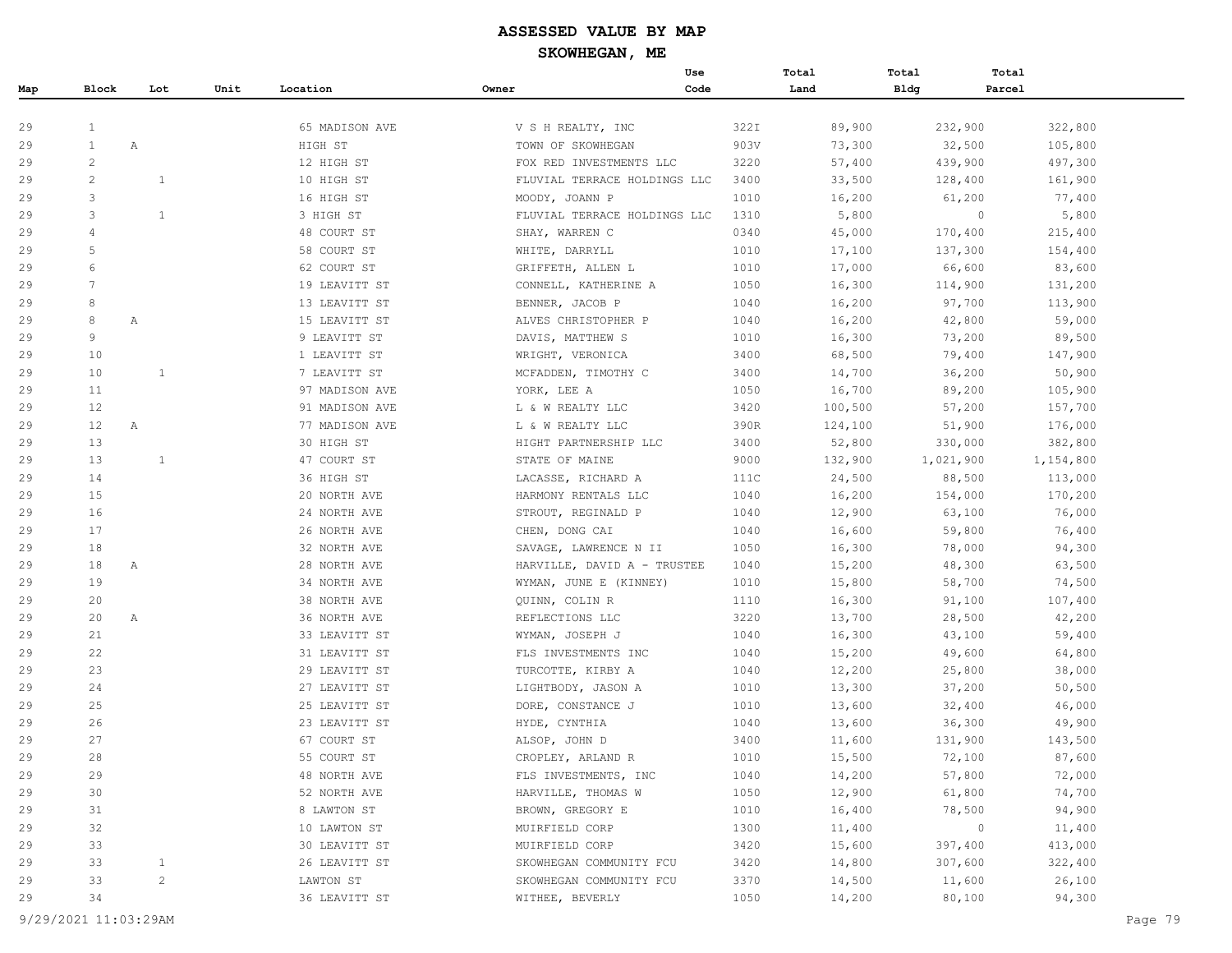|     |       |              |      |                 |                                     | Use  | Total   | Total       | Total             |
|-----|-------|--------------|------|-----------------|-------------------------------------|------|---------|-------------|-------------------|
| Map | Block | Lot          | Unit | Location        | Owner                               | Code | Land    | <b>Bldg</b> | Parcel            |
| 29  | 35    |              |      | 42 NORTH AVE    | FREE STREET CHURCH SKOWHEGAN        | 322L | 25,100  | 146,600     | 171,700           |
| 29  | 36    |              |      | 54 NORTH AVE    | LICHNER, JOSHUA D                   | 1010 | 14,200  | 63,700      | 77,900            |
| 29  | 37    |              |      | 58 NORTH AVE    | CLARK, JENNIFER L                   | 1010 | 16,100  | 85,900      | 102,000           |
| 29  | 38    |              |      | 60 NORTH AVE    | JEWELL PROPERTY MANAGEMENT LLC 1110 |      | 13,300  | 72,200      | 85,500            |
| 29  | 39    |              |      | 37 WINTER ST    | JEWELL, CRAIG                       | 1040 | 13,300  | 50,500      | 63,800            |
| 29  | 40    |              |      | 35 WINTER ST    | HAULK, STEPHANIE S                  | 1010 | 15,300  | 73,800      | 89,100            |
| 29  | 41    |              |      | 33 WINTER ST    | CARVER, NICHOLAS G                  | 1010 | 13,900  | 74,200      | 88,100            |
| 29  | 42    |              |      | 31 WINTER ST    | WASHBURN, TIMOTHY M - PR - EST 1010 |      | 12,200  | 44,200      | 56,400            |
| 29  | 43    |              |      | 29 WINTER ST    | ADAMS, HOPE EDWINA                  | 1010 | 14,200  | 66,900      | 81,100            |
| 29  | 44    |              |      | 25 WINTER ST    | BODNARUK, WERNER J                  | 1050 | 14,200  | 82,200      | 96,400            |
| 29  | 45    |              |      | 23 WINTER ST    | WYMAN RENTALS                       | 1010 | 15,800  | 32,600      | 48,400            |
| 29  | 46    |              |      | 83 COURT ST     | QUINN, COLIN R                      | 3160 | 8,100   | 27,200      | 35,300            |
| 29  | 47    |              |      | 19 LAWTON ST    | HAMRICK, MATTHEW                    | 1040 | 6,500   | 23,800      | 30,300            |
| 29  | 48    |              |      | 17 LAWTON ST    | HAMRICK, MATTHEW                    | 1010 | 14,900  | 61,600      | 76,500            |
| 29  | 49    |              |      | 15 LAWTON ST    | SMITH, MATTHEW M                    | 1050 | 12,900  | 95,800      | 108,700           |
| 29  | 50    |              |      | 11 LAWTON ST    | MCLAUGHLIN, JEANNE A                | 1010 | 10,600  | 44,700      | 55,300            |
| 29  | 51    |              |      | 9 LAWTON ST     | SHERBURNE, NATHAN M                 | 1010 | 12,200  | 72,200      | 84,400            |
| 29  | 52    |              |      | 7 LAWTON ST     | WYMAN RENTALS                       | 1010 | 10,000  | 45,400      | 55,400            |
| 29  | 52    | Α            |      | LAWTON ST       | SHERBURNE, NATHAN M                 | 1310 | 4,700   |             | 4,700<br>$\circ$  |
| 29  | 53    |              |      | 86 COURT ST     | WYMAN RENTALS                       | 1111 | 30,300  | 196,400     | 226,700           |
| 29  | 54    |              |      | 123 MADISON AVE | CUNLIFFE, WHITNEY F                 | 3260 | 112,900 | 315,400     | 428,300           |
| 29  | 57    |              |      | 119 MADISON AVE | BLODGETT, DARRELL                   | 0130 | 65,500  | 138,900     | 204,400           |
| 29  | 58    |              |      | 113 MADISON AVE | BANGOR SAVINGS BANK                 | 3410 | 110,300 | 371,900     | 482,200           |
| 29  | 59    |              |      | 4 LEAVITT ST    | STAEHLI, ANNA G                     | 1010 | 16,200  | 81,900      | 98,100            |
| 29  | 60    |              |      | 10 LEAVITT ST   | JOHNSON, ANDREW G                   | 1010 | 18,700  | 148,400     | 167,100           |
| 29  | 62    |              |      | 18 LEAVITT ST   | JEWELL PROPERTY MANAGEMENT LLC 1110 |      | 16,700  | 77,100      | 93,800            |
| 29  | 62    | 1            |      | 24 LAWTON ST    | QUINN, COLIN R & RYAN C             | 1300 | 14,300  |             | 14,300<br>$\circ$ |
| 29  | 63    |              |      | 20 LEAVITT ST   | POULIN, LEE M                       | 1110 | 16,300  | 96,600      | 112,900           |
| 29  | 63    | 1            |      | 80 COURT ST     | OUELLETTE, MARTHA H                 | 1010 | 16,200  | 97,200      | 113,400           |
| 29  | 64    |              |      | 27 LAWTON ST    | SMITH, MATTHEW M                    | 1040 | 15,800  | 37,900      | 53,700            |
| 29  | 65    |              |      | 25 LAWTON ST    | DICKEY, GALAN I                     | 1040 | 12,200  | 26,700      | 38,900            |
| 29  | 66    |              |      | 23 LAWTON ST    | FRAZIER, MARK A                     | 1040 | 12,200  | 37,000      | 49,200            |
| 29  | 67    |              |      | 4 WINTER ST     | JACQUES, SONIA                      | 0322 | 29,600  | 110,400     | 140,000           |
| 29  | 68    |              |      | 12 WINTER ST    | WRIGHT, THERESA L                   | 1010 | 15,500  | 85,200      | 100,700           |
| 29  | 69    |              |      | 18 WINTER ST    | WYMAN, JOSEPH                       | 1110 | 17,200  | 110,100     | 127,300           |
| 29  | 69    | Α            |      | 14 WINTER ST    | WYMAN, JOSEPH                       | 1030 | 15,800  | 7,600       | 23,400            |
| 29  | 70    |              |      | 20 WINTER ST    | KIEDROWSKI, CLAIRE - PR             | 1010 | 16,600  | 81,300      | 97,900            |
| 29  | 71    |              |      | 24 WINTER ST    | SAVAGE, LAWRENCE II                 | 111C | 26,000  | 93,400      | 119,400           |
| 29  | 72    |              |      | 26 WINTER ST    | CLEMENT, JOEL K                     | 1110 | 16,300  | 82,600      | 98,900            |
| 29  | 73    |              |      | 30 WINTER ST    | KNOX, ERIC G                        | 1010 | 16,300  | 84,200      | 100,500           |
| 29  | 74    |              |      | 32 WINTER ST    | BLANCHARD, MARIE E                  | 1010 | 16,300  | 51,200      | 67,500            |
| 29  | 75    |              |      | 34 WINTER ST    | KEEN, MARCI D                       | 1040 | 17,200  | 95,700      | 112,900           |
| 29  | 76    |              |      | 68 NORTH AVE    | LANEY, WILLIAM R                    | 1010 | 23,600  | 118,500     | 142,100           |
| 29  | 77    |              |      | 72 NORTH AVE    | BUSSELL, KARYN R (MARTIN)           | 1040 | 16,700  | 68,600      | 85,300            |
| 29  | 78    |              |      | 76 NORTH AVE    | ROSARIO, ADAM                       | 1010 | 12,600  | 53,200      | 65,800            |
| 29  | 78    | $\mathbb{A}$ |      | 39 MAPLE ST     | ROSARIO, ADAM                       | 1300 | 6,100   |             | 6,100<br>$\circ$  |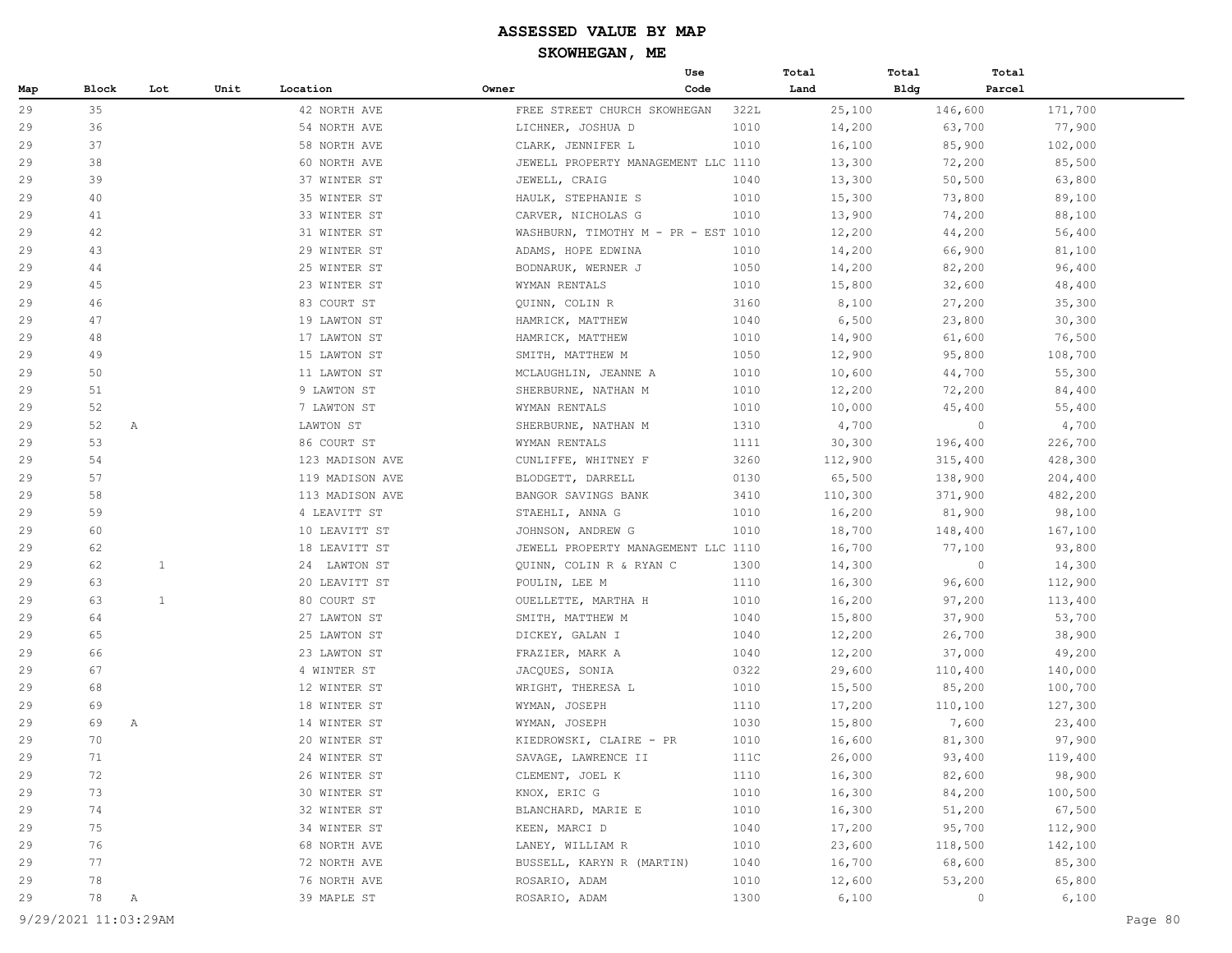# **ASSESSED VALUE BY MAP**

**SKOWHEGAN, ME**

|     |              |     |      |                             | Use                                   |      | Total   | Total | Total   |         |
|-----|--------------|-----|------|-----------------------------|---------------------------------------|------|---------|-------|---------|---------|
| Map | <b>Block</b> | Lot | Unit | Location                    | Owner                                 | Code | Land    | Bldg  | Parcel  |         |
| 29  | 79           |     |      | 37 MAPLE ST                 | HAWKINS, MARSHALL W                   | 1010 | 16,700  |       | 50,200  | 66,900  |
| 29  | 80           |     |      | 33 MAPLE ST                 | BURKHART, LINDA M - LE                | 1040 | 19,600  |       | 67,000  | 86,600  |
| 29  | 81           |     |      | 31 MAPLE ST                 | WILES, RODERICK L                     | 1010 | 19,100  |       | 72,500  | 91,600  |
| 29  | 82           |     |      | 27 MAPLE ST                 | HILL, S BARTON                        | 1010 | 19,600  |       | 67,300  | 86,900  |
| 29  | 83           |     |      | 25 MAPLE ST                 | PELLETIER, CHRISTINE                  | 1010 | 19,500  |       | 105,400 | 124,900 |
| 29  | 84           |     |      | 21 MAPLE ST                 | STEWARD, MICHAEL J                    | 111C | 22,500  |       | 82,600  | 105,100 |
| 29  | 85           |     |      | 17 MAPLE ST                 | DUGUAY, JOHN B JR & NANCY W - 1040    |      | 21,400  |       | 62,900  | 84,300  |
|     | 86           |     |      | 13 MAPLE ST                 | DEMMONS, GAIL H                       | 1010 | 19,600  |       | 85,500  | 105,100 |
|     | 87           |     |      | 11 MAPLE ST                 | BARNEY, HARRY J                       | 1040 | 19,300  |       | 79,500  | 98,800  |
|     | 88           |     |      | 139 MADISON AVE             | POULIN, LEE M                         | 0322 | 30,600  |       | 84,700  | 115,300 |
|     | 89           |     |      | 131 MADISON AVE             | GORDON, THOMAS U - PERS REP           | 0101 | 28,900  |       | 193,900 | 222,800 |
|     | 90           |     |      | 157 MADISON AVE             | ELEVATION PARTNERS LLC                | 0322 | 25,800  |       | 195,000 | 220,800 |
|     | 91           |     |      | 153 MADISON AVE             | BOLDUC, ROBERT A                      | 1010 | 24,500  |       | 156,100 | 180,600 |
|     | 92           |     |      | 151 MADISON AVE             | GODIN, FREDERICK R                    | 1010 | 17,500  |       | 191,800 | 209,300 |
|     | 93           |     |      | 147 MADISON AVE             | KEL TER & COMPANY LLC                 | 0101 | 61,500  |       | 218,600 | 280,100 |
|     | 94           |     |      | 143 MADISON AVE             | SMITH, MATTHEW M                      | 011C | 24,300  |       | 160,100 | 184,400 |
|     | 95           |     |      | 12 MAPLE ST                 | POWERS, JORDAN A                      | 1010 | 18,300  |       | 83,300  | 101,600 |
|     | 96           |     |      | 14 MAPLE ST                 | FLS INVESTMENTS INC                   | 1040 | 15,600  |       | 59,100  | 74,700  |
|     | 97           |     |      | 18 MAPLE ST                 | KIMBALL, EDWARD M                     | 1010 | 22,000  |       | 110,000 | 132,000 |
|     | 98           |     |      | 20 MAPLE ST                 | FOLSOM, DAVID W                       | 1040 | 19,600  |       | 72,400  | 92,000  |
|     | 98           | ON  |      | 22 MAPLE ST                 | FOLSOM, DAVID II                      | 1031 | $\circ$ |       | 12,800  | 12,800  |
|     | 99           |     |      | 26 MAPLE ST                 | JIANG, YUYAN                          | 1040 | 23,600  |       | 80,000  | 103,600 |
|     | 100          |     |      | 32 MAPLE ST                 | DICRANIAN, WENDY R                    | 1010 | 23,600  |       | 82,200  | 105,800 |
|     | 101          |     |      | 34 MAPLE ST                 | MAY, EDYTHE F                         | 1010 | 19,100  |       | 82,900  | 102,000 |
|     | 102          |     |      | 38 MAPLE ST                 | ROBERTS, TRAVIS S                     | 1010 | 19,100  |       | 98,600  | 117,700 |
|     | 103          |     |      | 40 MAPLE ST                 | CLEMENT, BENJAMIN P                   | 1040 | 17,100  |       | 102,300 | 119,400 |
|     | 103 A        |     |      | 42 MAPLE ST                 | HJORT, SHANE                          | 1010 | 12,400  |       | 51,200  | 63,600  |
|     | 104          |     |      | 78 NORTH AVE                | SMITH, MATTHEW M                      | 1110 | 11,600  |       | 80,600  | 92,200  |
|     | 105          |     |      | 80 NORTH AVE                | WYMAN, JOSEPH J                       | 1010 | 11,100  |       | 26,200  | 37,300  |
|     | 106          |     |      |                             |                                       |      |         |       |         |         |
|     | 107          |     |      | 82 NORTH AVE<br>6 EDWARD CT | SMITH, MATTHEW                        | 1040 | 10,600  |       | 53,900  | 64,500  |
|     | 108          |     |      |                             | ROSSIGNOL, KELLY                      | 1010 | 11,100  |       | 43,500  | 54,600  |
|     |              |     |      | 9 EDWARD CT                 | KELLEY, JOYCE M                       | 1010 | 13,900  |       | 39,000  | 52,900  |
|     | 109          |     |      | 86 NORTH AVE                | KENNEDY, RUTH E                       | 1010 | 12,900  |       | 51,200  | 64,100  |
|     | 110          |     |      | 88 NORTH AVE                | SKEFFINGTON, AARON E                  | 1040 | 14,200  |       | 50,800  | 65,000  |
|     | 111          |     |      | 90 NORTH AVE                | YOUNG, SHAWN WARREN                   | 1010 | 12,900  |       | 41,100  | 54,000  |
|     | 112          |     |      | 8 VALLIERE CT               | PLONSKA, JOANNA - TC                  | 1010 | 17,000  |       | 51,300  | 68,300  |
|     | 113          |     |      | 11 VALLIERE CT              | MCCARTHY, BRUCE W<br>PARKER, SANDRA L | 1010 | 16,300  |       | 78,900  | 95,200  |
|     | $1\,1\,4$    |     |      | 7 NORTH SCHOOL ST           |                                       | 1010 | 17,500  |       | 62,200  | 79,700  |
|     | 115          |     |      | 5 NORTH SCHOOL ST           | WASHBURN, RONALD J                    | 1010 | 16,200  |       | 77,000  | 93,200  |
|     | 116          |     |      | 3 NORTH SCHOOL ST           | SHAUGHNESSY, BEVERLY D                | 1010 | 18,400  |       | 94,500  | 112,900 |
|     | 118          |     |      | 4 NORTH SCHOOL ST           | LOMBARDO, SAMANTHA FREEDOM            | 1010 | 16,700  |       | 74,600  | 91,300  |
|     | 119          |     |      | 6 NORTH SCHOOL ST           | BROWN, MATTHEW L                      | 1010 | 16,300  |       | 55,100  | 71,400  |
|     | 119 A        |     |      | 29 CHESTNUT ST              | LYONS, STACEY M                       | 1010 | 16,800  |       | 69,200  | 86,000  |
|     | 119 B        |     |      | 33 CHESTNUT ST              | AT LAST PROPERTIES OF MAINE LL 1030   |      | 14,900  |       | 20,300  | 35,200  |
|     | 120          |     |      | 25 CHESTNUT ST              | CORSON, JEFFREY L                     | 1010 | 22,400  |       | 139,200 | 161,600 |
| 29  | 122          |     |      | 19 CHESTNUT ST              | COTE, JESSICA L                       | 1010 | 16,700  |       | 193,500 | 210,200 |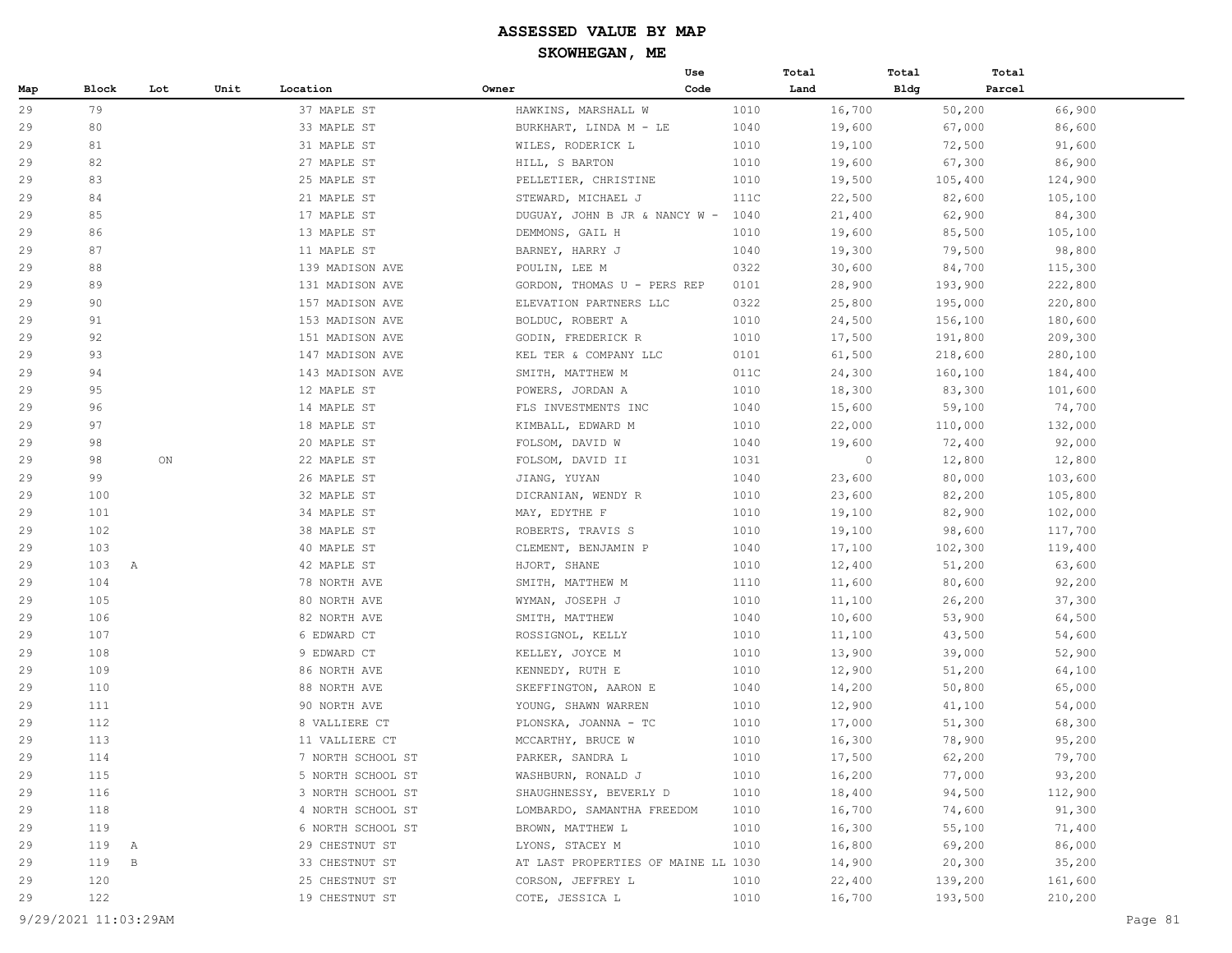|     |              |     |      |                  |                             | Use  | Total  | Total       | Total   |         |
|-----|--------------|-----|------|------------------|-----------------------------|------|--------|-------------|---------|---------|
| Map | <b>Block</b> | Lot | Unit | Location         | Owner                       | Code | Land   | <b>Bldg</b> | Parcel  |         |
| 29  | 123          |     |      | 17 CHESTNUT ST   | BUENO, JOSE R               | 0130 | 21,400 |             | 45,200  | 66,600  |
| 29  | 124          |     |      | 13 CHESTNUT ST   | PARKER, LOREN H JR          | 1010 | 16,700 |             | 35,400  | 52,100  |
| 29  | 125          |     |      | 9 CHESTNUT ST    | MARTIN, DAVID F             | 1010 | 16,900 |             | 94,600  | 111,500 |
| 29  | 126          |     |      | 93 NORTH AVE     | CARBONE, CHELSEY S          | 1010 | 15,200 |             | 98,900  | 114,100 |
| 29  | 128          |     |      | 87 NORTH AVE     | DAWES, ERNEST L JR          | 1010 | 22,900 |             | 98,900  | 121,800 |
| 29  | 129          |     |      | 85 NORTH AVE     | MORIN, LOUIS P              | 1010 | 13,600 |             | 70,200  | 83,800  |
| 29  | 130          |     |      | 83 NORTH AVE     | MORIN, LOUIS P              | 1300 | 12,700 |             | $\circ$ | 12,700  |
| 29  | 131          |     |      | 79 NORTH AVE     | DOSSEV, MIROSLAV            | 1110 | 12,600 |             | 70,000  | 82,600  |
| 29  | 132          |     |      | 6 EAST MAPLE ST  | SNIPES, JOSIAH E            | 1010 | 17,900 |             | 60,800  | 78,700  |
| 29  | 133          |     |      | 10 EAST MAPLE ST | SITES, BLAINE               | 1050 | 29,600 |             | 45,500  | 75,100  |
| 29  | 134          |     |      | 16 EAST MAPLE ST | TRUE, KENNETH K             | 1010 | 19,600 |             | 78,600  | 98,200  |
| 29  | 135          |     |      | 18 EAST MAPLE ST | HAYDEN, KAREN M             | 1040 | 20,100 |             | 58,000  | 78,100  |
| 29  | 136          |     |      | 20 EAST MAPLE ST | HUCKINS, JANICE M           | 1010 | 20,000 |             | 51,600  | 71,600  |
| 29  | 137          |     |      | 24 EAST MAPLE ST | LIGHTBODY, DAVID W          | 1010 | 20,000 |             | 77,900  | 97,900  |
| 29  | 138          |     |      | 26 EAST MAPLE ST | POWERS, MATTHEW J           | 1010 | 19,600 |             | 53,900  | 73,500  |
| 29  | 139          |     |      | 30 EAST MAPLE ST | CURTIS, JASON               | 1040 | 19,600 |             | 75,200  | 94,800  |
| 29  | 140          |     |      | 32 EAST MAPLE ST | SOULE, GEOFFREY             | 1010 | 19,400 |             | 40,900  | 60,300  |
| 29  | 141          |     |      | 36 EAST MAPLE ST | GENNESS, ALEXANDER M        | 1010 | 19,800 |             | 50,000  | 69,800  |
| 29  | 142          |     |      | 29 EAST MAPLE ST | NORTON, ADAM                | 1010 | 17,900 |             | 49,200  | 67,100  |
| 29  | 143          |     |      | 27 EAST MAPLE ST | DOSTIE, BRAD                | 1040 | 12,300 |             | 37,900  | 50,200  |
| 29  | 144          |     |      | 25 EAST MAPLE ST | HARSH, ARTHUR JR            | 1010 | 13,000 |             | 58,400  | 71,400  |
| 29  | 145          |     |      | 23 EAST MAPLE ST | LACASSE, RICHARD            | 1010 | 17,900 |             | 43,500  | 61,400  |
| 29  | 146          |     |      | 19 EAST MAPLE ST | LACASSE, RICHARD            | 1060 | 16,400 |             | 9,600   | 26,000  |
| 29  | 147          |     |      | 17 EAST MAPLE ST | KENNEY, SANDRA L (SMITH)    | 1010 | 15,200 |             | 64,900  | 80,100  |
| 29  | 148          |     |      | 15 EAST MAPLE ST | SMITH, LEE B                | 1010 | 19,400 |             | 58,200  | 77,600  |
| 29  | 149          |     |      | 11 EAST MAPLE ST | LONG, CHERYL                | 1010 | 20,300 |             | 48,400  | 68,700  |
| 29  | 151          |     |      | 75 NORTH AVE     | WHITE, ELLA M - LIFE ESTATE | 1040 | 15,200 |             | 56,400  | 71,600  |
| 29  | 152          |     |      | 73 NORTH AVE     | WYMAN, DINA                 | 1010 | 14,900 |             | 41,300  | 56,200  |
| 29  | 153          |     |      | 71 NORTH AVE     | STAPLES, DONNA L            | 0130 | 16,700 |             | 52,400  | 69,100  |
| 29  | 154          |     |      | 65 NORTH AVE     | 65 NORTH AVENUE LLC         | 3690 | 27,400 |             | 94,900  | 122,300 |
| 29  | 155          |     |      | 8 EAST ST        | CATES, LISA M               | 1010 | 18,300 |             | 59,800  | 78,100  |
| 29  | 156          |     |      | 12 EAST ST       | HARVILLE, THOMAS W          | 1110 | 19,300 |             | 83,000  | 102,300 |
| 29  | 157          |     |      | 14 EAST ST       | SMITH, GREGORY J            | 1040 | 18,300 |             | 50,100  | 68,400  |
| 29  | 158          |     |      | 18 EAST ST       | SMITH, GREGORY J            | 1050 | 19,300 |             | 29,700  | 49,000  |
| 29  | 159          |     |      | 19 EAST ST       | GREANEY, JESSICA            | 1010 | 17,900 |             | 43,900  | 61,800  |
| 29  | 160          |     |      | 17 EAST ST       | GRAF, NEWELL B III          | 1010 | 16,000 |             | 44,400  | 60,400  |
| 29  | 161          |     |      | 15 EAST ST       | DUFFY, DEBORAH ANN          | 1010 | 16,700 |             | 81,600  | 98,300  |
| 29  | 162          |     |      | 11 EAST ST       | ROY, JOHN L                 | 1010 | 19,100 |             | 56,600  | 75,700  |
| 29  | 163          |     |      | 9 EAST ST        | DIONNE, JOYCE A             | 1040 | 19,400 |             | 66,900  | 86,300  |
| 29  | 164          |     |      | 63 NORTH AVE     | BUSHEY, PATRICIA A          | 1040 | 16,300 |             | 61,300  | 77,600  |
| 29  | 165          |     |      | 59 NORTH AVE     | DAMON, RUSSELL O            | 1010 | 16,300 |             | 56,200  | 72,500  |
| 29  | 166          |     |      | 55 NORTH AVE     | CHANDLER STREET LLC         | 322I | 21,700 |             | 210,900 | 232,600 |
| 29  | 168          |     |      | 12 HESELTON ST   | BEANE, TERRY F JR           | 0130 | 19,700 |             | 70,800  | 90,500  |
| 29  | 168<br>A     |     |      | 14 HESELTON ST   | JP MORGAN CHASE BANK NA     | 1010 | 16,700 |             | 66,900  | 83,600  |
| 29  | 169          |     |      | 16 HESELTON ST   | DUREPO, DEBORAH             | 1010 | 19,000 |             | 69,900  | 88,900  |
| 29  | 170          |     |      | 20 HESELTON ST   | JEWELL, ALYSHA N            | 1010 | 18,600 |             | 70,200  | 88,800  |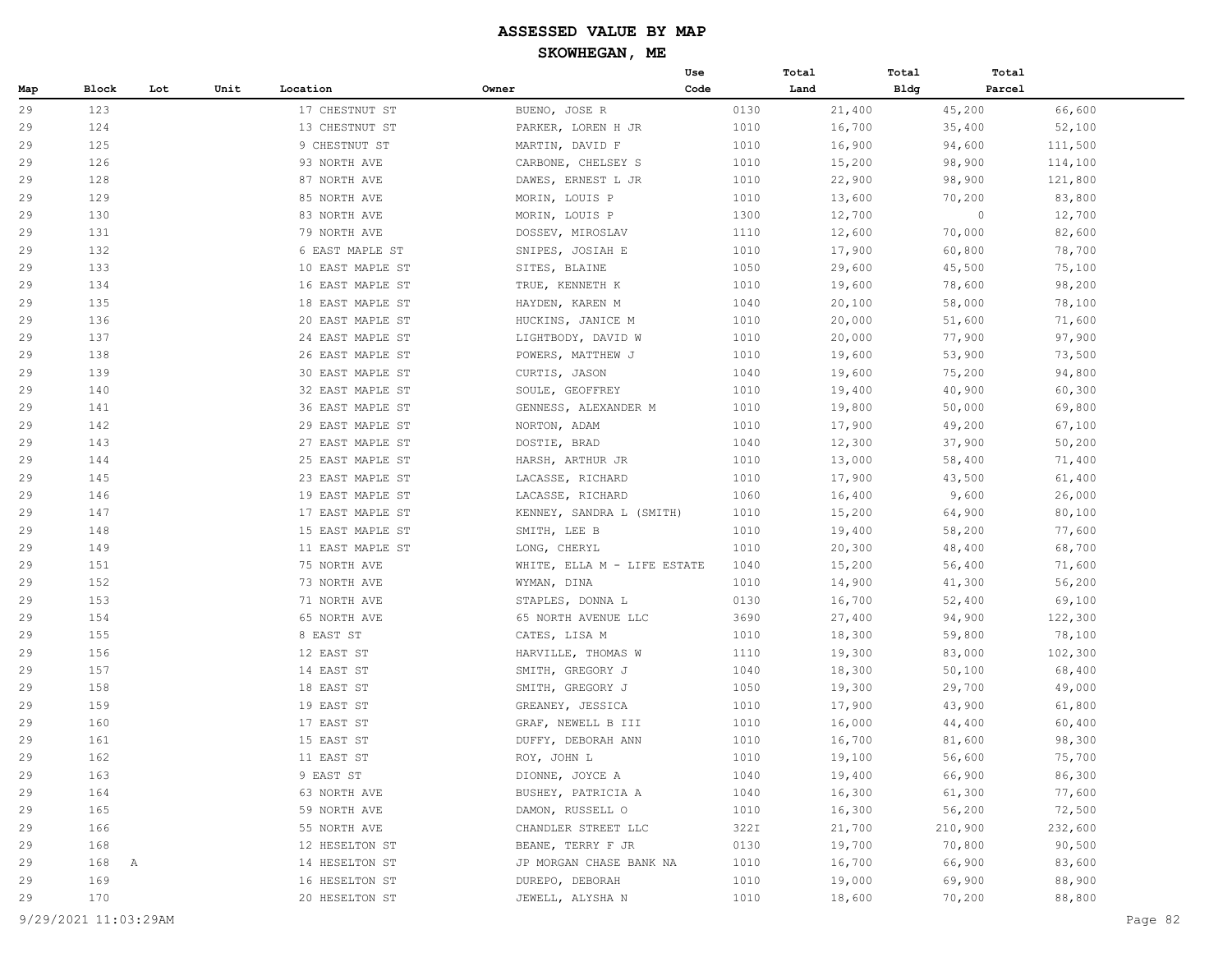|     |       |                       |      |                    |                                     | Use  | Total   | Total       | Total     |
|-----|-------|-----------------------|------|--------------------|-------------------------------------|------|---------|-------------|-----------|
| Map | Block | Lot                   | Unit | Location           | Owner                               | Code | Land    | <b>Bldg</b> | Parcel    |
| 29  | 171   |                       |      | 22 HESELTON ST     | LOVEJOY, MARGARET ANNE              | 1010 | 18,600  | 73,900      | 92,500    |
| 29  | 172   |                       |      | 40 HESELTON ST     | MAINE SCHOOL ADMINISTRATIVE DI 901C |      | 66,100  | 1,015,900   | 1,082,000 |
| 29  | 172   | ON                    |      | 24 EAST ST         | TOWN OF SKOWHEGAN                   | 903I | $\circ$ | 175,000     | 175,000   |
| 29  | 173   |                       |      | 13 CARDINAL AVE    | OLSEN, JENNIFER E                   | 1010 | 25,900  | 143,600     | 169,500   |
| 29  | 174   |                       |      | 39 HESELTON ST     | LITTLEJOHN, SUSON A                 | 1010 | 19,600  | 92,800      | 112,400   |
| 29  | 176   |                       |      | 11 HESELTON ST     | GILLEY, GLORIA A                    | 1010 | 19,400  | 119,700     | 139,100   |
| 29  | 176   | A                     |      | 15 HESELTON ST     | THING, ROBERT L                     | 1010 | 19,500  | 172,700     | 192,200   |
| 29  | 176   | $\, {\bf B}$          |      | 27 HESELTON ST     | MCDERMOTT, DAVID M                  | 1010 | 19,400  | 115,300     | 134,700   |
| 29  | 176   | $\mathsf{C}$          |      | 23 HESELTON ST     | YORK, NANCY J/WILLIAM E/WALTER 1010 |      | 19,300  | 88,300      | 107,600   |
| 29  | 176   | $\mathbb{D}$          |      | 21 HESELTON ST     | GARCIA, FREDRICA SAFFER             | 1010 | 19,500  | 93,100      | 112,600   |
| 29  | 176   | $\mathop{}\mathbb{E}$ |      | 17 HESELTON ST     | HARVILLE, THOMAS W                  | 1010 | 19,600  | 85,300      | 104,900   |
| 29  | 177   |                       |      | 49 NORTH AVE       | DAVIS, ZEBULON M                    | 1110 | 16,600  | 55,100      | 71,700    |
| 29  | 178   |                       |      | 47 NORTH AVE       | ROLLINS, JAMES M & PAUL A - LI 1040 |      | 16,600  | 56,400      | 73,000    |
| 29  | 179   |                       |      | 45 NORTH AVE       | RICH, ERIC                          | 1040 | 15,200  | 50,800      | 66,000    |
| 29  | 180   |                       |      | 41 NORTH AVE       | DERBYSHIRE, JAMES A                 | 3350 | 26,800  | 26,700      | 53,500    |
| 29  | 181   |                       |      | 8 EAST LEAVITT ST  | CROCKETT, PAULA M - LIFE ESTAT 1010 |      | 17,100  | 70,800      | 87,900    |
| 29  | 182   |                       |      | 10 EAST LEAVITT ST | LITTLEFIELD, SKYLA BLUE             | 1010 | 19,400  | 99,900      | 119,300   |
| 29  | 183   |                       |      | 16 EAST LEAVITT ST | BENNER, LLOYD R & MARY JANE - 1010  |      | 20,000  | 88,600      | 108,600   |
| 29  | 184   |                       |      | 20 EAST LEAVITT ST | ACHORN, TODD E                      | 1010 | 13,100  | 47,400      | 60,500    |
| 29  | 185   |                       |      | 22 EAST LEAVITT ST | LACASSE, LAURIE                     | 1010 | 19,400  | 70,400      | 89,800    |
| 29  | 186   |                       |      | 26 EAST LEAVITT ST | QUINN, RYAN CHARLES                 | 1010 | 19,400  | 58,300      | 77,700    |
| 29  | 187   |                       |      | 30 EAST LEAVITT ST | PARLIN, CHRISTAL R (LISHERNESS 1010 |      | 22,200  | 81,300      | 103,500   |
| 29  | 188   |                       |      | 38 EAST LEAVITT ST | ROSS, JOHN B                        | 111C | 23,500  | 68,800      | 92,300    |
| 29  | 188   | A                     |      | 31 HESELTON ST     | XIE, HAI MING                       | 1010 | 18,600  | 90,900      | 109,500   |
| 29  | 188   | $\, {\bf B}$          |      | 35 HESELTON ST     | TURNER, LOUIS B                     | 1010 | 19,100  | 90,600      | 109,700   |
| 29  | 189   |                       |      | 42 EAST LEAVITT ST | FORTIER, MARK L                     | 1010 | 17,100  | 56,500      | 73,600    |
| 29  | 190   |                       |      | 14 CARDINAL AVE    | CONNELLY, DANIEL A                  | 1010 | 16,700  | 116,600     | 133,300   |
| 29  | 191   |                       |      | 35 EAST LEAVITT ST | SYLVAIN, PAUL O - TRUSTEE           | 1010 | 21,100  | 163,200     | 184,300   |
| 29  | 191   | 1                     |      | 39 EAST LEAVITT ST | LAPOINTE, FRANCIS A & SHIRLEY 1010  |      | 19,100  | 132,200     | 151,300   |
| 29  | 192   |                       |      | 27 EAST LEAVITT ST | BLEVINS, HEATHER M                  | 1010 | 24,200  | 107,200     | 131,400   |
| 29  | 193   |                       |      | 23 EAST LEAVITT ST | TESSIER, ANTHONY L                  | 1010 | 19,800  | 69,200      | 89,000    |
| 29  | 194   |                       |      | 21 EAST LEAVITT ST | BILODEAU, RAYMOND G                 | 1010 | 19,000  | 70,600      | 89,600    |
| 29  | 195   |                       |      | 19 EAST LEAVITT ST | NYHAN, MICHAEL J                    | 1010 | 13,100  | 59,400      | 72,500    |
| 29  | 196   |                       |      | 17 EAST LEAVITT ST | WRIGHT, ROBERT J SR                 | 1010 | 13,700  | 57,500      | 71,200    |
| 29  | 197   |                       |      | 25 BUSH ST         | FOLSOM, KRISTOPHER C                | 1010 | 15,600  | 74,800      | 90,400    |
| 29  | 198   |                       |      | 21 BUSH ST         | FRANCK, RANDALL L                   | 1050 | 19,200  | 109,800     | 129,000   |
| 29  | 199   |                       |      | 17 BUSH ST         | HULL, MELONY A                      | 1010 | 19,300  | 54,400      | 73,700    |
| 29  | 200   |                       |      | 13 BUSH ST         | ADAMS, STEPHEN R                    | 1010 | 19,800  | 88,100      | 107,900   |
| 29  | 201   |                       |      | 9 BUSH ST          | BEAULIEU, WILLIAM S                 | 1040 | 17,100  | 38,900      | 56,000    |
| 29  | 202   |                       |      | 5 BUSH ST          | FORTIER, HORACE J JR                | 1050 | 19,600  | 99,100      | 118,700   |
| 29  | 203   |                       |      | 312 WATER ST       | WALKER, ABBY F                      | 3400 | 27,600  | 145,400     | 173,000   |
| 29  | 204   |                       |      | 316 WATER ST       | RICHMOND, BRIAN R                   | 3400 | 25,500  | 74,900      | 100,400   |
| 29  | 205   |                       |      | 320 WATER ST       | ONYEKELU-EZE, SOCHIMA               | 1110 | 18,900  | 83,600      | 102,500   |
| 29  | 206   |                       |      | 330 WATER ST       | ELEVATION PARTNERS LLC              | 112I | 68,900  | 214,500     | 283,400   |
| 29  | 208   |                       |      | 340 WATER ST       | ROLNY, PETER                        | 1010 | 17,200  | 79,800      | 97,000    |
| 29  | 209   |                       |      | 346 WATER ST       | CRISIS AND COUNSELING HOLDINGS 1010 |      | 18,900  | 155,400     | 174,300   |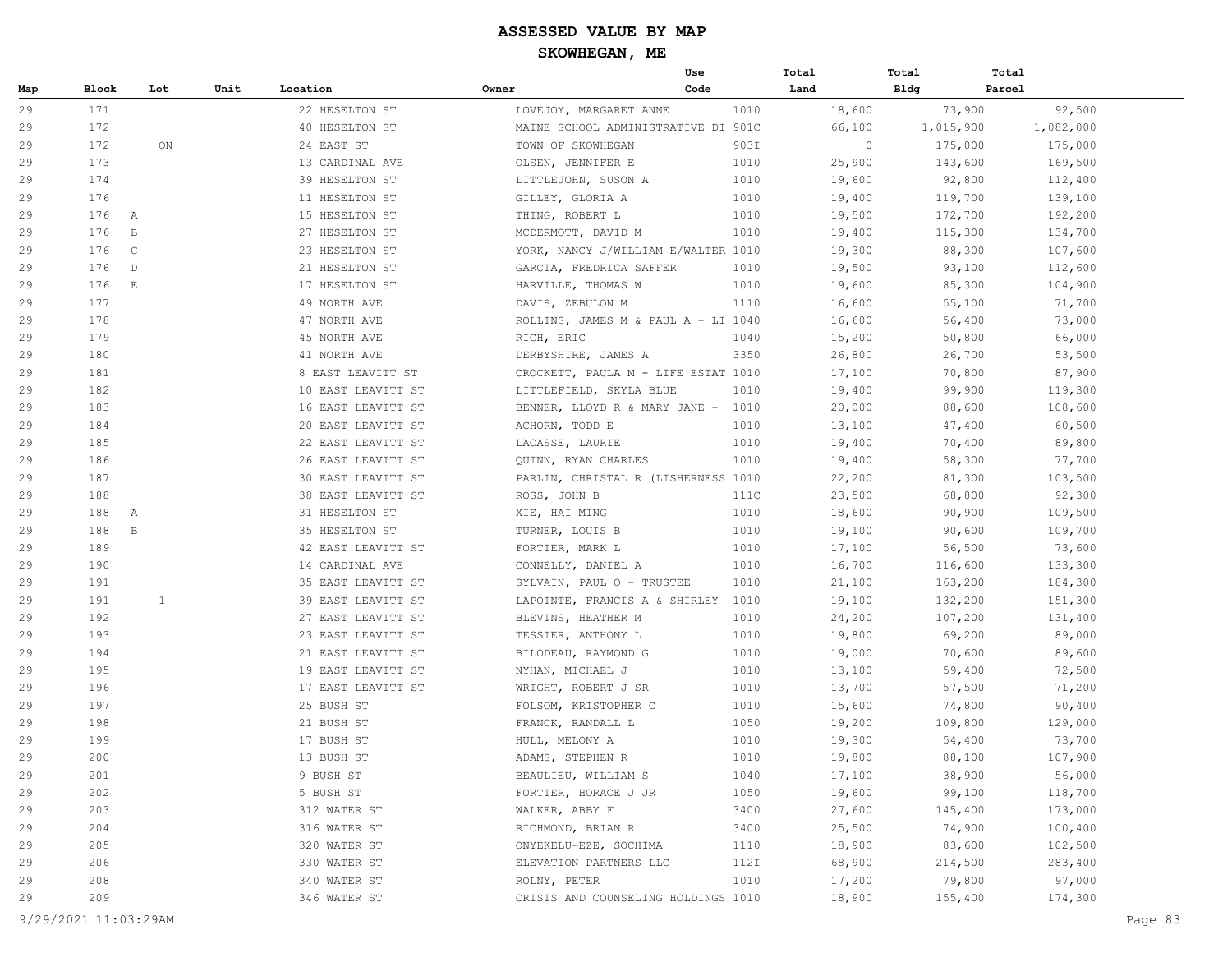|     |                 |              |      |                    |                                     | Use  | Total     | Total      | Total             |
|-----|-----------------|--------------|------|--------------------|-------------------------------------|------|-----------|------------|-------------------|
| Map | Block           | Lot          | Unit | Location           | Owner                               | Code | Land      | Bldg       | Parcel            |
| 29  | 210             |              |      | 354 WATER ST       | BREINGAN, STEPHANIE                 | 1040 | 17,300    | 63,100     | 80,400            |
| 29  | 211             |              |      | 362 WATER ST       | PARK, KRISTINA SAVAGE               | 1040 | 17,700    | 69,800     | 87,500            |
| 29  | 212             |              |      | 366 WATER ST       | FOSTER, SARA G                      | 111C | 20,200    | 106,500    | 126,700           |
| 29  | 212             | 1            |      | 41 EAST LEAVITT ST | FOSTER, KEVIN P                     | 1010 | 17,400    | 116,600    | 134,000           |
| 29  | 213             |              |      | 378 WATER ST       | WYMAN, JOSEPH                       | 1120 | 48,200    | 176,400    | 224,600           |
| 29  | 214             |              |      | 386 WATER ST       | WYMAN, JOSEPH J                     | 1110 | 17,400    | 76,100     | 93,500            |
| 29  | 215             |              |      | 6 BUSH ST          | FLS INVESTMENTS INC                 | 1040 | 14,800    | 43,900     | 58,700            |
| 29  | 217             |              |      | 10 BUSH ST         | MANWARING, RICKY L                  | 1010 | 16,000    | 63,900     | 79,900            |
| 29  | 218             |              |      | 12 BUSH ST         | ASHLEY, SHIRLEY M & ROBERT          | 1010 | 16,000    | 42,700     | 58,700            |
| 29  | 219             |              |      | 14 BUSH ST         | ADAMS, CHARLENE R - TRUSTEE         | 1010 | 14,100    | 87,500     | 101,600           |
| 29  | 220             |              |      | 16 BUSH ST         | WHITE, JOSHUA                       | 1010 | 16,400    | 64,900     | 81,300            |
| 29  | 221             |              |      | 18 BUSH ST         | SAVAGE, MICHAEL S                   | 1040 | 19,200    | 34,300     | 53,500            |
| 29  | 222             |              |      | 26 BUSH ST         | 26 BUSH ST APARTMENTS LLC           | 111C | 23,900    | 134,500    | 158,400           |
| 29  | 222             | A            |      | 20 BUSH ST         | HUTCHINS, DEBORAH A                 | 1040 | 19,700    | 67,200     | 86,900            |
| 29  | 223             |              |      | 5 EAST LEAVITT ST  | GRAM, DIANNA L                      | 1010 | 17,700    | 71,500     | 89,200            |
| 29  | 223             | Α            |      | 3 EAST LEAVITT ST  | POMERLEAU, VICTOR                   | 1010 | 14,300    | 47,200     | 61,500            |
| 29  | 223             | $\, {\bf B}$ |      | 35 NORTH AVE       | QUINN, GARRETT C                    | 1030 | 12,900    | 14,800     | 27,700            |
| 29  | 224             |              |      | 33 NORTH AVE       | YORK, FLORA B                       | 3222 | 19,700    | 40,600     | 60,300            |
| 29  | 225             |              |      | 29 NORTH AVE       | LACASSE, RICHARD A                  | 1050 | 14,600    | 48,000     | 62,600            |
| 29  | 226             |              |      | 27 NORTH AVE       | CLEMENTS, ANNE L - EST OF           | 1010 | 15,200    | 68,900     | 84,100            |
| 29  | 227             |              |      | 25 NORTH AVE       | MCLAUGHLIN, TERRY WAYNE             | 1010 | 15,200    | 55,000     | 70,200            |
| 29  | 228             |              |      | 23 NORTH AVE       | ARMSTRONG, DARLENE L                | 1010 | 10,000    | 66,300     | 76,300            |
| 29  | 229             |              |      | 46 HIGH ST         | LEE, PAK KEUNG & ZHAO, MU YUNN 1010 |      | 15,800    | 77,300     | 93,100            |
| 29  | 230             |              |      | 48 HIGH ST         | LYMAN, JAMES A                      | 0101 | 14,900    | 67,700     | 82,600            |
| 29  | 231             |              |      | 50 HIGH ST         | NEW COMMUNITIES INC                 | 1300 | 12,700    |            | 12,700<br>$\circ$ |
| 29  | 232             |              |      | 54 HIGH ST         | NEW COMMU NITIES INC                | 011C | 17,300    | 165,900    | 183,200           |
|     |                 |              |      |                    |                                     |      | 5,383,100 | 23,093,900 | 28,477,000        |
| 30  | $\mathbf{1}$    |              |      | ELM ST             | ACKLEY, JOHN W                      | 1320 | 700       |            | $\circ$<br>700    |
| 30  | $\mathbf{2}$    |              |      | 50 ELM ST          | ACKLEY, JOHN W                      | 1013 | 24,300    | 74,200     | 98,500            |
| 30  | $\overline{c}$  | Α            |      | ELM ST             | HORINE, SAMUEL A & PATRICIA S       | 1320 | 200       |            | $\circ$<br>200    |
| 30  | 3               |              |      | ELM/PLEASANT STS   | TOWN OF SKOWHEGAN                   | 9035 | 3,400     |            | $\circ$<br>3,400  |
| 30  | 4               |              |      | 2 COBURN AVE       | FLS INVESTMENTS INC                 | 1050 | 30,700    | 124,500    | 155,200           |
| 30  | 4               | Α            |      | 55 ELM ST          | REID, PATRICIA A                    | 1050 | 21,100    | 61,000     | 82,100            |
| 30  | 5               |              |      | 59 PLEASANT ST     | IMAM & KHAN LLC                     | 0342 | 40,200    | 342,100    | 382,300           |
| 30  | 6               |              |      | 10 COBURN AVE      | RINALDI, DOMINICK                   | 1060 | 27,300    | 2,900      | 30,200            |
| 30  | $7\phantom{.0}$ |              |      | 18 COBURN AVE      | MACMICHAEL, ELLEN                   | 1010 | 27,200    | 111,300    | 138,500           |
| 30  | 8               |              |      | 26 COBURN AVE      | REID, WILLIAM F JR                  | 1040 | 33,800    | 108,000    | 141,800           |
| 30  | 9               |              |      | 32 COBURN AVE      | EVANS, KATHRYN LOUISE               | 1010 | 26,600    | 118,000    | 144,600           |
| 30  | 10              |              |      | 33 COBURN AVE      | DEES, MICHAEL                       | 1010 | 29,100    | 102,200    | 131,300           |
| 30  | 10              | $\mathbf{1}$ |      | 42 SUMMER ST       | GAGNON, NOAH                        | 1090 | 28,200    | 126,300    | 154,500           |
| 30  | 11              |              |      | 27 COBURN AVE      | TANNER, DEBORAH D (BROWN)           | 1050 | 28,900    | 143,700    | 172,600           |
| 30  | 12              |              |      | 21 COBURN AVE      | STULC, JAROSLAV P                   | 1010 | 30,000    | 148,200    | 178,200           |
| 30  | 13              |              |      | 17 COBURN AVE      | FILES, DARREN S                     | 1040 | 26,700    | 115,200    | 141,900           |
| 30  | 14              |              |      | 15 COBURN AVE      | GLEASON, FRANK A III                | 1010 | 24,300    | 104,300    | 128,600           |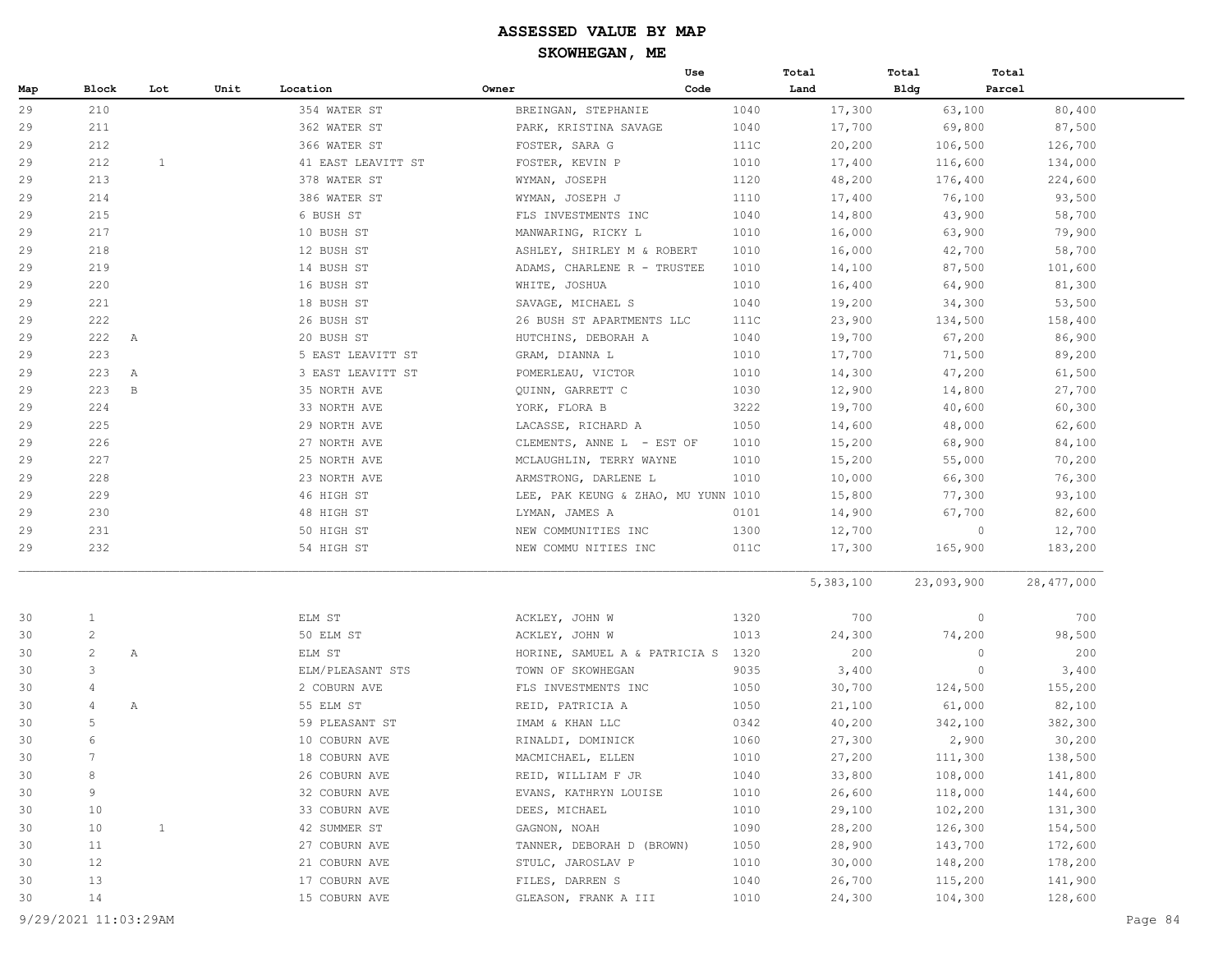|     |       |     |      |                |                                     | Use  | Total  | Total | Total   |         |
|-----|-------|-----|------|----------------|-------------------------------------|------|--------|-------|---------|---------|
| Map | Block | Lot | Unit | Location       | Owner                               | Code | Land   | Bldg  | Parcel  |         |
| 30  | 15    |     |      | 11 COBURN AVE  | WEAVER, JEFFREY                     | 1040 | 27,400 |       | 153,200 | 180,600 |
| 30  | 16    |     |      | 39 PLEASANT ST | SAMUELSON, SANDRA P                 | 1010 | 19,600 |       | 141,100 | 160,700 |
| 30  | 17    |     |      | 37 PLEASANT ST | SHURAK, KENNETH JOHN JR             | 1010 | 19,100 |       | 83,000  | 102,100 |
| 30  | 18    |     |      | 33 PLEASANT ST | WEESE, VON L                        | 1040 | 19,900 |       | 99,100  | 119,000 |
| 30  | 20    |     |      | PLEASANT ST    | TOWN OF SKOWHEGAN                   | 9035 | 800    |       | $\circ$ | 800     |
| 30  | 21    |     |      | 10 SUMMER ST   | BOUCHER, ELLEN G (WITHEE)           | 1010 | 14,900 |       | 62,800  | 77,700  |
| 30  | 22    |     |      | 14 SUMMER ST   | DAUPHINEE, TY E                     | 1010 | 13,900 |       | 18,500  | 32,400  |
| 30  | 23    |     |      | 16 SUMMER ST   | IRWIN, RICHARD D SR                 | 1010 | 15,800 |       | 51,800  | 67,600  |
| 30  | 24    |     |      | 20 SUMMER ST   | LONG, PHYLLIS M                     | 1040 | 14,600 |       | 68,900  | 83,500  |
| 30  | 25    |     |      | 22 SUMMER ST   | JADA PROPERTIES                     | 1010 | 14,900 |       | 58,100  | 73,000  |
| 30  | 26    |     |      | 26 SUMMER ST   | HOLT, DEREK                         | 1010 | 16,900 |       | 60,900  | 77,800  |
| 30  | 27    |     |      | 28 SUMMER ST   | ST PIERRE, DONNA M                  | 1040 | 13,300 |       | 58,800  | 72,100  |
| 30  | 29    |     |      | 46 SUMMER ST   | DERBYSHIRE, JAMES A                 | 1040 | 18,200 |       | 69,000  | 87,200  |
| 30  | 30    |     |      | 48 SUMMER ST   | FRANKLIN, ESTER B                   | 1010 | 21,800 |       | 69,200  | 91,000  |
| 30  | 31    |     |      | 47 SUMMER ST   | DAYTON, DEBORA                      | 1010 | 20,600 |       | 110,600 | 131,200 |
| 30  | 32    |     |      | 43 SUMMER ST   | SPENCER, NANCY BOSWORTH             | 1040 | 18,300 |       | 60,700  | 79,000  |
| 30  | 33    |     |      | 41 SUMMER ST   | QUIMBY, HEATHER J                   | 1010 | 14,500 |       | 47,300  | 61,800  |
| 30  | 34    |     |      | 39 SUMMER ST   | GOULETTE, RICHARD A                 | 1010 | 15,200 |       | 54,500  | 69,700  |
| 30  | 35    |     |      | 37 SUMMER ST   | LIBBY, ELTON G                      | 1040 | 19,700 |       | 79,800  | 99,500  |
| 30  | 36    |     |      | 33 SUMMER ST   | FRANCK, DARRELL                     | 1010 | 20,500 |       | 74,000  | 94,500  |
| 30  | 37    |     |      | 29 SUMMER ST   | CROSSWAY LLC                        | 1110 | 15,200 |       | 84,900  | 100,100 |
| 30  | 38    |     |      | 25 SUMMER ST   | CROSSWAY LLC                        | 111C | 17,500 |       | 80,800  | 98,300  |
| 30  | 39    |     |      | 23 SUMMER ST   | LI, RUI TIAN                        | 1010 | 15,200 |       | 80,500  | 95,700  |
| 30  | 40    |     |      | 21 SUMMER ST   | PHILLIPS, JOHN H                    | 1010 | 15,200 |       | 74,900  | 90,100  |
| 30  | 41    |     |      | 17 SUMMER ST   | POMEROY, GRACE F                    | 1010 | 14,600 |       | 71,600  | 86,200  |
| 30  | 42    |     |      | 15 SUMMER ST   | EWING, PHILIP DANIEL                | 1010 | 15,200 |       | 52,400  | 67,600  |
| 30  | 43    |     |      | 13 SUMMER ST   | LOWE, JUNE                          | 1010 | 14,900 |       | 56,300  | 71,200  |
| 30  | 44    |     |      | 11 SUMMER ST   | WARD, TODD G                        | 1010 | 15,200 |       | 72,600  | 87,800  |
| 30  | 45    |     |      | 27 PLEASANT ST | LOUDER, MICHAEL J                   | 1040 | 15,500 |       | 64,700  | 80,200  |
| 30  | 46    |     |      | 25 PLEASANT ST | JORIC ENTERPRISES                   | 111C | 18,800 |       | 119,300 | 138,100 |
| 30  | 48    |     |      | 10 BENNETT AVE | II RENT PROPERTY MANAGEMENT LL 1060 |      | 12,900 |       | 3,800   | 16,700  |
| 30  | 49    |     |      | 14 BENNETT AVE | TRUE, JULIE A                       | 1010 | 11,200 |       | 47,500  | 58,700  |
| 30  | 50    |     |      | BENNETT AVE    | WYMAN, JOSEPH J                     | 1320 | 900    |       | $\circ$ | 900     |
| 30  | 51    |     |      | BENNETT AVE    | BENNETT, SHIRLEY M                  | 1060 | 21,700 |       | 6,700   | 28,400  |
| 30  | 51    | ON  |      | 16 BENNETT AVE | WYMAN, JOSEPH                       | 1031 | 0      |       | 9,900   | 9,900   |
| 30  | 52    |     |      | 20 BENNETT AVE | BENNETT, SHIRLEY M                  | 1010 | 19,100 |       | 60,000  | 79,100  |
| 30  | 54    |     |      | 24 BENNETT AVE | SAVIO, STEVEN JR                    | 1010 | 19,500 |       | 73,100  | 92,600  |
| 30  | 55    |     |      | 28 BENNETT AVE | SHURAK, SAVANAH M                   | 1010 | 20,400 |       | 87,900  | 108,300 |
| 30  | 56    |     |      | 34 BENNETT AVE | HODGES, PAUL                        | 111C | 30,800 |       | 84,000  | 114,800 |
| 30  | 57    |     |      | 38 BENNETT AVE | GILES, DAVEY J                      | 1050 | 27,100 |       | 72,700  | 99,800  |
| 30  | 58    |     |      | 42 BENNETT AVE | DOBLE, CHRISTOPHER                  | 1110 | 25,000 |       | 99,500  | 124,500 |
| 30  | 59    |     |      | 44 BENNETT AVE | PADGETT, CATHY C                    | 031R | 35,700 |       | 164,300 | 200,000 |
| 30  | 60    |     |      | 48 BENNETT AVE | HARVILLE, THOMAS W                  | 1040 | 19,200 |       | 45,500  | 64,700  |
| 30  | 61    |     |      | 32 SPRING ST   | EVERETT, ERIC                       | 1010 | 19,600 |       | 70,400  | 90,000  |
| 30  | 62    |     |      | 36 SPRING ST   | RODRIGUE, FRANCIS                   | 1040 | 19,400 |       | 50,100  | 69,500  |
| 30  | 63    |     |      | 40 SPRING ST   | HEWEY, MYRON                        | 1040 | 19,000 |       | 59,300  | 78,300  |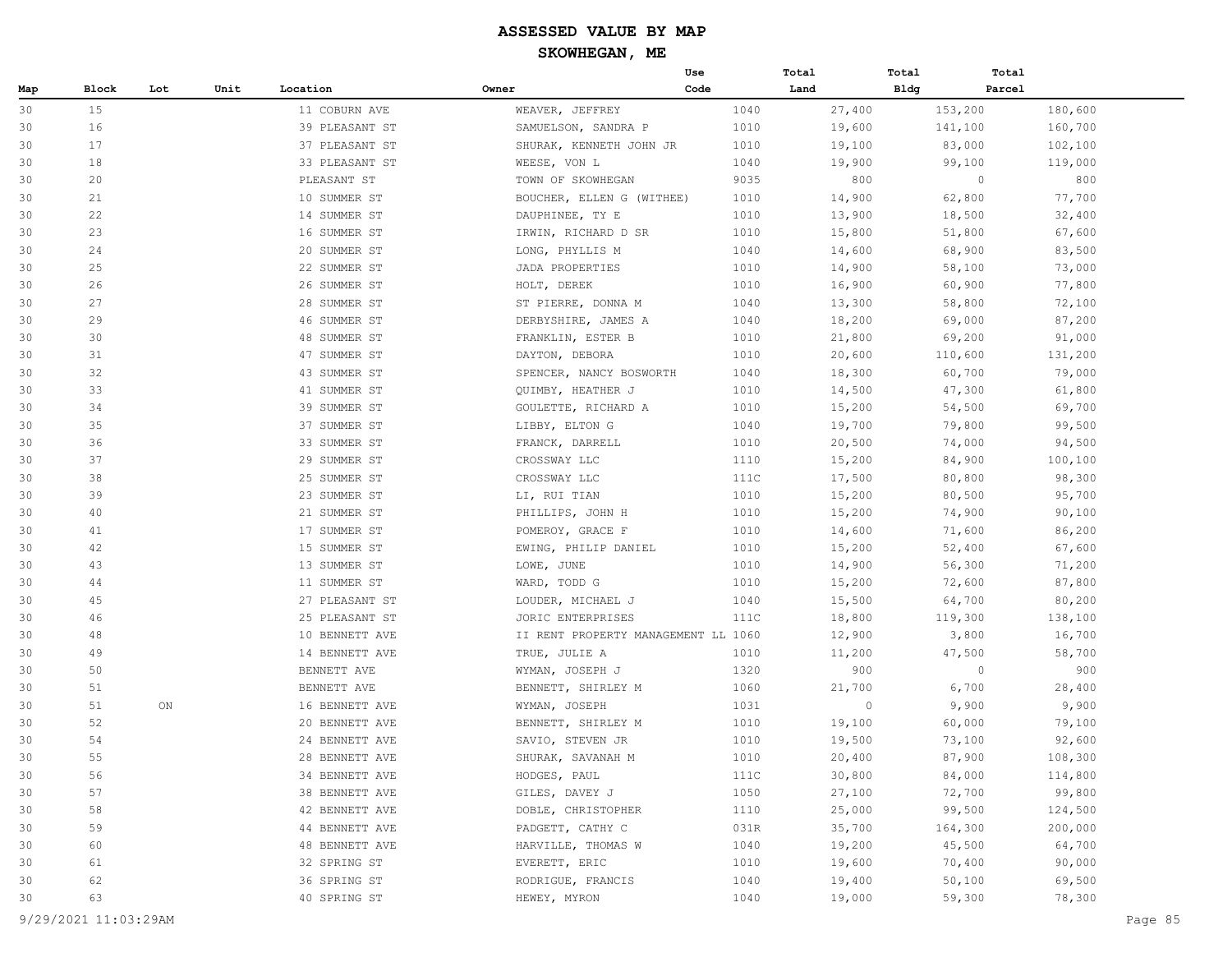|     |         |     |      |                 |                                     | Use  | Total   | Total       | Total   |  |
|-----|---------|-----|------|-----------------|-------------------------------------|------|---------|-------------|---------|--|
| Map | Block   | Lot | Unit | Location        | Owner                               | Code | Land    | <b>Bldg</b> | Parcel  |  |
| 30  | 64      |     |      | 42 SPRING ST    | BOONE, SHEENA L                     | 1010 | 19,000  | 100,700     | 119,700 |  |
| 30  | 66      |     |      | 43 SPRING ST    | CROCKETT, PAULA M - LIFE ESTAT 1010 |      | 18,100  | 64,800      | 82,900  |  |
| 30  | 67      |     |      | 39 SPRING ST    | SOULE, G GREGORY                    | 1010 | 19,900  | 92,900      | 112,800 |  |
| 30  | 69      |     |      | 29 SPRING ST    | CLEMENT, JOEL K                     | 316I | 38,100  | 69,800      | 107,900 |  |
| 30  | 70      |     |      | 17 SPRING ST    | LEMPICKA, ANETA                     | 111C | 20,100  | 70,300      | 90,400  |  |
| 30  | 71      |     |      | 13 SPRING ST    | MCGREGOR, ELLEN                     | 1010 | 16,300  | 83,800      | 100,100 |  |
| 30  | 72      |     |      | 11 SPRING ST    | DUNN, BRIANNA M                     | 1010 | 17,900  | 74,900      | 92,800  |  |
| 30  | 73      |     |      | 140 MADISON AVE | BERRY, DANIEL H                     | 0342 | 28,500  | 130,800     | 159,300 |  |
| 30  | 74      |     |      | 142 MADISON AVE | FOLSOM, MICHAEL N                   | 1050 | 16,400  | 76,800      | 93,200  |  |
| 30  | 75      |     |      | 144 MADISON AVE | GRANVILLE, MARCIA B                 | 3180 | 122,400 | 116,600     | 239,000 |  |
| 30  | 76      |     |      | 152 MADISON AVE | CUNLIFFE, WHITNEY F                 | 1090 | 23,500  | 262,800     | 286,300 |  |
| 30  | 76<br>Α |     |      | 148 MADISON AVE | CURRIER, REBECCA A                  | 1010 | 20,100  | 106,700     | 126,800 |  |
| 30  | 76      | B   |      | 3 RUSSELL RD    | DERBYSHIRE, JAMES A                 | 1030 | 18,900  | 25,600      | 44,500  |  |
| 30  | 77      |     |      | 49 BENNETT AVE  | POLAND, CURTIS T & DEBORAH S        | 0130 | 14,200  | 174,000     | 188,200 |  |
| 30  | 78      |     |      | 43 BENNETT AVE  | TANNER, MARK K                      | 1110 | 24,400  | 108,500     | 132,900 |  |
| 30  | 79      |     |      | 39 BENNETT AVE  | TARDIFF, RYAN C                     | 1010 | 20,000  | 93,500      | 113,500 |  |
| 30  | 80      |     |      | 37 BENNETT AVE  | PIPES, JAMES E                      | 1010 | 21,100  | 121,300     | 142,400 |  |
| 30  | 81      |     |      | 33 BENNETT AVE  | POULIN, LEE M                       | 111C | 20,000  | 114,200     | 134,200 |  |
| 30  | 82      |     |      | 31 BENNETT AVE  | HAYWOOD, CRAIG W                    | 1010 | 19,900  | 70,900      | 90,800  |  |
| 30  | 83      |     |      | 27 BENNETT AVE  | CATES, TYLER ANTHONY                | 1010 | 19,400  | 63,200      | 82,600  |  |
| 30  | 84      |     |      | 23 BENNETT AVE  | SOLL, ELJAH M                       | 1010 | 28,100  | 110,600     | 138,700 |  |
| 30  | 85      |     |      | 19 BENNETT AVE  | ALBERICO, MARY                      | 1010 | 19,600  | 81,500      | 101,100 |  |
| 30  | 86      |     |      | 17 BENNETT AVE  | ENAIRE, CHAD                        | 1010 | 19,100  | 21,300      | 40,400  |  |
| 30  | 87      |     |      | 15 BENNETT AVE  | FITZSIMMONS, BEVERLY J              | 1010 | 17,600  | 60,800      | 78,400  |  |
| 30  | 88      |     |      | 9 BENNETT AVE   | II RENT PROPERTY MANAGEMENT LL 1050 |      | 18,900  | 78,800      | 97,700  |  |
| 30  | 89      |     |      | 7 BENNETT AVE   | BUSHEY, SUE A                       | 1040 | 16,400  | 86,000      | 102,400 |  |
| 30  | 90      |     |      | 19 PLEASANT ST  | BUSHEY, SUE A                       | 1040 | 18,300  | 106,400     | 124,700 |  |
| 30  | 91      |     |      | 17 PLEASANT ST  | ALMARAZ, JOSE J JR                  | 1040 | 19,500  | 58,100      | 77,600  |  |
| 30  | 92      |     |      | 13 PLEASANT ST  | LUCE, SARAH JANE - PERSONAL RE 1010 |      | 19,800  | 54,800      | 74,600  |  |
| 30  | 93      |     |      | 11 PLEASANT ST  | LUCE, SARAH JANE - PERSONAL RE 1010 |      | 19,900  | 7,900       | 27,800  |  |
| 30  | 94      |     |      | 7 PLEASANT ST   | HIGHT PARTNERSHIP LLC               | 1010 | 19,200  | 104,300     | 123,500 |  |
| 30  | 95      |     |      | 66 MADISON AVE  | AUSTIN, NOEL                        | 3420 | 70,200  | 75,200      | 145,400 |  |
| 30  | 96      |     |      | 74 MADISON AVE  | HIGHT PARTNERSHIP LLC               | 1050 | 12,200  | 62,500      | 74,700  |  |
| 30  | 97      |     |      | 78 MADISON AVE  | HIGHT PARTNERSHIP LLC               | 3400 | 78,400  | 164,000     | 242,400 |  |
| 30  | 98      |     |      | 88 MADISON AVE  | L & W REALTY LLC                    | 3300 | 90,200  | 92,700      | 182,900 |  |
| 30  | 98      | 1   |      | 98 MADISON AVE  | HIGHT PARTNERSHIP LLC               | 322I | 26,500  | 106,500     | 133,000 |  |
| 30  | 100     |     |      | 104 MADISON AVE | TAYLOR APARTMENTS LLC               | 1110 | 22,000  | 131,000     | 153,000 |  |
| 30  | 102     |     |      | 108 MADISON AVE | PELLETIER, SUSAN M                  | 3220 | 85,900  | 150,900     | 236,800 |  |
| 30  | 103     |     |      | 112 MADISON AVE | SMITH, MATTHEW M                    | 1040 | 15,500  | 82,100      | 97,600  |  |
| 30  | 104     |     |      | 116 MADISON AVE | WYMAN, JOSEPH                       | 0111 | 10,200  | 65,400      | 75,600  |  |
| 30  | 105     |     |      | 118 MADISON AVE | WILSON, JUSTIN R                    | 1010 | 12,200  | 70,600      | 82,800  |  |
| 30  | 106     |     |      | 122 MADISON AVE | SAMBRANO, ERNEST H                  | 0104 | 17,700  |             | 131,700 |  |
|     | 107     |     |      | 10 WHITTEN CT   |                                     |      | 22,500  | 114,000     | 44,200  |  |
| 30  |         |     |      |                 | SMITH, MATTHEW                      | 1010 |         | 21,700      |         |  |
| 30  | 107 A   |     |      | 9 WHITTEN CT    | SMITH, MATTHEW                      | 1010 | 21,900  | 60,000      | 81,900  |  |
| 30  | 108     |     |      | 124 MADISON AVE | LANEY, GLEN SR                      | 334S | 79,500  | 62,500      | 142,000 |  |
| 30  | 109     |     |      | 128 MADISON AVE | SMITH, MATTHEW M                    | 1110 | 8,300   | 162,800     | 171,100 |  |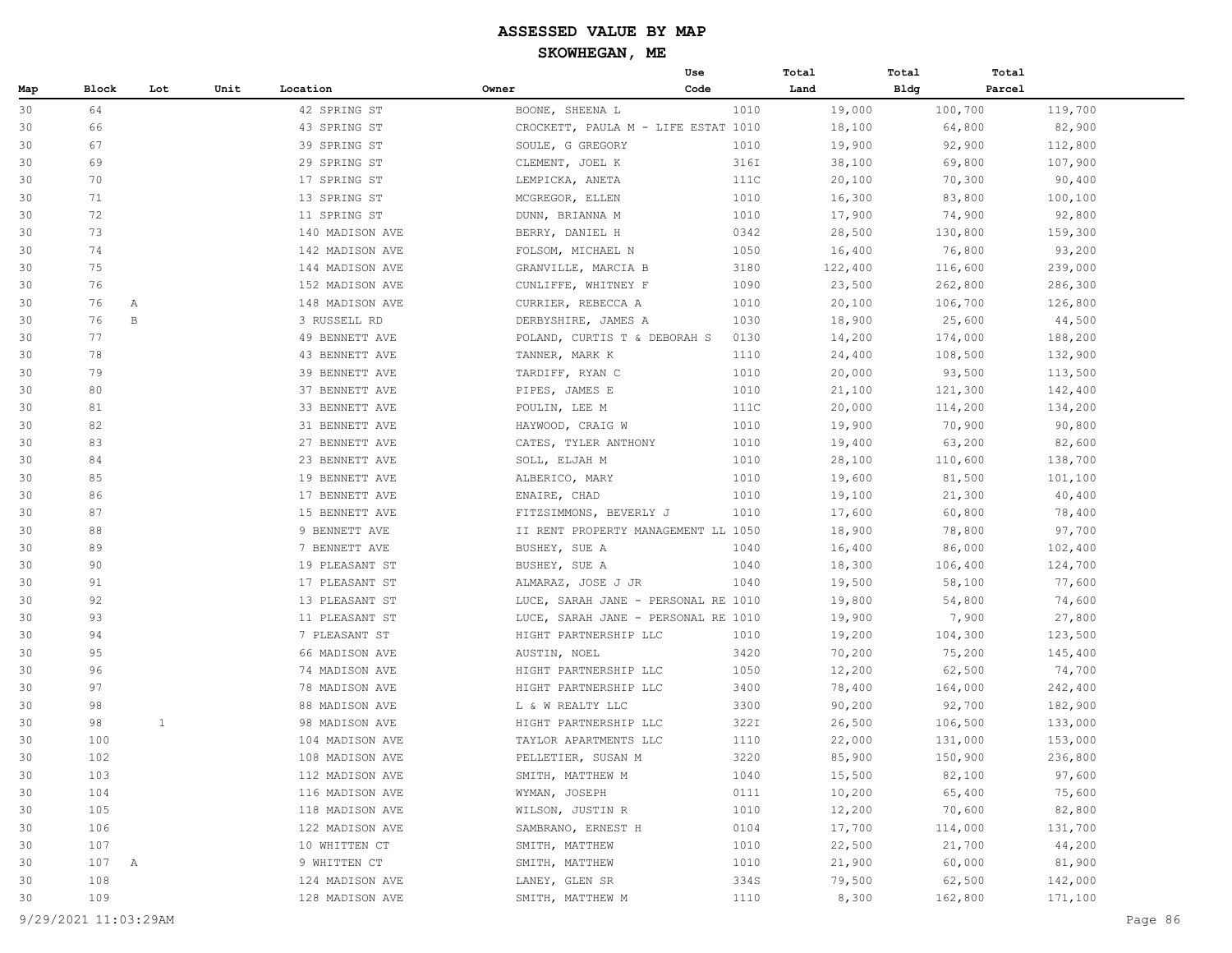|     |                 |                             |      |                     |                                     | Use  | Total     | Total      | Total             |
|-----|-----------------|-----------------------------|------|---------------------|-------------------------------------|------|-----------|------------|-------------------|
| Map | Block           | Lot                         | Unit | Location            | Owner                               | Code | Land      | Bldg       | Parcel            |
| 30  | 110             |                             |      | 130 MADISON AVE     | CHANDLER, JENNIFER D                | 1010 | 14,400    | 93,600     | 108,000           |
| 30  | 111             |                             |      | 134 MADISON AVE     | JED ENTERPRISES INC                 | 390I | 72,900    | 91,500     | 164,400           |
| 30  | 112             |                             |      | 36 COBURN AVE       | FLANNERY, EVERETT B JR              | 1010 | 24,000    | 170,800    | 194,800           |
| 30  | 112             | A                           |      | 40 COBURN AVE       | POULIN, DIANE E                     | 1010 | 25,600    | 270,600    | 296,200           |
| 30  | 112             | $\, {\bf B}$                |      | COBURN AVE          | ELEVATION PARTNERS LLC              | 1300 | 25,900    |            | $\circ$<br>25,900 |
| 30  | 113             |                             |      | 50 COBURN AVE       | MCCABE, SARAH ADAMS BIGNEY          | 1010 | 31,700    | 153,500    | 185,200           |
| 30  | 114             |                             |      | 56 COBURN AVE       | TYKS, STEPHEN                       | 1010 | 32,000    | 133,200    | 165,200           |
| 30  | 114             | A                           |      | 62 COBURN AVE       | TEIXEIRA, OWEN D                    | 1010 | 28,900    | 128,500    | 157,400           |
| 30  | 114             | $\, {\bf B}$                |      | 68 COBURN AVE       | JORDAN, VIRGINIA                    | 1010 | 32,000    | 130,500    | 162,500           |
| 30  | 114             | $\mathsf{C}$                |      | 72 COBURN AVE       | FILES, STEPHEN L                    | 1010 | 39,200    | 132,700    | 171,900           |
| 30  | 114             | $\mathbb{D}$                |      | 78 COBURN AVE       | HOWARD, VIRGINIA R (FALL)           | 1010 | 39,800    | 110,800    | 150,600           |
| 30  | 115             |                             |      | 43 COBURN AVE       | MADDOCKS, DAVID C & SANDERS, K 1010 |      | 28,700    | 84,300     | 113,000           |
| 30  | 115             | A                           |      | 47 COBURN AVE       | EARLE, MARY E - TRUSTEE             | 1010 | 28,100    | 129,100    | 157,200           |
| 30  | 115             | $\, {\bf B}$                |      | 51 COBURN AVE       | ESTY, DAWNA W - LE                  | 1010 | 28,100    | 147,900    | 176,000           |
| 30  | 116             |                             |      | 57 COBURN AVE       | KENNEDY, WILLIAM A                  | 1010 | 41,400    | 304,800    | 346,200           |
| 30  | 116             | A                           |      | 65 COBURN AVE       | GODIN, ROBERT T                     | 1010 | 34,800    | 98,500     | 133,300           |
| 30  | 116             | $\, {\bf B}$                |      | 69 COBURN AVE       | NADEAU, RICHARD L                   | 1010 | 41,000    | 165,800    | 206,800           |
| 30  | 117             |                             |      | 100 COBURN AVE      | DUMONT, ANDREW                      | 1010 | 34,500    | 148,400    | 182,900           |
| 30  | 117             | 1                           |      | 94 COBURN AVE       | LEWIA, KAREN W                      | 1010 | 28,400    | 124,300    | 152,700           |
| 30  | 118             |                             |      | 77 COBURN AVE       | POULIN, TIMOTHY LAWRENCE            | 1010 | 29,100    | 133,400    | 162,500           |
| 30  | 119             |                             |      | 83 COBURN AVE       | GAGNON, RICHARD E                   | 1010 | 41,800    | 218,700    | 260,500           |
| 30  | 120             |                             |      | 87 COBURN AVE       | FLANNERY, KATHERINE J               | 1010 | 41,800    | 171,900    | 213,700           |
| 30  | 121             |                             |      | COBURN AVE          | DEVOE, BONITA G                     | 1300 | 23,600    |            | $\circ$<br>23,600 |
| 30  | 121             | 1                           |      | 97 COBURN AVE       | DEVOE, JON G                        | 1010 | 28,100    | 114,200    | 142,300           |
| 30  | 122             |                             |      | 84 COBURN AVE       | BOLDUC, ROBERT A II - TRUSTEE       | 1010 | 40,300    | 339,800    | 380,100           |
| 30  | 123             |                             |      | 88 COBURN AVE       | MORIN, RAYMOND                      | 1010 | 31,100    | 124,900    | 156,000           |
| 30  | 124             |                             |      | 91 COBURN AVE       | HALL, VIOLETTE                      | 1010 | 31,700    | 116,600    | 148,300           |
|     |                 |                             |      |                     |                                     |      |           |            |                   |
|     |                 |                             |      |                     |                                     |      | 3,408,100 | 12,848,700 | 16,256,800        |
| 31  | <sup>1</sup>    |                             |      | 62 ELM ST           | HORINE, SAMUEL A III                | 1013 | 50,300    | 149,100    | 199,400           |
| 31  | $\overline{c}$  |                             |      | 66 ELM ST           | BLOOMFIELD ACADEMY                  | 9200 | 43,200    | 92,600     | 135,800           |
| 31  | 3               |                             |      | 2 NORRIDGEWOCK AVE  | GOVONI, STEVEN C                    | 1013 | 70,900    | 75,800     | 146,700           |
| 31  | 3               | Α                           |      | 12 NORRIDGEWOCK AVE | KENNEDY, JOSEPH P                   | 1013 | 79,100    | 159,300    | 238,400           |
| 31  | 3               | A 1                         |      | 28 NORRIDGEWOCK AVE | MARQUIS, DUANE                      | 1060 | 23,800    | 13,000     | 36,800            |
| 31  | 4               |                             |      | 36 NORRIDGEWOCK AVE | VIOLETTE, MONA                      | 1013 | 55,500    | 96,400     | 151,900           |
| 31  | 5               |                             |      | 48 NORRIDGEWOCK AVE | MARGARET CHASE SMITH FOUNDATIO 920V |      | 54,600    |            | 0<br>54,600       |
| 31  | 6               |                             |      | 56 NORRIDGEWOCK AVE | MARGARET CHASE SMITH FOUNDATIO 920C |      | 206,400   | 480,100    | 686,500           |
| 31  | $7\phantom{.0}$ |                             |      | 83 NORRIDGEWOCK AVE | GALBRAITH, KEVIN J                  | 1010 | 80,900    | 84,900     | 165,800           |
| 31  | 7               | $\mathop{}\!\textnormal{E}$ |      | NORRIDGEWOCK RD     | CENTRAL MAINE POWER CO              | 4230 | 32,000    |            | 32,000<br>0       |
| 31  | 8               |                             |      | 59 NORRIDGEWOCK AVE | REID, PATRICIA A                    | 1010 | 46,200    | 114,000    | 160,200           |
| 31  | 9               |                             |      | 53 NORRIDGEWOCK AVE | CARPENTER, SCHYLER                  | 1010 | 25,700    | 80,200     | 105,900           |
| 31  | 10              |                             |      | 49 NORRIDGEWOCK AVE | KING, STEPHEN W                     | 1010 | 19,900    | 93,900     | 113,800           |
| 31  | 11              |                             |      | 45 NORRIDGEWOCK AVE | RICKARDS, KIMBERLY S                | 1010 | 19,800    | 104,500    | 124,300           |
| 31  | 12              |                             |      | NORRIDGEWOCK AVE    | SOMERSET WOODS TRUSTEES             | 920V | 60,000    |            | 60,000<br>$\circ$ |
| 31  | 13              |                             |      | 41 NORRIDGEWOCK AVE | ROY, JACOB P                        | 1010 | 28,500    | 80,400     | 108,900           |
|     |                 |                             |      |                     |                                     |      |           |            |                   |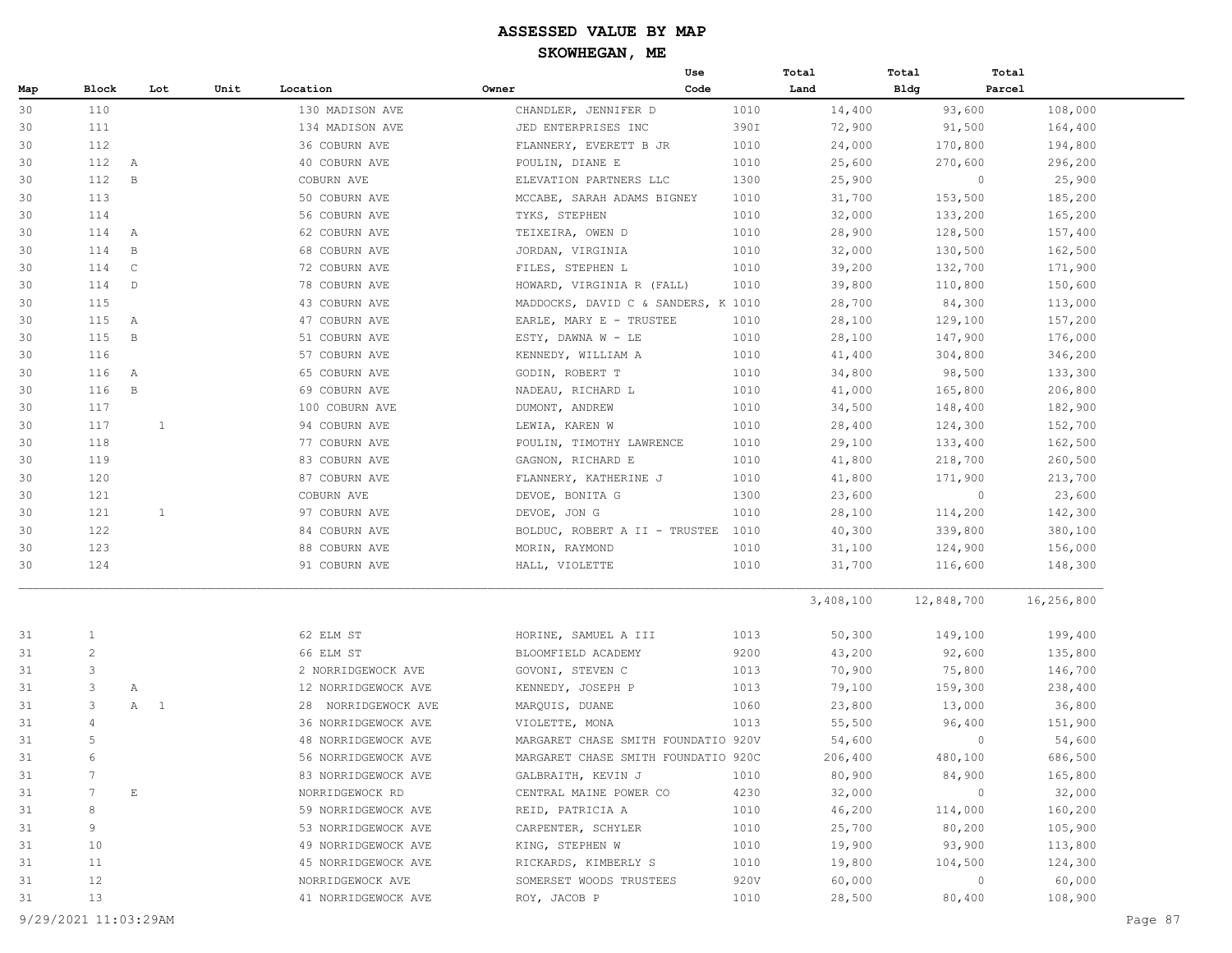|     |                 |                |      |                     |                                     | Use  | Total     | Total       | Total     |
|-----|-----------------|----------------|------|---------------------|-------------------------------------|------|-----------|-------------|-----------|
| Map | Block           | Lot            | Unit | Location            | Owner                               | Code | Land      | <b>Bldg</b> | Parcel    |
| 31  | 14              |                |      | 31 NORRIDGEWOCK AVE | MATNEY, ROGER D                     | 1010 | 27,200    | 142,800     | 170,000   |
| 31  | 15              |                |      | 25 NORRIDGEWOCK AVE | GOVONI, STEVEN C                    | 1010 | 29,100    | 199,000     | 228,100   |
| 31  | 16              |                |      | 17 NORRIDGEWOCK AVE | WEEKS, HARRY D                      | 1010 | 39,300    | 83,800      | 123,100   |
| 31  | 16              | $\mathbf{1}$   |      | 9 NORRIDGEWOCK AVE  | KITCHIN, ROBERT D                   | 1010 | 19,600    | 103,200     | 122,800   |
| 31  | 16              | $\overline{c}$ |      | 15 NORRIDGEWOCK AVE | WHITTEMORE, DANIEL P                | 1010 | 19,000    | 125,300     | 144,300   |
| 31  | 18              |                |      | 7 NORRIDGEWOCK AVE  | RINALDI, DOMINICK S                 | 1010 | 30,000    | 162,400     | 192,400   |
|     |                 |                |      |                     |                                     |      | 1,061,000 | 2,440,700   | 3,501,700 |
| 32  | 1               |                |      | 46 RUSSELL RD       | POULIN, JOHN M                      | 1010 | 30,900    | 91,000      | 121,900   |
| 32  | $\overline{c}$  |                |      | 80 RUSSELL RD       | CROTEAU, JODIE L                    | 1010 | 19,400    | 71,200      | 90,600    |
| 32  | 3               |                |      | 84 RUSSELL RD       | BECKWITH, REBECCA L                 | 1010 | 19,100    | 47,500      | 66,600    |
| 32  | 4               |                |      | 88 RUSSELL RD       | MEADER, MICHAEL L                   | 1010 | 19,800    | 55,000      | 74,800    |
| 32  | 5               |                |      | 90 RUSSELL RD       | SAFFORD, PAMELA J                   | 1010 | 21,400    | 72,700      | 94,100    |
| 32  | 6               |                |      | 96 RUSSELL RD       | CHRISTOPH, MICHAEL                  | 1010 | 22,900    | 53,100      | 76,000    |
| 32  | 6               | $\mathbf{1}$   |      | 92 RUSSELL RD       | GRAY, JOHNNY A                      | 1010 | 18,500    | 77,300      | 95,800    |
| 32  | $7\phantom{.0}$ |                |      | 98 RUSSELL RD       | LUCE, KATIE S                       | 1010 | 27,000    | 51,700      | 78,700    |
| 32  | 7               | $\mathbf{1}$   |      | 104 RUSSELL RD      | LYONS, SHERRY                       | 1010 | 27,300    | 45,800      | 73,100    |
| 32  | 8               |                |      | 55 BEECH ST         | MCCARTHY, MICHAEL B - LE            | 1010 | 10,900    | 14,300      | 25,200    |
| 32  | 9               |                |      | 51 BEECH ST         | CUTTEN, GEORGE                      | 1010 | 11,200    | 16,100      | 27,300    |
| 32  | 10              |                |      | 47 BEECH ST         | RILEY, ASHLEY L                     | 1010 | 13,600    | 55,400      | 69,000    |
| 32  | 10              | В              |      | 49 BEECH ST         | CUTTEN, GEORGE                      | 1110 | 11,200    | 73,900      | 85,100    |
| 32  | 11              |                |      | 39 BEECH ST         | B.D.C. MANAGEMENT CORPORATION       | 1010 | 11,200    | 24,900      | 36,100    |
| 32  | 11<br>Α         |                |      | 37 BEECH ST         | B.D.C. MANAGEMENT CORPORATION       | 1010 | 11,200    | 47,400      | 58,600    |
| 32  | 11              | $\, {\bf B}$   |      | 41 BEECH ST         | HOMER, VERNON L                     | 1010 | 11,200    | 61,200      | 72,400    |
| 32  | 13              |                |      | 29 BEECH ST         | SKOWHEGAN STATE FAIR                | 1300 | 12,300    | $\circ$     | 12,300    |
| 32  | 14              |                |      | 27 BEECH ST         | THIBAULT, GERALD W                  | 1010 | 11,200    | 74,100      | 85,300    |
| 32  | 15              |                |      | 25 BEECH ST         | B.D.C. MANAGEMENT CORPORATION       | 1010 | 13,600    | 51,300      | 64,900    |
| 32  | 16              |                |      | BEECH ST            | HIGHT PARTNERS LLC                  | 220V | 27,200    | $\circ$     | 27,200    |
| 32  | 17              |                |      | BEECH ST            | HIGHT PARTNERS LLC                  | 220V | 18,000    | $\circ$     | 18,000    |
| 32  | 17              | $\mathbf{1}$   |      | 9 BEECH ST          | ESTES, DANIEL H                     | 1030 | 9,600     | 8,300       | 17,900    |
| 32  | 17              | ON1            |      | 11 BEECH ST         | HENSHAW, MARJORIE                   | 1031 | $\circ$   | 5,300       | 5,300     |
| 32  | 18              |                |      | 7 BEECH ST          | TYKS HOLDING INC                    | 1040 | 11,200    | 64,100      | 75,300    |
| 32  | 19              |                |      | 220 MADISON AVE     | TYKS HOLDING INC                    | 0322 | 52,400    | 96,800      | 149,200   |
| 32  | 20              |                |      | 214 MADISON AVE     | DEPOSITORS TRUST COMPANY            | 3410 | 98,200    | 231,300     | 329,500   |
| 32  | 21              |                |      | 10 BEECH ST         | DAIGNEAULT, DAVID H                 | 1010 | 10,900    | 74,300      | 85,200    |
| 32  | 22              |                |      | 14 BEECH ST         | ESSENCY, PAUL F                     | 1010 | 13,300    | 79,200      | 92,500    |
| 32  | 23              |                |      | 24 BEECH ST         | BILODEAU, JOHN W                    | 1010 | 13,300    | 57,600      | 70,900    |
| 32  | 23<br>Α         |                |      | 18 BEECH ST         | WALKER, JANICE J                    | 1010 | 13,900    | 61,000      | 74,900    |
| 32  | 24              |                |      | 26 BEECH ST         | BUZZELL, BRUCE A                    | 1010 | 14,100    | 107,200     | 121,300   |
| 32  | 25              |                |      | 30 BEECH ST         | TURNER, COREY M                     | 1010 | 13,400    | 88,500      | 101,900   |
| 32  | 25<br>Α         |                |      | 29 HANOVER ST       | COTEZ, THOMAS                       | 1010 | 16,400    | 42,300      | 58,700    |
| 32  | 26              |                |      | 25 HANOVER ST       | CHAPMAN, AARON J                    | 1010 | 16,400    | 40,400      | 56,800    |
| 32  | 27              |                |      | 19 HANOVER ST       | DUNBAR, CORY D                      | 1010 | 16,600    | 40,100      | 56,700    |
| 32  | 28              |                |      | 15 HANOVER ST       | PERKINS, DONALD J                   | 1040 | 16,300    | 52,200      | 68,500    |
| 32  | 29              |                |      | 11 HANOVER ST       | RILEY, ROBERT RICHARD - PERS R 1010 |      | 16,300    | 55,300      | 71,600    |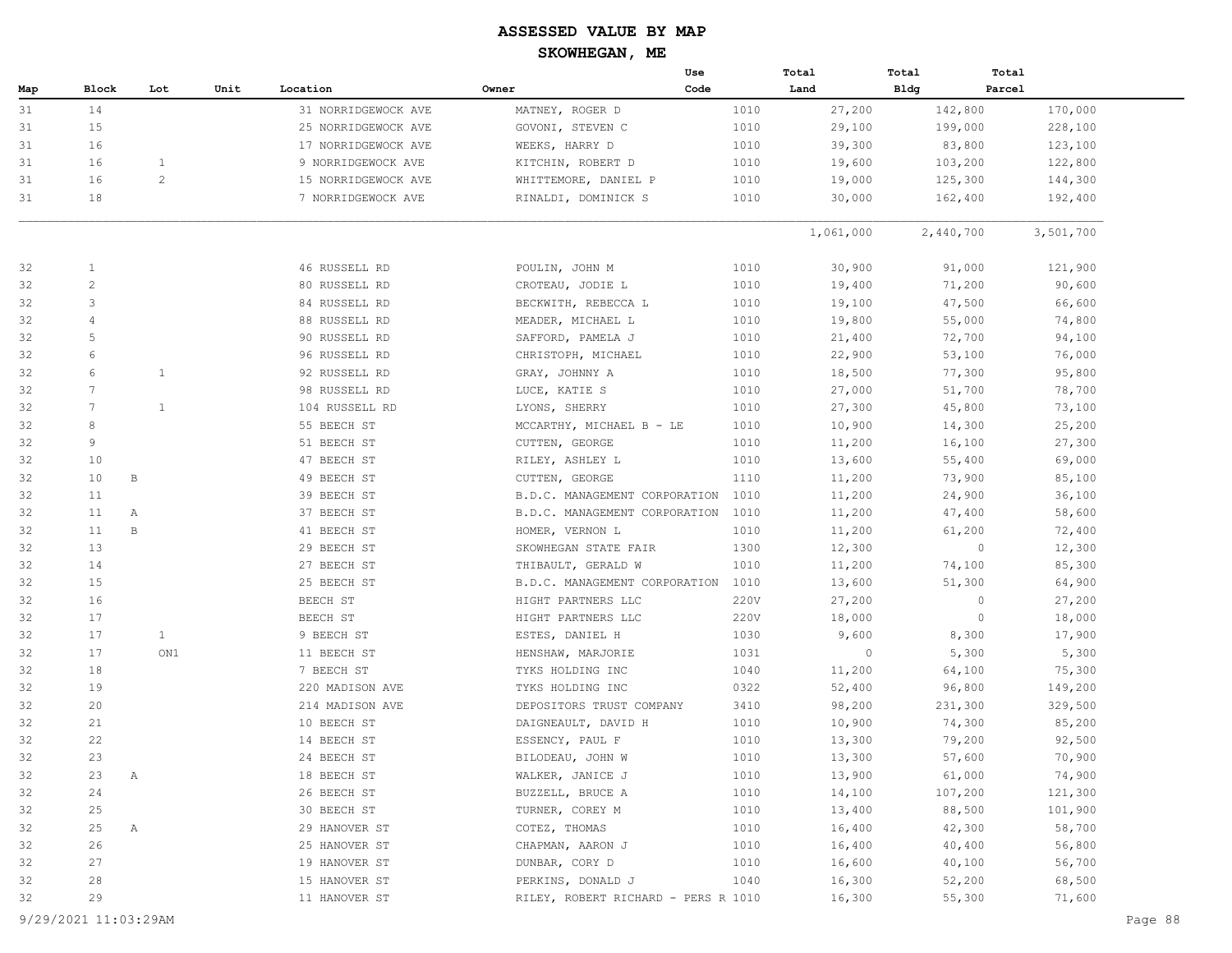|     |       |              |      |                 |                                     | Use  | Total   | Total   | Total             |
|-----|-------|--------------|------|-----------------|-------------------------------------|------|---------|---------|-------------------|
| Map | Block | Lot          | Unit | Location        | Owner                               | Code | Land    | Bldg    | Parcel            |
| 32  | 30    |              |      | 7 HANOVER ST    | BLOOD, RUTH F                       | 1010 | 16,300  | 55,200  | 71,500            |
| 32  | 31    |              |      | 210 MADISON AVE | RGM REAL ESTATE LLC                 | 0322 | 31,500  | 165,500 | 197,000           |
| 32  | 32    |              |      | 10 HANOVER ST   | BRUCE, RANDY C                      | 316I | 29,300  | 38,300  | 67,600            |
| 32  | 33    |              |      | 14 HANOVER ST   | TIBBETTS, JAIME L                   | 0101 | 16,600  | 80,200  | 96,800            |
| 32  | 34    |              |      | 18 HANOVER ST   | BENEVOLENT PROTECTIVE ORDER OF 1010 |      | 18,200  | 122,700 | 140,900           |
| 32  | 34    | Α            |      | 20 HANOVER ST   | CORSON, DAVID W                     | 1010 | 12,600  | 41,200  | 53,800            |
| 32  | 34    | $\, {\bf B}$ |      | HANOVER ST      | SKOWHEGAN-MADISON LODGE NO 253 920V |      | 19,800  | 6,500   | 26,300            |
| 32  | 35    |              |      | 24 HANOVER ST   | YORK, BRIAN D                       | 1010 | 12,900  | 69,200  | 82,100            |
| 32  | 36    |              |      | 28 HANOVER ST   | KRESGE, JOHN A                      | 1010 | 16,300  | 79,600  | 95,900            |
| 32  | 36    | 1            |      | 30 HANOVER ST   | QUIRION, STEVEN M                   | 1010 | 16,300  | 78,700  | 95,000            |
| 32  | 38    |              |      | 16 MOODY ST     | HUNTER, RICHARD W                   | 1010 | 15,300  | 67,900  | 83,200            |
| 32  | 39    |              |      | 12 MOODY ST     | BURUM, ERLING M JR                  | 1010 | 11,100  | 59,600  | 70,700            |
| 32  | 40    |              |      | 10 MOODY ST     | ROLLINS, GARY                       | 1010 | 12,600  | 36,400  | 49,000            |
| 32  | 41    |              |      | 29 SILVER ST    | WHITING, BRIAN WILLIAM              | 1010 | 17,000  | 51,400  | 68,400            |
| 32  | 41    | 1            |      | 7 SMITH ST      | WHITING, BRIAN W                    | 1010 | 16,400  | 99,100  | 115,500           |
| 32  | 42    |              |      | 27 SILVER ST    | SKOWHEGAN-MADISON ELKS LDG 253 1010 |      | 17,300  | 66,100  | 83,400            |
| 32  | 43    |              |      | 21 SILVER ST    | SKOWHEGAN-MADISON LODGE NO 253 920C |      | 35,000  | 180,100 | 215,100           |
| 32  | 45    |              |      | 13 SILVER ST    | SKOWHEGAN-MADISON BENEVOLENT        | 1300 | 11,000  |         | $\circ$<br>11,000 |
| 32  | 46    |              |      | 9 SILVER ST     | L & W REALTY LLC                    | 1300 | 13,100  |         | $\circ$<br>13,100 |
| 32  | 47    |              |      | 194 MADISON AVE | FRANKLIN SAVINGS BANK               | 3410 | 96,400  | 325,200 | 421,600           |
| 32  | 48    |              |      | 198 MADISON AVE | L & W REALTY LLC                    | 3220 | 39,700  | 72,400  | 112,100           |
| 32  | 48    | Α            |      | 204 MADISON AVE | BRUCE, RANDY C                      | 322I | 104,500 | 181,800 | 286,300           |
| 32  | 49    |              |      | 10 SILVER ST    | JEWELL, CRAIG D                     | 0105 | 16,700  | 153,500 | 170,200           |
| 32  | 50    |              |      | 22 SILVER ST    | CASSIDY, DANA                       | 112I | 129,400 | 762,700 | 892,100           |
| 32  | 51    |              |      | 49 RUSSELL RD   | LAGASSEY, PATRICK J                 | 1010 | 19,400  | 111,300 | 130,700           |
| 32  | 51    | А            |      | 47 RUSSELL RD   | WILLIAMS, TIMOTHY A                 | 1010 | 19,400  | 91,300  | 110,700           |
| 32  | 51    | B            |      | 18 ROBINSON ST  | CLUKEY, CAROL C                     | 1030 | 25,000  | 133,000 | 158,000           |
| 32  | 52    |              |      | 43 RUSSELL RD   | HUNT PROPERTIES 101 LLC             | 1010 | 19,000  | 46,400  | 65,400            |
| 32  | 53    |              |      | 39 RUSSELL RD   | CARON, DENNIS                       | 1050 | 19,300  | 45,700  | 65,000            |
| 32  | 53    | Α            |      | 35 RUSSELL RD   | WOOD, THEODORE E & LINDA L - L 1010 |      | 19,200  | 84,600  | 103,800           |
| 32  | 53    | B            |      | 31 RUSSELL RD   | BECKWITH, REBECCA                   | 1030 | 17,600  | 26,800  | 44,400            |
| 32  | 54    |              |      | 14 ROBINSON ST  | TURNER, JOSHUA M                    | 1010 | 24,800  | 170,400 | 195,200           |
| 32  | 55    |              |      | 12 WALTON PL    | NORTHSIDE CEMETARY                  | 9035 | 68,600  |         | $\circ$<br>68,600 |
| 32  | 56    | $\mathbf{1}$ |      | 156 MADISON AVE | CUNLIFFE, KIMBERLY N                | 1010 | 16,400  | 144,400 | 160,800           |
| 32  | 57    |              |      | 158 MADISON AVE | CUNLIFFE, WHITNEY F                 | 1040 | 16,400  | 85,100  | 101,500           |
| 32  | 58    |              |      | 10 WALTON CT    | CUNLIFFE, WHITNEY F                 | 1300 | 14,900  |         | $\circ$<br>14,900 |
| 32  | 59    |              |      | 164 MADISON AVE | CUNLIFFE, WHITNEY F                 | 112I | 130,100 | 608,800 | 738,900           |
| 32  | 60    |              |      | 172 MADISON AVE | THE TOWNE MOTEL LLC                 | 3010 | 198,500 | 496,200 | 694,700           |
| 32  | 62    |              |      | 178 MADISON AVE | ROWE, ALLAN E JR                    | 1040 | 17,200  | 49,900  | 67,100            |
| 32  | 63    |              |      | 182 MADISON AVE | SAVAGE, CHERI L                     | 3260 | 94,600  | 224,900 | 319,500           |
| 32  | 64    |              |      | 188 MADISON AVE | DRK PROPERTIES INC                  | 3220 | 119,300 | 171,700 | 291,000           |
| 32  | 65    |              |      | 34 SILVER ST    | LEBLANC, SCOTT A                    | 1010 | 15,800  | 55,000  | 70,800            |
| 32  | 66    |              |      | 38 SILVER ST    | YORK, MICHAEL D                     | 1010 | 15,800  | 75,300  | 91,100            |
| 32  | 67    |              |      | 40 SILVER ST    | MOODY, SHEILA J                     | 1010 | 15,800  | 52,000  | 67,800            |
| 32  | 68    |              |      | 44 SILVER ST    | GORDON, HARRIETT C                  | 1010 | 16,400  | 77,600  | 94,000            |
| 32  | 70    |              |      | 48 SILVER ST    | WASHBURN, TERRY S                   | 1010 | 12,300  | 73,400  | 85,700            |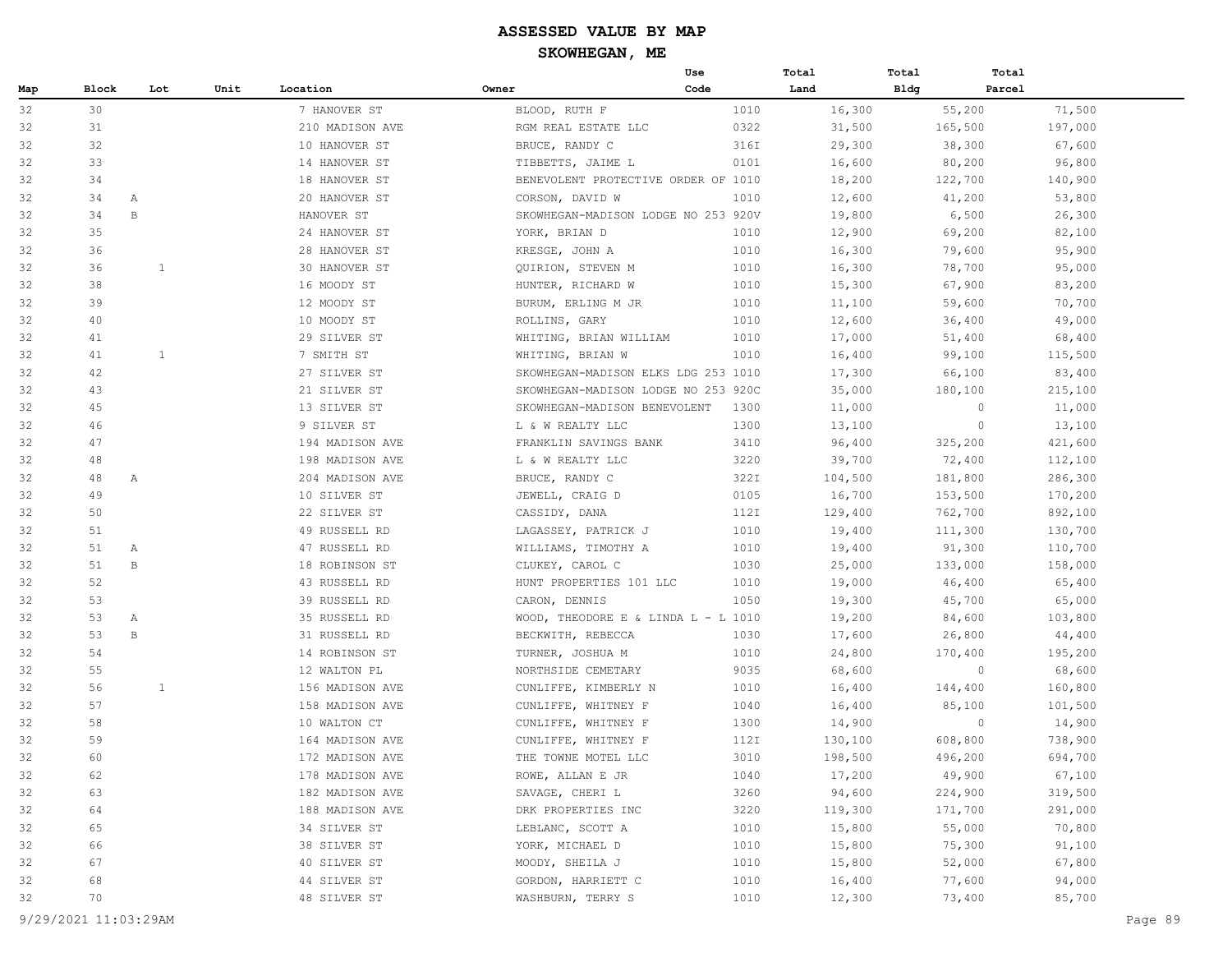|     |       |              |      |                |                                    | Use  | Total   | Total       | Total   |         |
|-----|-------|--------------|------|----------------|------------------------------------|------|---------|-------------|---------|---------|
| Map | Block | Lot          | Unit | Location       | Owner                              | Code | Land    | <b>Bldg</b> | Parcel  |         |
| 32  | 70    | <sup>1</sup> |      | 46 SILVER ST   | WASHBURN, TERRY S                  | 1060 | 9,600   |             | 17,500  | 27,100  |
| 32  | 71    |              |      | 69 RUSSELL RD  | MOORE, NANCY E                     | 1010 | 15,200  |             | 80,000  | 95,200  |
| 32  | 72    |              |      | 61 RUSSELL RD  | GRAY, MELISSA I                    | 1010 | 16,700  |             | 42,900  | 59,600  |
| 32  | 72    | $\mathbb{A}$ |      | 65 RUSSELL RD  | DELANO, LAWRENCE G II              | 1030 | 14,300  |             | 21,000  | 35,300  |
| 32  | 73    |              |      | 29 ROBINSON ST | GALLANT, ROBERT M                  | 1010 | 17,200  |             | 66,500  | 83,700  |
| 32  | 73    | $\mathbf{1}$ |      | 59 RUSSELL RD  | GALLANT, ROBERT M                  | 1030 | 16,500  |             | 26,800  | 43,300  |
| 32  | 74    |              |      | 27 ROBINSON ST | BESS, MARY S - LIFE ESTATE         | 1010 | 16,400  |             | 64,800  | 81,200  |
| 32  | 75    |              |      | 21 ROBINSON ST | GOURLEY, NATHAN                    | 1010 | 18,200  |             | 64,900  | 83,100  |
| 32  | 76    |              |      | 19 ROBINSON ST | BONNEAU, STEPHANIE J               | 1010 | 16,300  |             | 63,400  | 79,700  |
| 32  | 77    |              |      | 7 ROBINSON ST  | GODIN, FREDERICK R                 | 1010 | 15,800  |             | 53,600  | 69,400  |
| 32  | 78    |              |      | 3 ROBINSON ST  | OLIVER, MARCIA H                   | 1040 | 15,200  |             | 60,700  | 75,900  |
| 32  | 78    | $\mathbf{1}$ |      | 30 SILVER ST   | WAINORIS, DOUGLASS P               | 1030 | 16,600  |             | 63,300  | 79,900  |
| 32  | 79    |              |      | 4 SMITH ST     | LIGHTBODY, JASON A                 | 1010 | 16,600  |             | 59,800  | 76,400  |
| 32  | 80    |              |      | 10 SMITH ST    | KENNARD, EVA W                     | 1010 | 16,600  |             | 77,800  | 94,400  |
| 32  | 81    |              |      | 12 SMITH ST    | BATES DWAYNE LEE                   | 1010 | 14,600  |             | 38,600  | 53,200  |
| 32  | 82    |              |      | 36 HANOVER ST  | BARTON JADA M                      | 1010 | 16,700  |             | 100,100 | 116,800 |
| 32  | 83    |              |      | 40 HANOVER ST  | SHAW, AARON M                      | 1010 | 18,400  |             | 77,700  | 96,100  |
| 32  | 84    |              |      | 5 TESSIER LN   | TESSIER, RICHARD W                 | 1090 | 17,000  |             | 145,600 | 162,600 |
| 32  | 85    |              |      | 48 HANOVER ST  | LIBBY, DAVID A                     | 0130 | 12,600  |             | 47,700  | 60,300  |
| 32  | 86    |              |      | 50 HANOVER ST  | MANSFIELD, JAMES                   | 1010 | 16,300  |             | 68,700  | 85,000  |
| 32  | 87    |              |      | 52 HANOVER ST  | GILBERT, MINDY L                   | 1010 | 16,300  |             | 53,400  | 69,700  |
| 32  | 88    |              |      | 54 HANOVER ST  | BENNER, KATHLEEN C                 | 1010 | 18,000  |             | 98,900  | 116,900 |
| 32  | 89    |              |      | 89 RUSSELL RD  | CAMPBELL, RAINE A                  | 1010 | 16,600  |             | 61,900  | 78,500  |
| 32  | 89    | $\mathbf{1}$ |      | 58 HANOVER ST  | MCGOWAN, COLEN K                   | 1030 | 12,400  |             | 15,600  | 28,000  |
| 32  | 90    |              |      | 83 RUSSELL RD  | MCGOWAN, WAYNE M                   | 1010 | 17,900  |             | 53,000  | 70,900  |
| 32  | 91    |              |      | 81 RUSSELL RD  | SHOREY, ANNA M                     | 1010 | 20,500  |             | 55,000  | 75,500  |
| 32  | 92    |              |      | 53 SILVER ST   | BROWN, COLBY C                     | 1040 | 17,000  |             | 60,300  | 77,300  |
| 32  | 92    | Α            |      | 49 SILVER ST   | BLODGETT, DARRELL L                | 1030 | 16,300  |             | 42,700  | 59,000  |
| 32  | 92    | $\mathbf{B}$ |      | 79 RUSSELL RD  | BROOKS, ROBERT G                   | 1010 | 14,800  |             | 44,700  | 59,500  |
| 32  | 93    |              |      | 2 BLODGETT DR  | BLODGETT, DARRELL                  | 1010 | 26,700  |             | 43,800  | 70,500  |
| 32  | 94    |              |      | 45 SILVER ST   | BLODGETT, DARRELL                  | 1030 | 16,900  |             | 27,000  | 43,900  |
| 32  | 94    | $\mathbb{A}$ |      | 43 SILVER ST   | DICKISON, DOUGLAS                  | 1010 | 16,900  |             | 42,500  | 59,400  |
| 32  | 95    |              |      | 39 SILVER ST   | BUSSELL, ROXANNE P                 | 1010 | 17,200  |             | 53,200  | 70,400  |
| 32  | 96    |              |      | 46 BEECH ST    | SAVAGE, LAWRENCE N II              | 1090 | 24,400  |             | 124,200 | 148,600 |
| 32  | 96    | ON           |      | BEECH ST<br>40 | SIROIS, JESSICA                    | 1031 | $\circ$ |             | 17,100  | 17,100  |
| 32  | 96    | ON1          |      | 50<br>BEECH ST | MAYO, KELLY                        | 1031 | 0       |             | 5,200   | 5,200   |
| 32  | 97    |              |      | 48 BEECH ST    | SAVAGE, LAWRENCE N II              | 1010 | 13,600  |             | 44,900  | 58,500  |
| 32  | 98    |              |      | 54 BEECH ST    | DORE, JENNIFER L - PR              | 1010 | 10,000  |             | 38,000  | 48,000  |
| 32  | 98    | $\mathbf{1}$ |      | 52 BEECH ST    | DIONNE, JENNIFER L - PR            | 1010 | 9,600   |             | 33,300  | 42,900  |
| 32  | 98    | Α            |      | 56 BEECH ST    | GRAY, SAM                          | 1010 | 13,400  |             | 54,800  | 68,200  |
| 32  | 99    |              |      | 58 BEECH ST    | SEAVEY, MARY E (PEASE)             | 1010 | 13,600  |             | 49,000  | 62,600  |
| 32  | 100   |              |      | 68 BEECH ST    | DEMERCHANT, STACY L                | 103V | 12,500  |             | $\circ$ | 12,500  |
| 32  | 100   | ON           |      | 64 BEECH ST    | CORSON, DORIS M                    | 1031 | 0       |             | 10,000  | 10,000  |
| 32  | 101   |              |      | 99 RUSSELL RD  | KNIGHT, NOLAN P                    | 1030 | 16,400  |             | 86,300  | 102,700 |
| 32  | 102   |              |      | 63 HANOVER ST  | CORMIER, LAURIE                    | 1010 | 16,200  |             | 60,700  | 76,900  |
| 32  | 103   |              |      | 59 HANOVER ST  | LANCASTER, NORMAN J & ANITA E 1010 |      | 16,500  |             | 72,800  | 89,300  |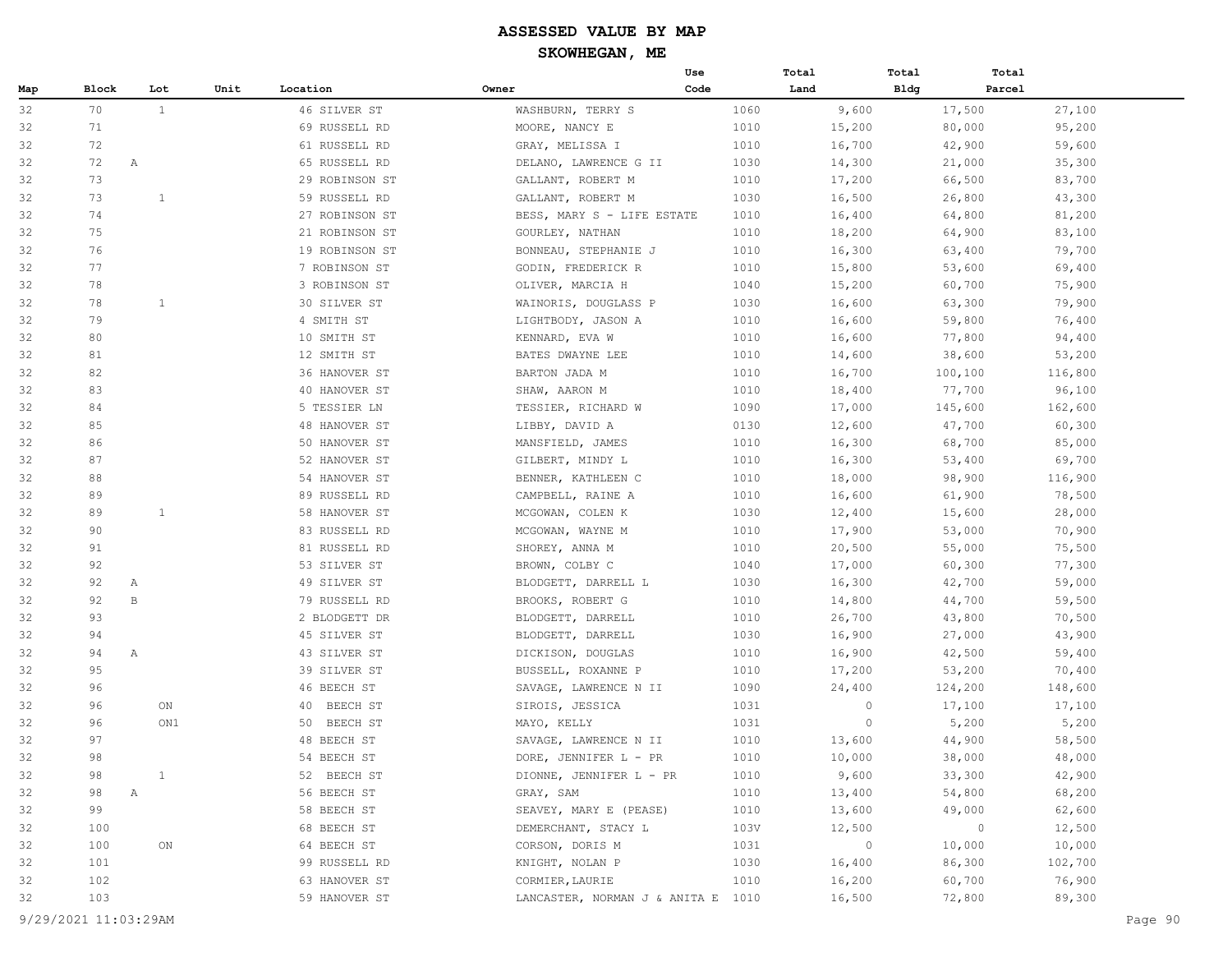|     |                   |                 |      |                 |                                     | Use  | Total     | Total      | Total      |
|-----|-------------------|-----------------|------|-----------------|-------------------------------------|------|-----------|------------|------------|
| Map | Block             | Lot             | Unit | Location        | Owner                               | Code | Land      | Bldg       | Parcel     |
| 32  | 104               |                 |      | 55 HANOVER ST   | CLUKEY, MARY L                      | 1010 | 13,600    | 61,400     | 75,000     |
| 32  | 105               |                 |      | 53 HANOVER ST   | SHIELDS, JASON M                    | 1010 | 10,000    | 34,000     | 44,000     |
| 32  | 106               |                 |      | 51 HANOVER ST   | COLLINS, KIMBERLY J                 | 1010 | 14,700    | 57,700     | 72,400     |
| 32  | 107               |                 |      | 49 HANOVER ST   | CYRUS, WM THOMAS                    | 1010 | 13,900    | 41,100     | 55,000     |
| 32  | 108               |                 |      | 43 HANOVER ST   | BACHELDER, FLINTON R                | 1010 | 17,000    | 69,100     | 86,100     |
| 32  | 109               |                 |      | 39 HANOVER ST   | DEMERCHANT, PAUL O                  | 1010 | 16,200    | 80,700     | 96,900     |
| 32  | 110               |                 |      | 35 HANOVER ST   | MACK, RANDA A                       | 1090 | 20,100    | 145,000    | 165,100    |
| 32  | 111               |                 |      | RUSSELL RD      | REID, PATRICIA A                    | 1300 | 23,000    | $\circ$    | 23,000     |
| 32  | 111               | 1               |      | 6 MERRILL ST    | WATSON, TERRY L - TRUSTEE           | 1010 | 23,600    | 98,800     | 122,400    |
| 32  | 111               | $\overline{c}$  |      | 7 MERRILL ST    | DOTY, MARK AULTMAN                  | 1010 | 29,400    | 106,100    | 135,500    |
| 32  | 111               | 3               |      | 15 MERRILL ST   | DESPRES, BRIAN L                    | 1010 | 22,400    | 149,500    | 171,900    |
| 32  | 111               | 4               |      | 12 MERRILL ST   | VANADESTINE, ROBERT W SR            | 1010 | 23,600    | 122,500    | 146,100    |
| 32  | 111               | 5               |      | 18 MERRILL ST   | JARVAIS, CHRISTOPHER E              | 1010 | 23,600    | 117,500    | 141,100    |
| 32  | 111               | 6               |      | 21 MERRILL ST   | WITHEE, SUZANNE M                   | 1010 | 23,600    | 158,700    | 182,300    |
| 32  | 111               | $7\phantom{.0}$ |      | 50 RUSSELL RD   | XIE, JIERONG                        | 1010 | 22,400    | 197,100    | 219,500    |
| 32  | 111               | 8               |      | 24 MERRILL ST   | CHELSEA MARKET REALTY LLC           | 1010 | 21,400    | 198,200    | 219,600    |
| 32  | 111               | 9               |      | 2 MERRILL ST    | FERNALD, BRENT ALAN                 | 1010 | 23,600    | 161,300    | 184,900    |
|     |                   |                 |      |                 |                                     |      | 3,375,100 | 11,993,300 | 15,368,400 |
|     |                   |                 |      |                 |                                     |      |           |            |            |
| 33  | $\mathbf{1}$      |                 |      | MAPLE ST        | HIGHT PARTNERSHIP LLC               | 3370 | 27,400    | 5,600      | 33,000     |
| 33  | $\mathbf{1}$      | $\mathbb C$     |      | MAPLE ST        | HIGHT PARTNERSHIP LLC               | 1320 | 800       | $\circ$    | 800        |
| 33  | 4                 |                 |      | 98 NORTH AVE    | HIGHT PARTNERSHIP LLC               | 3400 | 56,200    | 1,110,900  | 1,167,100  |
| 33  | 5                 |                 |      | 33 PROSPECT ST  | DAVIS, LOUISE R                     | 1010 | 27,800    | 93,500     | 121,300    |
| 33  | 6                 |                 |      | 27 PROSPECT ST  | GIFFORD, JOELLEN H                  | 1010 | 26,800    | 83,500     | 110,300    |
| 33  | $7\phantom{.0}$   |                 |      | 25 PROSPECT ST  | FOSTER, CARLENE S - LIFE ESTAT 1010 |      | 24,500    | 70,500     | 95,000     |
| 33  | 8                 |                 |      | 21 PROSPECT ST  | DIONNE, STEPHEN P & JENNIFER L 1010 |      | 24,500    | 90,400     | 114,900    |
| 33  | 9                 |                 |      | 19 PROSPECT ST  | PIED, ANDRE E                       | 1010 | 25,000    | 69,500     | 94,500     |
| 33  | 10                |                 |      | 15 PROSPECT ST  | DAVIS, IRENE G                      | 1010 | 27,600    | 106,700    | 134,300    |
| 33  | 11                |                 |      | 13 PROSPECT ST  | CUDMORE, JOHN                       | 1010 | 21,600    | 87,300     | 108,900    |
| 33  | 11                | Α               |      | 8 COLLINS LN    | LICATA, ANTHONY G                   | 1090 | 17,200    | 72,100     | 89,300     |
| 33  | $12 \overline{ }$ |                 |      | 165 MADISON AVE | HOSPICE VOLUNTEERS OF SOMERSET 1010 |      | 17,500    | 146,700    | 164,200    |
| 33  | 13                |                 |      | 161 MADISON AVE | YOUNEY, JOHN W                      | 1010 | 21,400    | 153,500    | 174,900    |
| 33  | 14                |                 |      | 12 PROSPECT ST  | MOORE, I BROOKE                     | 1010 | 27,300    | 97,100     | 124,400    |
| 33  | 15                |                 |      | 16 PROSPECT ST  | LEWIS, MARJORIE DAVIS               | 1010 | 28,500    | 101,100    | 129,600    |
| 33  | 16                |                 |      | 18 PROSPECT ST  | MCCARTHY, JUDITH A                  | 1010 | 26,800    | 96,500     | 123,300    |
| 33  | 17                |                 |      | 22 PROSPECT ST  | ADAMS, LAWRENCE H                   | 1010 | 21,300    | 79,800     | 101,100    |
| 33  | 18                |                 |      | 21 DYER ST      | BAKER, ELEANOR M/EDMUNDS, JANE 1010 |      | 31,100    | 154,900    | 186,000    |
| 33  | 20                |                 |      | 17 DYER ST      | LAPOINTE, THOMAS                    | 1010 | 28,200    | 155,900    | 184,100    |
| 33  | 21                |                 |      | 13 DYER ST      | MORRELL, STEVEN M JR                | 1010 | 26,800    | 104,400    | 131,200    |
| 33  | 23                |                 |      | 183 MADISON AVE | JPH PROPERTIES INC                  | 3550 | 119,300   | 314,600    | 433,900    |
| 33  | 24                |                 |      | 175 MADISON AVE | HIGHT PARTNERSHIP LLC               | 322I | 128,900   | 99,300     | 228,200    |
| 33  | 25                |                 |      | 171 MADISON AVE | MALYK, TIMOTHY C                    | 1040 | 17,100    | 112,000    | 129,100    |
| 33  | 26                |                 |      | 10 DYER ST      | GAGNE, PHILLIP G & BONITA M -       | 1010 | 26,800    | 128,200    | 155,000    |
| 33  | 27                |                 |      | 14 DYER ST      | JONES, BRIAN M                      | 1010 | 26,800    | 113,200    | 140,000    |
| 33  | 28                |                 |      | 18 DYER ST      | JEWELL, STEPHEN D                   | 1010 | 26,900    | 74,700     | 101,600    |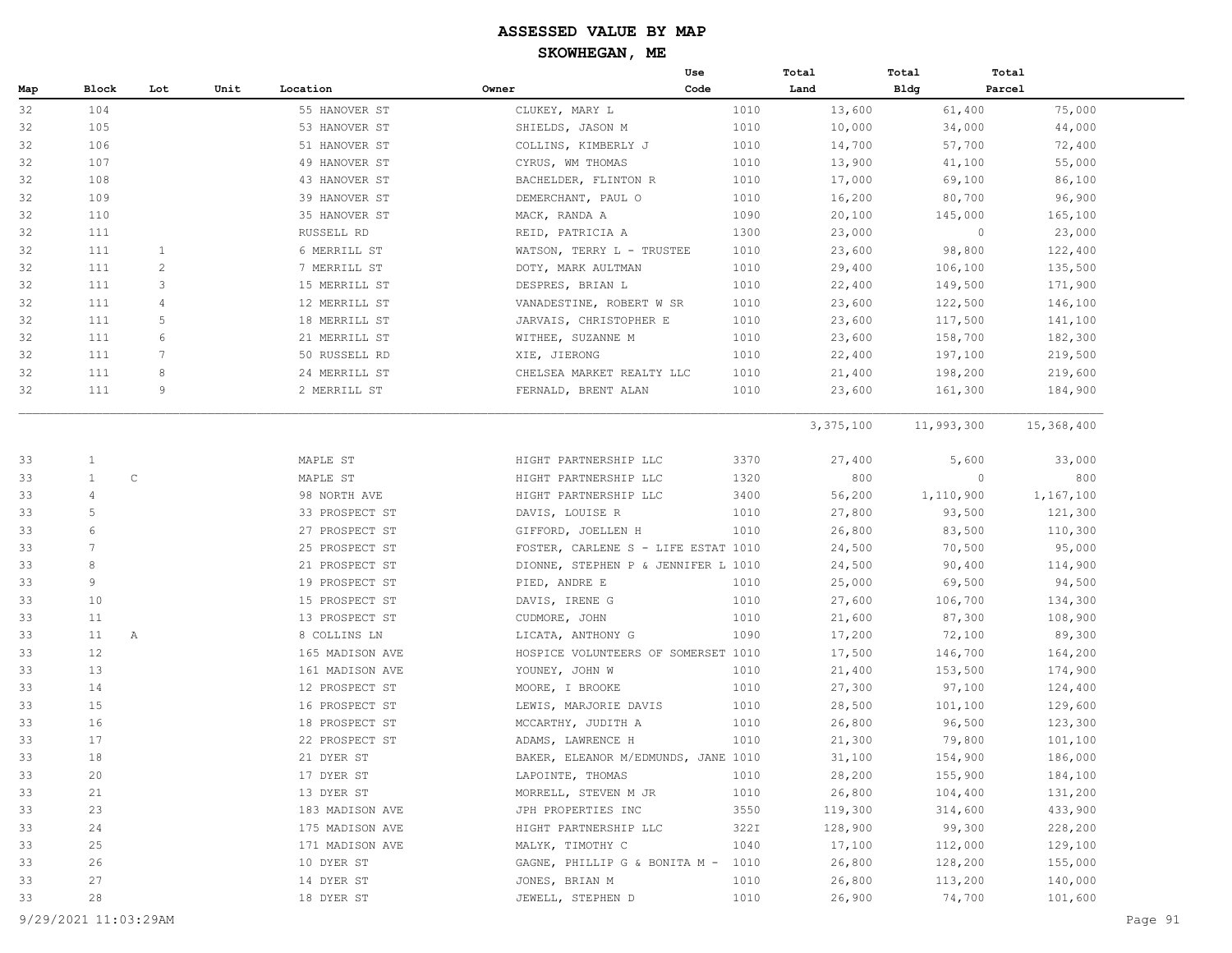|     |         |              |      |                  |                                     | Use  | Total   | Total   | Total             |  |
|-----|---------|--------------|------|------------------|-------------------------------------|------|---------|---------|-------------------|--|
| Map | Block   | Lot          | Unit | Location         | Owner                               | Code | Land    | Bldg    | Parcel            |  |
| 33  | 29      |              |      | 22 DYER ST       | HIGHT, WALTER H II                  | 1010 | 37,100  | 148,700 | 185,800           |  |
| 33  | 30      |              |      | 17 CHANDLER ST   | CORSON, CAROL - TRUSTEE             | 1010 | 26,800  | 104,700 | 131,500           |  |
| 33  | 31      |              |      | 11 CHANDLER ST   | HAIDU, MELISSA A                    | 1010 | 28,300  | 93,400  | 121,700           |  |
| 33  | 32      |              |      | 191 MADISON AVE  | DAMON FAMILY ENTERPRISES INC        | 3340 | 78,900  | 214,500 | 293,400           |  |
| 33  | 33      |              |      | 187 MADISON AVE  | BOLSTER, AARON J                    | 0322 | 48,200  | 160,700 | 208,900           |  |
| 33  | 34      |              |      | 12 CHANDLER ST   | DAVIS, ZEBULON M                    | 1010 | 27,200  | 92,700  | 119,900           |  |
| 33  | 35      |              |      | 14 CHANDLER ST   | HARVILLE, DAVID A - TRUSTEE         | 1050 | 27,300  | 75,700  | 103,000           |  |
| 33  | 36      |              |      | 18 CHANDLER ST   | DORE, BENJAMIN D                    | 1010 | 27,300  | 81,000  | 108,300           |  |
| 33  | 37      |              |      | 24 CHANDLER ST   | SAVAGE, LAWRENCE II                 | 1110 | 27,300  | 106,700 | 134,000           |  |
| 33  | 38      |              |      | 40 DANE AVE      | SWAIN, JULIE M                      | 4000 | 35,300  | 34,700  | 70,000            |  |
| 33  | 41      |              |      | 203 MADISON AVE  | YORK, RICHARD J                     | 322I | 69,700  | 191,600 | 261,300           |  |
| 33  | 42      |              |      | 197 MADISON AVE  | YORK, RICHARD J - TRUSTEE           | 1300 | 14,000  |         | $\circ$<br>14,000 |  |
| 33  | 43      |              |      | 16 YORK ST       | BC HORTON LLC                       | 3320 | 25,500  | 231,400 | 256,900           |  |
| 33  | 44      |              |      | 46 DANE AVE      | SPOONER, BUCKLEY W                  | 1010 | 26,600  | 69,600  | 96,200            |  |
| 33  | 45      |              |      | 48 DANE AVE      | LEHAY, WAYNE W                      | 1010 | 26,100  | 50,800  | 76,900            |  |
| 33  | 46      |              |      | 50 DANE AVE      | CLARK, STEVEN                       | 1010 | 24,500  | 61,000  | 85,500            |  |
| 33  | 47      |              |      | 17 JEWETT ST     | EK, RONALD K                        | 1010 | 16,800  | 79,200  | 96,000            |  |
| 33  | 48      |              |      | 13 JEWETT ST     | BONNEAU, BRIAN                      | 1010 | 17,000  | 59,000  | 76,000            |  |
| 33  | 49      |              |      | 9 JEWETT ST      | MCFADDEN, STEVEN J                  | 322I | 56,100  | 101,700 | 157,800           |  |
| 33  | 49<br>Α |              |      | 12 YORK ST       | YORK HOLDINGS LLC                   | 1010 | 16,500  | 93,300  | 109,800           |  |
| 33  | 50      |              |      | 217 MADISON AVE  | SKILLINGS, DONALD                   | 0322 | 32,600  | 104,200 | 136,800           |  |
| 33  | 51      |              |      | 215 MADISON AVE  | SKILLINGS, DONALD L II              | 1010 | 16,300  | 85,900  | 102,200           |  |
| 33  | 52      |              |      | 213 MADISON AVE  | HIGHT PROPERTIES LLC                | 1010 | 16,200  | 68,000  | 84,200            |  |
| 33  | 53      |              |      | 209 MADISON AVE  | HIGHT PROPERTIES LLC                | 1300 | 15,200  |         | $\circ$<br>15,200 |  |
| 33  | 54      |              |      | 229 MADISON AVE  | OPHIR, SHALOM BACHI - TRUSTEE       | 322I | 136,700 | 498,000 | 634,700           |  |
| 33  | 56      |              |      | 225 MADISON AVE  | DANIEL G KAMIN MAINE LLC            | 322I | 118,200 | 672,100 | 790,300           |  |
| 33  | 58      |              |      | 12 JEWETT ST     | ST AMAND, WENDY S                   | 1010 | 15,200  | 62,200  | 77,400            |  |
| 33  | 59      |              |      | 14 JEWETT ST     | PERKINS, MICHAEL S                  | 111C | 24,900  | 101,100 | 126,000           |  |
| 33  | 60      |              |      | 18 JEWETT ST     | WATSON, RICKY D                     | 1010 | 19,100  | 78,800  | 97,900            |  |
| 33  | 61      |              |      | 22 JEWETT ST     | BELANGER, ROLAND L                  | 1010 | 15,500  | 61,700  | 77,200            |  |
| 33  | 62      |              |      | 10 GREENWOOD AVE | COWETTE, MIKAYLA J                  | 1010 | 16,600  | 65,900  | 82,500            |  |
| 33  | 63      |              |      | 14 GREENWOOD AVE | YOUNG, DONALD C                     | 1010 | 17,200  | 88,100  | 105,300           |  |
| 33  | 64      |              |      | 16 GREENWOOD AVE | CLEMENT, ZANE S                     | 1010 | 16,400  | 91,100  | 107,500           |  |
| 33  | 65      |              |      | 6 GORDON LN      | BECKWITH, REBECCA                   | 1010 | 10,400  | 35,800  | 46,200            |  |
| 33  | 65      | $\mathbf{1}$ |      | 7 GORDON LN      | BEDFORD, STACY R                    | 1010 | 9,800   | 35,600  | 45,400            |  |
| 33  | 65      | $\mathbf{2}$ |      | 104 NORTH AVE    | LACASSE, RICHARD                    | 1010 | 11,900  | 35,200  | 47,100            |  |
| 33  | 66      |              |      | 108 NORTH AVE    | LACASSE, RICHARD A                  | 1040 | 15,200  | 36,500  | 51,700            |  |
| 33  | 67      |              |      | 110 NORTH AVE    | STANLEY, LANI M                     | 1010 | 15,200  |         | 75,200<br>90,400  |  |
| 33  | 68      |              |      | 114 NORTH AVE    | SALISBURY, ROBERT                   | 1010 | 15,200  | 85,700  | 100,900           |  |
| 33  | 69      |              |      | 116 NORTH AVE    | SIROIS, ANNE MARIE                  | 1010 | 15,200  |         | 57,800<br>73,000  |  |
| 33  | 70      |              |      | 37 DYER ST       | BAKER, MICHAEL L                    | 1010 | 27,900  | 55,000  | 82,900            |  |
| 33  | 71      |              |      | 35 DYER ST       | VICKERS, VICKI L BOWMAN             | 1040 | 27,800  | 50,100  | 77,900            |  |
| 33  | 72      |              |      | 31 DYER ST       | ERICKSON, HELEN G - LIFE ESTAT 1010 |      | 27,900  | 65,800  | 93,700            |  |
| 33  | 73      |              |      | 25 DYER ST       | SAVAGE, LAUREL                      | 1010 | 27,000  | 101,300 | 128,300           |  |
| 33  | 74      |              |      | 11 DANE AVE      | CONWAY, SETH                        | 1010 | 27,000  | 98,500  | 125,500           |  |
| 33  | 75      |              |      | 26 PROSPECT ST   | MANTOR, ALLISON KIMBALL             | 1010 | 26,900  | 57,100  | 84,000            |  |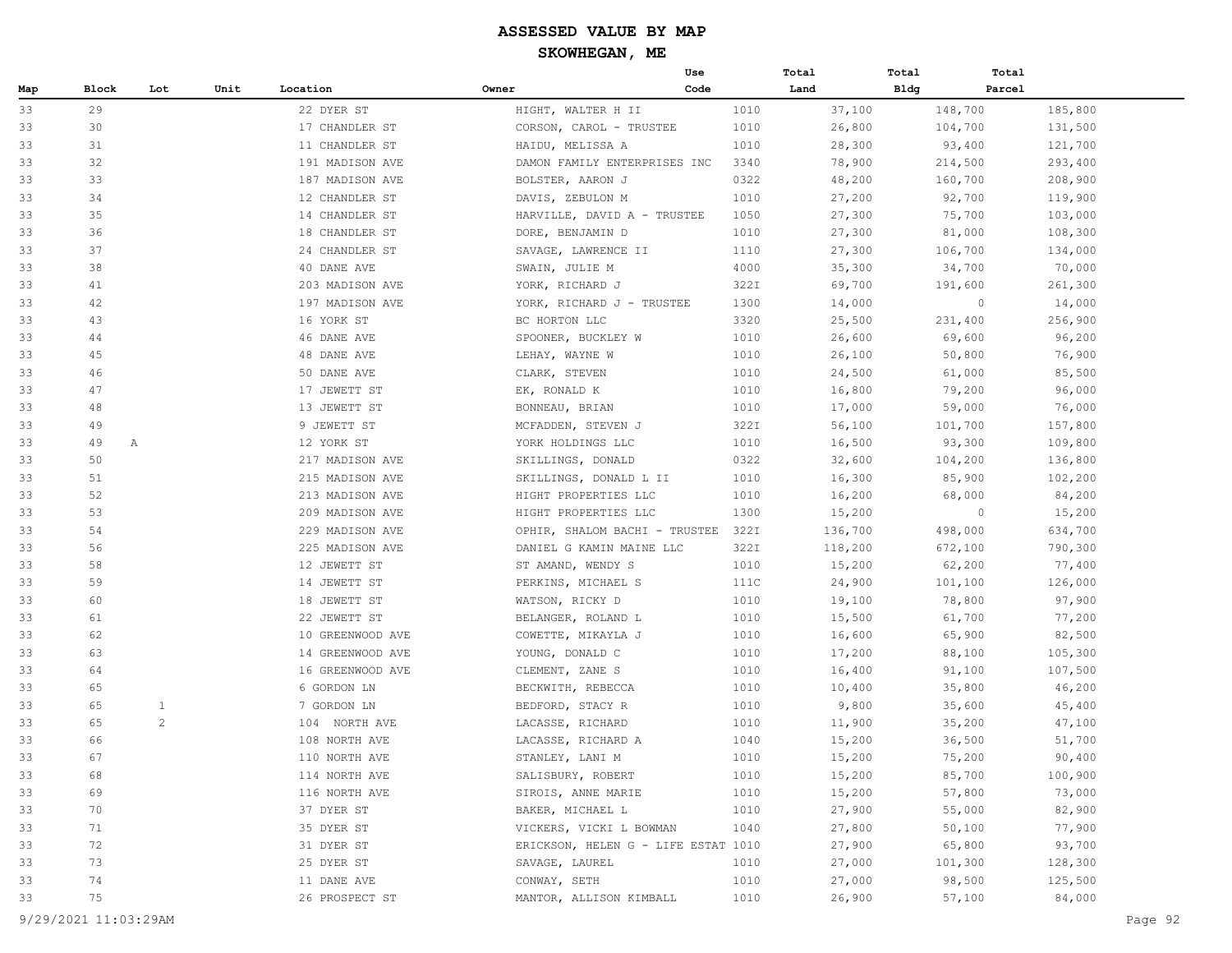## **ASSESSED VALUE BY MAP**

**SKOWHEGAN, ME**

|     |                     |     |      |                  |                                     | Use  | Total          | Total       | Total   |         |  |
|-----|---------------------|-----|------|------------------|-------------------------------------|------|----------------|-------------|---------|---------|--|
| Map | Block               | Lot | Unit | Location         | Owner                               | Code | Land           | <b>Bldg</b> | Parcel  |         |  |
| 33  | 75<br>Α             |     |      | 32 PROSPECT ST   | WITHAM, ARDIS H - LIFE ESTATES 1010 |      | 25,600         |             | 60,800  | 86,400  |  |
| 33  | 75<br>В             |     |      | 5 DANE AVE       | DUGUAY, BRENT M & LISA J P          | 1010 | 26,800         |             | 217,300 | 244,100 |  |
| 33  | 77                  |     |      | 34 PROSPECT ST   | GILBERT, ROGER D                    | 1010 | 28,800         |             | 82,200  | 111,000 |  |
| 33  | 78                  |     |      | 38 PROSPECT ST   | EMERY, HEATHER                      | 1040 | 27,600         |             | 56,000  | 83,600  |  |
| 33  | 79                  |     |      | 120 NORTH AVE    | LIBBY, LAURA                        | 1010 | 16,600         |             | 82,900  | 99,500  |  |
| 33  | 81                  |     |      | 128 NORTH AVE    | HILTON, ROBERT II                   | 1010 | 17,300         |             | 82,700  | 100,000 |  |
| 33  | 82                  |     |      | 39 CHANDLER ST   | VEELENTURF, RICHARD                 | 1010 | 27,000         |             | 65,200  | 92,200  |  |
| 33  | 83                  |     |      | 37 CHANDLER ST   | LEACH, LAWRENCE E                   | 1010 | 26,900         |             | 87,000  | 113,900 |  |
| 33  | 84                  |     |      | 31 CHANDLER ST   | CROSS, ROBERT B JR & JOAN S -       | 1010 | 26,900         |             | 156,200 | 183,100 |  |
| 33  | 85                  |     |      | 27 CHANDLER ST   | DOUIN, SHARON R                     | 1010 | 25,000         |             | 81,300  | 106,300 |  |
| 33  | 86                  |     |      | 23 DANE AVE      | SAVAGE, CHERI L                     | 1010 | 28,200         |             | 88,600  | 116,800 |  |
| 33  | 87                  |     |      | 26 DYER ST       | FINLEY, SHARON K                    | 1010 | 25,000         |             | 90,600  | 115,600 |  |
| 33  | 88                  |     |      | 32 DYER ST       | DEROUCHE, VALERIE L                 | 1010 | 26,900         |             | 144,300 | 171,200 |  |
| 33  | 89                  |     |      | 38 DYER ST       | DAMON, WHITNEY L                    | 1010 | 29,400         |             | 119,300 | 148,700 |  |
| 33  | 90                  |     |      | 42 DYER ST       | CHARLES, JANINE E                   | 1010 | 21,300         |             | 67,900  | 89,200  |  |
| 33  | 92                  |     |      | 136 NORTH AVE    | PROVENCHER, ALBERTINE M             | 1010 | 16,900         |             | 64,700  | 81,600  |  |
| 33  | 93                  |     |      | 140 NORTH AVE    | SWAIN, DANIEL S                     | 1010 | 14,600         |             | 106,500 | 121,100 |  |
| 33  | 94                  |     |      | 142 NORTH AVE    | CLEMENTE, ELEANOR                   | 1010 | 17,000         |             | 109,300 | 126,300 |  |
| 33  | 94                  | 1   |      | 148 NORTH AVE    | BLODGETT, DARRELL                   | 0331 | 27,800         |             | 79,300  | 107,100 |  |
| 33  | 95                  |     |      | 16 REED ST       | CHAPMAN, CATHERINE B                | 1010 | 17,900         |             | 83,300  | 101,200 |  |
| 33  | 96                  |     |      | 40 CHANDLER ST   | BOWMAN, EVALYN J                    | 1040 | 28,100         |             | 95,600  | 123,700 |  |
| 33  | 97                  |     |      | 33 JEWETT ST     | MAINE SCHOOL ADMINISTRATIVE DI 901C |      | 48,800         |             | 659,300 | 708,100 |  |
| 33  | 98                  |     |      | 35 DANE AVE      | KENNARD, TAMMY S (POMERLEAU)        | 1010 | 26,800         |             | 59,300  | 86,100  |  |
| 33  | 99                  |     |      | 28 CHANDLER ST   | GAYNE, SETH R                       | 1010 | 26,800         |             | 52,700  | 79,500  |  |
| 33  | 100                 |     |      | 32 CHANDLER ST   | PARADIS, FRANCIS X & BARBARA A 1010 |      | 23,400         |             | 65,800  | 89,200  |  |
| 33  | 101                 |     |      | 34 CHANDLER ST   | KNOWLES, TIMOTHY S                  | 1010 | 27,600         |             | 89,800  | 117,400 |  |
| 33  | 102                 |     |      | 13 GREENWOOD AVE | BEAUFORD, GERALD W II - TRUSTE 1010 |      | 17,500         |             | 92,200  | 109,700 |  |
| 33  | 103                 |     |      | 5 GREENWOOD AVE  | WATSON, RICKY D                     | 3400 | 31,500         |             | 63,500  | 95,000  |  |
| 33  | 104                 |     |      | 36 JEWETT ST     | L & W REALTY LLC                    | 1010 | 17,100         |             | 76,500  | 93,600  |  |
| 33  | 105                 |     |      | 10 WOOD ST       | BEAUFORD, GERALD W II               | 1010 | 16,900         |             | 67,400  | 84,300  |  |
| 33  | 106                 |     |      | 16 WOOD ST       | LOOMIS, CHESTER F III               | 1010 | 15,800         |             | 63,000  | 78,800  |  |
| 33  | 107                 |     |      | 40 JEWETT ST     | WATSON, RICKY DALE - PR             | 1010 | 22,000         |             | 142,800 | 164,800 |  |
| 33  | 108                 |     |      | 11 WOOD ST       | CARBONE, DAVID R                    | 1050 | 16,300         |             | 40,900  | 57,200  |  |
| 33  | 108<br>A            |     |      | 15 WOOD ST       | CARBONE, DAVID R                    | 1010 | 17,300         |             | 78,800  | 96,100  |  |
| 33  | 108<br>B            |     |      | WOOD ST          | CARBONE, DAVID R                    | 1320 | $\circ$        |             | $\circ$ | $\circ$ |  |
| 33  | 108<br>$\mathbb{C}$ |     |      | 162 NORTH AVE    | RINES, TAMMY A                      | 334S | 12,900         |             | 17,700  | 30,600  |  |
| 33  | 109                 |     |      | 166 NORTH AVE    | COLE, THOMAS G                      | 1010 | 16,700         |             | 61,900  | 78,600  |  |
| 33  | 110                 |     |      | 23 PARLIN ST     | DEMERCHANT, KIM N                   | 1010 | 13,600         |             | 61,600  | 75,200  |  |
| 33  | 111                 |     |      | 17 PARLIN ST     | BROMAR                              | 322L | 17,600         |             | 81,100  | 98,700  |  |
| 33  | 112                 |     |      | 4 HARDING ST     | HAYDEN, ASHLEY A                    | 1010 | 11,500         |             | 54,500  | 66,000  |  |
| 33  | 114                 |     |      | 15 HARDING ST    | MURRAY, MONTANA                     | 1010 | 13,300         |             | 32,100  | 45,400  |  |
| 33  | 115                 |     |      | 13 HARDING ST    | HOUSE, CELINA                       | 1010 | 13,400         |             | 36,200  | 49,600  |  |
| 33  | 117                 |     |      | 9 HARDING ST     | STEWART, MARGARET J & RICKY A 1010  |      | 13,000         |             | 100,900 | 113,900 |  |
| 33  | 118                 |     |      | 26 ST MARK ST    | LYONS, THOMAS JR                    | 1010 | 19,400         |             | 48,100  | 67,500  |  |
| 33  | 118                 | ON1 |      | 4 BEAUFORD ST    | QUIRION, RICHARD                    | 1031 | $\overline{0}$ |             | 5,200   | 5,200   |  |
| 33  | 119                 |     |      | 6 BEAUFORD ST    | WASHBURN, DUSTIN                    | 1010 | 13,300         |             | 39,400  | 52,700  |  |
|     |                     |     |      |                  |                                     |      |                |             |         |         |  |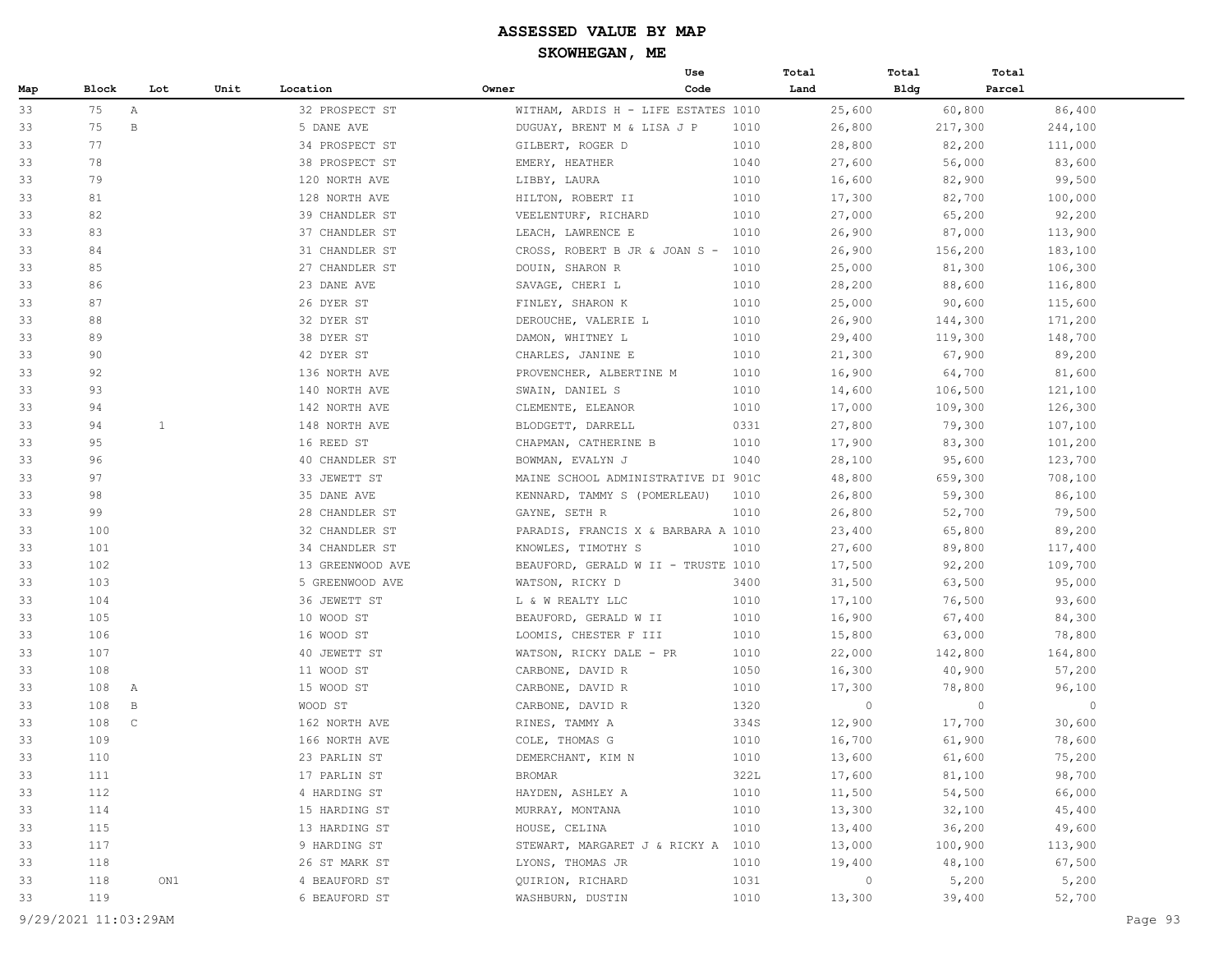|     |                              |             |      |                     |                           | Use  | Total   | Total       | Total   |         |
|-----|------------------------------|-------------|------|---------------------|---------------------------|------|---------|-------------|---------|---------|
| Map | <b>Block</b>                 | Lot         | Unit | Location            | Owner                     | Code | Land    | <b>Bldg</b> | Parcel  |         |
| 33  | 120                          |             |      | 10 BEAUFORD ST      | WASHBURN, PAULA A         | 1030 | 10,400  |             | 8,800   | 19,200  |
| 33  | 122                          |             |      | 12 BEAUFORD ST      | BOULETTE, SCOTT A         | 1010 | 13,400  |             | 35,900  | 49,300  |
| 33  | 123                          |             |      | 16 BEAUFORD ST      | DESCHAINE, SHONYA M       | 1010 | 10,400  |             | 35,300  | 45,700  |
| 33  | 124                          |             |      | 19 BEAUFORD ST      | CURTIS, MICHELLE          | 1010 | 10,700  |             | 49,500  | 60,200  |
| 33  | 125                          |             |      | 20 COTE ST          | KNOWLES, TIMOTHY S - PR   | 1010 | 10,400  |             | 41,800  | 52,200  |
| 33  | 126                          |             |      | 15 BEAUFORD ST      | WENTWORTH, DAVID M        | 1010 | 10,400  |             | 36,700  | 47,100  |
| 33  | 127                          |             |      | 11 BEAUFORD ST      | BOULETTE, NICHOLE L       | 1010 | 13,300  |             | 38,000  | 51,300  |
| 33  | 129                          |             |      | 7 BEAUFORD ST       | DOIRON, JAMES L           | 1030 | 13,300  |             | 61,600  | 74,900  |
| 33  | 130                          |             |      | 34 ST MARK ST       | THORELL, WAYNE            | 1010 | 12,000  |             | 42,700  | 54,700  |
| 33  | 131                          |             |      | 36 ST MARK ST       | TRACY, ALEXANDER J        | 1010 | 11,500  |             | 42,200  | 53,700  |
| 33  | 132                          |             |      | 2 BLAIR ST          | WYMAN, CECELIA M - EST OF | 1010 | 17,000  |             | 25,600  | 42,600  |
| 33  | 132                          | ON          |      | 4 BLAIR ST          | PEASE, GLORIA             | 1031 | $\circ$ |             | 8,400   | 8,400   |
| 33  | 133                          |             |      | 8 BLAIR ST          | PEARL, CYNTHIA A (WYMAN)  | 1010 | 13,300  |             | 50,200  | 63,500  |
| 33  | 134                          |             |      | 12 BLAIR ST         | WYMAN, PHILIP             | 1030 | 18,900  |             | 13,900  | 32,800  |
| 33  | 134                          | $_{\rm ON}$ |      | 10 BLAIR ST         | SHAW, VELMA               | 1031 | $\circ$ |             | 17,400  | 17,400  |
| 33  | 136                          |             |      | 26 COTE ST          | GODIN, PHILDORA           | 1300 | 10,600  |             | $\circ$ | 10,600  |
| 33  | 137                          |             |      | 23 BLAIR ST         | MCGRAY, STANLEY J         | 1030 | 10,900  |             | 75,400  | 86,300  |
| 33  | 138                          |             |      | <b>BLAIR ST</b>     | GODIN, PHILODORA          | 1060 | 12,800  |             | 100     | 12,900  |
| 33  | 139                          |             |      | 13 BLAIR ST         | SMITH, THOMAS E & DIANA L | 1010 | 16,000  |             | 28,100  | 44,100  |
| 33  | 140                          |             |      | 9 BLAIR ST          | QUIRION, RICHARD          | 1010 | 11,200  |             | 46,000  | 57,200  |
| 33  | 141                          |             |      | 7 BLAIR ST          | BRANN, OSCAR              | 1010 | 13,600  |             | 66,700  | 80,300  |
| 33  | 142                          |             |      | 3 BLAIR ST          | REID, VIRGINIA A          | 1010 | 11,500  |             | 35,800  | 47,300  |
| 33  | 143                          |             |      | 48 ST MARK ST       | THIBODEAU, ROGER E        | 1010 | 15,100  |             | 94,700  | 109,800 |
| 33  | 144                          |             |      | 10 SHORT ST         | HUNT PROPETIES 101 LLC    | 1010 | 10,000  |             | 32,800  | 42,800  |
| 33  | 145                          |             |      | 21 ST MARK ST       | SPAULDING, LOLA BEATRICE  | 3220 | 12,300  |             | 24,800  | 37,100  |
| 33  | 146                          |             |      | 11 PARLIN ST        | HIGGINS, ANDREW M         | 1010 | 13,400  |             | 55,300  | 68,700  |
| 33  | 147                          |             |      | 7 PARLIN ST         | KEMP, MICHAEL R           | 1010 | 12,800  |             | 82,900  | 95,700  |
| 33  | 148                          |             |      | 5 PARLIN ST         | WASHBURN, JEFFREY G       | 1010 | 16,300  |             | 51,400  | 67,700  |
| 33  | 149                          |             |      | 1 PARLIN ST         | TRACY, MIRANDA M          | 1010 | 19,900  |             | 67,900  | 87,800  |
| 33  | 149<br>A                     |             |      | 29 ST MARK ST       | WITHEE, GERALD            | 1030 | 15,100  |             | 7,000   | 22,100  |
| 33  | 149<br>$\mathbb B$           |             |      | 31 ST MARK ST       | DOIRON, AARON A           | 1030 | 14,100  |             | 7,700   | 21,800  |
| 33  | $\mathbb C$<br>149           |             |      | 45 ST MARK ST       | THIBODEAU, ROGER E        | 3220 | 16,000  |             | 15,000  | 31,000  |
| 33  | 149<br>$\mathbb{C}$          | ON          |      | 41 ST MARK ST       | NARANJO, LORENZO          | 1031 | $\circ$ |             | 22,800  | 22,800  |
| 33  | 149<br>$\mathbb D$           |             |      | 25 ST MARK ST       | DOIRON, ROY P             | 1010 | 17,200  |             | 70,700  | 87,900  |
| 33  | 149<br>$\mathop{}\mathbb{E}$ |             |      | 35 ST MARK ST       | WASHBURN, RANDALL E       | 1030 | 13,900  |             | 6,800   | 20,700  |
| 33  | 149<br>$\mathbb F$           |             |      | 50 ST MARK ST       | FRENCH, EMILY             | 1010 | 13,400  |             | 79,900  | 93,300  |
| 33  | 149<br>H                     |             |      | 37 ST MARK ST       | WYMAN, JOSEPH J           | 1010 | 14,100  |             | 62,800  | 76,900  |
| 33  | 150                          |             |      | 165 NORTH AVE       | L & W REALTY LLC          | 3380 | 88,200  |             | 581,500 | 669,700 |
| 33  | 151                          |             |      | 151 NORTH AVE       | L & W REALTY LLC          | 3220 | 38,500  |             | 251,500 | 290,000 |
| 33  | 152                          |             |      | 145 NORTH AVE       | NELSON, BILLIE J          | 1010 | 15,200  |             | 61,000  | 76,200  |
| 33  | 153                          |             |      | 143 NORTH AVE       | DICKEY, KENDALL E         | 1010 | 24,400  |             | 68,400  | 92,800  |
| 33  | 154                          |             |      | 139 NORTH AVE       | SMITH, GREGORY J          | 1040 | 24,600  |             | 64,700  | 89,300  |
| 33  | 156                          |             |      | 135 NORTH AVE       | TAYLOR, DANIEL            | 1010 | 17,000  |             | 54,600  | 71,600  |
| 33  | 157                          |             |      | 8 EAST CHANDLER ST  | IRWIN, PATRICIA A         | 1010 | 15,200  |             | 46,600  | 61,800  |
| 33  | 158                          |             |      | 14 EAST CHANDLER ST | MARTELL, RICK A           | 1050 | 24,500  |             | 73,200  | 97,700  |
| 33  | 162                          |             |      | 15 EAST CHANDLER ST | THERRIEN, RAYMOND M       | 1010 | 21,100  |             | 64,400  | 85,500  |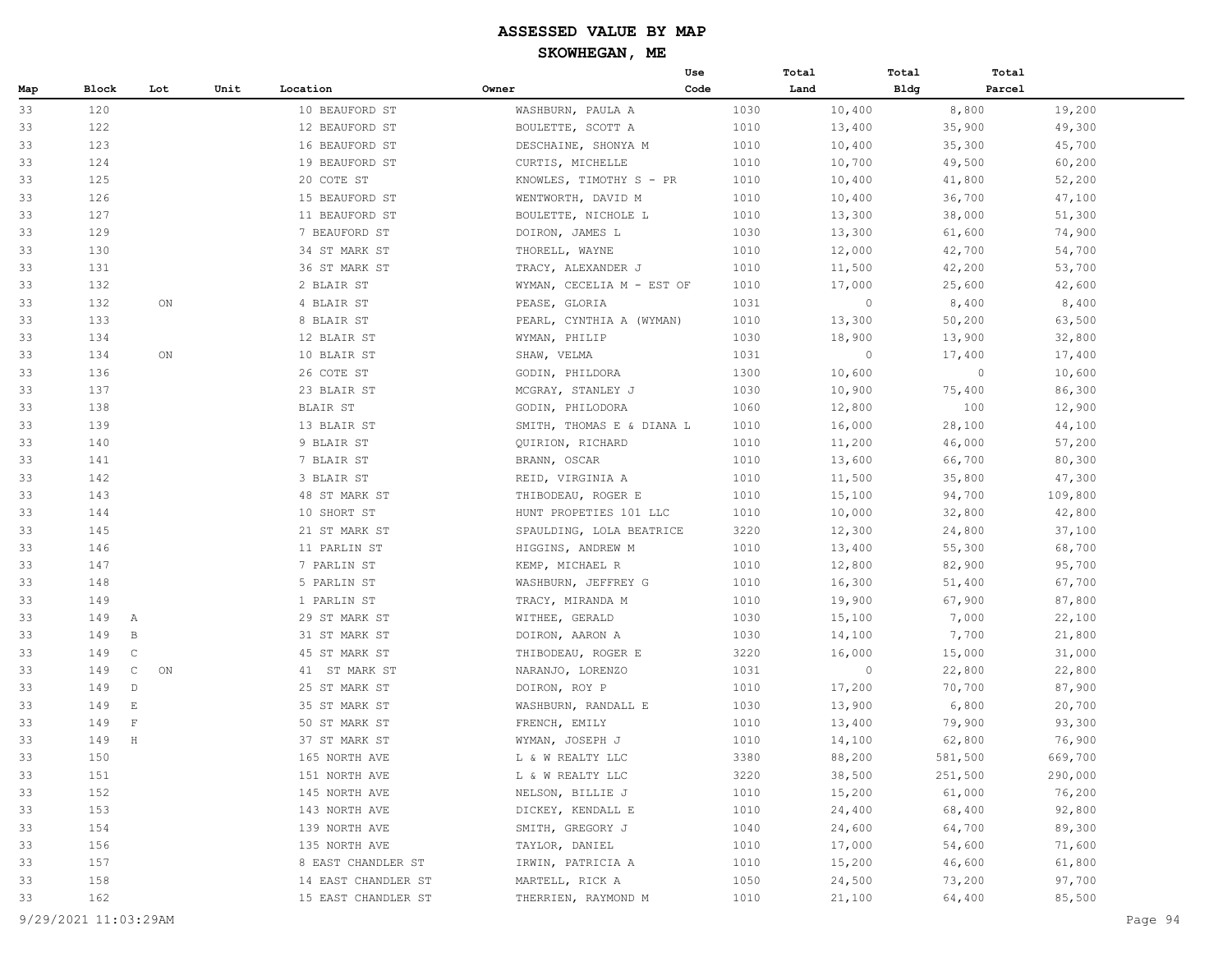|     |                     |              |      |                    |                                     | Use  | Total   | Total       | Total                    |
|-----|---------------------|--------------|------|--------------------|-------------------------------------|------|---------|-------------|--------------------------|
| Map | Block               | Lot          | Unit | Location           | Owner                               | Code | Land    | <b>Bldg</b> | Parcel                   |
| 33  | 163                 |              |      | 7 ASHLEY LN        | EVERETT RYAN                        | 1050 | 12,900  | 59,500      | 72,400                   |
| 33  | 163                 | $\mathbf{1}$ |      | 9 EAST CHANDLER ST | QUIMBY, CHARLES L JR                | 1010 | 13,600  | 33,900      | 47,500                   |
| 33  | 164                 |              |      | 7 EAST CHANDLER ST | LEO, JAMIE M                        | 1010 | 13,600  | 54,000      | 67,600                   |
| 33  | 165                 |              |      | 127 NORTH AVE      | NELSON, DAVID M                     | 1010 | 15,200  | 70,200      | 85,400                   |
| 33  | 166                 |              |      | 125 NORTH AVE      | WRIGHT, RANDY B                     | 1010 | 15,200  | 78,000      | 93,200                   |
| 33  | 167                 |              |      | 121 NORTH AVE      | WRIGHT BROS. ENTERPRISES LLC        | 3220 | 34,000  | 323,400     | 357,400                  |
| 33  | 170                 |              |      | 10 EAST DYER ST    | CLEMENT, JOEL K                     | 1010 | 17,000  | 101,100     | 118,100                  |
| 33  | 171                 |              |      | 16 EAST DYER ST    | WALTERS, KYLE                       | 1010 | 16,200  | 84,000      | 100,200                  |
| 33  | 172                 |              |      | 20 EAST DYER ST    | YORK, THOMAS J II                   | 1010 | 16,200  | 75,100      | 91,300                   |
| 33  | 173                 |              |      | 22 EAST DYER ST    | O'BRIEN, SCOTT F                    | 1010 | 15,200  | 64,300      | 79,500                   |
| 33  | 174                 |              |      | 26 EAST DYER ST    | CLEMENT, JOEL K                     | 1010 | 16,300  | 66,500      | 82,800                   |
| 33  | 175                 |              |      | 23 EAST DYER ST    | LANCASTER, JOHN P                   | 1010 | 15,500  | 63,600      | 79,100                   |
| 33  | 175<br>A            |              |      | 19 EAST DYER ST    | ROBINSON, NATASHA                   | 1010 | 15,500  | 75,000      | 90,500                   |
| 33  | 175<br>$\mathbf B$  |              |      | EAST DYER ST       | PINKHAM, KANDI                      | 1300 | 17,200  |             | $\circ$<br>17,200        |
| 33  | 175<br>$\mathbf{B}$ | ON           |      | 25 EAST DYER ST    | TURNER, MONICA                      | 1031 | $\circ$ |             | 5,900<br>5,900           |
| 33  | 175<br>$\mathbb{C}$ |              |      | NORTH SCHOOL ST    | PINKHAM, KANDI                      | 1300 | 23,000  |             | $\circ$<br>23,000        |
| 33  | 175<br>$\mathsf{C}$ | ON           |      | 28 NORTH SCHOOL ST | MANTHA, JASMINE S                   | 1031 | $\circ$ |             | 6,700<br>6,700           |
| 33  | 176                 |              |      | 17 EAST DYER ST    | FRANCK, DARRELL L                   | 1010 | 15,500  | 58,000      | 73,500                   |
| 33  | 177                 |              |      | 15 EAST DYER ST    | EARLE, IDA M                        | 1040 | 16,200  | 78,200      | 94,400                   |
| 33  | 178                 |              |      | 7 EAST DYER ST     | BURKHART, RYAN                      | 1040 | 14,600  | 45,300      | 59,900                   |
| 33  | 178                 | 1            |      | 9 EAST DYER ST     | TRIPP, DEIDRE L                     | 1040 | 16,600  | 48,100      | 64,700                   |
| 33  | 179                 |              |      | 169 NORTH AVE      | PARTRIDGE, BARRY D                  | 390V | 14,200  |             | $\overline{0}$<br>14,200 |
| 33  | 180                 |              |      | 109 NORTH AVE      | WYMAN RENTALS                       | 1110 | 28,500  | 282,700     | 311,200                  |
| 33  | 181                 |              |      | 14 ST JOHN ST      | WYMAN, JOSEPH                       | 1010 | 16,200  | 41,500      | 57,700                   |
| 33  | 182                 |              |      | 18 ST JOHN ST      | PERRON, JEAN                        | 1010 | 16,600  | 92,300      | 108,900                  |
| 33  | 183                 |              |      | 22 ST JOHN ST      | COOLEY, CLAYTON                     | 1010 | 16,600  | 101,200     | 117,800                  |
| 33  | 184                 |              |      | 30 ST JOHN ST      | ZIGLAR, ZACKARY & JESSICA           | 1010 | 16,400  | 62,200      | 78,600                   |
| 33  | 185                 |              |      | 22 NORTH SCHOOL ST | HUNTINGTON, JOSEPH L                | 1010 | 10,600  | 63,800      | 74,400                   |
| 33  | 186                 |              |      | 27 ST JOHN ST      | HARVILLE, THOMAS W                  | 1010 | 9,500   | 42,600      | 52,100                   |
| 33  | 187                 |              |      | 25 ST JOHN ST      | LAKE, BONNIE L                      | 1010 | 16,300  | 39,200      | 55,500                   |
| 33  | 188                 |              |      | 19 ST JOHN ST      | JENCKS, PHILIP A                    | 1010 | 17,300  | 78,100      | 95,400                   |
| 33  | 189                 |              |      | 15 ST JOHN ST      | SITES, BARRY JAY                    | 1010 | 15,500  | 92,800      | 108,300                  |
| 33  | 190                 |              |      | 7 POMELOW ST       | SITES, BRIAN L                      | 1010 | 16,700  | 64,500      | 81,200                   |
| 33  | 191                 |              |      | 16 CHESTNUT ST     | MCGOWAN, JAMES V                    | 1040 | 14,200  | 61,300      | 75,500                   |
| 33  | 191<br>$\mathbb{A}$ |              |      | 20 CHESTNUT ST     | VASHON, GENIE L - LIFE ESTATES 1010 |      | 13,300  | 49,800      | 63,100                   |
| 33  | 192                 |              |      | CHESTNUT ST        | AUSTIN, TRISHA                      | 1300 | 20,500  |             | $\circ$<br>20,500        |
| 33  | 192                 | ON1          |      | 22 CHESTNUT ST     | GRANT, JAMES                        | 1031 | $\circ$ |             | 8,500<br>8,500           |
| 33  | 193                 |              |      | CHESTNUT ST        | AUSTIN, KALEB LEE                   | 1300 | 15,500  |             | $\circ$<br>15,500        |
| 33  | 193                 | ON           |      | 26 CHESTNUT ST     | COUTOULAKIS, CHRISTOPHER            | 1031 | $\circ$ | 20,800      | 20,800                   |
| 33  | 194                 |              |      | 34 CHESTNUT ST     | QUIRION, ALICE M                    | 0130 | 16,900  | 96,900      | 113,800                  |
| 33  | 194                 | $\mathbf{1}$ |      | 28 CHESTNUT ST     | ALLEY, BROOKE A                     | 1010 | 14,200  | 78,000      | 92,200                   |
| 33  | 195                 |              |      | 18 NORTH SCHOOL ST | DEVOE, JON G                        | 1010 | 16,200  | 65,300      | 81,500                   |
| 33  | 196                 |              |      | 8 CHESTNUT ST      | REED, MATTHEW K                     | 1010 | 15,200  | 54,000      | 69,200                   |
| 33  | 197                 |              |      | 12 CHESTNUT ST     | ROGERS, TRAVIS E                    | 1010 | 15,200  | 51,700      | 66,900                   |
| 33  | 198                 |              |      | 10 POMELOW ST      | PELLETIER, BRUCE                    | 1010 | 13,300  | 50,700      | 64,000                   |
| 33  | 199                 |              |      | 9 ST JOHN ST       | KNOWLES, TREVOR                     | 1010 | 14,600  | 42,700      | 57,300                   |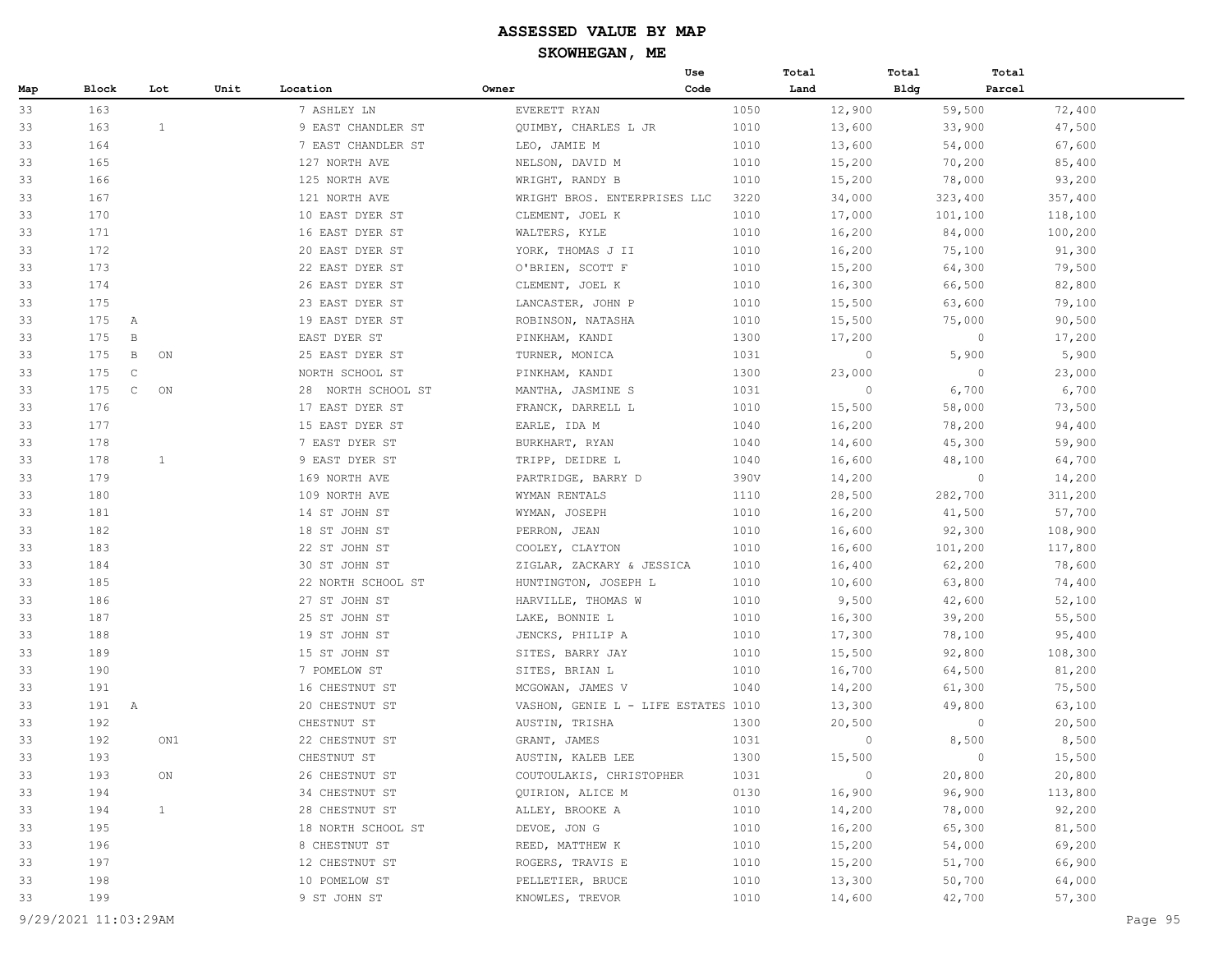|     |                 |              |      |                      |                                     | Use  | Total     | Total       | Total        |
|-----|-----------------|--------------|------|----------------------|-------------------------------------|------|-----------|-------------|--------------|
| Map | Block           | Lot          | Unit | Location             | Owner                               | Code | Land      | <b>Bldg</b> | Parcel       |
| 33  | 200             |              |      | 5 ST JOHN ST         | DEMERITT, DARLENE P                 | 1010 | 14,500    | 37,300      | 51,800       |
| 33  | 201             |              |      | 103 NORTH AVE        | DOSSEV, MIROSLAV D                  | 1010 | 14,000    | 52,700      | 66,700       |
| 33  | 202             |              |      | 101 NORTH AVE        | MILCENDEAU, YANN H                  | 3260 | 23,100    | 100,100     | 123,200      |
| 33  | 204             |              |      | 99 NORTH AVE         | WASHBURN, JUNE B                    | 1090 | 15,200    | 68,200      | 83,400       |
| 33  | 205             |              |      | 4 CHESTNUT ST        | TAYLOR, DANIEL                      | 1030 | 12,600    | 27,200      | 39,800       |
| 33  | 206             |              |      | 39 NORTH SCHOOL ST   | WYMAN, JOSEPH J                     | 1010 | 4,900     | 53,000      | 57,900       |
| 33  | 207             |              |      | 31 NORTH SCHOOL ST   | BROWN, SHERRIE ANGEL - TRUSTEE 1010 |      | 18,800    | 31,900      | 50,700       |
| 33  | 208             |              |      | 27 NORTH SCHOOL ST   | FRANZOSE, THERESA G                 | 1010 | 16,300    | 87,400      | 103,700      |
| 33  | 209             |              |      | 25 NORTH SCHOOL ST   | COOLEY CLAYTON E                    | 1010 | 15,100    | 43,100      | 58,200       |
| 33  | 210             |              |      | 23 NORTH SCHOOL ST   | COOLEY, CLAYTON E                   | 1010 | 13,600    | 27,600      | 41,200       |
| 33  | 210 A           |              |      | 21 NORTH SCHOOL ST   | COOLEY, CLAYTON E                   | 1010 | 10,600    | 39,400      | 50,000       |
| 33  | 211             |              |      | 19 NORTH SCHOOL ST   | COOLEY, ZACHARY C                   | 1030 | 16,200    | 11,500      | 27,700       |
| 33  | 212             |              |      | NORTH SCHOOL ST      | TOWN OF SKOWHEGAN                   | 903V | 15,400    | $\circ$     | 15,400       |
| 33  | 213             |              |      | 9 ARMORY DR          | STATE OF MAINE                      | 901C | 51,300    | 1,628,800   | 1,680,100    |
|     |                 |              |      |                      |                                     |      | 4,830,700 | 20,498,800  | 25, 329, 500 |
| 34  | $\mathbf{1}$    |              |      | 3 SHORT ST           | REDMOND, BETHANY A                  | 1030 | 12,800    | 18,700      | 31,500       |
| 34  | $\overline{c}$  |              |      | 9 SHORT ST           | PRICE, LAURA LEE                    | 1010 | 18,100    | 71,400      | 89,500       |
| 34  | 3               |              |      | 46 MALBONS MILLS RD  | KNIGHT, KRIS                        | 1010 | 27,500    | 33,400      | 60,900       |
| 34  | 4               |              |      | 56 MALBONS MILLS RD  | WYMAN, JOSEPH                       | 1090 | 29,100    | 131,100     | 160,200      |
| 34  | 6               |              |      | 76 MALBONS MILLS RD  | BONNEAU, MICHAEL A                  | 1090 | 31,500    | 353,200     | 384,700      |
| 34  | $\overline{7}$  |              |      | 98 MALBONS MILLS RD  | KEMPTON, DANA                       | 1010 | 38,400    | 188,700     | 227,100      |
| 34  | $7\phantom{.0}$ | Α            |      | MALBONS MILLS RD     | SANDY RIVER HEALTH SYSTEM LLC 1300  |      | 35,800    | $\circ$     | 35,800       |
|     |                 |              |      |                      |                                     |      | 193,200   | 796,500     | 989,700      |
| 35  | $\mathbf{1}$    |              |      | 122 MALBONS MILLS RD | CARTER, RONNIE                      | 1010 | 29,300    | 164,800     | 194,100      |
| 35  | $\mathbf{1}$    | 6            |      | 23 CEDAR RIDGE DR    | CEDAR RIDGE NURSING CARE CTR        | 3040 | 123,900   | 2,655,100   | 2,779,000    |
| 35  | $\mathbf{1}$    | 7            |      | DR MANN RD OFF       | SANDY RIVER HEALTH SYSTEM LLC       | 1300 | 18,400    | $\circ$     | 18,400       |
| 35  | $\mathbf{1}$    | 8            |      | 15 CEDAR RIDGE DR    | SIROIS, SCOTT LARRY                 | 1030 | 20,300    | 89,300      | 109,600      |
| 35  | $\mathbf{1}$    | Α            |      | 103 DR MANN RD       | CENTENARY METHODIST CHURCH          | 9060 | 39,100    | 371,700     | 410,800      |
| 35  | 1               | B            |      | 132 MALBONS MILLS RD | STALEY, CHARLES A                   | 1010 | 29,600    | 161,500     | 191,100      |
| 35  | $\mathbf{1}$    | C            |      | 119 DR MANN RD       | MCGOWAN, ROBERT W                   | 1030 | 19,600    | 26,000      | 45,600       |
| 35  | $\mathbf{1}$    | D            |      | 131 DR MANN RD       | HOLT, GREGORY                       | 1010 | 24,500    | 117,900     | 142,400      |
| 35  | $\mathbf{1}$    | E            |      | 113 DR MANN RD       | CENTENARY METHODIST CHURCH          | 1010 | 24,400    | 140,400     | 164,800      |
| 35  | $\overline{c}$  |              |      | 142 MALBONS MILLS RD | LACROIX, GAIL & RAYMOND             | 1010 | 29,300    | 111,600     | 140,900      |
| 35  | 2               | 1            |      | 141 DR MANN RD       | KIRBY, PETER THOMAS                 | 1030 | 19,400    | 59,300      | 78,700       |
| 35  | $\overline{c}$  | А            |      | 135 DR MANN RD       | SKOWHEGAN NURSERY SCHOOL INC        | 9040 | 25,600    | 75,300      | 100,900      |
| 35  | 4               |              |      | 157 MALBONS MILLS RD | HAWKINS, SCOTT T                    | 0130 | 24,600    | 98,500      | 123,100      |
| 35  | 4               | $\mathbf{1}$ |      | 161 MALBONS MILLS RD | HASKINS, HAROLD F                   | 1010 | 19,500    | 116,600     | 136,100      |
| 35  | 4               | $\mathbf{2}$ |      | 151 MALBONS MILLS RD | MARSHALL, RANDY J                   | 1030 | 23,400    | 70,500      | 93,900       |
| 35  | 5               |              |      | 145 MALBONS MILLS RD | BERNARD, WADE M                     | 1010 | 21,400    | 137,100     | 158,500      |
| 35  | 6               |              |      | 117 MALBONS MILLS RD | DILLER, PETER W                     | 1010 | 24,400    | 114,900     | 139,300      |
| 35  | 7               |              |      | 111 MALBONS MILLS RD | HINKLEY, SUE C                      | 1010 | 21,600    | 81,700      | 103,300      |
| 35  | 8               |              |      | 103 MALBONS MILLS RD | SKILLINGS, DONALD L II              | 1010 | 26,500    | 77,800      | 104,300      |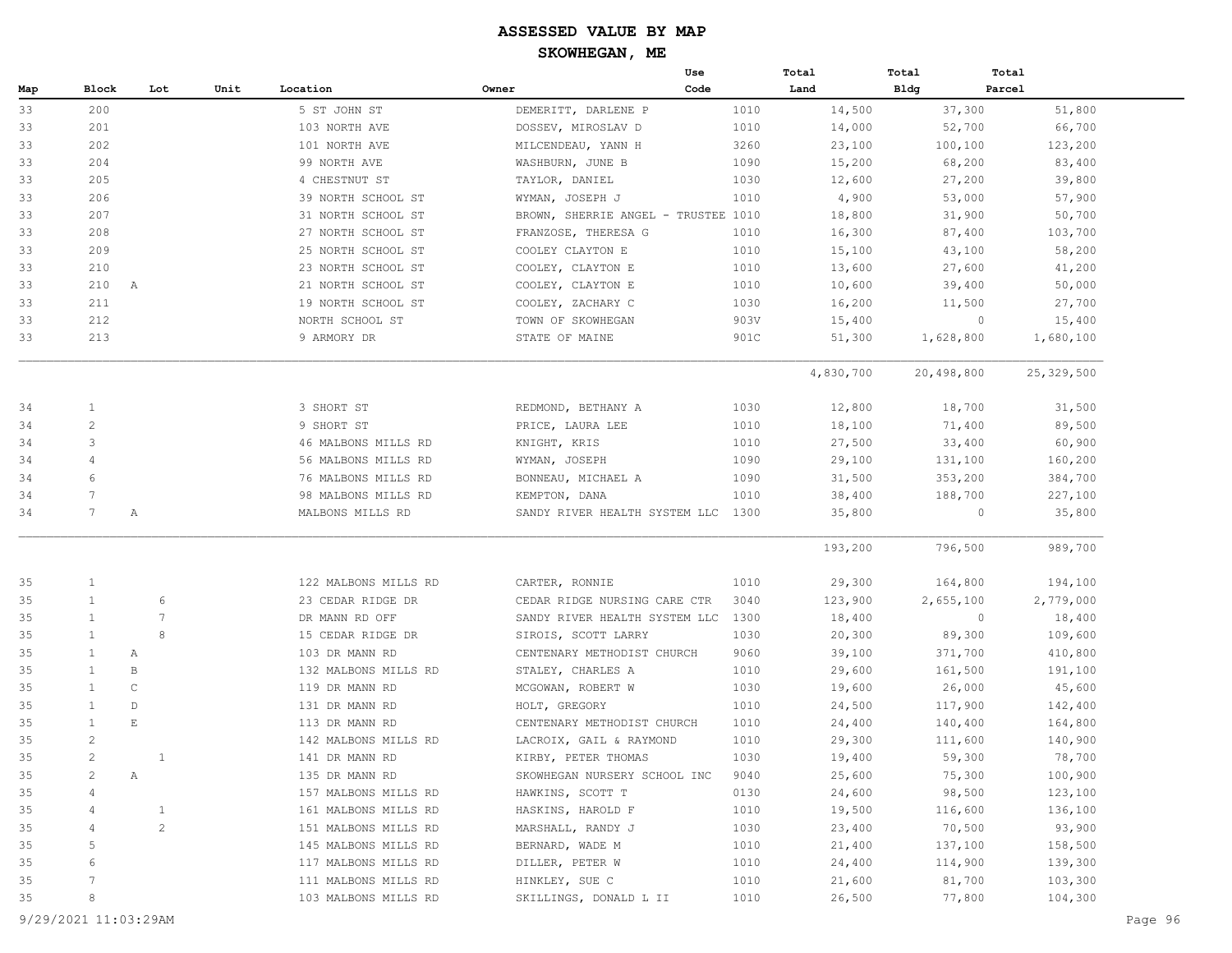|     |                |                 |      |                     |                                     | Use  | Total   | Total          | Total     |  |
|-----|----------------|-----------------|------|---------------------|-------------------------------------|------|---------|----------------|-----------|--|
| Map | Block          | Lot             | Unit | Location            | Owner                               | Code | Land    | <b>Bldg</b>    | Parcel    |  |
| 35  | 9              |                 |      | 93 MALBONS MILLS RD | PINEAU, JASON                       | 1010 | 30,500  | 86,200         | 116,700   |  |
|     |                |                 |      |                     |                                     |      | 595,300 | 4,756,200      | 5,351,500 |  |
| 36  | $\mathbf{1}$   |                 |      | 257 NORTH AVE       | IRWIN, MICHAEL                      | 1010 | 16,600  | 104,800        | 121,400   |  |
| 36  | $\overline{c}$ |                 |      | 253 NORTH AVE       | ADAMS, DARREN EDWARD                | 1010 | 16,500  | 57,300         | 73,800    |  |
| 36  | $\overline{c}$ | $\mathbf{1}$    |      | 8 DR MANN RD        | CHESTNUT STREET AUTOMOTIVE LLC 3222 |      | 32,100  | 42,600         | 74,700    |  |
| 36  | $\mathbf{2}$   | 2               |      | DR MANN RD          | WILLETT, ALEN H                     | 316I | 43,900  | 63,400         | 107,300   |  |
| 36  | 3              |                 |      | 20 DR MANN RD       | CHAPMAN, CAROLYN J                  | 1010 | 16,600  | 84,700         | 101,300   |  |
| 36  | 3              | $\mathbf{1}$    |      | 16 DR MANN RD       | SMITH, VICKI L - LIFE EST           | 1010 | 16,600  | 92,100         | 108,700   |  |
| 36  | 3              | Α               |      | 28 DR MANN RD       | MACMILLAN, ERNESTINE                | 1010 | 16,400  | 63,100         | 79,500    |  |
| 36  | 3              | B               |      | 24 DR MANN RD       | WALKER, DARCY J                     | 1010 | 16,400  | 75,600         | 92,000    |  |
| 36  | 3              | $\mathsf{C}$    |      | 30 DR MANN RD       | PROVENCAL, JOHN L & MARILYN M       | 1010 | 16,400  | 48,700         | 65,100    |  |
| 36  | 4              |                 |      | 36 DR MANN RD       | LACROIX, JEFFREY R                  | 1010 | 16,300  | 68,100         | 84,400    |  |
| 36  | 4              | Α               |      | 38 DR MANN RD       | ARRIS, BARBARA M - LIFE ESTATE 1030 |      | 16,300  | 12,300         | 28,600    |  |
| 36  | 5              |                 |      | 40 DR MANN RD       | MCFARLAND, CATHY ANN                | 1010 | 15,200  | 41,600         | 56,800    |  |
| 36  | 6              |                 |      | 44 DR MANN RD       | RIDGE ROAD REMODELING LLC           | 1010 | 16,600  | 44,200         | 60,800    |  |
| 36  | 7              |                 |      | 48 DR MANN RD       | KEATEN, JAMES STANLEY JR            | 1010 | 17,200  | 48,500         | 65,700    |  |
| 36  | 8              |                 |      | DR MANN RD          | LOCKE, BRANDON E                    | 1300 | 12,200  | $\overline{0}$ | 12,200    |  |
| 36  | 9              |                 |      | 90 DR MANN RD       | LOCKE, BRANDON E                    | 1010 | 32,800  | 66,600         | 99,400    |  |
| 36  | 9              | ON <sub>2</sub> |      | 10 BOLLIER CT       | LOCKE, KELDON JR                    | 1031 | $\circ$ | 13,800         | 13,800    |  |
| 36  | 10             |                 |      | 94 DR MANN RD       | COSTA, ARMAND                       | 1010 | 14,200  | 63,400         | 77,600    |  |
| 36  | 11             |                 |      | 98 DR MANN RD       | WHITE, SCOTT C                      | 1010 | 24,600  | 90,200         | 114,800   |  |
| 36  | 13             | $\mathbf{1}$    |      | 69 DR MANN RD       | HEWEY, TERRANCE                     | 1030 | 16,700  | 39,200         | 55,900    |  |
| 36  | 13             | $\overline{c}$  |      | 73 DR MANN RD       | COWAN, LYNETTE J                    | 1030 | 17,300  | 28,000         | 45,300    |  |
| 36  | 13             | 3               |      | 77 DR MANN RD       | QUINN, COLIN R & RYAN               | 1030 | 17,700  | 24,100         | 41,800    |  |
| 36  | 13             | 4               |      | 81 DR MANN RD       | ARRIS, ROBERT F JR                  | 1030 | 18,400  | 33,900         | 52,300    |  |
| 36  | 13             | 5               |      | 85 DR MANN RD       | BYLER, SAMANTHA M                   | 1030 | 18,900  | 21,500         | 40,400    |  |
| 36  | 13             | 6               |      | 91 DR MANN RD       | BONNEAU, ALBERT F                   | 1030 | 19,600  | 74,000         | 93,600    |  |
| 36  | 13             | $7^{\circ}$     |      | DR MANN RD          | BONNEAU, ALBERT F                   | 1060 | 25,300  | 16,100         | 41,400    |  |
| 36  | 13             | 70N             |      | 95 DR MANN RD       | COLLINS, ARLENE                     | 1031 | $\circ$ | 30,200         | 30,200    |  |
| 36  | 14             |                 |      | 49 DR MANN RD       | STEWARD, MELISSA M                  | 1010 | 17,300  | 41,600         | 58,900    |  |
| 36  | 14             | $\mathbf{1}$    |      | 51 DR MANN RD       | PATTERSON, JOHN E                   | 1030 | 23,400  | 23,300         | 46,700    |  |
| 36  | 14             | 2               |      | 65 DR MANN RD       | SANDFORD, BARRY D                   | 1010 | 24,800  | 76,800         | 101,600   |  |
| 36  | 16             |                 |      | 35 DR MANN RD       | STANLEY, MAXINE L - LIFE ESTAT 1010 |      | 27,500  | 35,700         | 63,200    |  |
| 36  | 16             | ON              |      | 37 DR MANN RD       | STANLEY, MICHAEL R                  | 1031 | $\circ$ | 18,700         | 18,700    |  |
| 36  | 17             |                 |      | 33 DR MANN RD       | LOCKE, TAMMY L                      | 1090 | 21,000  | 80,600         | 101,600   |  |
| 36  | 18             |                 |      | DR MANN RD          | MORIN, MARCEL W                     | 1300 | 12,900  | $\mathbf{0}$   | 12,900    |  |
| 36  | 19             | $\mathbf{1}$    |      | 7 DR MANN RD        | POMELOW, NATALIE A - LIFE EST 1010  |      | 16,200  | 84,200         | 100,400   |  |
| 36  | 19             | 2               |      | 13 DR MANN RD       | BROWN, MARILYN E                    | 1010 | 16,200  | 73,500         | 89,700    |  |
| 36  | 19             | 3               |      | 17 DR MANN RD       | BURGESS, NICOLA M                   | 1010 | 16,200  | 99,500         | 115,700   |  |
| 36  | 19             | 4               |      | 21 DR MANN RD       | FOULKES, JOHN L                     | 0130 | 17,800  | 110,100        | 127,900   |  |
| 36  | 19             | 5               |      | 25 DR MANN RD       | MORIN, DARLENE (CARBONE)            | 1010 | 17,500  | 122,300        | 139,800   |  |
| 36  | 19             | 7               |      | 12 JOSIE ST         | KIMBALL, DARRELL K                  | 1010 | 19,000  | 79,200         | 98,200    |  |
| 36  | 19             | 8               |      | 8 JOSIE ST          | CLEMENTS, BRENDA                    | 1010 | 19,000  | 88,600         | 107,600   |  |
| 36  | 19             | 9               |      | 4 JOSIE ST          | MAYHEW, ALLEN A                     | 1010 | 19,000  | 94,700         | 113,700   |  |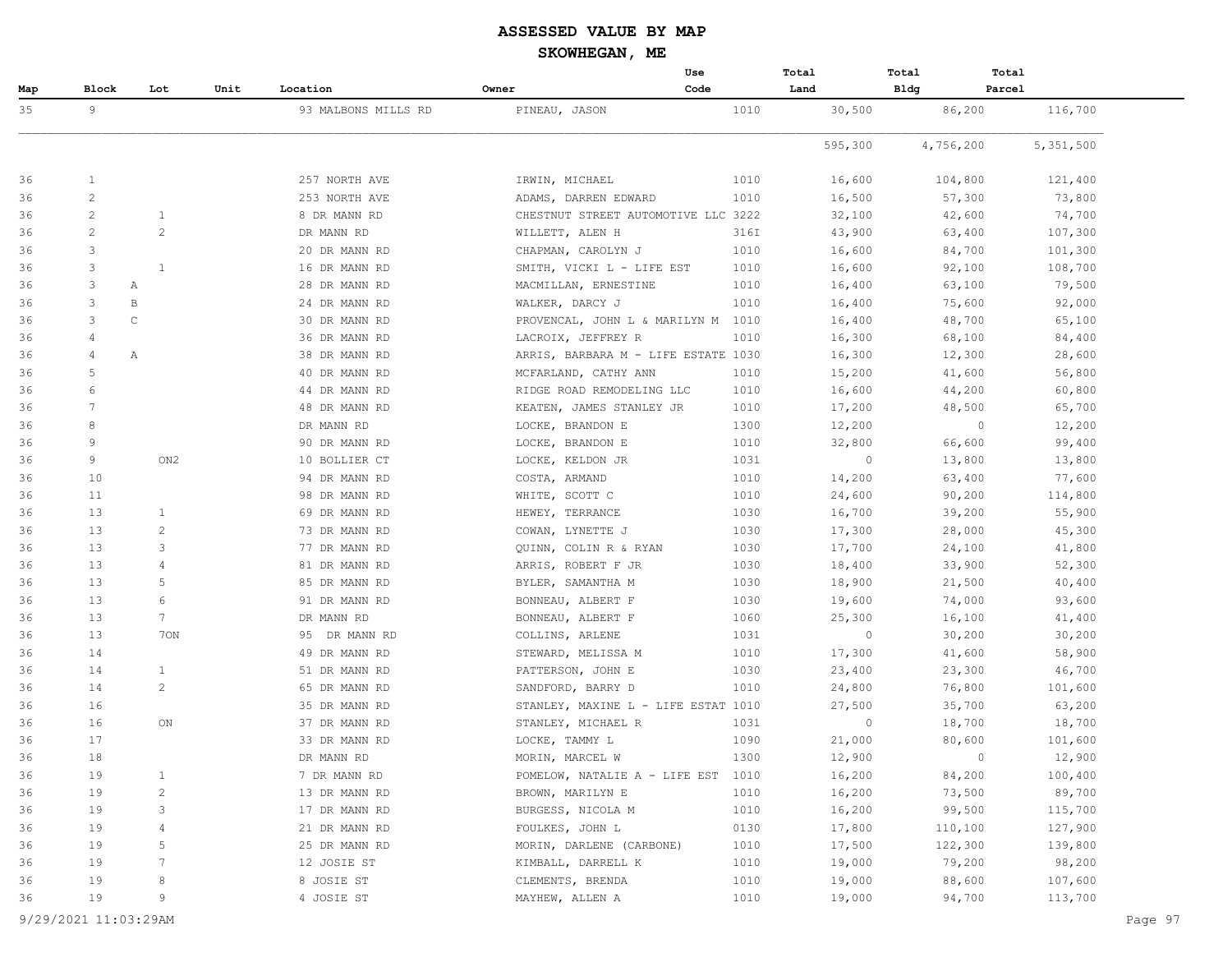|     |                 |              |                  |                  |                               | Use  | Total     | Total     | Total     |
|-----|-----------------|--------------|------------------|------------------|-------------------------------|------|-----------|-----------|-----------|
| Map | Block           | Lot          | Unit<br>Location |                  | Owner                         | Code | Land      | Bldg      | Parcel    |
| 36  | 19              | 10           |                  | 7 JIMMY ST       | RUSSELL, HOWARD E JR          | 1010 | 19,600    | 99,300    | 118,900   |
| 36  | 19              | 11           |                  | 11 JIMMY ST      | AIKEN, PATRICK L              | 1010 | 21,800    | 103,500   | 125,300   |
| 36  | 19              | 12           |                  | 3 JOSIE ST       | GORDON, KENNETH C             | 1010 | 19,000    | 128,300   | 147,300   |
| 36  | 19              | 13           |                  | 7 JOSIE ST       | PERKINS, SHANNON A            | 1010 | 19,000    | 86,500    | 105,500   |
| 36  | 19              | 14           |                  | 9 JOSIE ST       | BOURASSA, CLIFFORD R          | 1010 | 19,000    | 94,000    | 113,000   |
| 36  | 19              | 15           |                  | 10 JASON ST      | BROWN, ERIN E                 | 1010 | 19,000    | 86,700    | 105,700   |
| 36  | 19              | 16           |                  | 3 DR MANN RD     | LANCASTER, RANDALL L          | 1010 | 17,000    | 95,300    | 112,300   |
| 36  | 19              | 19           |                  | JASON ST         | AIKEN, PATRICK L & MICHELLE T | 1300 | 31,100    | 600       | 31,700    |
| 36  | 20              |              |                  | 25 ST JAMES ST   | HEWEY, TERRANCE               | 1010 | 20,200    | 42,600    | 62,800    |
| 36  | 20              | 3            |                  | 41 ST JAMES ST   | LORD, SANDRA L - LIFE EST     | 1030 | 15,300    | 23,200    | 38,500    |
| 36  | 20              | Α            |                  | ST JAMES ST      | PERKINS, DEREK S              | 1010 | 12,000    | 31,400    | 43,400    |
| 36  | 20              | $\mathbf B$  |                  | 34 ST JAMES ST   | PERKINS, DEREK S              | 1010 | 15,200    | 107,900   | 123,100   |
| 36  | 21              |              |                  | 44 ST JAMES ST   | SYLVAIN, WILLIAM              | 1010 | 10,300    | 48,600    | 58,900    |
| 36  | 21              | $\mathbf{1}$ |                  | 40 ST JAMES ST   | CARMAN - TUTTLE, KELLY        | 1010 | 13,700    | 77,500    | 91,200    |
| 36  | 22              |              |                  | 21 ST JAMES ST   | SHAW, NORMAN R                | 1030 | 22,800    | 13,500    | 36,300    |
| 36  | 23              |              |                  | 24 DORE ST       | PASCALE, PAULA L              | 1010 | 13,800    | 42,500    | 56,300    |
| 36  | 24              |              |                  | 25 BLAIR ST      | BOULETTE, GERALD A            | 1010 | 13,600    | 35,300    | 48,900    |
| 36  | 24              | Α            | DORE ST          |                  | PASCALE, PAULA L              | 1320 | 1,300     | $\circ$   | 1,300     |
| 36  | 24              | В            |                  | 28 DORE ST       | BROOKS, JEAN C - LE           | 1030 | 10,000    | 20,400    | 30,400    |
| 36  | 25              |              |                  | 62 DR MANN RD    | SNYDER, MARION                | 1010 | 16,300    | 69,400    | 85,700    |
| 36  | 26              |              |                  | 74 DR MANN RD    | CLARK, DEBORAH W (COWAN)      | 0130 | 18,000    | 75,200    | 93,200    |
|     |                 |              |                  |                  |                               |      | 1,106,600 | 3,658,500 | 4,765,100 |
| 37  | $\mathbf{1}$    |              |                  | 20 GREENWOOD AVE | MARSH, HAROLD JOSEPH          | 1010 | 16,400    | 62,500    | 78,900    |
| 37  | 2               |              |                  | 24 GREENWOOD AVE | CAYFORD, RAYMOND L            | 1010 | 18,200    | 111,200   | 129,400   |
| 37  | 3               |              |                  | 28 GREENWOOD AVE | BARTER, ALBERT R JR           | 1010 | 18,000    | 79,100    | 97,100    |
| 37  | 4               |              |                  | 15 LOCUST ST     | DEROUCHE, CRAIG J             | 1010 | 16,500    | 80,700    | 97,200    |
| 37  | 5               |              |                  | 13 LOCUST ST     | LYONS, COURTNEY P             | 1010 | 15,200    | 62,600    | 77,800    |
| 37  | 6               |              |                  | 9 LOCUST ST      | FRIEND MOTOR SALES INC        | 330I | 31,300    | 69,300    | 100,600   |
| 37  | $7\phantom{.0}$ |              |                  | 245 MADISON AVE  | FRIEND MOTOR SALES INC        | 3410 | 101,200   | 331,300   | 432,500   |
| 37  | 8               |              |                  | 237 MADISON AVE  | RINALDI, DOMINICK S           | 332I | 100,000   | 87,600    | 187,600   |
| 37  | 10              |              |                  | 32 GREENWOOD AVE | WARE, CARROLL M               | 1010 | 17,100    | 64,000    | 81,100    |
| 37  | 11              |              |                  | 40 GREENWOOD AVE | HIGGINS, MARK                 | 1010 | 18,400    | 92,000    | 110,400   |
| 37  | 12              |              |                  | 46 GREENWOOD AVE | DUNLAP, MARILYN L             | 1010 | 19,700    | 93,400    | 113,100   |
| 37  | 13              |              |                  | 52 GREENWOOD AVE | SIROIS, SCOTT L               | 1010 | 17,100    | 68,900    | 86,000    |
| 37  | 13              | $\mathbf{1}$ |                  | 22 WILSON ST     | BRANN, OAKLEY G               | 1090 | 15,000    | 105,500   | 120,500   |
| 37  | 14              |              |                  | 58 GREENWOOD AVE | WATERVILLE OAKS, LLC          | 111C | 25,700    | 161,300   | 187,000   |
| 37  | 15              |              |                  | 17 CLEVELAND ST  | MCDANIEL, ASHLEY M            | 1010 | 14,200    | 38,300    | 52,500    |
| 37  | 16              |              |                  | 29 WILSON ST     | FLUET, ERIC A                 | 1010 | 14,600    | 48,000    | 62,600    |
| 37  | 17              |              |                  | 27 WILSON ST     | BRANN, OAKLEY                 | 1010 | 17,100    | 33,400    | 50,500    |
| 37  | 18              |              |                  | 17 WILSON ST     | BRANN, OAKLEY G               | 1010 | 17,000    | 102,500   | 119,500   |
| 37  | 18              | Α            |                  | 13 WILSON ST     | LANEY, DALE                   | 1030 | 32,400    | 62,500    | 94,900    |
| 37  | 18              | Α<br>ON      |                  | 11 WILSON ST     | LANEY, DALE                   | 1031 | 0         | 6,700     | 6,700     |
| 37  | 18              | Α<br>ON1     |                  | WILSON ST        | LANEY, DALE                   | 1031 | $\circ$   | 2,300     | 2,300     |
| 37  | 19              |              |                  | 7 WILSON ST      | TRACY, MARY ANNE              | 1010 | 16,700    | 65,300    | 82,000    |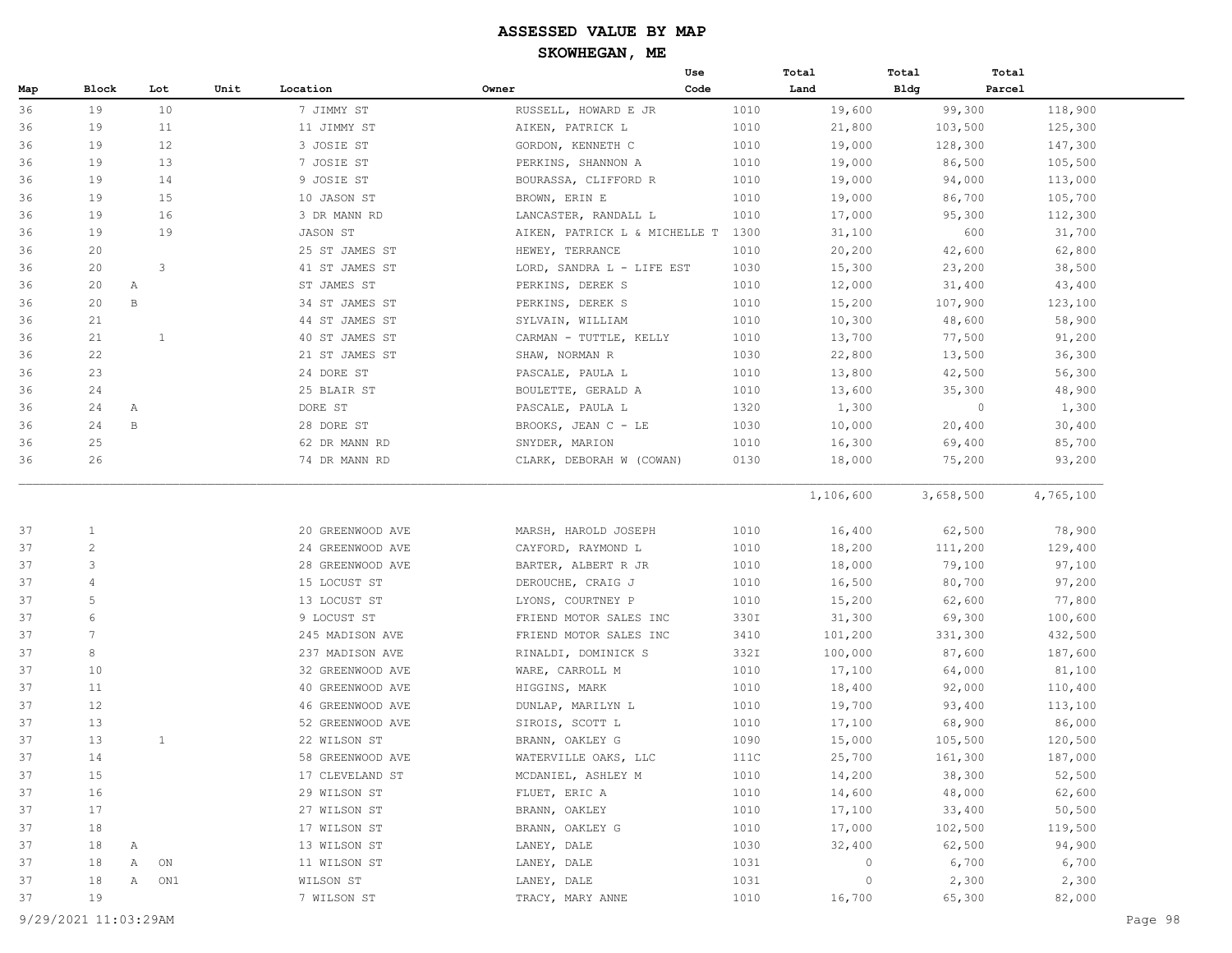|     |         |              |      |                  |                                     | Use  | Total   | Total       | Total   |         |
|-----|---------|--------------|------|------------------|-------------------------------------|------|---------|-------------|---------|---------|
| Map | Block   | Lot          | Unit | Location         | Owner                               | Code | Land    | <b>Bldg</b> | Parcel  |         |
| 37  | 20      |              |      | 14 LOCUST ST     | BECKWITH, REBECCA                   | 1010 | 13,600  |             | 56,200  | 69,800  |
| 37  | 21      |              |      | 18 LOCUST ST     | PETERS, DAVID                       | 1010 | 14,800  |             | 51,600  | 66,400  |
| 37  | 22      |              |      | 273 MADISON AVE  | SHIVALAY LLC                        | 3010 | 162,500 | 296,600     |         | 459,100 |
| 37  | 23      |              |      | 271 MADISON AVE  | FRIEND MOTOR SALES INC              | 3220 | 92,400  | 186,200     |         | 278,600 |
| 37  | 23<br>A |              |      | 24 WILSON ST     | L & W REALTY LLC                    | 4010 | 42,800  |             | 97,200  | 140,000 |
| 37  | 24      |              |      | MADISON AVE      | L & W REALTY LLC                    | 326V | 112,000 |             | $\circ$ | 112,000 |
| 37  | 24      | ON           |      | 261 MADISON AVE  | MCDONALD'S CORP (18-0143)           | 3260 | $\circ$ | 547,900     |         | 547,900 |
| 37  | 25      |              |      | 257 MADISON AVE  | L & W REALTY LLC                    | 322I | 107,200 | 375,600     |         | 482,800 |
| 37  | 27      |              |      | 10 LOCUST ST     | L & W REALTY LLC                    | 322I | 145,700 | 335,000     |         | 480,700 |
| 37  | 28      |              |      | 170 NORTH AVE    | JOHNSON, CYPRIEN J                  | 1040 | 20,100  | 135,200     |         | 155,300 |
| 37  | 29      |              |      | 12 COWETTE ST    | ELLIS, ELAINE R - PR                | 1010 | 19,300  |             | 51,100  | 70,400  |
| 37  | 30      |              |      | 20 COWETTE ST    | BARTLETT, LISA A                    | 1010 | 18,000  |             | 88,800  | 106,800 |
| 37  | 30      | $\mathbf{1}$ |      | 16 COWETTE ST    | MATTHEWS, JOHN W & SANDRA M - 1010  |      | 18,500  | 121,000     |         | 139,500 |
| 37  | 31      |              |      | 22 COWETTE ST    | GREER, DEAN W                       | 1010 | 19,600  |             | 67,500  | 87,100  |
| 37  | 32      |              |      | 24 COWETTE ST    | FORBES, DERRICK C                   | 1010 | 19,800  |             | 39,900  | 59,700  |
| 37  | 33      |              |      | 28 COWETTE ST    | BROWN, DENNIS W                     | 1010 | 19,200  |             | 45,000  | 64,200  |
| 37  | 34      |              |      | 19 GREENWOOD AVE | SCOTT, BRUCE                        | 1010 | 17,300  |             | 61,100  | 78,400  |
| 37  | 35      |              |      | 25 COWETTE ST    | MOODY, DORA H                       | 1010 | 19,800  |             | 90,000  | 109,800 |
| 37  | 36      |              |      | 8 WEST ST        | BORS, WALTER A JR & JANICE          | 1010 | 16,900  |             | 54,700  | 71,600  |
| 37  | 37      |              |      | 14 WEST ST       | GOULETTE, MARJORIE H                | 1010 | 16,700  |             | 66,900  | 83,600  |
| 37  | 38      |              |      | 20 WEST ST       | MCGOWAN, MARK                       | 1010 | 20,600  |             | 71,400  | 92,000  |
| 37  | 39      |              |      | 43 GREENWOOD AVE | BONNEAU, BRIAN J                    | 1010 | 20,400  |             | 66,600  | 87,000  |
| 37  | 40      |              |      | 37 GREENWOOD AVE | SAUCIER, KENNETH A                  | 1010 | 17,500  | 135,400     |         | 152,900 |
| 37  | 41      |              |      | 31 GREENWOOD AVE | BARTO, JAMES                        | 1010 | 16,400  |             | 68,300  | 84,700  |
| 37  | 42      |              |      | 29 GREENWOOD AVE | GROCE, TANYA R (GODING)             | 1010 | 16,700  |             | 86,000  | 102,700 |
| 37  | 43      |              |      | 21 COWETTE ST    | MCCAULEY, MICHELE                   | 0130 | 25,000  |             | 62,000  | 87,000  |
| 37  | 43      | ON           |      | 19 COWETTE ST    | CROTEAU, MYRTLE A                   | 1031 | $\circ$ |             | 19,900  | 19,900  |
| 37  | 44      |              |      | 15 COWETTE ST    | DEROSA, CHRISTOPHER                 | 1010 | 19,000  |             | 57,800  | 76,800  |
| 37  | 45      |              |      | 13 COWETTE ST    | BEDARD, MARK A                      | 1010 | 28,200  |             | 83,800  | 112,000 |
| 37  | 45      | ON           |      | 9 COWETTE ST     | BEDARD, BARBARA                     | 1031 | $\circ$ |             | 39,300  | 39,300  |
| 37  | 46      |              |      | 7 COWETTE ST     | DUCHARME, HEATHER R (GOODRIDGE 1010 |      | 19,500  |             | 48,600  | 68,100  |
| 37  | 47      |              |      | 178 NORTH AVE    | DOW, CORY                           | 3400 | 30,600  | 158,900     |         | 189,500 |
| 37  | 48      |              |      | 182 NORTH AVE    | BONNEAU, BRIAN                      | 1010 | 16,300  |             | 42,100  | 58,400  |
| 37  | 49      |              |      | 184 NORTH AVE    | BONNEAU, BRIAN J                    | 1040 | 17,900  |             | 54,300  | 72,200  |
| 37  | 50      |              |      | 10 GEM ST        | BONNEAU, BRIAN J                    | 1030 | 19,900  |             | 47,400  | 67,300  |
| 37  | 51      |              |      | 16 GEM ST        | MARR, KELLY W                       | 1010 | 16,500  |             | 42,700  | 59,200  |
| 37  | 52      |              |      | 18 GEM ST        | BONNEAU, BRIAN J                    | 1030 | 16,600  |             | 44,200  | 60,800  |
| 37  | 53      |              |      | 22 GEM ST        | PIKE, CAROL H                       | 3220 | 12,800  |             | 68,400  | 81,200  |
| 37  | 54      |              |      | 26 GEM ST        | BONNEAU, BRIAN J                    | 1030 | 15,500  |             | 20,800  | 36,300  |
| 37  | 55      |              |      | 17 WEST ST       | PULLYARD, RHONDA                    | 1030 | 15,200  |             | 46,200  | 61,400  |
| 37  | 56      |              |      | 13 WEST ST       | BONNEAU, BRIAN                      | 1030 | 14,700  |             | 24,900  | 39,600  |
| 37  | 57      |              |      | 11 WEST ST       | GILBERT, TINA M                     | 1010 | 16,400  |             | 41,300  | 57,700  |
| 37  | 58      |              |      | 7 WEST ST        | DESCHAINE, MONTANA M                | 1010 | 16,300  |             | 65,400  | 81,700  |
| 37  | 59      |              |      | 307 MADISON AVE  | THE R. GIFFORD FAMILY LMTD PRT 3220 |      | 137,800 |             | 85,400  | 223,200 |
| 37  | 60      |              |      | 289 MADISON AVE  | SHIVALAY LLC                        | 1010 | 28,200  |             | 88,100  | 116,300 |
| 37  | 61      |              |      | 285 MADISON AVE  | SHIVALAY LLC                        | 3010 | 114,700 | 193,100     |         | 307,800 |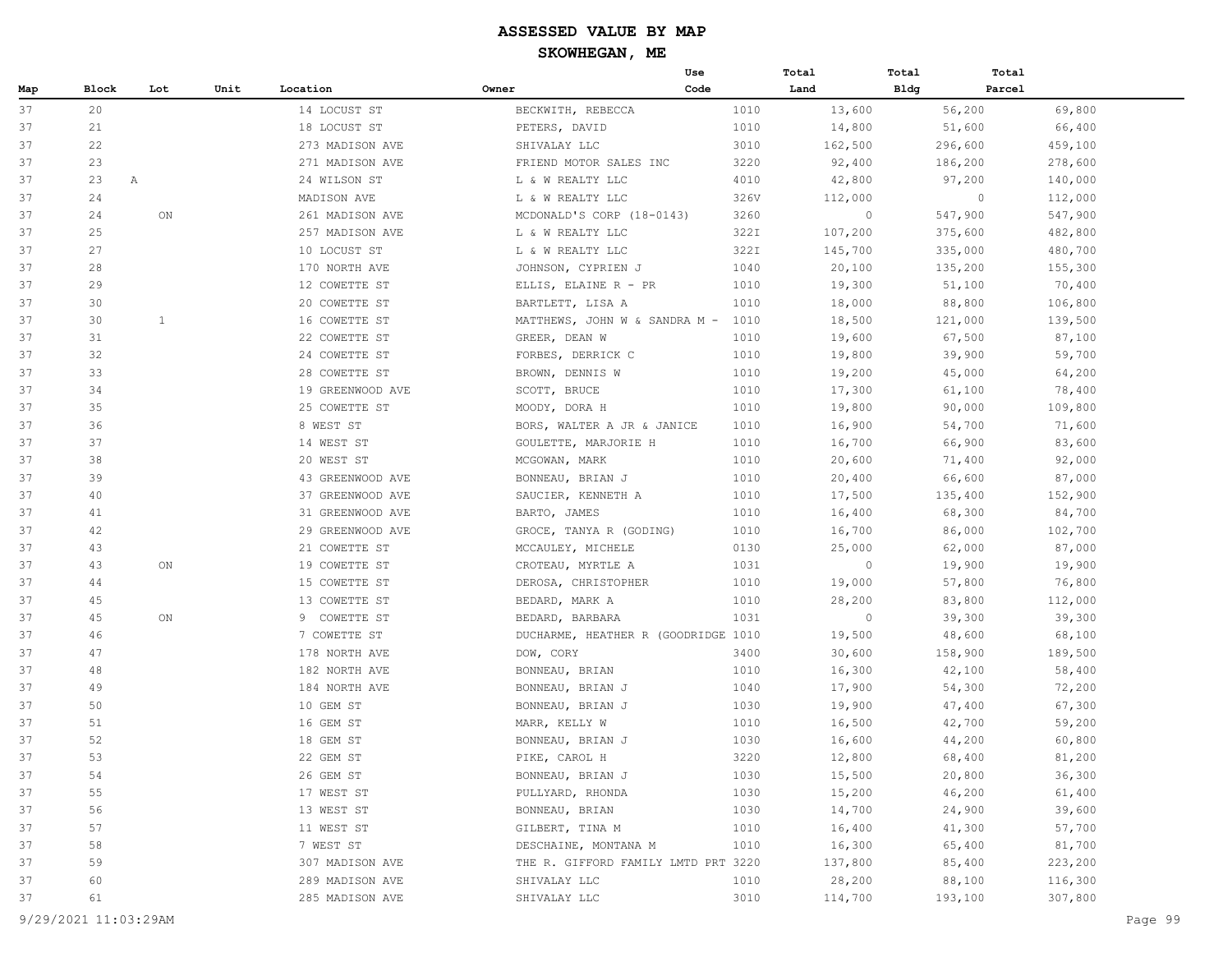| Block<br>Lot<br>Unit<br>Location<br>Owner<br>Code<br>Land<br>Bldg<br>Parcel<br>Map<br>37<br>62<br>20 CLEVELAND ST<br>1010<br>25,500<br>38,800<br>64,300<br>WATSON, RICKY DALE<br>$\mathbf{1}$<br>3222<br>37<br>62<br>22 CLEVELAND ST<br>15,300<br>96,500<br>111,800<br>ALLMENDINGER, MICHAEL A<br>37<br>63<br>63 GREENWOOD AVE<br>TOWN OF SKOWHEGAN<br>903I<br>32,900<br>375,600<br>408,500<br>61 GREENWOOD AVE<br>332I<br>37<br>64<br>WATSON, RICKY DALE - PR<br>24,500<br>23,800<br>48,300<br>1010<br>68,600<br>87,300<br>37<br>65<br>37 GEM ST<br>BOLDUC, CHRISTINE L<br>18,700<br>1<br>35 GEM ST<br>1030<br>37<br>65<br>BOLDUC, CHRISTINE L<br>16,600<br>34,300<br>50,900<br>33 GEM ST<br>69,000<br>37<br>66<br>BOULETTE, ALICIA F - PERS REP<br>1010<br>16,300<br>85,300<br>31 GEM ST<br>72,500<br>86,700<br>37<br>67<br>1010<br>14,200<br>WASHBURN, RONALD J<br>27 GEM ST<br>37<br>68<br>ELLIS, LARRY G - LIFE ESTATE<br>1010<br>16,500<br>48,300<br>64,800<br>37<br>69<br>21 GEM ST<br>1090<br>69,900<br>86,200<br>KIRK, JASON L<br>16,300<br>37<br>70<br>13 GEM ST<br>IRWIN, SHELDA<br>1010<br>16,300<br>68,700<br>85,000<br>37<br>71<br>5 GEM ST<br>BOWLEY, WILLIAM ERWIN SR<br>1010<br>18,500<br>108,400<br>126,900<br>$\circ$<br>72<br>906V<br>9,200<br>9,200<br>37<br>206 NORTH AVE<br>CALVARY CEMETERY<br>37<br>73<br>214 NORTH AVE<br>BATCHELDER, TRUDY E<br>17,200<br>62,700<br>79,900<br>1010<br>73<br>$\mathbf{1}$<br>8 DAWES ST<br>1030<br>13,400<br>37<br>ROBINSON, KAREN L<br>55,600<br>69,000<br>74<br>14 DAWES ST<br>59,900<br>37<br>OAK POND APARTMENTS AND STORAG 1010<br>12,300<br>47,600<br>37<br>75<br>DAWES ST<br>$\circ$<br>18,900<br>AUSTIN, HARVEY JR II<br>103V<br>18,900<br>37<br>75<br>18 DAWES ST<br>1031<br>$\circ$<br>7,200<br>7,200<br>ON<br>WITHAM, JENNIE<br>75<br>7,200<br>37<br>ON1<br>16 DAWES ST<br>MICUE, HEATHER<br>1031<br>0<br>7,200<br>37<br>76<br>1300<br>14,900<br>$\circ$<br>14,900<br>DAWES ST<br>AUSTIN, HARVEY<br>20 DAWES ST<br>$\circ$<br>7,100<br>7,100<br>37<br>76<br>ON<br>BISHOP, BRIAN<br>1031<br>37<br>77<br>DAWES ST<br>1300<br>19,100<br>$\overline{0}$<br>19,100<br>AUSTIN, TRISHA L<br>26 DAWES ST<br>$\circ$<br>4,300<br>37<br>77<br>ON<br>INGERSOLL, DAKOTA<br>1031<br>4,300<br>77<br>22 DAWES ST<br>1031<br>$\circ$<br>17,800<br>17,800<br>37<br>ON1<br>GORDON, DAVID<br>37<br>78<br>28 DAWES ST<br>1030<br>11,500<br>17,500<br>29,000<br>POULIN, SHEILA A (CHESLEY)<br>37<br>79<br>30 DAWES ST<br>13,400<br>86,000<br>WORCESTER, JUDITH ANN - LIFE E 1010<br>72,600<br>37<br>32 DAWES ST<br>80<br>BERRY, FRANK E<br>1010<br>12,500<br>47,300<br>59,800<br>37<br>81<br>36 DAWES ST<br>1030<br>WENTWORTH, ANNIE<br>13,700<br>14,500<br>28,200<br>82<br>42 DAWES ST<br>9,800<br>37<br>STETSON, IRENE SUSAN (TOWLE)<br>1030<br>20,600<br>30,400<br>37<br>83<br>46 DAWES ST<br>1010<br>HAYDEN, HEIDI<br>18,600<br>36,100<br>54,700<br>48 DAWES ST<br>$\circ$<br>37<br>83<br>ON<br>HAYDEN, HEIDI<br>1031<br>18,400<br>18,400<br>32 ADAMS ST<br>1030<br>14,100<br>61,000<br>75,100<br>37<br>84<br>ASHE, WILMARTH B II<br>$\mathbf{1}$<br>33 DAWES ST<br>1030<br>13,700<br>37<br>84<br>KELSO, MICHELLE A<br>56,700<br>70,400<br>37<br>85<br>31 DAWES ST<br>1030<br>ROBBINS, PHYLLIS L<br>13,500<br>32,300<br>45,800<br>85<br>$\mathbf{1}$<br>1,100<br>37<br>ADAMS ST<br>ASHE, WILMARTH B II<br>1320<br>$\circ$<br>1,100<br>1030<br>37<br>86<br>27 DAWES ST<br>10,900<br>28,800<br>39,700<br>ROBBINS, BARBARA J<br>87<br>37<br>23 DAWES ST<br>JEWELL, WAYNE - EST OF<br>1060<br>23,700<br>15,500<br>39,200<br>37<br>87<br>21 DAWES ST<br>1031<br>$\circ$<br>2,400<br>2,400<br>ON<br>JEWELL, WAYNE - EST OF<br>$\circ$<br>37<br>87<br>ON2<br>25 DAWES ST<br>JEWELL, WAYNE - EST OF<br>1031<br>1,900<br>1,900<br>88<br>19 DAWES ST<br>1030<br>45,100<br>58,700<br>37<br>LANCASTER, RANDALL L<br>13,600<br>1010<br>37<br>89<br>11 DAWES ST<br>BOULETTE, STACEY L<br>14,100<br>44,200<br>58,300<br>5 DAWES ST<br>CDR PROPERTIES LLC<br>37<br>90<br>1010<br>14,300<br>40,800<br>55,100<br>37<br>91<br>10 ADAMS ST<br>VEARA, MANUEL<br>1040<br>32,700<br>43,900<br>11,200<br>37<br>91<br>$\mathbf{1}$<br>224 NORTH AVE<br>SHAW, HILDRETH M<br>1030<br>15,900<br>31,700<br>15,800<br>$\mathbf{2}$<br>37<br>91<br>12 ADAMS ST<br>1030<br>10,700<br>8,400<br>19,100<br>AUSTIN, TRISHA L<br>92<br>16 ADAMS ST<br>37<br>AUSTIN, HARVEY JR II/TRISHA L 1300<br>13,000<br>$\circ$<br>13,000 |  |  |  | Use | Total | Total | Total |  |
|----------------------------------------------------------------------------------------------------------------------------------------------------------------------------------------------------------------------------------------------------------------------------------------------------------------------------------------------------------------------------------------------------------------------------------------------------------------------------------------------------------------------------------------------------------------------------------------------------------------------------------------------------------------------------------------------------------------------------------------------------------------------------------------------------------------------------------------------------------------------------------------------------------------------------------------------------------------------------------------------------------------------------------------------------------------------------------------------------------------------------------------------------------------------------------------------------------------------------------------------------------------------------------------------------------------------------------------------------------------------------------------------------------------------------------------------------------------------------------------------------------------------------------------------------------------------------------------------------------------------------------------------------------------------------------------------------------------------------------------------------------------------------------------------------------------------------------------------------------------------------------------------------------------------------------------------------------------------------------------------------------------------------------------------------------------------------------------------------------------------------------------------------------------------------------------------------------------------------------------------------------------------------------------------------------------------------------------------------------------------------------------------------------------------------------------------------------------------------------------------------------------------------------------------------------------------------------------------------------------------------------------------------------------------------------------------------------------------------------------------------------------------------------------------------------------------------------------------------------------------------------------------------------------------------------------------------------------------------------------------------------------------------------------------------------------------------------------------------------------------------------------------------------------------------------------------------------------------------------------------------------------------------------------------------------------------------------------------------------------------------------------------------------------------------------------------------------------------------------------------------------------------------------------------------------------------------------------------------------------------------------------------------------------------------------------------------------------------------------------------------------------------------------------------------------------------------------------------------------------------------------------------------------------------------------------------------------------------------------------------------------------------------------------------------------------------------------------------------------------------------------------------------------------------------------------------------------------------------------------------------------------------------------------------------------------------------------------------------------------------------------------------------------------------------------------------|--|--|--|-----|-------|-------|-------|--|
|                                                                                                                                                                                                                                                                                                                                                                                                                                                                                                                                                                                                                                                                                                                                                                                                                                                                                                                                                                                                                                                                                                                                                                                                                                                                                                                                                                                                                                                                                                                                                                                                                                                                                                                                                                                                                                                                                                                                                                                                                                                                                                                                                                                                                                                                                                                                                                                                                                                                                                                                                                                                                                                                                                                                                                                                                                                                                                                                                                                                                                                                                                                                                                                                                                                                                                                                                                                                                                                                                                                                                                                                                                                                                                                                                                                                                                                                                                                                                                                                                                                                                                                                                                                                                                                                                                                                                                                                                                              |  |  |  |     |       |       |       |  |
|                                                                                                                                                                                                                                                                                                                                                                                                                                                                                                                                                                                                                                                                                                                                                                                                                                                                                                                                                                                                                                                                                                                                                                                                                                                                                                                                                                                                                                                                                                                                                                                                                                                                                                                                                                                                                                                                                                                                                                                                                                                                                                                                                                                                                                                                                                                                                                                                                                                                                                                                                                                                                                                                                                                                                                                                                                                                                                                                                                                                                                                                                                                                                                                                                                                                                                                                                                                                                                                                                                                                                                                                                                                                                                                                                                                                                                                                                                                                                                                                                                                                                                                                                                                                                                                                                                                                                                                                                                              |  |  |  |     |       |       |       |  |
|                                                                                                                                                                                                                                                                                                                                                                                                                                                                                                                                                                                                                                                                                                                                                                                                                                                                                                                                                                                                                                                                                                                                                                                                                                                                                                                                                                                                                                                                                                                                                                                                                                                                                                                                                                                                                                                                                                                                                                                                                                                                                                                                                                                                                                                                                                                                                                                                                                                                                                                                                                                                                                                                                                                                                                                                                                                                                                                                                                                                                                                                                                                                                                                                                                                                                                                                                                                                                                                                                                                                                                                                                                                                                                                                                                                                                                                                                                                                                                                                                                                                                                                                                                                                                                                                                                                                                                                                                                              |  |  |  |     |       |       |       |  |
|                                                                                                                                                                                                                                                                                                                                                                                                                                                                                                                                                                                                                                                                                                                                                                                                                                                                                                                                                                                                                                                                                                                                                                                                                                                                                                                                                                                                                                                                                                                                                                                                                                                                                                                                                                                                                                                                                                                                                                                                                                                                                                                                                                                                                                                                                                                                                                                                                                                                                                                                                                                                                                                                                                                                                                                                                                                                                                                                                                                                                                                                                                                                                                                                                                                                                                                                                                                                                                                                                                                                                                                                                                                                                                                                                                                                                                                                                                                                                                                                                                                                                                                                                                                                                                                                                                                                                                                                                                              |  |  |  |     |       |       |       |  |
|                                                                                                                                                                                                                                                                                                                                                                                                                                                                                                                                                                                                                                                                                                                                                                                                                                                                                                                                                                                                                                                                                                                                                                                                                                                                                                                                                                                                                                                                                                                                                                                                                                                                                                                                                                                                                                                                                                                                                                                                                                                                                                                                                                                                                                                                                                                                                                                                                                                                                                                                                                                                                                                                                                                                                                                                                                                                                                                                                                                                                                                                                                                                                                                                                                                                                                                                                                                                                                                                                                                                                                                                                                                                                                                                                                                                                                                                                                                                                                                                                                                                                                                                                                                                                                                                                                                                                                                                                                              |  |  |  |     |       |       |       |  |
|                                                                                                                                                                                                                                                                                                                                                                                                                                                                                                                                                                                                                                                                                                                                                                                                                                                                                                                                                                                                                                                                                                                                                                                                                                                                                                                                                                                                                                                                                                                                                                                                                                                                                                                                                                                                                                                                                                                                                                                                                                                                                                                                                                                                                                                                                                                                                                                                                                                                                                                                                                                                                                                                                                                                                                                                                                                                                                                                                                                                                                                                                                                                                                                                                                                                                                                                                                                                                                                                                                                                                                                                                                                                                                                                                                                                                                                                                                                                                                                                                                                                                                                                                                                                                                                                                                                                                                                                                                              |  |  |  |     |       |       |       |  |
|                                                                                                                                                                                                                                                                                                                                                                                                                                                                                                                                                                                                                                                                                                                                                                                                                                                                                                                                                                                                                                                                                                                                                                                                                                                                                                                                                                                                                                                                                                                                                                                                                                                                                                                                                                                                                                                                                                                                                                                                                                                                                                                                                                                                                                                                                                                                                                                                                                                                                                                                                                                                                                                                                                                                                                                                                                                                                                                                                                                                                                                                                                                                                                                                                                                                                                                                                                                                                                                                                                                                                                                                                                                                                                                                                                                                                                                                                                                                                                                                                                                                                                                                                                                                                                                                                                                                                                                                                                              |  |  |  |     |       |       |       |  |
|                                                                                                                                                                                                                                                                                                                                                                                                                                                                                                                                                                                                                                                                                                                                                                                                                                                                                                                                                                                                                                                                                                                                                                                                                                                                                                                                                                                                                                                                                                                                                                                                                                                                                                                                                                                                                                                                                                                                                                                                                                                                                                                                                                                                                                                                                                                                                                                                                                                                                                                                                                                                                                                                                                                                                                                                                                                                                                                                                                                                                                                                                                                                                                                                                                                                                                                                                                                                                                                                                                                                                                                                                                                                                                                                                                                                                                                                                                                                                                                                                                                                                                                                                                                                                                                                                                                                                                                                                                              |  |  |  |     |       |       |       |  |
|                                                                                                                                                                                                                                                                                                                                                                                                                                                                                                                                                                                                                                                                                                                                                                                                                                                                                                                                                                                                                                                                                                                                                                                                                                                                                                                                                                                                                                                                                                                                                                                                                                                                                                                                                                                                                                                                                                                                                                                                                                                                                                                                                                                                                                                                                                                                                                                                                                                                                                                                                                                                                                                                                                                                                                                                                                                                                                                                                                                                                                                                                                                                                                                                                                                                                                                                                                                                                                                                                                                                                                                                                                                                                                                                                                                                                                                                                                                                                                                                                                                                                                                                                                                                                                                                                                                                                                                                                                              |  |  |  |     |       |       |       |  |
|                                                                                                                                                                                                                                                                                                                                                                                                                                                                                                                                                                                                                                                                                                                                                                                                                                                                                                                                                                                                                                                                                                                                                                                                                                                                                                                                                                                                                                                                                                                                                                                                                                                                                                                                                                                                                                                                                                                                                                                                                                                                                                                                                                                                                                                                                                                                                                                                                                                                                                                                                                                                                                                                                                                                                                                                                                                                                                                                                                                                                                                                                                                                                                                                                                                                                                                                                                                                                                                                                                                                                                                                                                                                                                                                                                                                                                                                                                                                                                                                                                                                                                                                                                                                                                                                                                                                                                                                                                              |  |  |  |     |       |       |       |  |
|                                                                                                                                                                                                                                                                                                                                                                                                                                                                                                                                                                                                                                                                                                                                                                                                                                                                                                                                                                                                                                                                                                                                                                                                                                                                                                                                                                                                                                                                                                                                                                                                                                                                                                                                                                                                                                                                                                                                                                                                                                                                                                                                                                                                                                                                                                                                                                                                                                                                                                                                                                                                                                                                                                                                                                                                                                                                                                                                                                                                                                                                                                                                                                                                                                                                                                                                                                                                                                                                                                                                                                                                                                                                                                                                                                                                                                                                                                                                                                                                                                                                                                                                                                                                                                                                                                                                                                                                                                              |  |  |  |     |       |       |       |  |
|                                                                                                                                                                                                                                                                                                                                                                                                                                                                                                                                                                                                                                                                                                                                                                                                                                                                                                                                                                                                                                                                                                                                                                                                                                                                                                                                                                                                                                                                                                                                                                                                                                                                                                                                                                                                                                                                                                                                                                                                                                                                                                                                                                                                                                                                                                                                                                                                                                                                                                                                                                                                                                                                                                                                                                                                                                                                                                                                                                                                                                                                                                                                                                                                                                                                                                                                                                                                                                                                                                                                                                                                                                                                                                                                                                                                                                                                                                                                                                                                                                                                                                                                                                                                                                                                                                                                                                                                                                              |  |  |  |     |       |       |       |  |
|                                                                                                                                                                                                                                                                                                                                                                                                                                                                                                                                                                                                                                                                                                                                                                                                                                                                                                                                                                                                                                                                                                                                                                                                                                                                                                                                                                                                                                                                                                                                                                                                                                                                                                                                                                                                                                                                                                                                                                                                                                                                                                                                                                                                                                                                                                                                                                                                                                                                                                                                                                                                                                                                                                                                                                                                                                                                                                                                                                                                                                                                                                                                                                                                                                                                                                                                                                                                                                                                                                                                                                                                                                                                                                                                                                                                                                                                                                                                                                                                                                                                                                                                                                                                                                                                                                                                                                                                                                              |  |  |  |     |       |       |       |  |
|                                                                                                                                                                                                                                                                                                                                                                                                                                                                                                                                                                                                                                                                                                                                                                                                                                                                                                                                                                                                                                                                                                                                                                                                                                                                                                                                                                                                                                                                                                                                                                                                                                                                                                                                                                                                                                                                                                                                                                                                                                                                                                                                                                                                                                                                                                                                                                                                                                                                                                                                                                                                                                                                                                                                                                                                                                                                                                                                                                                                                                                                                                                                                                                                                                                                                                                                                                                                                                                                                                                                                                                                                                                                                                                                                                                                                                                                                                                                                                                                                                                                                                                                                                                                                                                                                                                                                                                                                                              |  |  |  |     |       |       |       |  |
|                                                                                                                                                                                                                                                                                                                                                                                                                                                                                                                                                                                                                                                                                                                                                                                                                                                                                                                                                                                                                                                                                                                                                                                                                                                                                                                                                                                                                                                                                                                                                                                                                                                                                                                                                                                                                                                                                                                                                                                                                                                                                                                                                                                                                                                                                                                                                                                                                                                                                                                                                                                                                                                                                                                                                                                                                                                                                                                                                                                                                                                                                                                                                                                                                                                                                                                                                                                                                                                                                                                                                                                                                                                                                                                                                                                                                                                                                                                                                                                                                                                                                                                                                                                                                                                                                                                                                                                                                                              |  |  |  |     |       |       |       |  |
|                                                                                                                                                                                                                                                                                                                                                                                                                                                                                                                                                                                                                                                                                                                                                                                                                                                                                                                                                                                                                                                                                                                                                                                                                                                                                                                                                                                                                                                                                                                                                                                                                                                                                                                                                                                                                                                                                                                                                                                                                                                                                                                                                                                                                                                                                                                                                                                                                                                                                                                                                                                                                                                                                                                                                                                                                                                                                                                                                                                                                                                                                                                                                                                                                                                                                                                                                                                                                                                                                                                                                                                                                                                                                                                                                                                                                                                                                                                                                                                                                                                                                                                                                                                                                                                                                                                                                                                                                                              |  |  |  |     |       |       |       |  |
|                                                                                                                                                                                                                                                                                                                                                                                                                                                                                                                                                                                                                                                                                                                                                                                                                                                                                                                                                                                                                                                                                                                                                                                                                                                                                                                                                                                                                                                                                                                                                                                                                                                                                                                                                                                                                                                                                                                                                                                                                                                                                                                                                                                                                                                                                                                                                                                                                                                                                                                                                                                                                                                                                                                                                                                                                                                                                                                                                                                                                                                                                                                                                                                                                                                                                                                                                                                                                                                                                                                                                                                                                                                                                                                                                                                                                                                                                                                                                                                                                                                                                                                                                                                                                                                                                                                                                                                                                                              |  |  |  |     |       |       |       |  |
|                                                                                                                                                                                                                                                                                                                                                                                                                                                                                                                                                                                                                                                                                                                                                                                                                                                                                                                                                                                                                                                                                                                                                                                                                                                                                                                                                                                                                                                                                                                                                                                                                                                                                                                                                                                                                                                                                                                                                                                                                                                                                                                                                                                                                                                                                                                                                                                                                                                                                                                                                                                                                                                                                                                                                                                                                                                                                                                                                                                                                                                                                                                                                                                                                                                                                                                                                                                                                                                                                                                                                                                                                                                                                                                                                                                                                                                                                                                                                                                                                                                                                                                                                                                                                                                                                                                                                                                                                                              |  |  |  |     |       |       |       |  |
|                                                                                                                                                                                                                                                                                                                                                                                                                                                                                                                                                                                                                                                                                                                                                                                                                                                                                                                                                                                                                                                                                                                                                                                                                                                                                                                                                                                                                                                                                                                                                                                                                                                                                                                                                                                                                                                                                                                                                                                                                                                                                                                                                                                                                                                                                                                                                                                                                                                                                                                                                                                                                                                                                                                                                                                                                                                                                                                                                                                                                                                                                                                                                                                                                                                                                                                                                                                                                                                                                                                                                                                                                                                                                                                                                                                                                                                                                                                                                                                                                                                                                                                                                                                                                                                                                                                                                                                                                                              |  |  |  |     |       |       |       |  |
|                                                                                                                                                                                                                                                                                                                                                                                                                                                                                                                                                                                                                                                                                                                                                                                                                                                                                                                                                                                                                                                                                                                                                                                                                                                                                                                                                                                                                                                                                                                                                                                                                                                                                                                                                                                                                                                                                                                                                                                                                                                                                                                                                                                                                                                                                                                                                                                                                                                                                                                                                                                                                                                                                                                                                                                                                                                                                                                                                                                                                                                                                                                                                                                                                                                                                                                                                                                                                                                                                                                                                                                                                                                                                                                                                                                                                                                                                                                                                                                                                                                                                                                                                                                                                                                                                                                                                                                                                                              |  |  |  |     |       |       |       |  |
|                                                                                                                                                                                                                                                                                                                                                                                                                                                                                                                                                                                                                                                                                                                                                                                                                                                                                                                                                                                                                                                                                                                                                                                                                                                                                                                                                                                                                                                                                                                                                                                                                                                                                                                                                                                                                                                                                                                                                                                                                                                                                                                                                                                                                                                                                                                                                                                                                                                                                                                                                                                                                                                                                                                                                                                                                                                                                                                                                                                                                                                                                                                                                                                                                                                                                                                                                                                                                                                                                                                                                                                                                                                                                                                                                                                                                                                                                                                                                                                                                                                                                                                                                                                                                                                                                                                                                                                                                                              |  |  |  |     |       |       |       |  |
|                                                                                                                                                                                                                                                                                                                                                                                                                                                                                                                                                                                                                                                                                                                                                                                                                                                                                                                                                                                                                                                                                                                                                                                                                                                                                                                                                                                                                                                                                                                                                                                                                                                                                                                                                                                                                                                                                                                                                                                                                                                                                                                                                                                                                                                                                                                                                                                                                                                                                                                                                                                                                                                                                                                                                                                                                                                                                                                                                                                                                                                                                                                                                                                                                                                                                                                                                                                                                                                                                                                                                                                                                                                                                                                                                                                                                                                                                                                                                                                                                                                                                                                                                                                                                                                                                                                                                                                                                                              |  |  |  |     |       |       |       |  |
|                                                                                                                                                                                                                                                                                                                                                                                                                                                                                                                                                                                                                                                                                                                                                                                                                                                                                                                                                                                                                                                                                                                                                                                                                                                                                                                                                                                                                                                                                                                                                                                                                                                                                                                                                                                                                                                                                                                                                                                                                                                                                                                                                                                                                                                                                                                                                                                                                                                                                                                                                                                                                                                                                                                                                                                                                                                                                                                                                                                                                                                                                                                                                                                                                                                                                                                                                                                                                                                                                                                                                                                                                                                                                                                                                                                                                                                                                                                                                                                                                                                                                                                                                                                                                                                                                                                                                                                                                                              |  |  |  |     |       |       |       |  |
|                                                                                                                                                                                                                                                                                                                                                                                                                                                                                                                                                                                                                                                                                                                                                                                                                                                                                                                                                                                                                                                                                                                                                                                                                                                                                                                                                                                                                                                                                                                                                                                                                                                                                                                                                                                                                                                                                                                                                                                                                                                                                                                                                                                                                                                                                                                                                                                                                                                                                                                                                                                                                                                                                                                                                                                                                                                                                                                                                                                                                                                                                                                                                                                                                                                                                                                                                                                                                                                                                                                                                                                                                                                                                                                                                                                                                                                                                                                                                                                                                                                                                                                                                                                                                                                                                                                                                                                                                                              |  |  |  |     |       |       |       |  |
|                                                                                                                                                                                                                                                                                                                                                                                                                                                                                                                                                                                                                                                                                                                                                                                                                                                                                                                                                                                                                                                                                                                                                                                                                                                                                                                                                                                                                                                                                                                                                                                                                                                                                                                                                                                                                                                                                                                                                                                                                                                                                                                                                                                                                                                                                                                                                                                                                                                                                                                                                                                                                                                                                                                                                                                                                                                                                                                                                                                                                                                                                                                                                                                                                                                                                                                                                                                                                                                                                                                                                                                                                                                                                                                                                                                                                                                                                                                                                                                                                                                                                                                                                                                                                                                                                                                                                                                                                                              |  |  |  |     |       |       |       |  |
|                                                                                                                                                                                                                                                                                                                                                                                                                                                                                                                                                                                                                                                                                                                                                                                                                                                                                                                                                                                                                                                                                                                                                                                                                                                                                                                                                                                                                                                                                                                                                                                                                                                                                                                                                                                                                                                                                                                                                                                                                                                                                                                                                                                                                                                                                                                                                                                                                                                                                                                                                                                                                                                                                                                                                                                                                                                                                                                                                                                                                                                                                                                                                                                                                                                                                                                                                                                                                                                                                                                                                                                                                                                                                                                                                                                                                                                                                                                                                                                                                                                                                                                                                                                                                                                                                                                                                                                                                                              |  |  |  |     |       |       |       |  |
|                                                                                                                                                                                                                                                                                                                                                                                                                                                                                                                                                                                                                                                                                                                                                                                                                                                                                                                                                                                                                                                                                                                                                                                                                                                                                                                                                                                                                                                                                                                                                                                                                                                                                                                                                                                                                                                                                                                                                                                                                                                                                                                                                                                                                                                                                                                                                                                                                                                                                                                                                                                                                                                                                                                                                                                                                                                                                                                                                                                                                                                                                                                                                                                                                                                                                                                                                                                                                                                                                                                                                                                                                                                                                                                                                                                                                                                                                                                                                                                                                                                                                                                                                                                                                                                                                                                                                                                                                                              |  |  |  |     |       |       |       |  |
|                                                                                                                                                                                                                                                                                                                                                                                                                                                                                                                                                                                                                                                                                                                                                                                                                                                                                                                                                                                                                                                                                                                                                                                                                                                                                                                                                                                                                                                                                                                                                                                                                                                                                                                                                                                                                                                                                                                                                                                                                                                                                                                                                                                                                                                                                                                                                                                                                                                                                                                                                                                                                                                                                                                                                                                                                                                                                                                                                                                                                                                                                                                                                                                                                                                                                                                                                                                                                                                                                                                                                                                                                                                                                                                                                                                                                                                                                                                                                                                                                                                                                                                                                                                                                                                                                                                                                                                                                                              |  |  |  |     |       |       |       |  |
|                                                                                                                                                                                                                                                                                                                                                                                                                                                                                                                                                                                                                                                                                                                                                                                                                                                                                                                                                                                                                                                                                                                                                                                                                                                                                                                                                                                                                                                                                                                                                                                                                                                                                                                                                                                                                                                                                                                                                                                                                                                                                                                                                                                                                                                                                                                                                                                                                                                                                                                                                                                                                                                                                                                                                                                                                                                                                                                                                                                                                                                                                                                                                                                                                                                                                                                                                                                                                                                                                                                                                                                                                                                                                                                                                                                                                                                                                                                                                                                                                                                                                                                                                                                                                                                                                                                                                                                                                                              |  |  |  |     |       |       |       |  |
|                                                                                                                                                                                                                                                                                                                                                                                                                                                                                                                                                                                                                                                                                                                                                                                                                                                                                                                                                                                                                                                                                                                                                                                                                                                                                                                                                                                                                                                                                                                                                                                                                                                                                                                                                                                                                                                                                                                                                                                                                                                                                                                                                                                                                                                                                                                                                                                                                                                                                                                                                                                                                                                                                                                                                                                                                                                                                                                                                                                                                                                                                                                                                                                                                                                                                                                                                                                                                                                                                                                                                                                                                                                                                                                                                                                                                                                                                                                                                                                                                                                                                                                                                                                                                                                                                                                                                                                                                                              |  |  |  |     |       |       |       |  |
|                                                                                                                                                                                                                                                                                                                                                                                                                                                                                                                                                                                                                                                                                                                                                                                                                                                                                                                                                                                                                                                                                                                                                                                                                                                                                                                                                                                                                                                                                                                                                                                                                                                                                                                                                                                                                                                                                                                                                                                                                                                                                                                                                                                                                                                                                                                                                                                                                                                                                                                                                                                                                                                                                                                                                                                                                                                                                                                                                                                                                                                                                                                                                                                                                                                                                                                                                                                                                                                                                                                                                                                                                                                                                                                                                                                                                                                                                                                                                                                                                                                                                                                                                                                                                                                                                                                                                                                                                                              |  |  |  |     |       |       |       |  |
|                                                                                                                                                                                                                                                                                                                                                                                                                                                                                                                                                                                                                                                                                                                                                                                                                                                                                                                                                                                                                                                                                                                                                                                                                                                                                                                                                                                                                                                                                                                                                                                                                                                                                                                                                                                                                                                                                                                                                                                                                                                                                                                                                                                                                                                                                                                                                                                                                                                                                                                                                                                                                                                                                                                                                                                                                                                                                                                                                                                                                                                                                                                                                                                                                                                                                                                                                                                                                                                                                                                                                                                                                                                                                                                                                                                                                                                                                                                                                                                                                                                                                                                                                                                                                                                                                                                                                                                                                                              |  |  |  |     |       |       |       |  |
|                                                                                                                                                                                                                                                                                                                                                                                                                                                                                                                                                                                                                                                                                                                                                                                                                                                                                                                                                                                                                                                                                                                                                                                                                                                                                                                                                                                                                                                                                                                                                                                                                                                                                                                                                                                                                                                                                                                                                                                                                                                                                                                                                                                                                                                                                                                                                                                                                                                                                                                                                                                                                                                                                                                                                                                                                                                                                                                                                                                                                                                                                                                                                                                                                                                                                                                                                                                                                                                                                                                                                                                                                                                                                                                                                                                                                                                                                                                                                                                                                                                                                                                                                                                                                                                                                                                                                                                                                                              |  |  |  |     |       |       |       |  |
|                                                                                                                                                                                                                                                                                                                                                                                                                                                                                                                                                                                                                                                                                                                                                                                                                                                                                                                                                                                                                                                                                                                                                                                                                                                                                                                                                                                                                                                                                                                                                                                                                                                                                                                                                                                                                                                                                                                                                                                                                                                                                                                                                                                                                                                                                                                                                                                                                                                                                                                                                                                                                                                                                                                                                                                                                                                                                                                                                                                                                                                                                                                                                                                                                                                                                                                                                                                                                                                                                                                                                                                                                                                                                                                                                                                                                                                                                                                                                                                                                                                                                                                                                                                                                                                                                                                                                                                                                                              |  |  |  |     |       |       |       |  |
|                                                                                                                                                                                                                                                                                                                                                                                                                                                                                                                                                                                                                                                                                                                                                                                                                                                                                                                                                                                                                                                                                                                                                                                                                                                                                                                                                                                                                                                                                                                                                                                                                                                                                                                                                                                                                                                                                                                                                                                                                                                                                                                                                                                                                                                                                                                                                                                                                                                                                                                                                                                                                                                                                                                                                                                                                                                                                                                                                                                                                                                                                                                                                                                                                                                                                                                                                                                                                                                                                                                                                                                                                                                                                                                                                                                                                                                                                                                                                                                                                                                                                                                                                                                                                                                                                                                                                                                                                                              |  |  |  |     |       |       |       |  |
|                                                                                                                                                                                                                                                                                                                                                                                                                                                                                                                                                                                                                                                                                                                                                                                                                                                                                                                                                                                                                                                                                                                                                                                                                                                                                                                                                                                                                                                                                                                                                                                                                                                                                                                                                                                                                                                                                                                                                                                                                                                                                                                                                                                                                                                                                                                                                                                                                                                                                                                                                                                                                                                                                                                                                                                                                                                                                                                                                                                                                                                                                                                                                                                                                                                                                                                                                                                                                                                                                                                                                                                                                                                                                                                                                                                                                                                                                                                                                                                                                                                                                                                                                                                                                                                                                                                                                                                                                                              |  |  |  |     |       |       |       |  |
|                                                                                                                                                                                                                                                                                                                                                                                                                                                                                                                                                                                                                                                                                                                                                                                                                                                                                                                                                                                                                                                                                                                                                                                                                                                                                                                                                                                                                                                                                                                                                                                                                                                                                                                                                                                                                                                                                                                                                                                                                                                                                                                                                                                                                                                                                                                                                                                                                                                                                                                                                                                                                                                                                                                                                                                                                                                                                                                                                                                                                                                                                                                                                                                                                                                                                                                                                                                                                                                                                                                                                                                                                                                                                                                                                                                                                                                                                                                                                                                                                                                                                                                                                                                                                                                                                                                                                                                                                                              |  |  |  |     |       |       |       |  |
|                                                                                                                                                                                                                                                                                                                                                                                                                                                                                                                                                                                                                                                                                                                                                                                                                                                                                                                                                                                                                                                                                                                                                                                                                                                                                                                                                                                                                                                                                                                                                                                                                                                                                                                                                                                                                                                                                                                                                                                                                                                                                                                                                                                                                                                                                                                                                                                                                                                                                                                                                                                                                                                                                                                                                                                                                                                                                                                                                                                                                                                                                                                                                                                                                                                                                                                                                                                                                                                                                                                                                                                                                                                                                                                                                                                                                                                                                                                                                                                                                                                                                                                                                                                                                                                                                                                                                                                                                                              |  |  |  |     |       |       |       |  |
|                                                                                                                                                                                                                                                                                                                                                                                                                                                                                                                                                                                                                                                                                                                                                                                                                                                                                                                                                                                                                                                                                                                                                                                                                                                                                                                                                                                                                                                                                                                                                                                                                                                                                                                                                                                                                                                                                                                                                                                                                                                                                                                                                                                                                                                                                                                                                                                                                                                                                                                                                                                                                                                                                                                                                                                                                                                                                                                                                                                                                                                                                                                                                                                                                                                                                                                                                                                                                                                                                                                                                                                                                                                                                                                                                                                                                                                                                                                                                                                                                                                                                                                                                                                                                                                                                                                                                                                                                                              |  |  |  |     |       |       |       |  |
|                                                                                                                                                                                                                                                                                                                                                                                                                                                                                                                                                                                                                                                                                                                                                                                                                                                                                                                                                                                                                                                                                                                                                                                                                                                                                                                                                                                                                                                                                                                                                                                                                                                                                                                                                                                                                                                                                                                                                                                                                                                                                                                                                                                                                                                                                                                                                                                                                                                                                                                                                                                                                                                                                                                                                                                                                                                                                                                                                                                                                                                                                                                                                                                                                                                                                                                                                                                                                                                                                                                                                                                                                                                                                                                                                                                                                                                                                                                                                                                                                                                                                                                                                                                                                                                                                                                                                                                                                                              |  |  |  |     |       |       |       |  |
|                                                                                                                                                                                                                                                                                                                                                                                                                                                                                                                                                                                                                                                                                                                                                                                                                                                                                                                                                                                                                                                                                                                                                                                                                                                                                                                                                                                                                                                                                                                                                                                                                                                                                                                                                                                                                                                                                                                                                                                                                                                                                                                                                                                                                                                                                                                                                                                                                                                                                                                                                                                                                                                                                                                                                                                                                                                                                                                                                                                                                                                                                                                                                                                                                                                                                                                                                                                                                                                                                                                                                                                                                                                                                                                                                                                                                                                                                                                                                                                                                                                                                                                                                                                                                                                                                                                                                                                                                                              |  |  |  |     |       |       |       |  |
|                                                                                                                                                                                                                                                                                                                                                                                                                                                                                                                                                                                                                                                                                                                                                                                                                                                                                                                                                                                                                                                                                                                                                                                                                                                                                                                                                                                                                                                                                                                                                                                                                                                                                                                                                                                                                                                                                                                                                                                                                                                                                                                                                                                                                                                                                                                                                                                                                                                                                                                                                                                                                                                                                                                                                                                                                                                                                                                                                                                                                                                                                                                                                                                                                                                                                                                                                                                                                                                                                                                                                                                                                                                                                                                                                                                                                                                                                                                                                                                                                                                                                                                                                                                                                                                                                                                                                                                                                                              |  |  |  |     |       |       |       |  |
|                                                                                                                                                                                                                                                                                                                                                                                                                                                                                                                                                                                                                                                                                                                                                                                                                                                                                                                                                                                                                                                                                                                                                                                                                                                                                                                                                                                                                                                                                                                                                                                                                                                                                                                                                                                                                                                                                                                                                                                                                                                                                                                                                                                                                                                                                                                                                                                                                                                                                                                                                                                                                                                                                                                                                                                                                                                                                                                                                                                                                                                                                                                                                                                                                                                                                                                                                                                                                                                                                                                                                                                                                                                                                                                                                                                                                                                                                                                                                                                                                                                                                                                                                                                                                                                                                                                                                                                                                                              |  |  |  |     |       |       |       |  |
|                                                                                                                                                                                                                                                                                                                                                                                                                                                                                                                                                                                                                                                                                                                                                                                                                                                                                                                                                                                                                                                                                                                                                                                                                                                                                                                                                                                                                                                                                                                                                                                                                                                                                                                                                                                                                                                                                                                                                                                                                                                                                                                                                                                                                                                                                                                                                                                                                                                                                                                                                                                                                                                                                                                                                                                                                                                                                                                                                                                                                                                                                                                                                                                                                                                                                                                                                                                                                                                                                                                                                                                                                                                                                                                                                                                                                                                                                                                                                                                                                                                                                                                                                                                                                                                                                                                                                                                                                                              |  |  |  |     |       |       |       |  |
|                                                                                                                                                                                                                                                                                                                                                                                                                                                                                                                                                                                                                                                                                                                                                                                                                                                                                                                                                                                                                                                                                                                                                                                                                                                                                                                                                                                                                                                                                                                                                                                                                                                                                                                                                                                                                                                                                                                                                                                                                                                                                                                                                                                                                                                                                                                                                                                                                                                                                                                                                                                                                                                                                                                                                                                                                                                                                                                                                                                                                                                                                                                                                                                                                                                                                                                                                                                                                                                                                                                                                                                                                                                                                                                                                                                                                                                                                                                                                                                                                                                                                                                                                                                                                                                                                                                                                                                                                                              |  |  |  |     |       |       |       |  |
|                                                                                                                                                                                                                                                                                                                                                                                                                                                                                                                                                                                                                                                                                                                                                                                                                                                                                                                                                                                                                                                                                                                                                                                                                                                                                                                                                                                                                                                                                                                                                                                                                                                                                                                                                                                                                                                                                                                                                                                                                                                                                                                                                                                                                                                                                                                                                                                                                                                                                                                                                                                                                                                                                                                                                                                                                                                                                                                                                                                                                                                                                                                                                                                                                                                                                                                                                                                                                                                                                                                                                                                                                                                                                                                                                                                                                                                                                                                                                                                                                                                                                                                                                                                                                                                                                                                                                                                                                                              |  |  |  |     |       |       |       |  |
|                                                                                                                                                                                                                                                                                                                                                                                                                                                                                                                                                                                                                                                                                                                                                                                                                                                                                                                                                                                                                                                                                                                                                                                                                                                                                                                                                                                                                                                                                                                                                                                                                                                                                                                                                                                                                                                                                                                                                                                                                                                                                                                                                                                                                                                                                                                                                                                                                                                                                                                                                                                                                                                                                                                                                                                                                                                                                                                                                                                                                                                                                                                                                                                                                                                                                                                                                                                                                                                                                                                                                                                                                                                                                                                                                                                                                                                                                                                                                                                                                                                                                                                                                                                                                                                                                                                                                                                                                                              |  |  |  |     |       |       |       |  |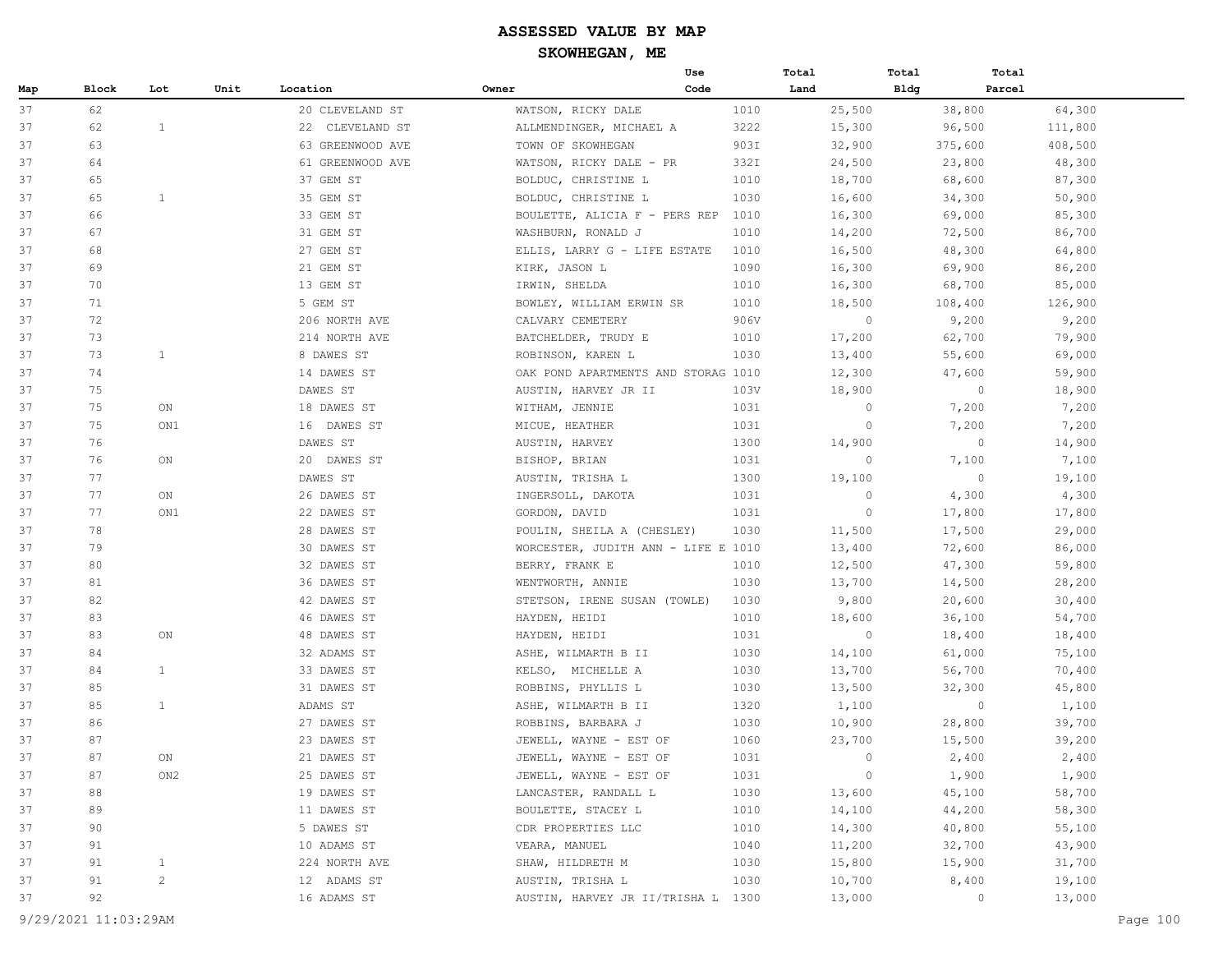|     |                       |                |      |                |                                     | Use  | Total   | Total          | Total   |
|-----|-----------------------|----------------|------|----------------|-------------------------------------|------|---------|----------------|---------|
| Map | Block                 | Lot            | Unit | Location       | Owner                               | Code | Land    | <b>Bldg</b>    | Parcel  |
| 37  | 92                    | ON             |      | 16 ADAMS ST    | DWYER, LINDA                        | 1031 | $\circ$ | 17,900         | 17,900  |
| 37  | 93                    |                |      | 18 ADAMS ST    | BREINGAN, PETER SR                  | 1030 | 10,900  | 16,000         | 26,900  |
| 37  | 93                    | 1              |      | 20 ADAMS ST    | BREINGAN, PETER SR                  | 1030 | 10,900  | 7,300          | 18,200  |
| 37  | 94                    |                |      | 26 ADAMS ST    | BONNEAU, DIANE                      | 1010 | 19,200  | 44,200         | 63,400  |
| 37  | 95                    |                |      | DAWES ST       | STEWARD, BRUCE A                    | 1300 | 15,600  | $\circ$        | 15,600  |
| 37  | 95                    | ON             |      | 53 DAWES ST    | HARRINGTON, DAWN                    | 1031 | $\circ$ | 1,700          | 1,700   |
| 37  | 96                    |                |      | 31 ADAMS ST    | ASHE, KENNETH M                     | 1010 | 8,200   | 63,600         | 71,800  |
| 37  | 97                    |                |      | 228 NORTH AVE  | MCCARTHY, AMBROSE                   | 402C | 42,600  | 156,300        | 198,900 |
| 37  | 97                    | ON             |      | 15 ADAMS ST    | HERR, MICHAEL                       | 1031 | $\circ$ | 5,600          | 5,600   |
| 37  | 98                    |                |      | 234 NORTH AVE  | ANDREWS, NICHOLAS                   | 1010 | 17,400  | 56,700         | 74,100  |
| 37  | 99                    |                |      | 10 WAYE ST     | ROBBINS, TRACI E                    | 0130 | 13,600  | 82,600         | 96,200  |
| 37  | 100                   |                |      | 14 WAYE ST     | FITZMAURICE, SHEILA - PERS REP 1010 |      | 11,700  | 27,000         | 38,700  |
| 37  | 101                   |                |      | 18 WAYE ST     | FITZMAURICE, SHEILA A               | 1010 | 12,000  | 22,000         | 34,000  |
| 37  | 101                   | $\mathbf{1}$   |      | 20 WAYE ST     | READ, JESSICA L                     | 1010 | 12,000  | 64,300         | 76,300  |
| 37  | 102                   |                |      | 21 ADAMS ST    | AUSTIN, TRISHA L                    | 1060 | 12,500  | 2,100          | 14,600  |
| 37  | 102                   | 1              |      | WAYE ST        | AUSTIN, HARVEY JR II                | 1300 | 11,700  | $\circ$        | 11,700  |
| 37  | 102                   | 1ON            |      | 22 WAYE ST     | LIBBY, BARBARA                      | 1031 | $\circ$ | 15,400         | 15,400  |
| 37  | 103                   |                |      | 26 WAYE ST     | FOLSOM, MICHAEL N                   | 1010 | 19,000  | 46,100         | 65,100  |
| 37  | 103                   | ON             |      | 23 ADAMS ST    | FOLSOM, KELLY                       | 1031 | $\circ$ | 28,600         | 28,600  |
| 37  | 104                   |                |      | 27 ADAMS ST    | JAMES, WAYNE                        | 1030 | 11,200  | 42,100         | 53,300  |
| 37  | 104                   | $\mathbf{1}$   |      | 28 WAYE ST     | JEWELL, WAYNE H - EST OF            | 1010 | 13,000  | 50,600         | 63,600  |
| 37  | 105                   |                |      | 29 ADAMS ST    | ASHE, KENNETH M                     | 1060 | 12,200  | 7,700          | 19,900  |
| 37  | 105                   | $\mathbf{1}$   |      | WAYE ST        | ROBBINS, CHARLES A III              | 1300 | 9,000   | $\overline{0}$ | 9,000   |
| 37  | 106                   |                |      | 32 WAYE ST     | GUNST, JEROME J                     | 1030 | 13,500  | 6,000          | 19,500  |
| 37  | 107                   |                |      | 34 WAYE ST     | GUNST, JEROME J                     | 1010 | 12,800  | 63,200         | 76,000  |
| 37  | 107                   | $\mathbf{1}$   |      | ADAMS ST       | GUNST, JEROME J II                  | 1300 | 11,200  | $\circ$        | 11,200  |
| 37  | 107                   | 10N1           |      | 35 ADAMS ST    | GUNST, CHARLENE V ELLIS             | 1031 | $\circ$ | 3,600          | 3,600   |
| 37  | 108                   |                |      | WAYE ST        | STEWARD, BRUCE A                    | 1300 | 14,400  | $\circ$        | 14,400  |
| 37  | 108                   | ON             |      | 57 DAWES ST    | BUCKMAN, KAYLA & THERRANCE          | 1031 | $\circ$ | 1,900          | 1,900   |
| 37  | 109                   |                |      | 225 NORTH AVE  | VEILLEUX, ROLAND A                  | 220T | 64,700  | 78,500         | 143,200 |
| 37  | 109<br>$\overline{A}$ |                |      | NORTH AVE      | TOWN OF SKOWHEGAN                   | 903V | 2,400   | $\overline{0}$ | 2,400   |
| 37  | 109                   | $\mathbf B$    |      | 219 NORTH AVE  | SPOONER, MICHAEL F                  | 322I | 16,200  | 30,300         | 46,500  |
| 37  | 110                   |                |      | 217 NORTH AVE  | VEILLEUX, ROLAND A                  | 322I | 39,400  | 145,700        | 185,100 |
| 37  | 110 A                 |                |      | 213 NORTH AVE  | VEILLEUX, ROLAND A                  | 0322 | 28,500  | 88,300         | 116,800 |
| 37  | 111                   |                |      | 14 ST JAMES ST | SHAW, NORMAN R                      | 1040 | 20,400  | 9,600          | 30,000  |
| 37  | 112                   |                |      | 3 TAMMY LN     | ELLIOTT, TAMMY L                    | 1030 | 20,900  | 13,300         | 34,200  |
| 37  | 112                   | ON             |      | 6 TAMMY LN     | ROODE, HEATHER                      | 1031 | 0       | 2,700          | 2,700   |
| 37  | 113                   | $\mathbf{1}$   |      | 53 PARLIN ST   | VEILLEUX, ROLAND A                  | 1010 | 13,400  | 46,100         | 59,500  |
| 37  | 113                   | $\overline{c}$ |      | 15 ST JAMES ST | VEILLEUX, ROLAND A                  | 1030 | 9,800   | 22,200         | 32,000  |
| 37  | 113                   | 3              |      | 17 ST JAMES ST | VEILLEUX, ROLAND A                  | 1030 | 9,800   | 22,300         | 32,100  |
| 37  | 113                   | 4              |      | 51 PARLIN ST   | VEILLEUX, ROLAND A                  | 1030 | 11,700  | 24,700         | 36,400  |
| 37  | 114                   |                |      | 4 DORE ST      | DOSSEV, MROSLAV D                   | 1010 | 11,700  | 59,700         | 71,400  |
| 37  | 114                   | $\mathbf{1}$   |      | 49 PARLIN ST   | LIEBOWITZ, DANA S                   | 1030 | 9,800   | 40,100         | 49,900  |
| 37  | 115                   |                |      | 6 DORE ST      | COLLINS, AVIS M                     | 1010 | 10,900  | 39,700         | 50,600  |
| 37  | 116                   |                |      | 10 DORE ST     | STEWARD, VICTOR R JR                | 1010 | 13,600  | 45,100         | 58,700  |
| 37  | 117                   |                |      | 12 DORE ST     | STEWARD, VICTOR R JR                | 1010 | 11,700  | 49,600         | 61,300  |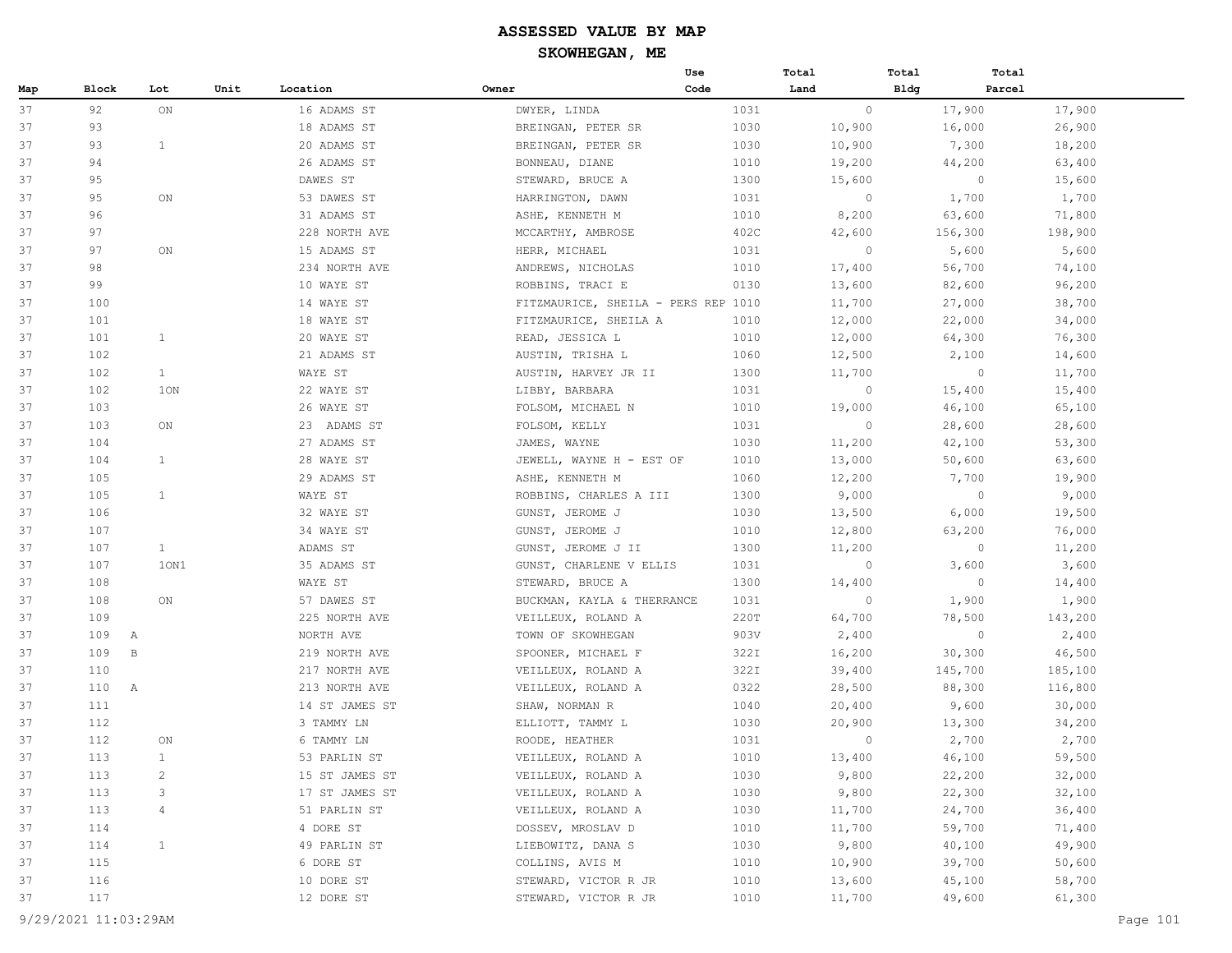### **ASSESSED VALUE BY MAP**

**SKOWHEGAN, ME**

| Block<br>Map<br>37<br>118<br>37<br>119<br>37<br>120<br>37<br>120<br>37<br>121<br>37<br>123<br>37<br>124 | Unit<br>Lot<br>ON | Location<br>14 DORE ST<br>18 DORE ST<br>20 DORE ST<br>22 DORE ST<br>22 BLAIR ST<br>23 DORE ST | Owner<br>ELLIS, ELAINE R<br>LEWIS, LESLIE N & SABRINA NGUY 1010<br>WHITE, CHRISTOPHER D<br>WHITE, CHRISTOPHER<br>HUSSEY, CAROLYN A | Code<br>1010<br>1010<br>1031 | Land<br>12,000<br>13,400<br>18,600 | Bldg<br>62,800<br>37,700 | Parcel<br>74,800<br>51,100 |
|---------------------------------------------------------------------------------------------------------|-------------------|-----------------------------------------------------------------------------------------------|------------------------------------------------------------------------------------------------------------------------------------|------------------------------|------------------------------------|--------------------------|----------------------------|
|                                                                                                         |                   |                                                                                               |                                                                                                                                    |                              |                                    |                          |                            |
|                                                                                                         |                   |                                                                                               |                                                                                                                                    |                              |                                    |                          |                            |
|                                                                                                         |                   |                                                                                               |                                                                                                                                    |                              |                                    |                          |                            |
|                                                                                                         |                   |                                                                                               |                                                                                                                                    |                              |                                    | 43,600                   | 62,200                     |
|                                                                                                         |                   |                                                                                               |                                                                                                                                    |                              | $\circ$                            | 13,300                   | 13,300                     |
|                                                                                                         |                   |                                                                                               |                                                                                                                                    | 1010                         | 13,100                             | 56,600                   | 69,700                     |
|                                                                                                         |                   |                                                                                               | FANJOY, STEVE MARTIN                                                                                                               | 1010                         | 13,300                             | 48,300                   | 61,600                     |
|                                                                                                         |                   | 27 BEAUFORD ST                                                                                | PERKINS, TRUDY L & MILLARD J - 1010                                                                                                |                              | 13,300                             | 57,800                   | 71,100                     |
| 37<br>125                                                                                               |                   | 23 BEAUFORD ST                                                                                | GODIN, PHILODORA                                                                                                                   | 1300                         | 8,400                              | $\circ$                  | 8,400                      |
| 37<br>125                                                                                               | 1                 | BEAUFORD ST                                                                                   | GODIN, PHILODORA                                                                                                                   | 1300                         | 6,200                              | $\circ$                  | 6,200                      |
| 37<br>126                                                                                               |                   | 18 BEAUFORD ST                                                                                | MCGRAY, CHARLES R SR - LE                                                                                                          | 1010                         | 18,300                             | 40,800                   | 59,100                     |
| 37<br>126                                                                                               | ON                | 20 BEAUFORD ST                                                                                | MCGRAY, CECIL                                                                                                                      | 1031                         | $\circ$                            | 4,400                    | 4,400                      |
| 37<br>126                                                                                               | ON1               | 18 COTE ST                                                                                    | MCGRAY, CHARLES JR                                                                                                                 | 1031                         | $\circ$                            | 8,000                    | 8,000                      |
| 127<br>37                                                                                               |                   | 22 BEAUFORD ST                                                                                | WHEELER, MARC W                                                                                                                    | 1010                         | 10,400                             | 39,800                   | 50,200                     |
| 37<br>128                                                                                               |                   | 24 BEAUFORD ST                                                                                | GODIN, PHILODORA                                                                                                                   | 1030                         | 10,400                             | 15,800                   | 26,200                     |
| 37<br>129                                                                                               |                   | 26 BEAUFORD ST                                                                                | POTRATZ, CHARLES A                                                                                                                 | 1030                         | 10,400                             | 9,400                    | 19,800                     |
| 37<br>129 A                                                                                             |                   | 28 BEAUFORD ST                                                                                | POMERLEAU, PAUL R                                                                                                                  | 1030                         | 10,400                             | 4,400                    | 14,800                     |
| 37<br>130                                                                                               |                   | 11 DORE ST                                                                                    | BAILEY, WANDA MARIE                                                                                                                | 1010                         | 13,300                             | 65,700                   | 79,000                     |
| 37<br>132                                                                                               |                   | 27 HARDING ST                                                                                 | DUREPO, DEBORAH L                                                                                                                  | 1030                         | 10,400                             | 10,600                   | 21,000                     |
| 37<br>133                                                                                               |                   | HARDING ST                                                                                    | STEWARD, VIOLA - HEIRS OF                                                                                                          | 1300                         | 8,300                              | $\circ$                  | 8,300                      |
| 37<br>134                                                                                               |                   | 12 COTE ST                                                                                    | HARVILLE, THOMAS W                                                                                                                 | 1010                         | 13,300                             | 39,800                   | 53,100                     |
| 37<br>135                                                                                               |                   | 7 COTE ST                                                                                     | COOLEY, MARY ANN - LIFE EST                                                                                                        | 1010                         | 13,300                             | 42,400                   | 55,700                     |
| 37<br>136                                                                                               |                   | HARDING ST                                                                                    | AUSTIN, TRISHA L                                                                                                                   | 1300                         | 13,300                             | $\circ$                  | 13,300                     |
| 37<br>136                                                                                               | ON1               | 20 HARDING ST                                                                                 | WASHBURN, MICHAEL                                                                                                                  | 1031                         | $\circ$                            | 13,700                   | 13,700                     |
| 37<br>137                                                                                               |                   | 22 HARDING ST                                                                                 | YORK, MATHEW P                                                                                                                     | 1010                         | 10,400                             | 28,700                   | 39,100                     |
| 37<br>138                                                                                               |                   | 26 HARDING ST                                                                                 | FOLSOM, MICHAEL N                                                                                                                  | 1010                         | 10,400                             | 26,900                   | 37,300                     |
| 37<br>139                                                                                               |                   | 28 HARDING ST                                                                                 | MEADE, JASON E                                                                                                                     | 1010                         | 13,300                             | 54,900                   | 68,200                     |
| 37<br>140                                                                                               |                   | 43 PARLIN ST                                                                                  | JEWELL, WAYNE H - EST OF                                                                                                           | 3160                         | 29,000                             | 24,200                   | 53,200                     |
| 37<br>140                                                                                               | ON                | 5 DORE ST                                                                                     | JEWELL, WAYNE - EST OF                                                                                                             | 1031                         | $\circ$                            | 1,300                    | 1,300                      |
| 37<br>140                                                                                               | ON1               | 7 DORE ST                                                                                     | JEWELL, WAYNE H - EST OF                                                                                                           | 1031                         | $\circ$                            | 1,700                    | 1,700                      |
| 37<br>142                                                                                               |                   | 33 PARLIN ST                                                                                  | JEWELL, WAYNE - EST OF                                                                                                             | 1300                         | 15,600                             | $\circ$                  | 15,600                     |
| 37<br>142                                                                                               | ON                | 39 PARLIN ST                                                                                  | JEWELL, WAYNE - EST OF                                                                                                             | 1031                         | $\circ$                            | 1,800                    | 1,800                      |
| 37<br>142                                                                                               | ON1               | 41 PARLIN ST                                                                                  | JEWELL, WAYNE - EST OF                                                                                                             | 1031                         | $\circ$                            | 1,600                    | 1,600                      |
| 37<br>143                                                                                               |                   | 37 PARLIN ST                                                                                  | LANCASTER, RANDALL                                                                                                                 | 1010                         | 12,700                             | 38,700                   | 51,400                     |
| 37<br>144                                                                                               |                   | 4 COTE ST                                                                                     | STUARD, TRAVIS                                                                                                                     | 1010                         | 11,000                             | 54,900                   | 65,900                     |
| 37<br>145                                                                                               |                   | 29 PARLIN ST                                                                                  | HINES, ROBERT D                                                                                                                    | 1010                         | 11,700                             | 39,900                   | 51,600                     |
| 37<br>146                                                                                               |                   | 27 PARLIN ST                                                                                  | BEAULIEU, WILLIAM S                                                                                                                | 1010                         | 11,900                             | 36,000                   | 47,900                     |
| 146<br>37                                                                                               | 1                 | 14 HARDING ST                                                                                 | WORSTER, RODNEY B                                                                                                                  | 1010                         | 10,300                             | 37,900                   | 48,200                     |
| 147<br>37                                                                                               |                   | 25 PARLIN ST                                                                                  | WORSTER, RODNEY B                                                                                                                  | 031R                         | 21,200                             | 139,400                  | 160,600                    |
| 37<br>148                                                                                               |                   | 22 PARLIN ST                                                                                  | LESSARD, KATE M                                                                                                                    | 1010                         | 13,800                             | 59,800                   | 73,600                     |
| 149<br>37                                                                                               |                   | 9 LESSOR ST                                                                                   | JEWELL, WAYNE H - EST OF                                                                                                           | 2200                         | 76,600                             | 59,300                   | 135,900                    |
| 37<br>149                                                                                               | ON1               | 4 JEWELL CT                                                                                   | JEWELL, WAYNE - EST OF                                                                                                             | 1031                         | $\circ$                            | 1,600                    | 1,600                      |
| 37<br>149                                                                                               | ON2               | 6 JEWELL CT                                                                                   | JEWELL, WAYNE - EST OF                                                                                                             | 1031                         | 0                                  | 1,100                    | 1,100                      |
| 37<br>149                                                                                               | ON3               | 10 JEWELL CT                                                                                  | JEWELL, WAYNE - EST OF                                                                                                             | 1031                         | 0                                  | 1,600                    | 1,600                      |
| 149<br>37                                                                                               | ON4               | 9 JEWELL CT                                                                                   | JEWELL, WAYNE - EST OF                                                                                                             | 1031                         | 0                                  | 1,200                    | 1,200                      |
| 149<br>37                                                                                               | ON 5              | 7 JEWELL CT                                                                                   | JEWELL, WAYNE - EST OF                                                                                                             | 1031                         | 0                                  | 1,800                    | 1,800                      |
| 37<br>149                                                                                               | ON6               | 3 JEWELL CT                                                                                   | JEWELL, WAYNE - EST OF                                                                                                             | 1031                         | $\circ$                            | 4,500                    | 4,500                      |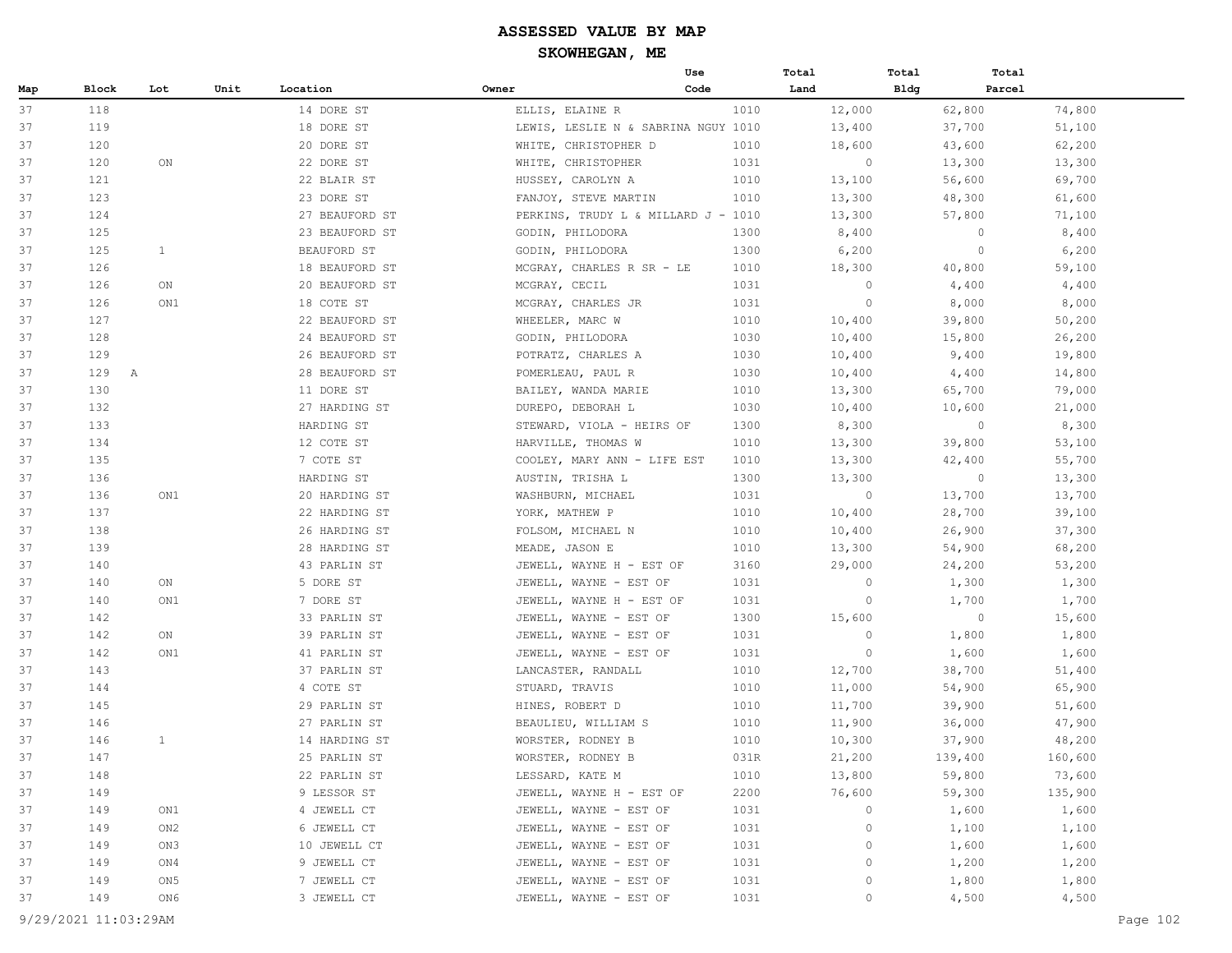|     |                 |                |      |                     |                                     | Use  | Total     | Total       | Total      |
|-----|-----------------|----------------|------|---------------------|-------------------------------------|------|-----------|-------------|------------|
| Map | Block           | Lot            | Unit | Location            | Owner                               | Code | Land      | <b>Bldg</b> | Parcel     |
| 37  | 149             | ON7            |      | 34 PARLIN ST        | JEWELL, WAYNE - EST OF              | 1031 | $\circ$   | 1,200       | 1,200      |
| 37  | 150             |                |      | 197 NORTH AVE       | JORIC ENTERPRISES                   | 1110 | 20,100    | 127,300     | 147,400    |
| 37  | 150             | $\mathbf{1}$   |      | 46 PARLIN ST        | PALMER, NORMA - EST OF              | 1030 | 18,300    | 7,600       | 25,900     |
| 37  | 150             | 10N            |      | 48 PARLIN ST        | PALMER, SHARON                      | 1031 | $\circ$   | 19,200      | 19,200     |
| 37  | 150             | A              |      | 42 PARLIN ST        | RINES, TIMOTHY A - 50%              | 3140 | 12,300    | 42,500      | 54,800     |
| 37  | 150             | $\,$ B         |      | 209 NORTH AVE       | PARLIN, RICKY J                     | 322I | 41,500    | 344,800     | 386,300    |
| 37  | 151             |                |      | 195 NORTH AVE       | LEMIEUX, DANA A                     | 1010 | 17,200    | 32,700      | 49,900     |
| 37  | 152             |                |      | 189 NORTH AVE       | FOLEY, KAREN M                      | 1010 | 15,200    | 56,000      | 71,200     |
| 37  | 153             |                |      | 187 NORTH AVE       | DUNBAR, SYDNEY V - LIFE ESTATE 1010 |      | 17,200    | 91,500      | 108,700    |
| 37  | 154             |                |      | 183 NORTH AVE       | BARNES, SPENCER A                   | 1010 | 15,200    | 56,500      | 71,700     |
| 37  | 154 A           |                |      | PARLIN ST           | WORSTER, RODNEY                     | 3370 | 15,500    | $\circ$     | 15,500     |
| 37  | 155             |                |      | 181 NORTH AVE       | LAFRATTA, RONALD D                  | 1010 | 17,200    | 74,100      | 91,300     |
| 37  | 155             | ON             |      | 177 NORTH AVE       | LAFRATTA, RONALD D                  | 101R | $\circ$   | 69,800      | 69,800     |
| 37  | 156             |                |      | 4 ST MARK ST        | PRICE, CHRISTOPHER J                | 1110 | 13,000    | 68,400      | 81,400     |
| 37  | 157             |                |      | 10 ST MARK ST       | L & W REALTY LLC                    | 3220 | 13,700    | 42,800      | 56,500     |
|     |                 |                |      |                     |                                     |      | 3,991,200 | 12,082,500  | 16,073,700 |
| 38  | $\mathbf{1}$    |                |      | 13 PARK ST          | VARTANIAN, JOHN M                   | 1010 | 11,600    | 48,900      | 60,500     |
| 38  | $\overline{c}$  |                |      | 11 PARK ST          | MARK'S COMPLETE AUTOMOTIVE SER 1010 |      | 11,600    | 47,400      | 59,000     |
| 38  | 3               |                |      | 9 PARK ST           | HAMILTON, DANA                      | 1010 | 12,000    | 48,100      | 60,100     |
| 38  | $\overline{4}$  |                |      | 7 PARK ST           | HODGES, MARK R                      | 0101 | 19,300    | 69,100      | 88,400     |
| 38  | $\mathsf S$     |                |      | 224 MADISON AVE     | CHEN, DONG CAI                      | 1040 | 15,200    | 45,300      | 60,500     |
| 38  | 6               |                |      | 226 MADISON AVE     | DUBAY, WAYNE E                      | 3220 | 91,200    | 89,000      | 180,200    |
| 38  | $7\phantom{.0}$ |                |      | 10 BUNGALOW ST      | MOODY, RYAN J                       | 1010 | 12,200    | 54,600      | 66,800     |
| 38  | 8               |                |      | 12 BUNGALOW ST      | WATERS, RICHARD J III               | 1010 | 12,500    | 49,300      | 61,800     |
| 38  | 9               |                |      | 14 BUNGALOW ST      | HATCH, VICTORIA M                   | 1010 | 12,500    | 48,600      | 61,100     |
| 38  | 10              |                |      | 16 BUNGALOW ST      | L & W REALTY LLC                    | 1300 | 12,200    | $\circ$     | 12,200     |
| 38  | 11              |                |      | 20 BUNGALOW ST      | L & W REALTY LLC                    | 1010 | 12,500    | 43,800      | 56,300     |
| 38  | 12              |                |      | MADISON AVE         | L & W REALTY LLC                    | 330V | 55,600    | 12,900      | 68,500     |
| 38  | 13              |                |      | 242 MADISON AVE     | L & W REALTY LLC                    | 330I | 117,300   | 863,400     | 980,700    |
| 38  | 15              |                |      | 250 MADISON AVE     | L & W REALTY LLC                    | 1300 | 14,600    | $\circ$     | 14,600     |
| 38  | 16              |                |      | 252 MADISON AVE     | CHELSEA MARKET REALTY LLC           | 3260 | 96,400    | 337,700     | 434,100    |
| 38  | 17              |                |      | 256 MADISON AVE     | WHITTEMORE, JAMES G                 | 031R | 42,400    | 69,700      | 112,100    |
| 38  | 18              |                |      | 33 CONSTITUTION AVE | SKOWHEGAN STATE FAIR ASSOCIATI 901I |      | 1,093,700 | 1,739,300   | 2,833,000  |
| 38  | 18              | ON1            |      | CONSTITUTION AVE    | MAINE ANTIQUE POWER ASSN INC        | 920I | $\circ$   | 84,800      | 84,800     |
| 38  | 19              |                |      | 260 MADISON AVE     | PROMPTO INC                         | 332I | 88,300    | 74,800      | 163,100    |
| 38  | 19              | Α              |      | 20 CONSTITUTION AVE | MAINE GRANITE & STONE LLC           | 3400 | 97,700    | 37,900      | 135,600    |
| 38  | 24              |                |      | 106 RUSSELL RD      | HOLMWOOD, MELISSA M                 | 1010 | 19,900    | 136,700     | 156,600    |
| 38  | 24              | $\mathbf{1}$   |      | 108 RUSSELL RD      | MICHAUD, MICHAEL                    | 1010 | 19,600    | 43,200      | 62,800     |
| 38  | 24              | $\overline{c}$ |      | RUSSELL RD          | MICHAUD, TANYA M                    | 1300 | 23,000    | $\circ$     | 23,000     |
| 38  | 24              | 3              |      | RUSSELL RD          | COOKE, MICHELLE L                   | 1300 | 20,400    | $\circ$     | 20,400     |
| 38  | 24              | 30N            |      | 4 FOXY LN           | MICHAUD, PATRICIA                   | 1031 | $\circ$   | 52,800      | 52,800     |
| 38  | 25              |                |      | 118 RUSSELL RD      | ALBERICO, JAMES M                   | 0109 | 28,900    | 81,900      | 110,800    |
| 38  | 26              |                |      | 126 RUSSELL RD      | NADEAU, RAYMOND                     | 1040 | 31,800    | 50,200      | 82,000     |
| 38  | 26              | Α              |      | 140 RUSSELL RD      | PRICE, BRADY P                      | 1010 | 26,400    | 96,400      | 122,800    |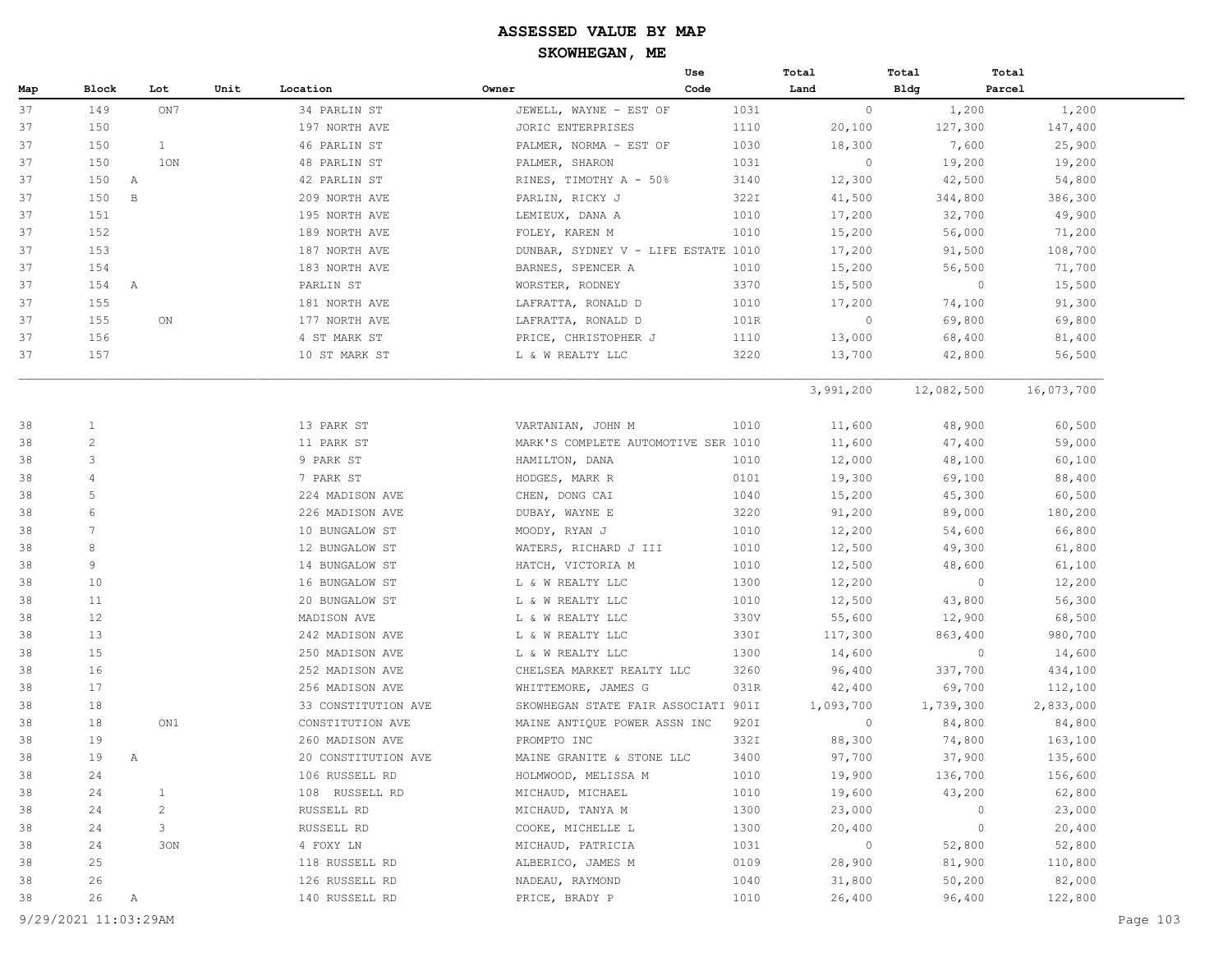#### **ASSESSED VALUE BY MAP**

#### **SKOWHEGAN, ME**

|          |                |              |      |                   |                                     | Use  | Total     | Total       | Total                  |
|----------|----------------|--------------|------|-------------------|-------------------------------------|------|-----------|-------------|------------------------|
| Map      | Block          | Lot          | Unit | Location          | Owner                               | Code | Land      | <b>Bldg</b> | Parcel                 |
|          |                |              |      |                   |                                     |      |           |             |                        |
|          |                |              |      |                   |                                     |      | 1,998,800 | 4,225,800   | 6,224,600              |
| 39       | 1              |              |      | 13 HUMMINGBIRD LN | LEPAGE, DENIS L                     | 1013 | 124,300   | 29,700      | 154,000                |
| 39       | $\overline{c}$ |              |      | 11 HUMMINGBIRD LN | MORRISON, THOMAS R                  | 1013 | 104,900   | 43,800      | 148,700                |
| 39       | 3              |              |      | 7 HUMMINGBIRD LN  | NADEAU, GARY J                      | 1013 | 99,100    | 48,900      | 148,000                |
| 39       | 5              |              |      | 54 WOODCOCK LN    | RICHARDSON, MICHAEL A               | 1013 | 134,300   | 38,900      | 173,200                |
| 39       | 6              |              |      | WOODCOCK LN       | FORD, EDWARD                        | 1320 | 8,200     |             | $\circ$<br>8,200       |
| 39       | 7              |              |      | 62 WOODCOCK LN    | SIREN, CHRISTAL C                   | 1013 | 99,100    | 121,300     | 220,400                |
| 39       | 8              |              |      | 66 WOODCOCK LN    | HUME, MARK A                        | 1013 | 118,900   | 42,200      | 161,100                |
| 39       | 9              |              |      | 72 WOODCOCK LN    | MERCIER, COLLEEN L                  | 1013 | 93,900    | 17,500      | 111,400                |
| 39       | 11             |              |      | PHEASANT LN       | PERKINS, HARRIET RICHARDSON ET 1320 |      | 10,400    |             | $\mathbf{0}$<br>10,400 |
| 39       | 12             |              |      | 53 PHEASANT LN    | MYSHRALL, BRENDA                    | 1013 | 65,800    | 29,600      | 95,400                 |
| 39       | 13             |              |      | 51 PHEASANT LN    | JACKSON, KYLE D                     | 1013 | 110,600   | 69,300      | 179,900                |
| 39       | 14             |              |      | 39 PHEASANT LN    | MEAD, JENNIFER P                    | 1013 | 108,800   | 55,100      | 163,900                |
| 39       | 14             | $\mathbb{A}$ |      | 45 PHEASANT LN    | LYON, GEORGE D JR - LE              | 1013 | 112,300   | 35,600      | 147,900                |
| 39       | 15             |              |      | 35 PHEASANT LN    | HEBERT, MARK D - TC                 | 1013 | 103,400   | 52,000      | 155,400                |
| 39       | 17             |              |      | 33 PHEASANT LN    | FURBUSH, JASON A & KEVIN J - T 1013 |      | 57,400    | 45,800      | 103,200                |
| 39       | 19             |              |      | 23 GOLDFINCH LN   | BOYNTON, CHRISTOPHER E              | 1013 | 93,200    | 50,100      | 143,300                |
|          | 20             |              |      | 17 GOLDFINCH LN   | MCKENZIE, MICHAEL J                 | 1013 | 99,100    | 44,600      | 143,700                |
|          | 21             |              |      | 15 GOLDFINCH LN   | FAWCETT, JOHN H SR & ANN MARIE 1013 |      | 83,500    | 36,100      | 119,600                |
|          | 22             |              |      | 13 GOLDFINCH LN   | AMES, TIMOTHY                       | 1013 | 77,100    | 30,100      | 107,200                |
|          | 23             |              |      | 11 GOLDFINCH LN   | ROSS, LARRY C                       | 1013 | 91,300    | 21,700      | 113,000                |
|          | 24             |              |      | 56 BLUE HERON LN  | STEEVES, EVA M                      | 1013 | 132,600   | 66,900      | 199,500                |
|          | 24             | $\mathbf{1}$ |      | 9 GOLDFINCH LN    | CARPENTIER, JULIA                   | 1013 | 99,800    | 17,800      | 117,600                |
|          | 25             |              |      | 64 BLUE HERON LN  | IAFRATE, MICHAEL R                  | 1013 | 113,700   | 37,700      | 151,400                |
|          | 26             |              |      | 72 BLUE HERON LN  | WORTH, TAMARA M                     | 1013 | 97,200    | 22,800      | 120,000                |
|          | 27             |              |      | 76 BLUE HERON LN  | MEADER, JOHN                        | 1013 | 90,200    | 19,700      | 109,900                |
|          | 28             |              |      | 80 BLUE HERON LN  | DUGAS, PHILIP JR                    | 1013 | 93,900    | 22,200      | 116,100                |
|          | 29             |              |      | 84 BLUE HERON LN  | WILLIAMS, RONALD D                  | 1013 | 73,400    | 20,600      | 94,000                 |
| 39       | 30             |              |      | 88 BLUE HERON LN  | ANDERSON, SUSAN M                   | 1013 | 106,000   | 34,700      | 140,700                |
|          | 30             | $\mathbb{A}$ |      | 96 BLUE HERON LN  | DIONNE, STEPHEN P & JENNIFER L 1013 |      | 77,100    | 156,000     | 233,100                |
|          | 30             | $\, {\bf B}$ |      | 92 BLUE HERON LN  | DIONNE, STEPHEN P & JENNIFER L 1013 |      | 73,400    | 37,400      | 110,800                |
|          | 31             |              |      | 163 CHICKADEE LN  | VEINOTTE, TAMMIE L                  | 1013 | 99,800    | 91,300      | 191,100                |
|          | 32             |              |      | 161 CHICKADEE LN  | PIZZO, DEANNE                       | 1013 | 100,900   | 33,900      | 134,800                |
|          | 33             |              |      | 157 CHICKADEE LN  | LAMBKE, MICHAEL H & AMBER L         | 1013 | 104,600   | 29,800      | 134,400                |
|          | 35             |              |      | 151 CHICKADEE LN  | PERROTTO, MEREDITH CHADWICK         | 1013 | 103,500   | 35,300      | 138,800                |
|          | 36             |              |      | 145 CHICKADEE LN  | TURCOTTE, EDMOND E JR               | 1013 | 124,300   | 30,600      | 154,900                |
|          | 37             |              |      | 141 CHICKADEE LN  | MACDONALD, BRUCE                    | 1013 | 114,800   | 99,000      | 213,800                |
|          | 40             |              |      | 135 CHICKADEE LN  | GILBERT, JOHN PETER                 | 1013 | 100,600   | 32,200      | 132,800                |
|          | 41             |              |      | 131 CHICKADEE LN  | WHITTEMORE, MICHAEL                 | 1013 | 99,900    | 18,400      | 118,300                |
| 39       | 42             |              |      | 129 CHICKADEE LN  | PICHULO, EDWARD J SR & ANASTAS 1013 |      | 93,300    | 33,500      | 126,800                |
| 39<br>39 | 44             |              |      | 6 KINGFISHER LN   | COX, MAXINE D - LIFE ESTATES        | 1013 | 107,100   | 33,600      | 140,700                |
| 39       | 45             |              |      | 10 KINGFISHER LN  | COX, MAXINE D - LIFE EST            | 1013 | 82,700    | 39,500      | 122,200                |
| 39       | 46             |              |      | 16 KINGFISHER LN  | ESTES, JOHN E                       | 1013 | 105,800   | 36,800      | 142,600                |
|          | 48             |              |      | 18 KINGFISHER LN  | NATALE, PAUL J                      | 1013 | 100,600   | 33,200      | 133,800                |
| 39       |                |              |      |                   |                                     |      |           |             |                        |